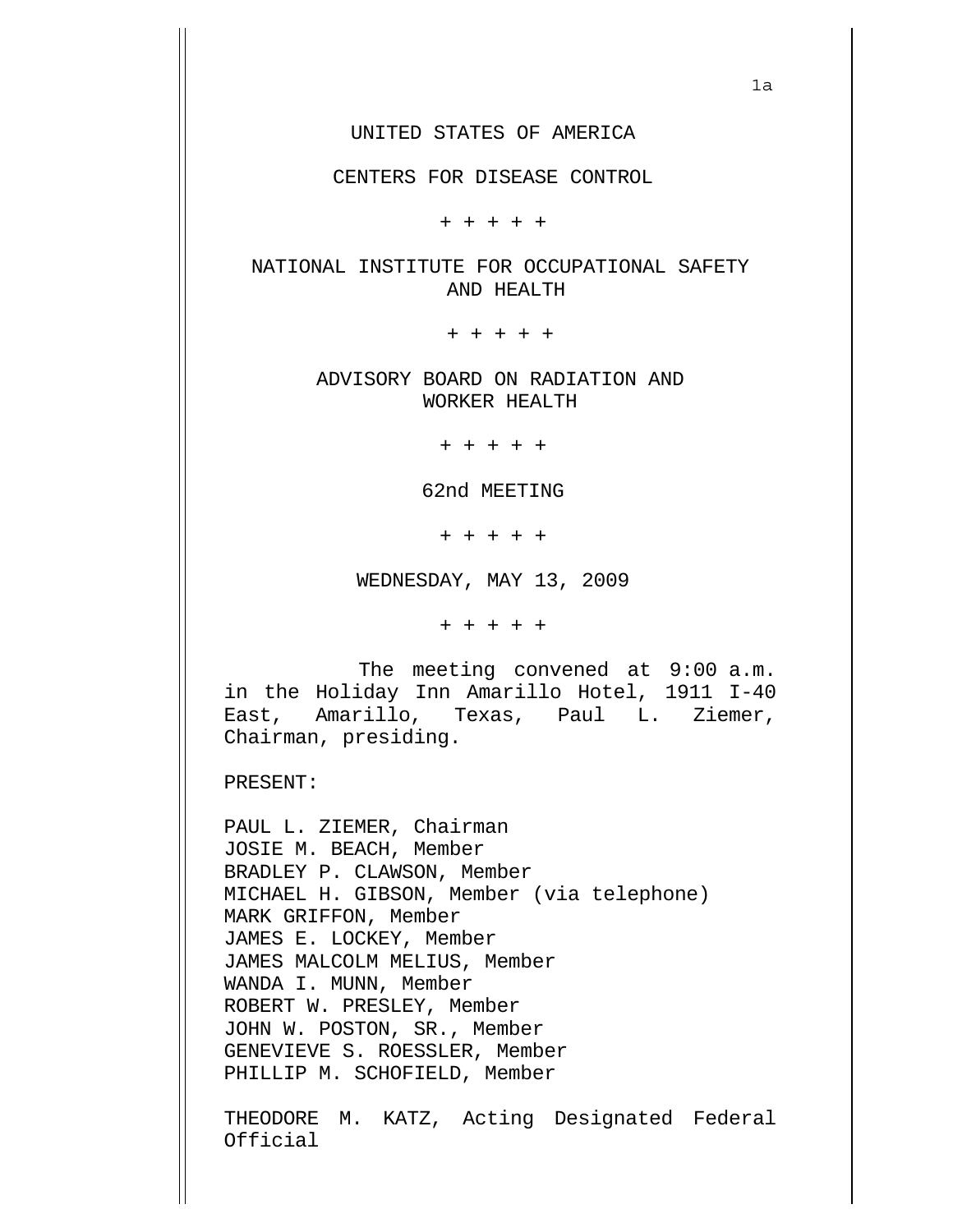## REGISTERED AND/OR PUBLIC COMMENT PARTICIPANTS

ADAMS, NANCY, NIOSH BRADFORD, SHANNON, NIOSH BRITTEN, BRENDA, PANTEX BROOKS, BRITTANY CONNER, A.K., MR. & MRS. ELLIOTT, CATHY FUNK, JOHN GILMORE, KAREN, PFW HAYES, BILL, PANTEX HILL, JR., ALVIN HOWARD, BARBARA HOWELL, EMILY, HHS KLEA, BONNIE KOTSCH, JEFF, DOL LEWIS, MARK, ATL INTL LORD, DAN, IMAGE RAD MAKHIJANI, ARJUN, SC&A MAURO, JOHN, SC&A McCAMPBELL, DAVID, PANTEX MCFEE, MATT, ORAU TEAM McGOLERICK, ROBERT, HHS McGRUEN, BILL, PANTEX MORGAN, SUE, PANTEX PRESLEY, LOUISE S. RAY, SARAH RITTER, ERIN, PANTEX ROLFES, MARK, NIOSH SALAS, RICH, PANTEX SHAW, CARRIE SKINLEY, NORA, THORNBERRY TEICHMANN, PAUL VAUGHN, GLENN, PANTEX WILEY, FLOYD, PANTEX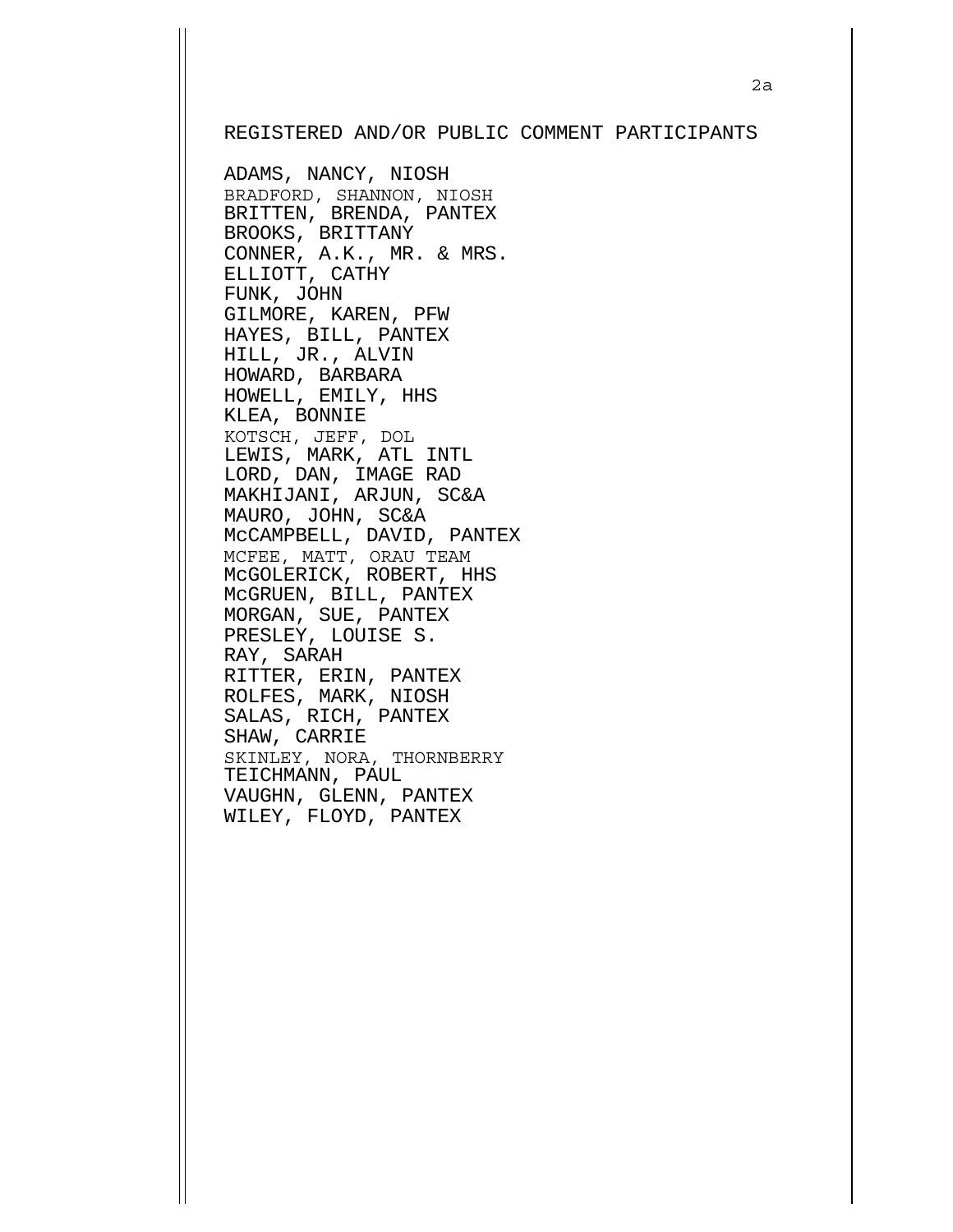## TABLE OF CONTENTS

2

| AGENDA ITEM<br>PAGE                                                                                                                                                   |
|-----------------------------------------------------------------------------------------------------------------------------------------------------------------------|
|                                                                                                                                                                       |
| Nevada Test Site Working Group<br>Update Report  5                                                                                                                    |
| Status of upcoming SEC petitions  52                                                                                                                                  |
| Subcommittee and Work Group Reports  62                                                                                                                               |
| Security Issues  175                                                                                                                                                  |
| Letter to Senator Schumer  222                                                                                                                                        |
| Public Comment                                                                                                                                                        |
| Mr. Paul Teichmann 249<br>Ms. Brenda Britten 256<br>Mr. Floyd Wiley 265<br>Ms. Sue Morgan 279<br>Mr. David McCampbell 284<br>Mr. John Funk 291<br>Ms. Bonnie Klea 298 |
| Mr. Glenn Vaughn 302                                                                                                                                                  |

Adjourn

 $1$  | P-R-O-C-E-E-D-I-N-G-S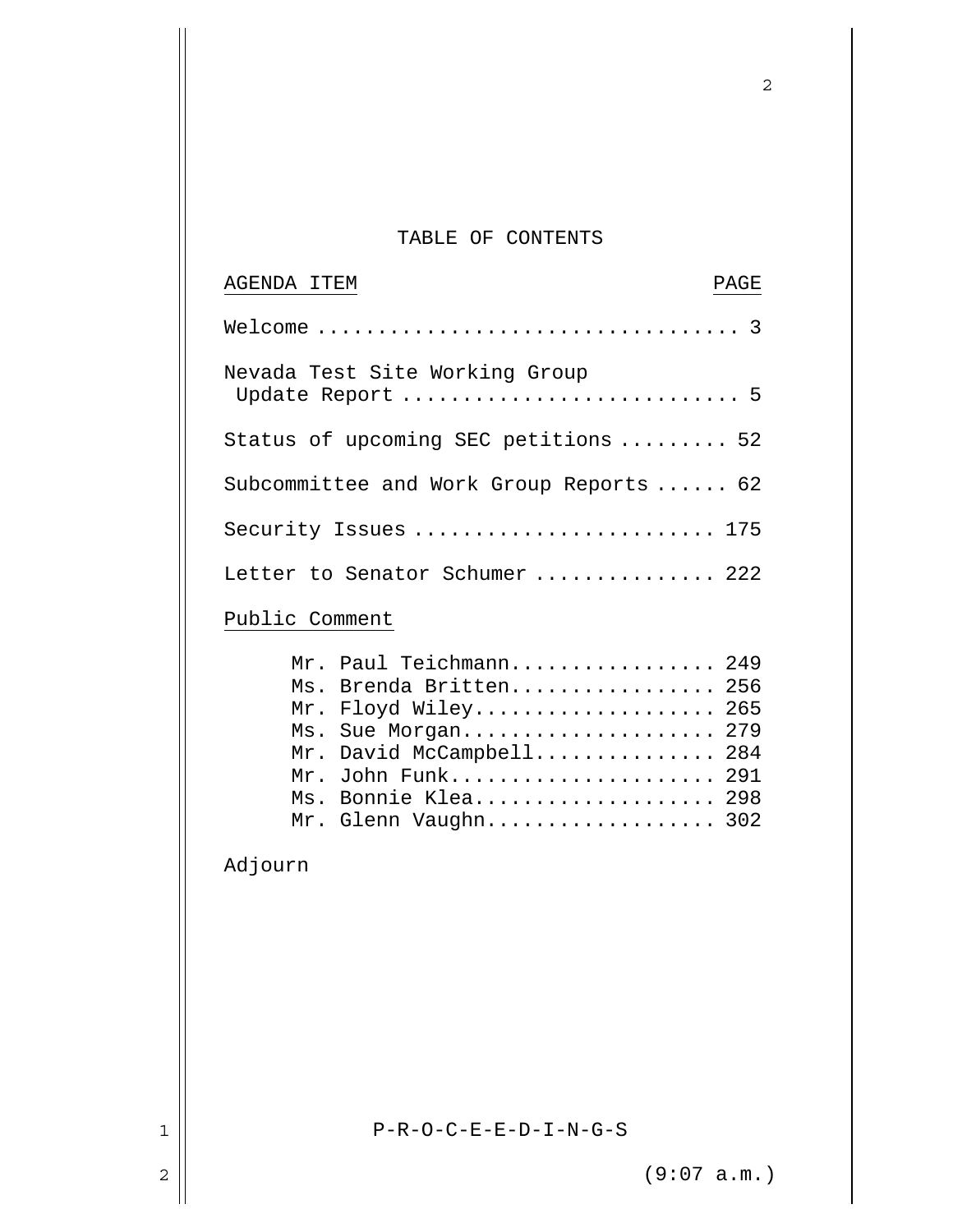1 2 3 4 5 6 7 8 9 10 11 12 13 14 15 16 17 18 19 20 21 22 23 24 DR. ZIEMER: Good morning, everyone. We are ready to begin deliberations on the second day of this meeting, the Advisory Board on Radiation Worker Health meeting in Amarillo, Texas. We thank everybody for their participation yesterday. I think we made good progress in staying on the agenda schedule. We also had good phone lines, and we thank the group and the gentlemen who operated the phone lines for us; much better than the last time, and we appreciate that. Let me ask our designated federal official, Ted Katz, if he has any preliminary comments for us today? MR. KATZ: Thank you, Dr. Ziemer. Just a couple of things to note. One, there is another public comment session this afternoon. It's from 4:00 to 5:00. And secondly, for the folks who are listening by telephone, please keep your phones on mute. If you don't have a mute button, use star six to mute it, and if you need to come back on to speak, press star six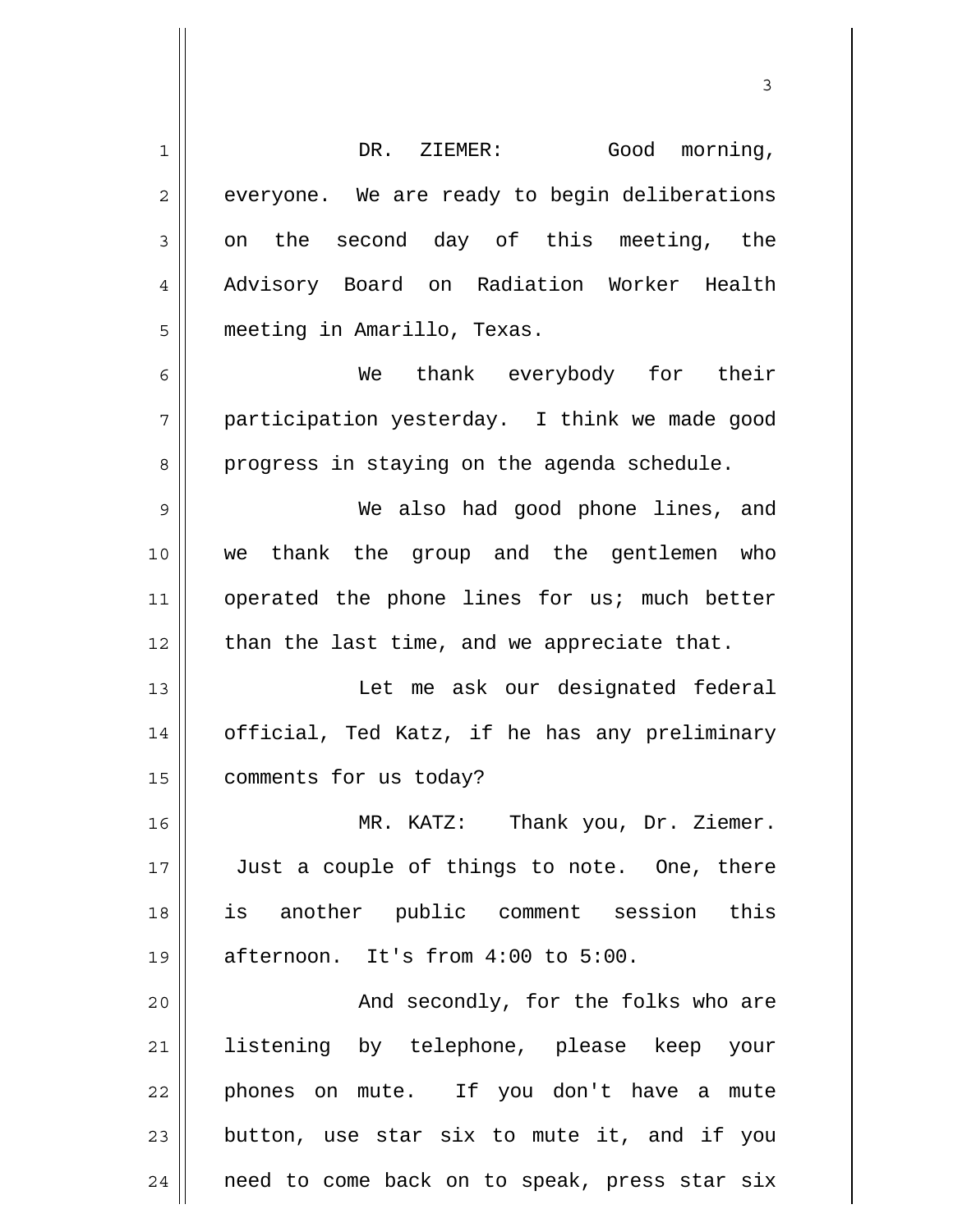1 2 again and that will give you the line again for speaking.

Thanks. That's it.

3

4 5 6 7 8 9 10 11 DR. ZIEMER: Okay. I should give my usual reminder that you should register your attendance with us today if you have not already done so. In the foyer there is a registration booklet. Also if any of the members of the public here wish to speak at the public comment session this afternoon, please sign up in the foyer as well.

12 13 14 15 We begin our session today with a report, an update, from the Nevada Test Site working group, and Mr. Presley, the Work Group Chair, will present that report.

16 17 18 19 20 21 The Chair will just comment, we do have at least one individual conflicted on Nevada, but we have no action item before us on this; this is simply a report from the Work Group. I don't believe the conflicted individuals need to leave the table.

22 23 24 Am I correct on that? Let me ask - - is counsel here? Emily, is this considered part of the debate on the site? No, she has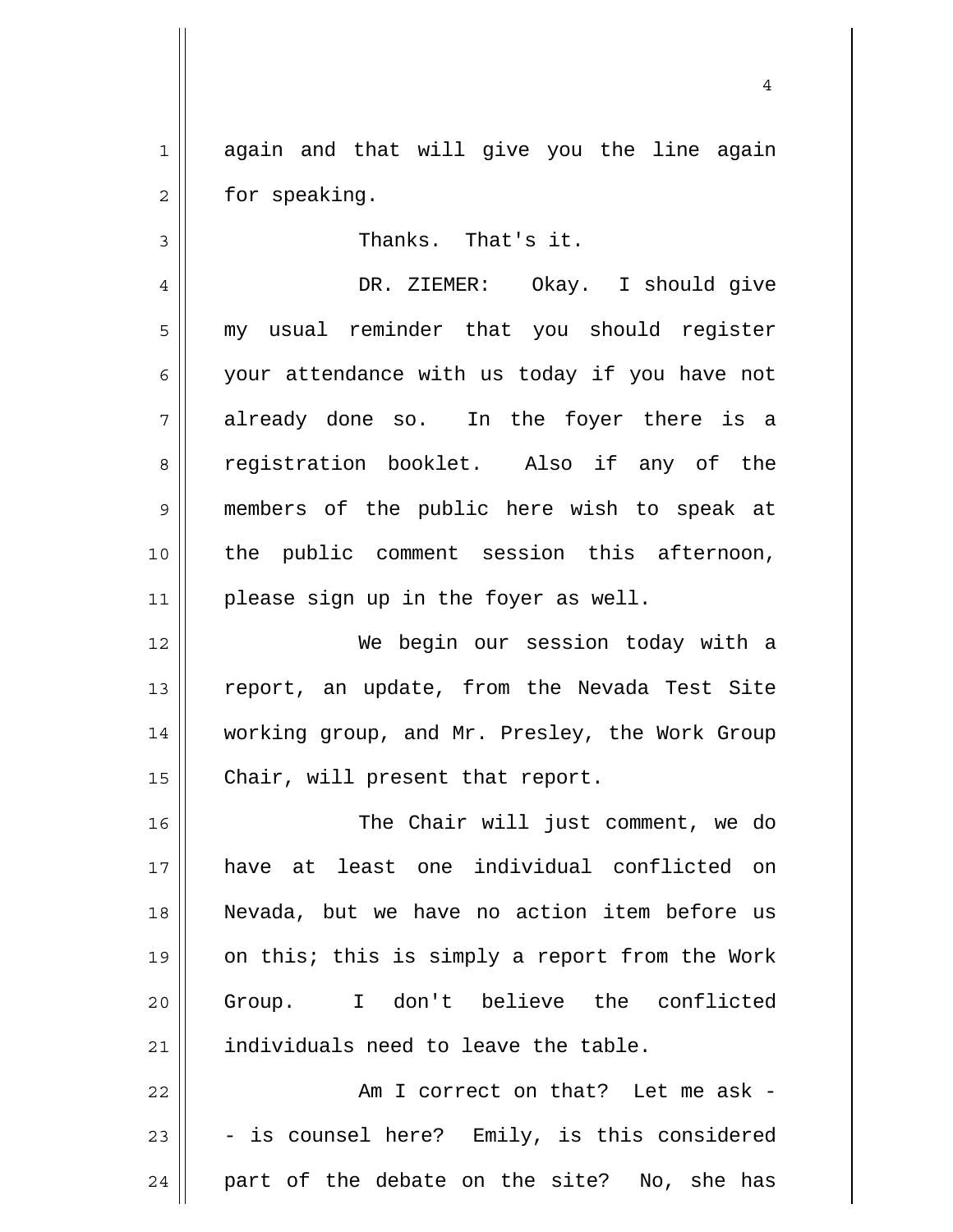1 2 3 4 5 6 7 8 9 10 11 12 13 14 15 16 17 18 19 20 21 22 23 24 indicated that this is simply information, and therefore, the conflicted individuals do not need to leave the table. If a motion were to arise from this that would be different. I don't anticipate that, but who knows what will happen in the course of our deliberations. Okay, let's proceed. Mr. Presley. MR. PRESLEY: Thank you all. First I'd like to thank Jim and Mark Rolfes for doing the slides. The reason I've been on the road for 12 days now, and talking back and forth, and Jim and Mark have taken my thoughts and the working group's thoughts and put them together and created the presentation that you see today. So I want to thank them. It would have been kind of hard for me to do this on the road. As you see, the working group consists of myself, as chair; Brad, Wanda, Jim, Phillip, Mark Rolfes is the NIOSH lead, and Arjun is the SC&A. And I'd also like to thank John Mauro for helping out. John has been very

 $\sim$  5  $\sim$  5  $\sim$  5  $\sim$  5  $\sim$  5  $\sim$  5  $\sim$  5  $\sim$  5  $\sim$  5  $\sim$  5  $\sim$  5  $\sim$  5  $\sim$  5  $\sim$  5  $\sim$  5  $\sim$  5  $\sim$  5  $\sim$  5  $\sim$  5  $\sim$  5  $\sim$  5  $\sim$  5  $\sim$  5  $\sim$  5  $\sim$  5  $\sim$  5  $\sim$  5  $\sim$  5  $\sim$  5  $\sim$  5  $\sim$  5  $\sim$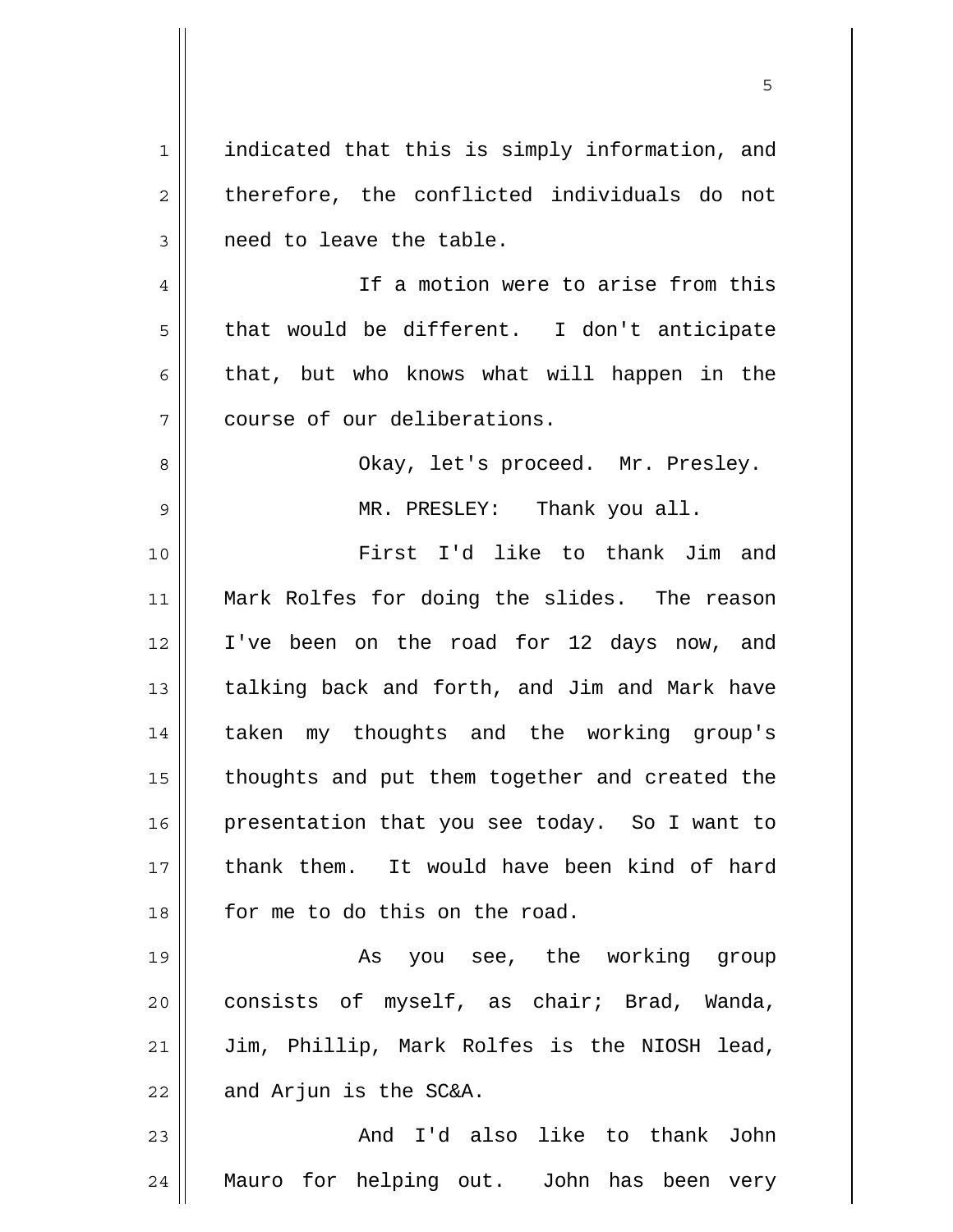1 good on helping out on this.

| $\overline{2}$ | A little bit about our history.                |
|----------------|------------------------------------------------|
| 3              | February, 2004, we had an approved NTS site    |
| 4              | profile that was released by NIOSH.            |
| 5              | In December of 2005 SC&A issued a              |
| 6              | draft review of the site profile.              |
| $\overline{7}$ | In the spring of 2006 the working              |
| 8              | group was formed to review the NTS site        |
| 9              | profile for accuracy and authenticity.         |
| 10             | Things that we were tasked to do as            |
| 11             | a working group: may make recommendations to   |
| 12             | the Board for changes in the site profile as   |
| 13             | appropriate; and the working group should also |
| 14             | strive for the development of recommendations  |
| 15             | to the Board on adding one or more classes to  |
| 16             | the SEC. And we will get into that later.      |
| 17             | Some of the site profile issues;               |
| 18             | SC&A did their report at our first meeting.    |
| 19             | They had 25 findings. We started working       |
| 20             | through these findings. Some findings were     |
| 21             | determined to be appropriate. Changes to the   |
| 22             | technical basis document resulted.             |
| 23             | Other findings required significant            |
| 24             | -- and I do mean significant, because this has |

 $\sim$  6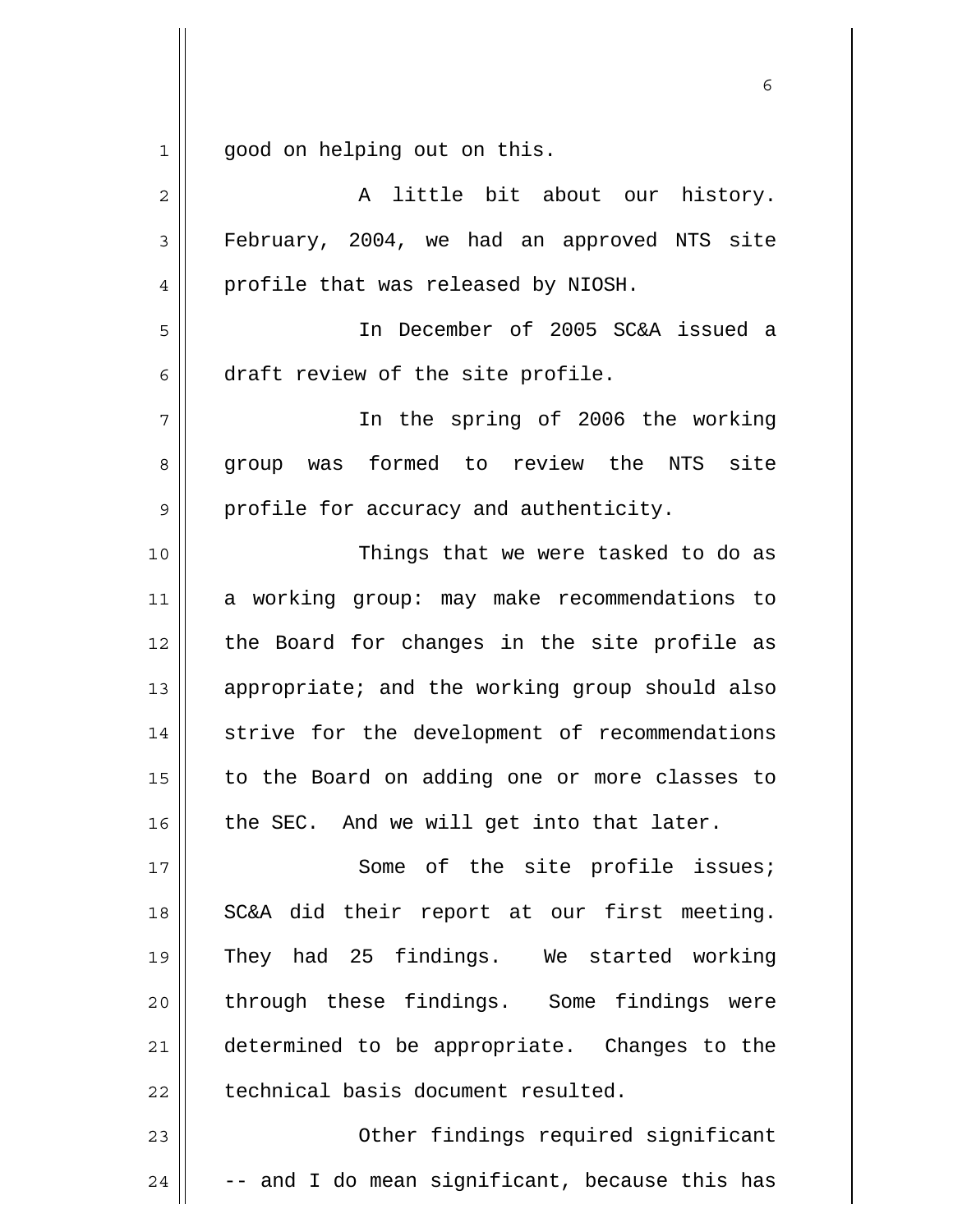1 2 3 been going on almost four years -- resolutions of differing techniques, positions between NIOSH and SC&A.

4 5 6 7 The NTS site profile was updated to provide clarification for the issues of the technical information bulletins. And the working group reviewed these rewrites.

8 9 10 11 12 13 14 15 16 Some findings were found to be inappropriate -- or appropriate to other sites, and they were passed on to NIOSH and the Board with recommendations that the working group be appointed to look into these findings as a multi-site issue. Actually the -- I think the multi-site issues really came up probably from the results of what we did find out in the early years of NTS.

17 18 19 20 21 Our history was started out in 2006. I won't go through this. You all can see it. If anybody has a question, let me know. We did, January 7, 2008, the working group was tasked to review the SEC petition.

22 23 24 What we did, we decided that rather than stop work on what we were doing, that we would go ahead and task SC&A with working on a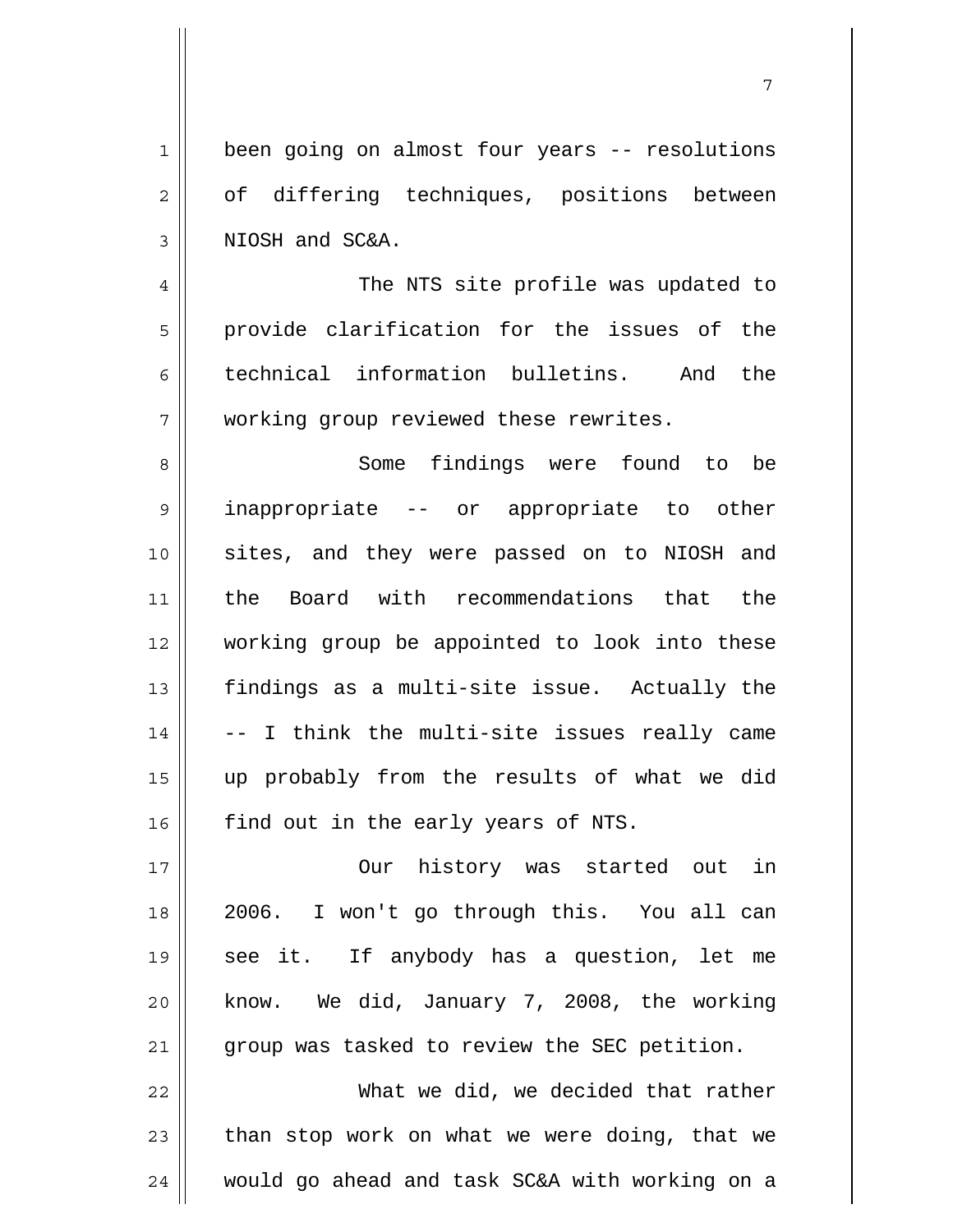1 2 3 4 5 6 7 8 9 10 11 12 13 14 15 16 17 18 19 20 site profile and the TBD at the same time. And so we started working on the SEC petition at the same time. We've gone through our last meeting, was this April the 23rd. We have resolved all but a couple of issues. We will go through these issues here in just a minute. Some of the topics that we reviewed and discussed are the environmental internal dose reconstruction methodology; radiation monitoring practices; external coworker dose data; external exposure geometries; neutron photon ratios; time-dependent beta gamma ratios; internal coworker dose data; radon exposures; and Area 51. And I will talk about Area 51 at the end. We want to make a statement and get it on the record. Some of our major issues, complexwide, were dose reconstruction, covers a

21 22 23 24 significant amount of radionuclides; that's not just at NTS, but most work areas have the same problem. Hot particle, internal and external; oral-nasal breathing and ingestion;

<u>83 - Santa Carlos de Santa Carlos de Santa Carlos de Santa Carlos de Santa Carlos de Santa Carlos de Santa Ca</u>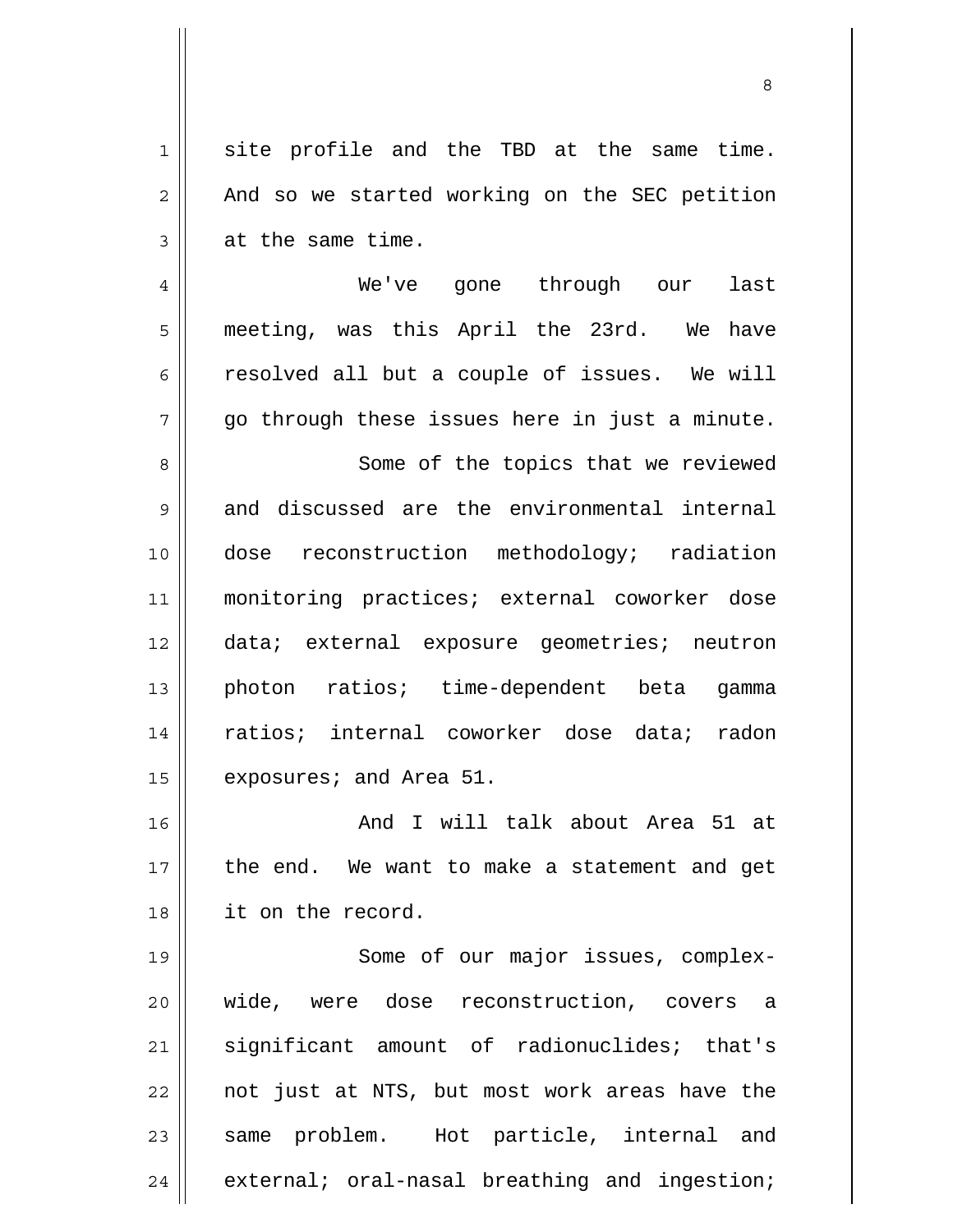1 2 3 4 5 6 7 8 9 10 11 12 13 14 15 16 17 18 19 20 21 22 23 24 dosimetry limitations/reliability; missed dose; extremity monitoring; badging geometry; assumptions for unmonitored workers; and highfired plutonium. Going back to a little bit of our history, December the 19th, 2007, the NTS working group reviewed all of 25 findings, NIOSH worked to resolve each finding and update the site profile as appropriate. January, 2008, NTS working group tasked by the Board to review the NIOSH Special Exposure Cohort Petition Evaluation NTS SEC 0084. January the 7th we reviewed and discussed open comments on the correction factors for external doses due to geometry or organ related to the location of the film badge. Internal non-use of film badges - the issue was resolved. NIOSH updated the site profile, and I must say that these two subjects have been gone through thoroughly. As part of the SEC discussion NIOSH presented an extensive analysis of worker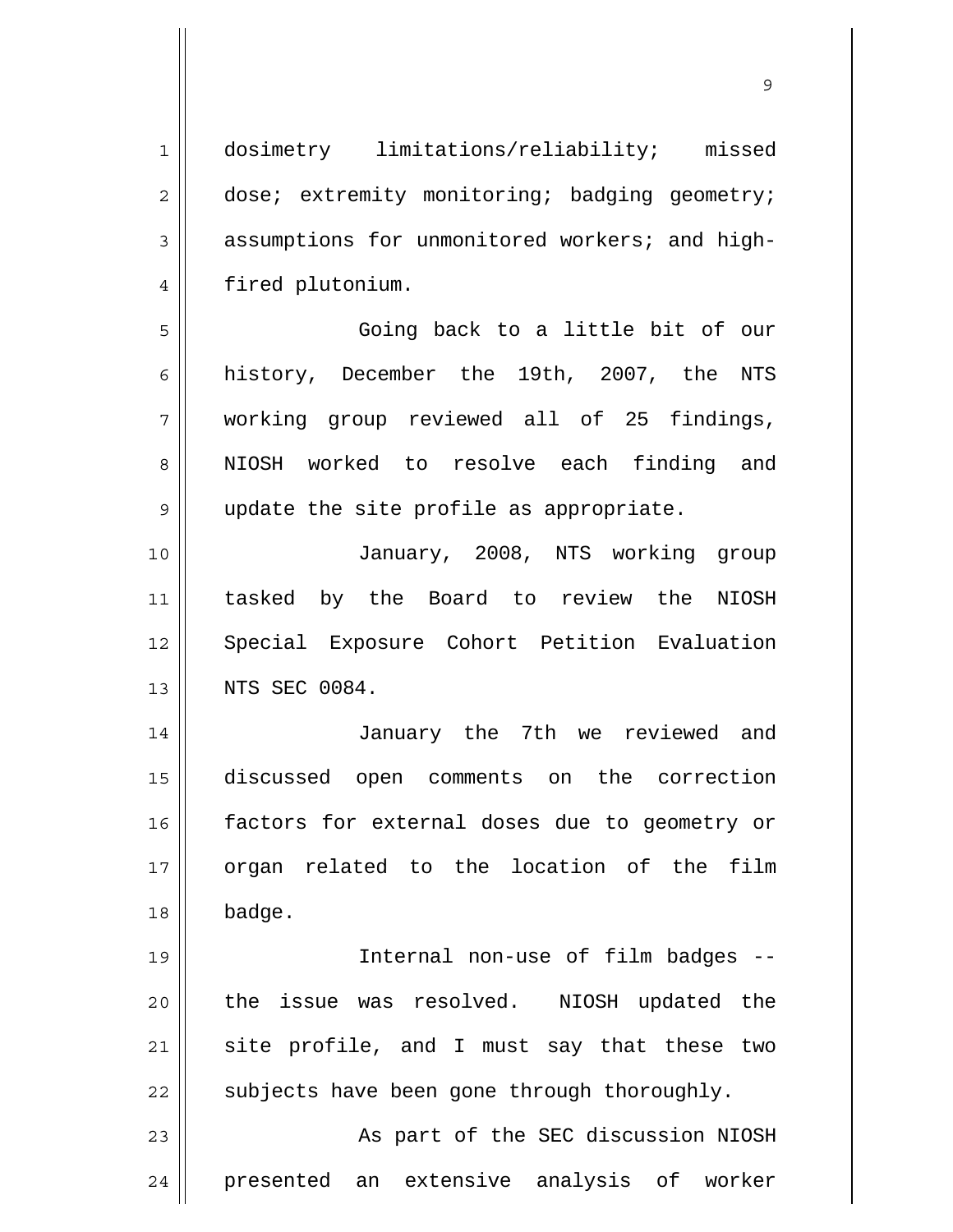1 2 3 affidavits, reentry access logs, external dosimetry records, and pocket ionization chamber data.

4 5 6 7 8 9 April, 2009, we had status of three most recent issues. They were: removal of dosimetry badges. We felt like this was an SEC issue, and NIOSH and the working group considered this issue closed in the NTS site profile and in the SEC analysis.

10 11 12 13 14 15 The environmental intake model was also a site profile issue. NIOSH proposed to -- a combination of air monitoring data with resuspension models for assigning internal doses to workers outside radiological areas and outside controlled areas.

16 17 18 19 20 And in coworker internal dose models was also an SEC issue. NIOSH proposed to use bioassay data from the 100 highest externally exposed NTS claimants to bound unmonitored workers for internal dose.

21 22 23 24 History of the working group activities: disposition on the top 100 coworker model. In the SEC-0084 Evaluation Report NIOSH proposed using bioassay data for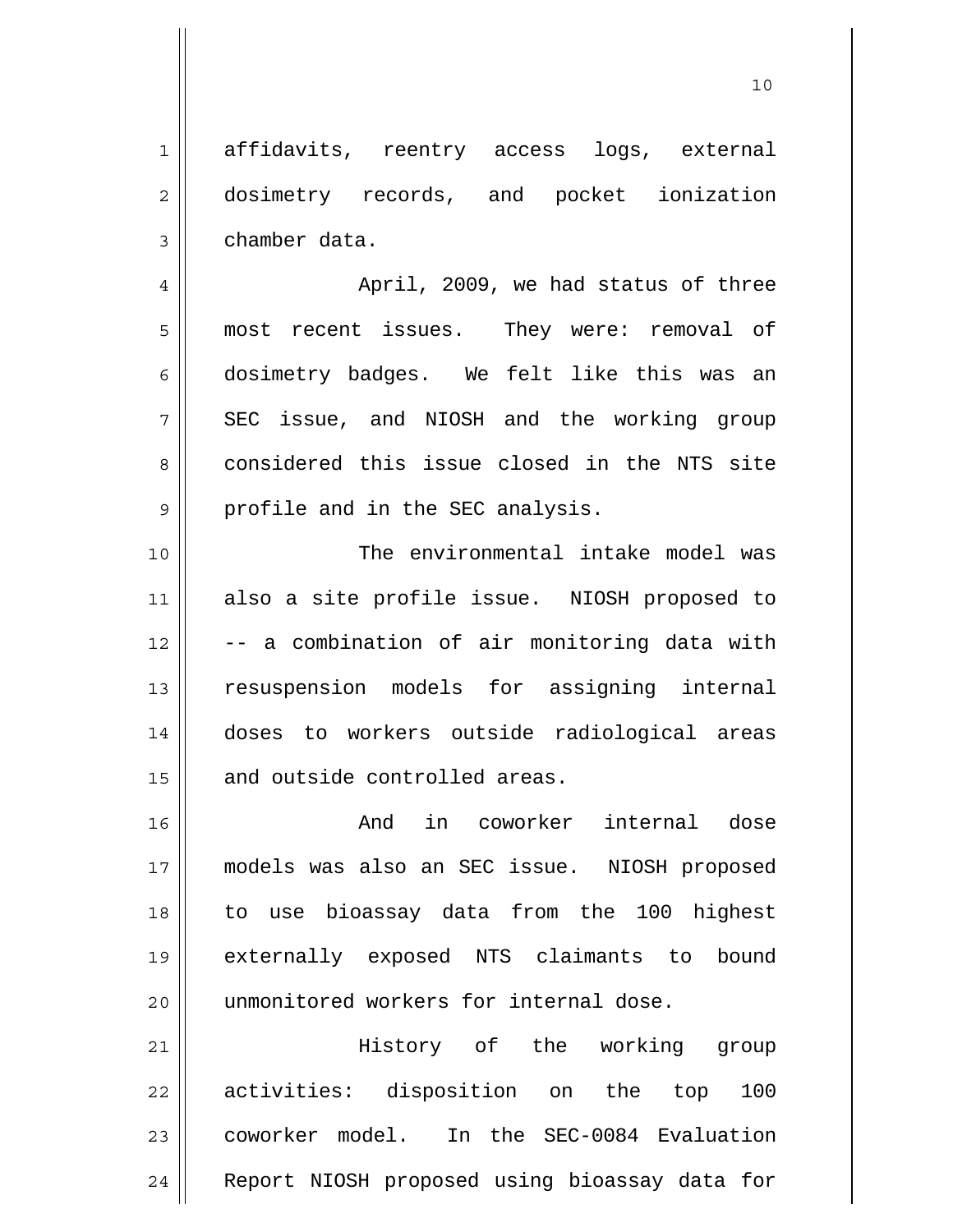| 1              | the 100 highest externally exposed NTS workers |
|----------------|------------------------------------------------|
| $\overline{2}$ | to bound unmonitored workers' internal dose.   |
| 3              | Much input on this would be -- much            |
| 4              | input on who would be in the most exposed      |
| 5              | group, who is the top 100 most exposed people  |
| 6              | at NTS. And that has been looked at very       |
| 7              | closely.                                       |
| 8              | NIOSH has agreed to<br>request                 |
| 9              | additional bioassay data from DOE for a more   |
| 10             | defensible coworker model -- intake model.     |
| 11             | Previous NTS SEC classes added.<br>In          |
| 12             | April of 2006 NIOSH issued an 83.14 SEC        |
| 13             | Evaluation Report, Nevada Test Site Petition   |
| 14             | 0055, the Department of Energy employees, DOE  |
| 15             | contractors and subcontractor employees who    |
| 16             | worked at the Nevada Test Site from January    |
| 17             | 27, '51, through December 31, 1962, for a      |
| 18             | period aggregated at 250 day period. And this  |
| 19             | was added to the SEC in July, 2006.            |
| 20             | Current SEC petition status: we                |
| 21             | have January 31st, 1963 through September 30,  |
| 22             | 1962. In September, NIOSH evaluated -- or the  |
| 23             | Evaluation Report determined that sufficient   |
| 24             | information is available to allow dose         |
|                |                                                |

 $\mathsf{I}$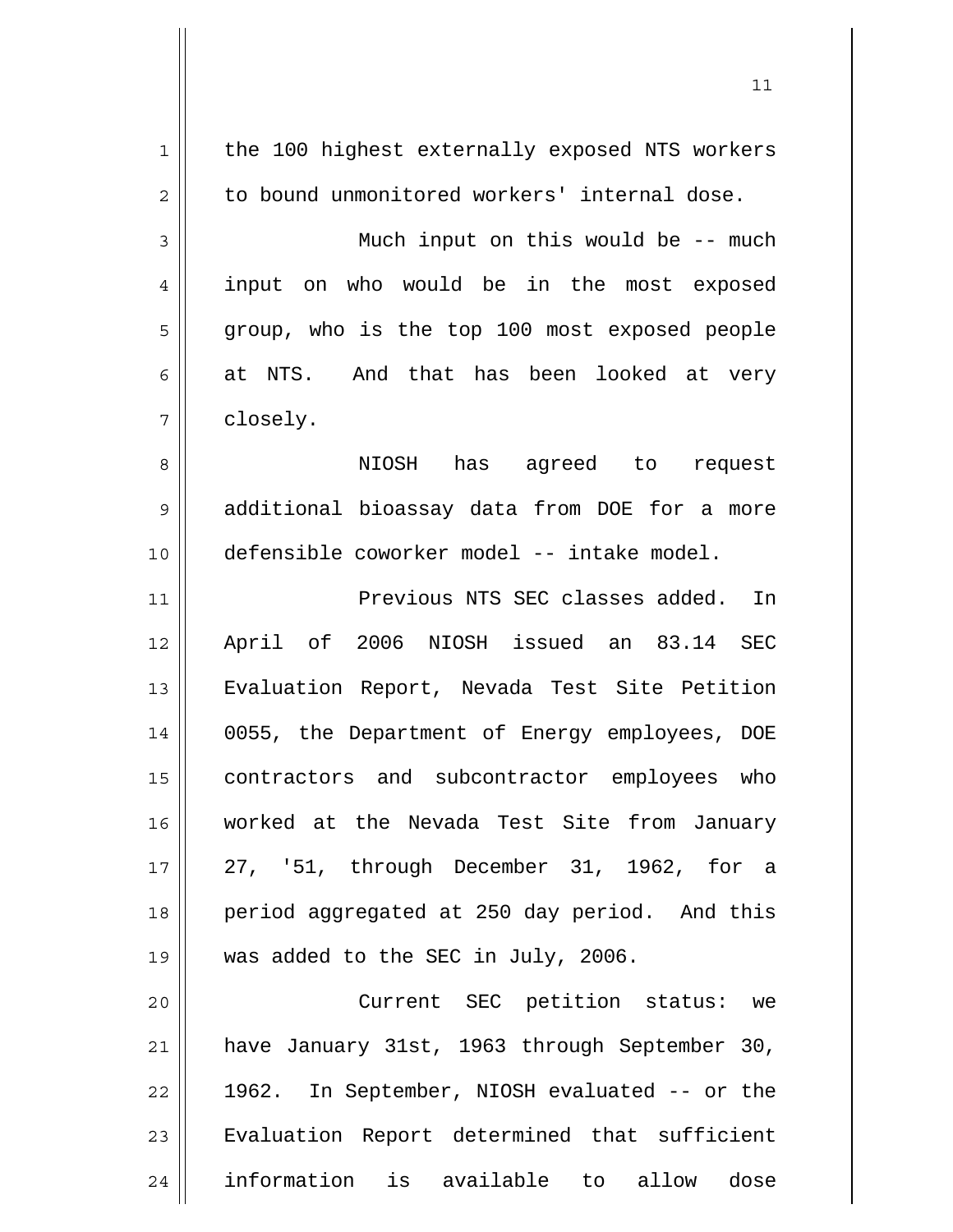1 2 reconstruction to be completed with sufficient accuracy.

3 4 5 6 7 NIOSH says no dose reconstruction is being held up at this time for any ongoing SEC discussions. I wanted to get that in there; that was one of the things that we were asked -- were we holding anything up.

8 9 10 11 12 13 Path forward: topics for future NTS working group. NIOSH is developing a coworker internal dose model for the 1963- 1992 SEC issue. The ambient-environmental intakes are being updated by NIOSH, for a site profile issue.

14 15 16 17 Now one of the things that I would like to clear up. We have been asked, well, what about Area 51? How are the people at Area 51?

18 19 20 21 22 23 24 For the record, and Larry, Jim, make sure I'm right on this, for the record, if these people were NTS workers, working in Area 51, they are covered by this petition and site profile. Area 51 has its own SEC or technical data basis document that is tied to the Sandia site profile. Is that correct?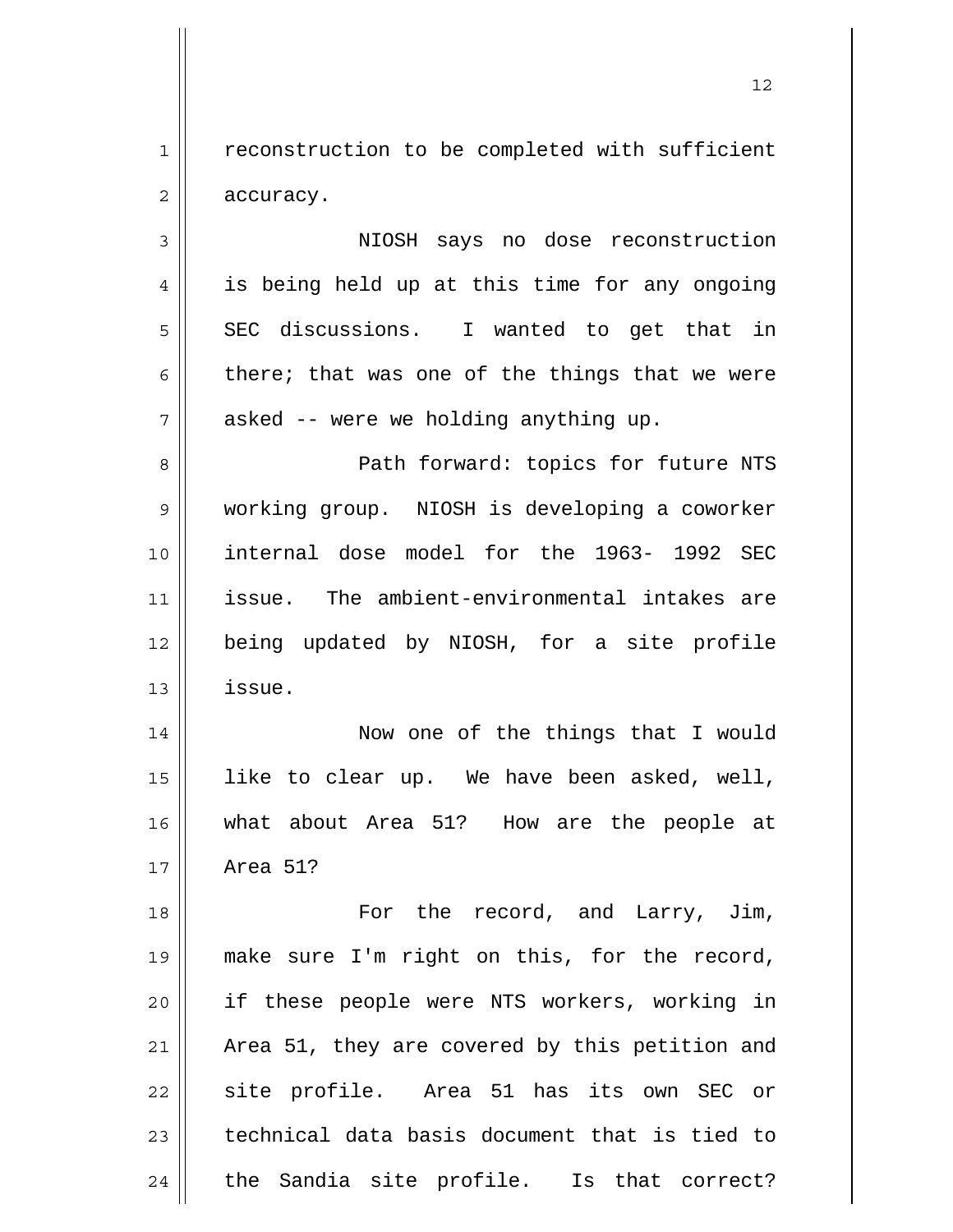1 Mark, do you want to --

| $\overline{c}$ | MR. ROLFES:<br>That's right, Mr.               |
|----------------|------------------------------------------------|
| 3              | Presley, just to clarify, on one of the        |
| 4              | topics. Area 51 was added as a portion of the  |
| 5              | Nevada Test Site for the years of 1958 through |
| 6              | 1999. There is currently an SEC that has been  |
| 7              | added for Nevada Test Site workers from the    |
| 8              | years of 1951 through the end of 1962.         |
| $\mathsf 9$    | For individuals that worked for the            |
| 10             | Nevada Test Site and also did work at Area 51, |
| 11             | those individuals would be included if they    |
| 12             | have the appropriate requirements for being    |
| 13             | added to the SEC -- those individuals that     |
| 14             | worked for Nevada Test Site and did work in    |
| 15             | Area 51 for the years 1958 through 1962, would |
| 16             | be covered under NIOSH's 83.14 SEC, and I      |
| 17             | believe that was SEC 55.                       |
| 18             | And also to clarify on the Area 51,            |
| 19             | the portion of your discussion on Area 51,     |
| 20             | what is covered in the Sandia technical basis  |
| 21             | document is actually the Tonopah test range.   |
| 22             | That is covered in the site profile for Sandia |
| 23             | rather than Area 51.                           |
| 24             | Thank you very much.<br>MR. PRESLEY:           |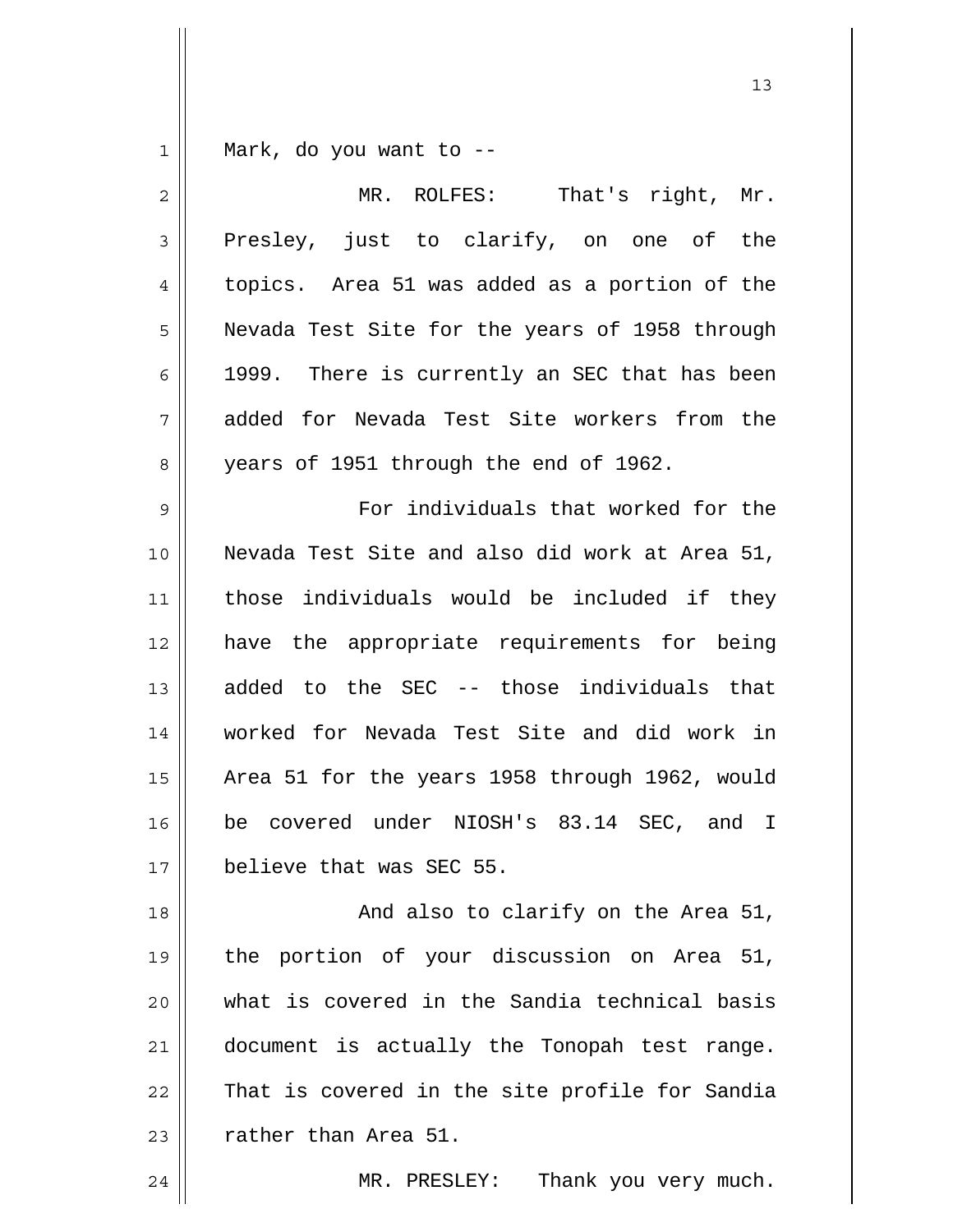1 2 3 4 5 6 7 8 9 10 11 12 13 14 15 16 17 18 19 20 21 22 23 24 I wanted to get that on record, because we have had quite a few questions about how the people up there are going to be covered, and what they are going to be covered under. At this time I'd like to call on John Mauro. John is going to give an update from the SC&A side of the house. DR. ZIEMER: Before John begins that, just two things very quickly. For the record, slide #14 dealing with SEC petition 0084, I think your oral statement on the dates might not have been the same as on the slide. And just for the written record, I think the dates are January 1st, '63, through September 30th, 1992. I believe is the correct ones. And then also if either Bob or Mark, help me understand on Area 51, are the Sandia employees that worked in Area 51 covered the way you described? Or are these NTS employees who were in Area 51? Or both? I wasn't quite clear how you were specifying that. MR. ROLFES: I do have in the EEOICPA circular from the Department of Labor,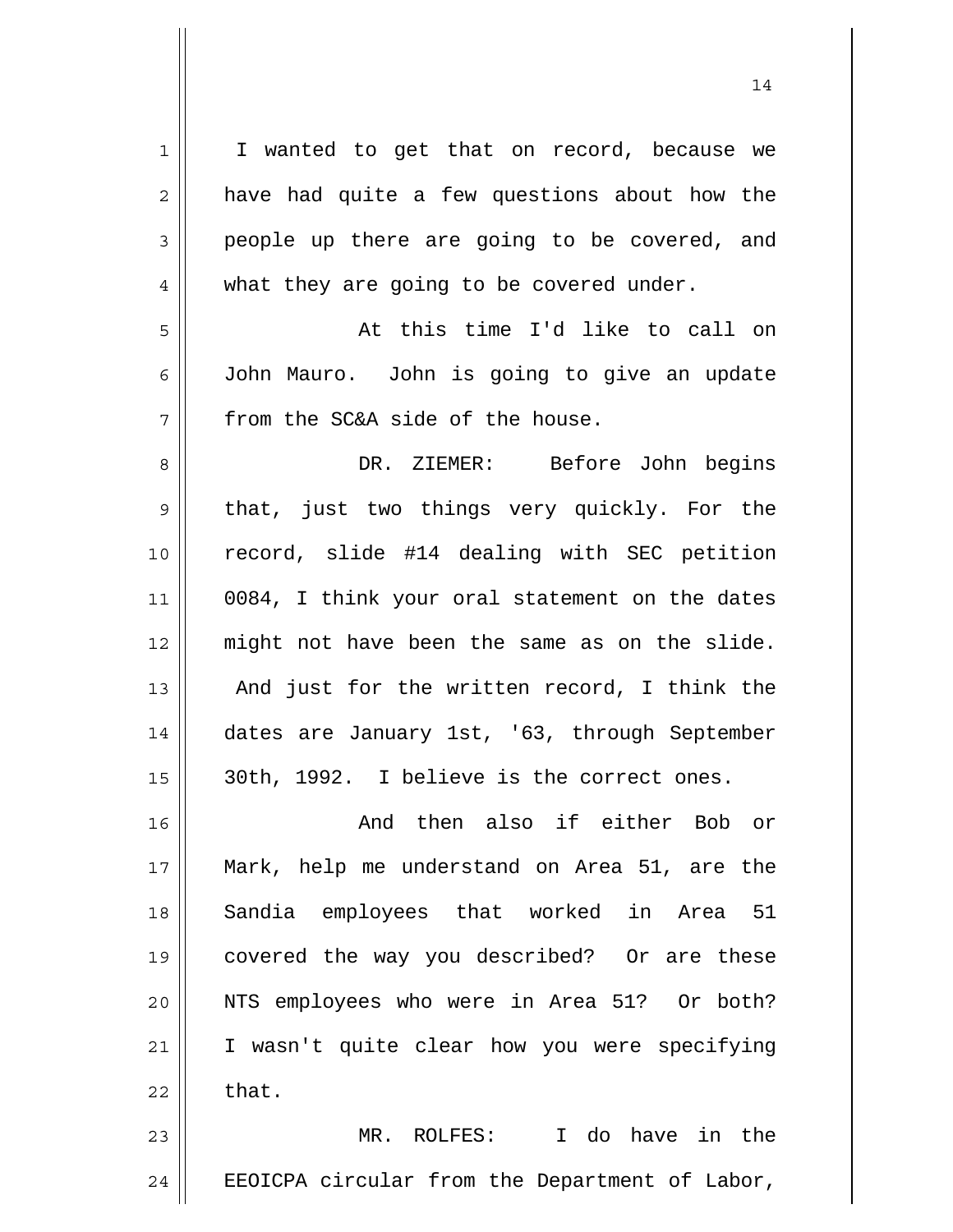1 2 and I can read the information from that circular if that helps.

3 4 5 6 7 8 9 10 11 12 13 14 15 16 17 18 19 20 21 22 23 24 This specific information to answer your question would be: DOE contractor employment in Area 51 counts for the 250 days needed for inclusion in the NTS SEC class. This means that any RICO, Bechtel Nevada, or other DOE contractor or subcontractor employment in Area 51 between the years 1958 and 1962 counts towards inclusion in the NTS SEC class. MR. PRESLEY: Is that cleared up? DR. ZIEMER: Yes. MR. PRESLEY: Thank you, sir. John. MR. MAURO: Thank you. You may have received, you should have received last week, I emailed out what I'm calling now a one page -- it turns out to be three pages. But I tried to capture the sense of what transpired since the last time we met. If you recall the last time we met I gave a briefing on where we were. I'd like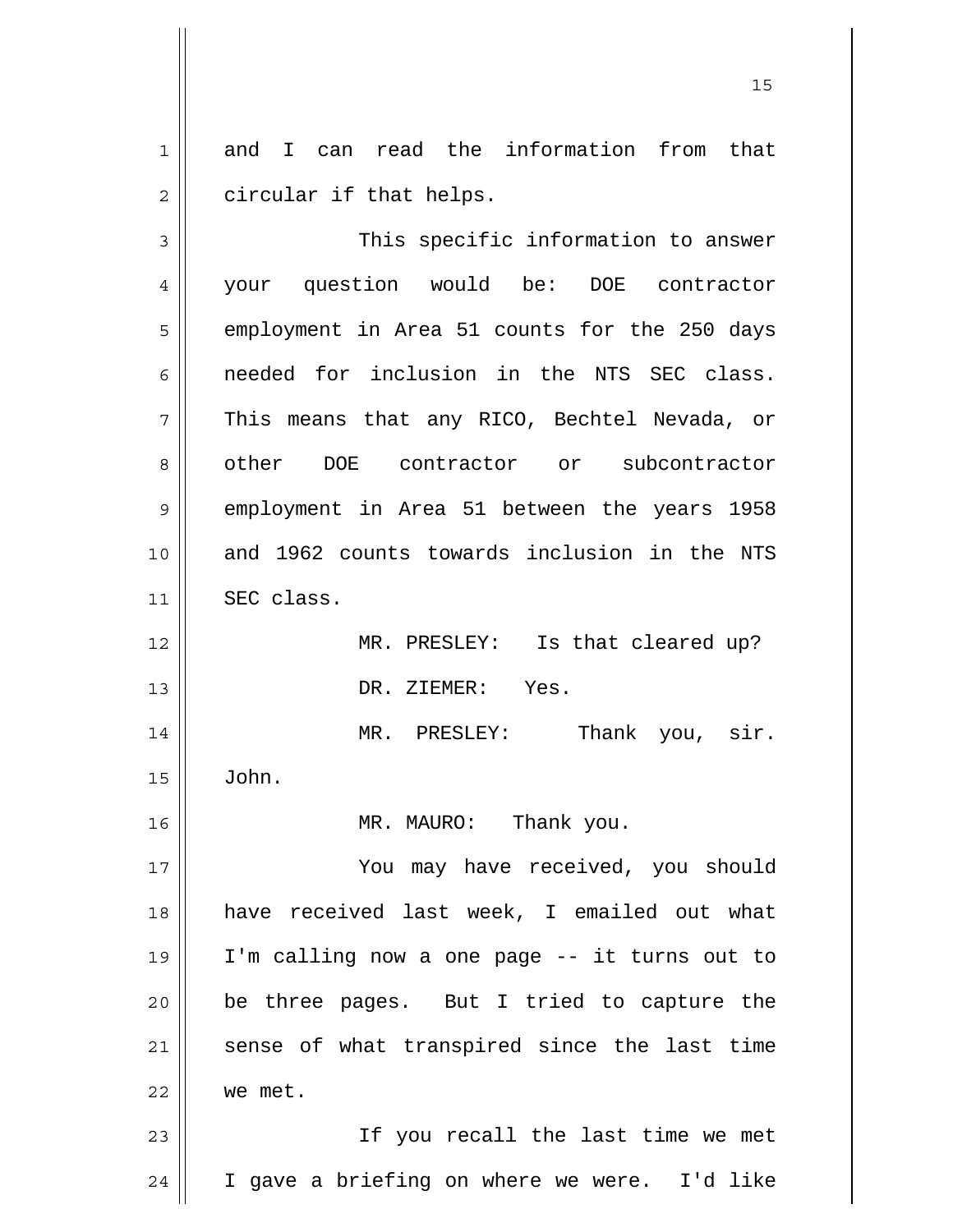1 2 3 4 5 6 7 8 9 10 11 12 13 14 15 16 17 18 19 20 21 22 23 24 to basically go into some detail on where we were and where we are now, and what actions - and this is really SC&A's understanding. NIOSH really hasn't had a chance to look at this, nor the Work Group, whether or not I captured all of these developments faithfully. But I believe I did the best I can to do that. The important point is that we have converged to a point where there are three issues. And quite frankly from our perspective two of them are for all intents and purposes really at a point where SC&A is not doing any additional work. And they are a matter where we have I guess reached a fundamental agreement and concurrence, the three issues being -- the first is the badges left behind issue. We talked about this last meeting; nothing has changed. It's exactly where it was before. The general consensus is, we completed our work, and there is nothing in the work that we have done that reveals that there was a badges left behind issue to the extent that it could undermine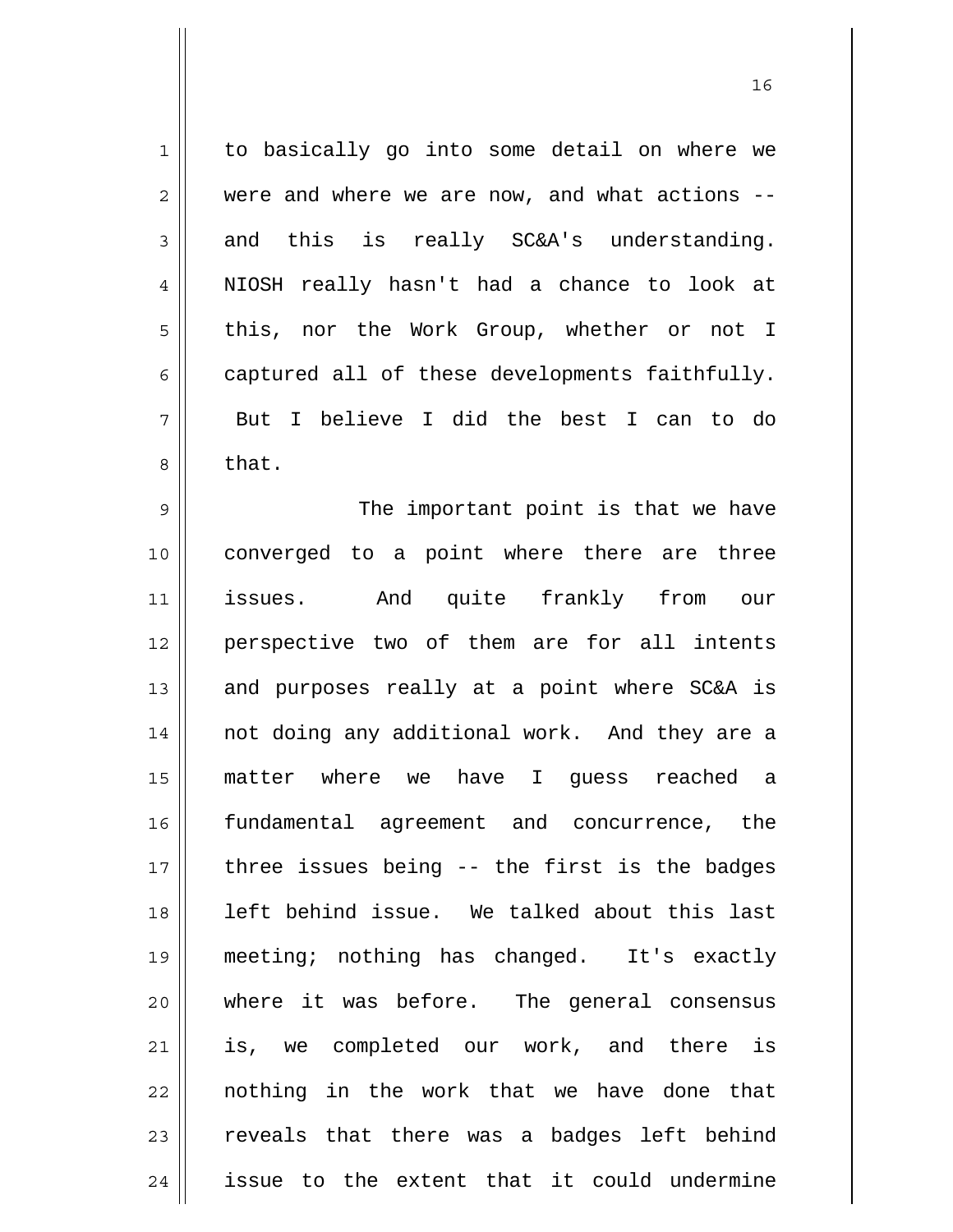1

the ability to build a coworker model.

2 3 4 5 6 7 8 9 10 11 12 13 14 15 16 17 18 19 20 21 22 23 We did find that there was quite a bit of badges left behind activity; there is no doubt about that, for a variety of reasons. But we could not conclude on that basis that it created a situation where it was going to be difficult to reconstruct doses or to develop a coworker model. So from SC&A's perspective our work on that matter is completed, and our position regarding these matters is on the record. The second issue was an issue that has been resolved since the -- well, in principle. I hate to say resolved. Technically in principle SC&A and NIOSH are in agreement. I guess that is the best way to characterize it. And that has to do with the environmental doses. These are the doses that were experienced by workers out in the flats, but not in controlled access areas. These are people who were working in open areas where there was lots of dust being generated. At the last meeting NIOSH's

24 approach to dealing with those exposures was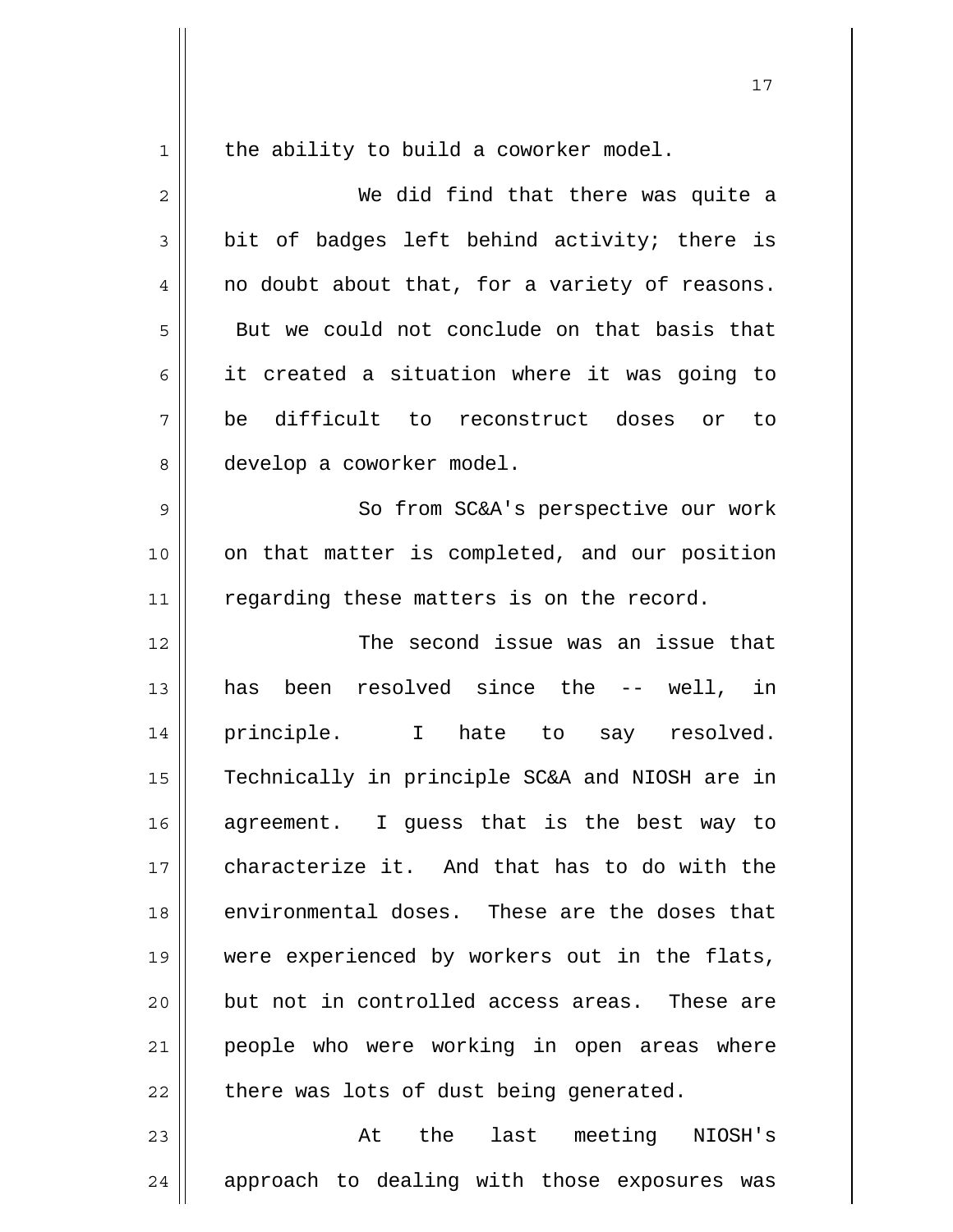1 2 3 4 5 6 to make use of air sampling data that was collected in the 1970 timeframe from air samplers sort of sprinkled around the site, and then use that information to back calculate what the exposures might have been in '63, '64, '65, to workers.

7 8 9 10 11 12 13 14 15 16 17 18 19 20 21 22 23 24 We wrote a White Paper with our position that we thought there was a problem with that, and I believe that NIOSH has accepted that, and yes, we understand those limitations, and have now offered up - and this was a very important outcome of the April 20 workgroup meeting, the outcome being, well, yes, we understand those limitations. We are going to use a combination of the air sampling data where it's applicable, and that basically means areas really where there was not a lot of activity going on at the flats where lots of dust was generated, but more in areas where you are really looking more at background conditions, cafeteria and other non-active areas. And for the places on the flats where there was considerable movement of equipment, people were doing activities to prep for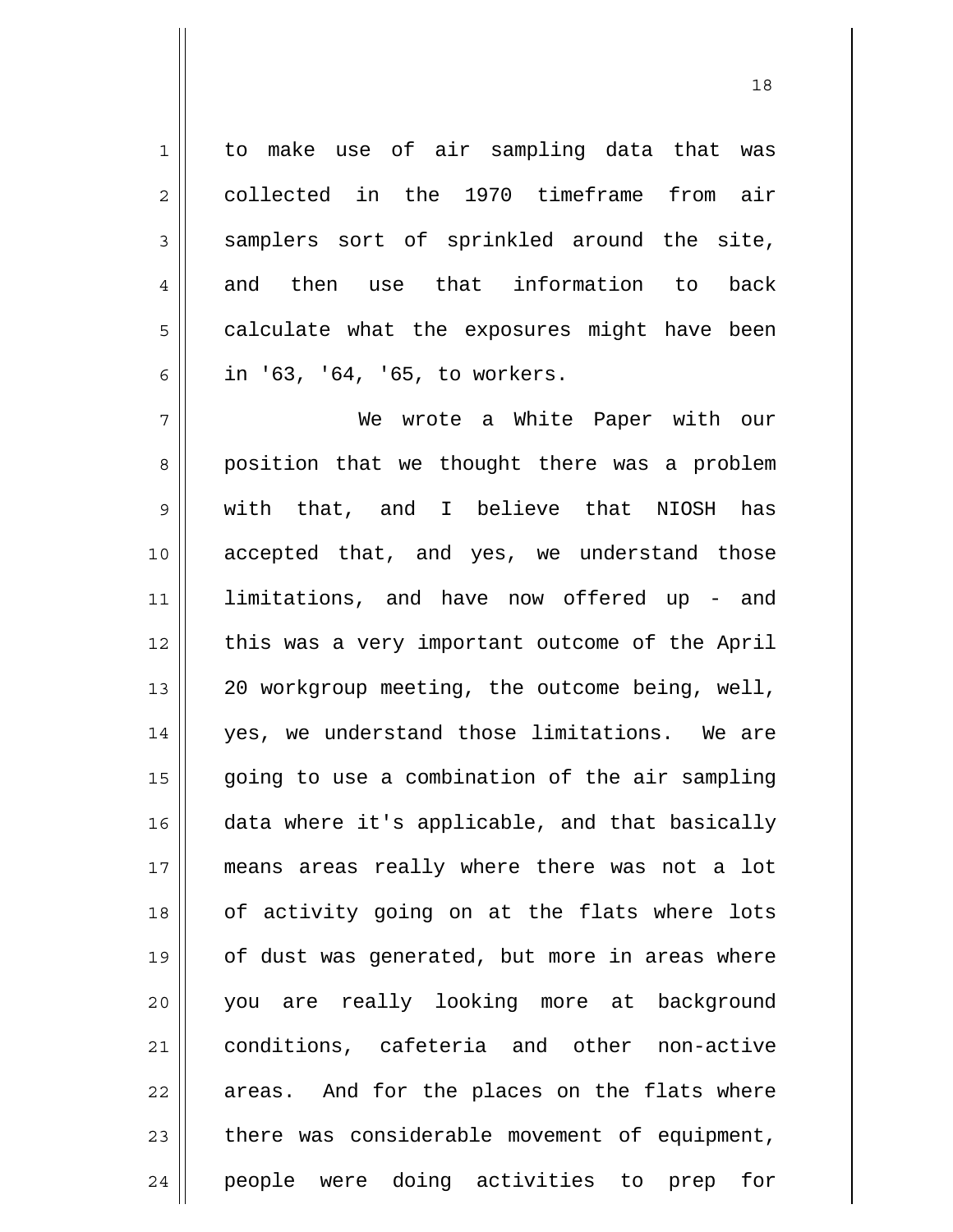1 various purposes, NIOSH decided to use the method that they proposed, it might have been about a year ago, which was based on the dustloading approach.

2

3

4

5

6

8

9

7 That approach is conceptually very simple, and also very conservative. Lots of good information on the activities and becquerels per meter squared in soil, isotopically throughout the site.

10 11 12 13 14 15 16 17 18 19 20 21 The assumption are made that whatever the activity is, in becquerels per gram, under your feet, we don't assume that the people working there are being exposed to airborne dust at five milligrams per cubic meter. Five milligrams per cubic meter is a very high dust loading, especially when thinking in terms of long term exposures, 2,000 hours per year. Certainly there will be time periods where the dust loading could be a little bit higher. But most of the time it would probably be quite a bit lower.

22 23 24 So that fundamental approach, which by the way was offered up about a year ago, SC&A did find favorably with regard to that.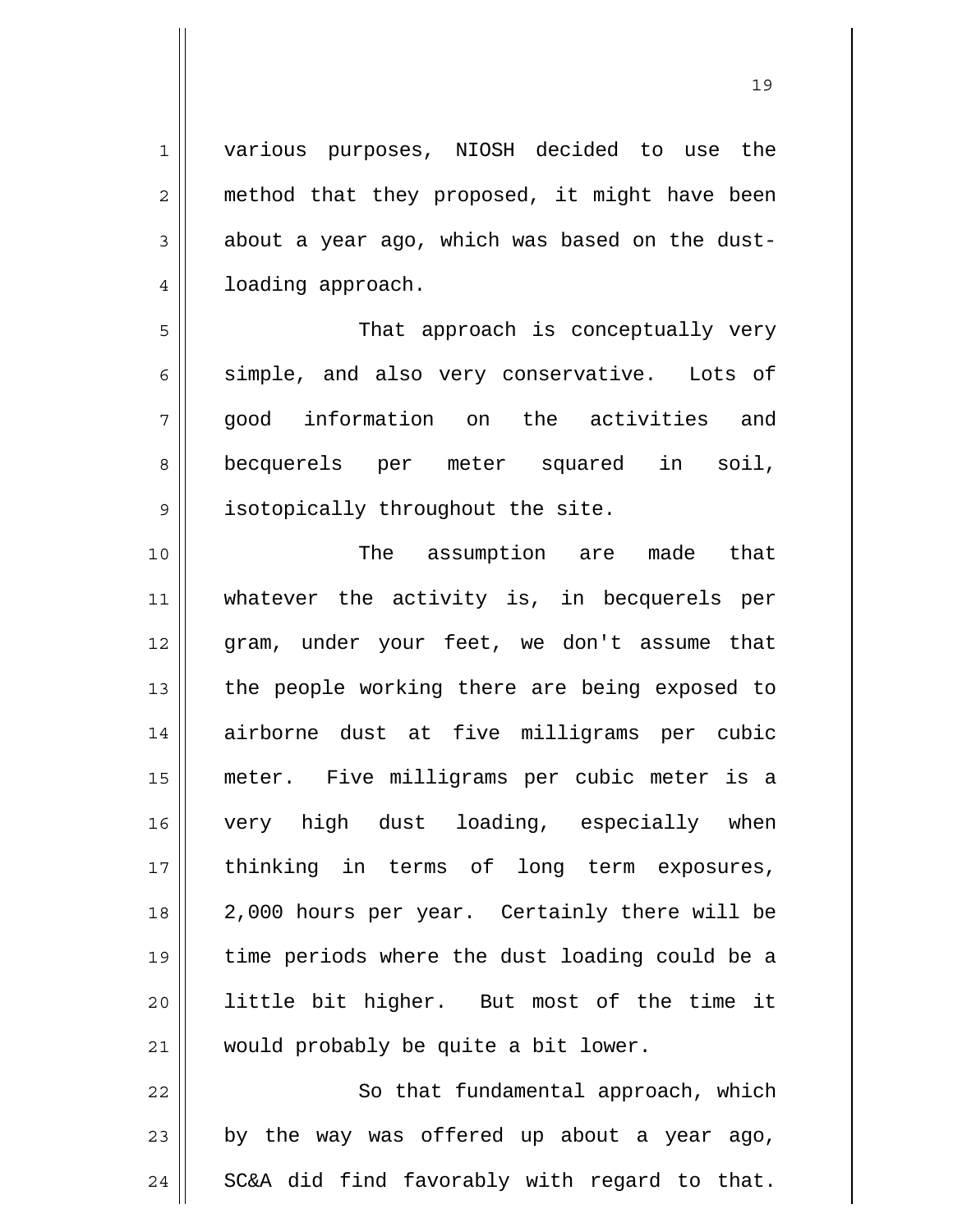1 2 3 4 5 6 7 8 9 10 11 12 13 14 15 16 17 18 19 20 21 22 23 24 In fact, you can agree that yes, it was a conservative application of the problem. It's our understanding now that it is NIOSH's intent to retrieve that method and reapply it and in principle we are in agreement with that. So that is issue number two, and from SC&A's perspective we believe that when that White Paper is issued SC&A is probably going to find favorably, if it's fundamentally the same one we saw before. The third item is the -- by far the most important item, and I think we are on a path to resolution. Let me explain. The most challenging issue related to dose reconstruction post-1962 is the inhalation of internal exposures to workers that were in the tunnels and for workers that worked in the flats, before shots, and after shots. NIOSH has come up with a strategy which selected the 100 workers that had the highest cumulative external exposures, pulled them out, and they have the bioassay data for all those workers. And they say, okay, we are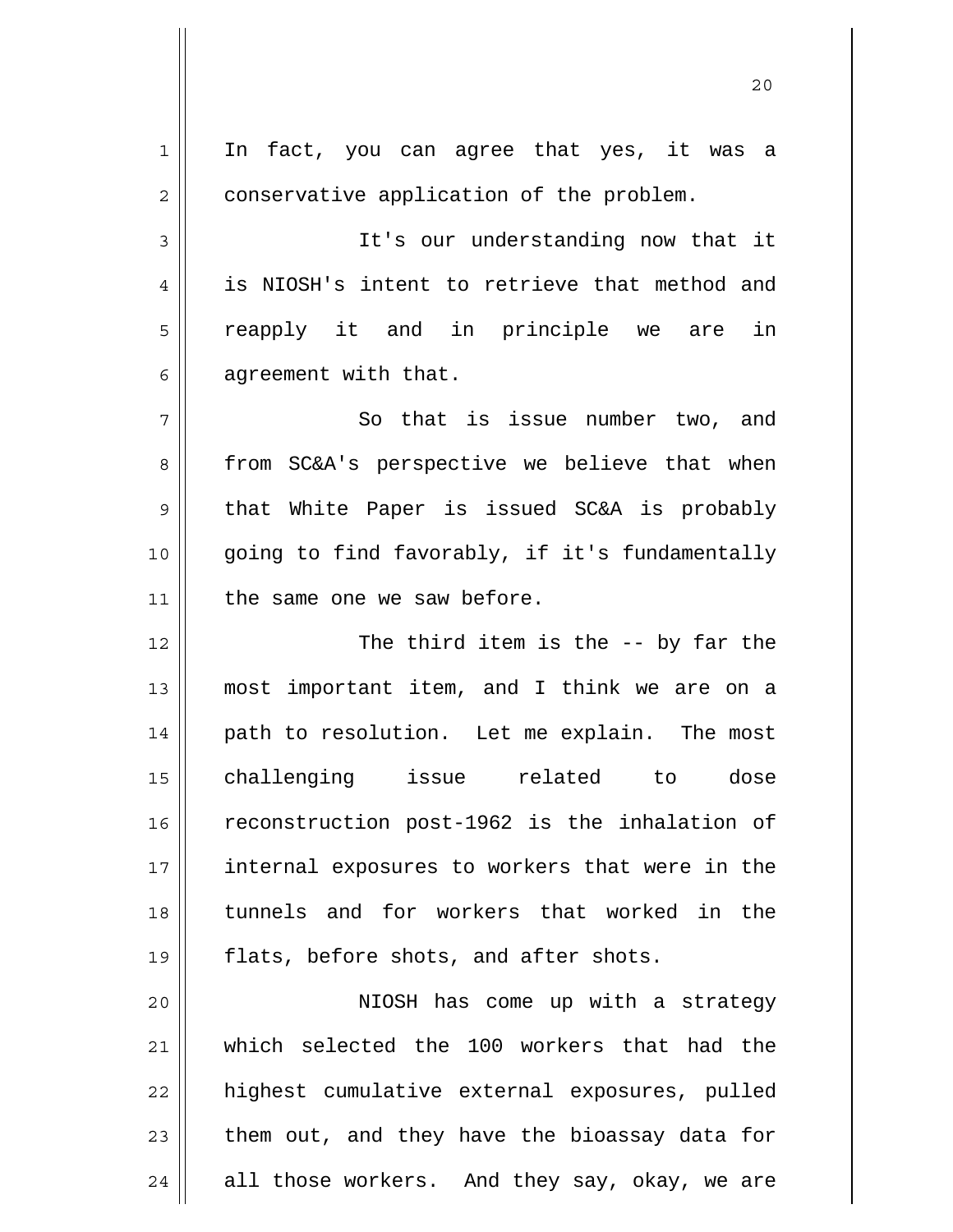going to use the bioassay data for those 100 workers, and we talked about this at the last meeting, there is nothing new right now, but I'll get to the new stuff in a minute, we are going to use bioassay data to build a coworker model.

7 8 9 10 11 12 13 We at SC&A were given the mandate to look very closely at that, and we did look very closely at that, and we issued two White Papers, the first paper which was in fact available at the last board meeting, and a supplement which was relatively recent which adds a lot more material.

14 15 16 17 18 19 20 21 22 23 The bottom line is, we believe the 100 workers that were selected have -- do not capture the full range of exposures that workers might have experienced at the site during that time period. A specific concern is overemphasis of workers that were in the tunnels, I believe it was in Area 15 -- I forget the area number, 12? -- represents workers that were involved in tests that were in tunnels.

It turns out that 95 percent of the

24

1

2

3

4

5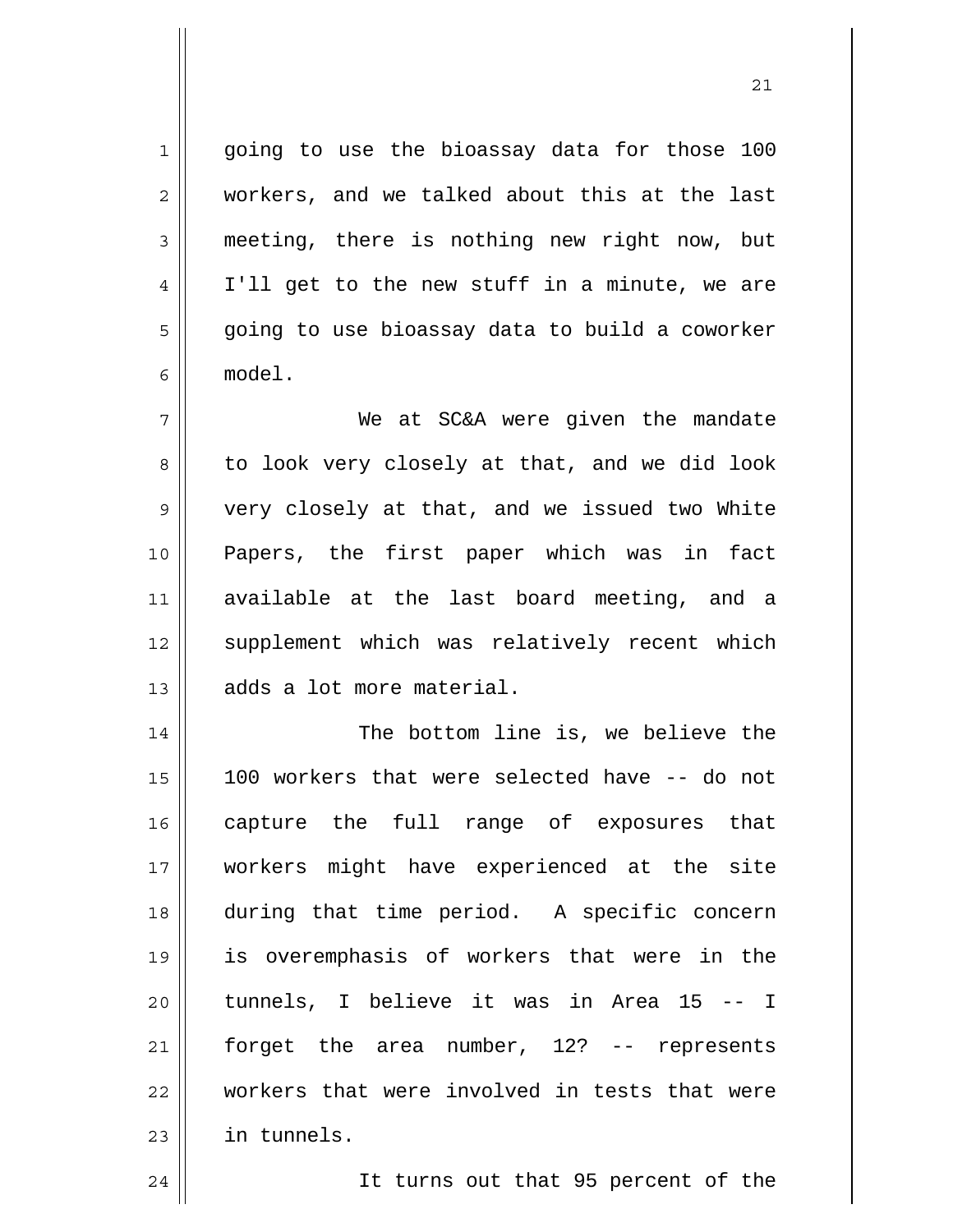tests during that time period were in flats. And in addition the records reflect RAD safe workers, and not the myriad of other workers that were involved in a whole bunch of different crafts in the flats area.

1

2

3

4

5

6 7 8 9 10 11 12 13 14 So we have in our report, it goes on and on about all the different events that occurred. The general concept that during the below-ground testing period there wasn't very much above-ground activity, we're finding that is not the case. Our reports show that there was a lot of events took place, not only venting but deliberate activities that generated airborne aerosols.

15 16 17 18 19 20 21 So that coupled up with the fact that most of the tests by far, 90 percent were borehole or shaft tests that took place in the flats. We were concerned that the 100 workers that were heavily biased toward tunnels might be missing the high exposure folks. Because that is where the bioassay data was collected.

22 23 24 So the way we left it, and I think there is agreement that it is important that that issue be aired, one other thing that was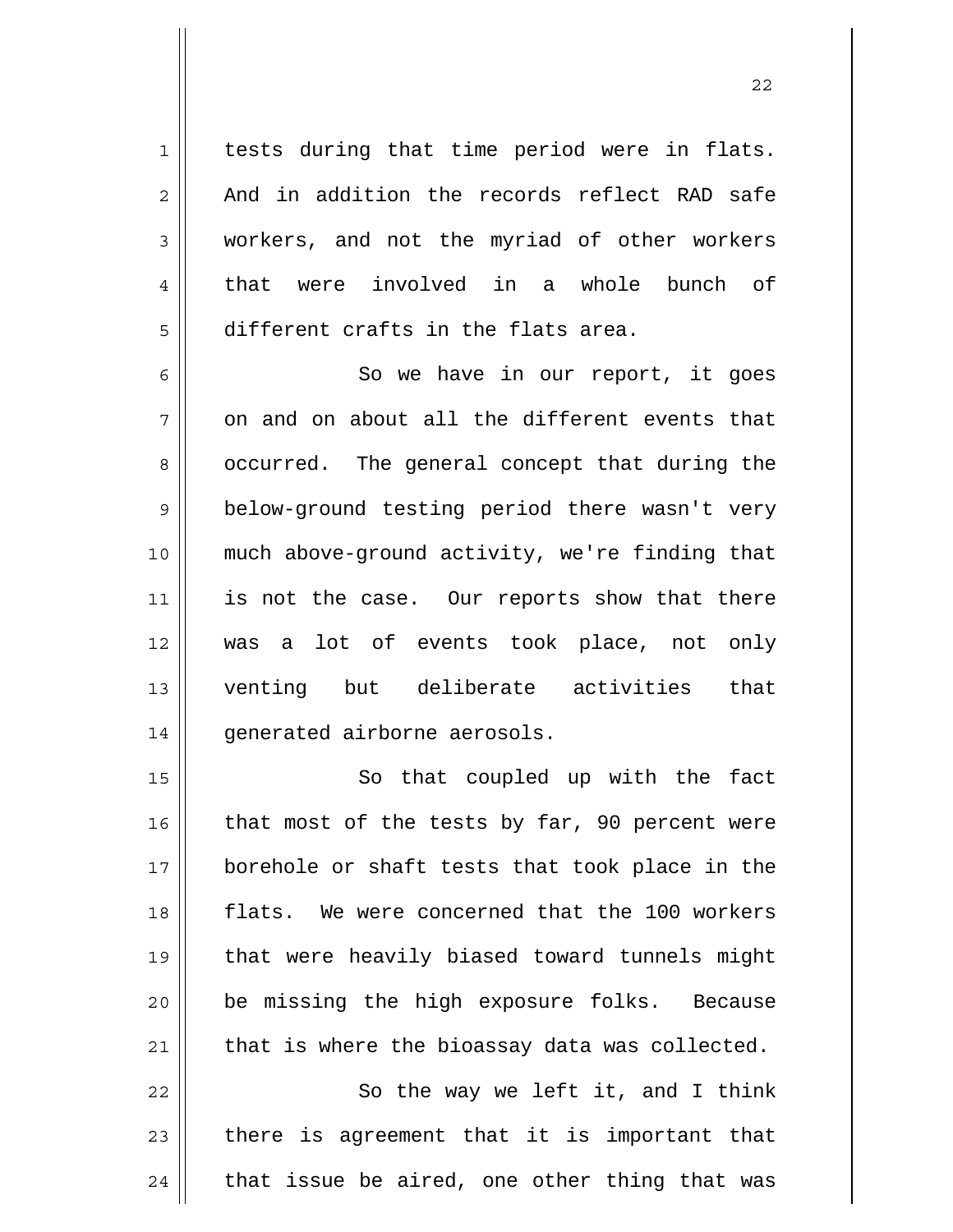1 2 3 4 5 6 7 important, we found that the concept of picking the 100 workers that had the highest cumulative exposures, the philosophy was, well, if they had the highest cumulative external exposures, it probably meant that they had the highest internal exposures. We did a fairly detailed analysis of that, a correlation, to see okay, these are

8 9 10 11 12 13 14 the workers with the highest external, also have the highest levels of plutonium iodine, beta gamma emitters, in the urine, and we did not find a correlation in fact. In some places there was actually an inverse relationship for iodine for example.

15 16 17 18 19 20 21 22 23 24 So those findings left us in a position where we really were not comfortable with the group of 100. So the way it ended in fact -- Robert Presley sort of made this suggestion -- what do we do? And I think NIOSH has agreed to this it's my understanding a two-pronged approach to trying to close this down. One is a series of investigations be performed on what are the different scenarios whereby workers at the flats, in tunnels and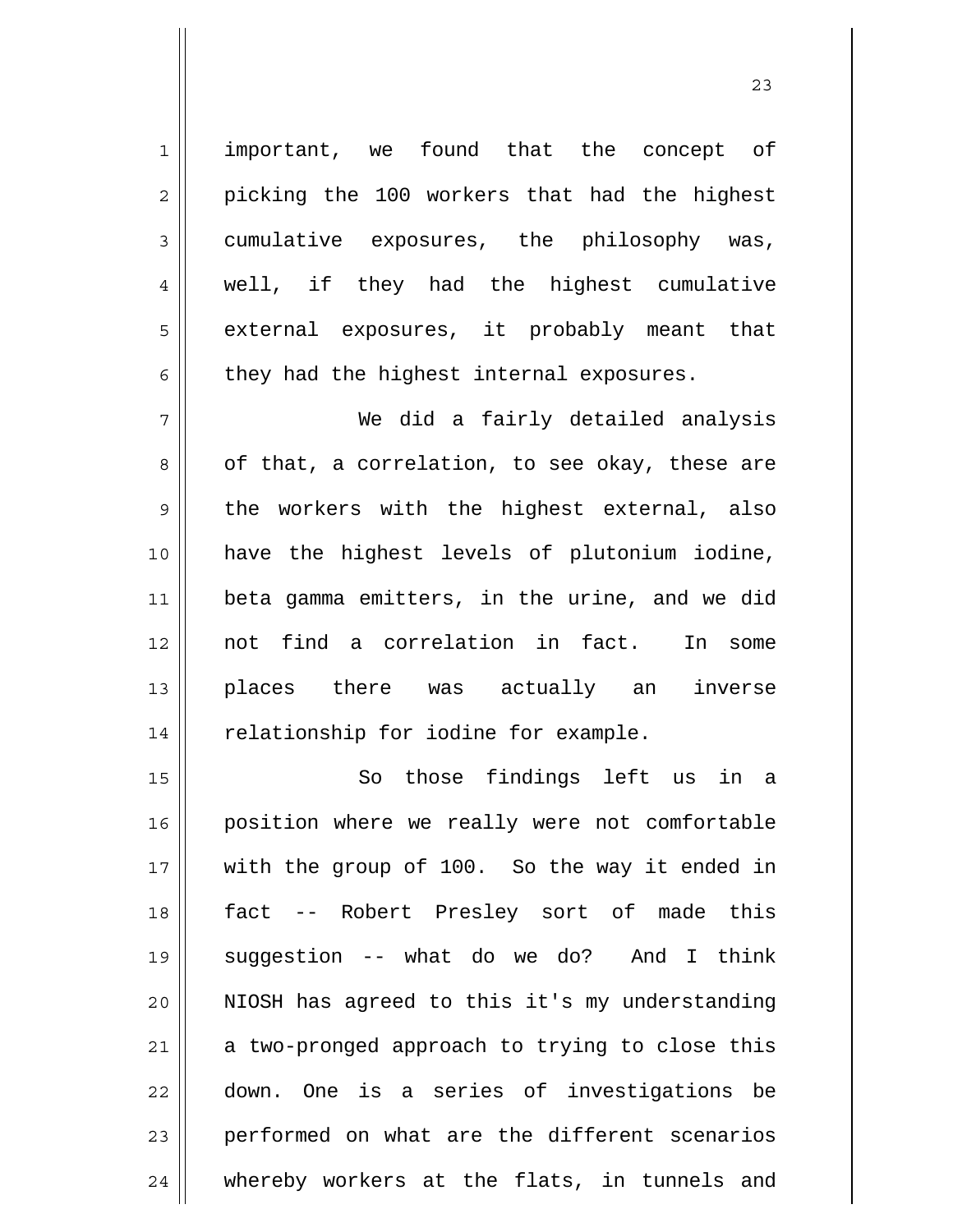1 2 3 4 5 6 7 8 throughout the site from 1963 on could have been exposed to internal emitters. What type of events took place, what type of activities took place, where you could actually identify workers. Here we have a list of workers who did things that in principle would have resulted in considerable elevated internal exposure.

9 10 11 12 13 14 15 16 17 Independent of that, grab all the bioassay data you can grab, over and above the bioassay data that is for the tunnel workers, and then map the two together. And say okay, here are the workers that we think should be the ones in theory that had the highest potential for exposure. Let's map them back on all the workers that we have bioassay data for, and is there a pretty good linkage.

18 19 20 21 If it looks like there's a good linkage, you could make a compelling argument that the group -- that we do have the data to reconstruct doses to build a coworker model.

22 23 24 And it's my understanding that that is in fact the line of inquiry that NIOSH is performing at this time, and when completed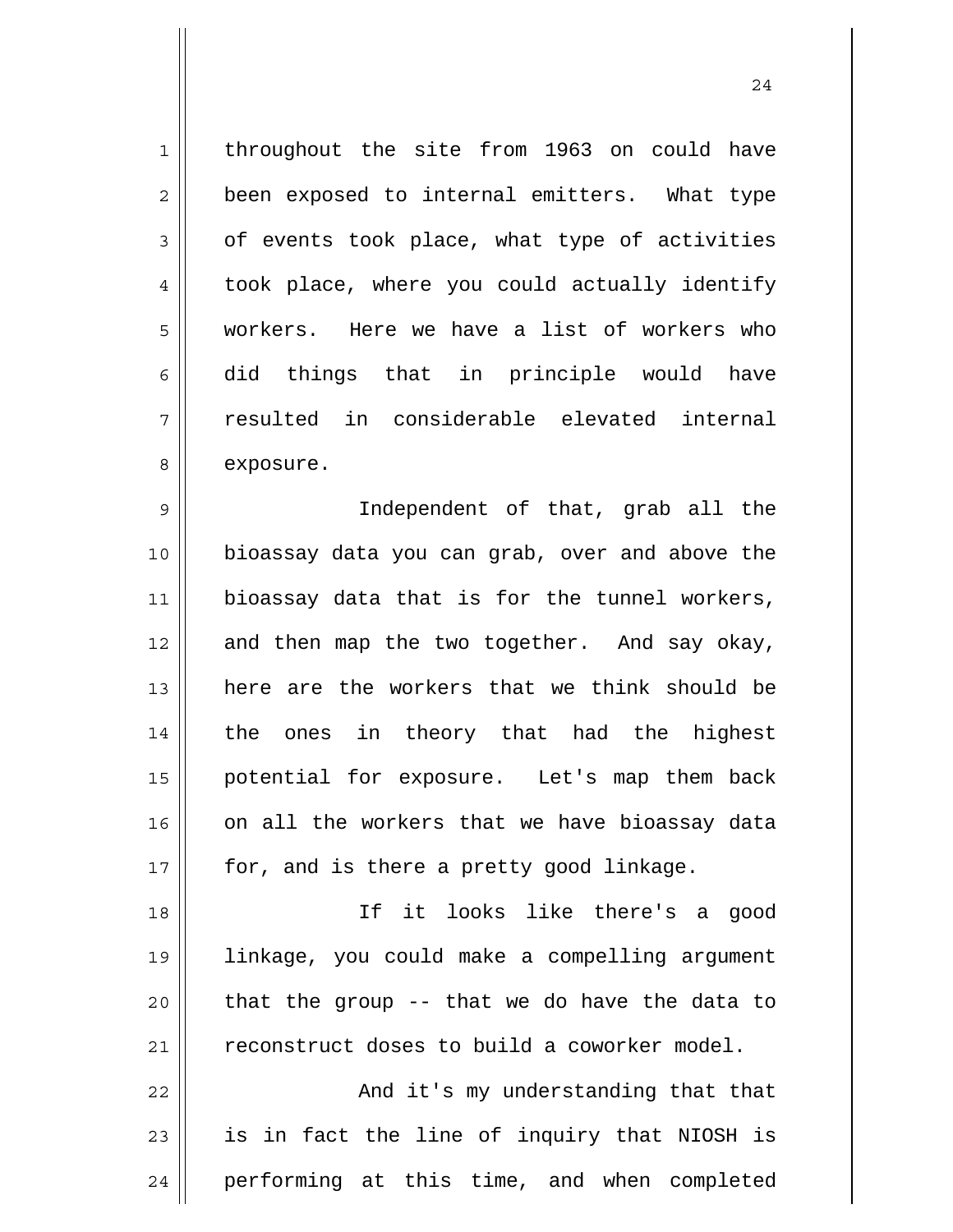1

SC&A will be asked to review that.

2 3 4 5 6 7 8 9 10 11 12 13 14 15 16 17 18 19 20 21 22 23 24 I hope I have characterized that correctly. Jim, if it is somewhat different, please help me out. But that was my understanding of the path forward, and it's really a test. If it turns out they miss each other -- think of it like this, let's say you do that, and look for the -- and then you look at the bioassay data, and you can't connect them up. Well, you have a problem. How are you going to reconstruct the doses for the workers who you believe have a high potential for internal exposure but you don't have any bioassay data. So that fails the test. If there is an overlap, and here is a judgment call as always, if there is a degree of overlap one could argue, well, it looks like we have a tractable problem. We could somehow build a coworker model. And that is my understanding of where we are right now. MR. PRESLEY: John, thank you very much. Arjun? DR. MAKHIJANI: Just one more thing.

<u>25</u>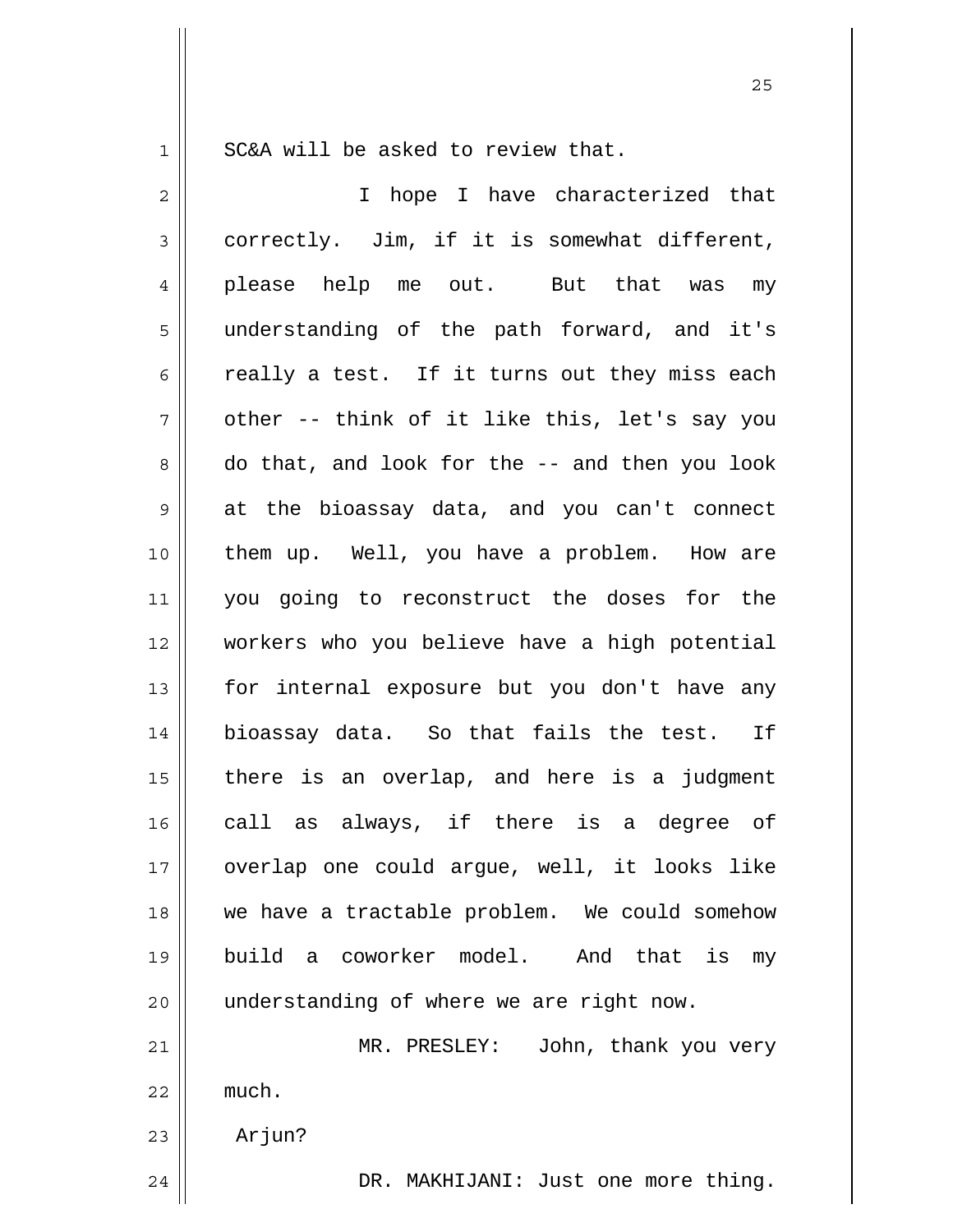1 2 3 4 5 6 7 8 9 10 11 12 13 14 15 16 17 18 19 20 21 22 23 24 Just to supplement what John said. This didn't come up at the last working group meeting, but it came up the working group meeting before, based on our prior report in October of 2008. We had raised a number of questions regarding the quality of the data, and I'm presuming that NIOSH will address those as it goes through this new bioassay data. I just wanted to call your attention to it. MR. PRESLEY: Thank you, Arjun. Mark? Jim is going to discuss something first. DR. NETON: Mark is going to address the bigger picture, but I just had a couple of comments relative to what John Mauro will summarize. In general John was right on as usual with his characterization. But I'd just offer a couple of points of possible clarification. Relating to the environmental intake model, we now are in a position and are evaluating what I guess I would call the hybrid environmental intake model, which is a

<u>26</u>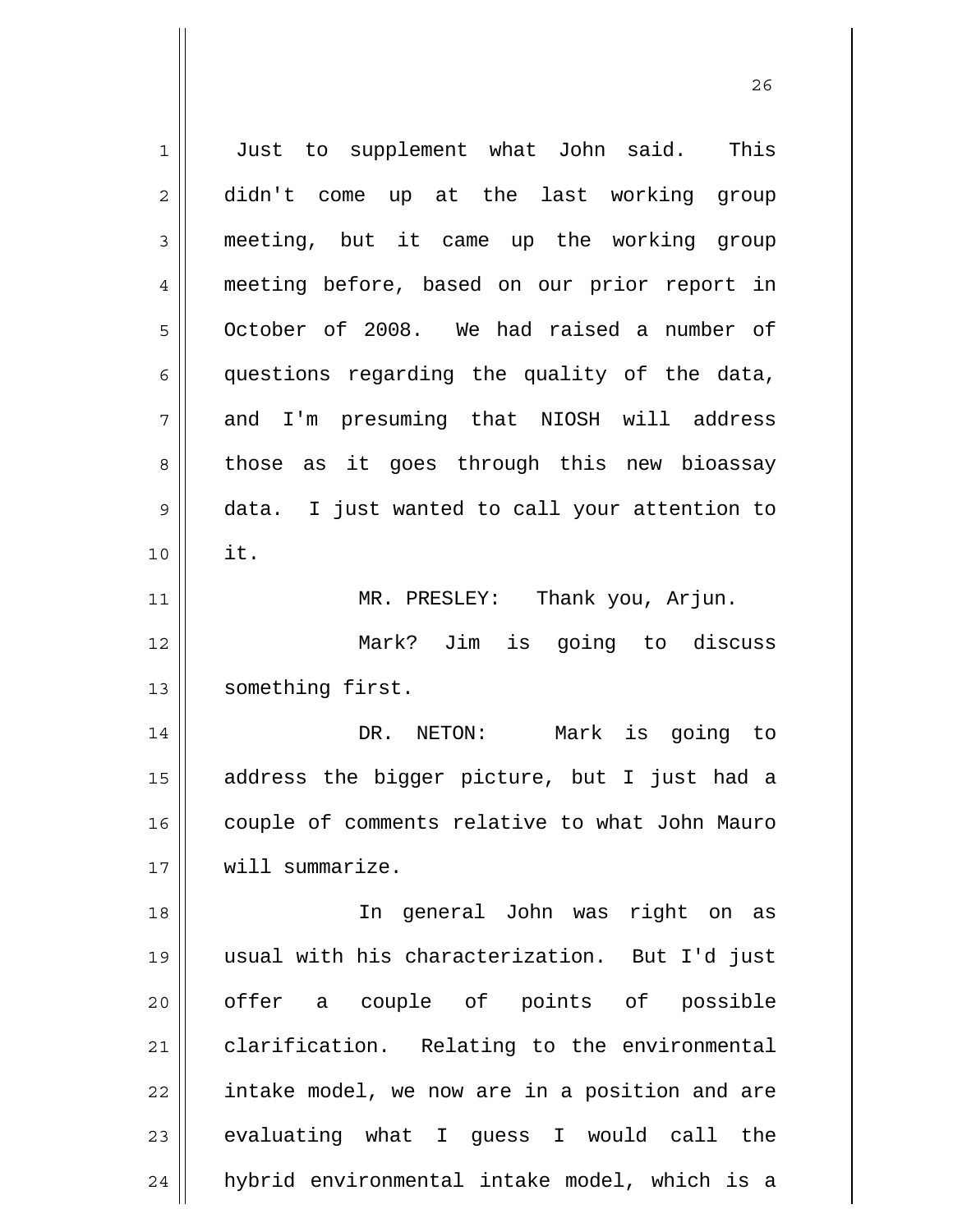1 2 3 4 5 6 7 8 9 10 11 12 13 14 15 16 17 18 19 20 21 combination of the mass, dust loading, versus the environmental air monitoring model. How that came about though is sort of interesting perspective, is that we originally proposed the mass loading model to all people on the site. And SC&A believed that it was bounding but probably implausibly bounding; I mean too high to be used. So we went about with some considerable effort to develop the environmental model based on air sampling data, generated that, at which point we were going to apply it to all workers. And then this is where the disconnect arose, well, that really doesn't apply to all people, because these were sort of environmental air station samplers, and where you have bulldozer activity and that sort of thing it might not be appropriate. So that's when we decided, well, we will take the mass loading model and apply it

22 23 24 in the environmental conditions that originally SC&A felt was too high to apply to all workers but I think now agrees that it is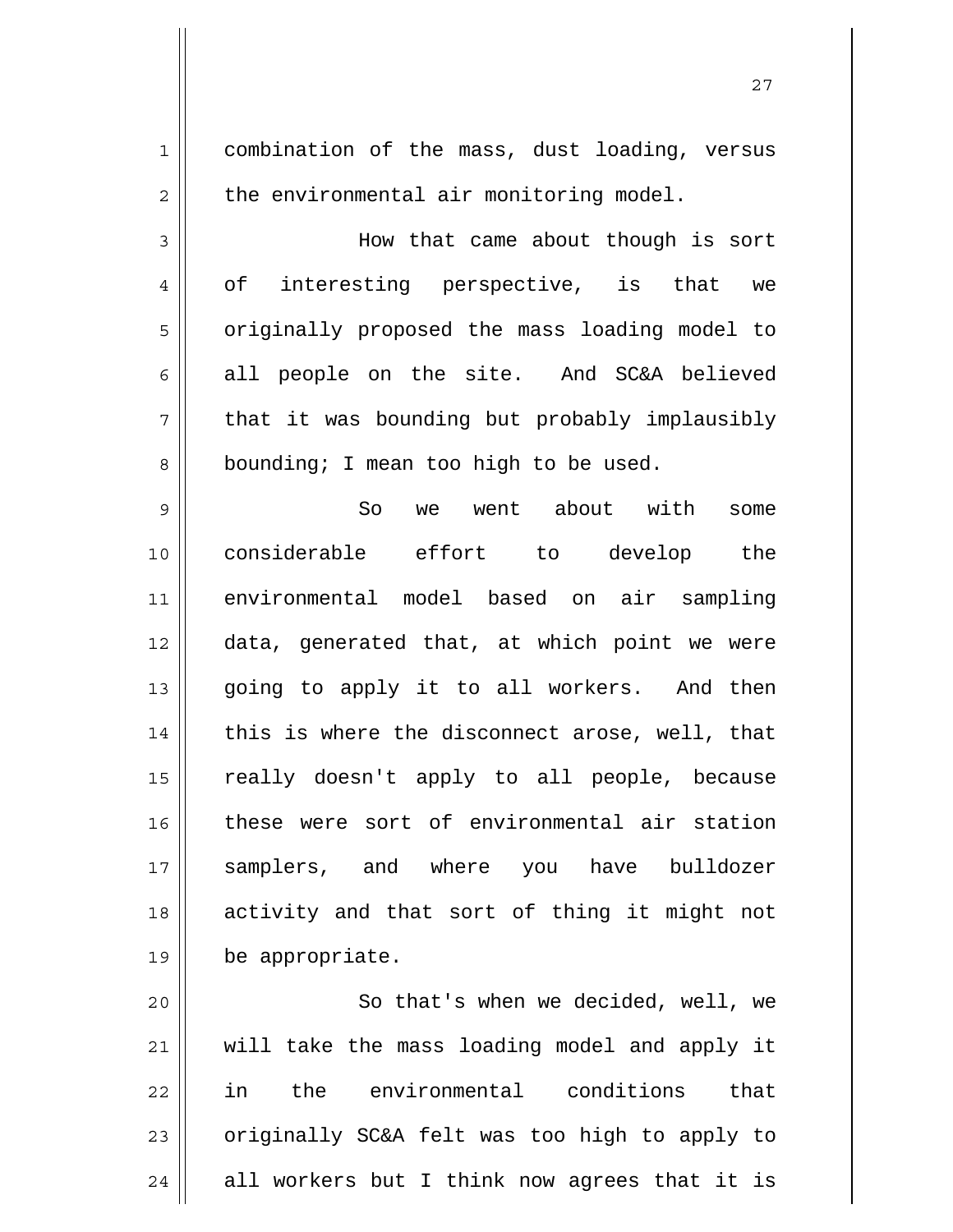appropriate to apply to at least workers in controlled areas that are disturbing soils. So just a slight point of clarification.

1

2

3

4 5 6 7 8 9 10 11 12 13 14 15 16 17 18 Related to the 100 worker issue, we did pull out these 100 workers that were tied to highest external exposure. One of the - in my opinion one of the reasons that there was no correlation between the external exposure and the internal exposure was because the internal exposures were extremely low. In fact most of the results that we used in those 100 workers or we identified were at or very near the detection limit. So in essence all that was proved through that analysis was that there was variability about the detection limit, and you can't generate a nice r squared, a correlation coefficient with the data.

19 20 21 22 23 24 I think that is going to be the situation by and large with most of the NTS workers for internal exposures in the timeframe we are investigating; exposures in general were pretty low, and we are having to go back, and I don't believe right now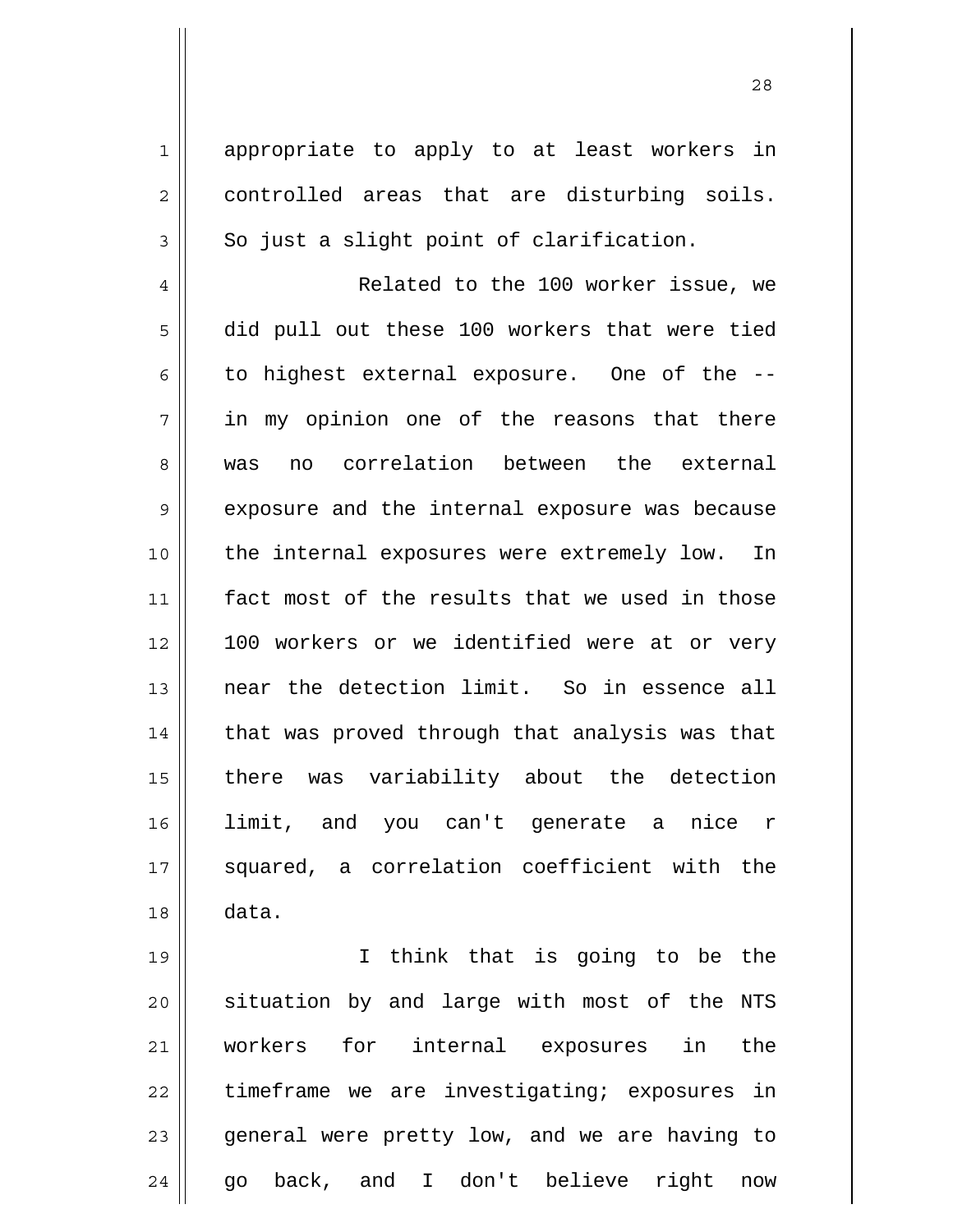1 2 3 4 5 6 7 8 9 10 11 12 13 14 15 16 17 18 19 20 21 22 23 24 necessarily that the coworker model we proposed for using the highest exposed RAD tests would be unreasonably unreasonable, and I think what is going to happen, as we typically, we need to go back and pull the thread, and collect more data as SC&A has suggested, and to at least demonstrate that what we propose is accurate or come up with possibly even a lower model. I don't know at the end of the day how it's going to come out, but I don't believe we proposed something that is totally out of line with what we believe to be the typical exposures at the test site during this time period. I believe Mark is going to -- MR. PRESLEY: Thank you, Jim. Mark. MR. ROLFES: I just have a brief slide if you are finished. MR. PRESLEY: I am finished. But I would like to -- when you get through I need to do some last minute things. MR. ROLFES: Okay, if you want to take care of those.

<u>29</u>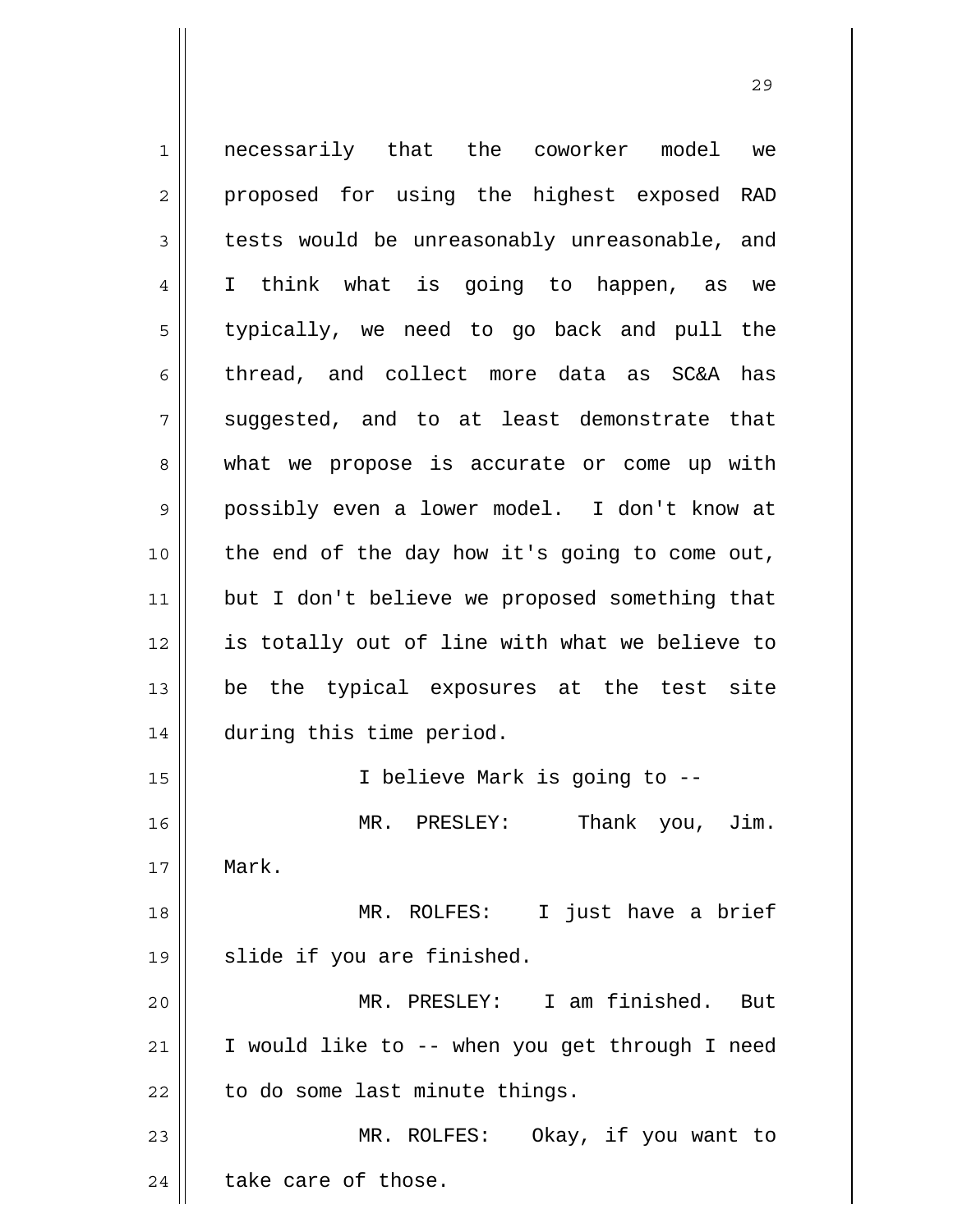| 1            | MR. PRESLEY: I was going to see -              |
|--------------|------------------------------------------------|
| $\mathbf{2}$ | - John, are you on the phone? John Funk?       |
| 3            | John?                                          |
| 4            | MR. FUNK: Yes, I'm here.                       |
| 5            | MR. PRESLEY: All right. What I'm               |
| 6            | going to do is let Mark Rolfes give his ending |
| 7            | presentation, and then we are going to give    |
| 8            | you a chance for a short discussion; how's     |
| 9            | that?                                          |
| 10           | MR. FUNK: Thank you.                           |
| 11           | MR. PRESLEY: All right. Mark?                  |
| 12           | MR. ROLFES: Okay, thank you Mr.                |
| 13           | Presley and members of the advisory board.     |
| 14           | I just wanted to provide a brief               |
| 15           | NIOSH update on the Nevada Test Site issues    |
| 16           | that we have been discussing for approximately |
| 17           | the past three years.                          |
| 18           | The three main issues that we have             |
| 19           | been discussing as both part of the Nevada     |
| 20           | Test Site, site profile and also the SEC       |
| 21           | Evaluation Report include the non-use of       |
| 22           | personnel, external dosimetry. This issue has  |
| 23           | been resolved and closed based on a detailed   |
| 24           | analysis of affidavits, health physics         |
|              |                                                |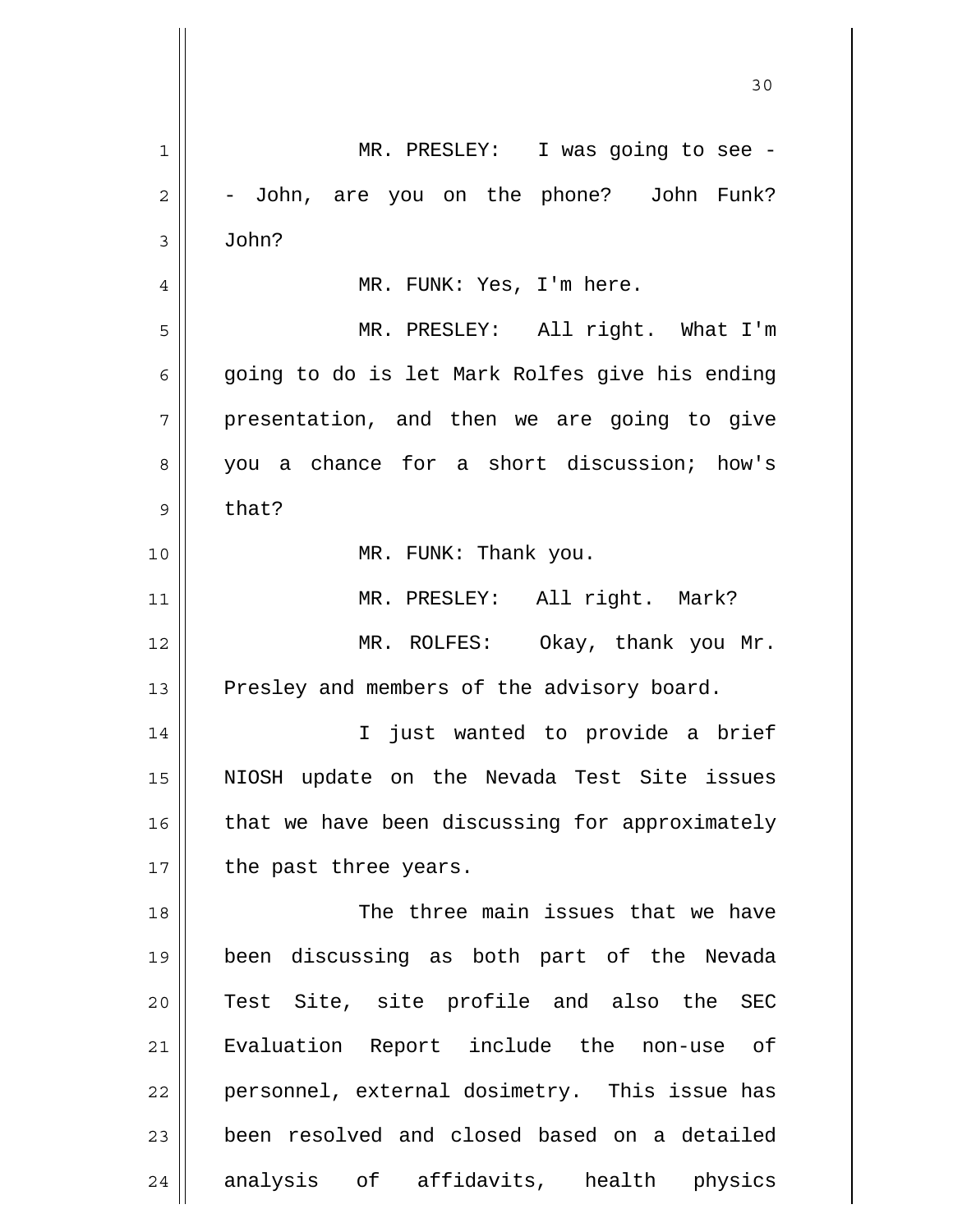| $\mathbf 1$    | procedures, access logs, pocket ionization     |
|----------------|------------------------------------------------|
| $\overline{2}$ | chamber data, and other dosimetry records.     |
| 3              | The second issue is the                        |
| $\overline{4}$ | environmental intakes in contaminated forward  |
| 5              | areas which were subject to soil disturbances  |
| 6              | Jim had mentioned, such as the movement of     |
| 7              | drill rigs, scraping of the soil with a        |
| 8              | bulldozer.                                     |
| $\mathsf 9$    | We are currently resolving this.               |
| 10             | The resolution is in process as Jim had        |
| 11             | mentioned. ORAU, NIOSH's contractor, is        |
| 12             | finalizing the draft model which incorporates  |
| 13             | resuspension -- the mass loading model, and    |
| 14             | the air monitoring data.                       |
| 15             | And the third and final main issue             |
| 16             | is the Nevada Test Site coworker intake model  |
| 17             | for the years of 1963 through 1992. And NIOSH  |
| 18             | has agreed that the path forward would be to   |
| 19             | request additional bioassay data to strengthen |
| 20             | the coworker intake model.                     |
| 21             | And we have spoken once again with             |
| 22             | DOE Nevada to prepare a plan to recover some   |
| 23             | additional bioassay results, and should be     |
| 24             | sending that request pretty soon.              |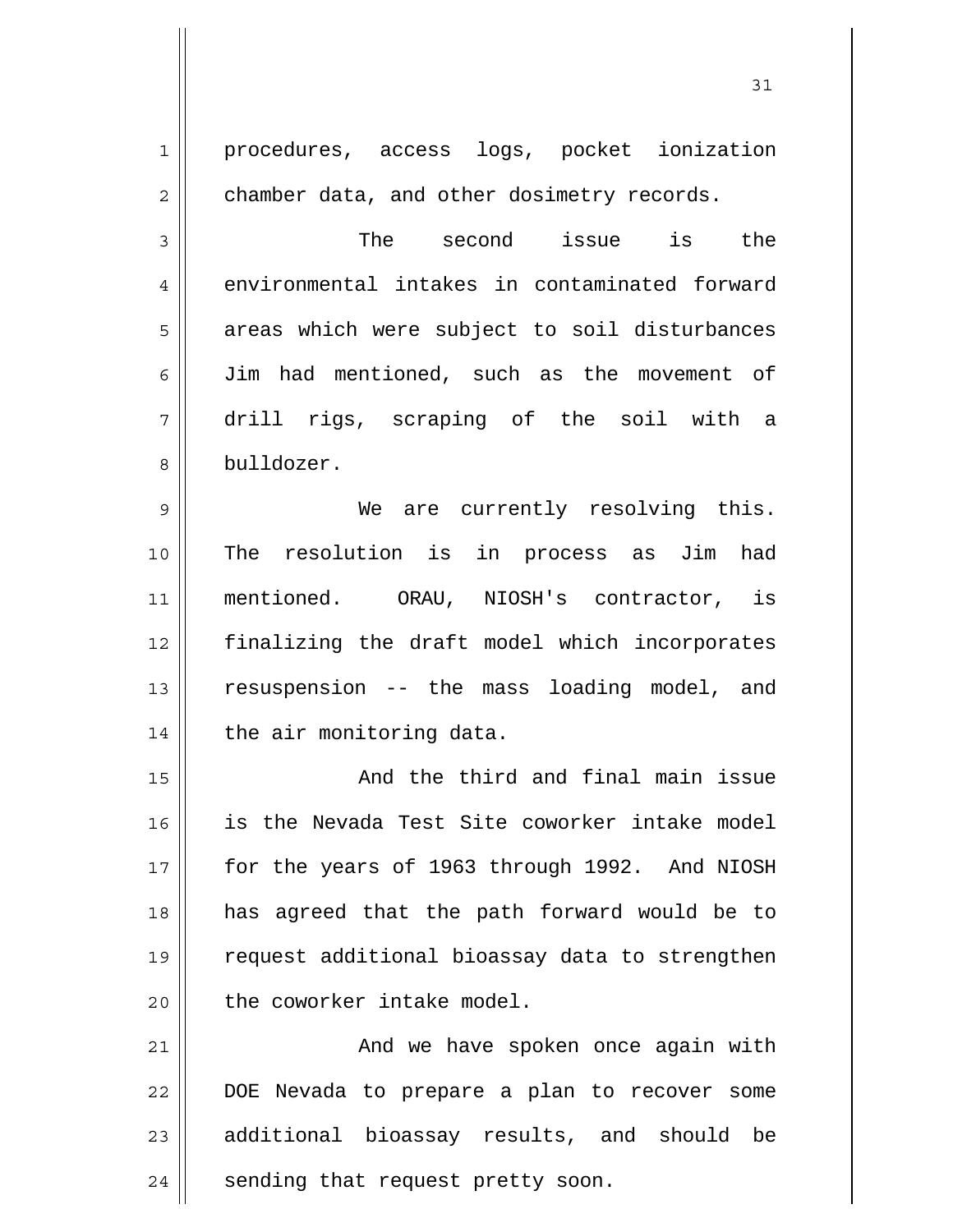| $\mathbf 1$    | I guess there were a couple of                 |
|----------------|------------------------------------------------|
| $\overline{c}$ | things that I did want to point out also in    |
| 3              | SC&A's update. I did want to mention that      |
| $\overline{4}$ | radiation safety staff were present on site    |
| 5              | during any operational activities. So they did |
| 6              | cover both operations in the tunnels and in    |
| 7              | the flats.                                     |
| 8              | bioassay data from radiation<br>So             |
| 9              | safety personnel would be a good indicator of  |
| 10             | some unmonitored individuals' internal dose.   |
| 11             | Another point I did want to make               |
| 12             | for clarification, the majority of the routine |
| 13             | operational internal exposures which were      |
| 14             | incurred by Nevada Test Site employees were    |
| 15             | actually in the tunnels rather than the flats. |
| 16             | And as Jim had pointed out there               |
| 17             | was no direct correlation between the external |
| 18             | and internal exposures, and because at NTS the |
| 19             | external dose is a controlling factor,         |
| 20             | significant doses for an individual that has   |
| 21             | no recorded external doses, very unlikely.     |
| 22             | Are there any questions?                       |
| 23             | DR. ZIEMER: Did you want to take               |
| 24             | questions now, Bob, or wait?                   |

 $\mathsf{I}$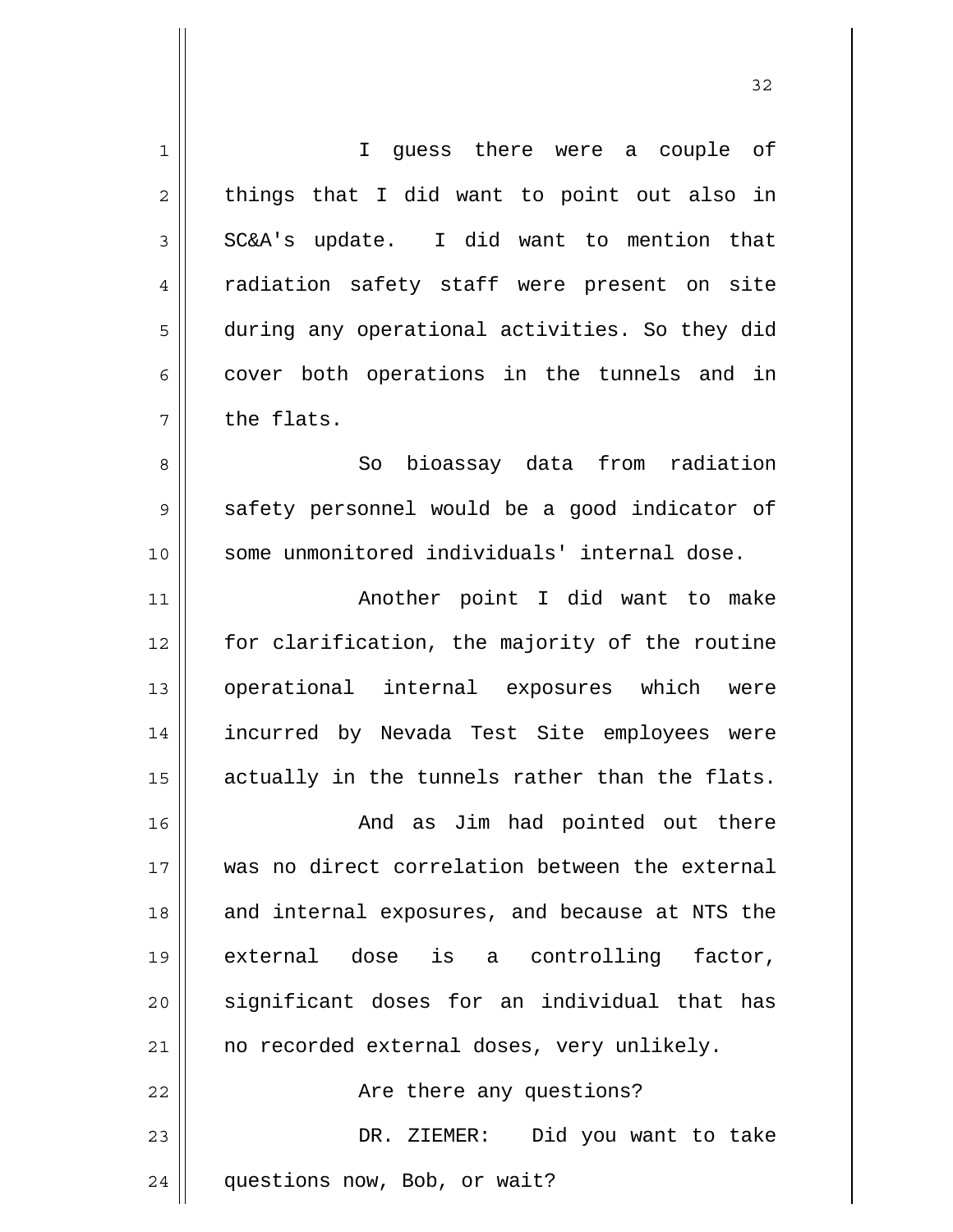|    | 33                                             |
|----|------------------------------------------------|
| 1  | MR. PRESLEY:<br>We<br>take<br>can              |
| 2  | questions now.                                 |
| 3  | DR. ZIEMER:<br>Sure, okay.                     |
| 4  | Brad Clawson.                                  |
| 5  | MR. CLAWSON: Mark, as we talked                |
| 6  | earlier, one thing that I wanted to make sure, |
| 7  | especially with Area 51, we brought this in,   |
| 8  | but I really haven't seen any kind of data.    |
| 9  | And I was wondering I guess from SC&A, have we |
| 10 | seen actual data from the Area 51 that we can  |
| 11 | correlate that? That says where they were at   |
| 12 | or so forth.                                   |
| 13 | MR. MAURO: I don't recall ever                 |
| 14 | collecting or reviewing data for Area 51. I'll |
| 15 | ask Arjun, who is a little closer to it than I |
| 16 | am, whether we have actually looked into that  |
| 17 | matter.                                        |
| 18 | DR. MAKHIJANI: We compiled data                |
| 19 | for 220 workers, the 100 workers in Table 7-1  |
| 20 | of the Evaluation Report, and then the 120     |
| 21 | workers that we had selected at random. And    |
| 22 | if there was any data from Area 51 it would    |
| 23 | have been minimal. But I don't recall any      |
| 24 | actually.                                      |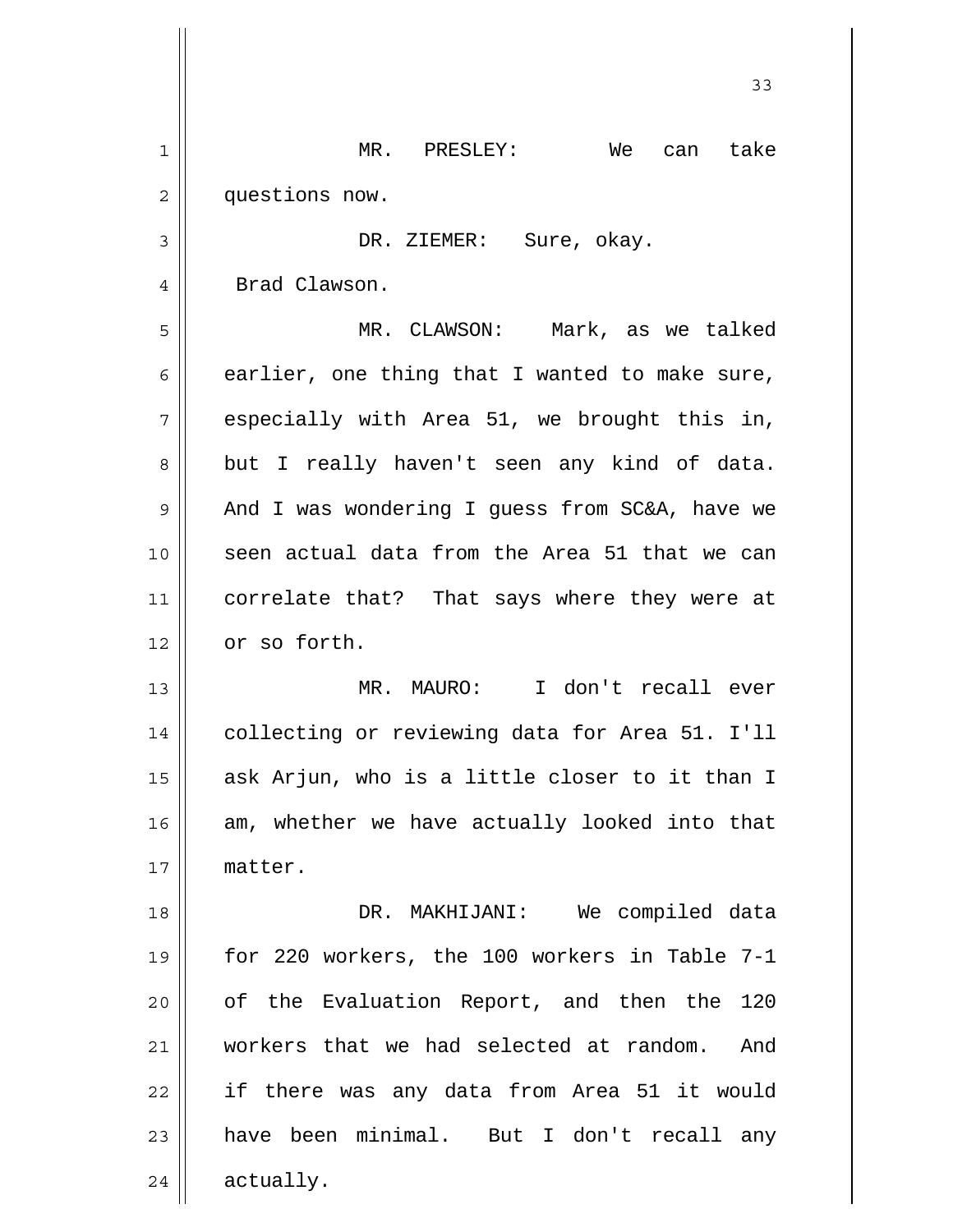| 1  | MR. CLAWSON: Well, and Mark, I                 |
|----|------------------------------------------------|
| 2  | know me and you have talked about this, that   |
| 3  | you can separate it out. But this still to me  |
| 4  | is an issue that we, we brought them in, but   |
| 5  | just trying to figure out how we<br>$I'$ m     |
| 6  | distinguish on the Area 51 issue. And we can   |
| 7  | work through that in another work group.       |
| 8  | My other issue was, Mark, was me               |
| 9  | and you have talked about this, John Funk has  |
| 10 | given us a lot of very valuable information,   |
| 11 | and I have not been able to see it. And you    |
| 12 | said that you did locate it. Has that been     |
| 13 | moved to the 0 drive?                          |
| 14 | MR. PRESLEY: Yes, it has, Brad.                |
| 15 | To address the Area 51 issue, NIOSH has Area   |
| 16 | 51 data for the individuals that worked for    |
| 17 | the Nevada Test Site and entered into Area 51  |
| 18 | to perform work. The monitoring requirement    |
| 19 | for individuals that entered Area 51, if they  |
| 20 | were employed by DOE, they were subjected to   |
| 21 | the same monitoring requirements as the rest   |
| 22 | of the employees on the Nevada Test Site. And  |
| 23 | we have always received, in our DOE response   |
| 24 | files for an individual's claim, we do receive |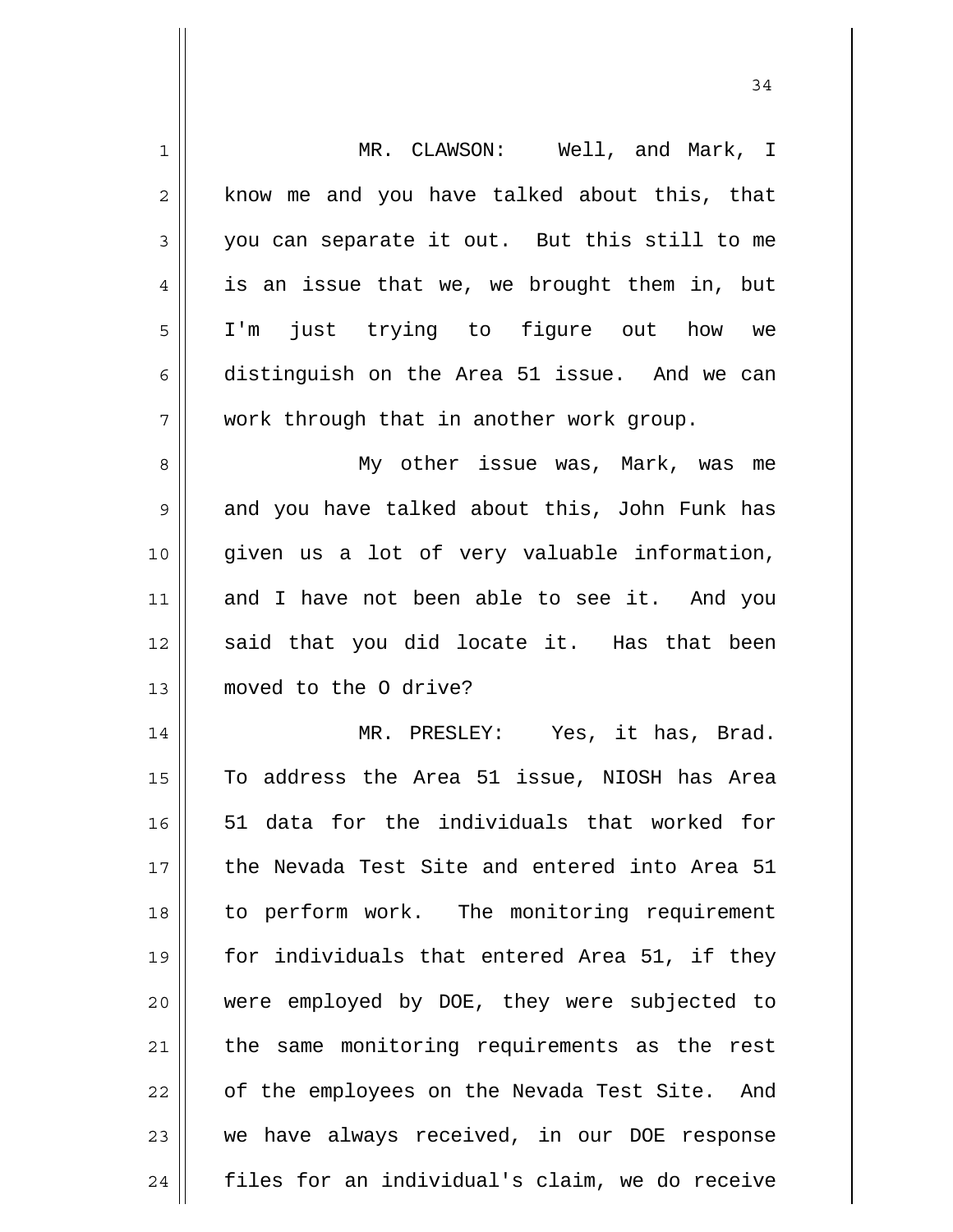1 2 dosimetry results for that individual's work in Area 51.

3 4 5 6 7 8 9 MR. CLAWSON: Okay, well, it was just interesting. We've tried to address this issue of Area 51. It's just been over the last year that we finally got it, and I just want to make sure that -- because I haven't seen anything on it, and I just wanted to make sure that we were incorporating it right.

10 11 12 13 14 15 16 MR. ROLFES: Yes, there was some uncertainty as to whether we had been receiving that data. However when DOE Nevada provides a DOE response file to us for a claimant that data is, and always has been included in the file. So we do in fact have it somewhere.

DR. ZIEMER: Dr. Melius?

18 19 20 21 22 23 24 DR. MELIUS: Yes, my question is - - sorry if I missed it and you already said it, but what is the timeframe for this follow up activity that NIOSH is planning? I was a little taken aback to see that you were just now requesting the information, the data from the Nevada Test Site. So how long is this

17

<u>35</u>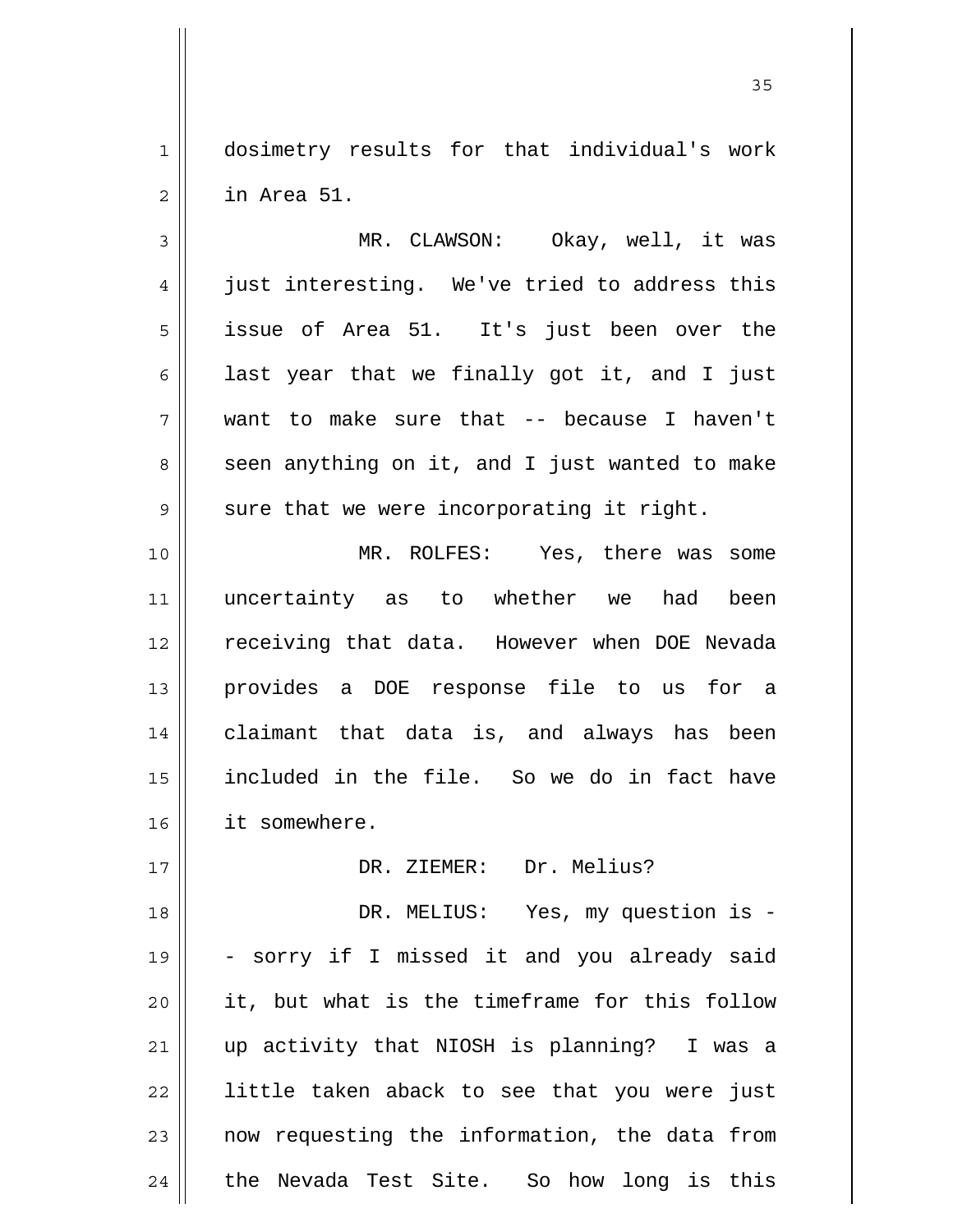1 2 going to take to evaluate and be put out as a report.

3 4 5 6 7 8 9 10 11 12 MR. ROLFES: As far as how long it might take DOE I do not know. I know there have been some funding concerns. I believe those have been resolved. There are several different databases however from which the bioassay data must be recovered, and that's why we are working with DOE Nevada to try to come up with a better idea of how long it might take, and how easy it might be to get the data.

13 14 15 DR. MELIUS: And then how long is it going to take you to evaluate the data in the way that you are proposing to do it?

16 17 18 19 MR. ROLFES: I would have to have the data in hand first and know how much data we have before I could answer how long it might take us to analyze it.

20 21 22 23 24 DR. MELIUS: Well, a decade, a year? Can you give us a ballpark figure? Okay, fine, the record will show that NIOSH has no ability to estimate how long this will take.

<u>36 and 36</u>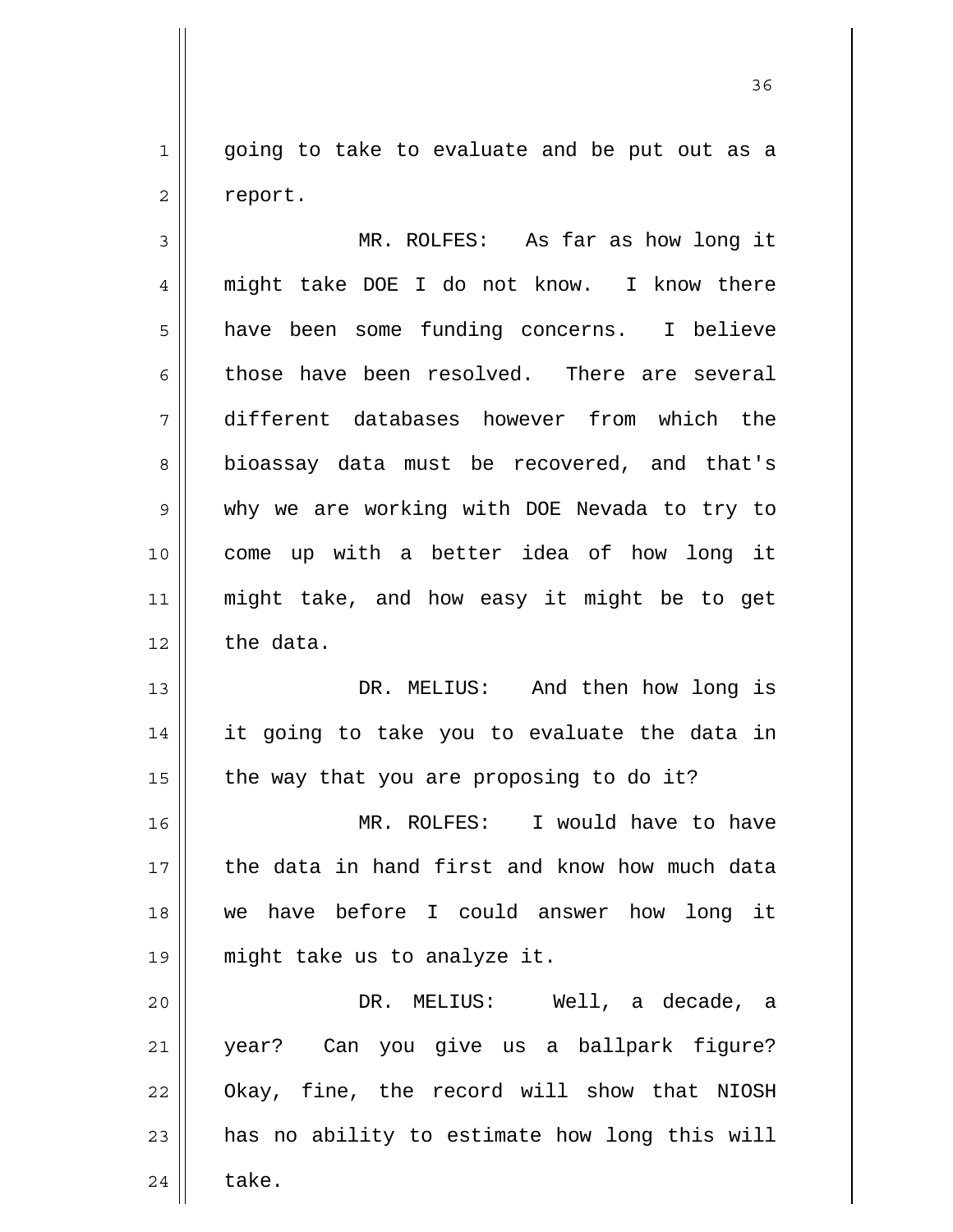| 1            | DR. ZIEMER: Dr. Lockey.                        |
|--------------|------------------------------------------------|
| $\mathbf{2}$ | DR. LOCKEY: Mark, one question.                |
| 3            | You said in the borehole which you had tested, |
| 4            | the dosimetry you were going to use was<br>a   |
| 5            | safety officer personnel, right?               |
| 6            | MR. ROLFES: I'm sorry, if you                  |
| 7            | could repeat that, please?                     |
| 8            | DR. LOCKEY: You were going to use              |
| 9            | the safety officer personnel -- explain the    |
| 10           | rationale for that.                            |
| 11           | MR. ROLFES: Well, because all                  |
| 12           | activities on the Nevada Test Site required    |
| 13           | that radiation safety staff be present for any |
| 14           | operational activities where there was<br>a    |
| 15           | potential for radiation exposure to employees. |
| 16           | Radiation safety was present, conducting       |
| 17           | monitoring. If you take a look at the 100      |
| 18           | highest externally exposed individuals in our  |
| 19           | claimant population, a great majority of those |
| 20           | individuals are comprised of radiation         |
| 21           | monitors, radiation safety personnel, and      |
| 22           | miners.                                        |
| 23           | The majority of those individuals              |
| 24           | in radiation safety, some of those individuals |

 $\overline{\mathsf{I}}$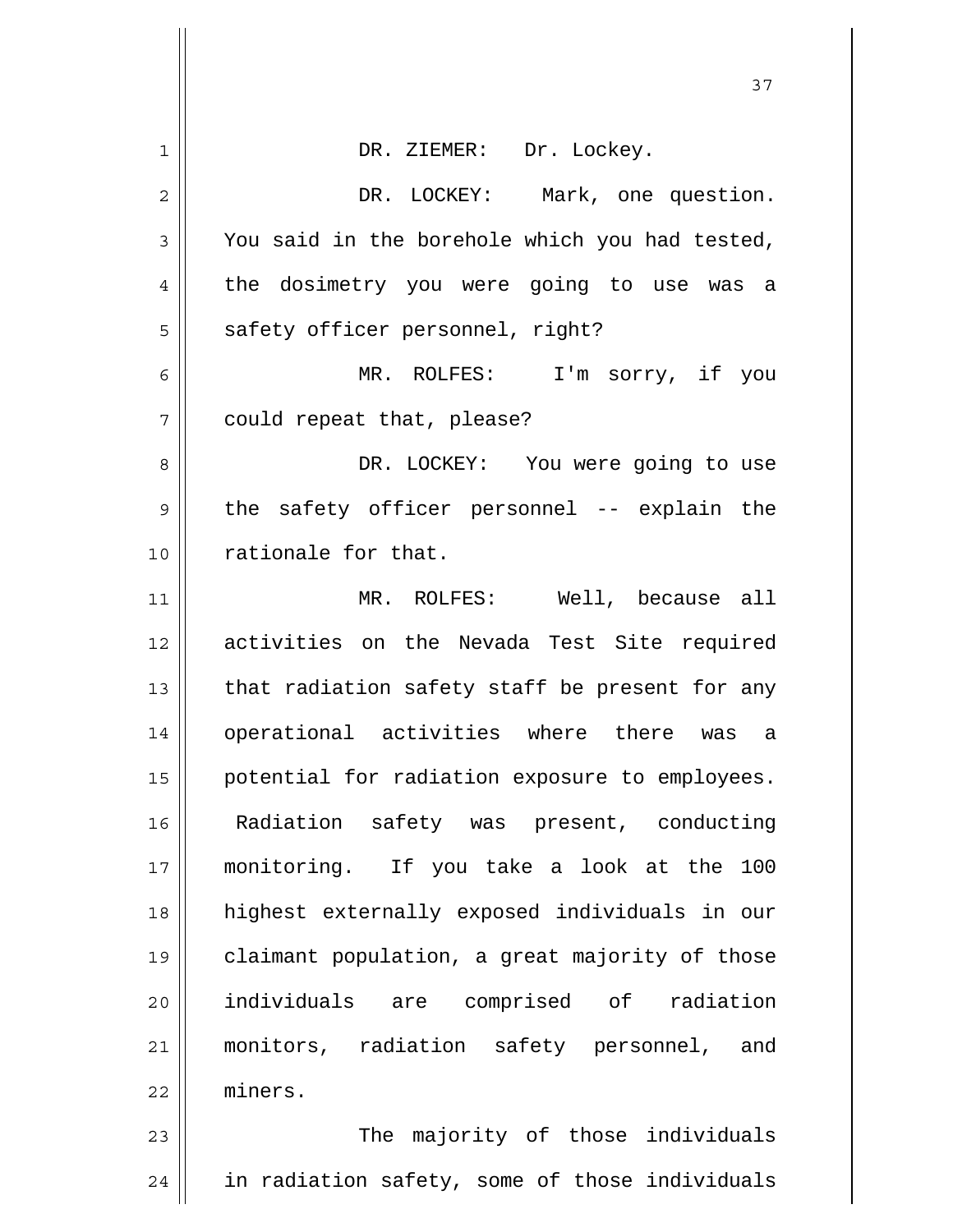1 2 3 4 5 6 7 8 9 10 11 12 13 14 15 16 17 18 19 20 21 22 23 24 have the highest numbers of bioassays, because they were routinely in operational areas monitoring workers. That is the basis for our bounding intake analysis. And we had used those highest 100 externally exposed individuals to give us an indicator that these individuals could have an elevated intake potential at the Nevada Test Site, and we felt that those bioassay data from those individuals could be used to demonstrate a bounding intake model. We certainly realize that additional data would help us to refine our intake model, and that's what we have committed to do, is to obtain additional bioassay data. DR. LOCKEY: Thank you. DR. ZIEMER: Mark, did you have a question? MR. GRIFFON: Yes, I guess looking at your final slide here, Mark, is there an external dose -- I mean I'm not on the Work Group, and I'm conflicted on the Nevada Test Site, but I was just curious if there is an

<u>38</u>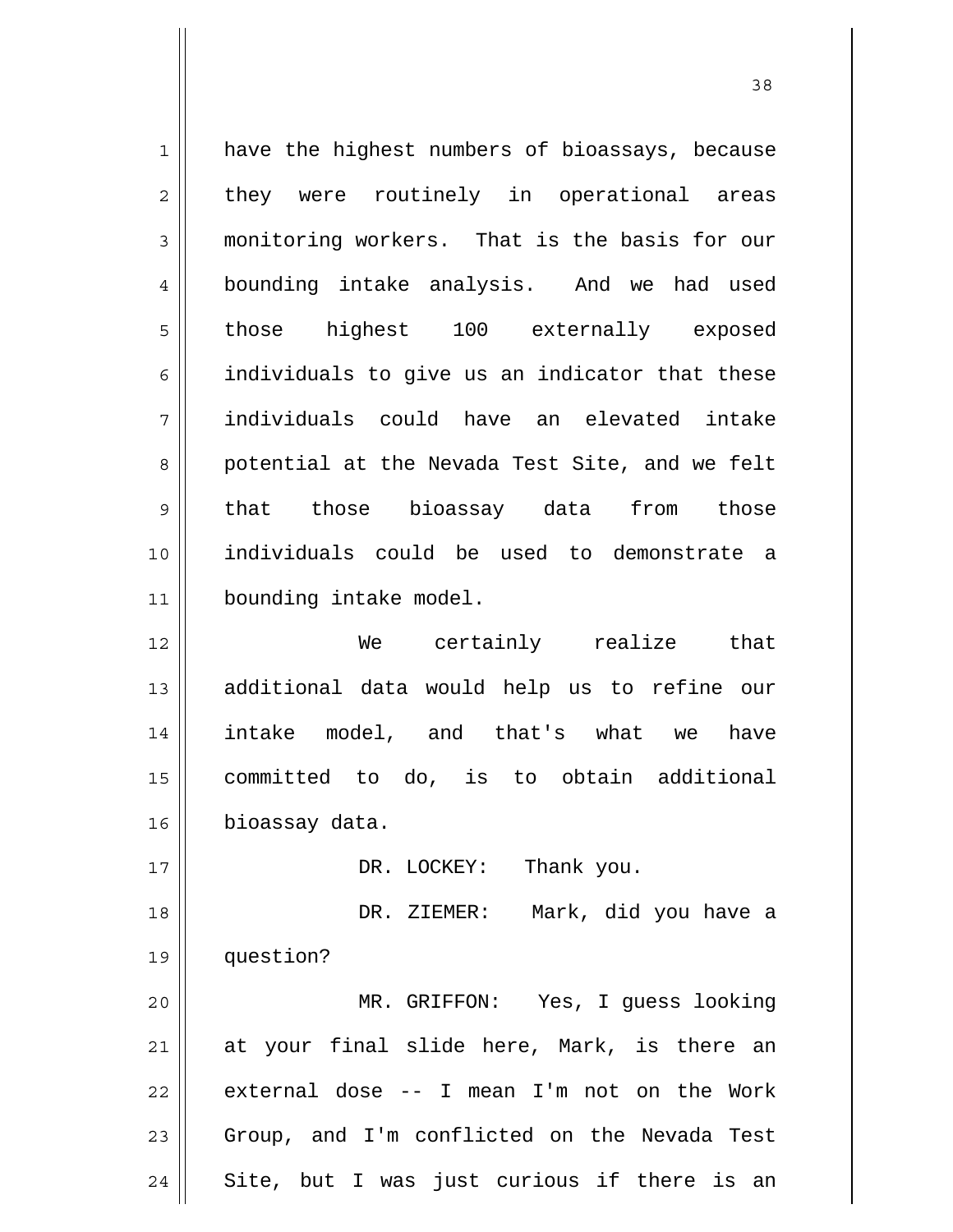$1$ 

external coworker model for the site?

| $\overline{2}$ | MR. KATZ: Mark, can I just -- let             |
|----------------|-----------------------------------------------|
| 3              | me just say for the record, Mark, you have a  |
| 4              | potential for conflict with NTS. You are not  |
| 5              | conflicted in this situation, so you don't    |
| 6              | have to feel like you are on a tether here.   |
| 7              | You are not on a tether here. You are not     |
| 8              | conflicted at all in this situation. So I     |
| 9              | just want to make that clear.                 |
| 10             | MR. GRIFFON: Conflicted from                  |
| 11             | voting I guess.                               |
| 12             | MR. KATZ: No, you are not                     |
| 13             | conflicted for even voting on these issues at |
| 14             | all. You have a very narrow conflict of       |
| 15             | interest with respect to NTS, but it doesn't  |
| 16             | apply to this situation at all. I just want   |
| 17             | to make that clear.                           |
| 18             | Thank you.<br>The<br>MR. GRIFFON:             |
| 19             | question still applies.                       |
| 20             | MR. ROLFES: Yes, Mark, one of the             |
| 21             | updates that we did put into the site profile |
| 22             | as part of the working group review process   |
| 23             | and the NIOSH updates to the site profile     |
| 24             | included a method for assigning unmonitored   |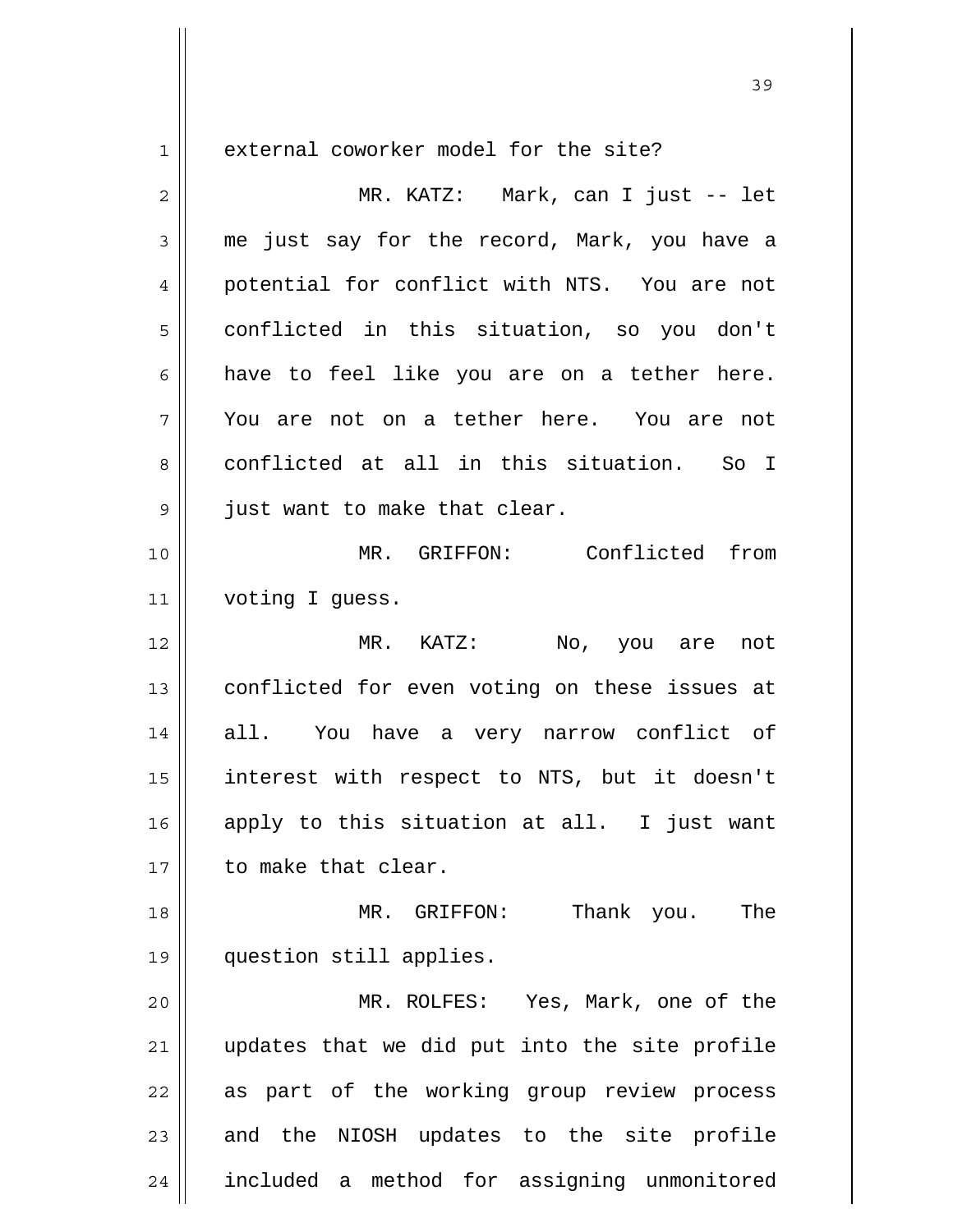1 external doses to workers.

| $\overline{2}$ | MR. GRIFFON: Unmonitored -- are                |
|----------------|------------------------------------------------|
| 3              | you building a coworker model I guess is what  |
| 4              | I'm asking.                                    |
| 5              | MR. ROLFES: We have addressed the              |
| 6              | unmonitored external exposures. If<br>an       |
| 7              | individual was not monitored appropriately or  |
| 8              | had no monitoring data, we do have a method in |
| 9              | the site profile that allows us to assign an   |
| 10             | external dose to that individual.              |
| 11             | MR. GRIFFON: I guess I'm asking                |
| 12             | that is, is it like an LOD over two<br>what    |
| 13             | model, or is it a coworker model?              |
| 14             | I believe right now<br>MR. ROLFES:             |
| 15             | it is a table of external doses received by    |
| 16             | all employees of the Nevada Test Site by year, |
| 17             | and I believe the information is derived from  |
| 18             | that table.                                    |
| 19             | MR. GRIFFON: That brings me back               |
| 20             | to my next question, which is that this        |
| 21             | database which Jim was sort of questioning     |
| 22             | about, Jim Melius was questioning about, I had |
| 23             | excerpted version of this database 10 years    |
| 24             | ago when I was doing some research on the      |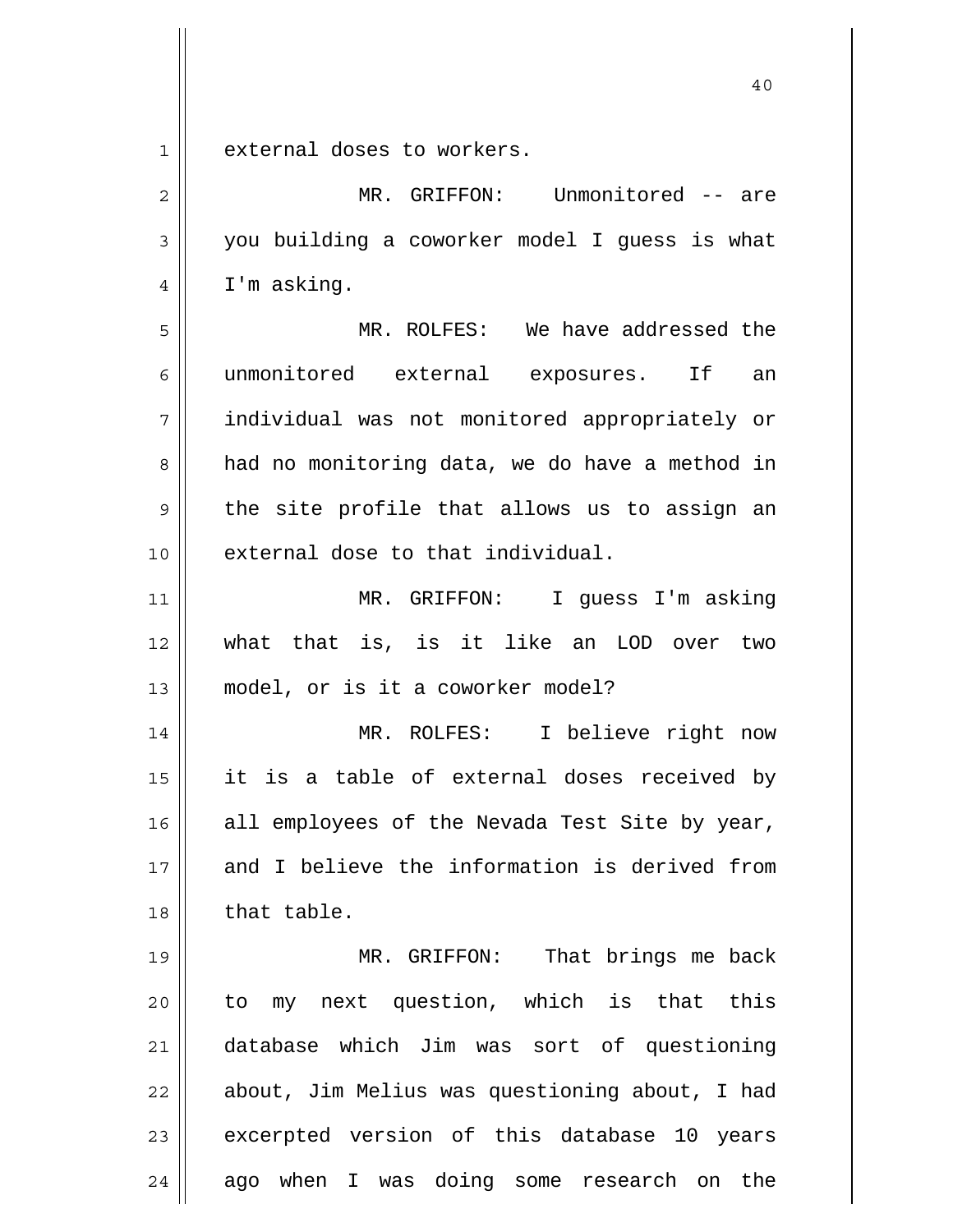| 1  | site, and I'm shocked that you are just        |
|----|------------------------------------------------|
| 2  | getting around to requesting this database.    |
| 3  | But it does have external dose                 |
| 4  | information as well, so I'm not even sure if   |
| 5  | you get this stuff when you are looking at the |
| 6  | bioassay records and the external dose, are    |
| 7  | you going to want to consider that for your    |
| 8  | coworker model for external dose as well?      |
| 9  | I'm not sure the door is closed on             |
| 10 | the external dose question is what I'm getting |
| 11 | at.                                            |
| 12 | MR. ROLFES: If you take a look at              |
| 13 | the external doses received, we did discuss    |
| 14 | this in quite a bit of detail at one of our    |
| 15 | previous working group meetings, and I'd have  |
| 16 | to refer back to the transcripts to figure out |
| 17 | the resolution and see exactly what was        |
| 18 | discussed and what was agreed upon.            |
| 19 | MR. GRIFFON: That's fine. I just               |
| 20 | wanted to get it for the record here, and the  |
| 21 | Work Group can consider it.                    |
| 22 | MR. ROLFES: If you take a look at              |
| 23 | the external doses that were received by       |
| 24 | employees of Nevada Test Site, roughly 99      |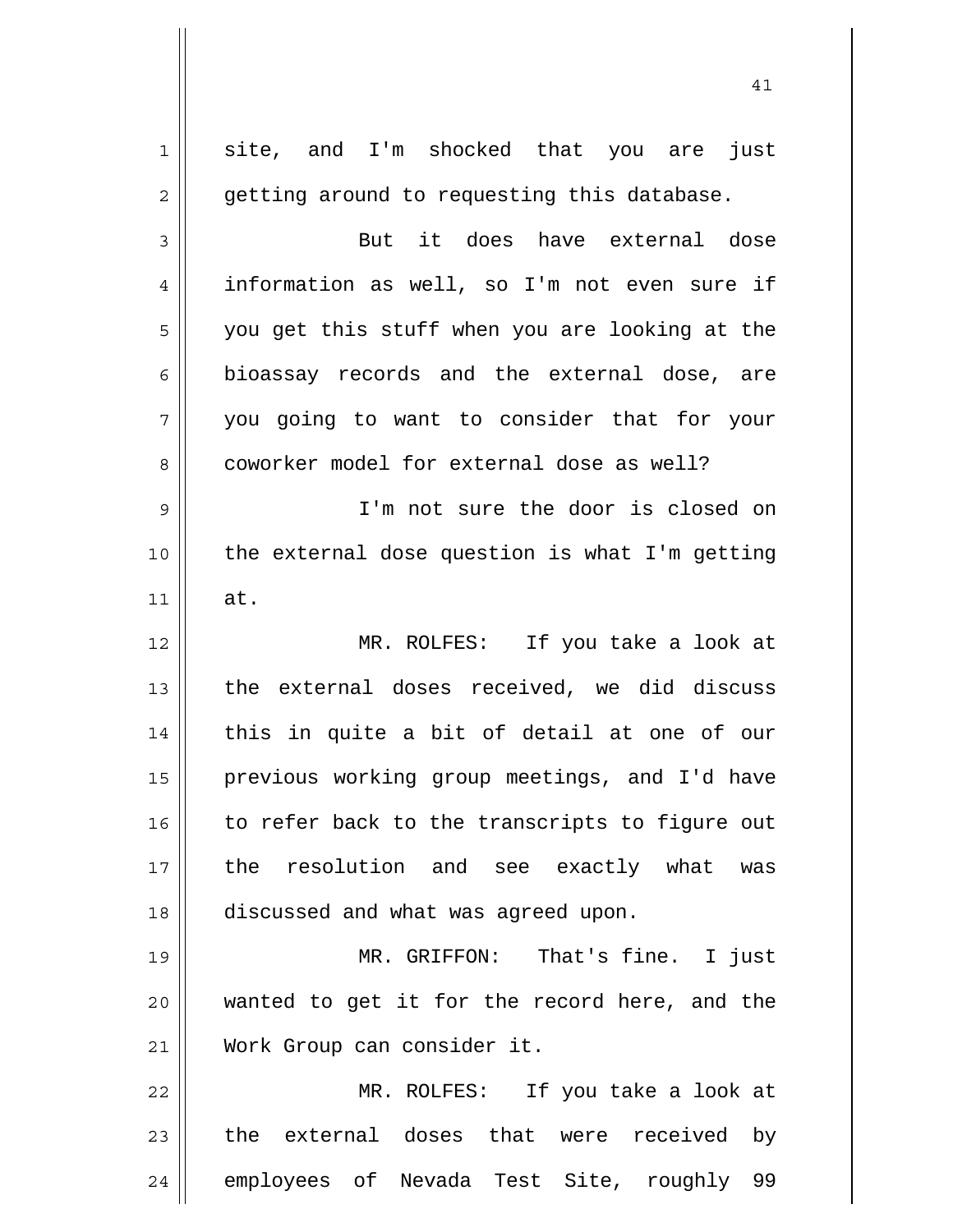1 2 3 4 5 6 7 8 9 10 11 12 13 14 15 16 17 18 19 20 21 22 23 24 percent of the recorded doses were less than detectible, or zeroes. And so if you are building a coworker exposure model from a bunch of zeroes, you are not going to have a large -- it's going to be driven by misseddose essentially. DR. ZIEMER: Brad, did you have an additional question? Any further questions right now? MR. CLAWSON: Yes, I think we talked about this earlier, but we are using the RAD safety because as we've said they are mainly out there, and we are going to use them as one of the higher exposed. But how many RAD site people were there to cover that entire site? I mean that would be there on an average day? MR. ROLFES: Off the top of my head I couldn't answer. There are several pages listing names that we have received with radiation safety personnel, and I don't recall if that has been provided to the Advisory Board or not. DR. ZIEMER: Perhaps we are ready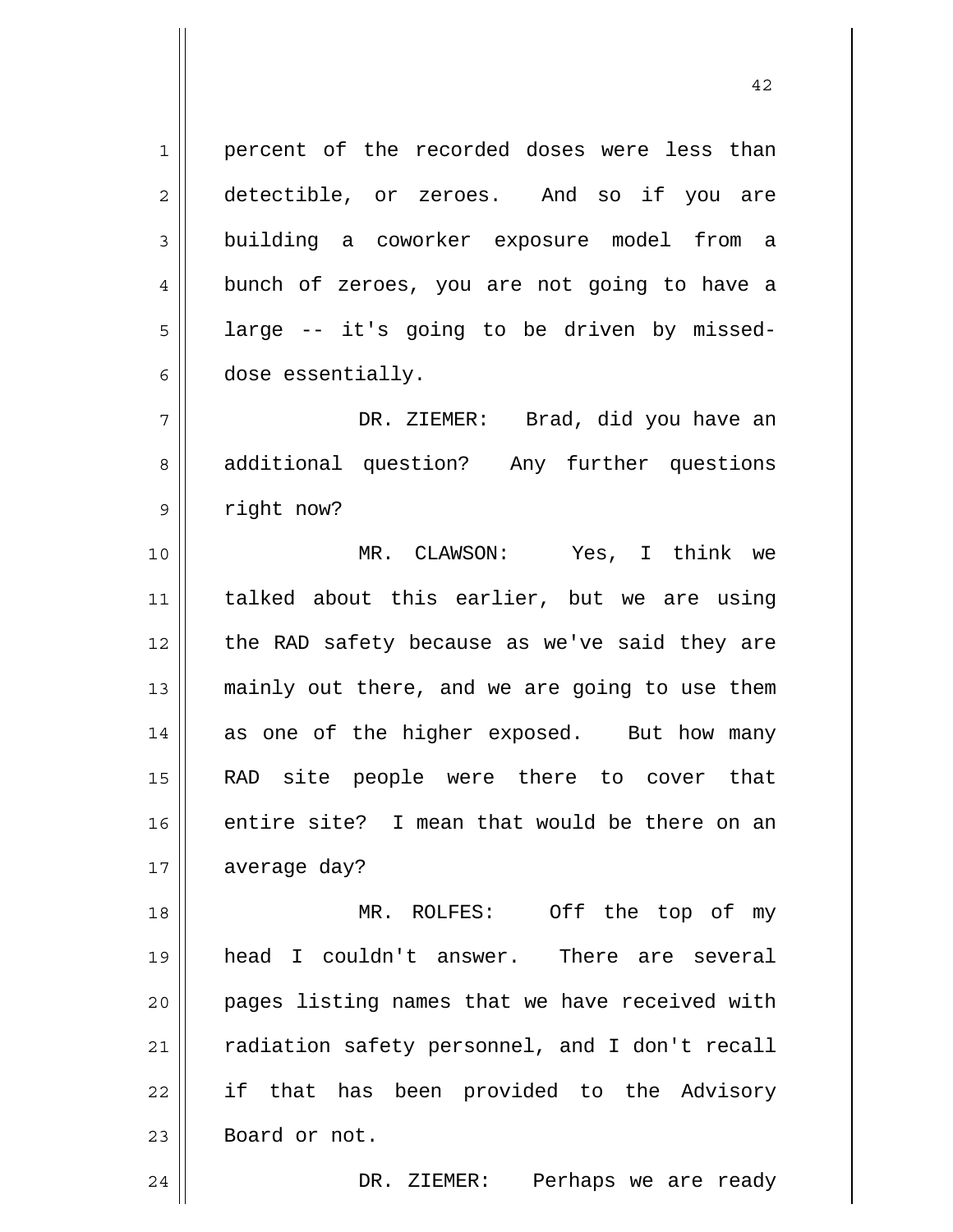| $\mathbf 1$    | to hear from Mr. Funk then? John if you are    |
|----------------|------------------------------------------------|
| $\overline{2}$ | still on the line do you have some comments?   |
| $\mathsf 3$    | MR. FUNK: Yes, I do, I have quite a            |
| 4              | few comments.                                  |
| 5              | First of all I'd like to say when              |
| 6              | I'm speaking, I'm speaking with a voice of     |
| 7              | authority. I was there. I seen what happened.  |
| 8              | As to these RAD safe monitors who              |
| 9              | were supposed to have been all over the place, |
| 10             | if they were there I sure as heck never seen   |
| 11             | them. I was out on many sites when we were     |
| 12             | doing -- not scraping it down as Mark puts it, |
| 13             | when we were doing deep excavation. And when   |
| 14             | I say deep excavation, we were knocking down   |
| 15             | four and five foot sand dunes, leveling it out |
| 16             | so we could build a pad that would facilitate  |
| 17             | the coaxial cable and the test trailer. But    |
| 18             | this wasn't like scraping the ground; this was |
| 19             | a heavy excavation. And as to the RAD safe     |
| 20             | monitors, they were rarely if ever a RAD safe  |
| 21             | monitor on the site when we were doing         |
| 22             | excavation work.                               |
| 23             | And the only time I ever seen a RAD            |
| 24             | safe in any force at all was when post-shot    |

 $\mathsf{I}$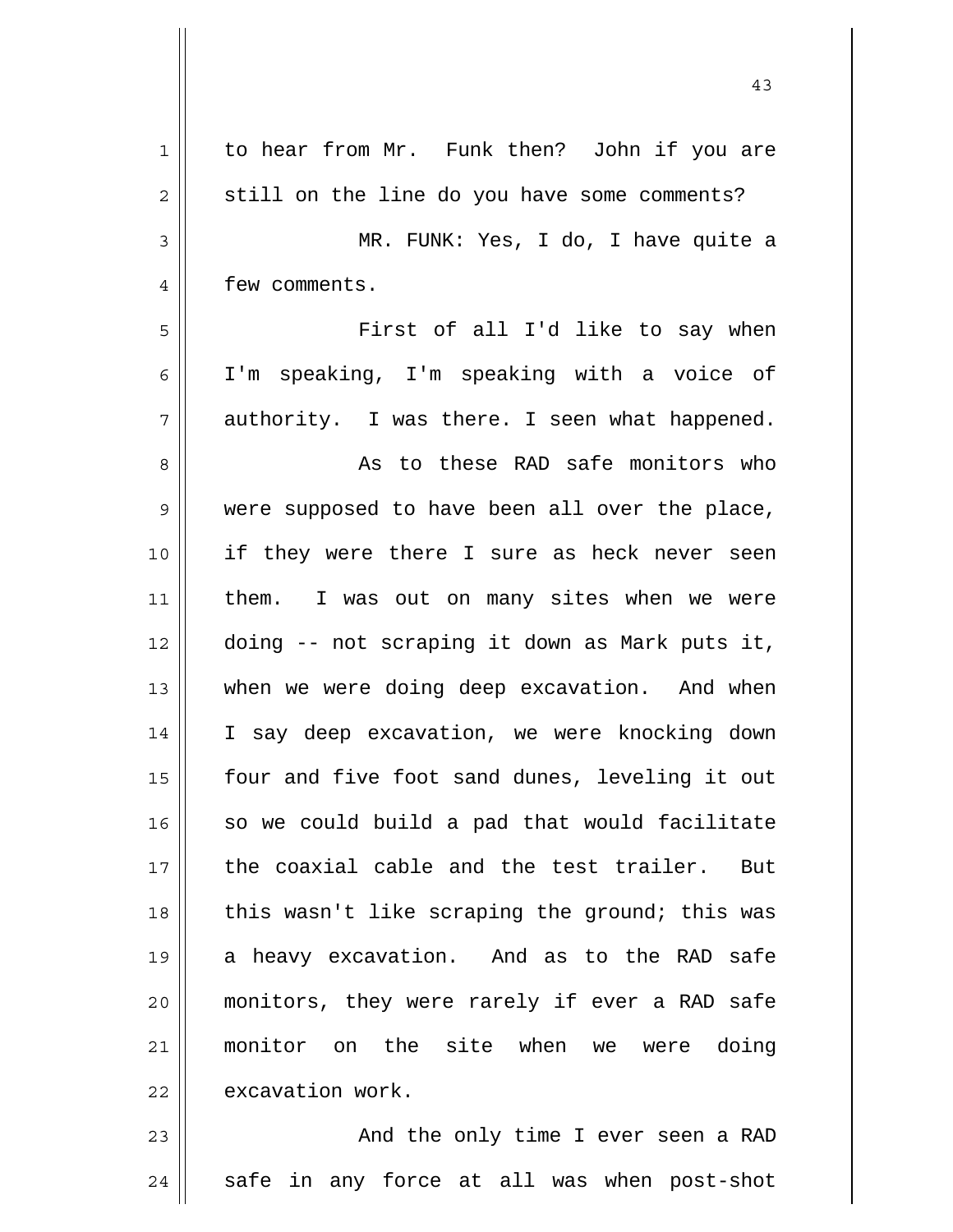1 2 3 4 5 6 7 8 9 10 11 was brought in and set up, I don't know how many times I'm going to have to say this, because I'm been harping on this from the beginning, when the post-shot was set up, which was well into six weeks after the reentries had started, there was a whole series of reentries. And it wasn't until the post-shot was actually set up, which we actually set up, was the RAD safe people come on board to that area. So using RAD safe personnel for

12 13 14 15 16 17 18 19 20 21 22 23 internal exposure is a very poor selection. I'd like to point out again the bioassay - there was no bioassay done on the flats workers. And these 100 potential exposed list from the miners, Mark keeps pushing at us, are not the most exposed, and he has no proof to prove this because there is no information to back up what exposure the flats workers were exposed to. You didn't have bioassays. You didn't carry picks. And we damn sure didn't have the kind of monitoring he said there was.

And I'm glad Brad asked the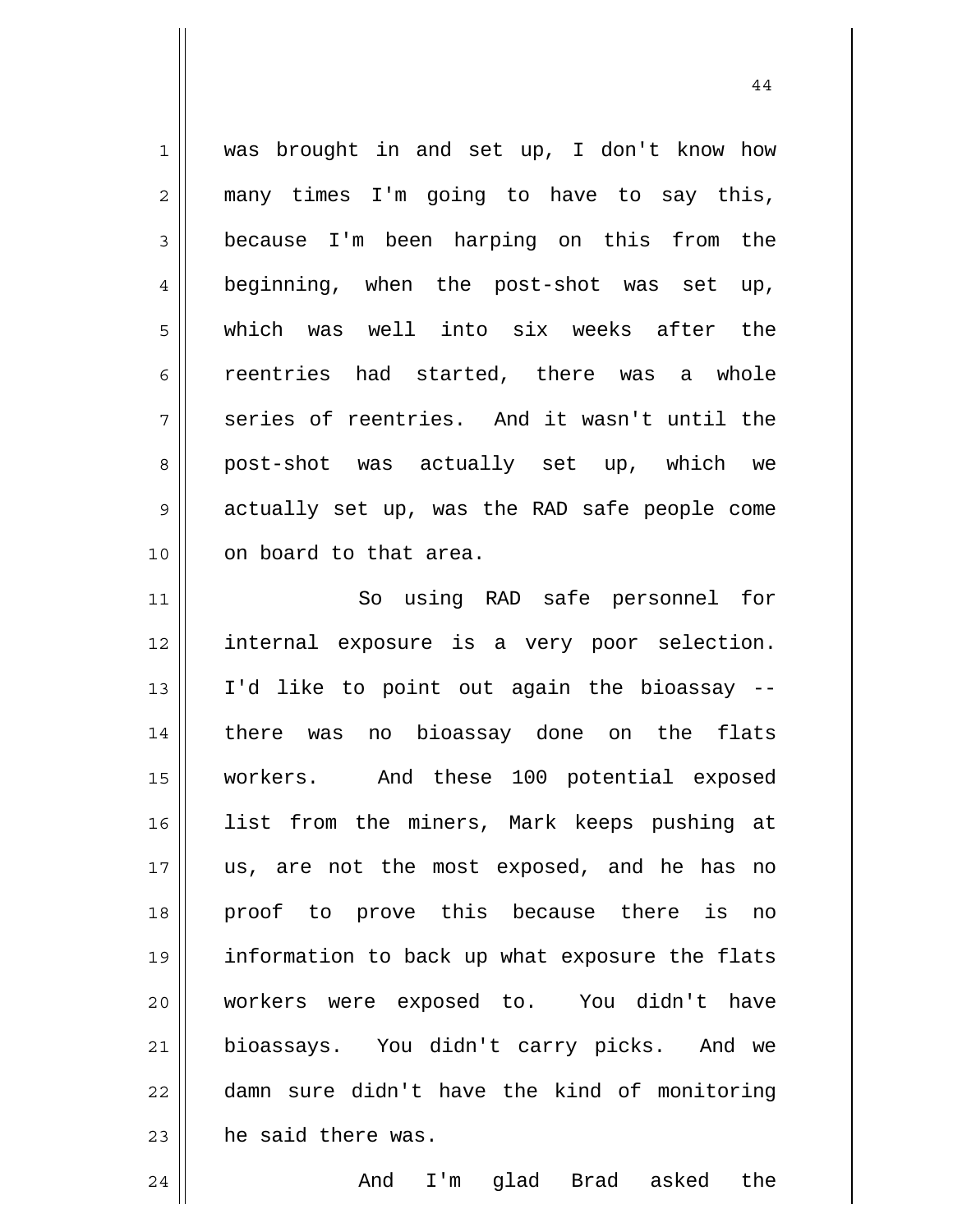1 2 3 4 5 6 7 8 9 10 11 12 13 14 15 16 17 18 19 20 21 22 23 24 question about how many RAD safe monitors were on the Nevada Test Site. I've been asking that question for quite a length of time. There was nowhere near the RAD safe coverage that the Department of Energy has tried to portray throughout this program. If I seen a RAD safe person once a month, it was pretty often, in Area 3, and we covered quite a few areas. The 100 -- I intend to give a list to the working board of flats workers. If they could find bioassay on them then I'll go away, but I'm sure you are not going to find it. So I'm going to turn the list over to John Mauro and to the working board, SC&A, just as soon as possible. I'd like to make one last point in closing. It seems that because NIOSH or the Department of Labor anymore with issues, nobody ever returns your phone calls. It's almost as if everybody was on vacation since the new president has taken office, and I don't know what's going on back there. But I've had a phone call into Larry Elliott for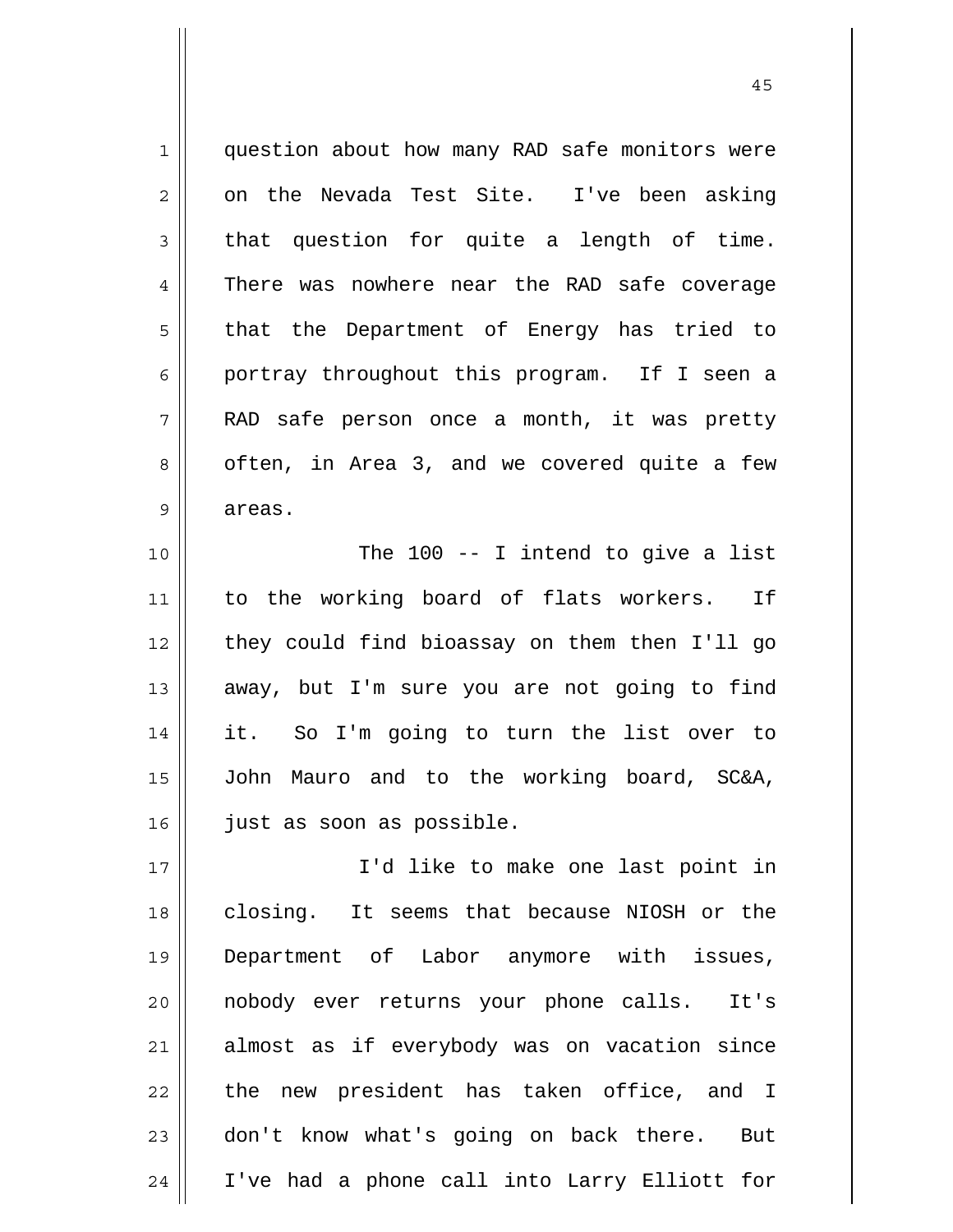| 1  | over a month, and I still haven't received a  |
|----|-----------------------------------------------|
| 2  | phone call. And I don't think this is any way |
| 3  | for us to be conducting this investigation of |
| 4  | the site, just to freeze people out.          |
| 5  | Thank you.                                    |
| 6  | MR. PRESLEY: John. John? Thank                |
| 7  | you very much.                                |
| 8  | DR. ZIEMER: Okay, we are getting              |
| 9  | a little feedback here. Thank you for those   |
| 10 | comments, John.                               |
| 11 | Let me see if there are any more              |
| 12 | questions or comments from the Board members, |
| 13 | or do you have any final statement?           |
| 14 | MR. PRESLEY: Well, I'd like to                |
| 15 | say that all of John's input has been put on  |
| 16 | the O drive and updated. I have it, have gone |
| 17 | through it. I think back in the early days    |
| 18 | when John was sending that in it was already  |
| 19 | known to the working group people. So it is   |
| 20 | out there for everybody to look at.           |
| 21 | Does anybody have anything else?              |
| 22 | Thank you.                                    |
| 23 | Thank you very much.<br>DR. ZIEMER:           |
| 24 | And we will expect some updates on progress   |

 $\mathsf{I}$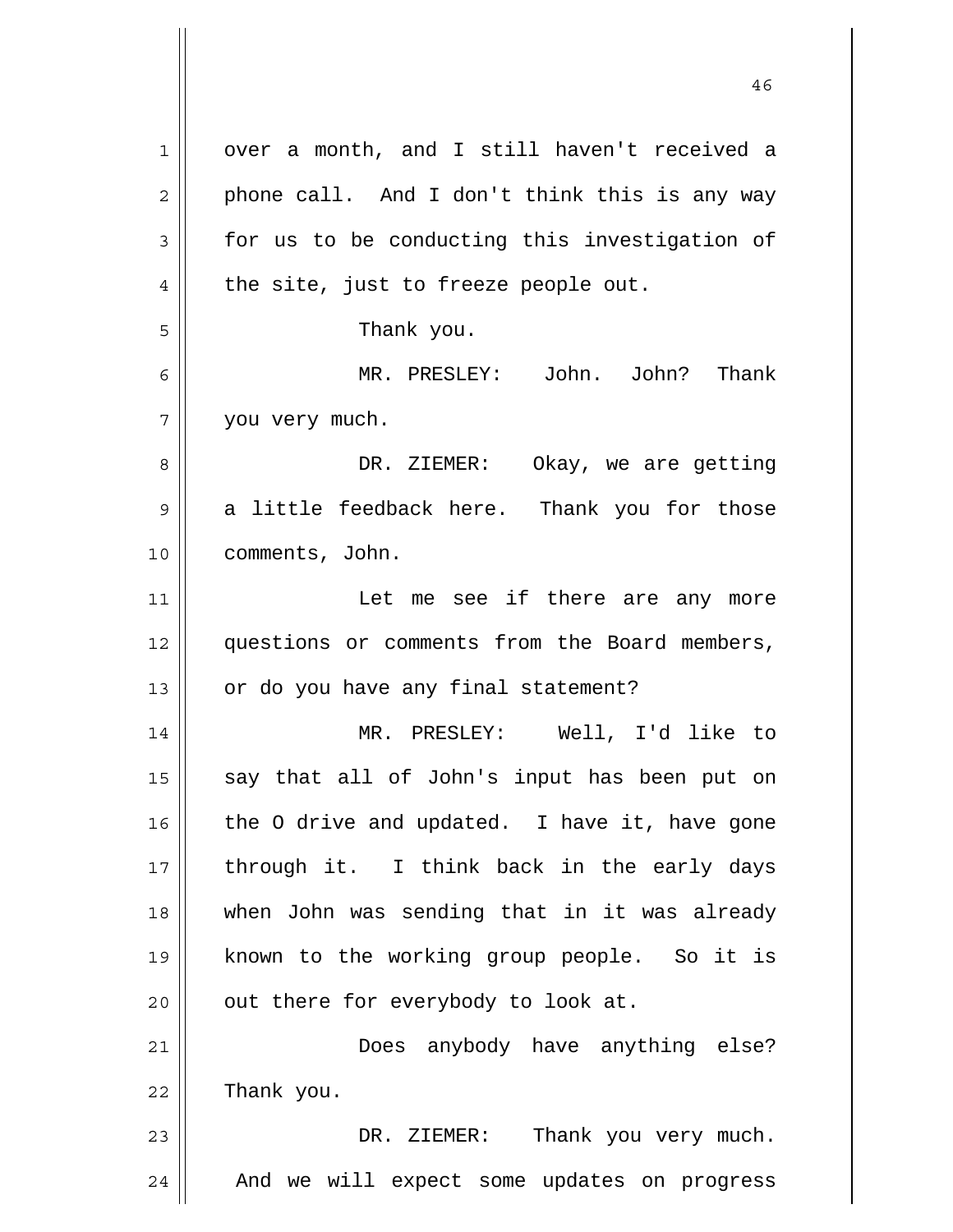1 2 3 4 on this most recent issue that has been outlined, and perhaps a little better idea of a timetable after you get a look at that information.

5 6 7 8 9 10 Next we are going to have an SEC petition update to cover concurrent and upcoming SEC activities. And LaVon Rutherford will give us that summary, and I believe you probably have copies of the presentation also on your memory stick.

11 12 Wanda, did you have a question first?

13 14 15 16 17 18 MS. MUNN: No, I didn't have a question; I had a comment to make there on one of the items that has to do with an SEC petition. I wanted to point out that Josie's comment yesterday was correct with respect to the status of the Blockson SEC --

19 20 21 22 23 24 DR. ZIEMER: Yes, the Blockson -- MS. MUNN: It is on the table. DR. ZIEMER: It is on the table and would require a motion to untable it. MS. MUNN: That is correct. The motion we voted on at the previous meeting was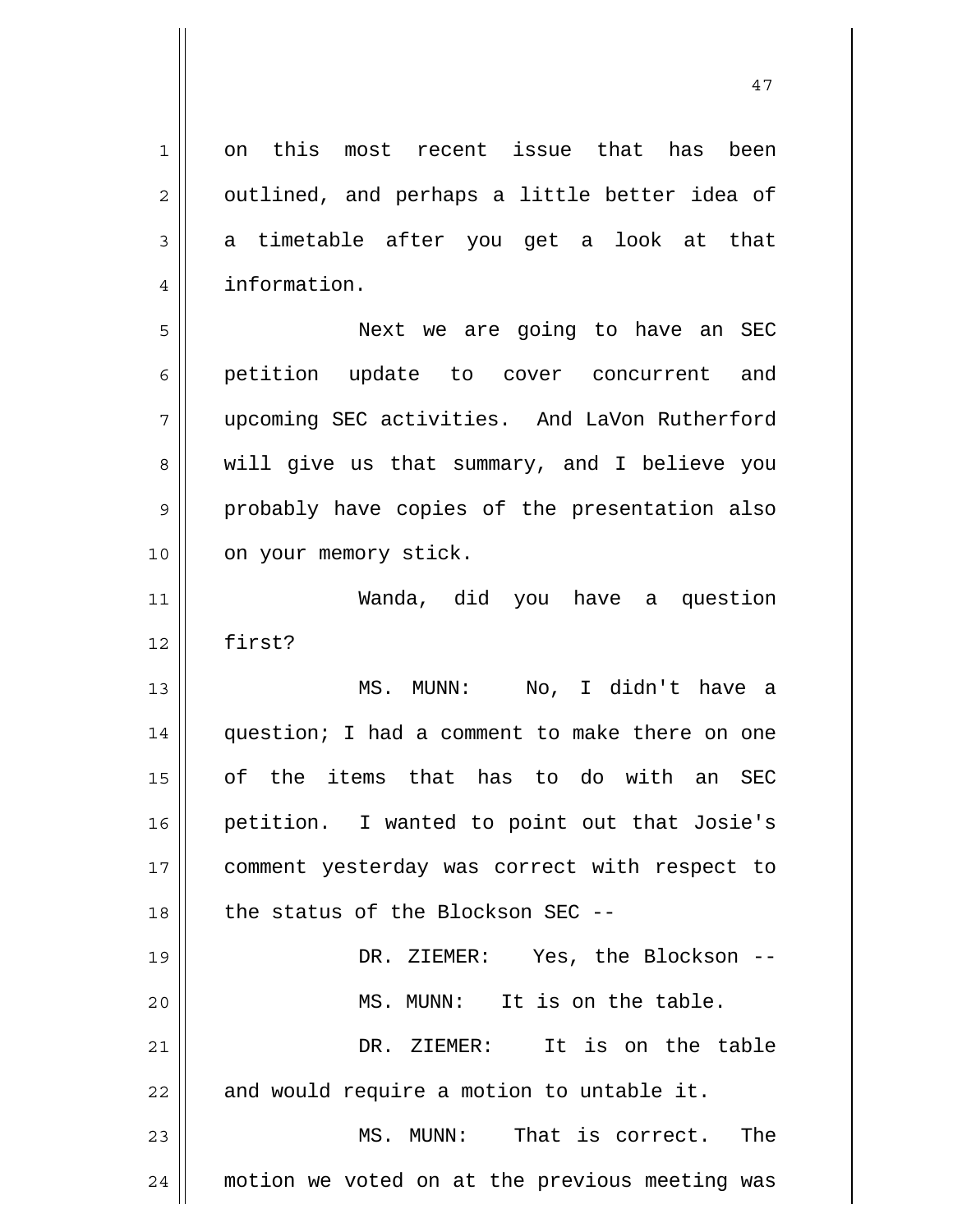| $\mathbf 1$    | a motion to table, and it was a split vote.   |
|----------------|-----------------------------------------------|
| $\overline{c}$ | DR. ZIEMER: Thank you.                        |
| 3              | MR. RUTHERFORD: I'm going to give             |
| $\overline{4}$ | the status of the upcoming SEC petitions. We  |
| 5              | routinely make this presentation to provide   |
| 6              | the Board an update on the current SEC        |
| 7              | petitions we're working on, and it allows the |
| 8              | Board to prepare for future work group        |
| 9              | sessions and future board meetings.           |
| 10             | As of April 21st we had 141                   |
| 11             | petitions which we now have 144 as of today.  |
| 12             | We had four petitions that are in the         |
| 13             | qualification process; 75 petitions that      |
| 14             | qualify. Of those 75 seven are in the         |
| 15             | evaluation process, and 68 we have completed  |
| 16             | our evaluation. And we have 16 petitions of   |
| 17             | 75 that are with the<br>Board<br>for<br>those |
| 18             | recommendation; actual 15 since you cut away  |
| 19             | one of them yesterday. And then 57 petitions  |
| 20             | did not qualify.                              |
| 21             | The petitions that are currently in           |
| 22             | evaluation process at this time,<br>the       |
| 23             | Brookhaven National Lab, I think we talked    |
| 24             | about it a little bit yesterday. We have had  |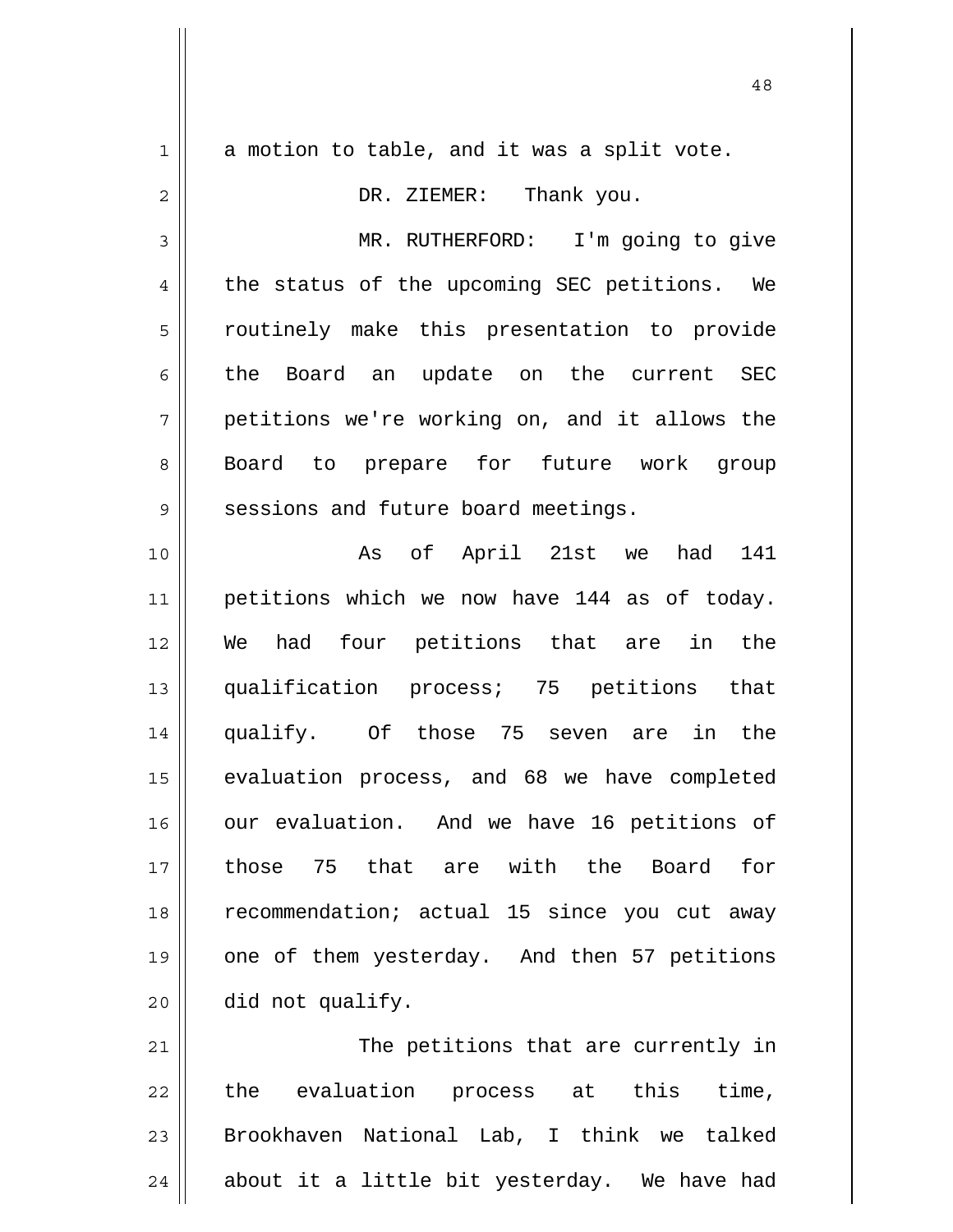1 2 3 4 5 6 7 8 difficulties with data capture, with PII, as well as DOE funding. We hope to have a report ready in July, but based on recent activities I really believe it will not be until the next meeting after July when we will be able to present that evaluation, which will actually work out okay if we are doing the Board meeting on Long Island.

9 10 11 12 13 14 15 16 17 18 19 20 21 22 23 United Nuclear Corp., we are -- we did exceed the 180 days on this evaluation as the Board is aware, and sent a letter to the Board and the petitioner. We had -- the site had a number of documents, 600 plus boxes of documents that we were unable to get to during the evaluation process. There was some litigation concerns at the site. In March of this year the site had decided to allow us access to those 600 boxes. We were working some issues, so we did get that information. We have completed that data capture, and the evaluation is almost complete, and we anticipate that report being out in June, and we'll present it at the July meeting.

24 At Piqua Organic Moderated Reactor,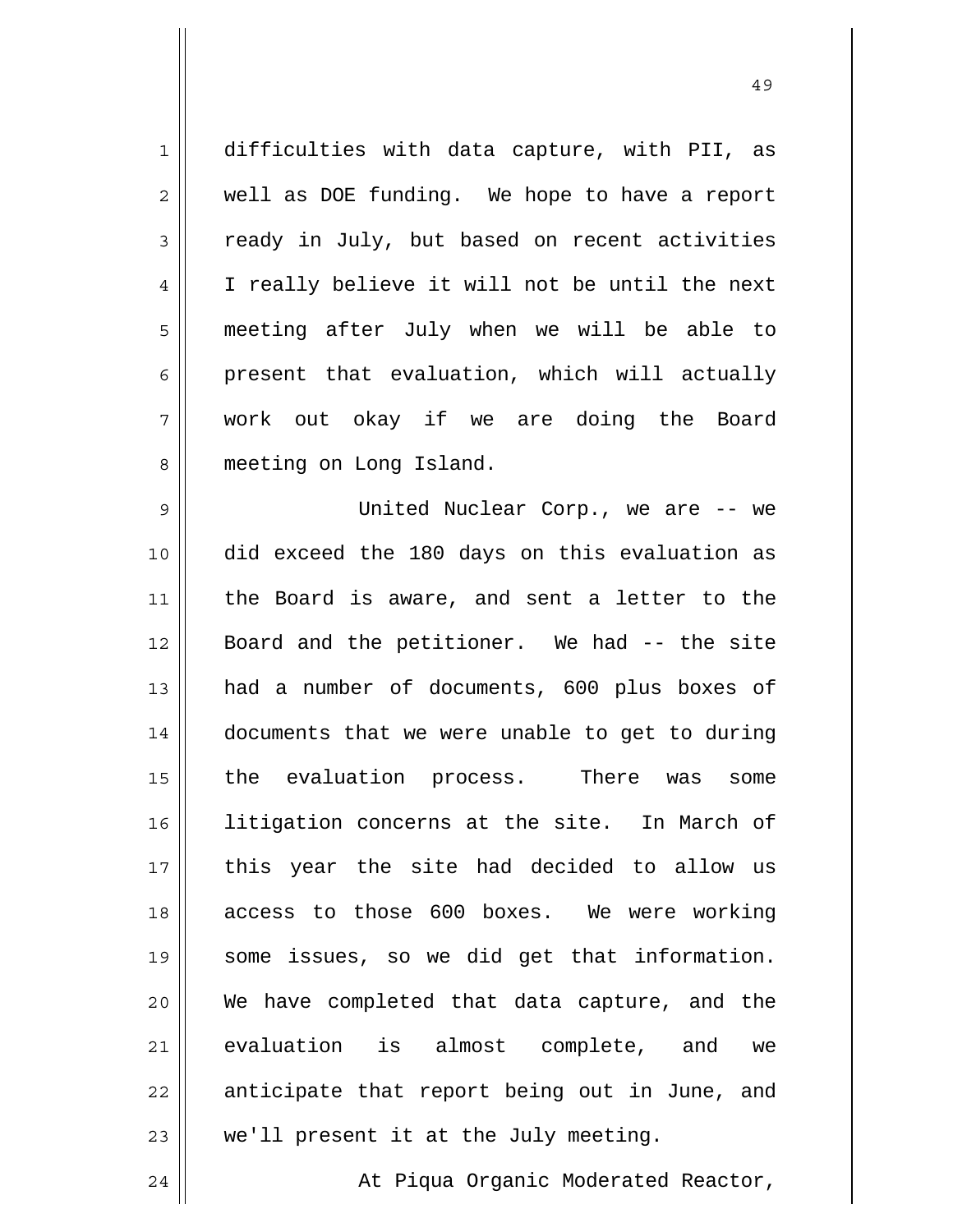1 2 3 4 5 6 7 8 9 10 11 12 13 14 15 16 17 18 19 20 21 22 23 24 we did complete that evaluation in May. However we completed it too late in May to really -- for this board meeting, and actually too late for this board meeting. And with the Board meeting in July being in Cincinnati, we felt it appropriate to make that presentation there. Bliss and Laughlin, we were moving along with this Evaluation Report, and we were on track for completing within the 180 days. However, we came up during the evaluation with some issues concerning the covered period. We are waiting right now for a response from the Department of Labor on the covered period. We believe it's actually different than what is currently identified on the DOE facility aid based website. Assuming that we have that resolution, we will be able to complete that report in June. Baker-Perkins, we are on track to completing that report in June. And Electro Metallurgical, we are on track to completing that report in August.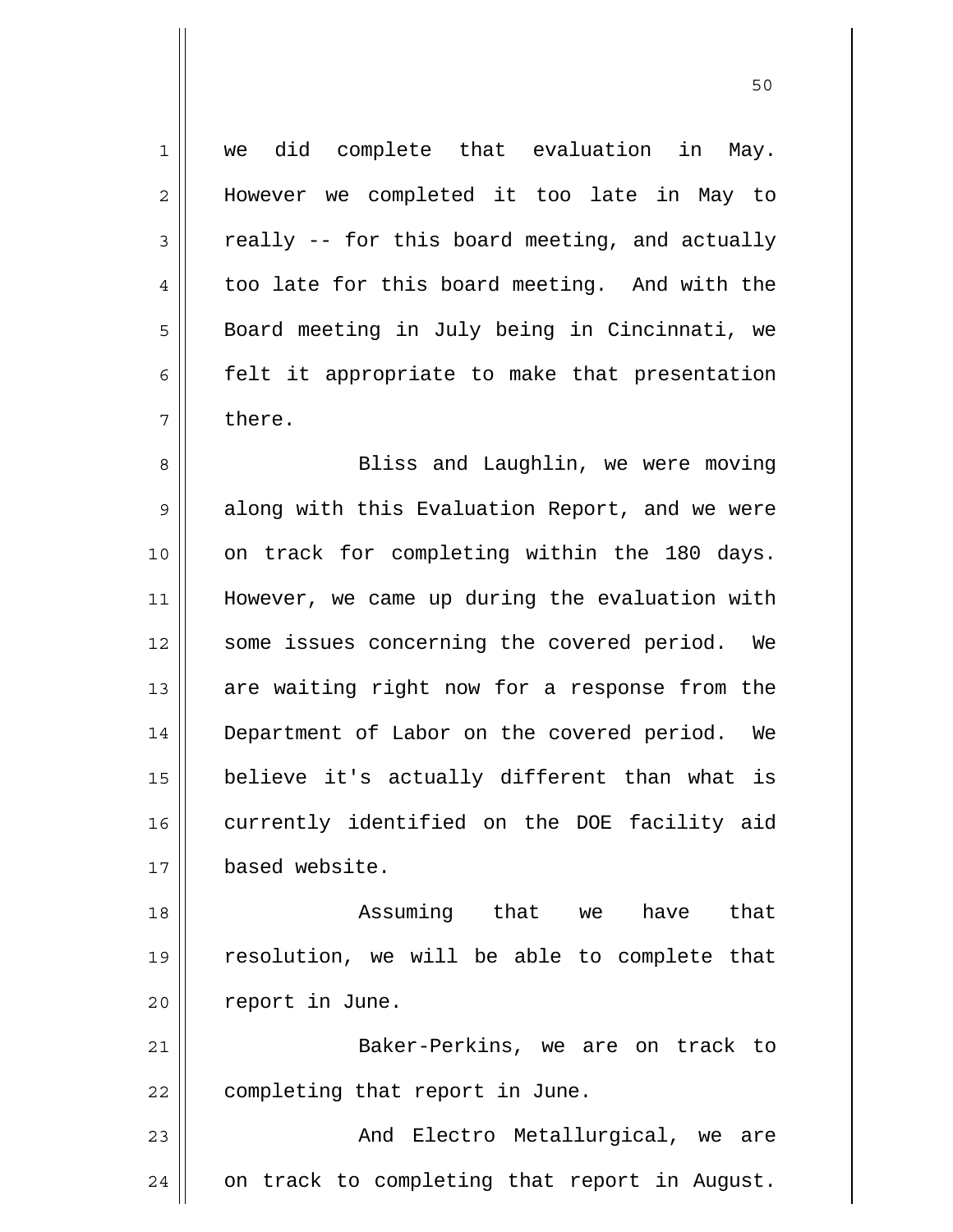And Oak Ridge Hospital we have identified July, but we believe we may have that report completed a little sooner than that.

1

2

3

4 5 6 7 8 9 10 11 12 13 So if you look at it, actually the number of petitions we have prepared to present at the July meeting looks like Lindy, which we have tabled and haven't presented at the petitioner's request. Possibly Brookhaven, however, I don't think that will happen. Piqua Organic Moderated Reactors, United Nuclear, Bliss and Laughlin, Baker-Perkins, and more than likely Oak ridge Hospital.

14 15 16 In addition we plan on presenting possibly three to four 83.14s as well at that meeting.

17 18 19 20 21 22 23 24 Okay, we have some petition evaluations that are with the Board for recommendation. Chapman Valve, we believe we completed all actions. There was a suggestion by Dr. Lockey at the last board meeting that we take a sampling of the contracts, Navy contracts, to look through for potential activities involving enriched material. We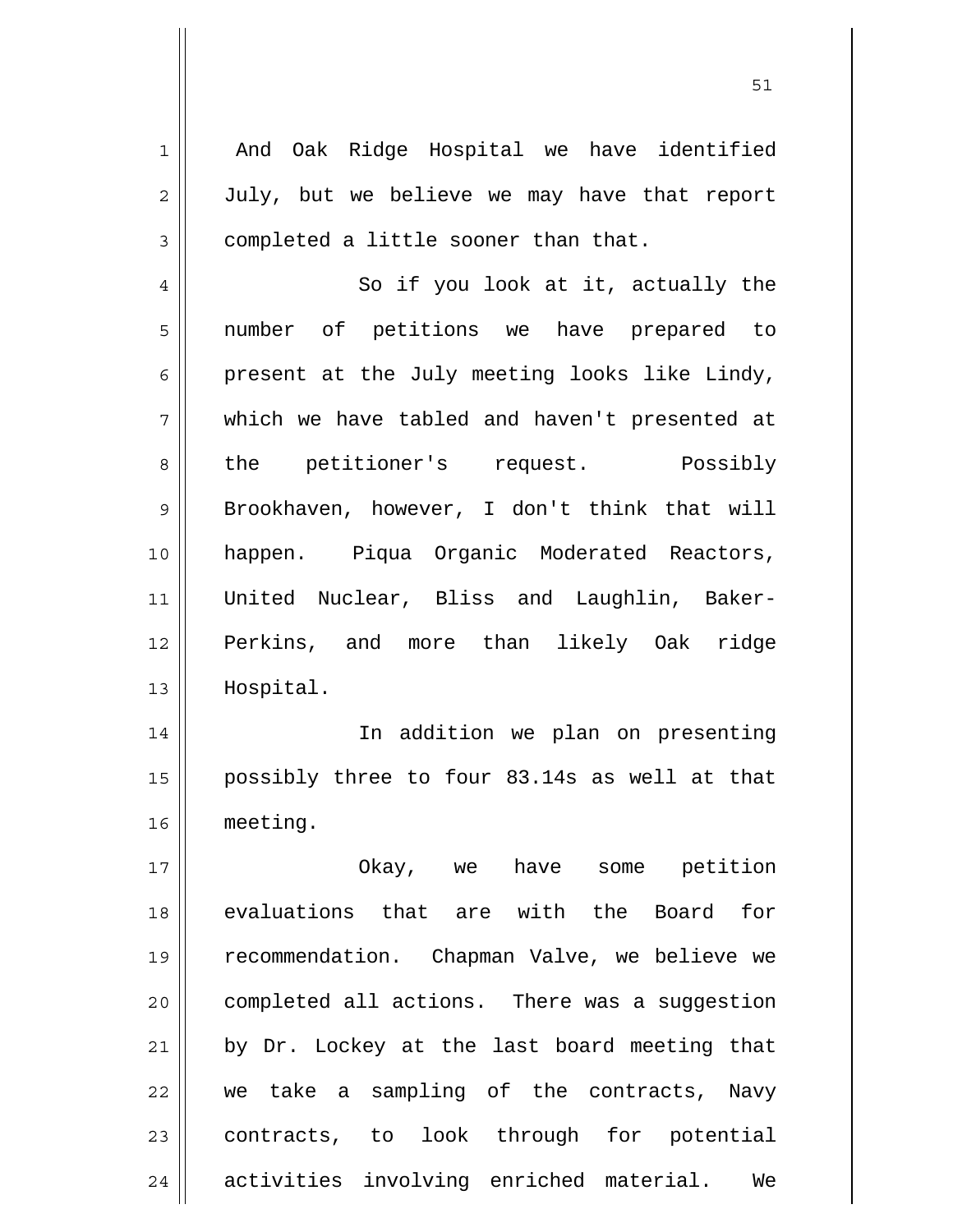| 1  | felt that that wouldn't be a very productive   |
|----|------------------------------------------------|
| 2  | exercise, and we are not moving forward with   |
| 3  | that activity.                                 |
| 4  | Blockson Chemical, that discussion             |
| 5  | occurred yesterday, and we presented a White   |
| 6  | Paper on the radon yesterday, and that         |
| 7  | activity is continuing.                        |
| 8  | Feed Materials Production Center,              |
| 9  | with the Work Group, research and discussion   |
| 10 | continue.                                      |
| 11 | Bethlehem Steel, we completed all              |
| 12 | actions, and it's with the Surrogate Data Work |
| 13 | Group, waiting for recommendation.             |
| 14 | (Audio interference)                           |
| 15 | I think it's my Blackberry going               |
| 16 | off. I felt this vibration.                    |
| 17 | All right, Hanford, there are a                |
| 18 | number of White Papers that we are working on  |
| 19 | and NIOSH is working on, and that we will have |
| 20 | out into the Work Group very soon, for         |
| 21 | research and discussion with the Work Group.   |
| 22 | SC&A continues at Hanford.                     |
| 23 | The Nevada Test Site, we just got              |
| 24 | the update from Mr. Presley on that, and work  |
|    |                                                |

 $\overline{\phantom{a}}$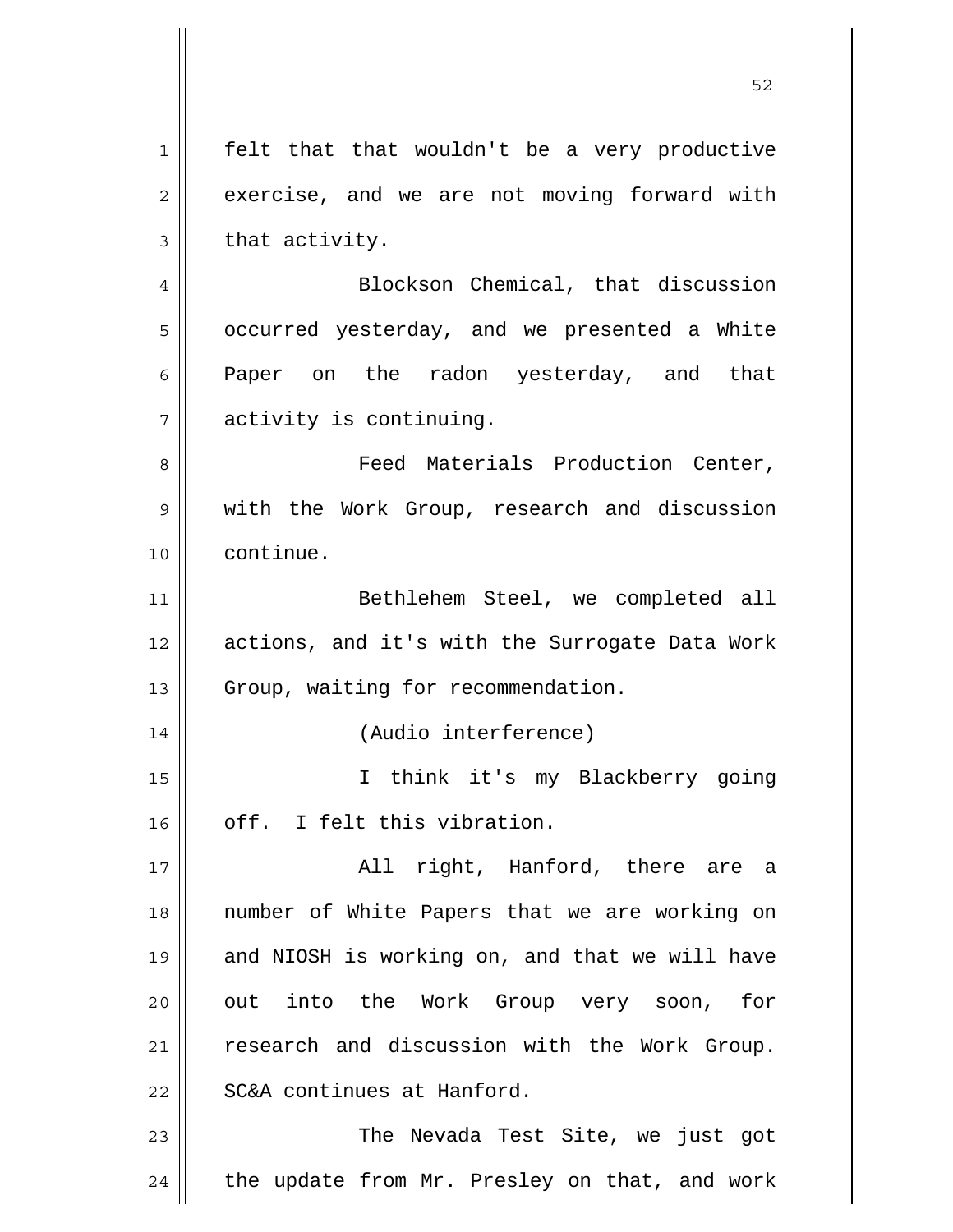1 continues.

2 3 4 5 6 7 8 9 10 11 12 13 14 15 16 17 18 19 20 21 Mound Plant, there has been a number of work group meetings, papers that have been generated by NIOSH, activities back and forth with SC&A and the Work Group continues. Texas City Chemicals, there was a work group meeting last week in which Texas City Chemical was discussed. When we had issued our Evaluation Report for Texas City Chemical, right after issuing that report or at about the same time we received a number of documents that provided us additional details on the operation links and such. We felt after discussions at the Work Group meeting last week we feel it's appropriate that we will revise our Evaluation Report to address that additional documentation, and there is one other issue associated with Texas City Chemical with the radon modeling for that site.

22 23 24 Area IV Santa Susana, we did provide an updated Evaluation Report to address the Class definition change. We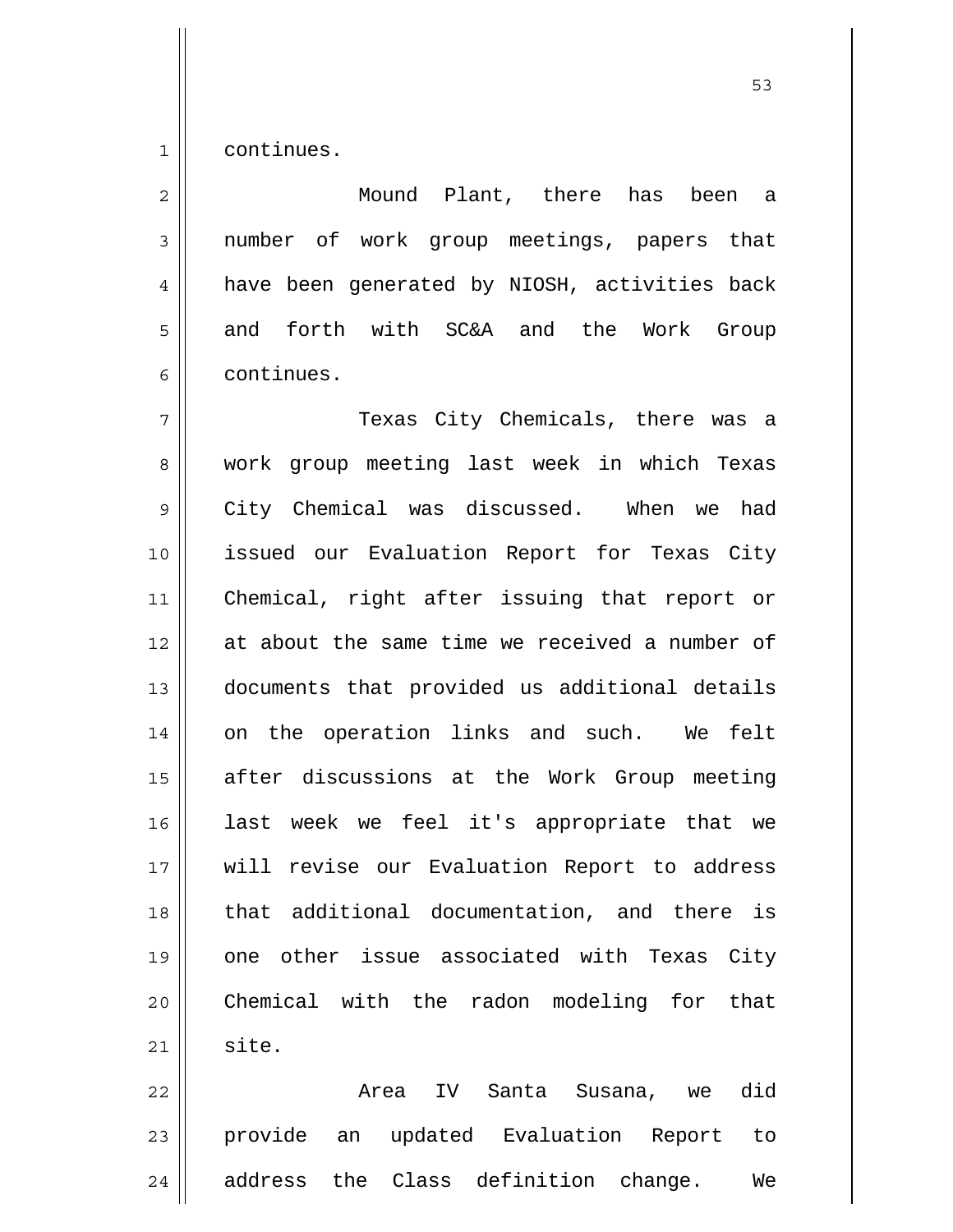discussed it at this board meeting. Research and discussion: there are a number of issues that are still on the table with Santa Susana that the Work Group, SC&A and NIOSH, are working through.

1

2

3

4

5

6 7 8 9 10 11 12 Dow Chemical, we recently, I believe it was last week we received SC&A's response to our resolution to their issues they had initially provided based on their review of our addendum two. We are going to review their responses, any actions, and provide an update as necessary.

13 14 15 Pantex, again research and discussion with the Work Group, SC&A continues at this site.

16 17 18 19 20 21 22 23 24 Savannah River Site, they are early on with that group right now. There is some work that we are working on right now. NIOSH as you know, in December we committed at the Augusta board meeting that we had not made a feasibility concerning thorium exposure during the early years at Savannah River site. We are working on a resolution to that issue. We had hoped to have that issue resolved by now,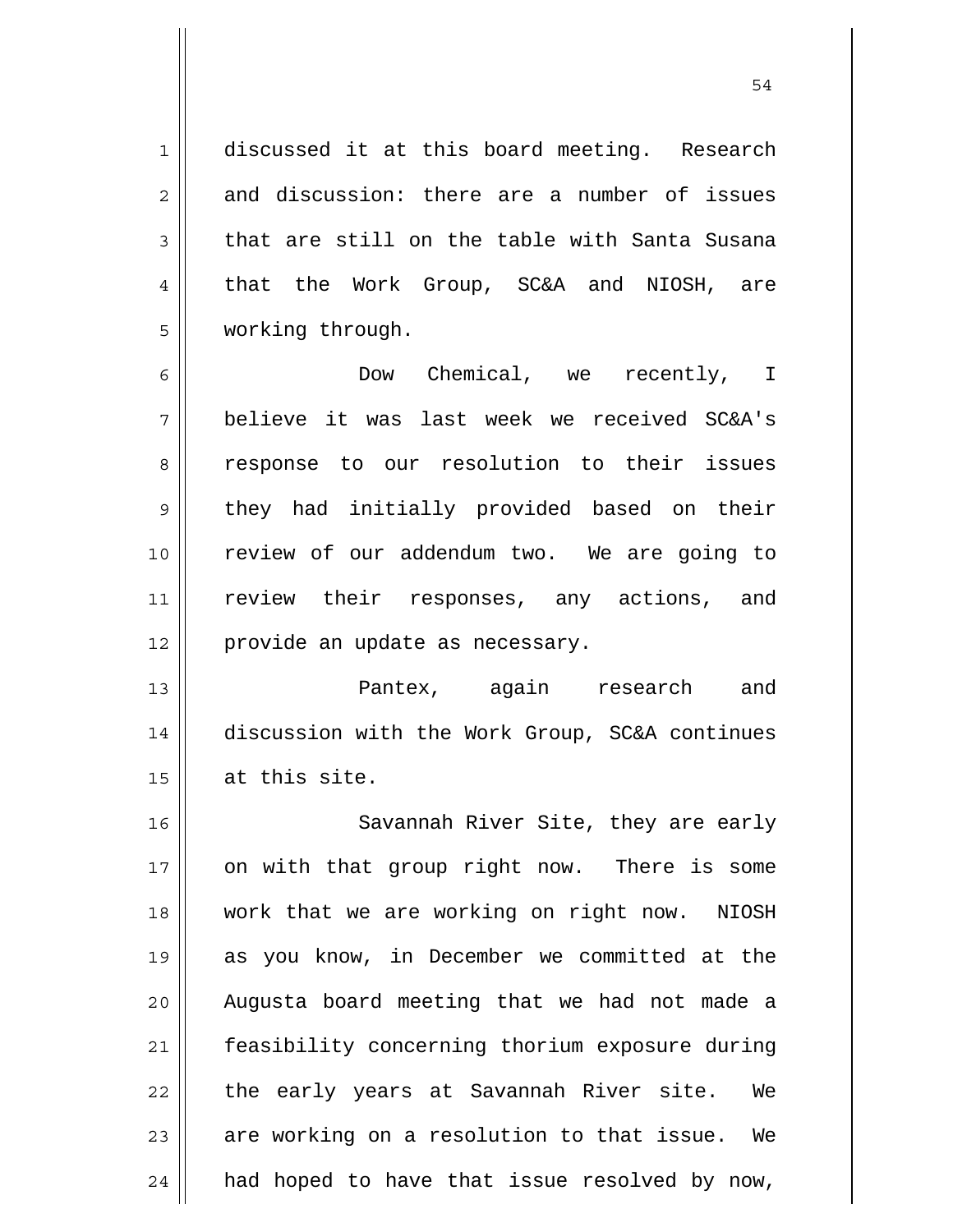1 2 3 4 5 6 7 8 9 10 11 12 13 14 15 16 17 18 19 20 21 22 23 24 but we ran into a little bit of data capture difficulties. We anticipate though that that issue will be resolved in the July-August timeframe. General Steel Industries, that is with the Work Group awaiting recommendation. I'm not sure -- I don't recall that we have any activities that NIOSH -- has NIOSH committed to -- I do apologize, we do have a couple of things that we are working on for GSI. LANL, research and discussion with the Work Group continues on that site as well. Standard Oil Development, we have presented that report yesterday, made a recommendation for a class. The Board concurred with that. Then Linde Ceramics, which we have completed that evaluation before -- back in November. We would have typically presented that report at the next board meeting. However petitioner had determined that they wanted more time to review. We pushed that out a few times, and we now plan to present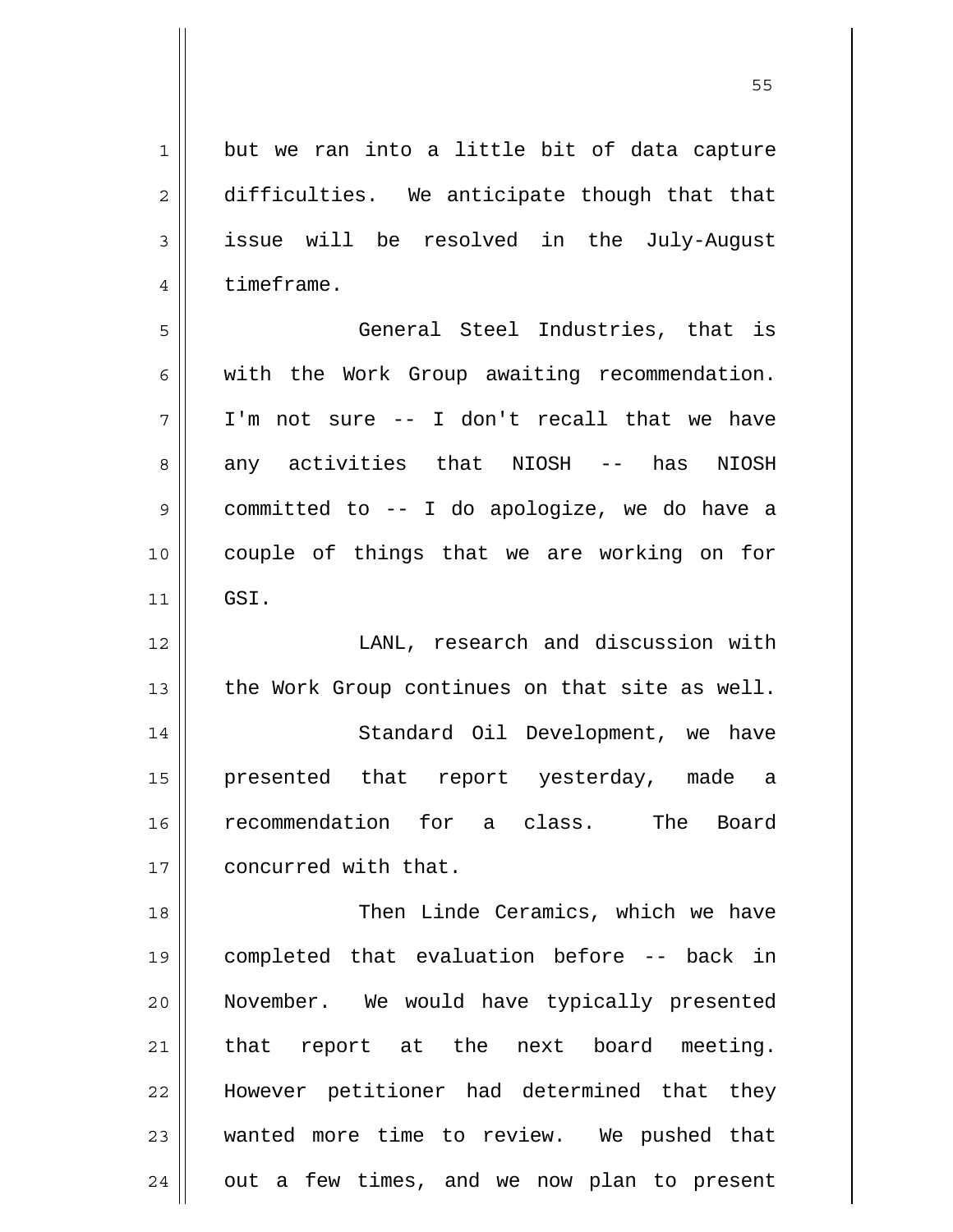$1\vert$ that report at the July meeting.

| $\overline{2}$ | However, since that, I think the              |
|----------------|-----------------------------------------------|
| 3              | last board meeting the Work Group has been    |
| 4              | reestablished, and SC&A is reviewing that     |
| 5              | Evaluation Report.                            |
| 6              | And that's it.                                |
| 7              | DR. ZIEMER: Okay, thank you,                  |
| 8              | LaVon.                                        |
| 9              | Any questions concerning the SC&A             |
| 10             | activities that are before us or upcoming?    |
| 11             | Clearly a large number of SEC                 |
| 12             | activities, and these need to move along. We  |
| 13             | have a number of work groups involved, so     |
| 14             | these activities will by their very nature    |
| 15             | have pretty high priority in what we do and   |
| 16             | what we task our contractors to assist with.  |
| 17             | So questions? Comments? Okay.                 |
| 18             | I think we can probably begin our             |
| 19             | subcommittee/work group reports. I think we   |
| 20             | will probably begin with our two              |
| 21             | subcommittees. And Mark has a report from the |
| 22             | Dose Reconstruction Subcommittee. We were     |
| 23             | just looking at whether or not the Board      |
| 24             | members had the backup information. I think   |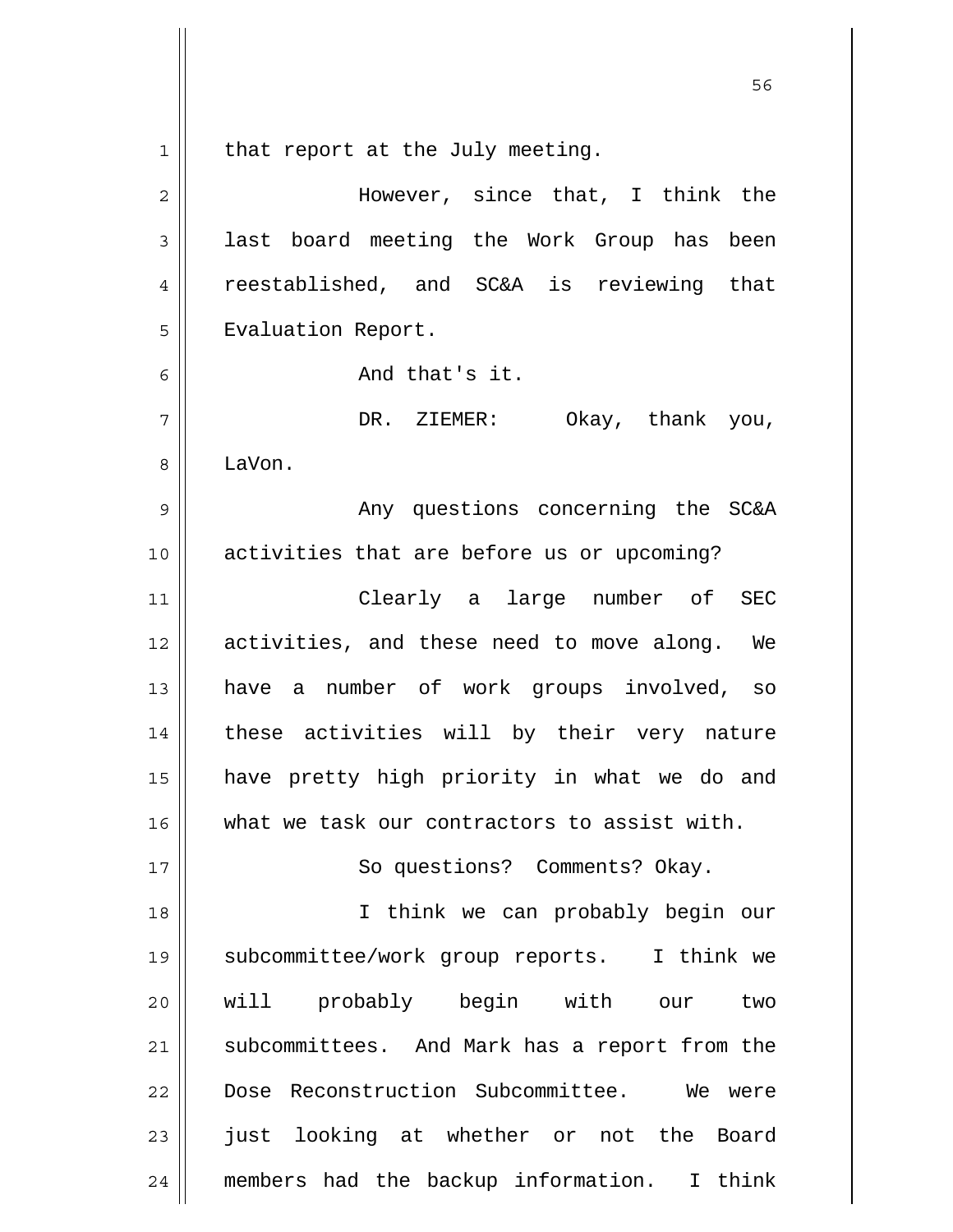Mark distributed everything electronically, so perhaps, Mark, unless we need to make copies we can proceed.

1

2

3

4 5 6 7 8 9 10 11 12 13 14 MR. GRIFFON: I think we are okay with proceeding. If everybody has the two things I'm referring to, the first 100 cases report, it should say, Rev. 8. Yes that is the 8th revision of that report. And then there is another file called attachment, and I think that is Rev. 3, and that is the attachment that goes with the report, SC&A put together some descriptive statistics of the cases that we reviewed, the first 100. If everybody has those? Okay.

15 16 17 18 Let me just back up for a second and give a little overview of what the dose reconstruction subcommittee has done so far since the last Advisory Board meeting.

19 20 21 22 23 24 We had a few meetings. We had a meeting on April 16th in Cincinnati, our normal meeting location. And we also had a phone call meeting last week, May 6th. And that was just to wrap up some final items, this report I just mentioned actually.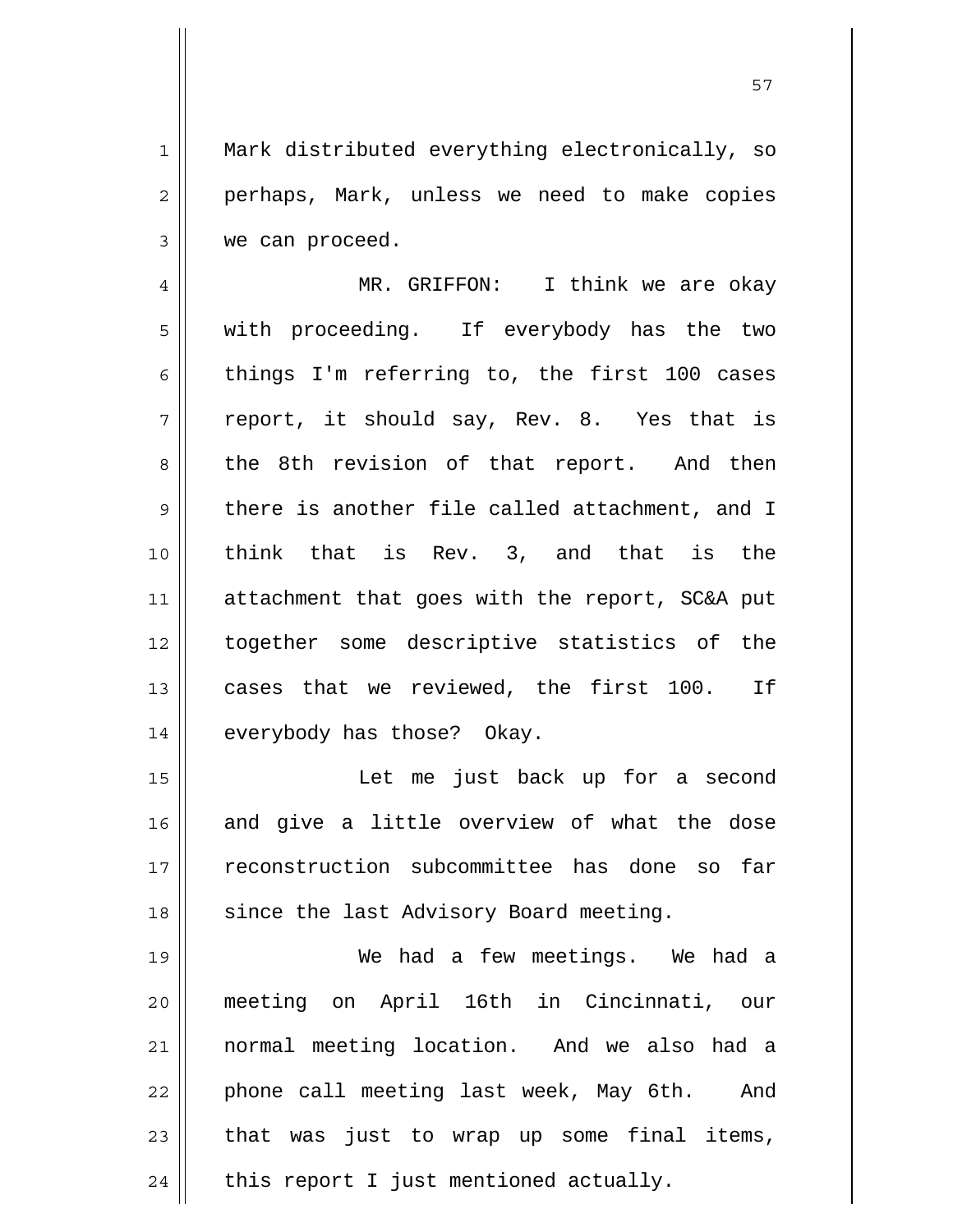1 2 3 4 5 6 7 8 9 10 11 12 13 14 15 16 17 18 19 20 21 22 23 24 As far as the normal work, the case resolution process, we have been working on the sixth set of cases and the seventh set. These are basically groups of 20 cases, for those who have not been following this discussion that closely. And we are also into the eighth set now of cases on review. As far as the resolution goes, the sixth and seventh sets have not totally been closed out. But I think there is a handful of findings remaining that we have an outstanding action either for NIOSH or for SC&A. So we are very close to finishing the sixth and seventh case matrices. And the eighth set we went through I think we got through the entire eighth set one time; that's about as far as we've gotten on that one. We might not have even made it through that entire matrix. But that is a work in progress. But we are almost ready to close out this sixth and seventh set of cases. And just for a point of reference, SC&A is working on the 11th set? Is that -- 11th set of cases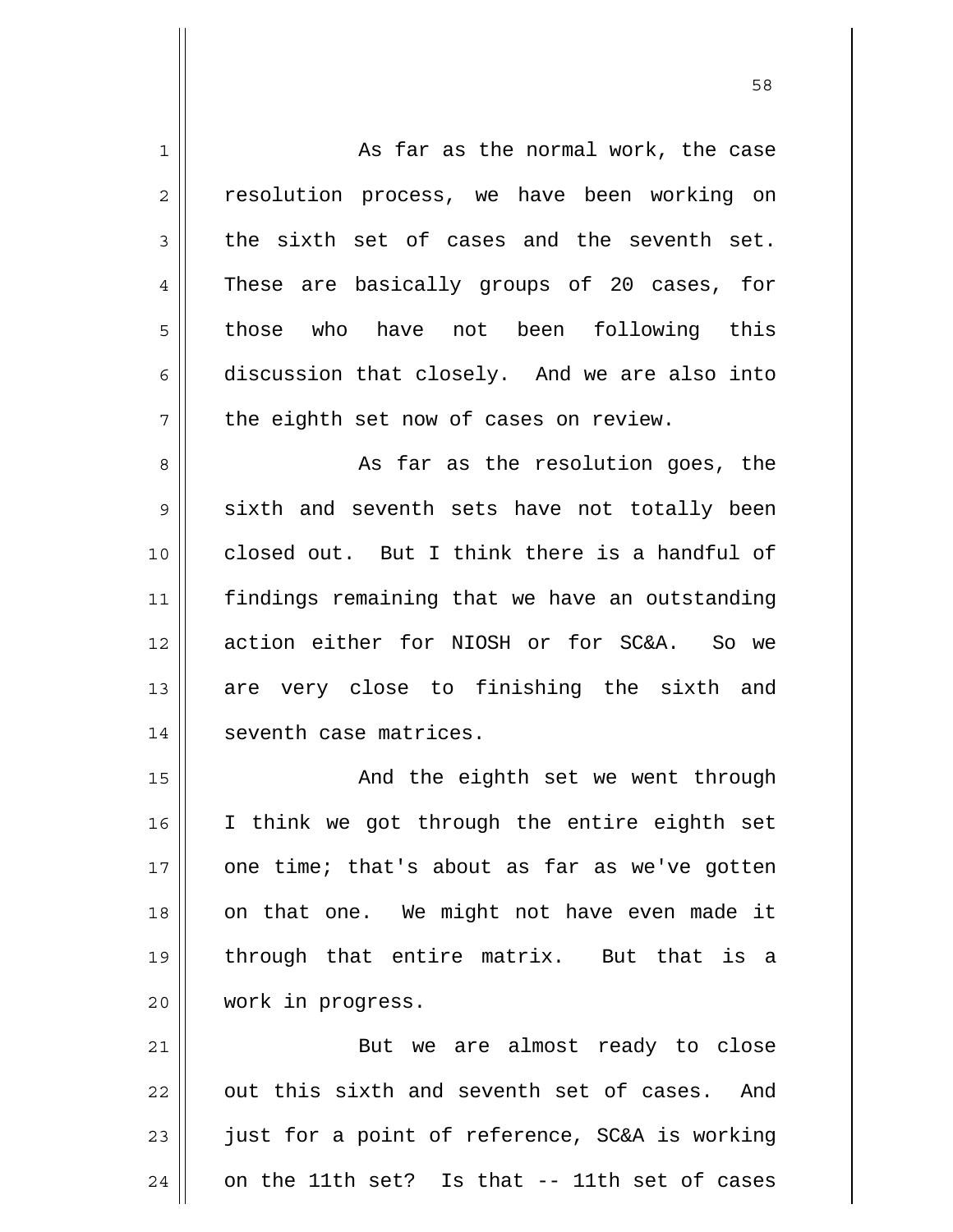now in their hands, and I think they have probably contacted the individual teams on the Board to go over their individually assigned

1

2

3

4

cases.

24

5 6 7 8 9 10 11 12 So that process is working fairly well. The resolutions sometimes are a little slow, but we are getting through, and we are getting resolutions. Like I said, we are almost ready to close out the sixth and seventh, so we are catching back up to SC&A's work. I'll talk more about that case selection stuff in a second.

13 14 15 16 17 18 19 20 21 22 23 I guess the primary item that this subcommittee has before the Board today is the first 100 cases we did a roll up report, and we actually brought a version of this to the last meeting in Albuquerque, and I think the Board tasked the Subcommittee to go back and put a little more into the report I guess, a little more front end, a little more bottom line kind of conclusions, and we made an attempt to do that, and that is what you have before you on your computers, Revision 8.

The Subcommittee, it was still a

<u>59 September 2005 September 2005 September 2005 September 2005 September 2005 September 2005 September 2005 S</u>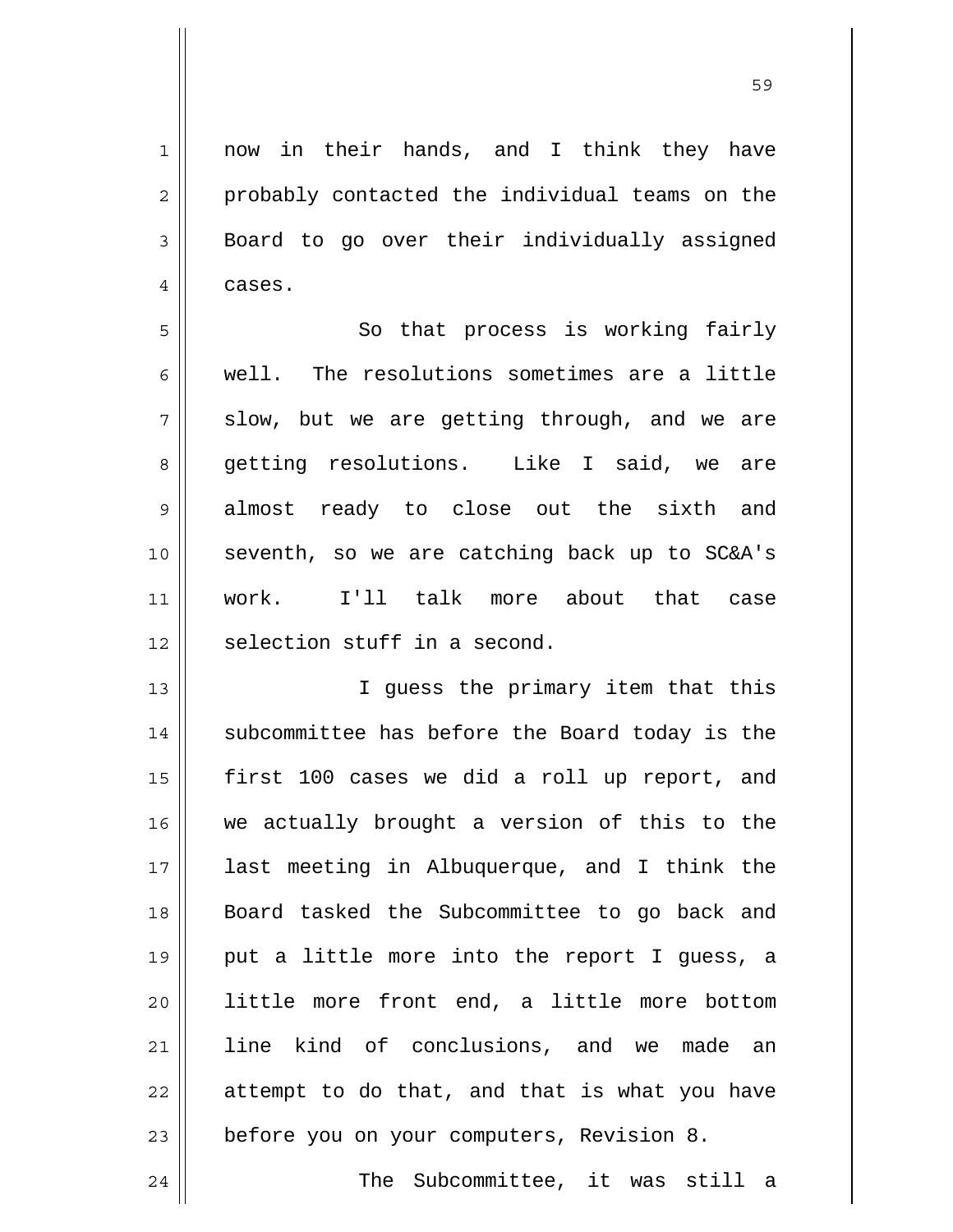1 2 3 4 5 6 7 8 9 10 11 12 13 14 15 little rough in the April 16th meeting, so I took comments in the April 16th meeting. I made some revisions and emailed it out, and we scheduled a May 6th conference call to go over the final revision, and at that point the Subcommittee -- not all members were present, I should say; Bob Presley I think was traveling, and Dr. Poston as well I think was on travel -- we did have Mike and Brad and Wanda and myself, and the Subcommittee was in support of this aside from some grammatical corrections. I did make some grammatical corrections in this version that is before us now, but the Subcommittee is bringing this

20 21 22 23 24 DR. ZIEMER: And that recommendation constitutes a motion to the Board, and if the motion is adopted the report would go forward to the Secretary of Health and Human Services with the report as

report forward as a recommendation I guess to

send to the secretary as a summary report for

our first 100 cases that we reviewed, and I'll

16

17

18

19

leave it there.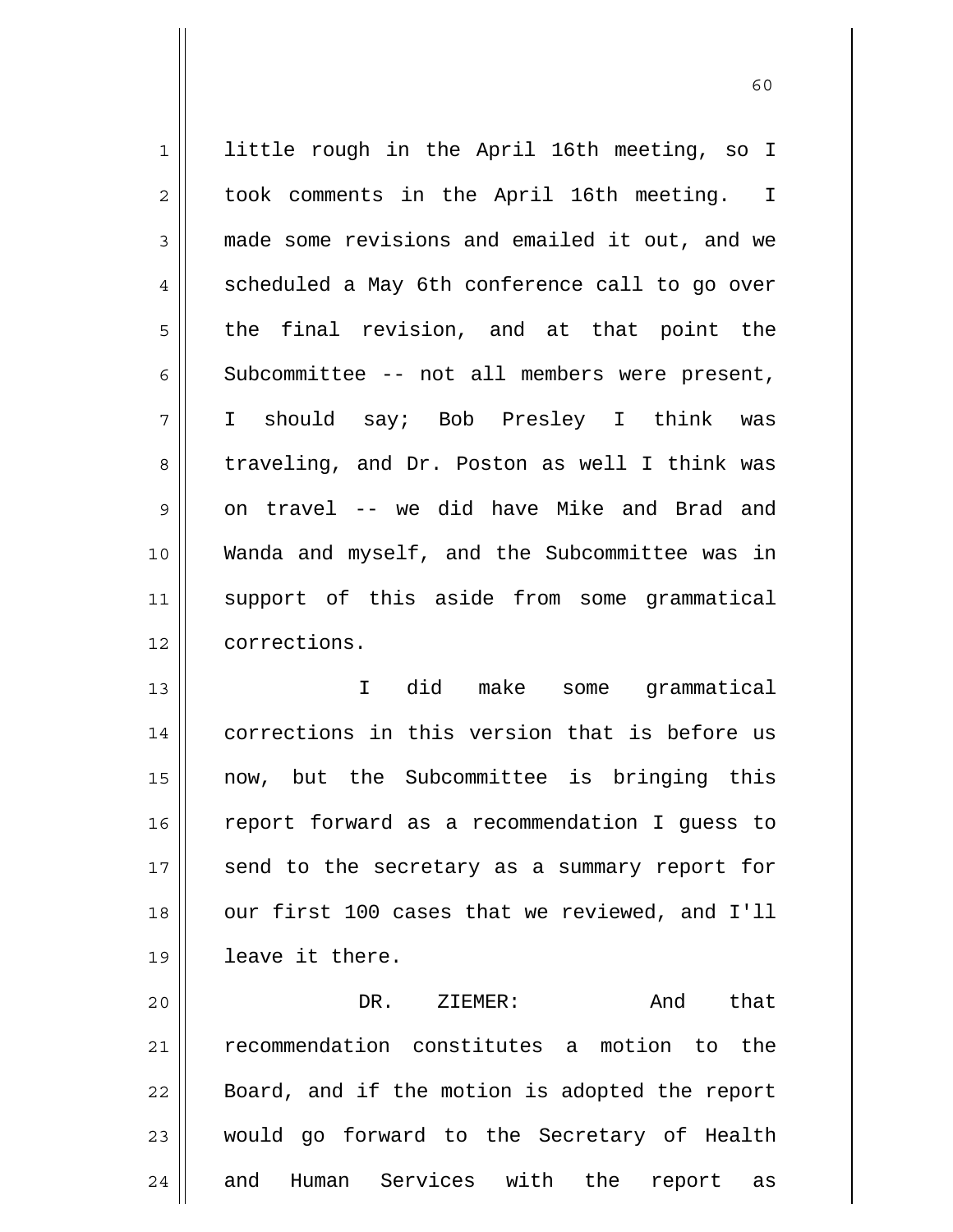1 prepared.

2 3 So this motion is open for discussion. Wanda.

4 5 6 7 8 9 10 11 12 MS. MUNN: Mark has really done a yeoman's job putting together this executive summary up front of this, the previous three reports that have been put together. As you know I am one of those people who are continually urging everyone to shorten their material, because I genuinely don't believe most people read more than the executive summary.

13 14 15 16 17 18 19 20 21 This executive summary has done an admirable job in my view. I had told Mark earlier than I -- in reading through it after we had worked on it at considerable length in committee, I found myself adding commas and changing one or two words, which I had not cleared with him. But if you would like me to, I would be glad to go over this for the Board's four statements.

22 23 24 My attempt here is to avoid any bias word that might change a view or in a couple of cases to clarify by the addition of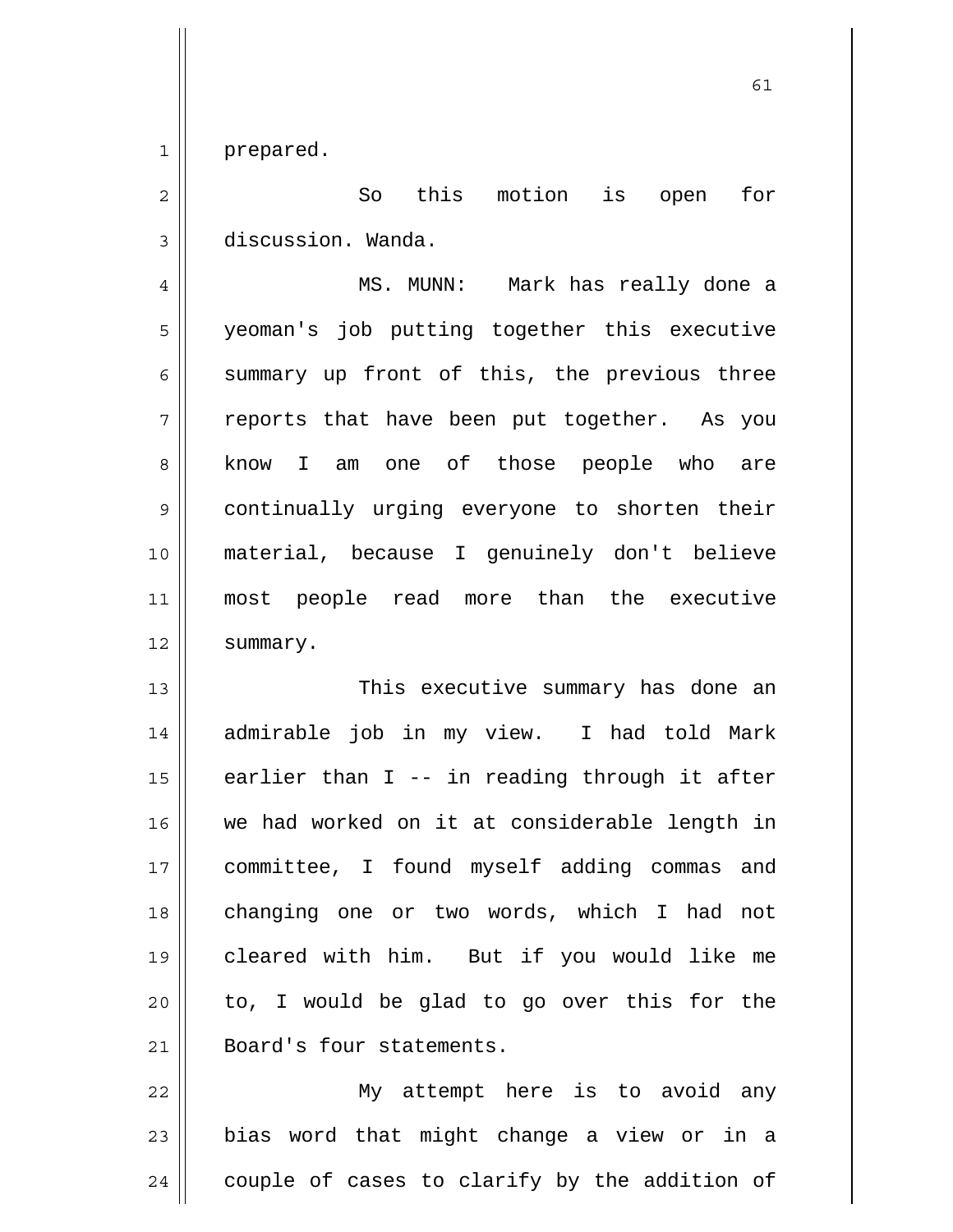1 a single word.

| $\overline{2}$ | If you would like me to go through             |
|----------------|------------------------------------------------|
| 3              | those, I'd be glad to. I don't want to hold    |
| 4              | up the train because there is so much work     |
| 5              | going into this, and I consider it --          |
| 6              | DR. ZIEMER: I think we can go                  |
| 7              | through those, Mark.                           |
| 8              | MS. MUNN: The wording changes,                 |
| 9              | again, on page two, that would be the third -- |
| 10             | fourth paragraph I guess. The third sentence   |
| 11             | there begins, first of all --                  |
| 12             | MR. GRIFFON: Are you in the                    |
| 13             | primary -- I'm not sure.                       |
| 14             | MS. MUNN: I'm in the Introduction              |
| 15             | and Executive Summary.                         |
| 16             | MR. GRIFFON: Okay.                             |
| 17             | MS. MUNN: Fourth paragraph.                    |
| 18             | How does that<br>MR. GRIFFON:                  |
| 19             | paragraph begin?                               |
| 20             | MS. MUNN: There were 76 cases                  |
| 21             | completed -- and the third sentence reads:     |
| 22             | "First of all, in all the cases reviewed NIOSH |
| 23             | has used this overestimating approach for      |
|                |                                                |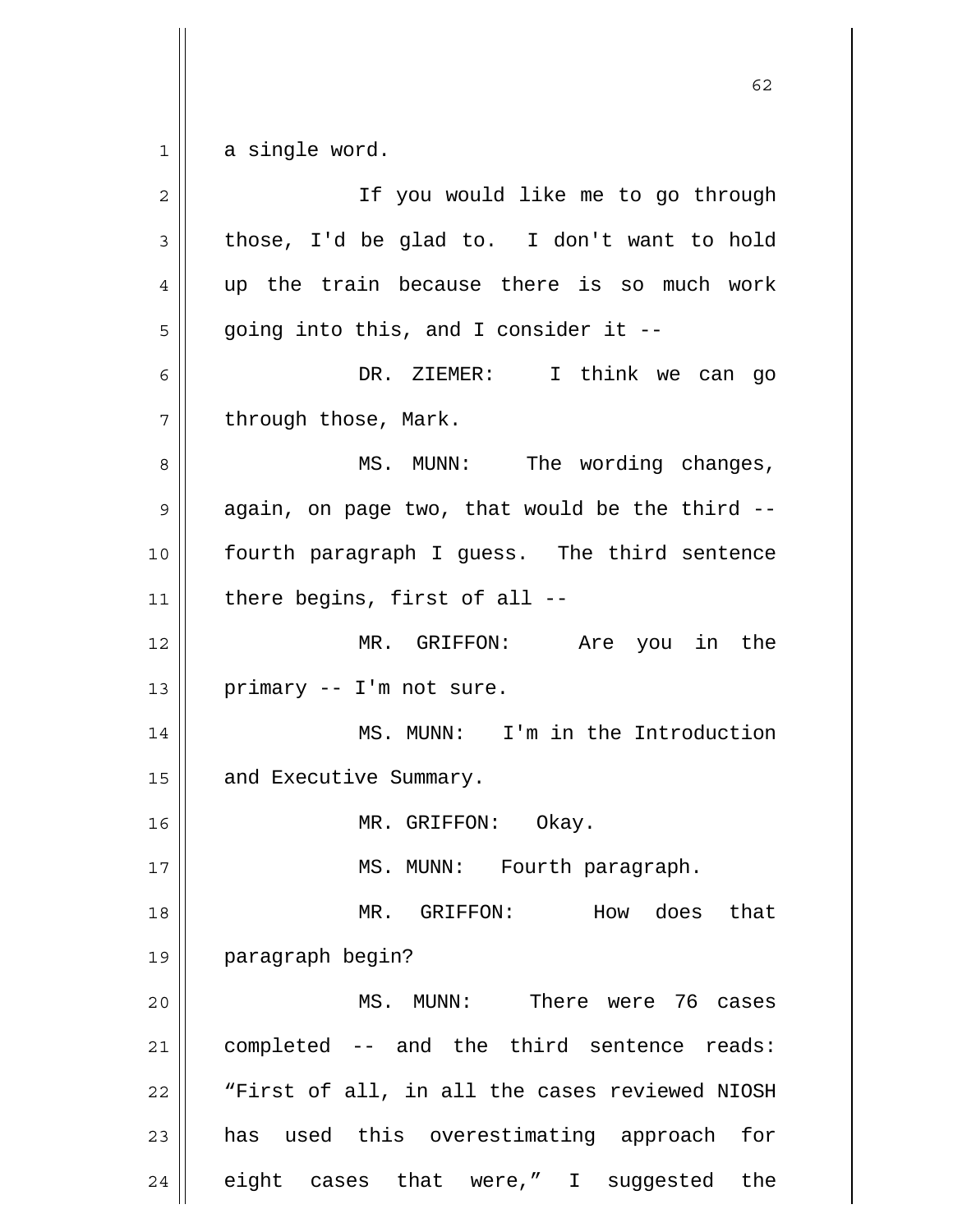| 1              | addition of the word, later, "compensated."    |
|----------------|------------------------------------------------|
| 2              | MR. GRIFFON: That were later                   |
| 3              | compensated?                                   |
| $\overline{4}$ | MS. MUNN: Yes, to clarify that                 |
| 5              | they weren't immediately compensated.          |
| 6              | MR. GRIFFON: Weren't they finally              |
| 7              | adjudicated, cases that they were reviewing?   |
| 8              | I quess I'm fine with that.                    |
| 9              | MS. MUNN: But this was a -- I                  |
| 10             | suggested the use of significant quality       |
| 11             | assurance finding rather than rather serious,  |
| 12             | because rather serious does have a very strong |
| 13             | connotation to it, and I recognize we are      |
| 14             | implying that, a strong connotation, but would |
| 15             | suggest the word, significant, instead of      |
| 16             | that.                                          |
| 17             | MR. GRIFFON: Well, I'm not sure,               |
| 18             | that does downgrade it a little in my opinion. |
| 19             | So maybe we should $-$ I don't know if others  |
| 20             | have a thought on that.                        |
| 21             | MS. MUNN: It does, but the rest                |
| 22             | of the paragraph is about that.                |
| 23             | MR. GRIFFON: Yes, I know.                      |
| 24             | MS. MUNN: And so since the rest                |

63

 $\mathsf{I}$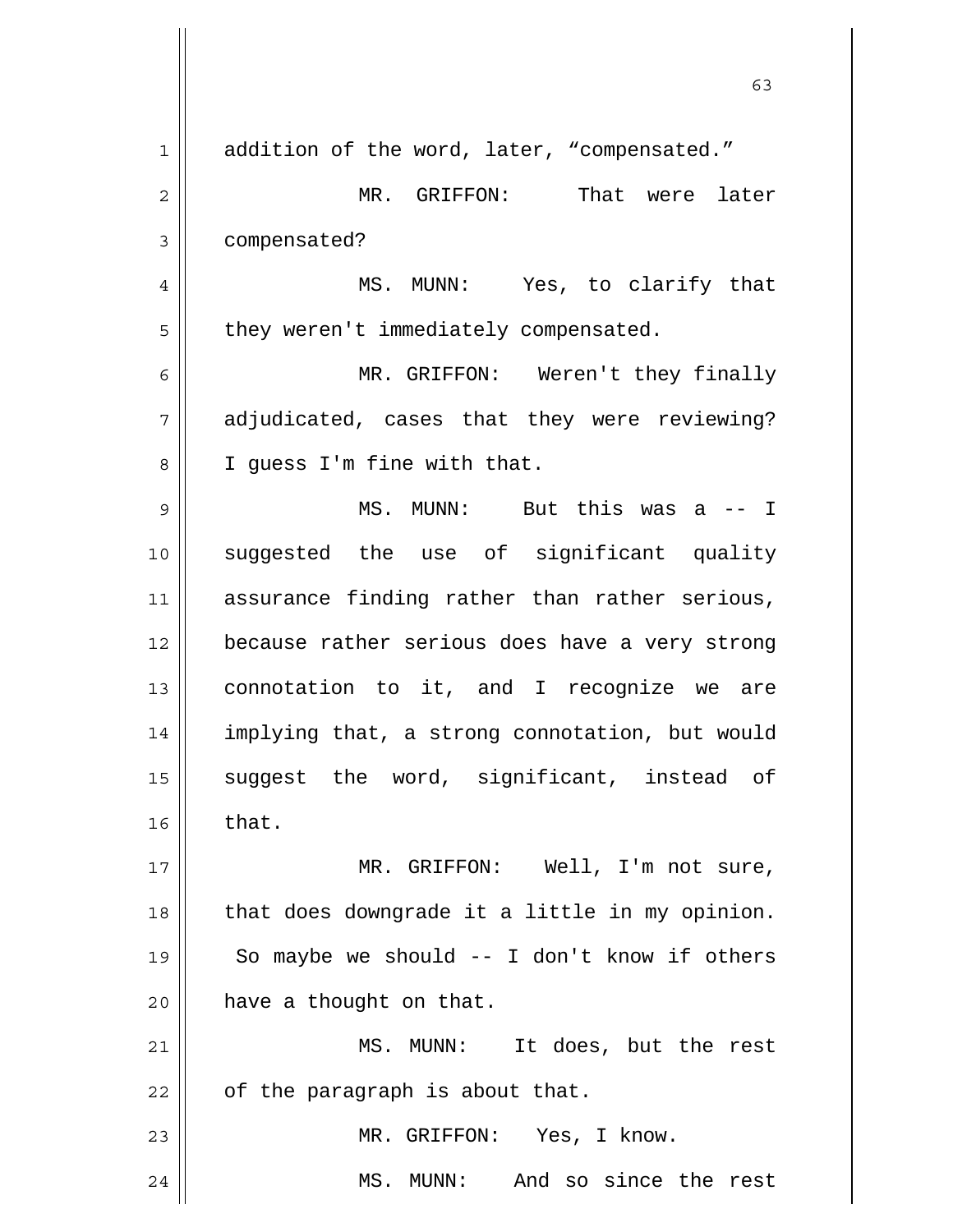| $\mathbf 1$    | of the paragraph --                           |
|----------------|-----------------------------------------------|
| $\overline{2}$ | MR. GRIFFON: Yes, I know, it does             |
| 3              | ratchet it down a bit though. I just wonder   |
| 4              | if others -- I mean I chose those words on    |
| 5              | purpose.                                      |
| 6              | DR. ZIEMER: The word, later,                  |
| 7              | seems like a friendly amendment.              |
| 8              | MR. GRIFFON: Later is fine.                   |
| 9              | DR. ZIEMER: This may have some                |
| 10             | connotations, so let's see what the consensus |
| 11             | is. Everybody see where we are? Rather than   |
| 12             | saying, "this is a rather serious quality     |
| 13             | assurance finding," Wanda is suggesting "this |
| 14             | is a rather significant quality assurance     |
| 15             | finding." Either way you are going to define  |
| 16             | what it means.                                |
| 17             | MS. MUNN: And the rest of the                 |
| 18             | sentence says, this brings into question the  |
| 19             | fairness of the overall programs. That is the |
| 20             | sense of the meaning of the sentence I        |
| 21             | believe.                                      |
| 22             | DR. ZIEMER:<br>Well, perhaps we               |
| 23             | should get some input to see what the         |
| 24             | consensus is. Jim and then Mike.              |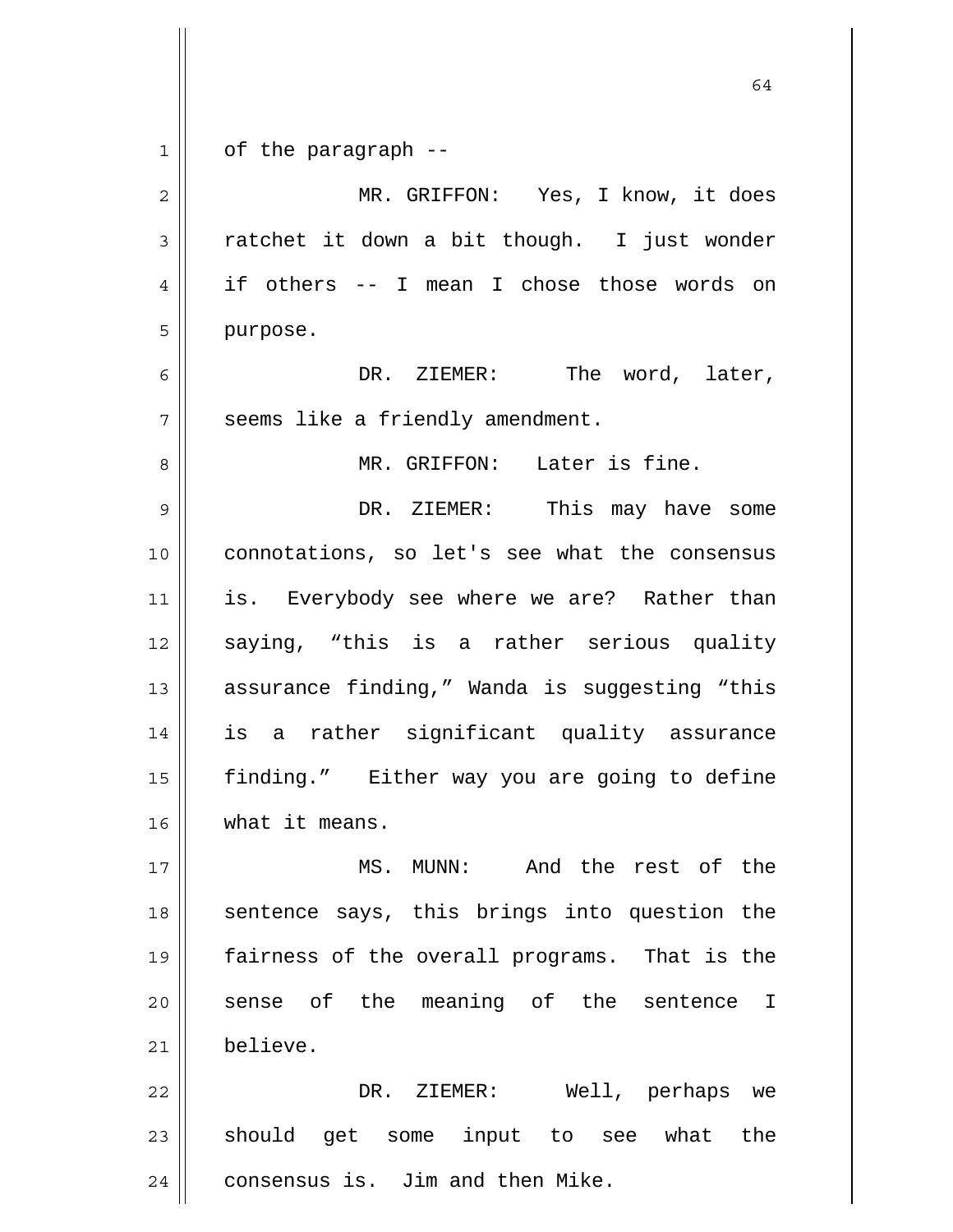1 2 3 4 5 6 7 8 9 10 11 12 13 14 15 16 17 18 19 20 21 22 23 24 DR. MELIUS: I mean I think it is a serious quality assurance finding. I think it's accurate and reads well as it is. I'm not sure it's worth making changes at this point. DR. ZIEMER: Michael. MR. GIBSON: I agree with Mark. I think that "rather serious," it draws attention -- although the rest of the paragraph defines what the finding was, the opening sentence draws attention to potentially stop the Secretary so he would pay attention to what the issue was rather than perhaps maybe missing it if we ratchet it down. DR. ZIEMER: Other comments on that one? MR. GRIFFON: I mean that was my reasoning for those words, just to make sure we didn't downgrade it and we did draw the attention of the reader. And I thought - instead of serious, I chose "rather serious," so I thought I ratcheted it a little bit. MS. MUNN: And my point was that

 $\sim$  65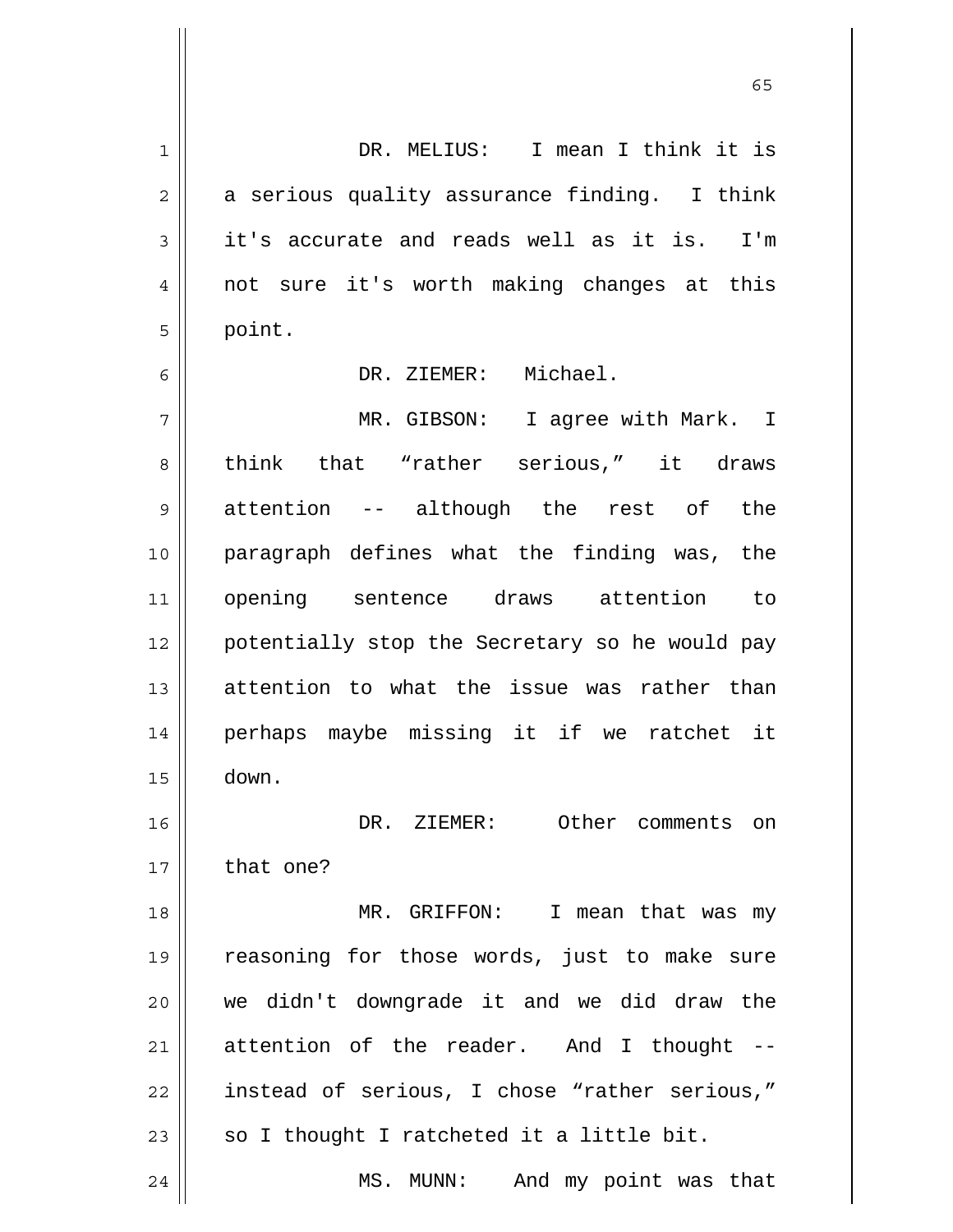1 the entirety, the bulk of that paragraph repeats, and delineates exactly what the concern is, so if anybody is going to be reading it, they are going to be fully apprised of the rest of the paragraph, with the extent of the effect.

That was my suqqestion.

8 9 10 11 12 13 14 15 DR. ZIEMER: I don't hear -- I've heard several that have indicated they would like to leave it. I don't know if we need to go into a formal debate on this particular one. I think either way the rest of the paragraph delineates what is meant in any event. So I'm wondering perhaps we should just leave it.

16 17 MS. MUNN: Please leave it. DR. ZIEMER: Okay.

18 19 20 21 22 23 MS. MUNN: The second sentence after that one, which begins, "one such consequence is -- the claimants were diagnosed with additional cancer after a decision has been made, and are therefore eligible to resubmit a claim."

I would like to insert the word,

24

2

3

4

5

6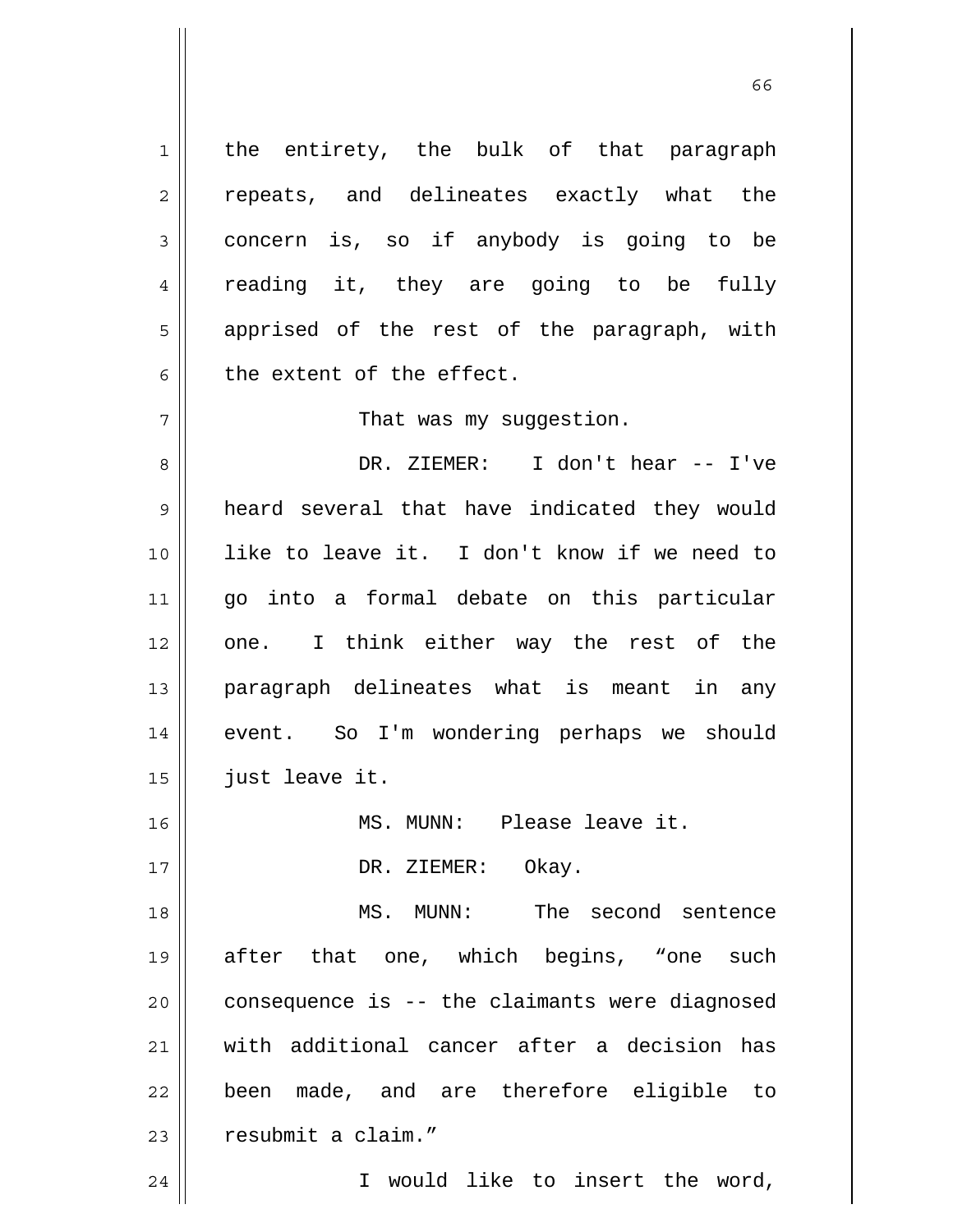1 2 3 4 5 6 7 8 9 10 11 12 13 14 15 16 17 18 19 20 21 22 23 24 "may receive a lower overall dose," because they don't always receive an overall dose. MR. GRIFFON: Okay. DR. ZIEMER: So add the word "may" before the word "receive." MS. MUNN: Correct. MR. GRIFFON: Yep, that's fine. MS. MUNN: And in the very lat sentence, I would suggest using -- starting with the word, article "A," rather than "another," because we have already enumerated. DR. ZIEMER: Instead of saying "another similar misunderstanding," just say "a similar misunderstanding?" MS. MUNN: Yes. MR. GRIFFON: That's fine. DR. ZIEMER: Okay. MS. MUNN: And the other words that I had was in the primary findings, under one case review methodology; and the second sentence of the first paragraph, the two sentences -- the first and the second sentence together -- MR. GRIFFON: Wait, are you on the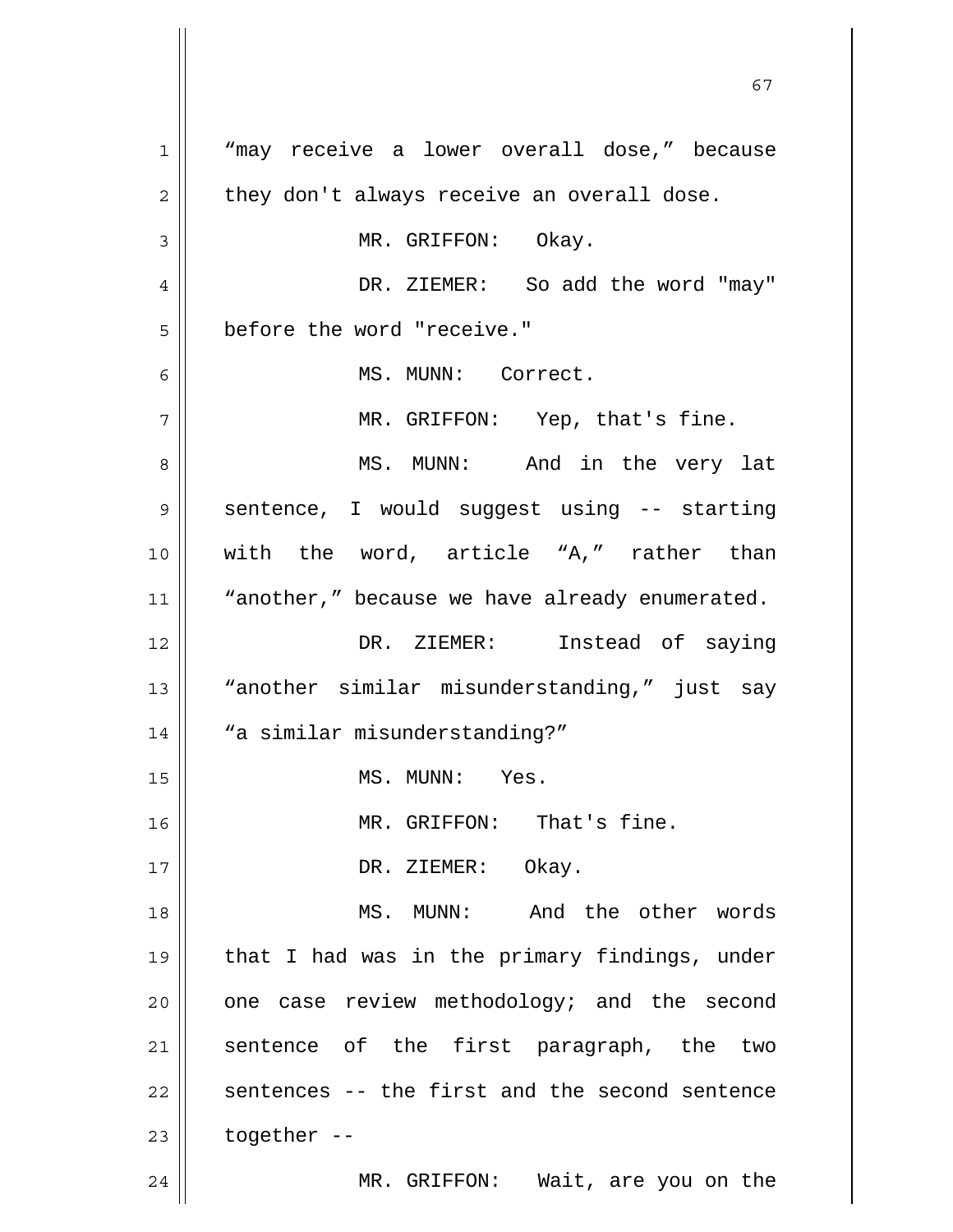1 second primary finding?

| $\overline{2}$ | MS. MUNN: No, I'm on the primary               |
|----------------|------------------------------------------------|
| 3              | findings, large item Roman numeral I, Case     |
| 4              | Review Methodology. The first sentence reads,  |
| 5              | "This report summarizes the findings of the    |
| 6              | first 100 dose reconstruction cases. This is   |
| 7              | a summary of the findings outlined in three" - |
| 8              | I would suggest using "previous" rather than   |
| 9              | "separate" reports, because they have gone in  |
| 10             | earlier.                                       |
| 11             | MR. GRIFFON: That's fine.                      |
| 12             | MS. MUNN: And those are the only               |
| 13             | words that I suggested.                        |
| 14             | DR. ZIEMER: That's helpful.                    |
| 15             | Other comments or questions on this            |
| 16             | debate? We have a motion before us to adopt    |
| 17             | the report which has been amended in a         |
| 18             | friendly manner.                               |
| 19             | Now I want to pose my original -- I            |
| 20             | mean one of the reasons you had it sent back   |
| 21             | was the chairman was concerned that we had not |
| 22             | addressed what is the sort of bottom line of   |
| 23             | why we do these dose reconstruction audits.    |
| 24             | And that is to attest to the scientific        |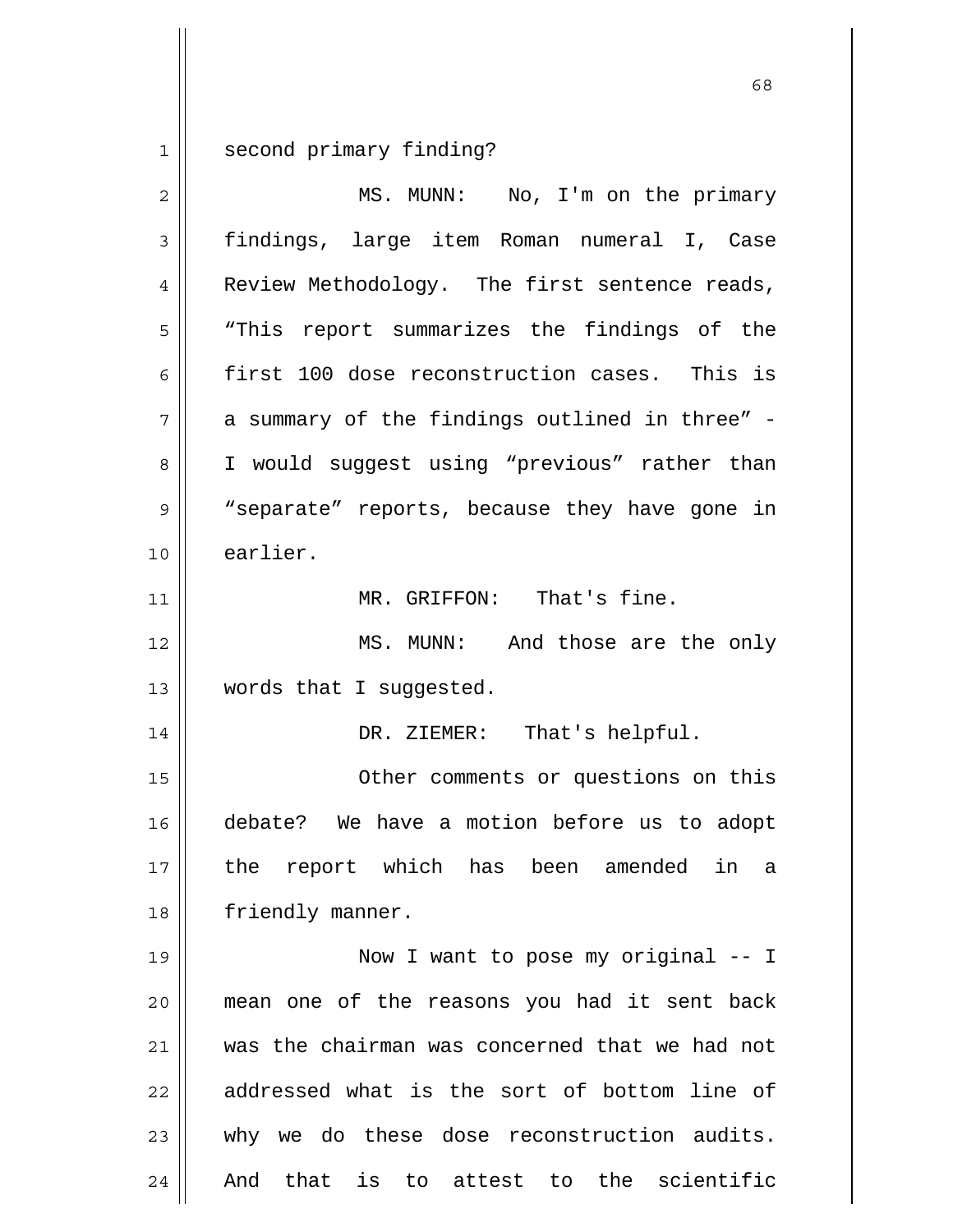1 2 3 4 5 6 7 8 9 10 11 12 13 14 15 16 17 18 19 20 21 22 23 24 validity -- I forget the exact wording -- of the dose reconstruction process. And I think the Subcommittee was perhaps struggling with what words could be said to address that within the context of pointing out some flaws. Would they be able to attest that there was some degree of validity to the process while pointing out the shortcomings that were identified? And Mark, you had some -- I'm trying to go back to the summary, because you had added some words. And I just want to identify where those were. I thought I had found them when I originally read this report, and I think it's in the Executive Summary. MS. MUNN: The last of the primary findings, the last paragraph under five. MR. GRIFFON: I think he is actually looking at the Executive Summary. DR. ZIEMER: Is that where I want to be? MS. MUNN: Yes. MR. GRIFFON: If you go to the front.

 $\sim$  69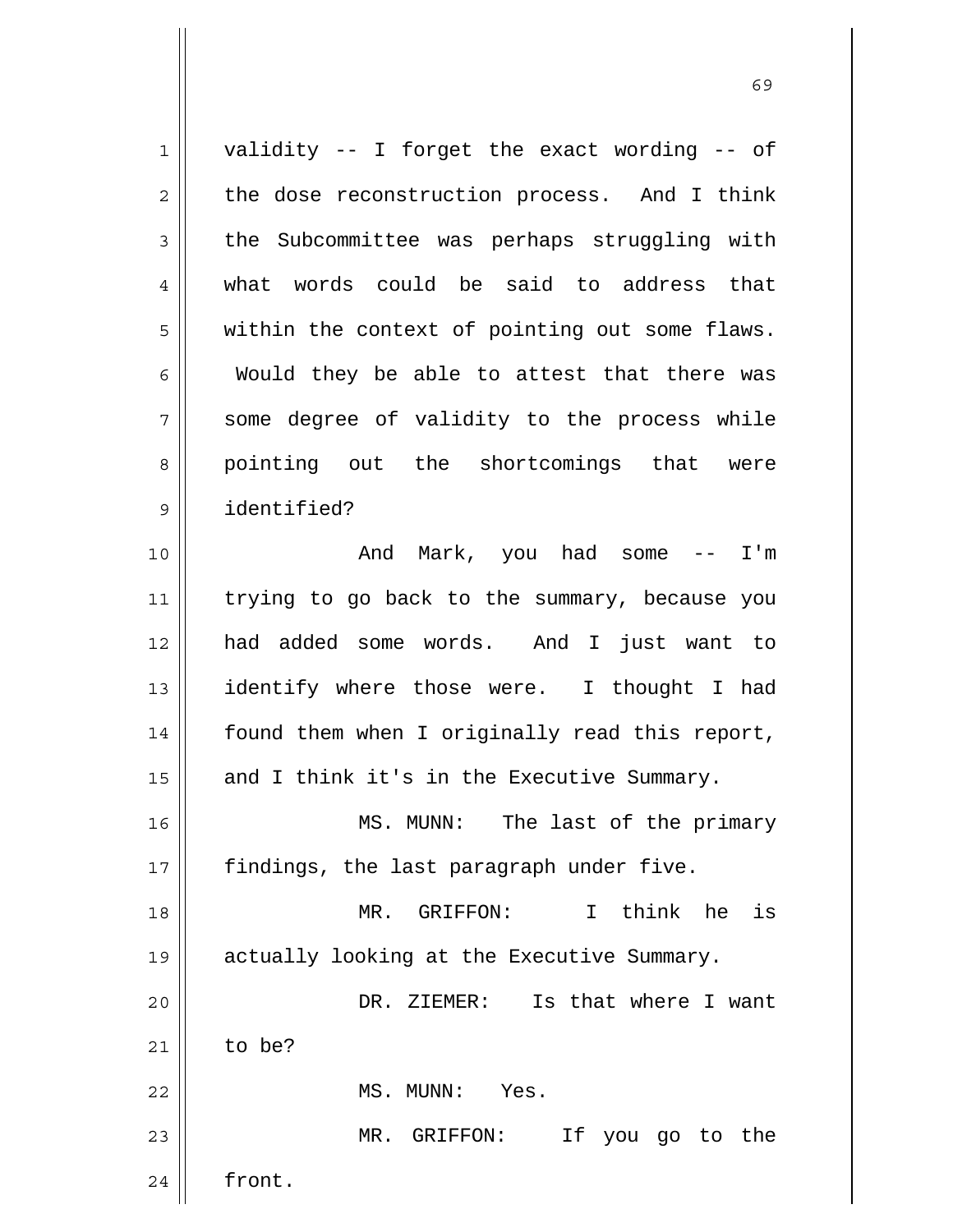| 1              | MS. MUNN: Right under the                      |
|----------------|------------------------------------------------|
| $\overline{2}$ | Executive Summary, the primary findings, and   |
| 3              | the very last sentence in that section says,   |
| 4              | Board feels that the audit and the<br>"The     |
| 5              | finding resolution process whereby the Board,  |
| 6              | NIOSH and the Board's contractor --"           |
| 7              | DR. ZIEMER: Got you.                           |
| 8              | MS. MUNN: "-- collectively                     |
| 9              | resolved the findings, has been an effective   |
| 10             | means of improving on NIOSH dose               |
| 11             | reconstruction program."                       |
| 12             | MR. GRIFFON: And that was                      |
| 13             | speaking to that the process was working       |
| 14             | basically. But I thought to answer the         |
| 15             | question that the Board sent down to the       |
| 16             | Subcommittee, really I tried to put in the     |
| 17             | Executive Summary the breakout of the types of |
| 18             | cases we reviewed, the best estimate, the      |
| 19             | over-estimate, the under-estimate, and say, a  |
| 20             | little bit of inclusion on how we felt about   |
| 21             | each of those types of cases, instead of       |
| 22             | saying here is how we felt about the overall   |
| 23             | 100 cases, we decided to break it out because  |
| 24             | we didn't do many best estimates, even though  |

 $\overline{1}$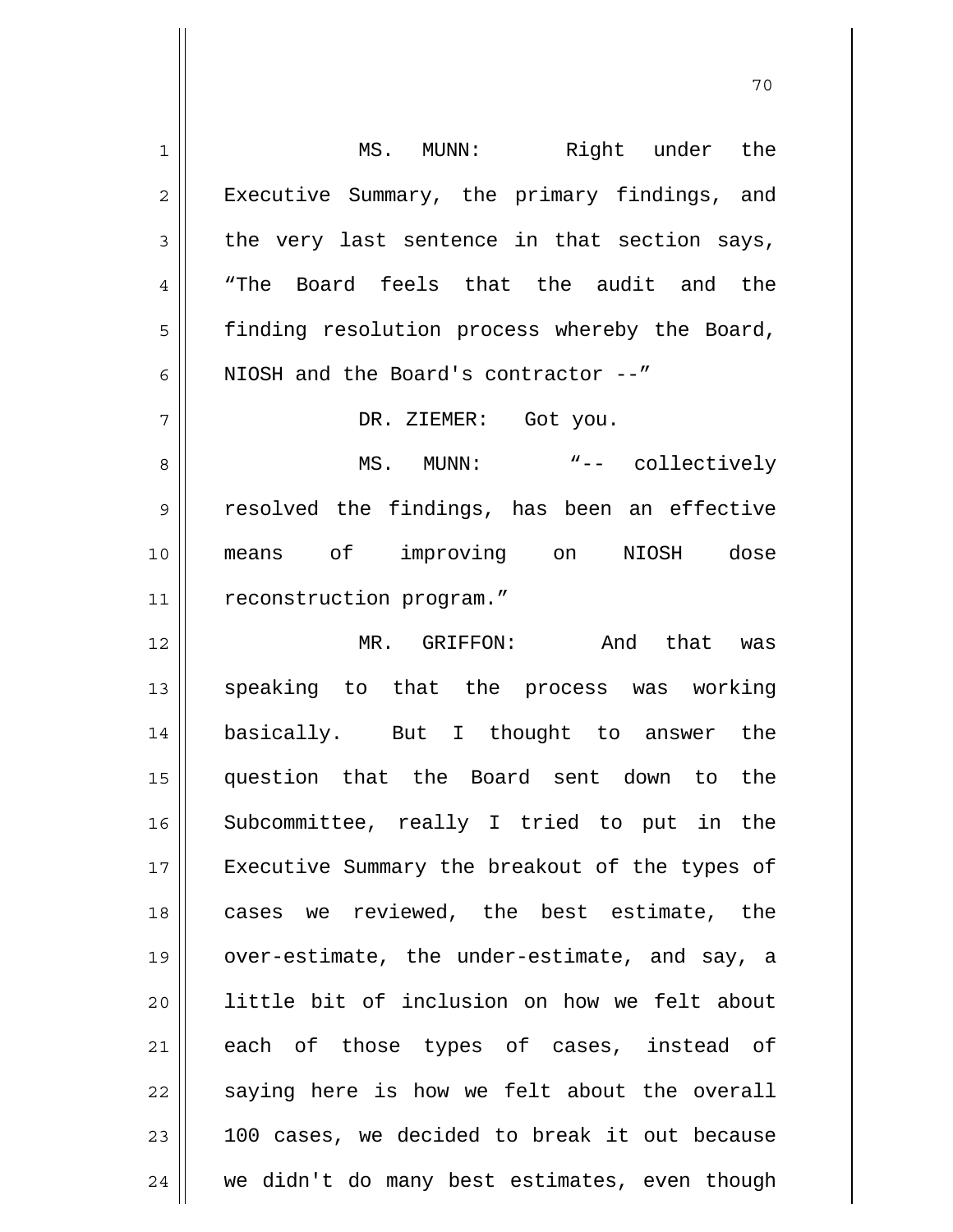1 2 3 4 5 6 7 8 9 10 11 12 13 14 15 16 17 18 19 20 21 22 23 it ends up being I think seven out of 100, we were targeting in our sampling roughly 40 percent to be in the 45 to 50 POC range. So we didn't as many of those types of cases as we would like to do in our -- or we had planned to do in our audit process. But we did want to at least give some conclusionary remarks. DR. ZIEMER: And I appreciate that. I want to re-express my concern, however, on what the charge is to this Board. And I know this has been a bit of a struggle to determine how to say this or convey this in a way that can satisfy all the members. But we are charged with advising the Secretary on the scientific validity and appropriateness of the procedures used in dose reconstruction; that is the charge. And in my mind we have not been able to state that that measure has been met. Now if we are unable to state that, that's fine; we won't state it. But I just want to point out to the Board that we -- this report

does not tell the Secretary that the program

24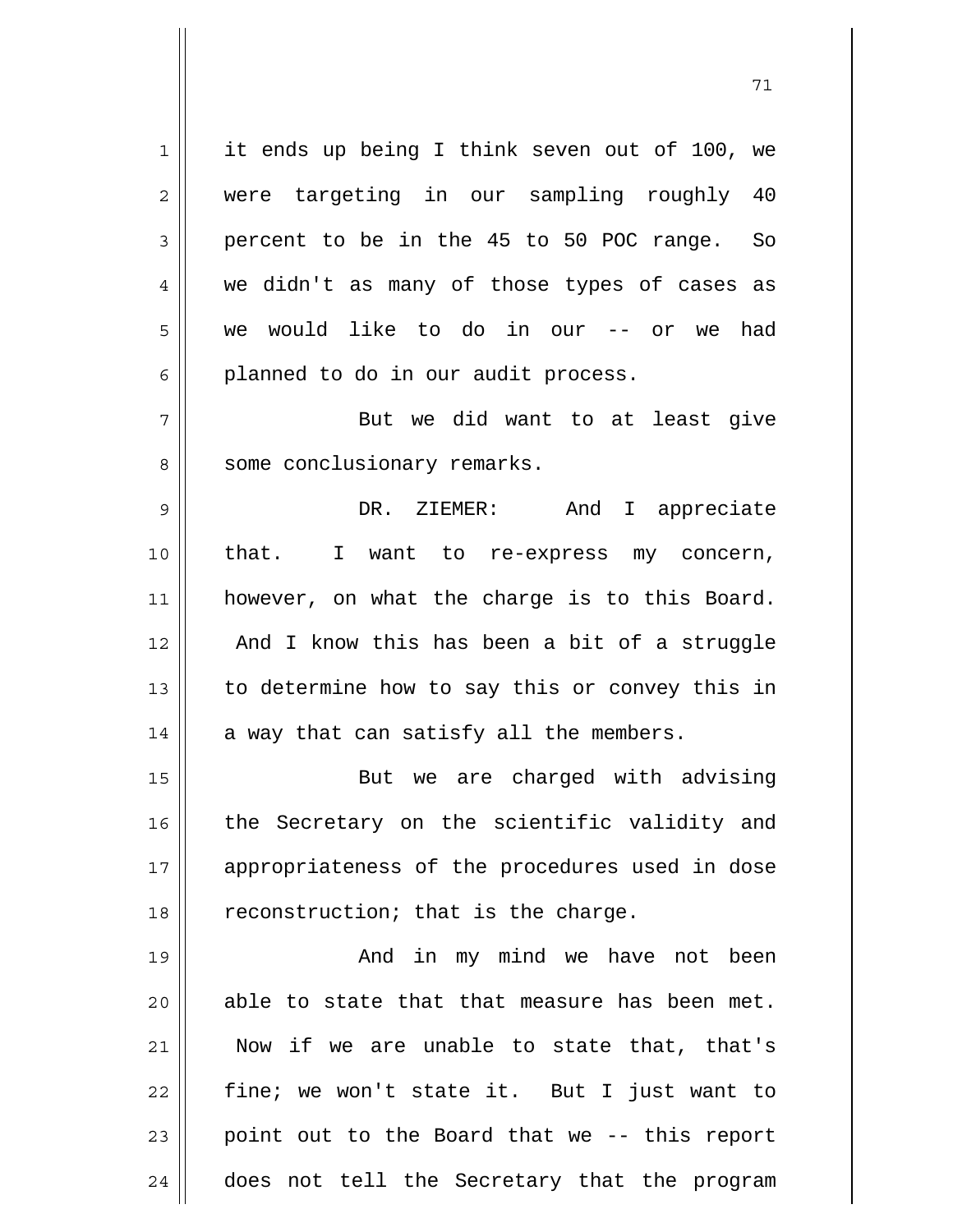1 has met that level.

| $\overline{2}$ | And if you do not believe we are at            |
|----------------|------------------------------------------------|
| 3              | the position of saying that, that's fine; we   |
| 4              | will send the Secretary what we have, and what |
| 5              | our evaluation is at this point. I don't       |
| 6              | object to doing that, but I do want to point   |
| 7              | out that the actual charge, in my mind, we     |
| 8              | have not been able to address.                 |
| 9              | MR. GRIFFON: That's true. And                  |
| 10             | that -- I mean that was our feeling that 100   |
| 11             | cases in I don't think we are ready to make    |
| 12             | that final bright line test, or response. I    |
| 13             | think we chipped away at the edges of it in    |
| 14             | that introductory section.                     |
| 15             | DR. ZIEMER: And I would agree                  |
| 16             | that this is better than the previous report.  |
| 17             | I just want to make the Board aware of that,   |
| 18             | that ultimately that is what we are charged to |
| 19             | do. And you know, the bottom line may be no,   |
| 20             | it may be yes, or it may be somewhere in       |
| 21             | between, we think that this does at least get  |
| 22             | at the impact of doing this, and if the        |
| 23             | improvements hadn't occurred and so on so it   |
| 24             | is helping the process. So I think that is     |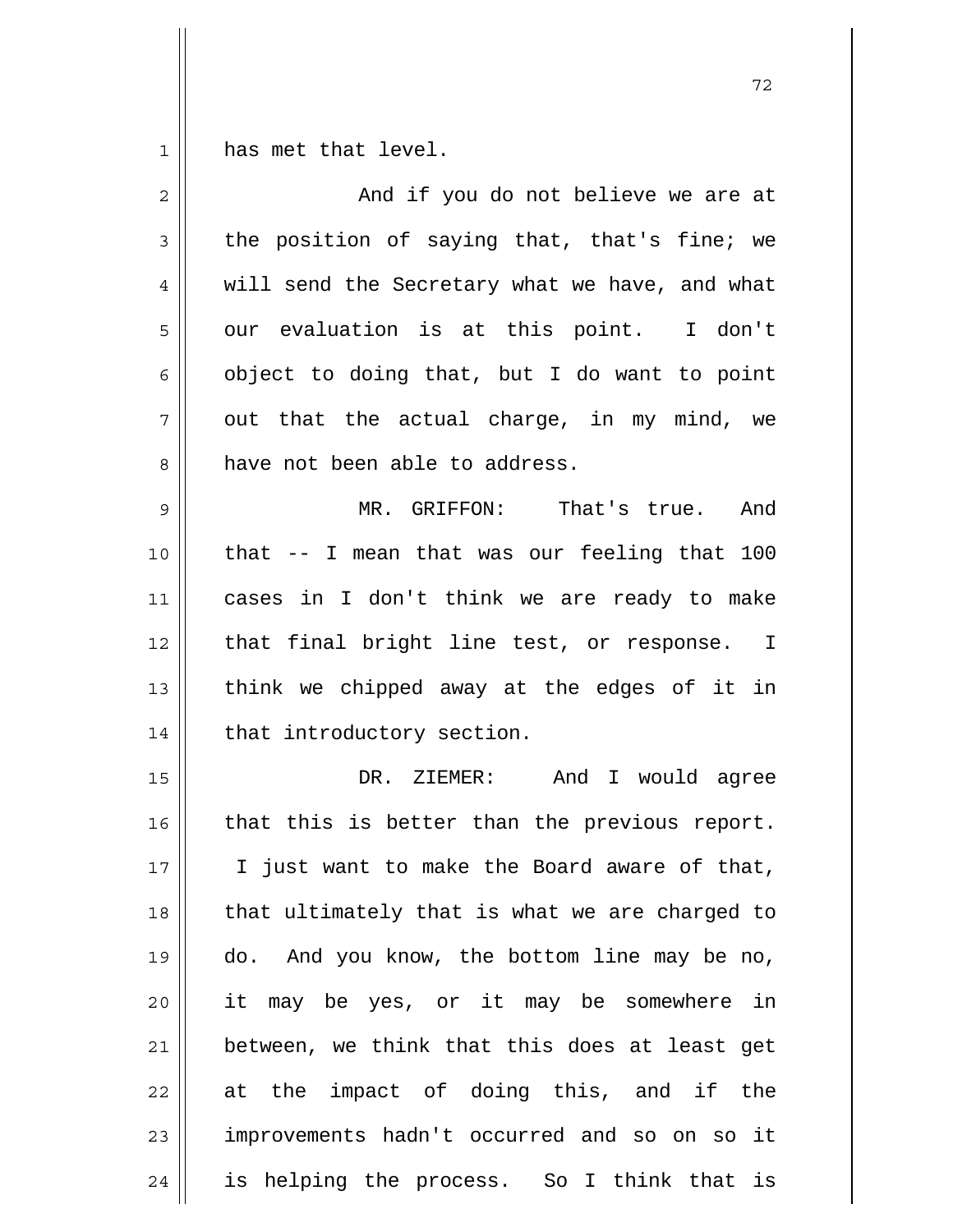1

fine, and we can go forward with this.

| $\overline{2}$ | not telling you this to<br>I<br>am             |
|----------------|------------------------------------------------|
| 3              | object. I am not objecting to the report. I    |
| $\overline{4}$ | simply want the Board to be aware of what we   |
| 5              | ultimately need to be able to state or         |
| 6              | explicitly address at some point.              |
| 7              | So I have that in the back of<br>my            |
| 8              | mind. Wanda.                                   |
| 9              | I think many members of<br>MS. MUNN:           |
| 10             | Subcommittee feel that we haven't had<br>the   |
| 11             | enough of best estimate cases in the pipeline  |
| 12             | for us to be able to make that kind of a clear |
| 13             | statement one way or the other. I think that   |
| 14             | is what Mark was trying to imply in his        |
| 15             | wording here with respect to the small actual  |
| 16             | number of cases.                               |
| 17             | DR. ZIEMER: Yes but let me add,                |
| 18             | though, however, I don't think that it's       |
| 19             | dependent only on best estimate cases. The     |
| 20             | methodology covers all the ways that dose      |
| 21             | reconstruction are done. So we should not      |
| 22             | put our hats on saying, best estimate cases    |
| 23             | are the test. If the overestimates and the     |
| 24             | underestimates are<br>not scientifically       |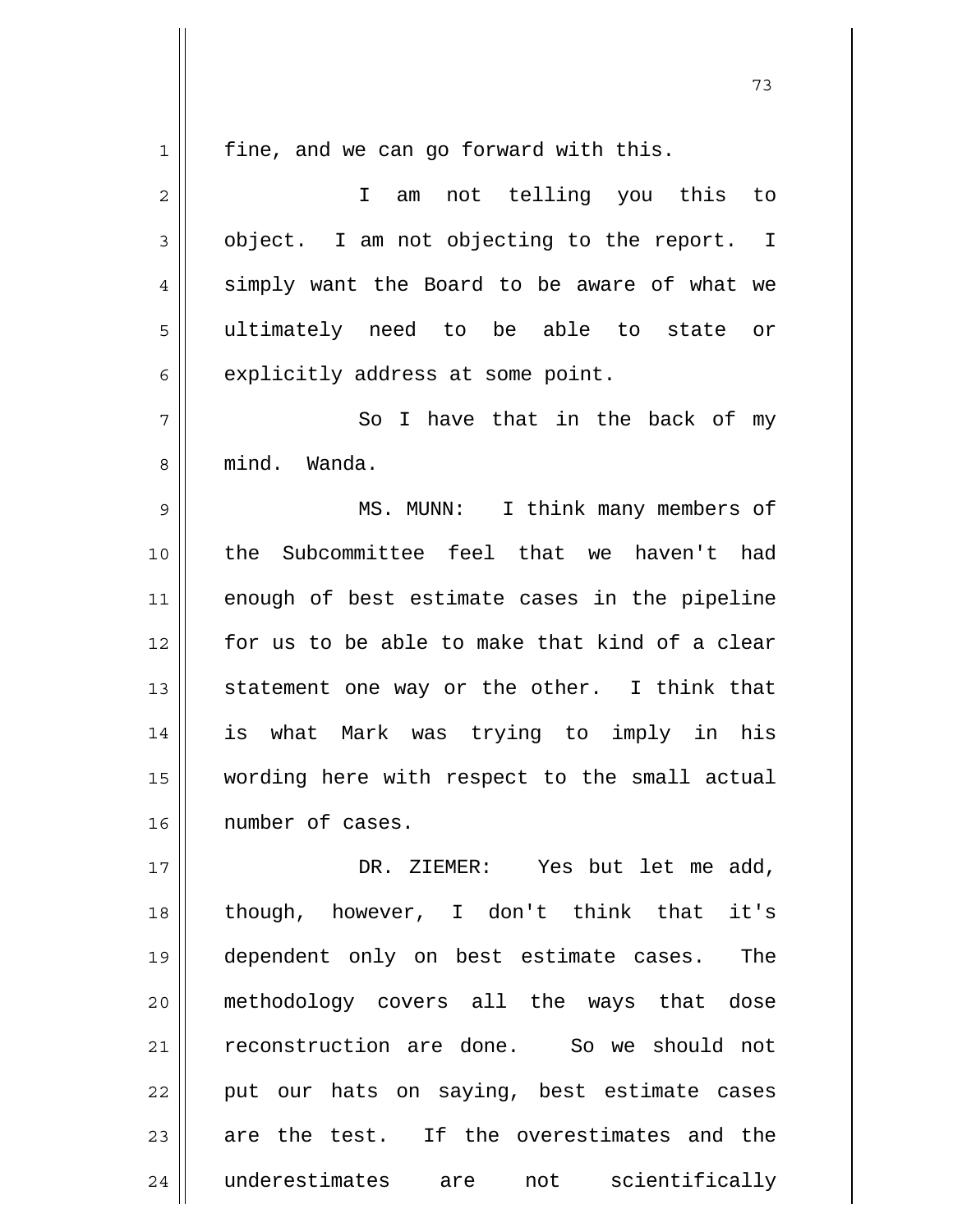1 2 3 4 5 6 7 8 9 10 11 12 13 14 15 16 17 18 19 20 21 22 23 24 dependable ways of doing dose reconstruction then we have to say that. If they are, in my mind, we should say so. That's all I'm saying. MR. GRIFFON: And I just think, we broke those out on purpose and we wanted to chip away at that question but we were not ready to go to that final extent. DR. ZIEMER: I'm okay with that. I just want to keep the ultimate goal in our minds as we move towards it. It won't be long before we'll have another 100. MR. GRIFFON: Right, and we've had a lot more best estimates. DR. ZIEMER: And we're moving along. Incidentally, this doesn't speak to the motion, but I'm not sure that we have the teams on the 11th set yet. We just finished the 10th set. MR. MAURO: I'm sorry, that's correct. DR. ZIEMER: And John, I believe we just finished doing the reviews of the 10th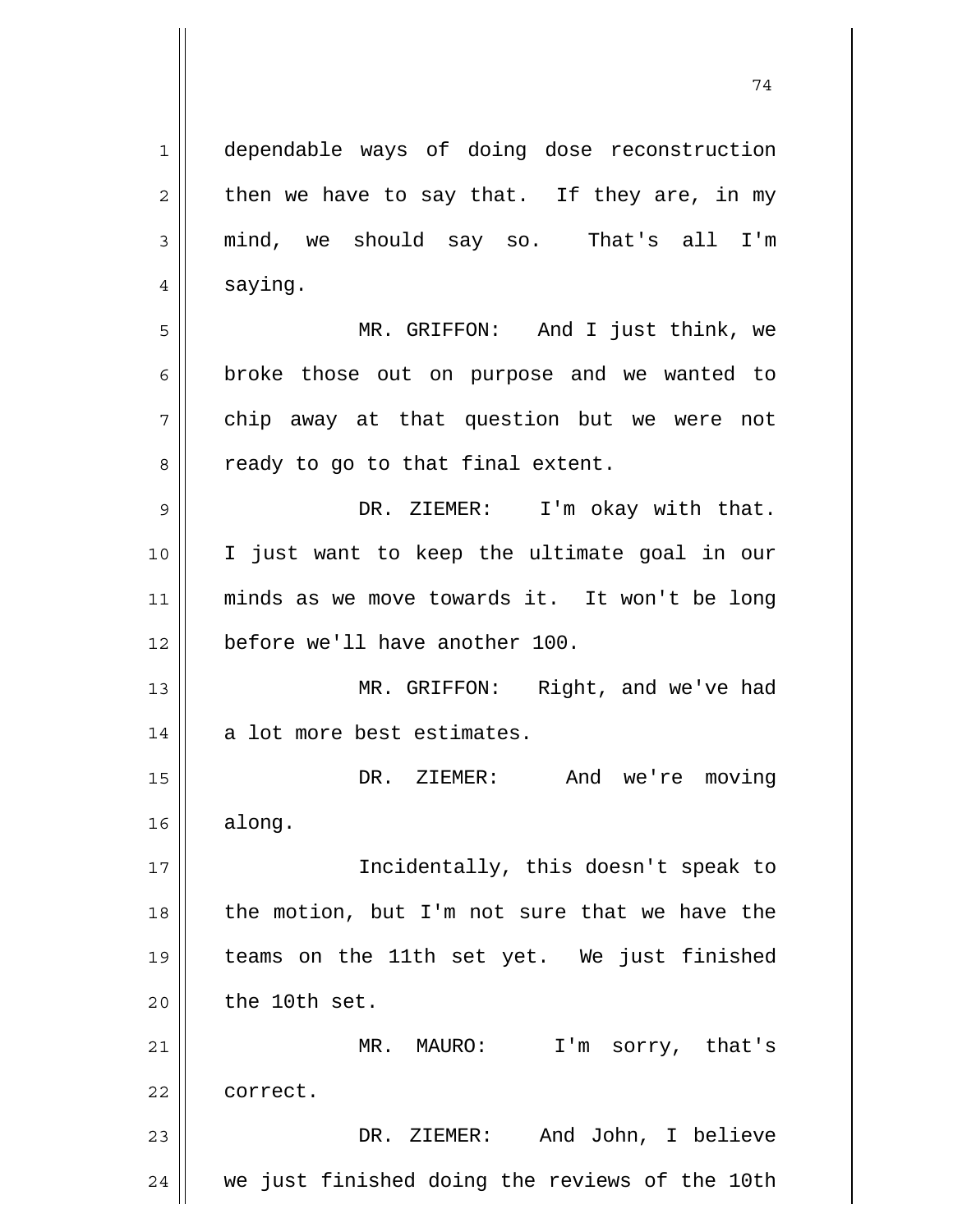| 1  | set. And I'm not sure we have -- I don't       |
|----|------------------------------------------------|
| 2  | think I've seen the 11th set yet, the team     |
| 3  | assignments.                                   |
| 4  | MR. MAURO: We're halfway through               |
| 5  | 10th set has already<br>the<br>11th set. The   |
| 6  | completed action in there. So that is done,    |
| 7  | all the one on one discussions behind us, all  |
| 8  | the divisions in light of that.                |
| 9  | Just to let you know that the next             |
| 10 | set of -- to get to the next team, just to let |
| 11 | you know by the time of the next meeting in    |
| 12 | July we certainly will be ready to fill up the |
| 13 | pipeline again.                                |
| 14 | DR. ZIEMER: Thank you.                         |
| 15 | Back to this motion on the report              |
| 16 | to the Secretary, Wanda, did you have an       |
| 17 | additional comment, or any other comments?     |
| 18 | Anyone wish to speak pro or con? I haven't     |
| 19 | heard any cons other than perhaps my own       |
| 20 | words. And they were not intended to be        |
| 21 | against the motion as I pointed out. I         |
| 22 | support it.                                    |
| 23 | Are we ready to vote then? If the              |
| 24 | motion carries, this report will be prepared   |

75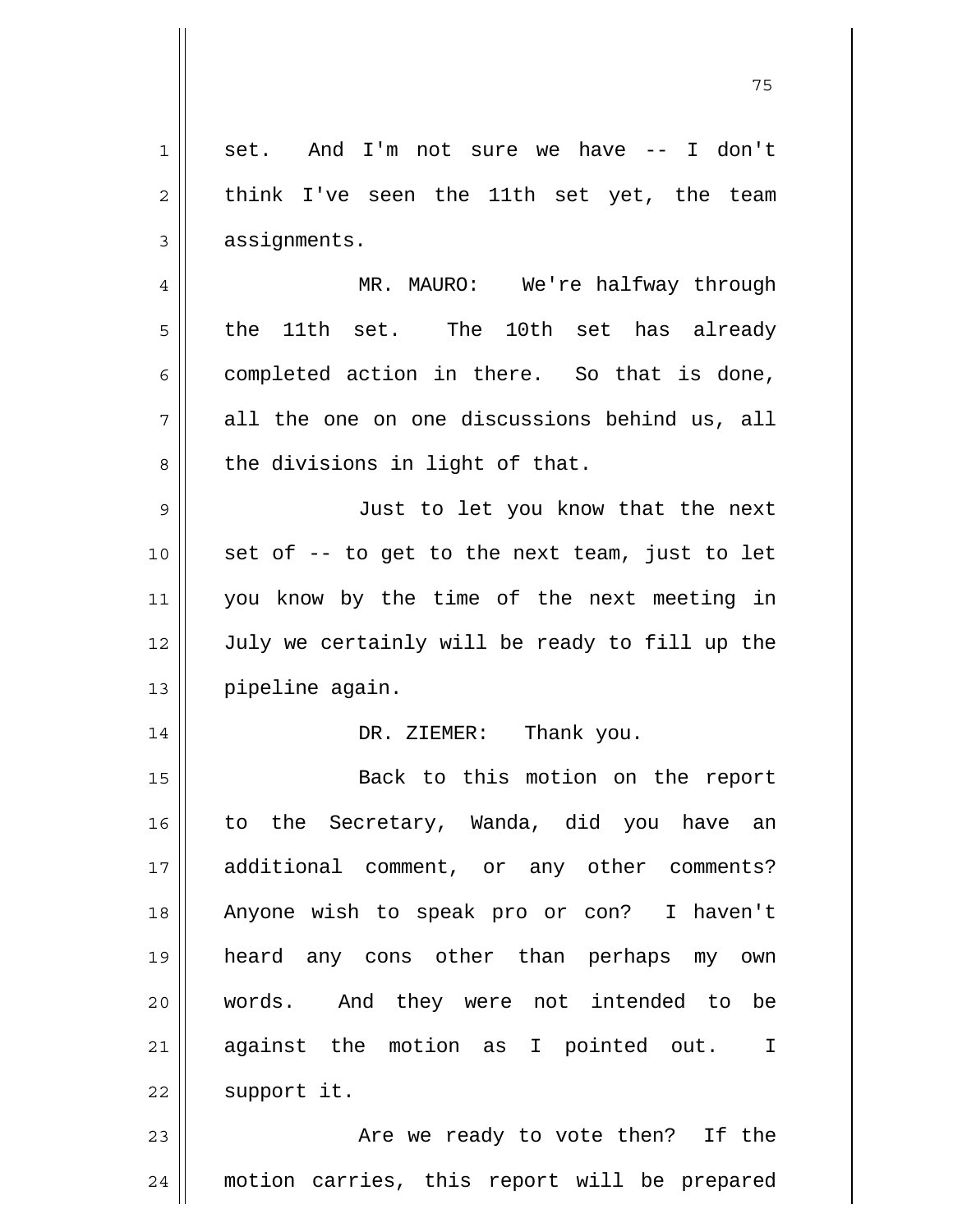for the new Secretary of Health and Human Services. We do have some new rules apparently on how these are transmitted, and we will work with Ted and Nancy to get this transmitted.

1

2

3

4

5

6 7 8 9 10 11 12 13 14 15 16 17 I don't think this is quite in the category of the SECs with the 21-day limit, but this will go forward as soon as we get the clean copy of the report, and the appropriate -- I may need a cover letter, a transmittal letter, which I would add to this just to transmit it to the Secretary. And if that's agreeable, I don't see any reason to return the cover letter report -- or the cover letter, or the transmittal letter, to the Board. It would simply be, here is the report, sort of thing.

18 19 20 21 22 23 24 MR. KATZ: Okay, just before the vote, I know Jim had a quizzical look about the new rules. Just to explain that the - we've just got -- I just got as the DFO a note from CDC -- and this doesn't apply to our board uniquely; it's to all FACA committees - there is a new process in place for how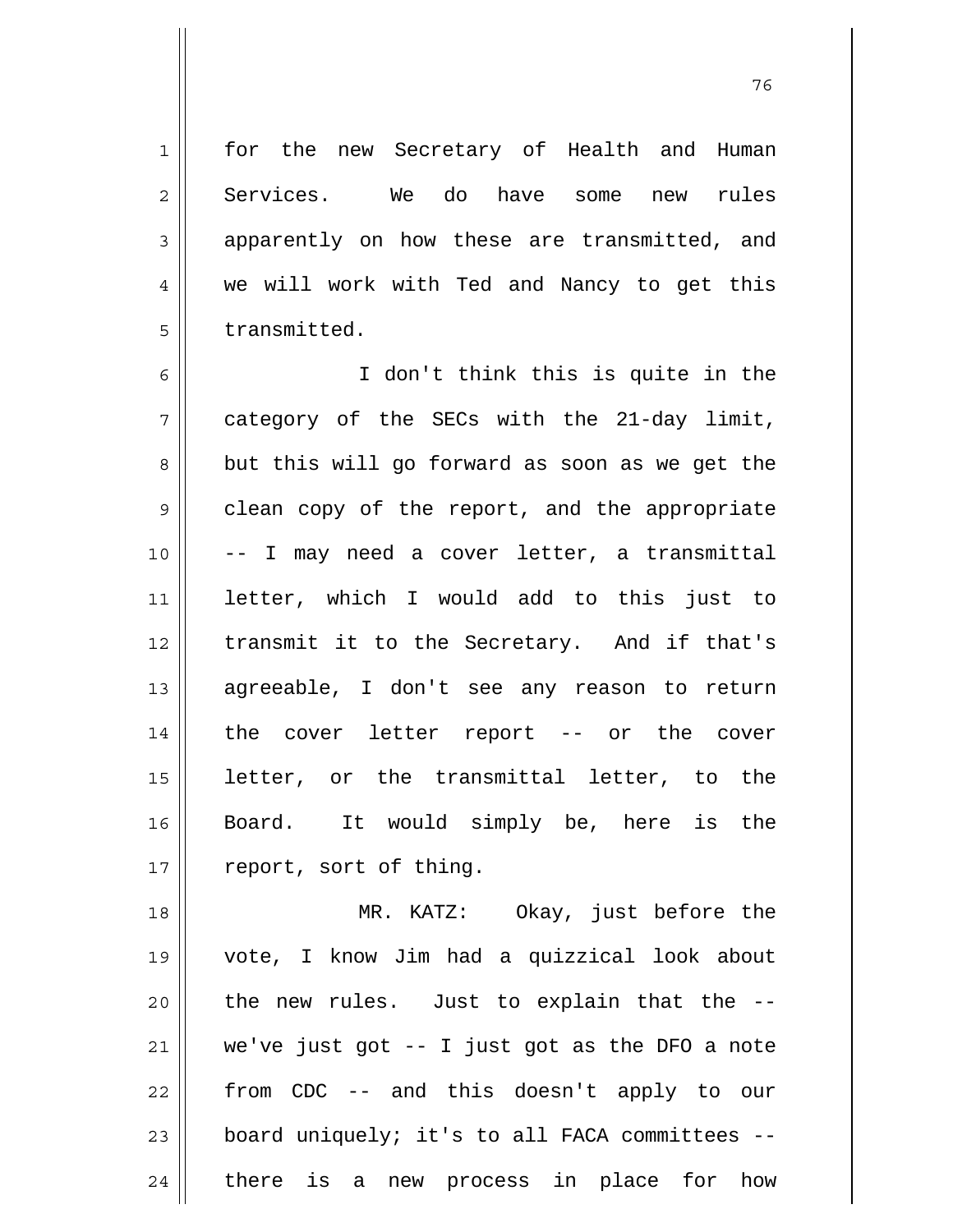| $\mathbf 1$  | committees communicate with the Secretary of   |
|--------------|------------------------------------------------|
| $\mathbf{2}$ | HHS, and there is more process I think than I  |
| 3            | was aware of. But as I understand from Nancy,  |
| 4            | in effect, it's not that dissimilar from how   |
| 5            | things are done now. But there is a process    |
| 6            | for all the communications that come from the  |
| 7            | committee to go through the agency before they |
| 8            | go out to the Secretary. I don't need to get   |
| 9            | into the details of that.                      |
| 10           | DR. ZIEMER: We will take care of               |
| 11           | that.                                          |
| 12           | Okay, we are ready to vote. Let's              |
| 13           | do a roll call vote.                           |
| 14           | MR. KATZ: So Brad Clawson.                     |
| 15           | MR. CLAWSON: Yes.                              |
| 16           | MR. KATZ: Mr. Griffon?                         |
| 17           | MR. GRIFFON: Yes.                              |
| 18           | MR. KATZ: Dr. Melius?                          |
| 19           | DR. MELIUS: Yes.                               |
| 20           | MR. KATZ: Dr. Poston.                          |
| 21           | Yes.                                           |
| 22           | MR. KATZ: Dr. Roessler.                        |
| 23           | DR. ROESSLER: Yes.                             |
| 24           | MR. KATZ: Dr. Ziemer.                          |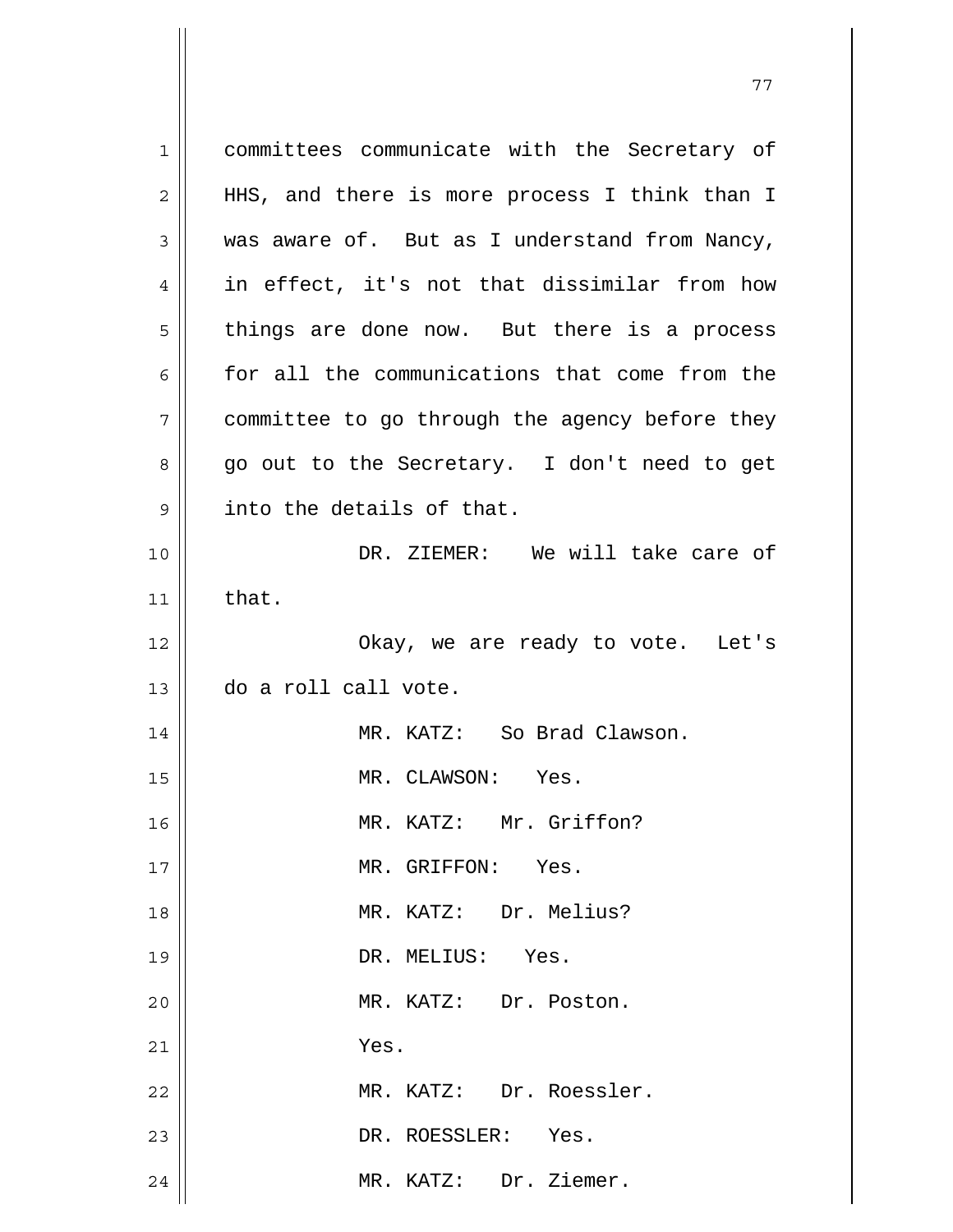|                | 78                                            |
|----------------|-----------------------------------------------|
| $\mathbf 1$    | DR. ZIEMER: Yes.                              |
| $\overline{2}$ | MR. KATZ: Mr. Schofield.                      |
| 3              | MR. SCHOFIELD: Yes.                           |
| $\overline{4}$ | MR. KATZ: Mr. Presley.                        |
| 5              | MR. PRESLEY: Yes.                             |
| 6              | MR. KATZ: Ms. Munn.                           |
| 7              | MS. MUNN: Yes.                                |
| 8              | MR. KATZ: Dr. Lockey?                         |
| 9              | DR. LOCKEY: Yes.                              |
| 10             | MR. KATZ: Mr. Gibson.                         |
| 11             | MR. GIBSON: Yes.                              |
| 12             | MR. KATZ: Ms. Beach.                          |
| 13             | MS. BEACH: Yes.                               |
| 14             | MR. KATZ: That's all.                         |
| 15             | DR. ZIEMER: The motion carries.               |
| 16             | Thank you very much.                          |
| 17             | We are going to take our break.               |
| 18             | No, Mark -- you got five minutes, Mark.       |
| 19             | MR. GRIFFON: The other item that              |
| 20             | we had before us from the Board actually, and |
| 21             | we ended up discussing it at the April 16th   |
| 22             | meeting and the phone call meeting, was       |
| 23             | reexamine the case selection process.         |
| 24             | And I think the Board asked us --             |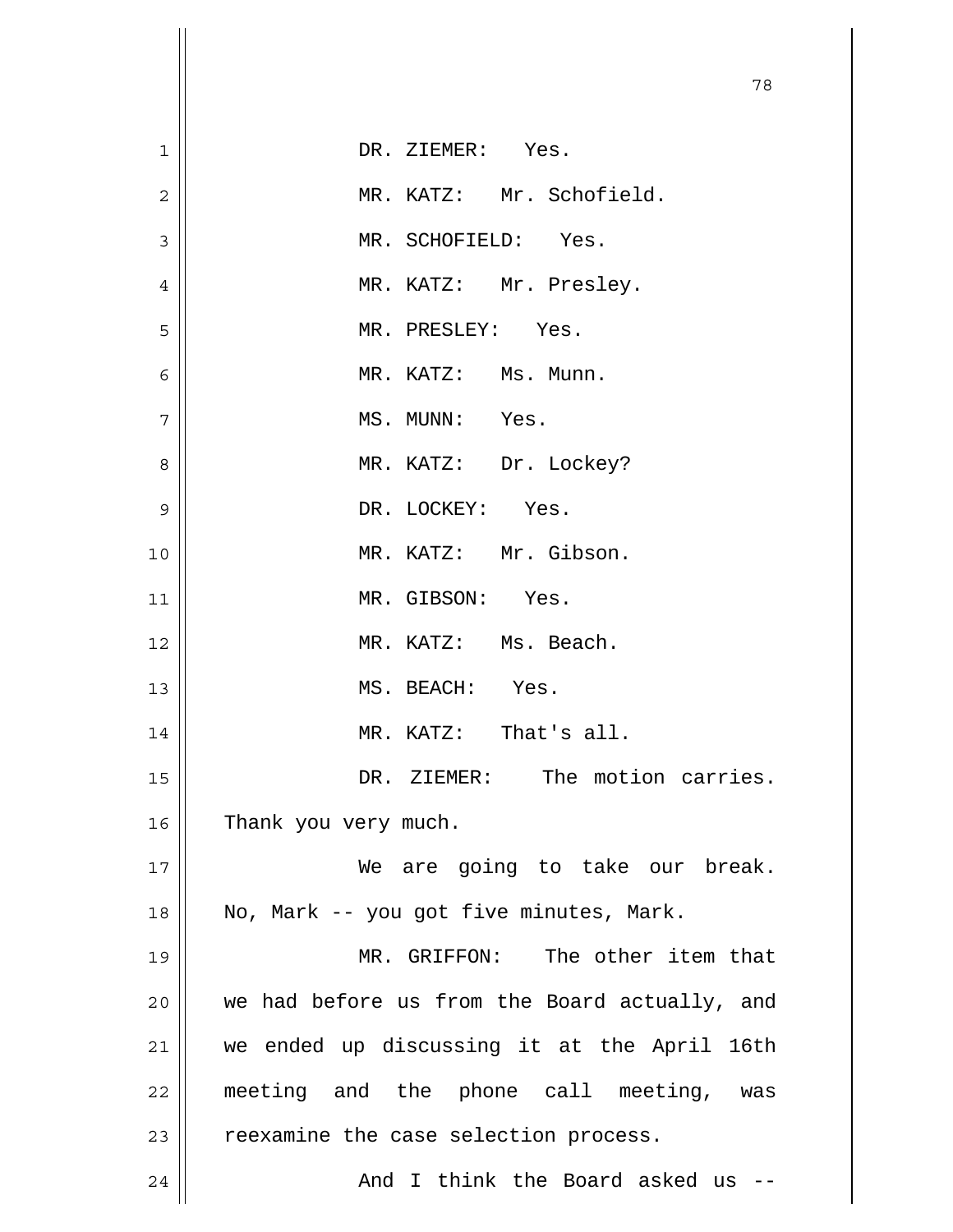1 2 3 4 5 6 7 8 9 10 11 12 13 14 15 16 17 18 19 20 21 22 23 24 you know, we are 11 sets in -- is this working appropriately? Can you examine it? And the bottom line, after quite a bit of conversation on our subcommittee, and with SC&A's input as well, we felt like it is working pretty well. We had a breakout, NIOSH's Stu Hinnefeld provided us a case breakout on what our targets were versus what we actually had done, and also SC&A's Kathy Behling they've developed a database now similar to the one used in the Procedures Subcommittee, where we are beginning to -- it's in draft form, but we are starting to looking at tracking the cases. And that also allows for sort of statistics reports to come out. But we looked at -- a couple of items we looked at. One was the overall number of cases that we should review. And we've been working on this 2.5 percent. It was the number from the previous audit of the other program. And you know that would roughly get us, it's a moving target because more pieces are coming in, but roughly 500 to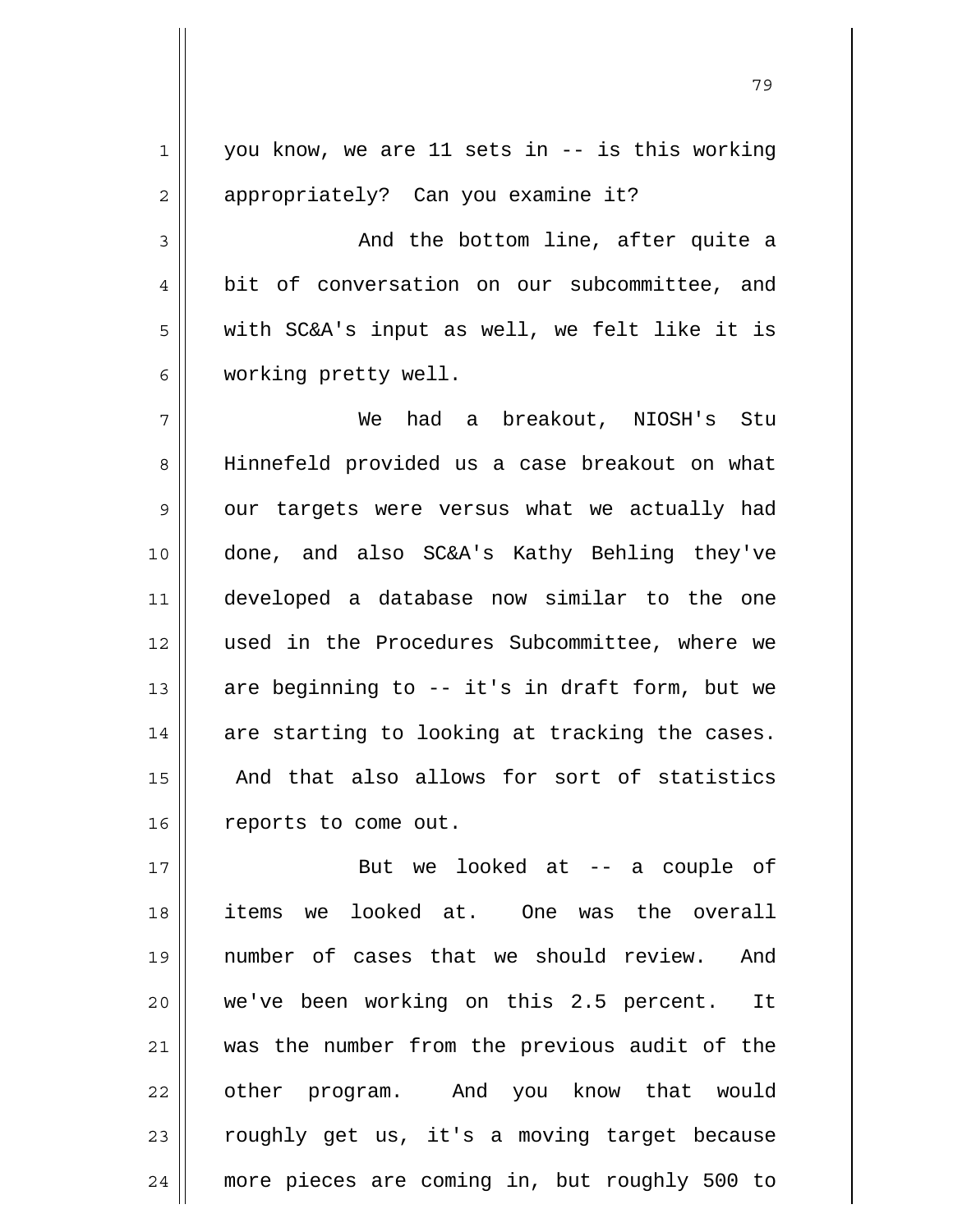600 total cases for the review. Right now we are a little over 200 -- that's right, isn't it? -- yes. So you know we are on target.

1

2

3

4 5 6 7 8 9 10 11 12 13 14 15 16 Then the other question we looked at was, do we need to -- and we have certainly been targeting the best estimate cases. We were projecting 40 percent of our cases that we audit, that we review, would be in this 45 to 50 percent range. And right now the problem with that is that those cases aren't available in the final adjudicated hopper so to speak, so that pool has been sort of - that has been sort of the plug in our case processing. We can't really add more cases without having a bigger pool of cases there to get those best estimate cases up.

17 18 19 20 21 22 23 24 The interesting fact, though, is that Stu looked, and we asked him, look at the overall cases that you've done dose reconstructions on, how many of those were best estimate cases? And he said roughly 8 percent; it wasn't a perfect number, he admitted that, but roughly 8 percent of the 20,000 at that point when we asked the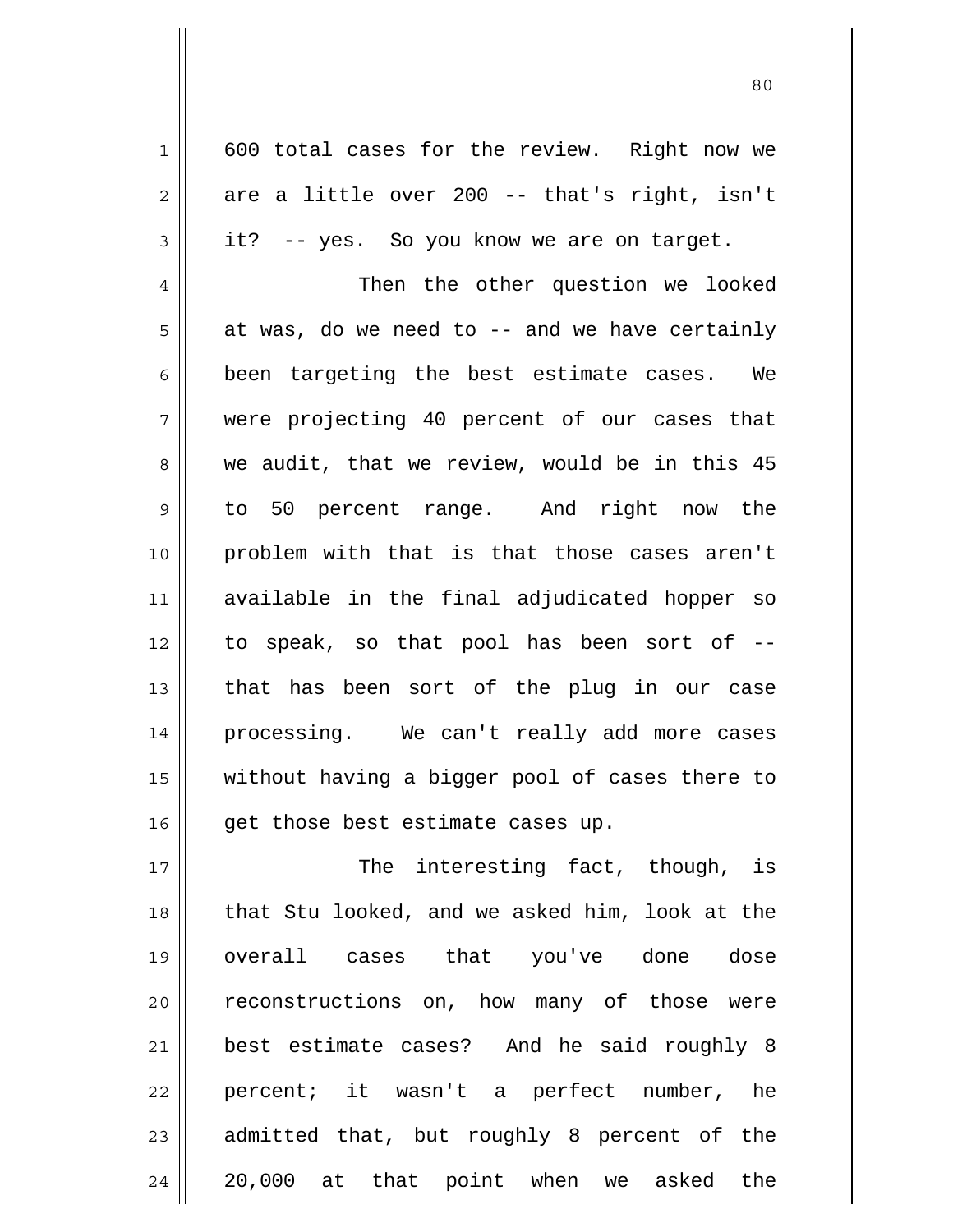question were best estimate type cases. That would be about 1,600, and if we -- based on my numbers, if we went our 40 percentile, we would be looking at 200 to 240 cases in the best estimate territory.

1

2

3

4

5

6 7 8 I think they are there, and out of 1,600 that's close to 15 percent of the overall cases in the hopper so far for NIOSH.

9 10 11 12 13 So and to process faster I think the -- really we can't process much faster because we have to wait for that pool to fill up with final adjudicated. Because I know Jim is going to tell me something about that pool.

14 15 16 17 18 19 20 DR. NETON: Well, I just have a question. I don't know whether Stu broke out the ones that were truly best estimates, or were they, a lot of those cases, the one-sizefits-all dose reconstructions where there really is not what you said are traditional best estimates.

21 22 MR. GRIFFON: We did ask for truly best estimates.

23 24 DR. NETON: It sounds a little on the high side.

<u>81</u>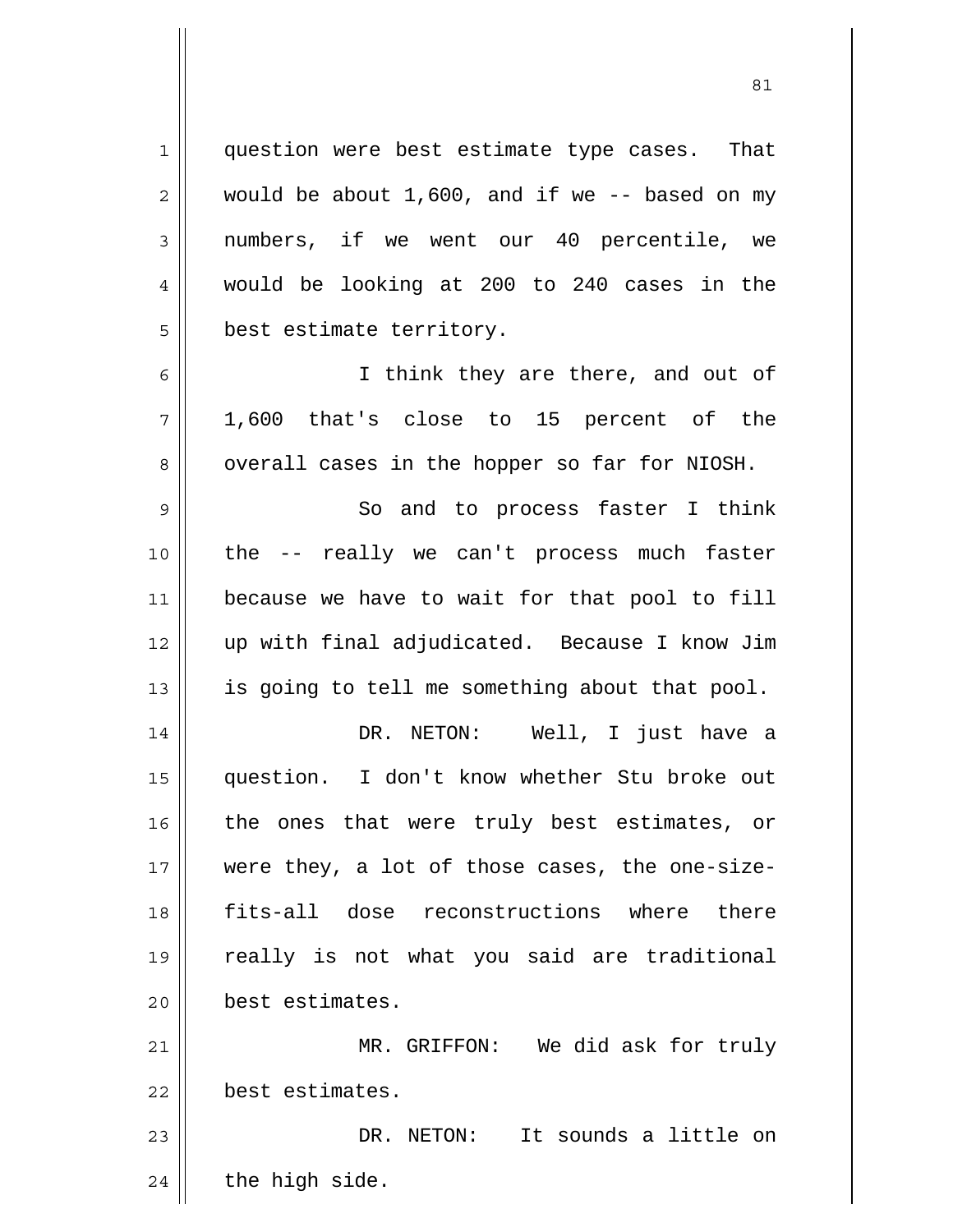| $\mathbf 1$    | MR. GRIFFON: I can show you what               |
|----------------|------------------------------------------------|
| $\overline{2}$ | Stu sent us, but yes, we did ask that. We      |
| 3              | said we didn't want the one-size-fits-all      |
| 4              | included.                                      |
| 5              | DR. NETON: We can work through                 |
| 6              | that, but I just had that question.            |
| 7              | MR. GRIFFON: And we thought -- we              |
| 8              | also agreed that, let's touch base on this     |
| $\mathsf 9$    | issue again in six or 12 months and see if we  |
| 10             | may come to a different -- if we are not right |
| 11             | on those number of cases we may have to        |
| 12             | adjust. But right now we felt it was working   |
| 13             | reasonably. All the other targets that we      |
| 14             | were looking at targeting, the distributions   |
| 15             | were actually fairly good. We were getting     |
| 16             | the right number of cases for decades we       |
| 17             | wanted to sample. We were getting probably a   |
| 18             | higher percentage in the high number of years  |
| 19             | worked, but we were pretty reasonable in our   |
| 20             | other sort of breakouts of the selection       |
| 21             | criteria. And we saw at this point really no   |
| 22             | need to change that approach. So I guess I     |
| 23             | will leave it there, and others on the         |
| 24             | Subcommittee can comment.                      |

<u>82</u>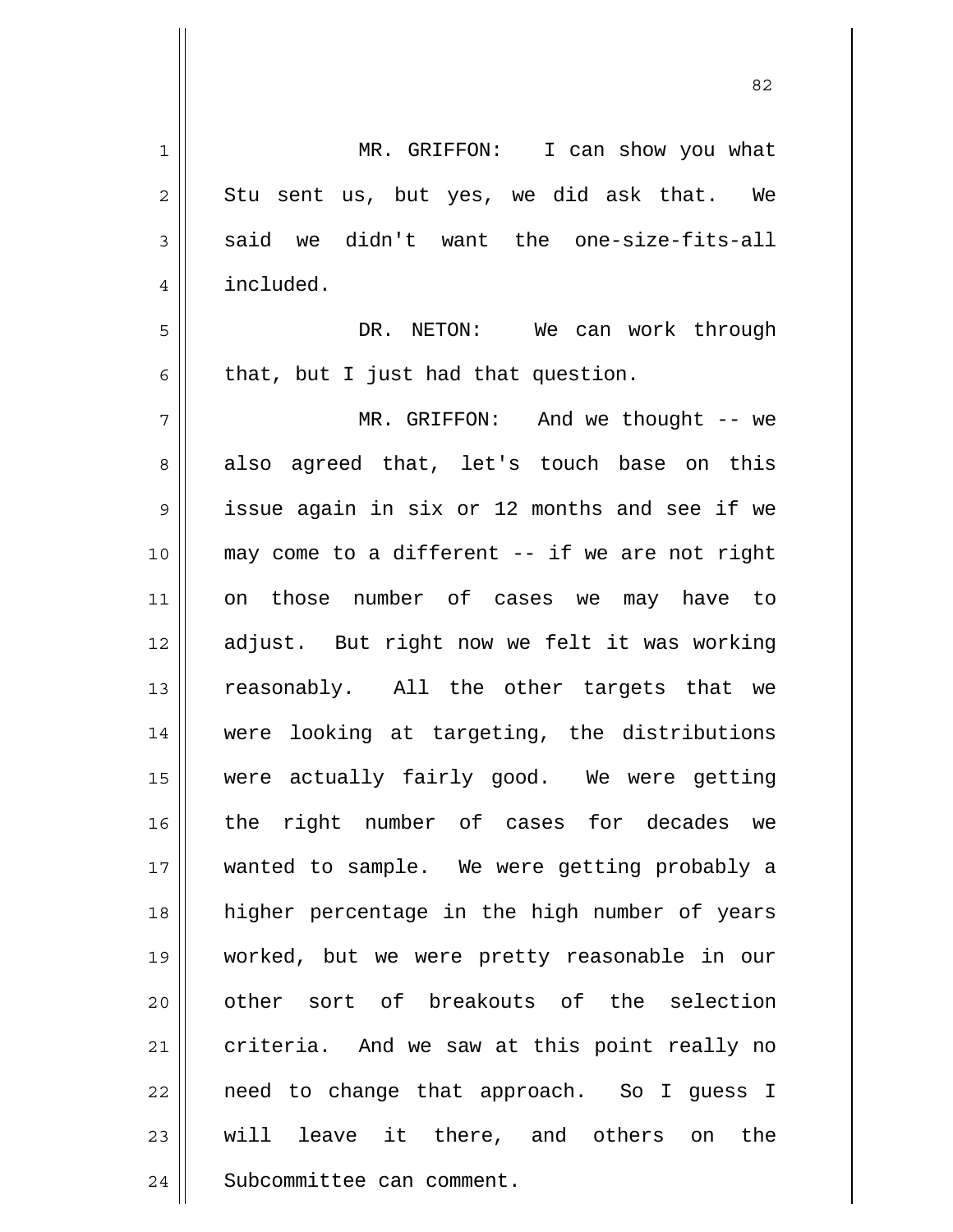| $\mathbf 1$    | DR. ZIEMER:<br>Jim, separate                   |
|----------------|------------------------------------------------|
| $\mathbf 2$    | comment?                                       |
| $\mathfrak{Z}$ | DR. MELIUS: A separate comment.                |
| 4              | I think one is our new communication           |
| 5              | procedure. I just would like to be assured     |
| 6              | that on all our communications, when they are  |
| 7              | mandated by the Act, which this one is as well |
| 8              | as our SEC evaluations, that however it is     |
| 9              | being communicated through does not delay them |
| 10             | inordinately, and remind them that this is an  |
| 11             | independent function that we are mandated to   |
| 12             | do.                                            |
| 13             | MR. KATZ: That is absolutely my                |
| 14             | concern. I will assure you, that will work.    |
| 15             | And I might add to<br>DR. ZIEMER:              |
| 16             | that, I'm aware of the Health and Human        |
| 17             | Services and CDC committee structures. And we  |
| 18             | are quite unique both in our makeup and our    |
| 19             | activities. So the other groups are pretty     |
| 20             | much across the board appointed by HHS, and    |
| 21             | are within HHS' regular reporting structure.   |
| 22             | we need to be assured<br>So<br>for             |
| 23             | example that if there is a CDC review of       |
| 24             | things that it doesn't get bogged within the   |

<u>83</u>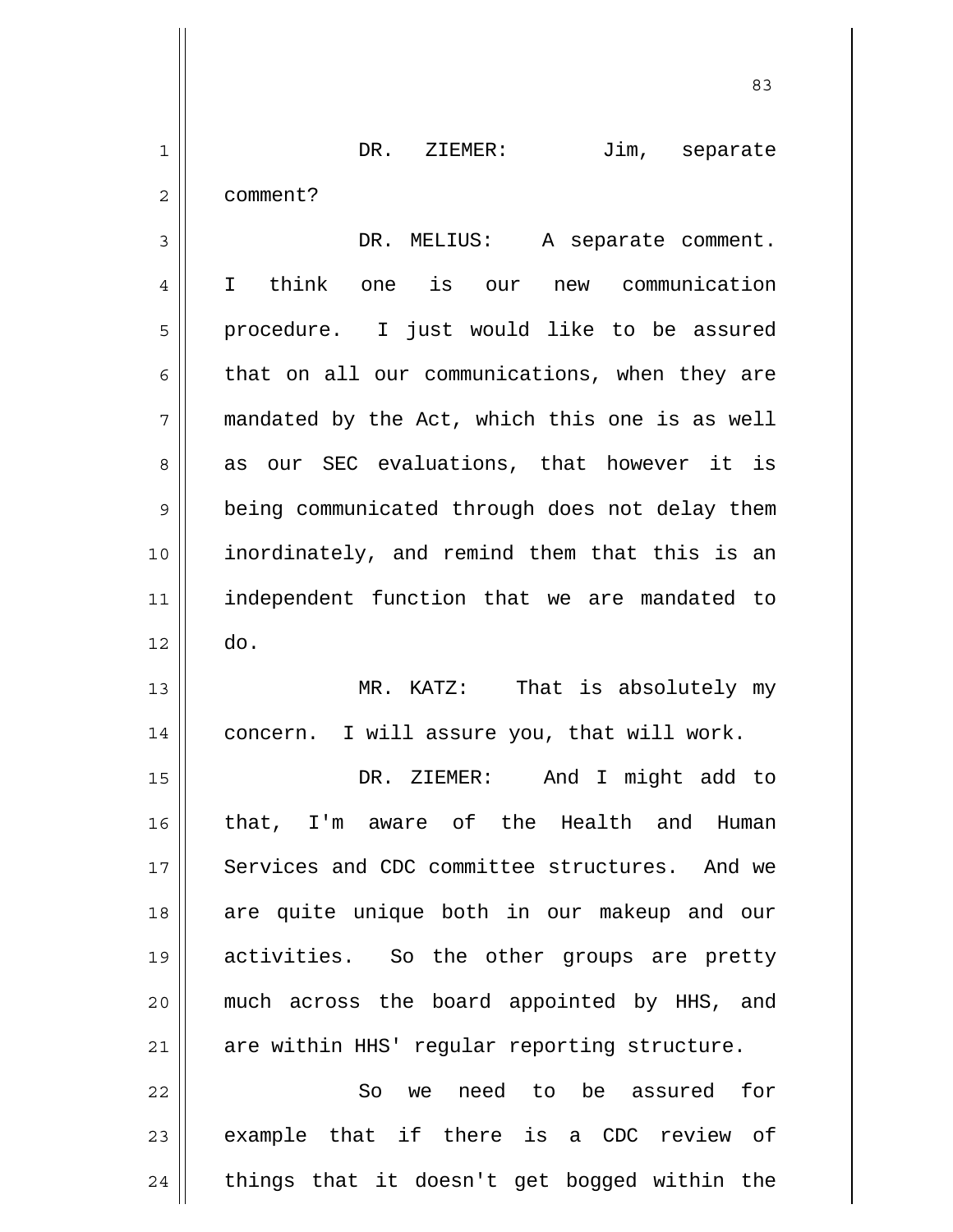1 agency for some reason.

| DR. MELIUS: Then I have a second               |
|------------------------------------------------|
| item I'd just like to suggest as an agenda     |
| item for the next meeting. Whether it's a      |
| significant or a serious quality assurance     |
| issue, I'd like to have -- is it possible to   |
| include that on the agenda for the next        |
| meeting so there'd be a briefing from NIOSH on |
| what their procedures are, and so we can sort  |
| of see what progress. I mean these are the     |
| first hundred cases. I mean there are issues,  |
| whether they are significant or serious,       |
| whatever. I think it behooves us to get an     |
| update from them and discuss this issue at the |
| Board level. I think it's been awhile since    |
| we discussed this issue. At one point a long   |
| time ago there was a committee that looked at  |
| this, or excuse me, work group. So that's      |
| all.                                           |
| MR. GRIFFON: Let me just go back               |
| to the case selection thing a little bit. I    |
| know it's a little bit drier topic. But I      |
| guess I would offer that I know you don't have |
| all the data in front of you here. The other   |
|                                                |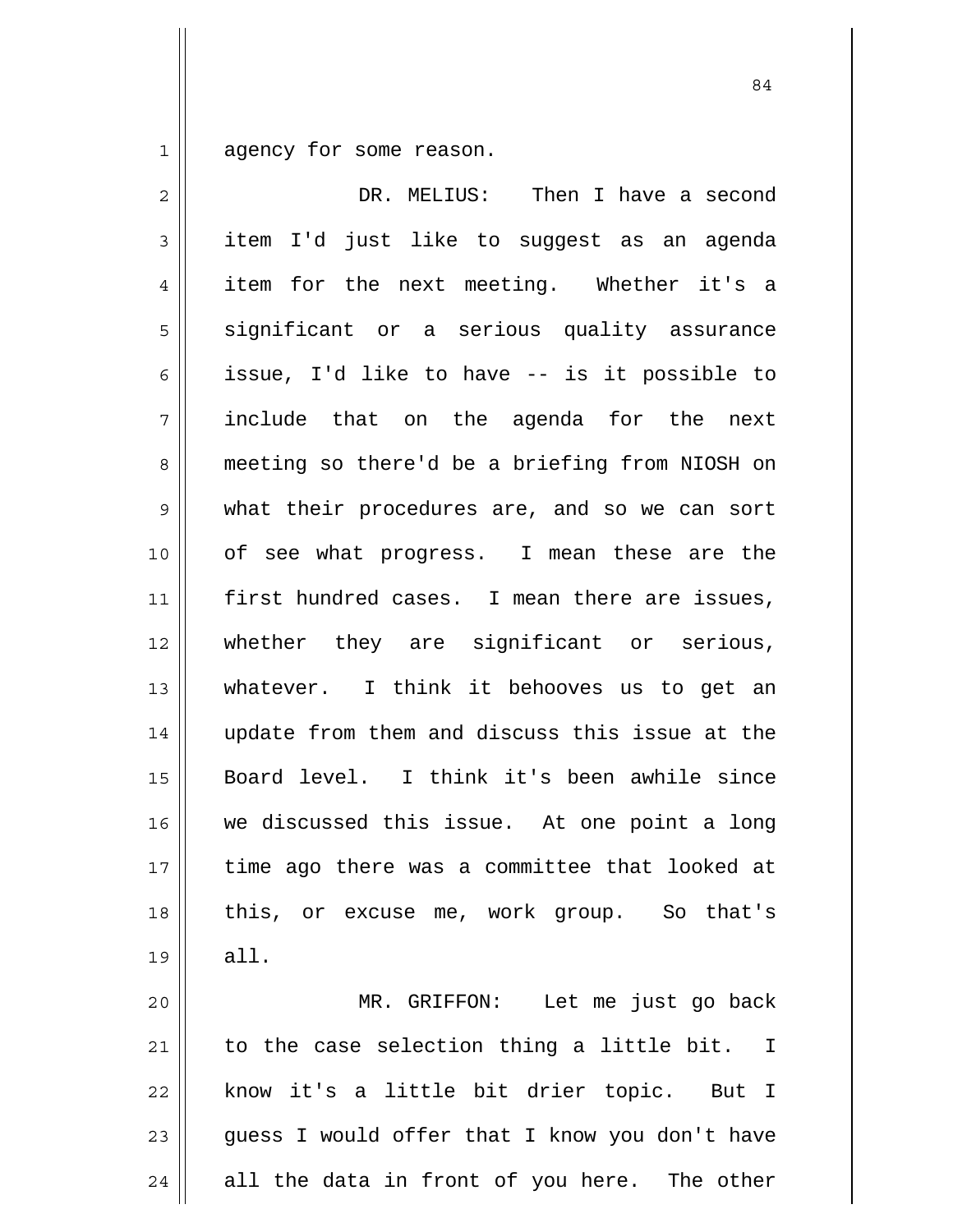1 2 3 4 5 6 7 8 9 10 11 12 13 14 15 16 17 18 19 20 21 22 23 24 thing I would offer is that if we don't -- I think there should be changes, and I don't think the Subcommittee thinks we should change anything now. But I could offer that maybe not at every board meeting, but maybe at every other -- or maybe at every board meeting, once we have this database up and running, I can sort of give the -- the statistical reports will be easy to generate, and we can give an overview of where our projected versus what we have so far. And that will give the Board a sense of how we're doing in our case selection process. You will have more data in front of you to look at while we are discussing this. And I will commit to doing that at every board meeting or every other, which ever you choose. DR. ZIEMER: Okay, let's go ahead and take our break now. (Whereupon, the above-entitled matter went off the record briefly.) DR. ZIEMER: If you would please take your seats. We have one additional item from the Subcommittee on Dose Reconstruction. Mark Griffin.

<u>85 and 2001 and 2001 and 2001 and 2001 and 2001 and 2001 and 2001 and 2001 and 2001 and 2001 and 2001 and 200</u>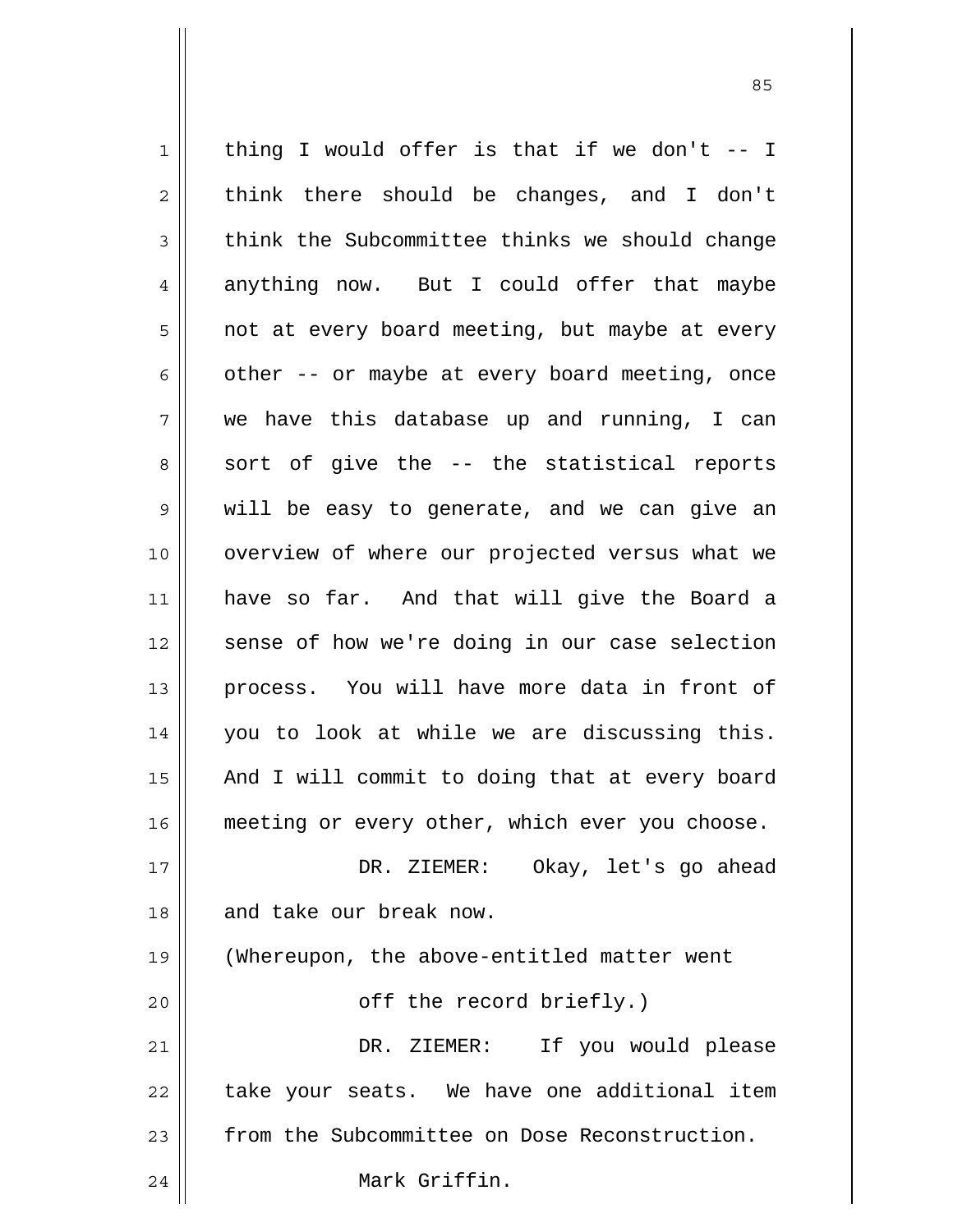| $\mathbf 1$    | MR. GRIFFON: Yes, I just have one              |
|----------------|------------------------------------------------|
| $\overline{2}$ | final item<br>on the report<br>the<br>from     |
| $\mathfrak{Z}$ | Subcommittee. And I consider - I mean this     |
| $\overline{4}$ | has been one of my things ongoing for awhile,  |
| 5              | so it's kind of important to me. But this      |
| 6              | question of -- and in our letter report it's   |
| 7              | actually highlighted as number two in the      |
| 8              | primary findings of the case files should      |
| 9              | include internal guides or instructions used   |
| 10             | by the district instructor, and should include |
| 11             | supporting data analysis.                      |
| 12             | haven't fully inspected<br>$\mathbf I$<br>the  |
| 13             | transcripts, but I know that over a year ago   |
| 14             | we had these discussions and I was surprised   |
| 15             | to find out at the April 16th subcommittee     |
| 16             | meeting that NIOSH was still not doing this.   |
| 17             | I know we had the discussions on the Board as  |
| 18             | well, and I thought we had a commitment from   |
| 19             | NIOSH to do this to include where they were    |
| 20             | used, and we understand they are not used on   |
| 21             | every site on all cases, to include these DR   |
| 22             | instructions in the case file.                 |
| 23             | And I mean the reason -- and I also            |
| 24             | compromised, and I think all of us kind of     |

<u>86 and 2001 and 2002 and 2003 and 2003 and 2003 and 2003 and 2003 and 2003 and 2003 and 2003 and 2003 and 200</u>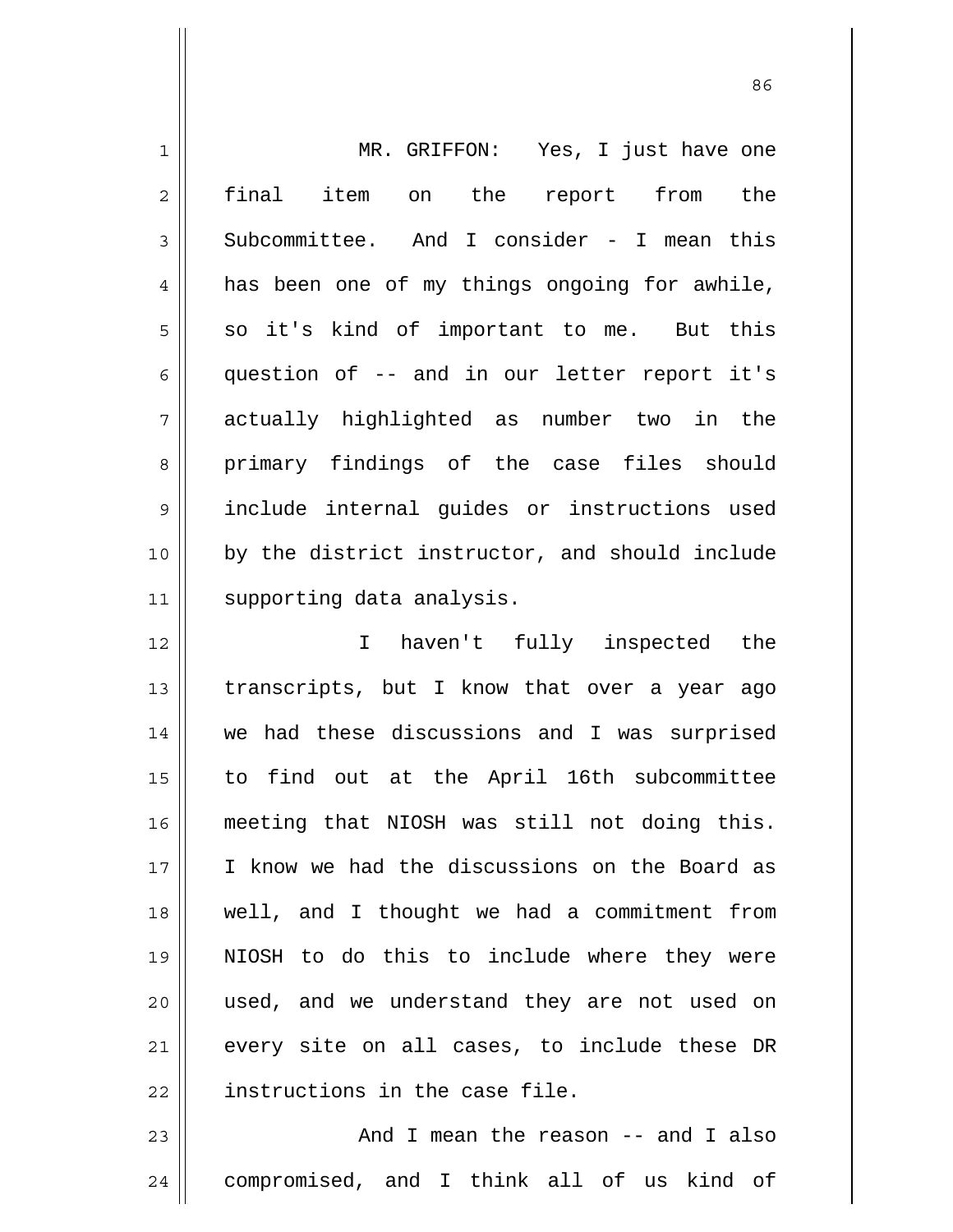1 2 3 4 5 6 7 8 compromised on this -- was that it might be a major effort to go retrospectively to do this, because they would have to find these -- these are not controlled documents, these DR guidelines that they use, so to find the right revision that was used during a certain case, when the case was done, would be very difficult retrospectively.

9 10 11 12 13 14 But we said going forward, we totally expect these to be used. And this is well over a year -- I'm guessing almost two years ago that this initially came up, and they are still not being put in the case files.

15 16 17 18 19 20 21 22 23 24 Now Stu gave me another of what I thought was a commitment at the last subcommittee meeting. But I'm not sure that we don't need a formal motion here, a recommendation from the Board, that NIOSH do this. This has been one of the problems, especially in the best estimate cases, one of the problems we've had reviewing the cases is we don't know -- it's sort of like the showyour-work thing in school. If we don't have

<u>87 and 2014 and 2014 and 2014 and 2014 and 2014 and 2014 and 2014 and 2014 and 2014 and 2014 and 2014 and 201</u>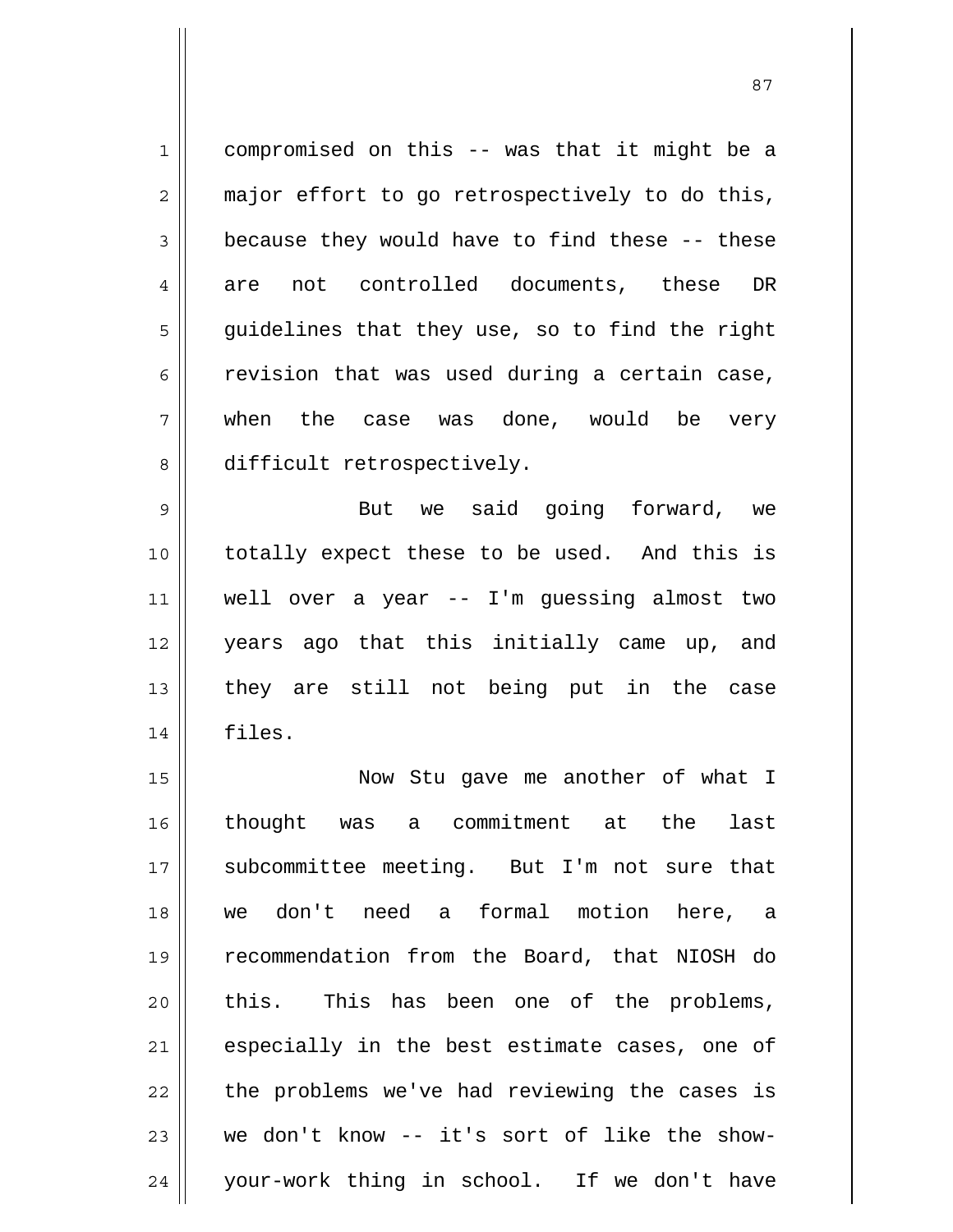1 2 3 4 5 6 7 8 9 10 11 12 13 14 15 16 all the work there to review, it's harder for us to do our audit function. And a lot of times in the best estimate cases, we were getting our response from NIOSH at the meetings that well, we think what this dose reconstructor was doing in this situation was, he selected this value because -- you know, and it sort of seemed like after their response, explanations of how and why and what was done, and we thought it would be really beneficial to have a little more of the thought process right in the case file. And the DR guidelines there, and the dose reconstructor was following it or was not following it, then it is there and we can track along and see.

17 18 19 20 21 22 23 24 So the guideline along -- and we have also talked about this show-your-work, if you do several -- a lot of times with internal dose estimates they will go through a series of trials. And we have talked about that, and I think they have been better at adding some of those trial runs. If they end up using class M, but they tried -- they ruled out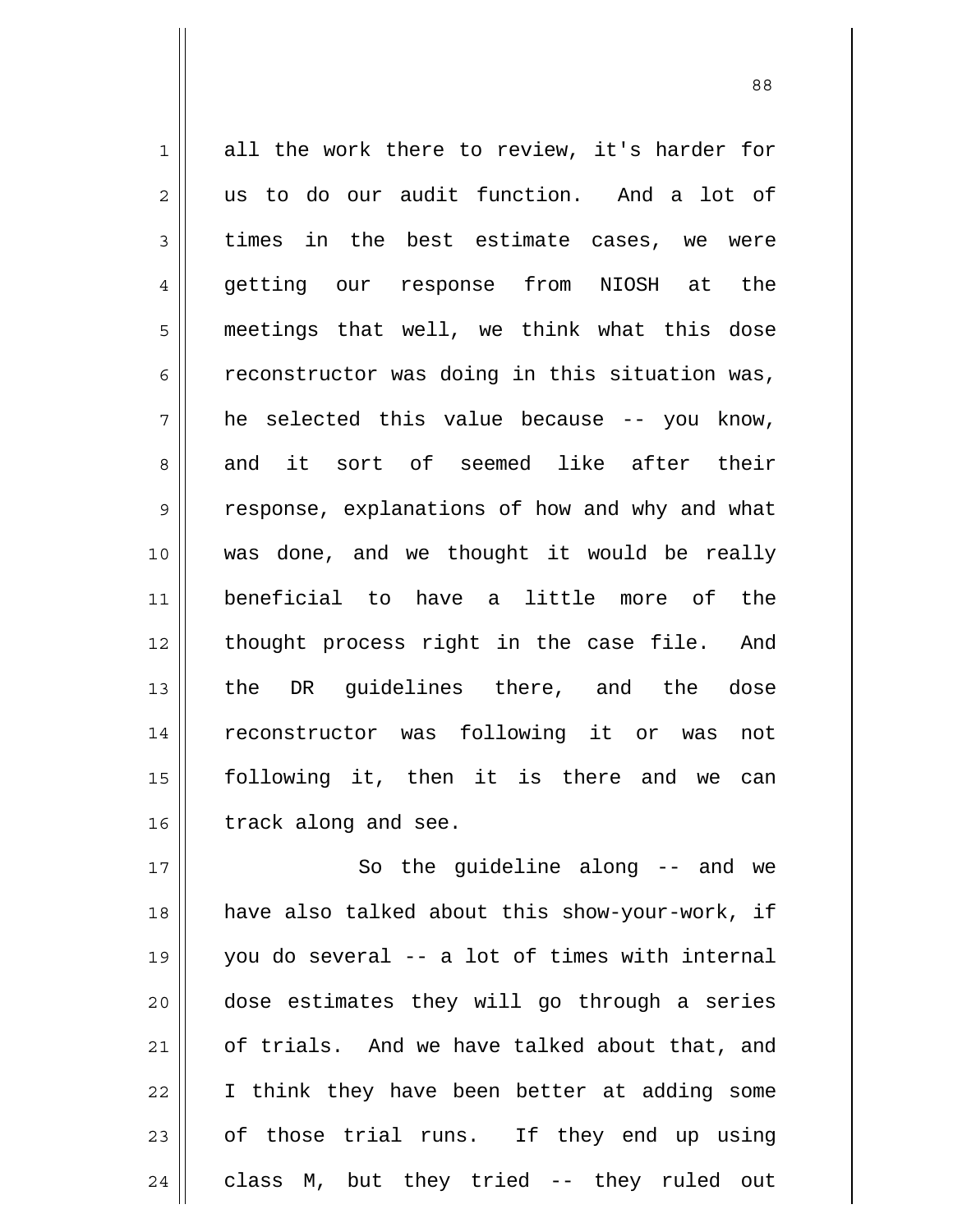1 2 3 4 5 6 7 8 9 10 11 12 13 14 15 16 17 18 19 20 21 22 23 24 other possibilities as the most claimant favorable, show it right in the file. And I think they have been better at doing that lately, but these guidelines have not yet been included. And I just wanted to be maybe even more clear at this meeting that I think they should be included. I don't know if we need a formal recommendation from the Board. I hope NIOSH gets the message and starts doing that. DR. ZIEMER: Well, of course this Board does not task NIOSH. We can request things, and often they are agreed to. We normally don't like to get to the level where we have to make a recommendation to the Secretary to invoke some pressure. But maybe we could hear from NIOSH. Is this something that there is a plan to do, or it got overlooked? Do you need something more formal from the Work Group or the Board to delineate more exactly what -- this comes I would say in the form of a friendly request, really, and we're wondering if it can be done readily and so on.

<u>89 and 2001 and 2002 and 2003 and 2003 and 2003 and 2003 and 2003 and 2003 and 2003 and 2003 and 2003 and 200</u>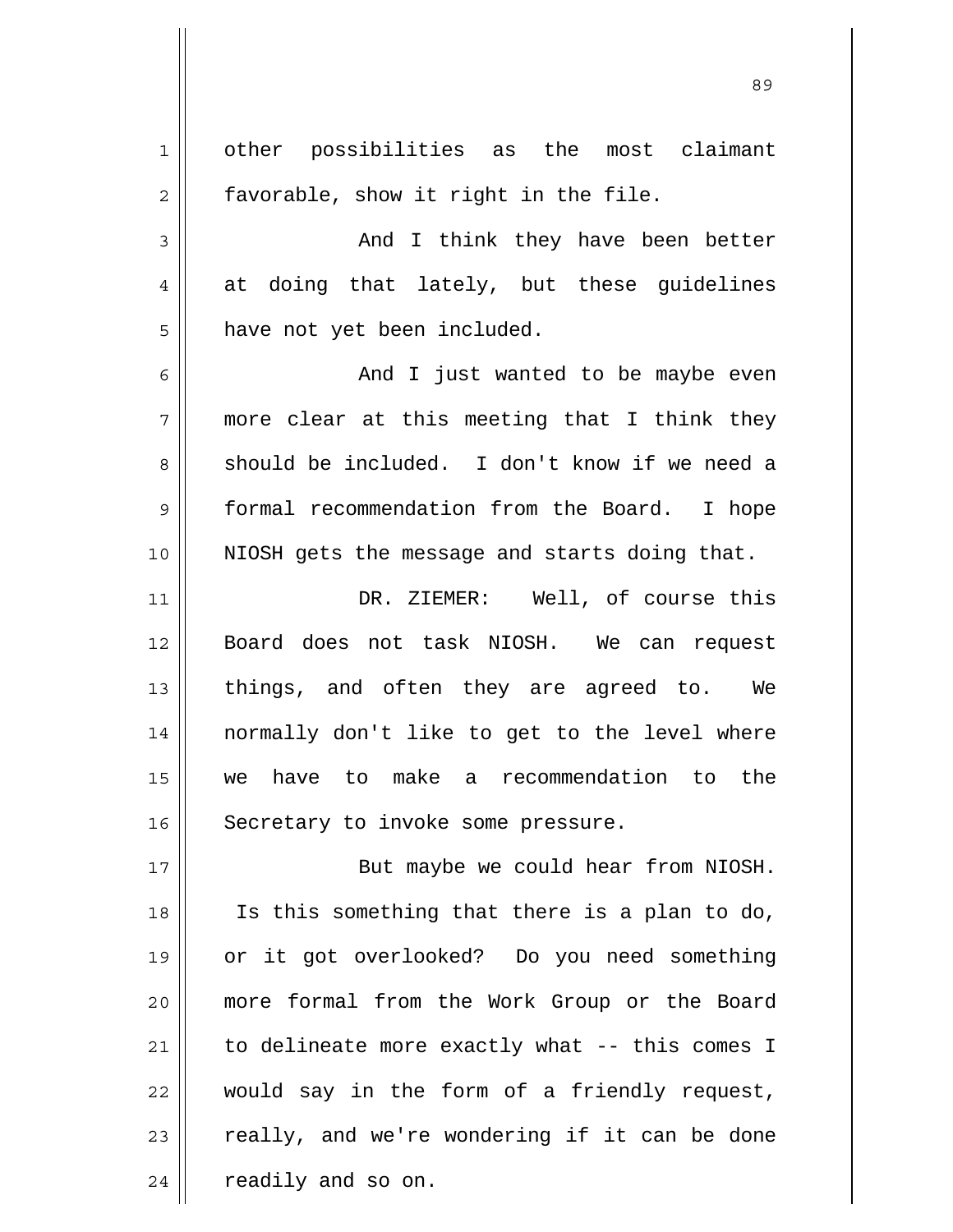| $\mathbf 1$ | Less friendly than<br>MR. GRIFFON:             |
|-------------|------------------------------------------------|
| 2           | it was two years ago.                          |
| 3           | DR. ZIEMER: It's getting less                  |
| 4           | friendly every minute. But you understand      |
| 5           | what I mean by that. We are not tasking        |
| 6           | NIOSH.                                         |
| 7           | DR. NETON: I don't think we                    |
| 8           | necessarily need to have a formal motion from  |
| 9           | the Board to check this. I need to go back     |
| 10          | and check with Stu. Apparently Mark is under   |
| 11          | the understanding that Stu made a commitment   |
| 12          | that we would start doing that proactively     |
| 13          | from here forward, and if Stu committed to     |
| 14          | that we certainly would follow up and do that. |
| 15          | If I find out something different though, and  |
| 16          | there is some rationale why it's not possible, |
| 17          | we would certainly be happy to come back and   |
| 18          | communicate that to the Board and discuss it   |
| 19          | further.                                       |
| 20          | MR. GRIFFON: Well, that's what we              |
| 21          | had done -- I'm having a little deja vu here   |
| 22          | because that is what we did two years ago, and |
| 23          | Stu reported back that it would be very        |
| 24          | difficult for the contractor to go back. And   |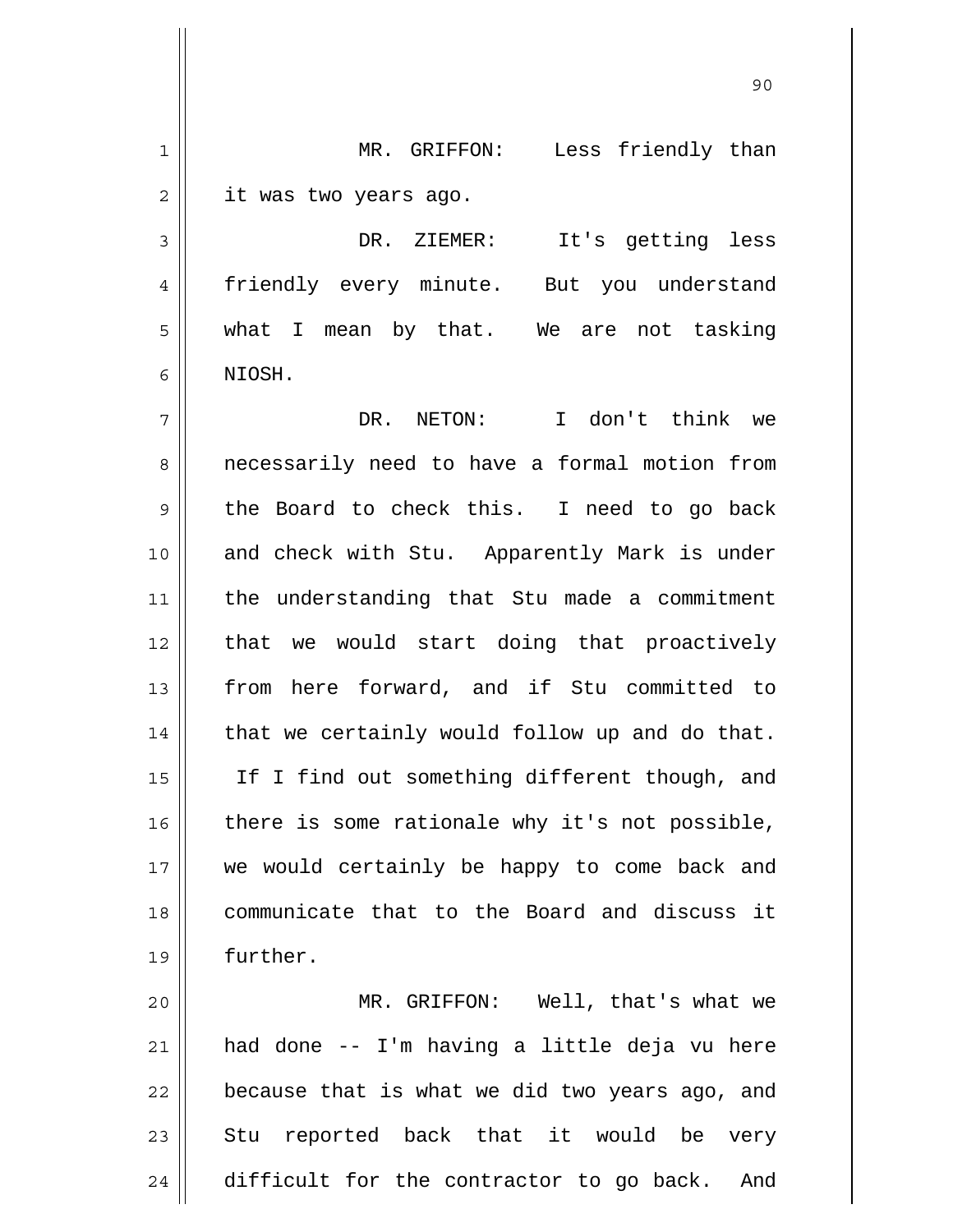1 2 3 4 5 6 7 8 9 10 11 12 13 14 15 16 17 18 19 20 21 22 23 24 that's when I thought we decided that going forward that would be done, but going backwards was too much of a burden. And I don't have a problem with that. DR. NETON: This is not something I have been intimately involved with. But I'd be happy to go back and discuss this with Stu and report back to the Board as to our status. I suspect it's going to be that we committed to do it, but until I talk with Stu about it in some detail I can't commit. DR. ZIEMER: I'm going to suqqest that it be reported back to the Work Group, the status of that. Is Stu entirely clear on what it is that we are requesting? If there is any ambiguity we can get it spelled out. DR. NETON: I think one of the issues may be there are different flavors of these guidelines and instructions, and some are more formal than others, and to what extent we need to sort of memorialize these documents which really are not what I would consider to be control documents in the sense

<u>91</u>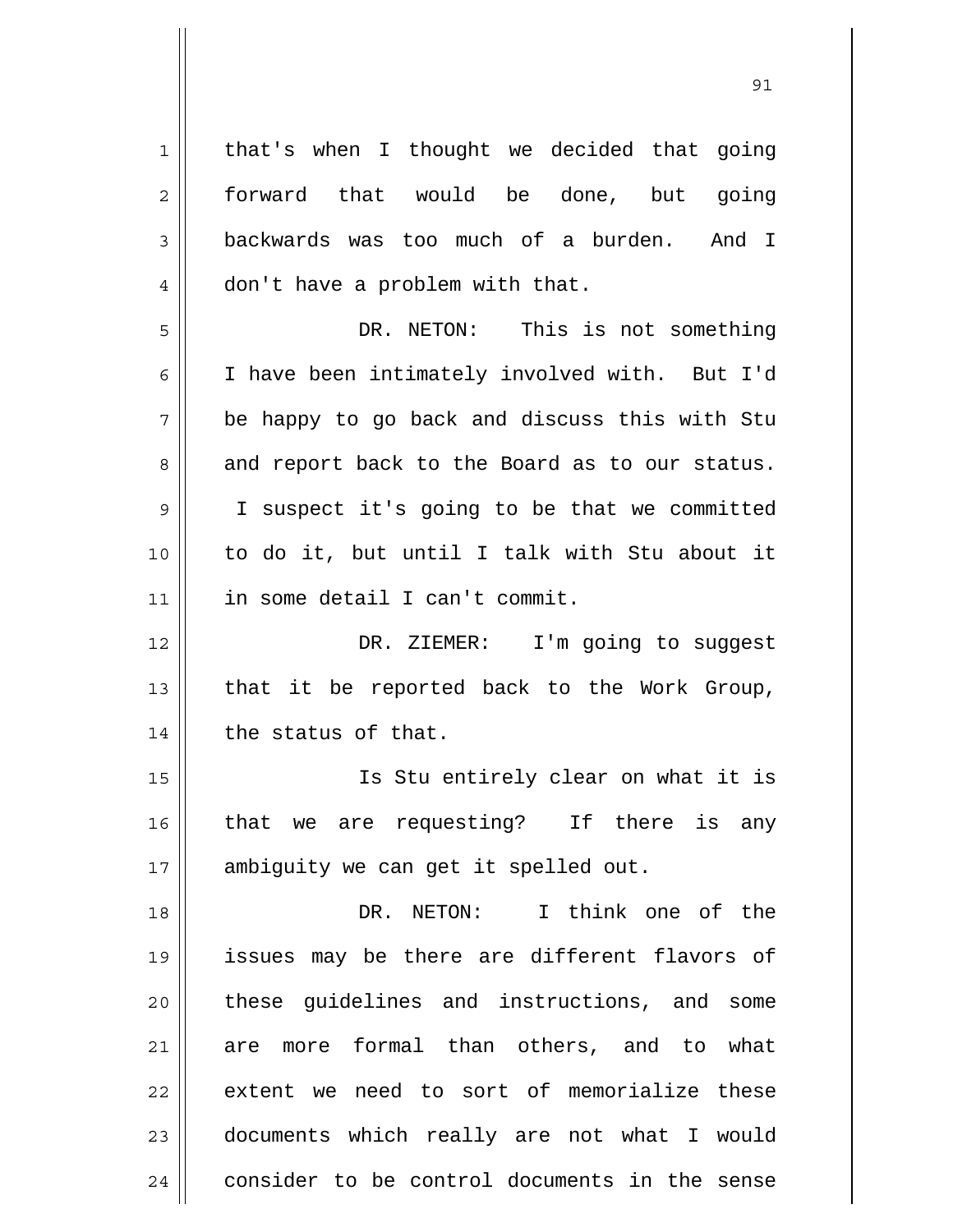1 2 3 4 5 6 7 8 9 10 11 12 13 14 15 16 17 18 19 20 21 22 23 24 that they are numbered and signed off completely by NIOSH; they are more informal guidelines. I will go back and we will research that, and can get back to you with our finding. DR. ZIEMER: And then if we are at a point where we need something more formal action-wise, the Work Group can recommend that. But perhaps we could also add to the agenda to at least have a report on that. That will spur us to make sure that it is not falling between the cracks, and ask Ted to specifically ask for an update on the status of that item for the next board meeting. Thanks, Mark. Phil, did you have an additional comment? MR. SCHOFIELD: Yes, I'd like to back Mark's comments. We had some modifications that none of us could figure out what the -- how they did anything without the documentation in there. We were all at a loss. And in one case in particular that was

<u>92 and 2014 and 2014 and 2014 and 2014 and 2014 and 2014 and 2014 and 2014 and 2014 and 2014 and 2014 and 201</u>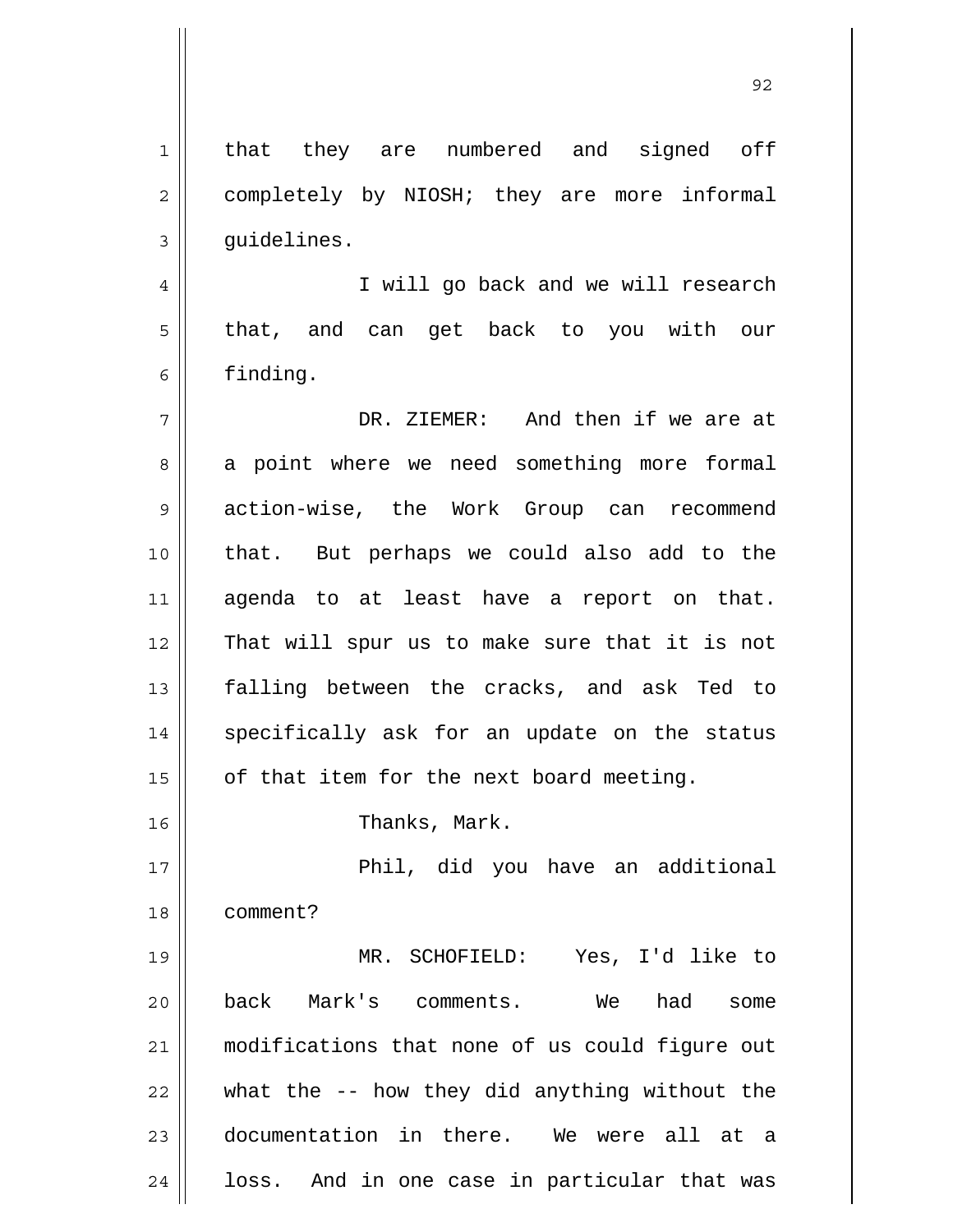1 2 just -- couldn't understand how they got to that point.

3

DR. ZIEMER: Okay, thank you.

4 5 6 Okay, then we can proceed with our other subcommittee report. Wanda, do you have any update for us, status report?

7 8 9 10 11 12 MS. MUNN: The Procedures Subcommittee is continuing to meet approximately every month depending on the schedule and the Work Group load that the parties involved and the agency and the contractor have.

13 14 15 16 17 18 19 20 We are maintaining the extensive electronic database that we need to track and archive the procedures, the large number of findings that are generated by the SC&A reviews. The overall process is continuing to function very well. We have occasional challenges with it, but for the most part it does well.

21 22 23 24 If you will excuse me a minute, I will go up and punch up the slide that will show you the summary report of where we are right now.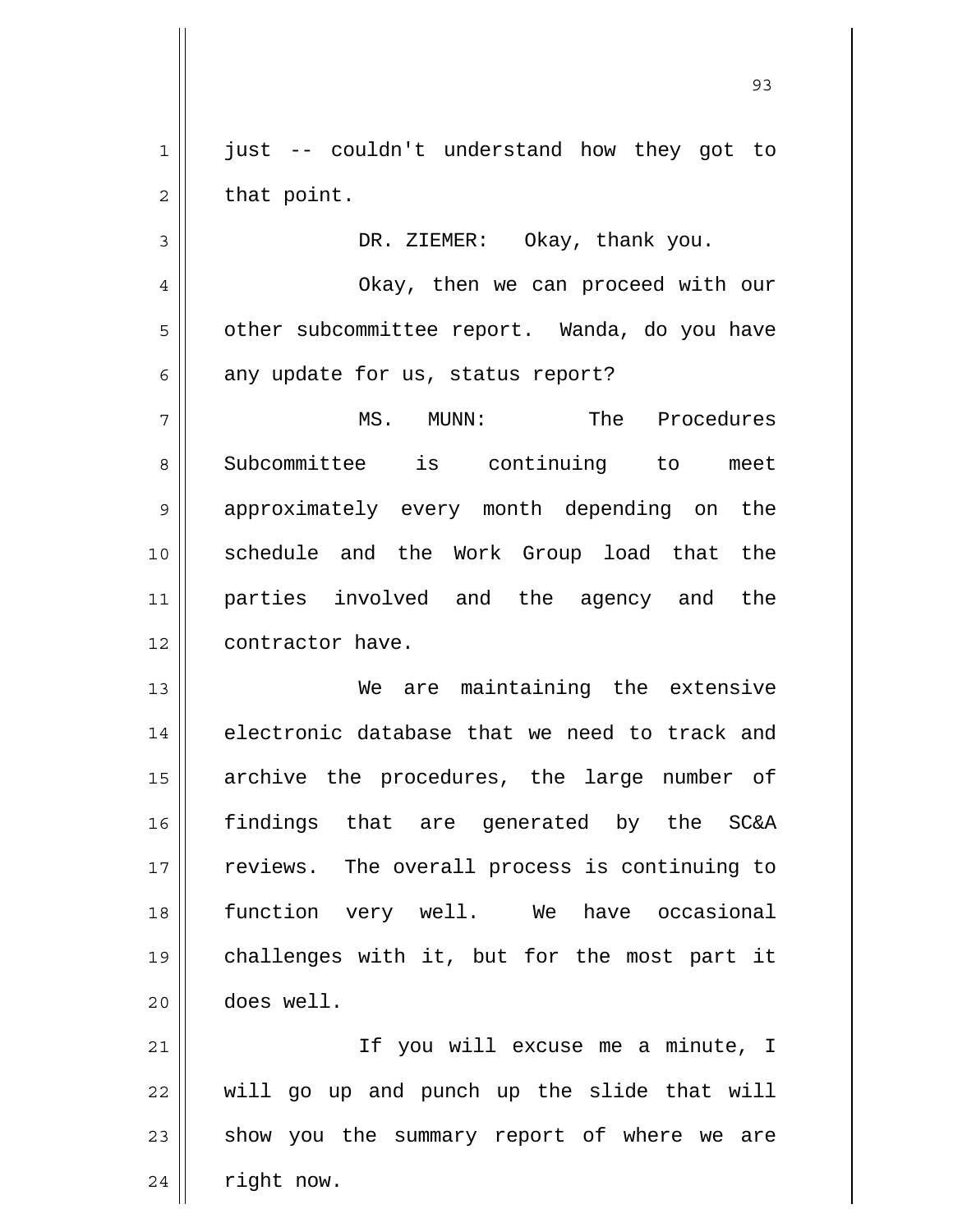| $\mathbf 1$    | No magic has occurred. And again,                |
|----------------|--------------------------------------------------|
| $\overline{2}$ | F8. Voila. I hope you can all see it all         |
| 3              | right. I know it's difficult for those of you    |
| $\overline{4}$ | back up against the wall.                        |
| 5              | You'll notice that these are                     |
| 6              | segregated into groupings by date. That's the    |
| 7              | way we've chosen to approach them. In the        |
| 8              | database itself as you probably all know by      |
| $\mathsf 9$    | now the procedures, the individual procedures,   |
| 10             | are listed alphabetically. We find it easier     |
| 11             | to get to them, but when we actually start to    |
| 12             | work with them we segregate them into groups.    |
| 13             | We have three separate groups there, and the     |
| 14             | dates that show in between, with only one or     |
| 15             | two procedures involved were additional          |
| 16             | procedures that this body has for some reason    |
| 17             | or another chosen to insert into our database,   |
| 18             | to SC&A's review, at a time other than the       |
| 19             | grouping that we normally go through.            |
| 20             | The total number of findings as of               |
| 21             | the first part of this month, as of our last     |
| 22             | meeting, was 538. The number that are open is    |
| 23             | I think we have all told you before what<br>154. |
| 24             | open and in progress and in abeyance and         |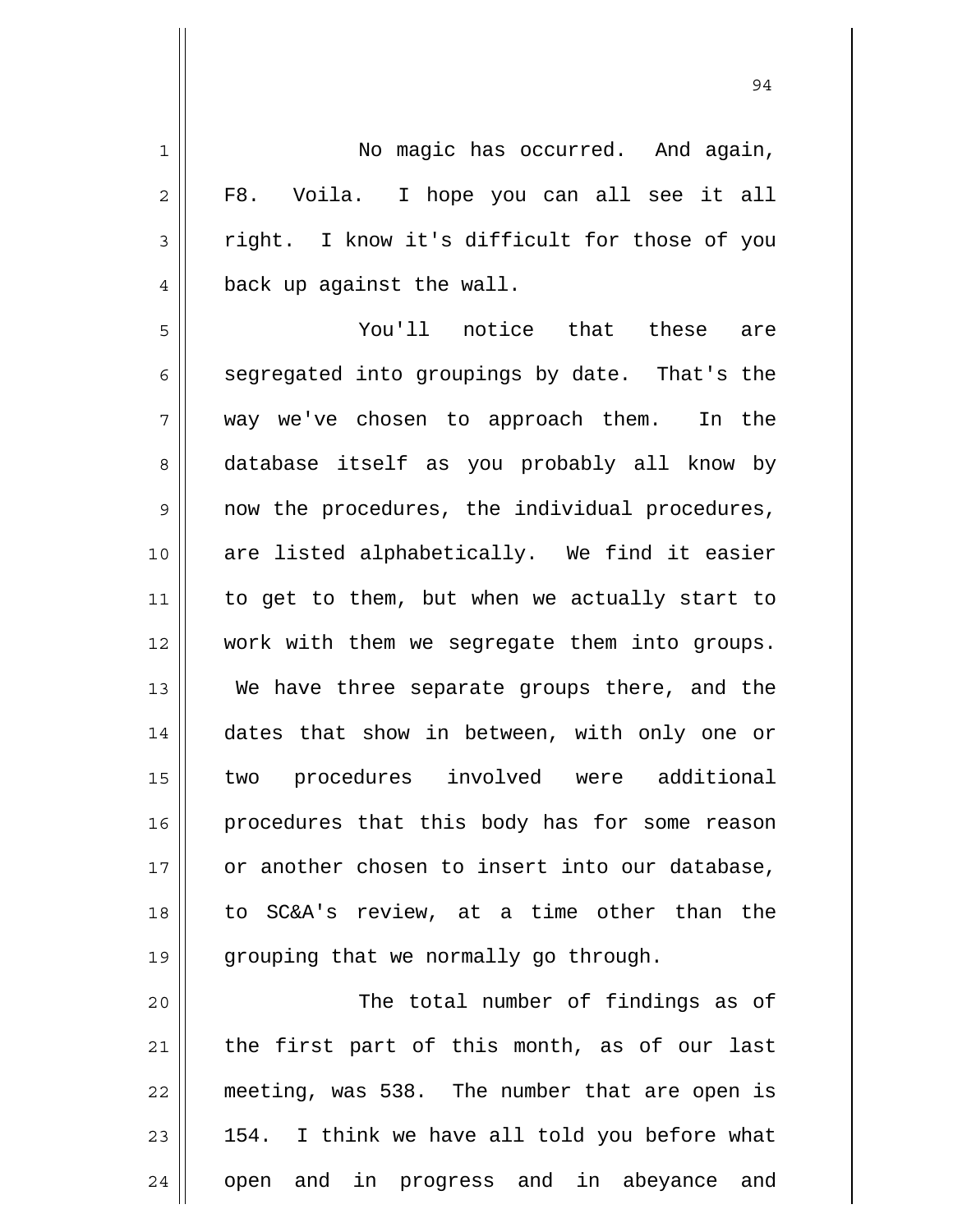| $\mathbf 1$    | addressed and transferred. I'm going to talk  |
|----------------|-----------------------------------------------|
| $\mathbf 2$    | a little more about transferred later. But    |
| 3              | our open items total 154; in progress,        |
| $\overline{4}$ | actively working right now, 28. We have 75 in |
| 5              | abeyance; 15 that are addressed in some other |
| 6              | finding other than the one that we're working |
| 7              | on; 29 that have been transferred; and 237    |
| 8              | that are closed.                              |
| $\mathsf 9$    | You can see the percentages there             |
| 10             | for yourself. And get some feel for where our |
| 11             | current numbers lie.                          |
| 12             | I'm going back to my chair.                   |
|                |                                               |
| 13             | Our ability to work with these                |
| 14             | findings on a real-time basis in our sessions |
| 15             | has been very helpful for all of us. It helps |
| 16             | keep the database quite current, and being    |
| 17             | able to filter whatever parameters we want    |
| 18             | from the O drive keeps all the Board members  |
| 19             | and the personnel that are involved able to   |
| 20             | obtain specific information that they want    |
| 21             | very quickly from anything that's<br>been     |
| 22             | selected for review.                          |
| 23             | The bulk of the Subcommittee effort           |

<u>95 and 2001 and 2001 and 2001 and 2001 and 2001 and 2001 and 2001 and 2001 and 2001 and 2001 and 2001 and 200</u>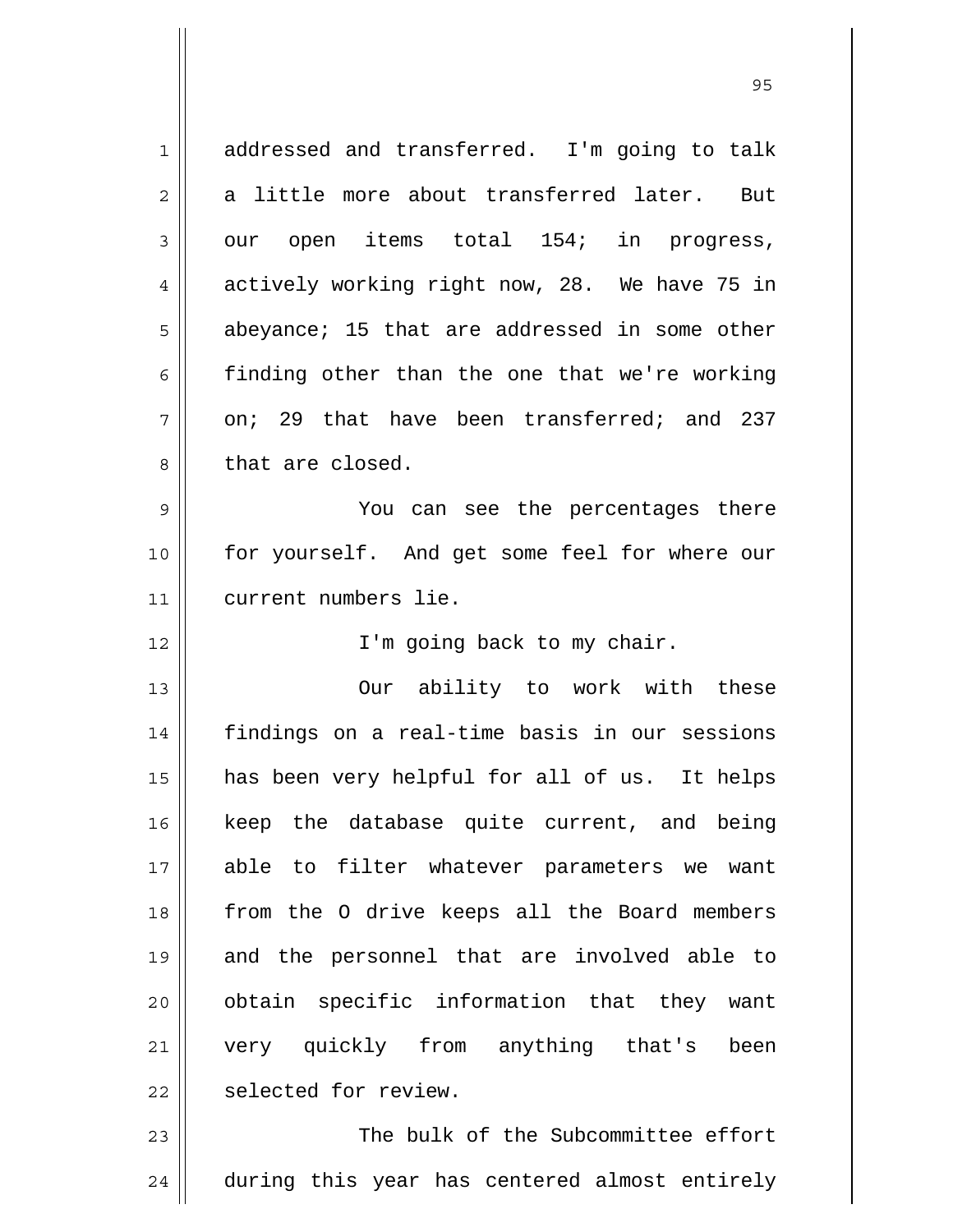around requested revisions to the letters, and reviewer script, questionnaires that were used for the energy employee and survivor CATIs.

1

2

3

4

5

6

7

8

9

 As you know that has been a major topic for the full board, and has been in our area of responsibility, so we've been working that extensively. Each one of those documents has been scrutinized at considerable length and discussed extensively.

10 11 12 13 14 15 16 17 18 19 20 21 We've suggested a number of wording changes incorporated into the active draft that NIOSH is working with at this moment for consideration. Our remaining suggestions for changes are relatively minor in scope, and we have clearly identified what they are. At our next meeting, scheduled in Cincinnati on June 9th we expect to complete those proposed subcommittee revisions incorporating all the comments that have been brought forward, so that NIOSH will have our suggestions ready for you before very long.

22 23 24 The subcommittee is requesting the agreement of the full board on a proposed process to eliminate some duplication of

<u>96 and 200 million and 200 million and 200 million and 200 million and 200 million and 200 million and 200 million and 200 million and 200 million and 200 million and 200 million and 200 million and 200 million and 200 mi</u>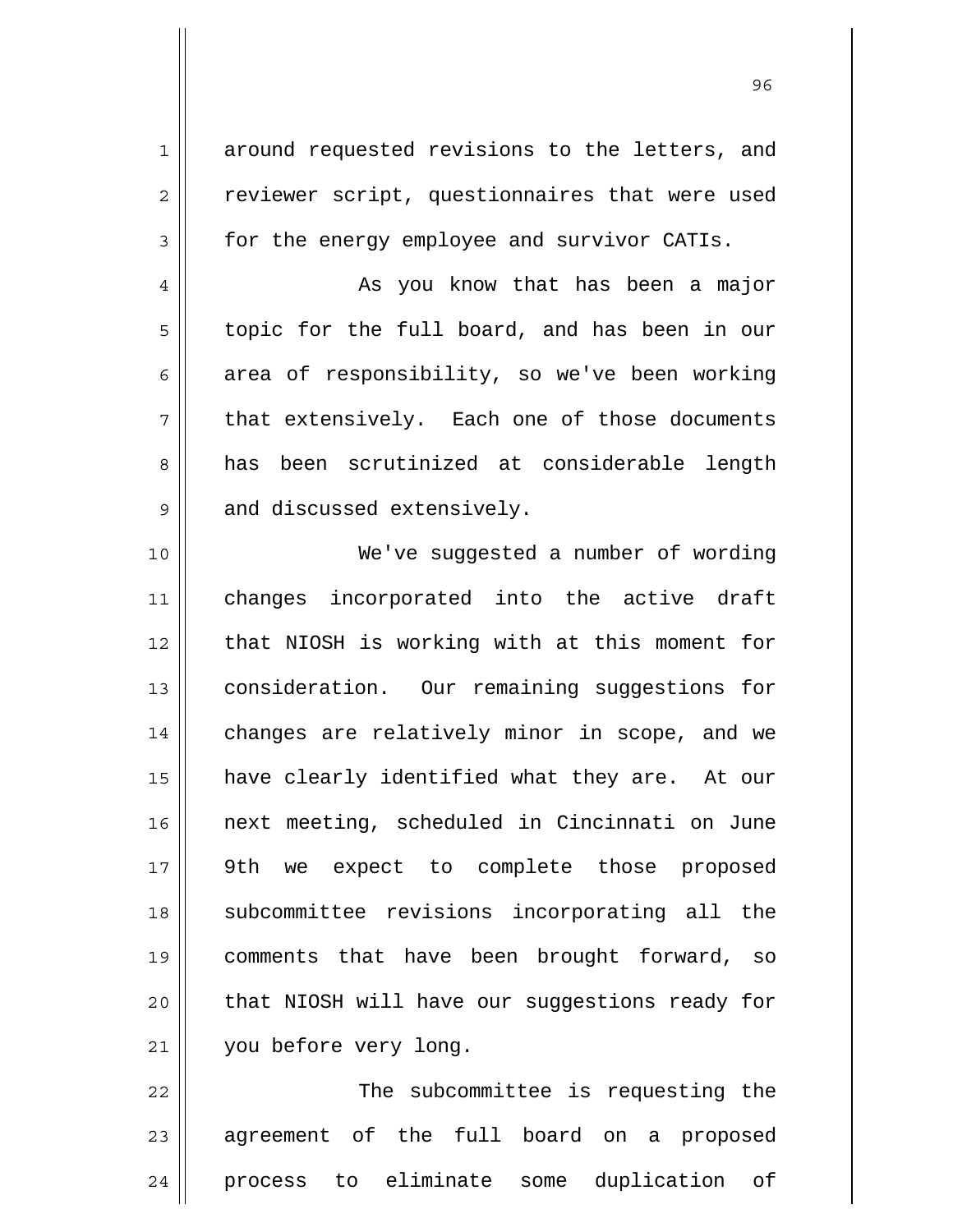1 2 3 4 5 6 7 8 9 10 11 12 13 14 15 16 17 effort and to clarify areas of responsibility with regard to procedure reviews. We have mentioned a couple of times in the past how we should proceed with respect to transferring of items. We have asked our contractor to segregate some specific procedures for us that are site-specific in nature. It's very clear to us that when we have tasked SC&A with reviewing procedures that are site-specific, if we are working those findings they are findings which may be affecting the activities of the Work Group as well. We would make these suggestions in the hope that we would not find ourselves in a position where both the Procedure Subcommittee and the Work Group would be dealing with the same issue oblivious to the actions of the other.

18 19 20 21 22 23 So our subcontractor has provided for us a list of known procedures which are site-specific in nature. I did not make a slide of them, but I will read for you the number of outstanding issues that we have that are related to site-specific procedure.

For Y-12, we have seven; for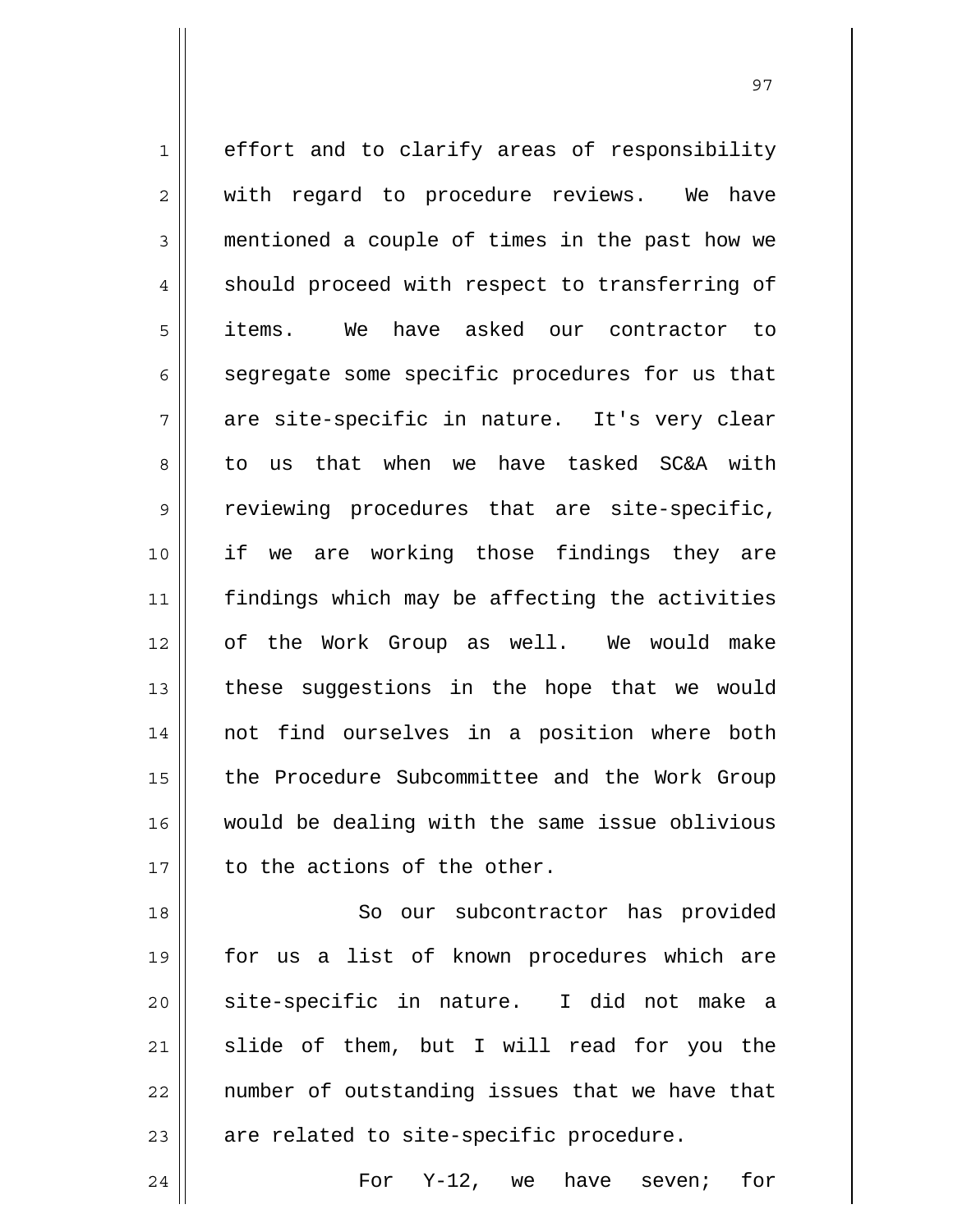1 2 3 4 5 6 7 Savannah River Site, five; Rocky Flats, five; Hanford, two; K-25, two; X-10, two; Bethlehem Steel, two; Paducah, one; Pinellas, one; Mallinckrodt, one; and General Steel, one. I'm sorry I don't have that list of actual procedure names for you, but those are the numbers.

8 9 10 11 12 13 14 15 What we are proposing is that when a site-specific work group has already been appointed for one of these procedures, it will be the responsibility of the chair of the Subcommittee to notify the chair of the Work Group and the Board probably by email that the responsibility of resolution of those findings is being transferred to the Work Group.

16 17 18 19 20 21 22 It was the feeling of our Subcommittee that it was the logical responsibility of the Work Group to be dealing with those findings directly. The entire procedure will then show on our subcommittee master database as transferred, and it will stay there as transferred.

23 24 As those findings reach closure within the Work Group we would anticipate that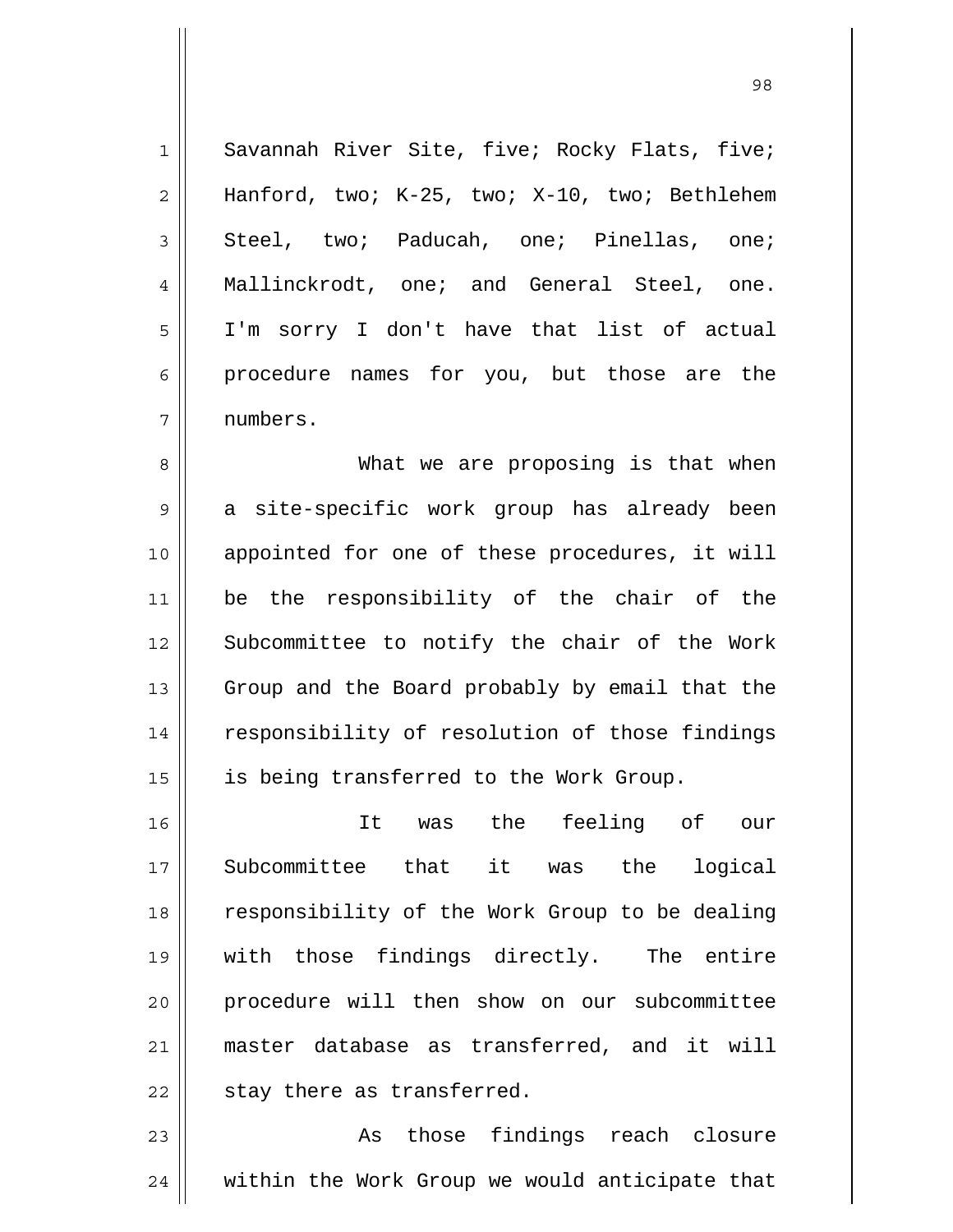1 2 3 4 5 6 7 8 9 10 11 12 13 14 15 16 17 18 19 20 21 22 23 24 the Work Group chair would notify the Subcommittee chair and the Board that that particular item had been closed, and the circumstances over which it had been closed. Then the master database being maintained here will reflect those changes and show the item as closed. In cases where the Work Group doesn't exist, the Subcommittee might, depending on how extensive the findings are, might request that the Board assemble a work group for the specific purpose of addressing those findings if nothing else. But that would depend upon the circumstances. And the Subcommittee will continue to do what it is doing, and will be very pleased to hear comments from the Board, and their reaction to our suggestion with respect to this process. DR. ZIEMER: Thank you, Wanda. I think what you have described as a suggested procedure; I don't know that it requires necessarily formal board action unless there are concerns about it. But basically what the

99 - Paul Barbara, poeta e a contra de 1999 - Paul Barbara, español de 1999 - Paul Barbara, español de 1999 -<br>1990 - Paul Barbara, poeta español de 1990 - Paul Barbara, español de 1990 - Paul Barbara, español de 1990 -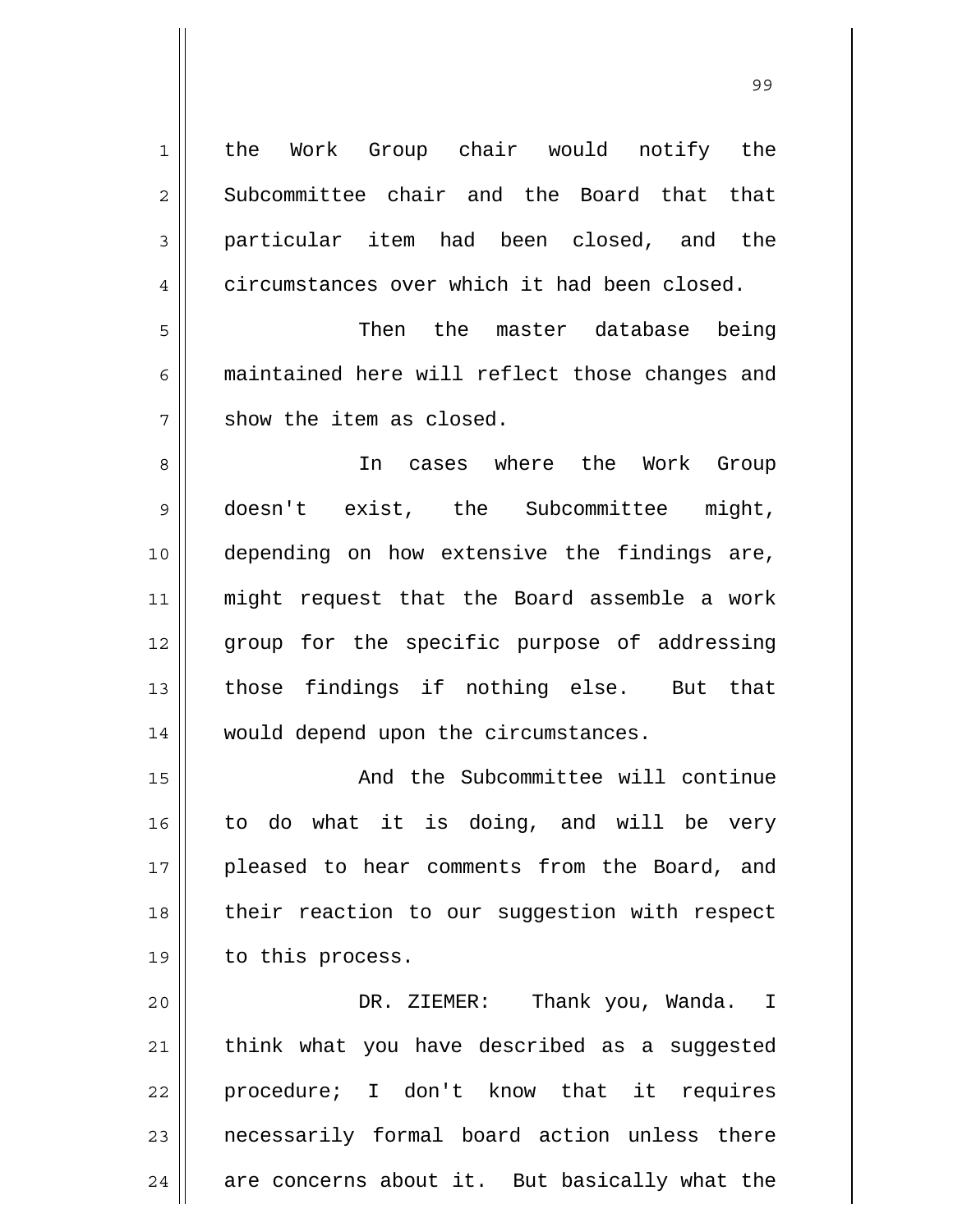1 2 3 4 5 6 7 8 9 10 11 12 13 14 15 16 17 18 19 20 21 22 23 24 Subcommittee is saying is that if there are procedures that they are reviewing that are site-specific, say for General Steel Industries, then they will transfer that with notification to the appropriate work group, that they believe that that work group should deal with that issue since it is a sitespecific issue. So I think we would want to have some discussion on this to see if there are some concerns about doing this, or whether or not that seems to be a good way to approach those procedures which are clearly sitespecific. MS. MUNN: We are open to suggestions. DR. MELIUS: I agree with the general procedure. My only cautionary note, and I think this would be the responsibility of SC&A would be the best way of handling this, is that you make sure that we retain some consistency in terms of how we are reviewing the site specific procedures. Because often I think there is sort of a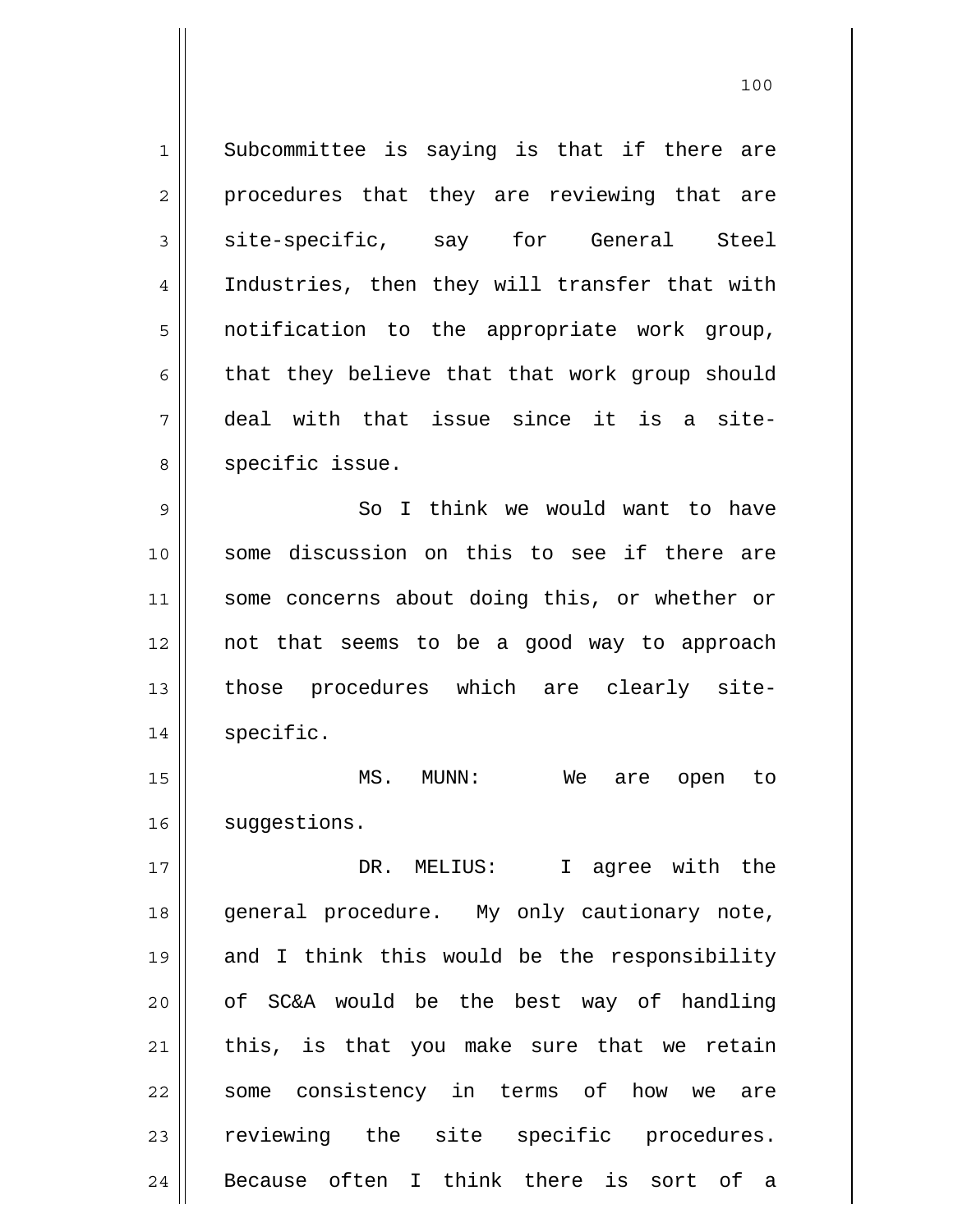1 2 3 4 5 6 7 8 subpart of another set of procedures that may apply to other sites and so forth, so they don't exist in isolation all the time -- some do, but some don't, and I think we need to make sure that there is some consistency from site to site in terms of what we are recommending, and what changes we recommend to NIOSH and so forth.

9 10 11 12 13 14 15 So I think as long as SC&A can keep track of that for us, I think that is probably the best way of handling it. And again there may be issues where it is a concern, we could refer it back to the procedures committee, or communicate with the Procedures Subcommittee in a way that would deal with that issue.

16 17 18 19 20 21 22 23 24 DR. ZIEMER: Well, it's a good point, and I think the Procedures Subcommittee has thought about that as well, because there are indeed procedures that are more complexwide, and Wanda, you can speak to this, but I believe they have made an effort to identify those. For example, it might arise, such as the high-fired oxide issue, at one site, and then there is a recognition that it is more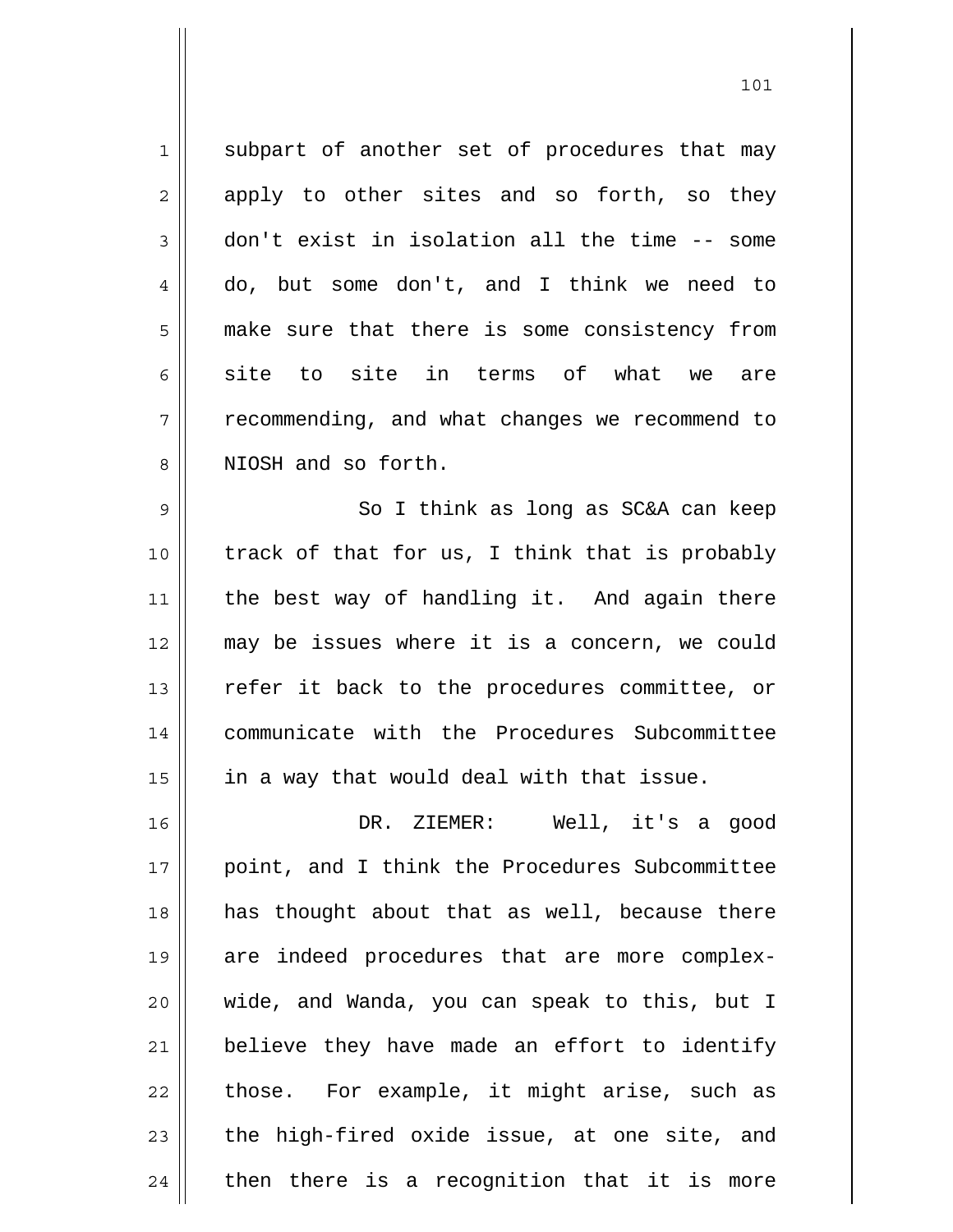broadly applicable, so we would have to deal with those on a case-by-case basis. But perhaps the chair could comment.

1

2

3

19

4 5 6 7 8 9 10 MS. MUNN: I would be challenged to do the math right here, but needless to say the numbers that I did not read to you with respect to the number of procedures that we have that are site-specific are the numbers which we have deemed to be more generally applicable across the Board.

11 12 13 14 15 16 17 18 Of course as Jim points out there are some procedures which have a finding or two that may apply to a specific site only, but for the most part what we are trying to do is segregate those site-wide -- I mean complex-wide -- procedures from the sitespecific procedures, and those that are clearly site-specific, address them that way.

## DR. ZIEMER: Thank you.

20 21 22 23 24 Other comments? Then I believe if there is no objections your Subcommittee will proceed along those lines and make the appropriate contacts as you identify those procedures which are indeed site-specific and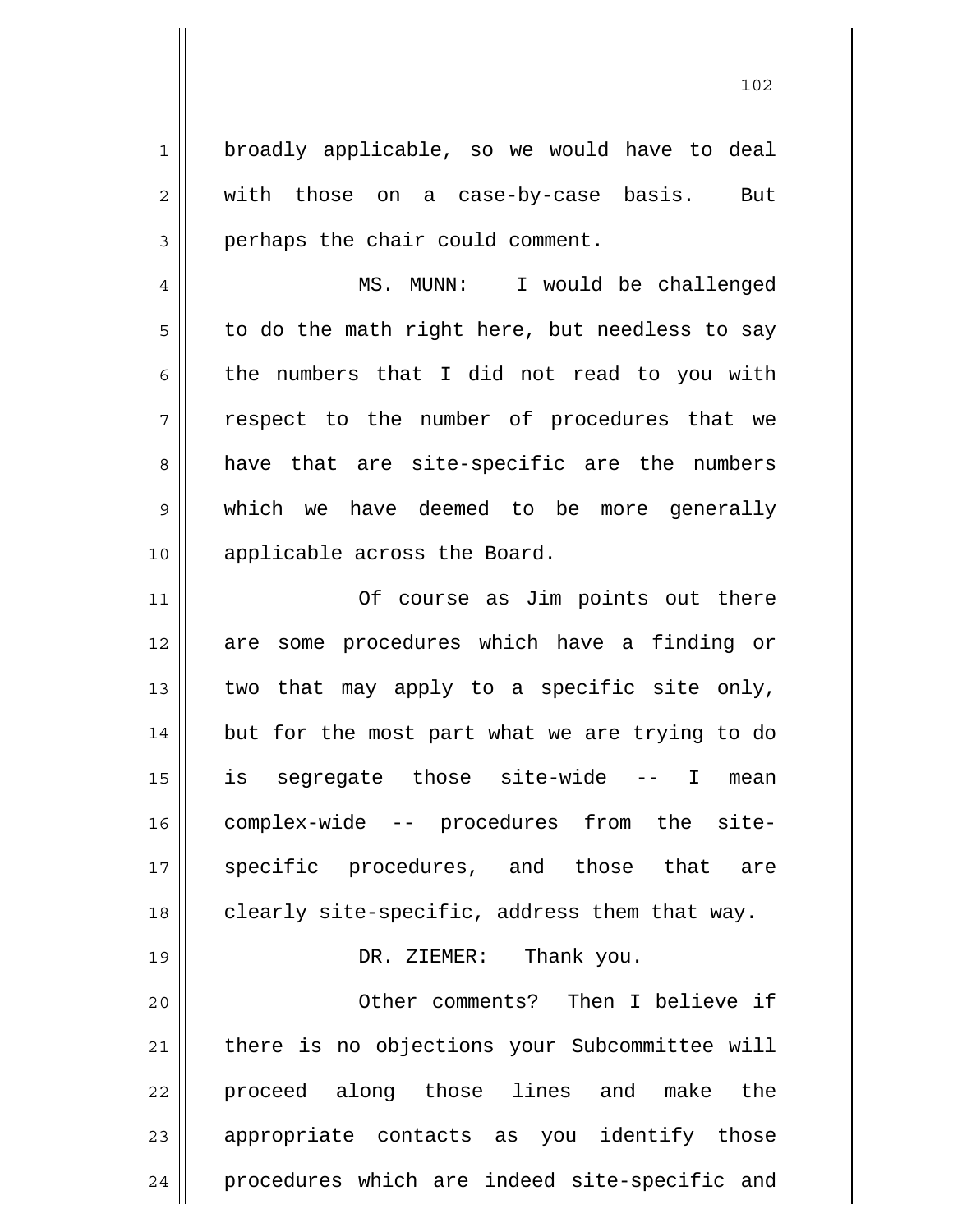1 2 which can best be handled by the appropriate work groups.

3 4 5 6 7 MS. MUNN: We will attempt to do that at our next meeting, and several of the Work Group chairs can anticipate getting communications from me, as will the rest of the Board and Mr. Katz.

8 9 DR. ZIEMER: Yes, Josie, sorry I missed you.

10 11 12 13 MS. BEACH: Oh, no, I just put it up. I'm just curious of what timeframe you are thinking that might take, Wanda, not to put any pressure on you.

14 15 16 17 18 19 MS. MUNN: No, we expect -- we are going to be meeting in Cincinnati in June as I said, on June 9th, and that's when we expect to do this. We already have numbers; all I have to do is identify the specific work groups that are involved.

20 21 22 23 24 MS. BEACH: You expect to be done with that by the first meeting in June? MS. MUNN: Oh, we anticipate -- it is fairly direct. I don't anticipate any complications. Yes, we expect to do that.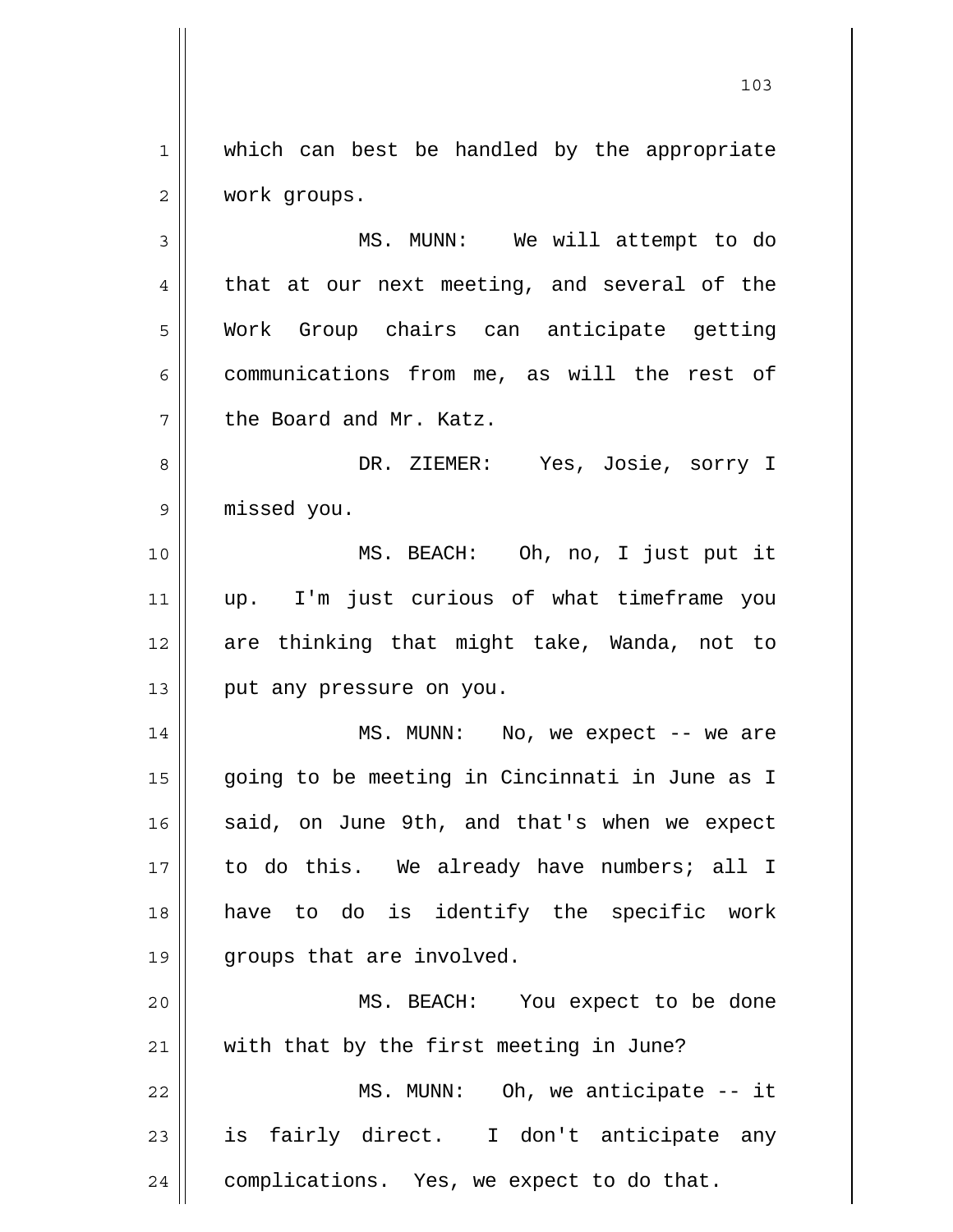| 1  | MS. BEACH: Thank you.                             |
|----|---------------------------------------------------|
| 2  | DR. ZIEMER: Then I think we are                   |
| 3  | ready to proceed with updates from the various    |
| 4  | work groups. And Ted, perhaps we can just go      |
| 5  | down the list, indicate either that there is      |
| 6  | no action to report, or that you give us an       |
| 7  | update on when and where there is going to be     |
| 8  | a meeting or any specific action items that       |
| 9  | you think the Board needs to be aware of.         |
| 10 | MR. KATZ: Sure, Dr. Ziemer, the                   |
| 11 | first is Blockson. And I just wanted -- I         |
| 12 | don't know if there needs to be clarification     |
| 13 | for the record. You know this was discussed       |
| 14 | yesterday, Blockson. And there was agreement      |
| 15 | I think that Mark would receive from material     |
| 16 | from OCAS to review, and Mark was questioning     |
| 17 | whether there needs to be $-$ - if there needs to |
| 18 | be any kind of process involved with respect      |
| 19 | to work group and so on, so I don't know if       |
| 20 | you want to address that.                         |
| 21 | DR. ZIEMER: On Blockson, I                        |
| 22 | believe that the information was going to be      |
| 23 | provided for Mark. And I see no particular        |
| 24 | reason for it to go back to the Work Group.       |
|    |                                                   |

 $\overline{\phantom{a}}$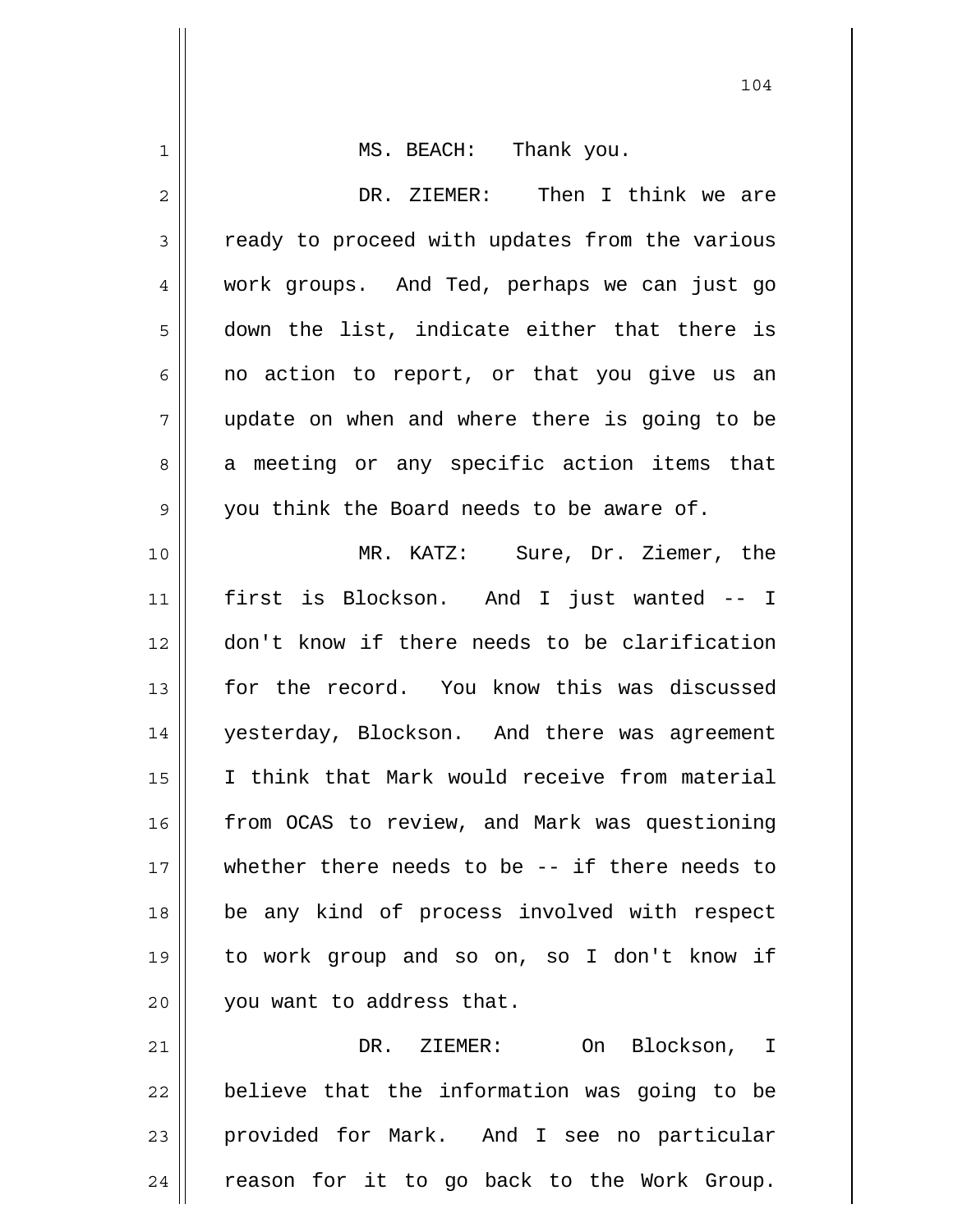1 2 3 4 5 6 7 It's not obvious to me that it would need to be returned to the Work Group, but Mark would have the opportunity to review that. Mark is not here; I was going to ask -- oh there he is, okay. Mark, we certainly need to have a way of sharing the outcome of that with the full Board.

8 9 10 11 12 13 14 15 16 17 MS. MUNN: And I would have a request with respect to specificity. We asked the last time at our last meeting when we were addressing Blockson issues, we asked to be very clear about what exactly was wanted. And it had been the assumption that what Jim Neton brought to us would fulfill the requested information. But since they are asking for more, real specificity would be greatly appreciated.

18 19 20 21 22 23 24 DR. ZIEMER: And I think we had previously agreed that it didn't need to go back to the Work Group, did we not? MS. MUNN: Yes, we did. DR. ZIEMER: Yes, and so Mark hadn't had the opportunity to look at that dataset.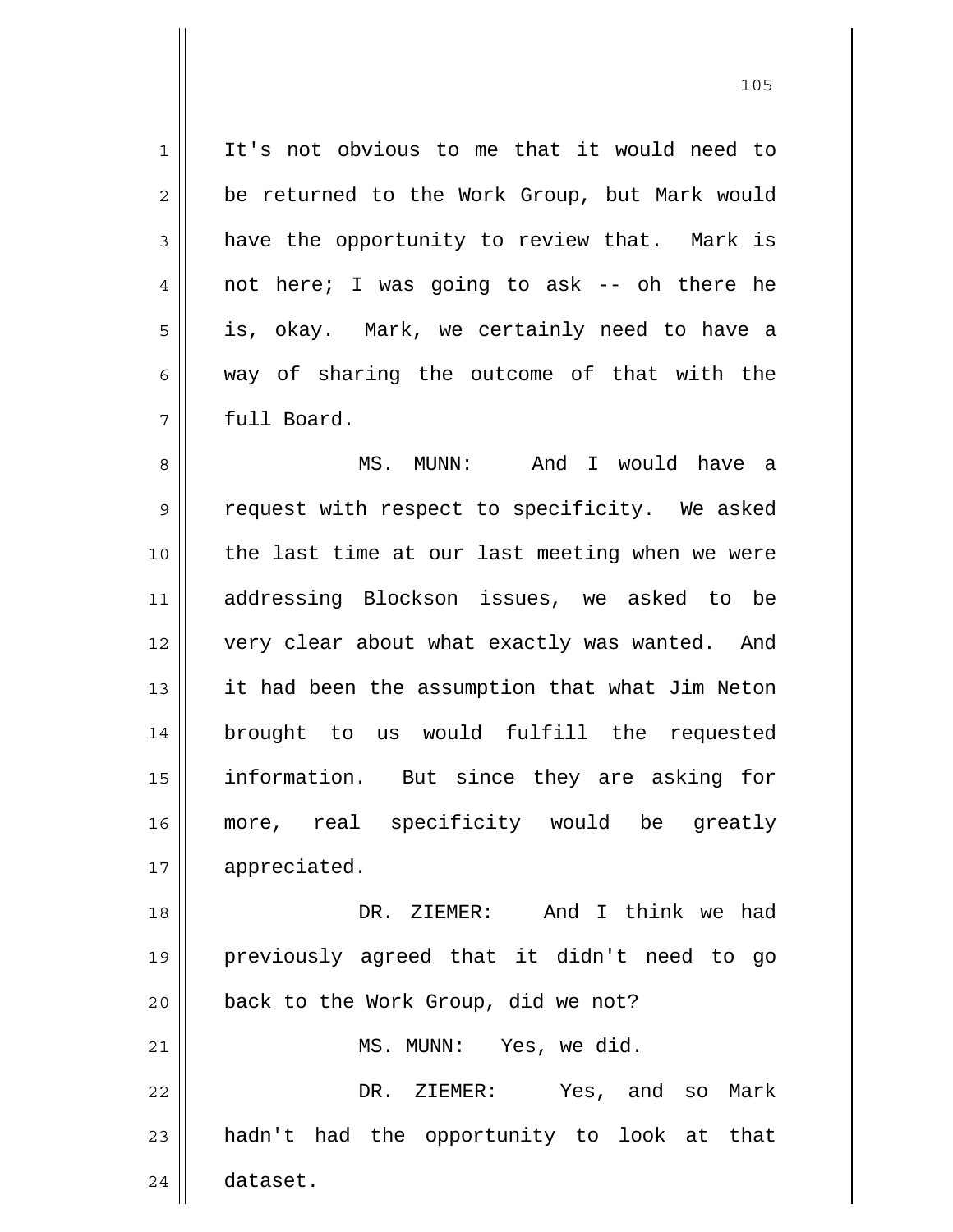1 2 3 4 5 6 7 8 9 10 11 12 13 14 15 16 17 18 19 20 21 22 23 24 MR. GRIFFON: I was just wondering just in terms of process if I get the analytical file and have some questions on parameters, do I -- can I email directly to NIOSH, and should I cc all the Board members? I just don't know how to -- DR. ZIEMER: Well, let me suggest something. MR. GRIFFON: If I just hold all my questions until we meet again then we could be in the same position. DR. ZIEMER: Let me suqqest the following. This is top of the head, but if you have questions, direct them to NIOSH; share them with the Board. And then I guess whatever responses are generated could be shared equally. MR. NETON: I guess that sounds fine to me. Just for completeness I was going to distribute this file to the entire Board, just in case Mark raises issues they can at least open the file and see which parameters or such that he is concerned with. DR. ZIEMER: That makes sense.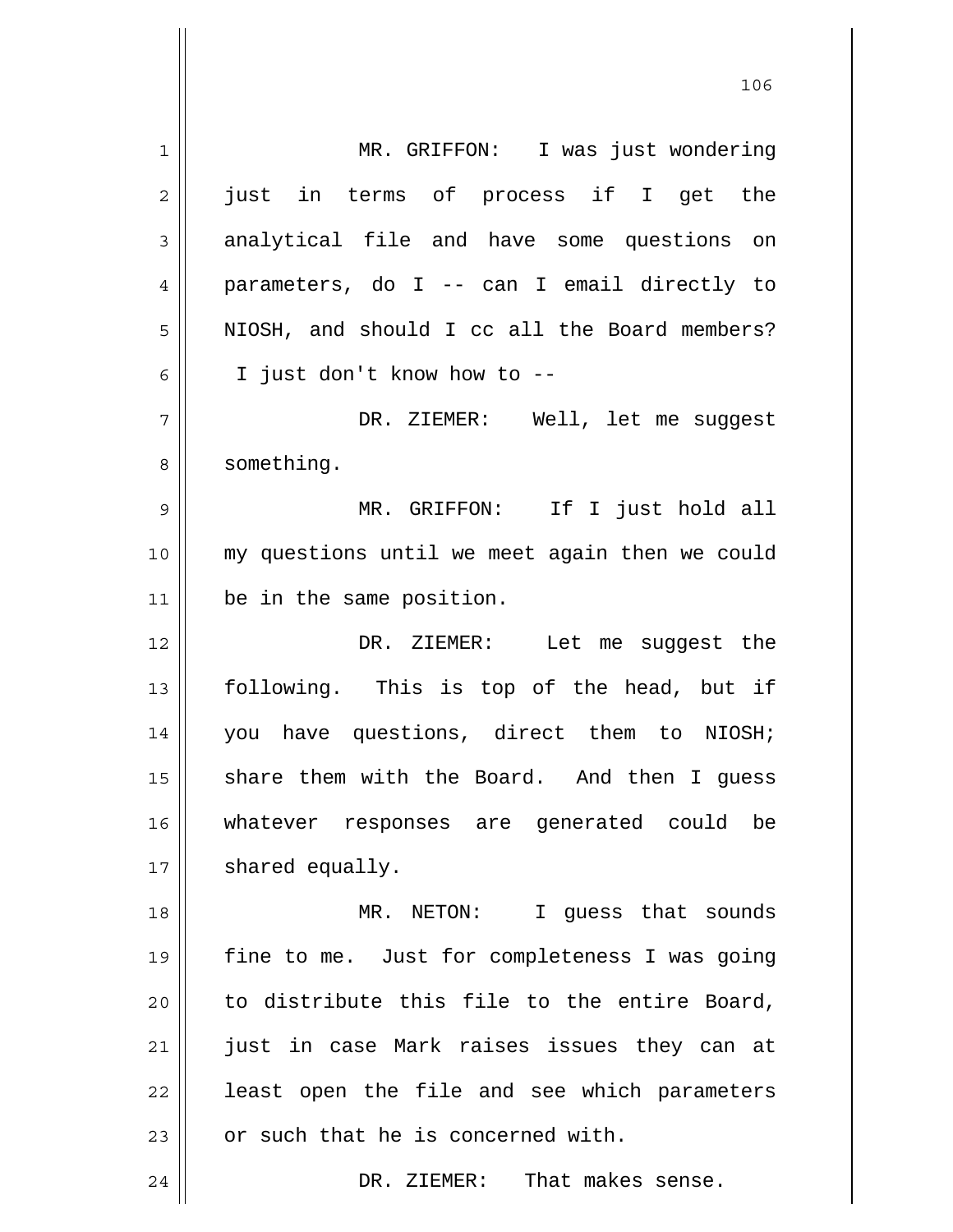1 2 3 4 5 6 7 8 9 10 11 12 13 14 15 16 17 18 19 20 21 22 23 24 MS. MUNN: It makes perfect sense, especially since this entire debate is now at the Board level. I'd appreciate having all board members advised simultaneously. DR. ZIEMER: That way when we return for our next meeting, hopefully we will have seen not only that information from NIOSH, we will have seen the questions and whatever responses there are, and perhaps be in a position to take some action. MR. GRIFFON: So this would be on the agenda for the July meeting? And then I guess I just have to ask the question then since the Work Group isn't operating any more, do we need to sustain the Work Group? DR. ZIEMER: I suppose we should sustain the Work Group until there is a final action on Blockson. DR. MELIUS: Purgatory. DR. ZIEMER: I'm not sure you want that in the record, but go ahead. MR. KATZ: So next on the list then is Chapman Valve. MR. POSTON: There has been no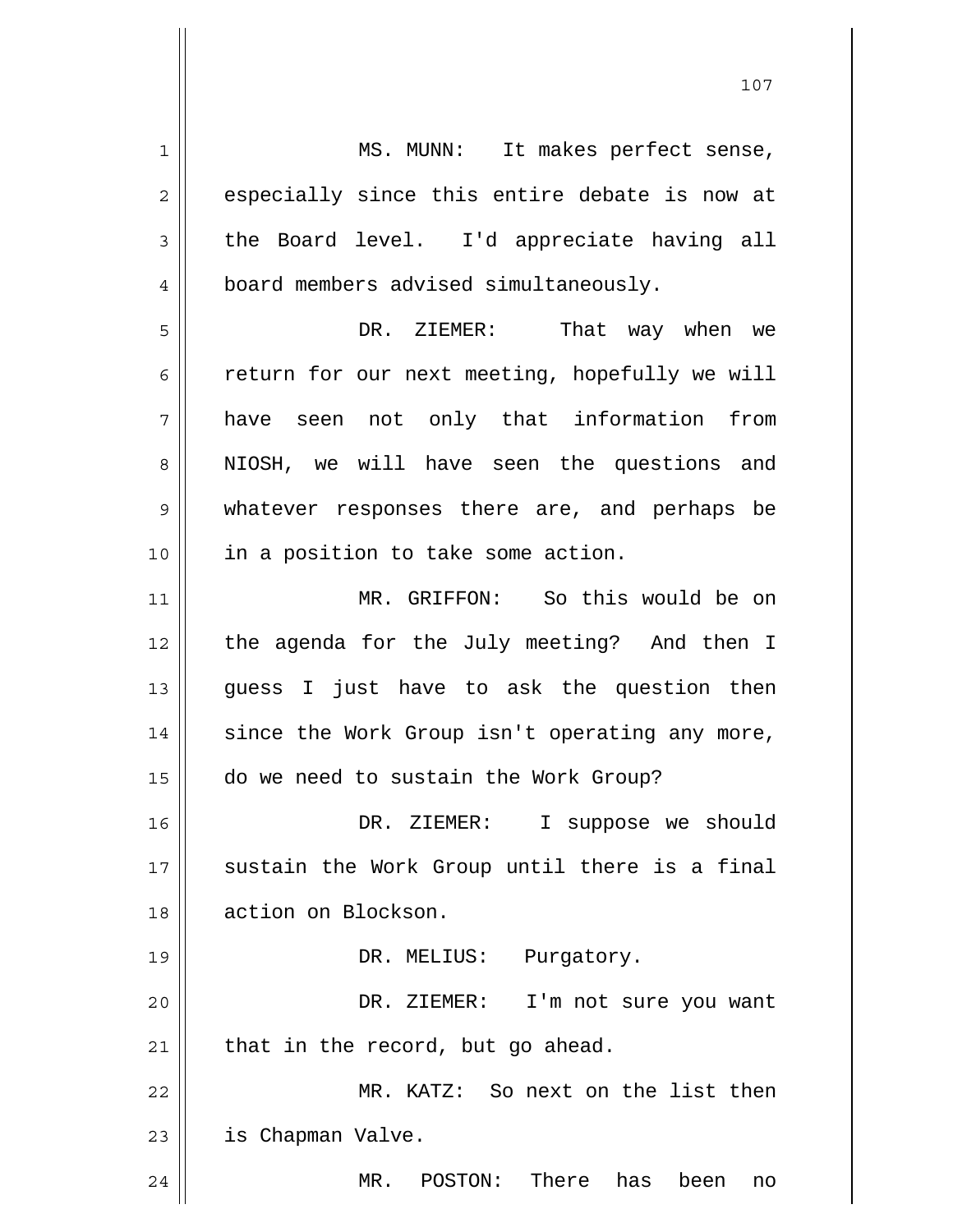1 2 3 4 5 6 7 8 9 10 11 12 13 14 15 16 17 18 19 20 21 22 23 24 action on Chapman Valve. Does Dr. Lockey know that we are somewhat surprised that NIOSH is not following the recommendation? Until today we didn't know that there was no action. So we hadn't been doing anything. I'll try to get the committee together for the next meeting. MR. KATZ: Then we heard yesterday from security. But there is more to discuss on that that Jim raised. DR. ZIEMER: Well, the security document is with the DOE, and we had a motion yesterday on that. And I think we keep the Work Group -- it's an ad hoc work group but keep them in place until the final adoption. But I think we are hopeful that that will take effect in a couple of weeks. MR. CLAWSON: Right. We have the pending -- we already voted on it pending everything? DR. ZIEMER: That is correct. DR. MELIUS: Excuse me. I raised an issue yesterday and I don't know if we want to discuss it now, or we want to discuss it at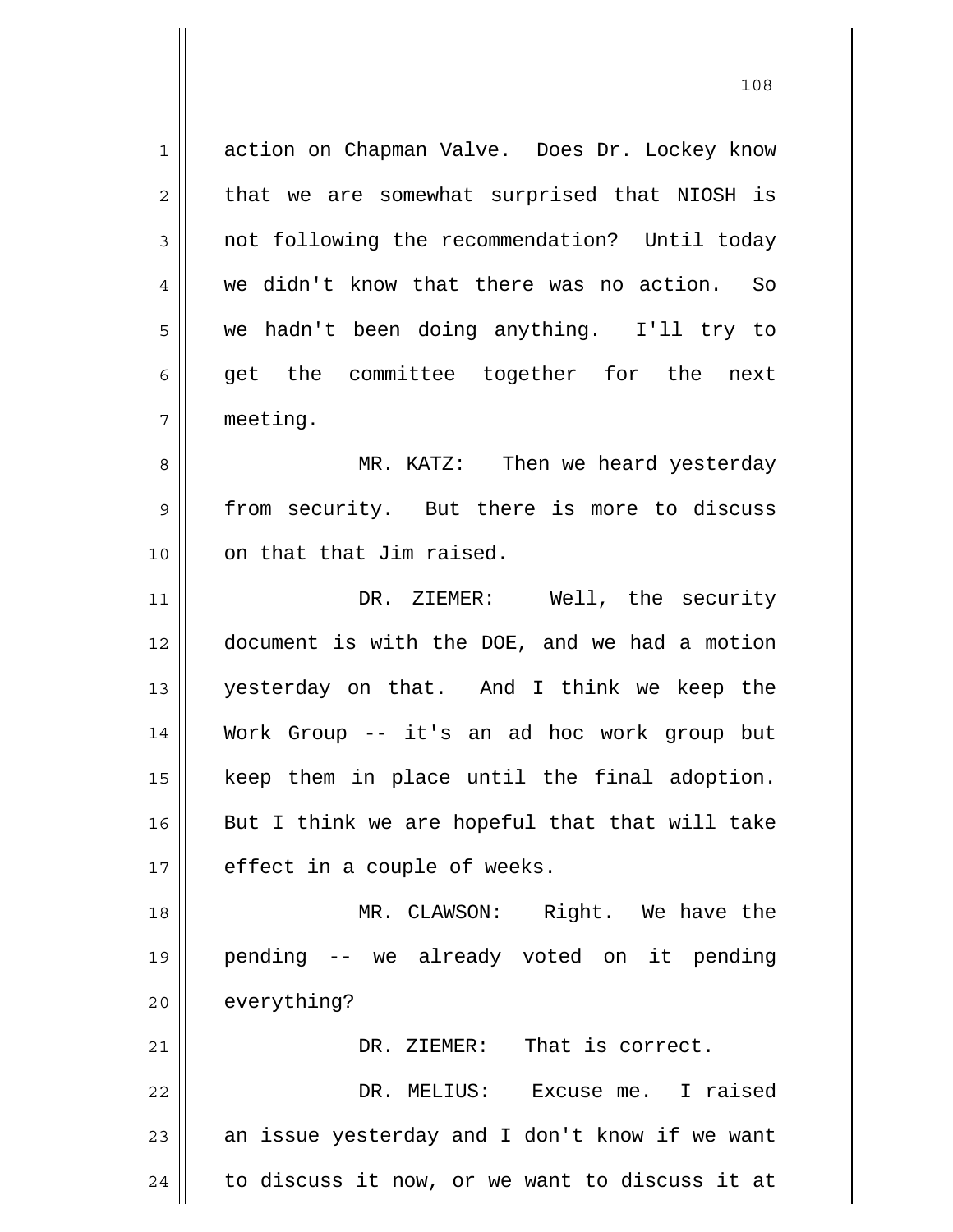1 2 3 4 5 6 7 8 9 10 11 12 13 14 15 16 17 18 19 20 21 22 23 some later point today. But I think at least in my mind it needs to be discussed, and that is sort of the larger question, how are we going to deal with the issue of classified information in terms of this program, and really our activities, our review of information from these sites, our presentation of this information either in terms of work groups, in terms of board actions, in terms of communication with the petitioners and so forth. And I don't think we can postpone - the other one with that issue would be authority as I understand led to some decisions by NIOSH in terms of not holding work group meetings, or at least not calling them work group meetings. And this is all very confusing to people. And I think it really comes down to that issue which we talked about a long time ago with the Iowa site, which was how do we handle those types of sites in terms of the SEC. I mean come up with a site profile too, but really the SEC. DR. ZIEMER: Well, actually, I

have that down as a separate item, because it

109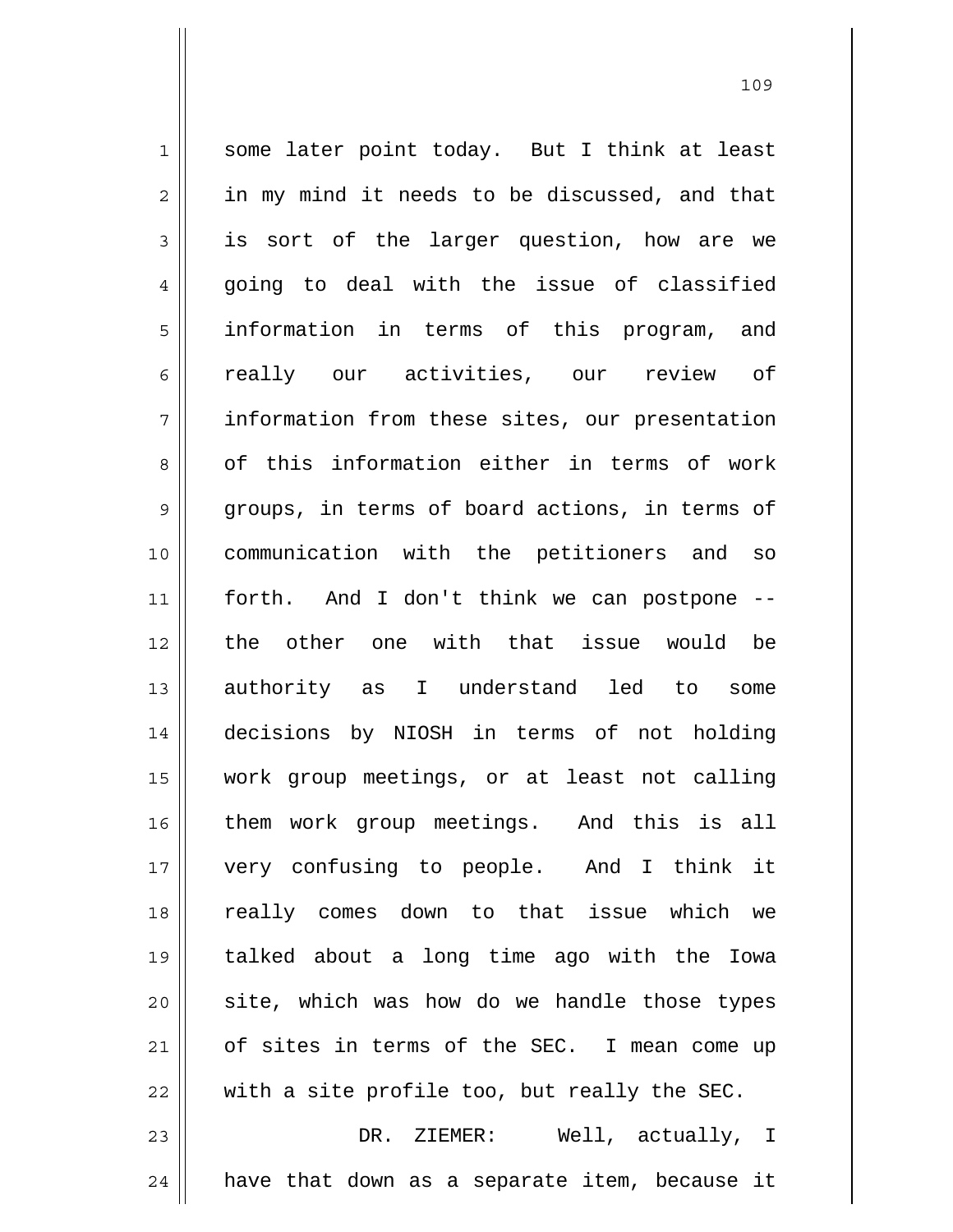1 2 3 4 5 6 7 8 9 10 11 12 13 14 15 16 17 18 19 20 21 22 23 wasn't in the purview of this particular work group to deal with that, so if there is no objection we will just finish the Work Group reports, and then that is the next thing. MR. KATZ: Okay, so Fernald; Mr. Clawson. MR. CLAWSON: Okay, with Fernald Work Group we've met five times, if my figures are right. We are still reviewing readiness, reviewing completeness of data accuracy for the urine bioassay validation of the HIS-20 database. The recycled uranium white paper that was dated on March 3rd. We are reviewing radon breath data for adequacy. The K-65 radon emission issue, the breathing zone general air sample data associated with the daily weight of the average thorium-232 intake. And NIOSH has given us a White Paper on that, and we are reviewing that at this time. MR. KATZ: Thank you, Brad. Any questions for Brad?

DR. MELIUS: Yes, are you still

24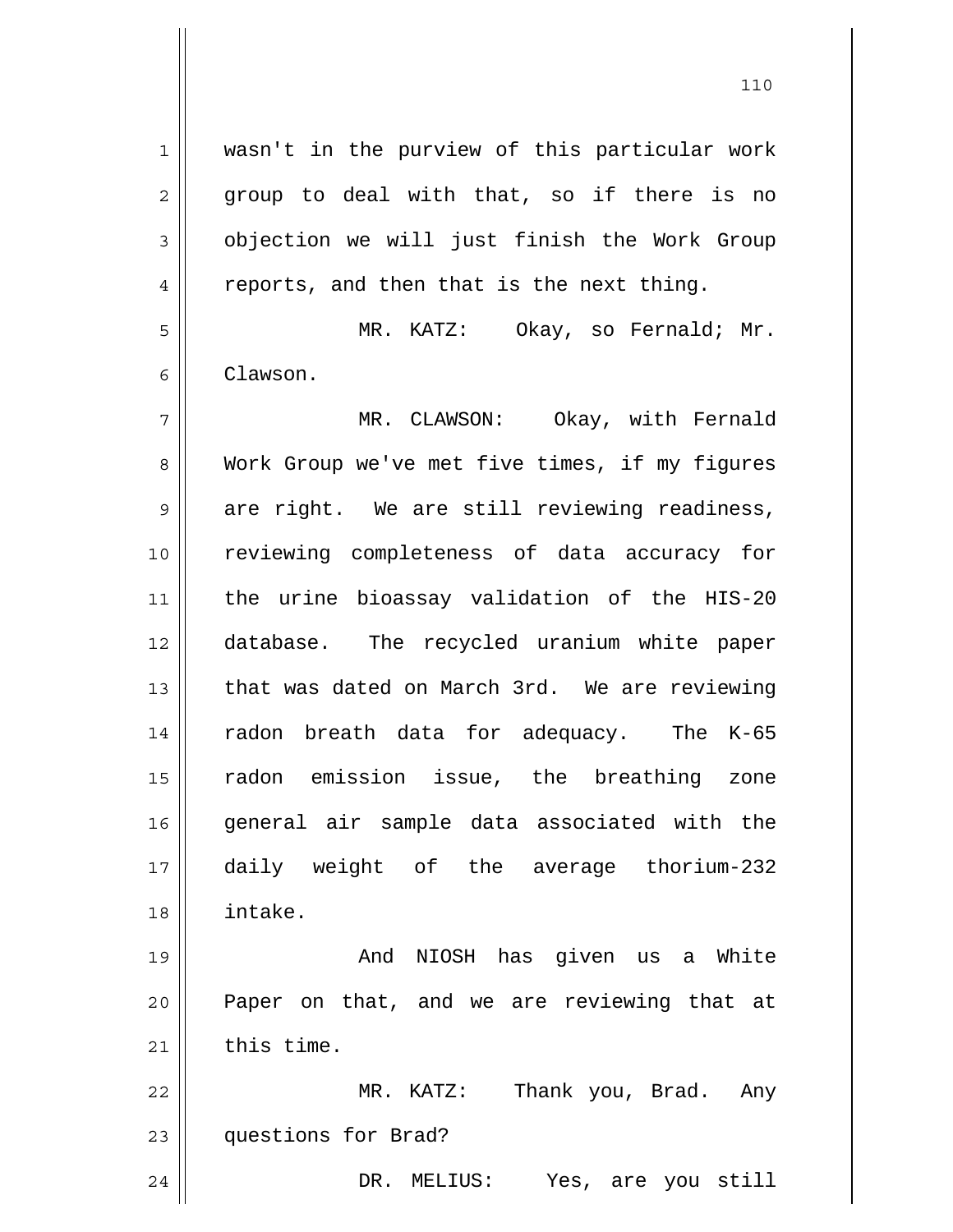| $\mathbf 1$ | waiting for data from Fernald? Or is that      |
|-------------|------------------------------------------------|
| 2           | taken care of? You went through this           |
| 3           | quickly, and I thought the report that SC&A    |
| 4           | prepared for updating us on Fernald was long.  |
| 5           | I mean there were lots of issues; I don't      |
| 6           | think you need to go through all of them. But  |
| 7           | I am just trying to understand where are we    |
| 8           | overall with this. Is this going to resolve    |
| $\mathsf 9$ | soon? Is this going to take a lot of time?     |
| 10          | It appears to me to be a number of significant |
| 11          | issues to be resolved there.                   |
| 12          | MR. CLAWSON: Personally, just                  |
| 13          | being the Work Group chair, I think we've got  |
| 14          | several issues that are going to take some     |
| 15          | time. John is the head for SC&A, he can kind   |
| 16          | of give a rough estimate of where we are at.   |
| 17          | It's like at almost every site we are looking  |
| 18          | at data integrity, and also the -- how much    |
| 19          | data we really have.                           |
| 20          | MR. MAURO: I will try to give it               |
| 21          | the 30-second sound bite to each of these six  |
| 22          | issues.                                        |
| 23          | The first issue has to do with                 |
| 24          | sampling plan. There is an enormous amount of  |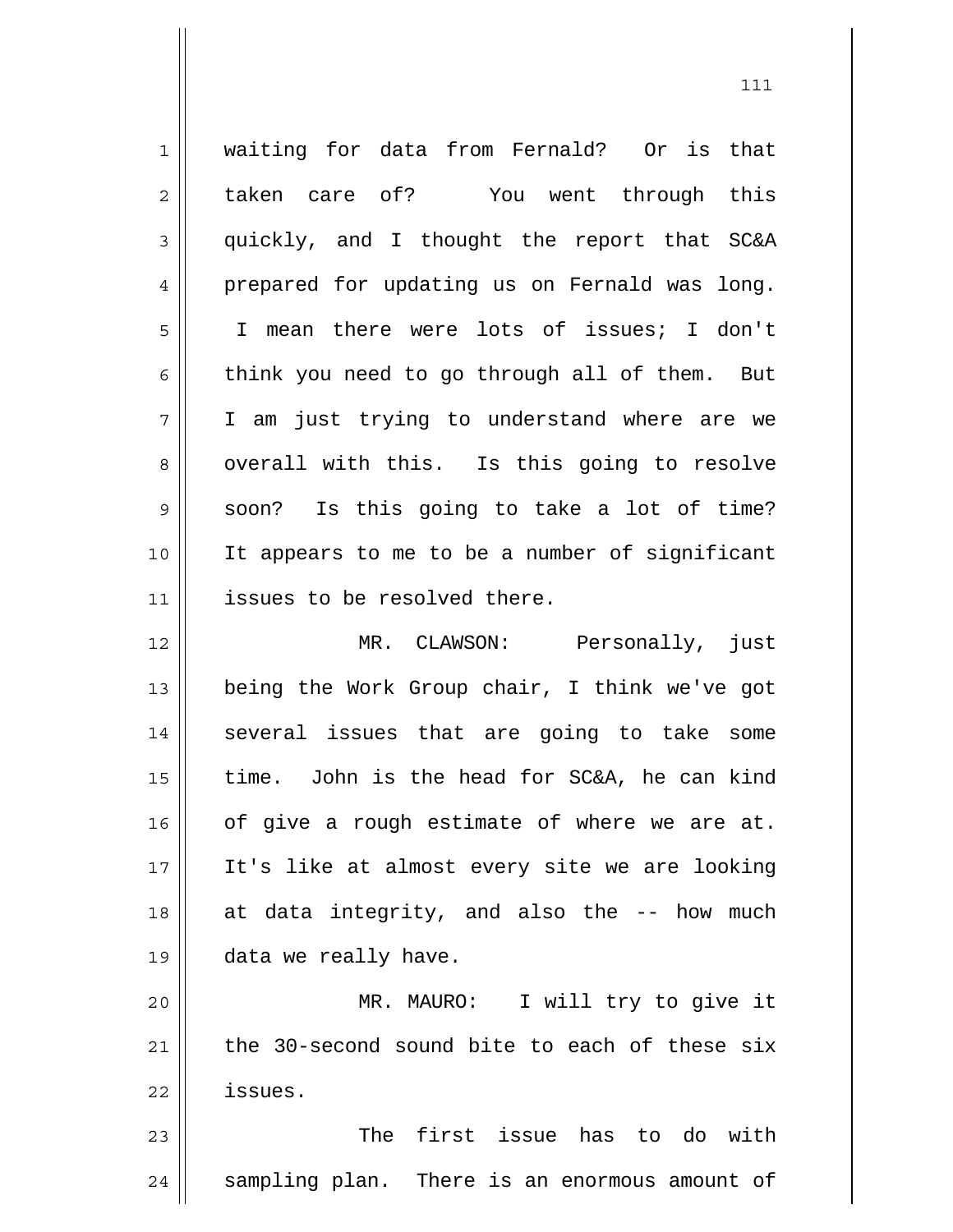1 2 3 4 5 6 7 8 9 10 11 12 13 14 15 16 bioassay data from the workers, urine samples where they measured uranium in urine. And there is a coworker model that has been developed by NIOSH for reconstructing the doses to those workers who were not bioassayed or inadequately bioassayed. The question becomes how do we know that the coworker model will in fact be appropriately bounding for all the workers. We, SC&A, did a lot of work looking into this issue. And where we came out was an interesting place. Effectively we found, we looked at all the different buildings, all the different categories of workers, all the different time periods, and there is a lot of data.

17 18 19 20 21 22 23 24 I guess you have to get the essence of it. The essence of it is, are there workers out there who don't have bioassay data that there is reason to believe they may have experienced exposures that are higher than what would be assigned by the coworker model? And that is really the essence of the question.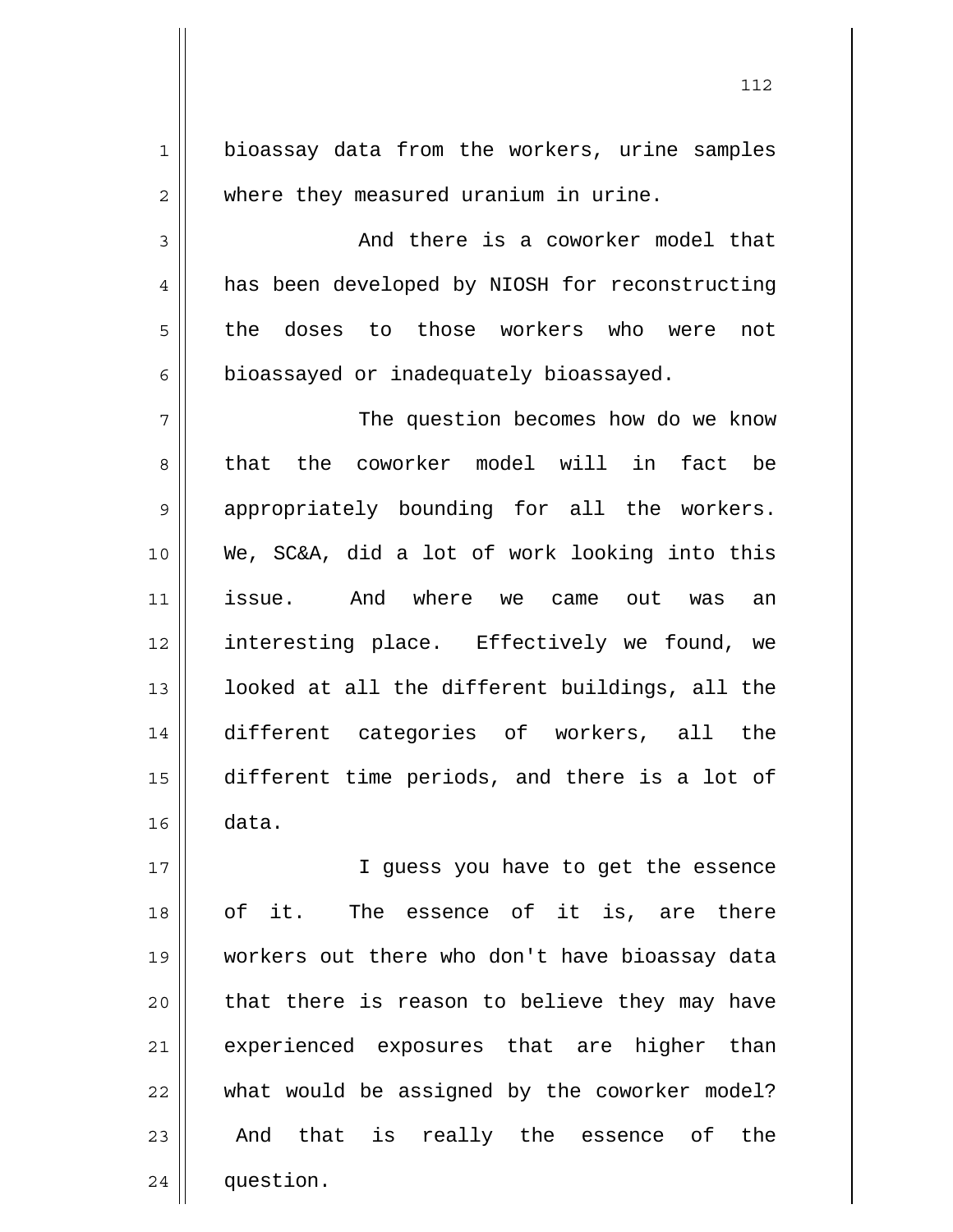| 1  | And Jim, during the Work Group                 |
|----|------------------------------------------------|
| 2  | meeting, said, no, we will look at that. We    |
| 3  | will go and grab data from workers who were    |
| 4  | not bioassayed; it's only a small fraction.    |
| 5  | And we'll see whether or not there is reason   |
| 6  | to believe these workers who weren't monitored |
| 7  | may very well have experienced exposures that  |
| 8  | would be underestimated because of the nature  |
| 9  | of their work and where they worked and when   |
| 10 | they worked by the coworker model. So that's   |
| 11 | how item one is. So the action item now is,    |
| 12 | and the first bullet -- I assume everyone got  |
| 13 | my email -- the very first bullet, that is     |
| 14 | with NIOSH right now. They are looking into    |
| 15 | that.                                          |
| 16 | The second has to do<br>with                   |
| 17 | validation of the HIS-20 database. This is a   |
| 18 | relatively easy problem. The first one Jim     |
| 19 | probably has a better sense of the time        |
| 20 | schedule to do that. The second item is in     |
| 21 | SC&A's hands. The HIS-20 database is an        |
| 22 | electronic database that was compiled going    |
| 23 | from hard copy to electronic. NIOSH performed  |
| 24 | a very comprehensive audit using MIL-Spec      |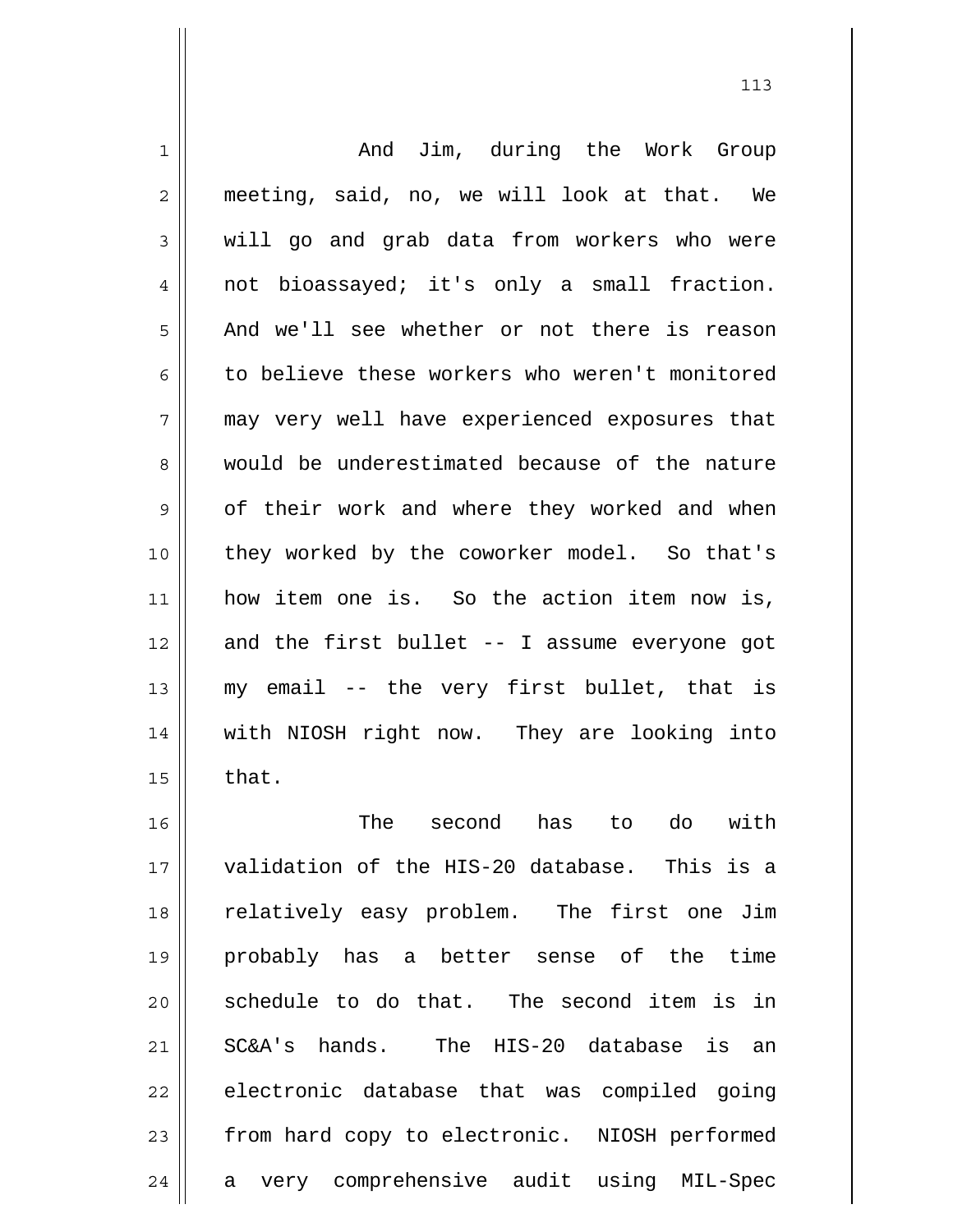| 1  | procedures, for sampling the hard copy to see   |
|----|-------------------------------------------------|
| 2  | how faithfully it was transferred<br>into       |
| 3  | electronic copy. Got a big report out there.    |
| 4  | We have been mandated to review it. Our         |
| 5  | statistician is purely looking at, did they     |
| 6  | implement the MIL-Spec standard in a way and    |
| 7  | come to conclusions that say, yes, the data     |
| 8  | that was in hard copy was in fact faithfully    |
| 9  | transferred into electronic copy.               |
| 10 | The ball is in our court. A couple              |
| 11 | of weeks of work.                               |
| 12 | Third item, recycled uranium; big               |
| 13 | Don't know, right now you saw our<br>item.      |
| 14 | summary; we have a number of issues that we     |
| 15 | are concerned about. I'm not going to go into   |
| 16 | details.                                        |
| 17 | There is basically a fundamental                |
| 18 | approach that NIOSH has adopted. Bottom line,   |
| 19 | parts per billion plutonium<br>100<br>and       |
| 20 | radionuclides, and we were not able<br>to       |
| 21 | is<br>independently verify that that in fact    |
| 22 | bounding. And we are in the midst<br>оf         |
| 23 | discussion on these matters. And SC&A is        |
| 24 | basically through with our investigations<br>to |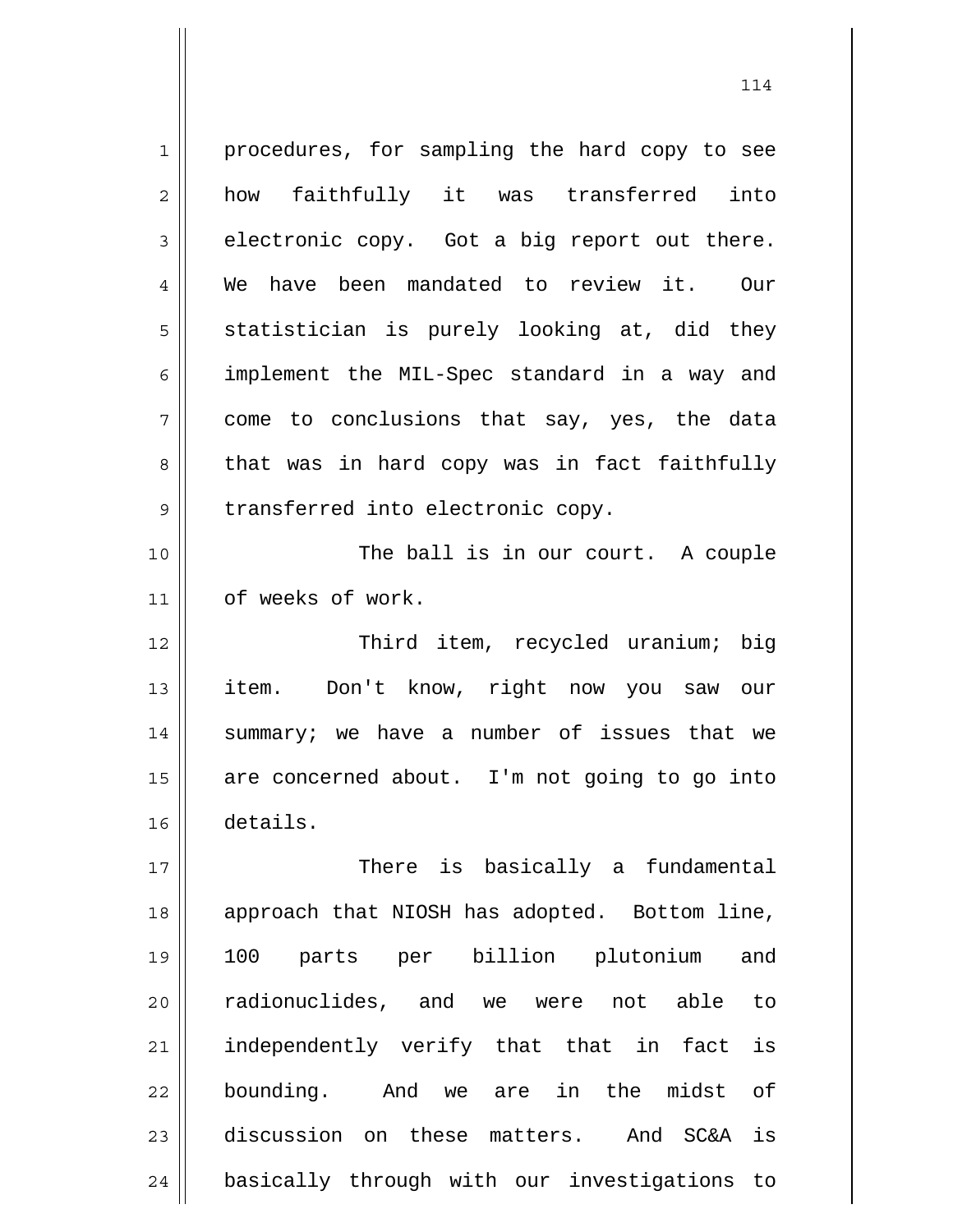the extent that we could, and it's really a bunch of questions that we have posed to NIOSH, and I believe to the extent to which those questions can be answered will be a subject at the next work group meeting.

1

2

3

4

5

6 7 8 9 10 11 12 The next item is radon breath analysis. We did not discuss that at the last meeting on the  $22^{nd}$ , the  $23^{rd}$ . We have a report, where we performed a review of the use of radon breath sampling to determine body burdens of radium, from workers at Fernald who handled radium and thorium.

13 14 15 16 17 18 19 We have a number of observations and findings in that report. However, that report has not yet been discussed at the Work Group. It is one of the subjects that just didn't make it to the table, nor into the last Work Group meeting. So that is still very much a subject for additional discussion.

20 21 22 23 24 Finally, K-65 silos, we discussed that at length at the last meeting. SC&A and NIOSH have a big difference of opinion on this one. In effect we believe the radon release rates from the silos have been underestimated

<u>115</u>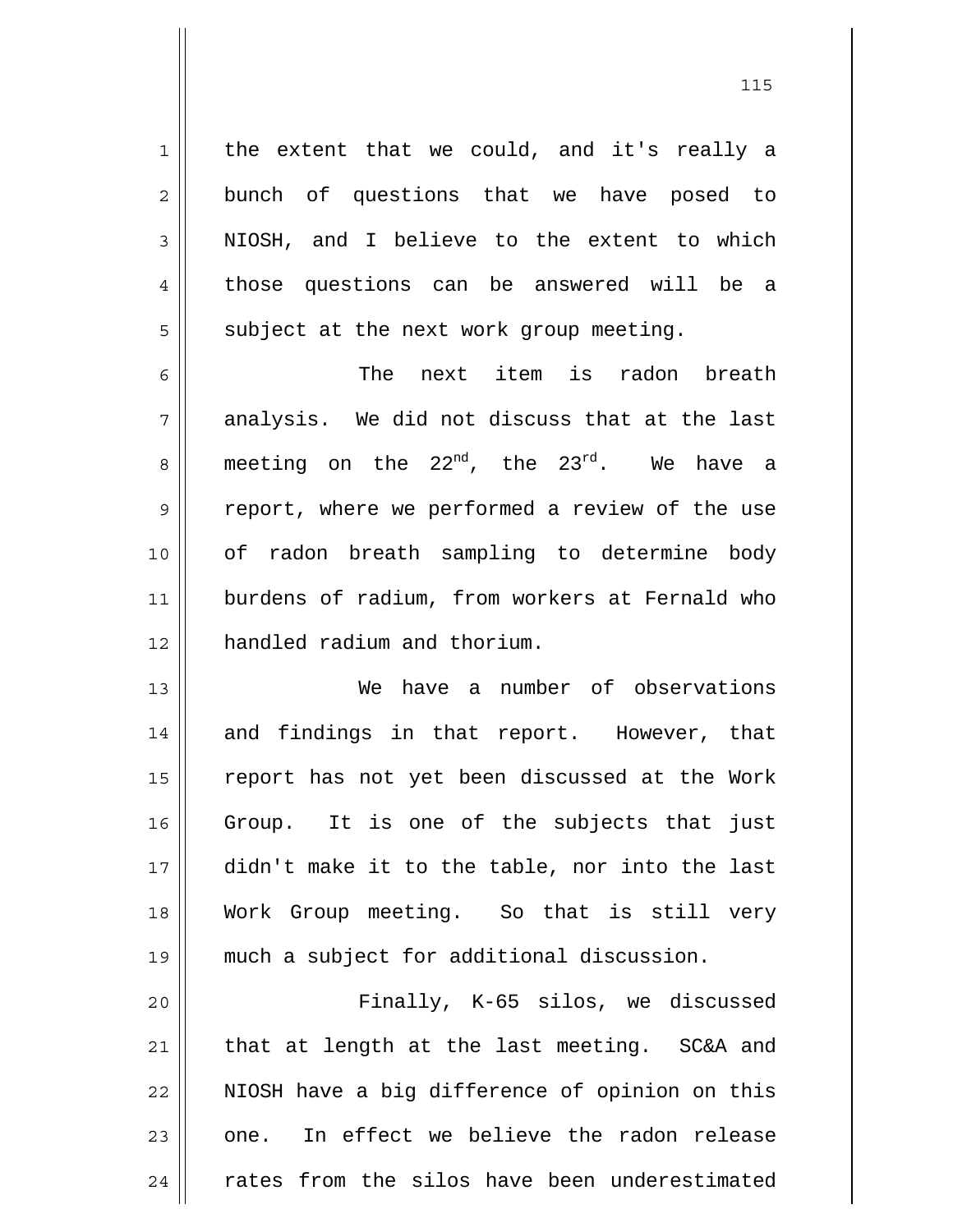by at least a factor of 10, and we are in the midst of some technical discussion on these matters. Jim is looking at it, maybe has something new to add. But when we left the meeting we agreed to disagree.

1

2

3

4

5

6

7

8

9

 And finally on that end the ball is in NIOSH's court on the radon emanation. We posed our questions and concerns; they have it.

10 11 12 13 14 15 16 17 18 19 20 21 22 The last item is in our ballpark, namely, there is a set of data and a coworker approach to reconstructing thorium-232 inhalation rates. There is a lot of data. All of that data has been loaded up on the O drive, and NIOSH has been given -- NIOSH, I'm sorry, SC&A has been given the responsibility to look at that data, sample the data, and convince ourselves that in fact that data is of sufficient adequacy and completeness to allow you to reconstruct and place a plausible upper bound on the inhalation doses of all workers from thorium-232.

23 24 And the way we look at as always is by time, location and job category. So we're

<u>116</u>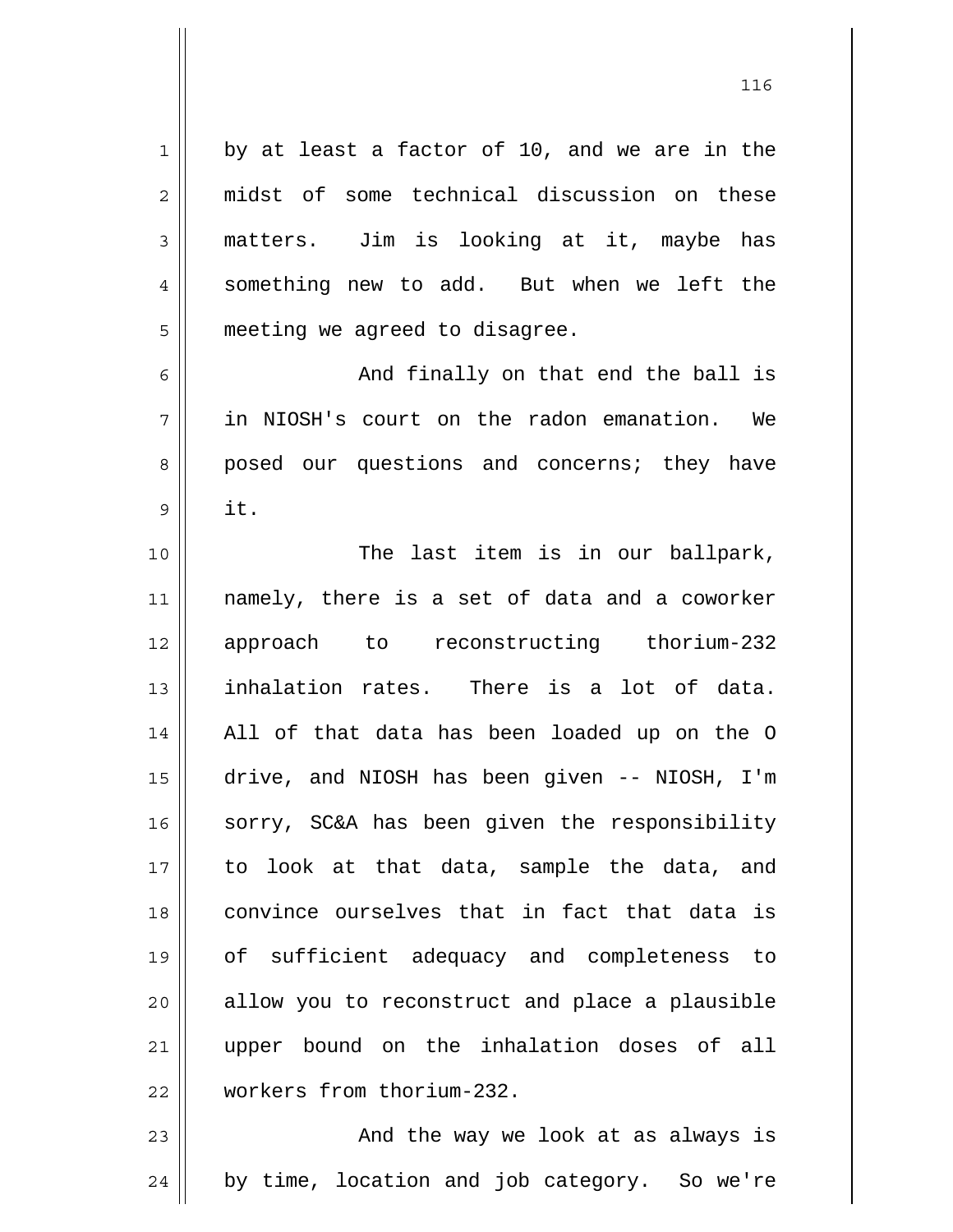1 2 3 4 5 6 7 8 9 10 11 12 13 14 15 16 17 18 19 20 21 22 23 24 in the process right now of looking at that data, and the ball is in our court to prepare a report to the Work Group. DR. ZIEMER: A couple of questions here. Mark and then John. MR. GRIFFON: And I knew there was a reason I should have looked at John's report before the meeting. But I think one of the biggest items that's an SC&A action item is missing on that, and maybe I'm wrong. But and it might be just a complete disconnect, because we have discussed this topic at length. But it is the data completeness question related to the individual case files. In other words -- did you cover that in there? MR. MAURO: I covered it in here, but I overlooked it. MR. GRIFFON: Okay, then that is different than the coworker models. MR. MAURO: Absolutely. It's in the write-up, but I neglected to mention it in my oral presentation. Yes, we are currently looking at --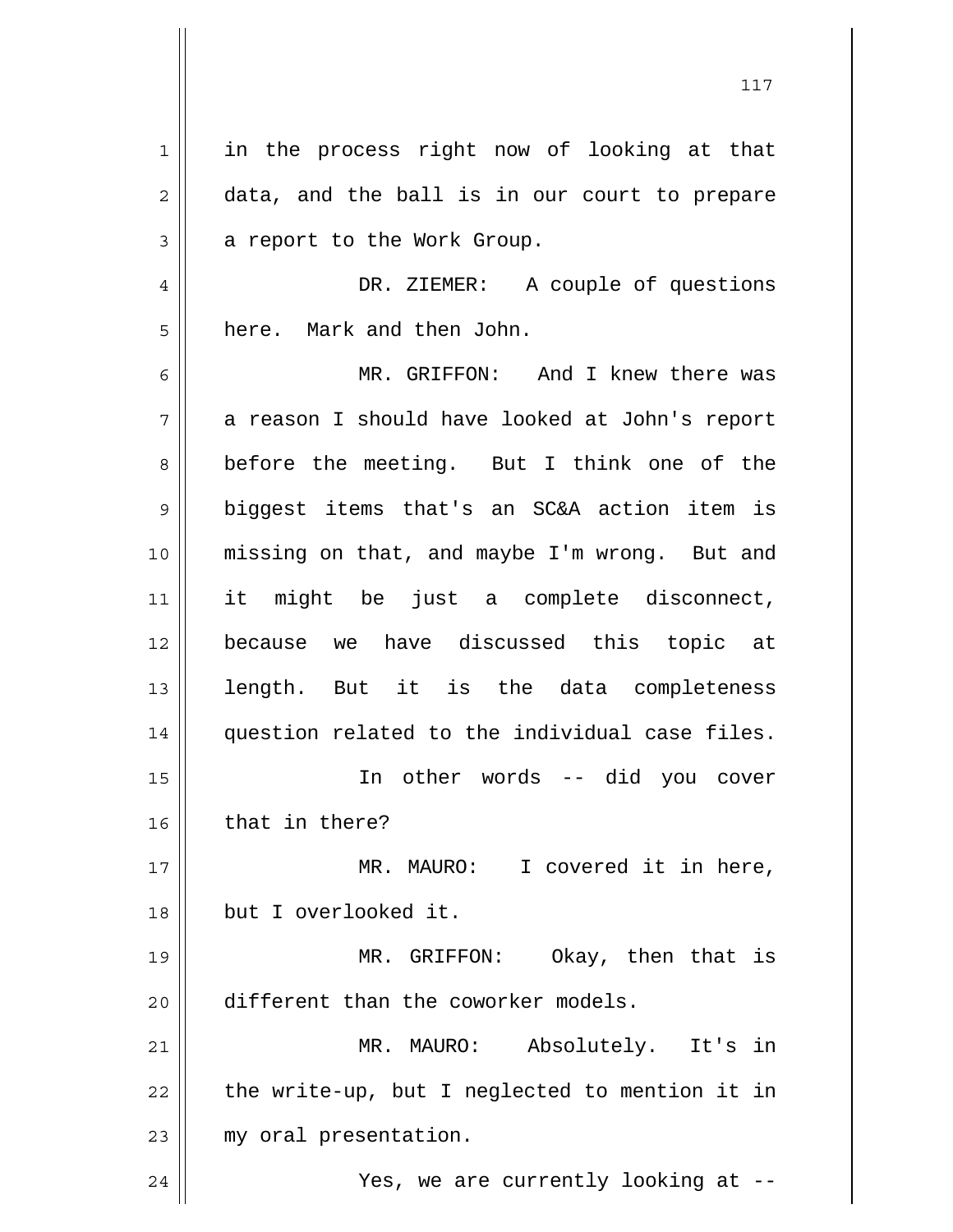| $\mathbf 1$ | we have downloaded the 15 cases that we have   |
|-------------|------------------------------------------------|
| 2           | already audited, during the DR process, the 15 |
| 3           | Fernald cases. And we are pulling another 15,  |
| 4           | so we have a total of 30, and we are going to  |
| 5           | write a report to folks about the completeness |
| 6           | of the data for those 15 cases. And we feel    |
| 7           | that that is a very good place to get a        |
| 8           | snapshot, you are absolutely right.            |
| 9           | Jim.<br>DR. ZIEMER:                            |
| 10          | I can just offer a<br>DR. NETON:               |
| 11          | brief update to a couple of items that John    |
| 12          | mentioned.                                     |
|             |                                                |
| 13          | The first one, Mark Rolfes has just            |
| 14          | informed me, we have competed our analysis of  |
| 15          | the unmonitored worked at Fernald, and out of  |
| 16          | something in excess of 1,000 cases we have     |
| 17          | identified 80 cases of workers who have<br>no  |
| 18          | bioassay monitoring data, and we will be       |
| 19          | prepared to provide a report on the status of  |
| 20          | those workers and the type of jobs they        |
| 21          | performed, that sort of thing, at the<br>next  |
| 22          | work group meeting. So indeed it is a very     |
| 23          | small fraction of the Fernald workforce, which |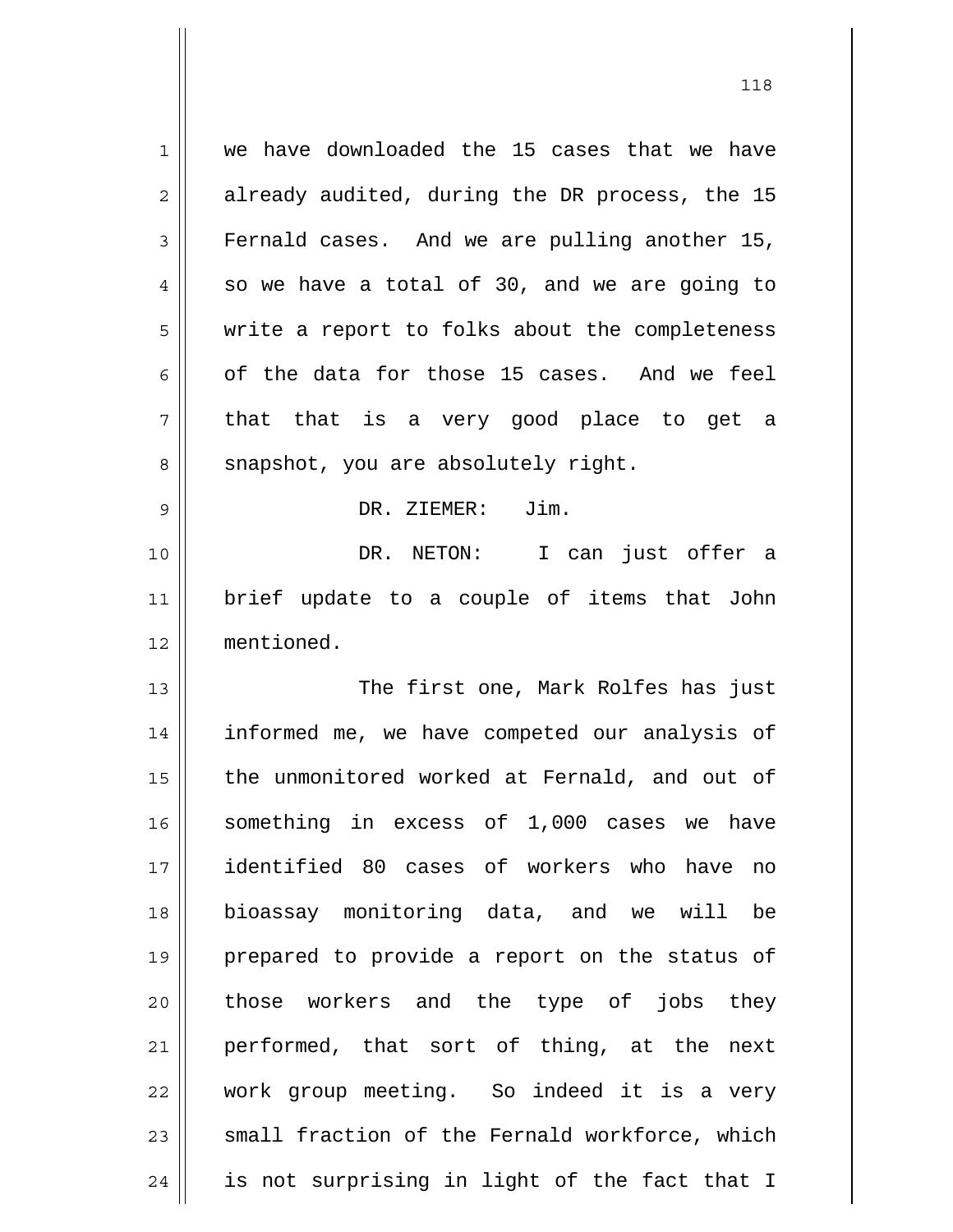believe there is something in the order of a half a million bioassay samples for uranium that were taken over the history of the plant.

1

2

3

4 5 6 7 8 9 10 11 12 13 14 The second issue relates to John's discussion of their belief that the radon emanation rates from the silos were off by an order of magnitude. That was not our opinion; that was the report that was issued by John Till of Radiological Assessment Corporation who evaluated the Fernald offsite emissions. It was a report that was reviewed by the National Academy of Sciences, and was reviewed by the National Academy as being scientifically valid and accurate.

15 16 17 18 19 SC&A has identified an interesting twist and analysis of the data by Hans Behling that we are looking into, and we will be prepared to report on that at the next meeting.

20 21 22 23 24 However, I would say that I think we somewhat agree that this is not necessarily an SEC issue, it's a matter of whether the doses on site are an order of magnitude higher or not.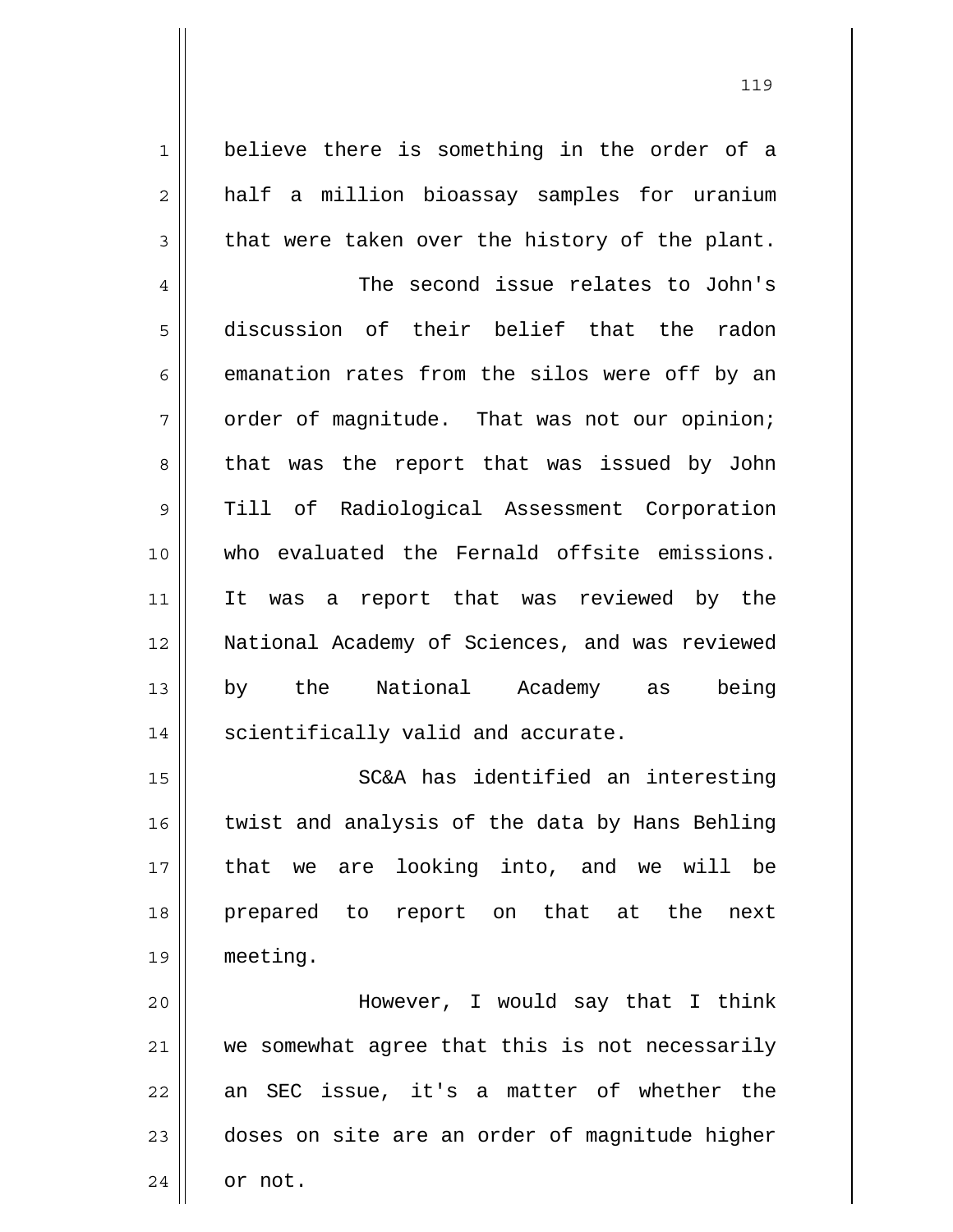| $\mathbf 1$    | DR. ZIEMER: John, did you have a              |
|----------------|-----------------------------------------------|
| $\overline{2}$ | comment?                                      |
| 3              | MR. POSTON:<br>Not now. Jim                   |
| 4              | answered my question. I think everybody is    |
| 5              | aware of the number of calculations of        |
| 6              | emanations from the silos. This is not        |
| 7              | something new. And as Jim pointed out, it's   |
| 8              | even been reviewed by the National Academy of |
| 9              | Sciences. It sorts of begs the question, what |
| 10             | are you going to do to make it any better.    |
| 11             | DR. ZIEMER: Thank you. Any other              |
| 12             | comments on Fernald? Brad, did you have an    |
| 13             | additional comment?                           |
| 14             | MR. CLAWSON: Yes, I've heard the              |
| 15             | Academy of Science and all these wonderful    |
| 16             | people and so forth, don't those things ever  |
| 17             | change. So many of them do change as they     |
| 18             | find new information where they get a new     |
| 19             | process. I don't want us to hang our hat on   |
| 20             | that, because I do agree. And I appreciate    |
| 21             | Jim, because I was very impressed with his    |
| 22             | research into this, but I think that John has |
| 23             | brought forth a very interesting -- Hans and  |
| 24             | so forth, I thought it was very interesting.  |

 $\mathsf{I}$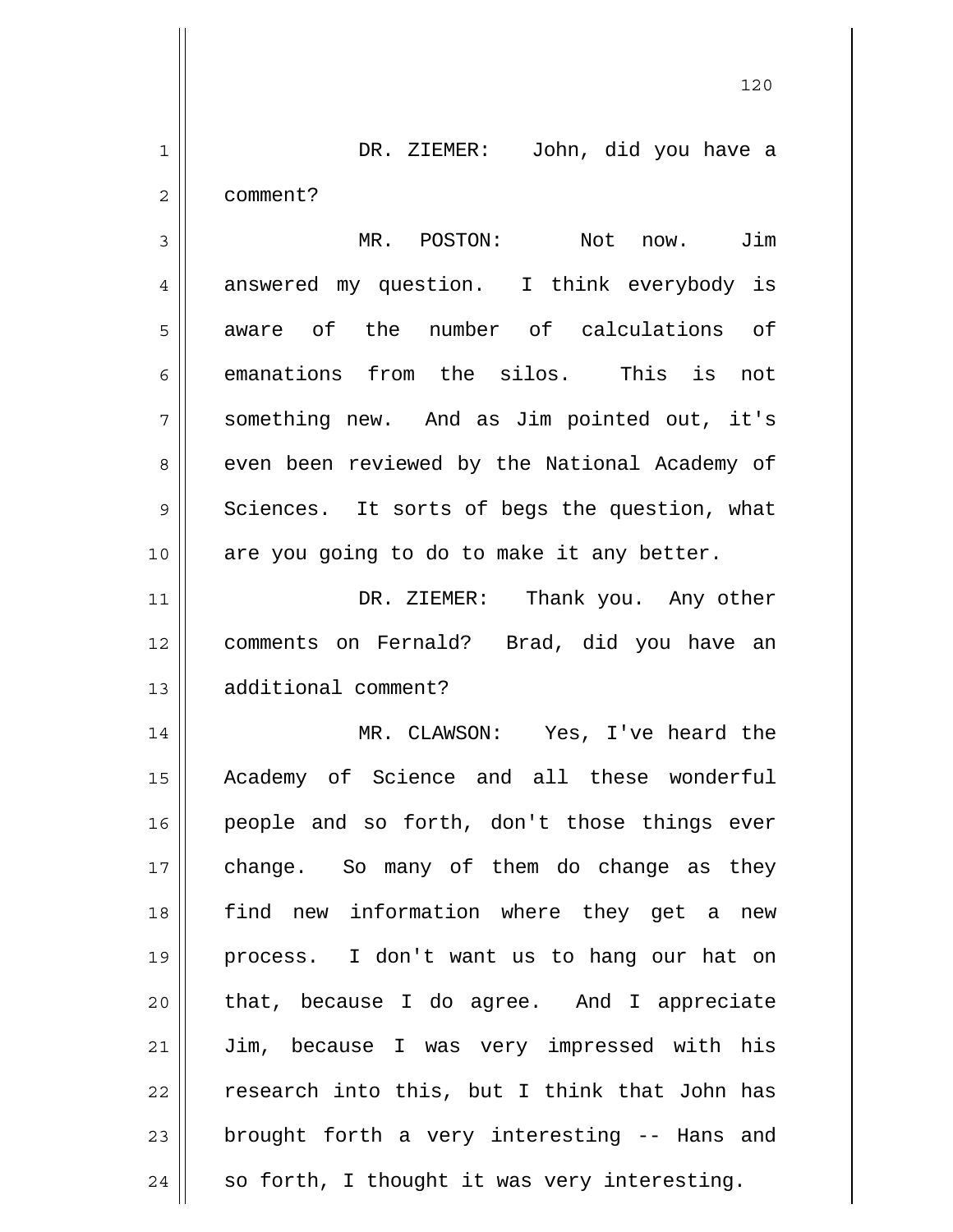1 2 3 4 5 6 7 8 9 10 11 12 13 14 15 16 17 18 19 20 21 22 23 24 DR. NETON: I'm sorry; I didn't mean to imply that we are not taking their analysis seriously. I just wanted to put it in context; it's not a NIOSH-derived model. It's a previous model that had been thoroughly deeply vetted. We are looking into it. MR. CLAWSON: And I want to tell you right up front I appreciate that, because I appreciate your interest into the actual science of this. I watched Jim really fervently working, and it did, it brought up some interesting points. DR. NETON: Thank you. DR. ZIEMER: Thank you. Okay, let's go ahead. MR. KATZ: Hanford. DR. MELIUS: At Hanford our work is at a standstill now waiting for NIOSH which has been -- had to obtain a lot of data, mostly on neutron exposures, from Hanford. We talked about it here before. There have been significant delays with DOE. I think that is to some extent has been worked out. But then secondly for NIOSH to then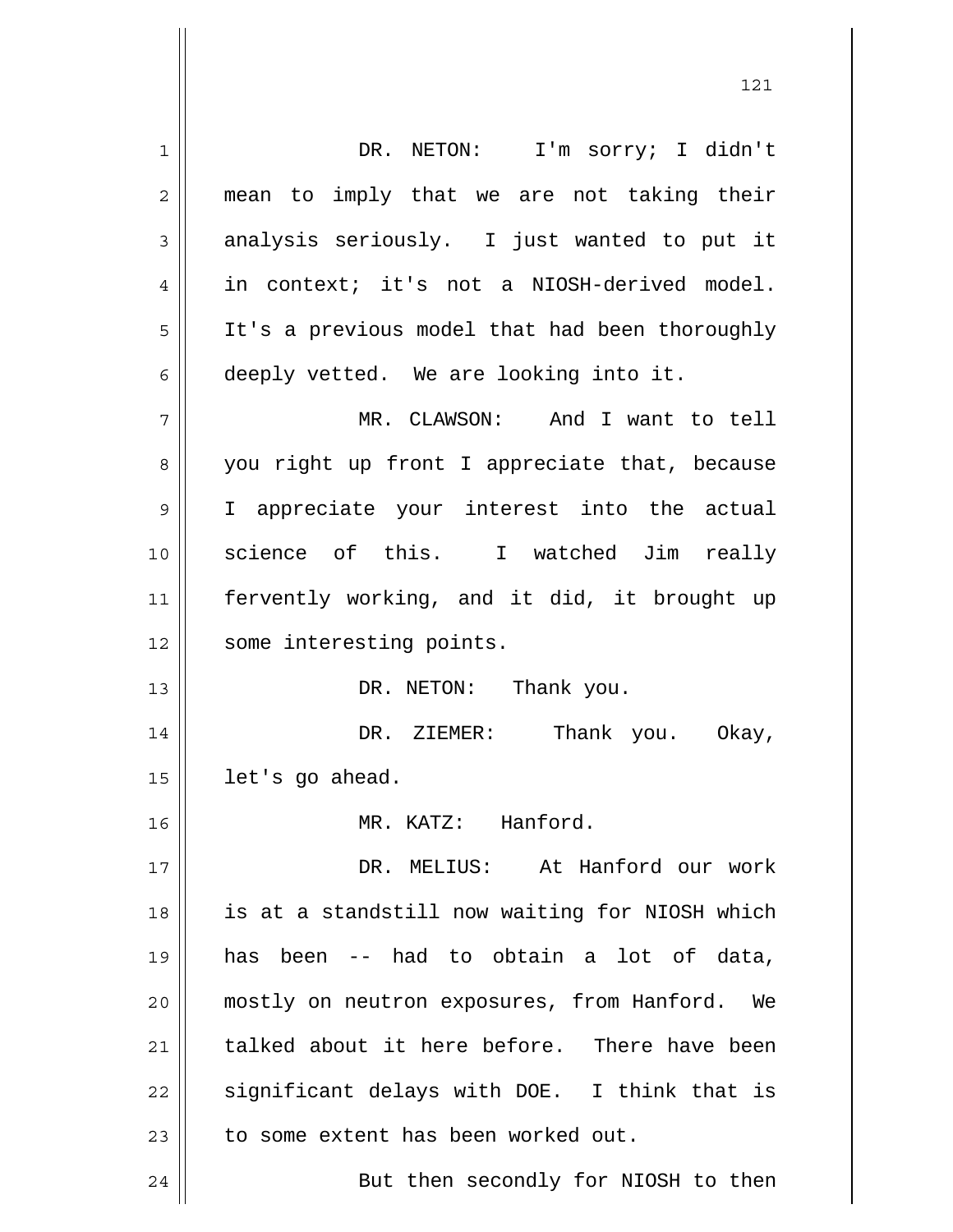1 2 3 4 5 6 7 8 9 10 11 12 13 14 15 16 17 redo their neutron exposure models. That work I understand is underway and at least some of that work is expected to be finished within the next month or two. Arjun and I had a call with Sam Glover a couple of months ago, and that was his estimate at that point in time. So Arjun and I, and it did make sense, do we need to take any more action on the part of the Work Group until that activity was completed. And Arjun and I plan to do a conference call with Sam hopefully within the next week or so, and sort of figure out what the schedule would be for NIOSH to complete their reports in order that the Work Group would have -- or SC&A would have something to review on this issue, and secondly then the Work Group could proceed.

18 19 20 21 I don't know if Jim or Larry have anything to add in terms of timing or anything on how that is proceeding, but I know it's underway and I haven't heard otherwise.

22 23 24 MR. ELLIOTT: I think you have accurately portrayed the situation. And I don't have anything to add other than we are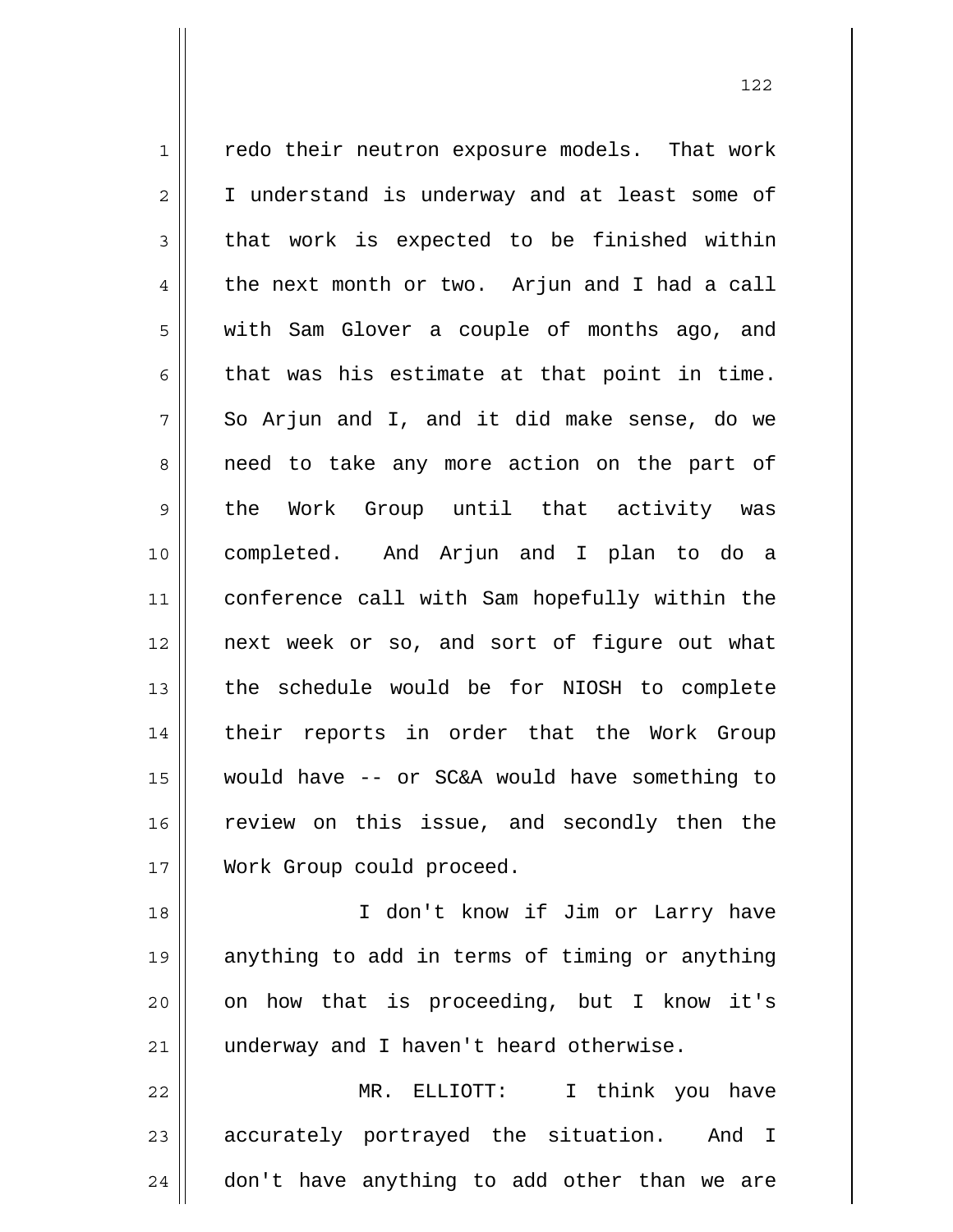1 2 3 4 5 6 7 8 9 10 11 12 13 14 15 16 17 18 19 20 21 22 23 very concerned about where Hanford is at and how much time has been expended and how much more time is needed. It's not clear to me though that we have all the data yet, so I'm asking Sam, and I will be on the call with you next week. Because I need to understand exactly where we're at on this one. DR. MELIUS: I mean it's the situation we thought we had before, you don't know until you're actually working, looking at what you have received and what you haven't received, and start to work on the actual model, do you have enough. MR. ELLIOTT: And right now we have hundreds of claims pended for this site for this reason. DR. MELIUS: No, it's a serious issue. Well, we'll be following up and then reporting back at our July meeting. MR. KATZ: Thank you. Brad? Oh no, sorry, Phil. Idaho? MR. SCHOFIELD: Okay, on the Idaho

National Labs, SC&A just did a site profile

24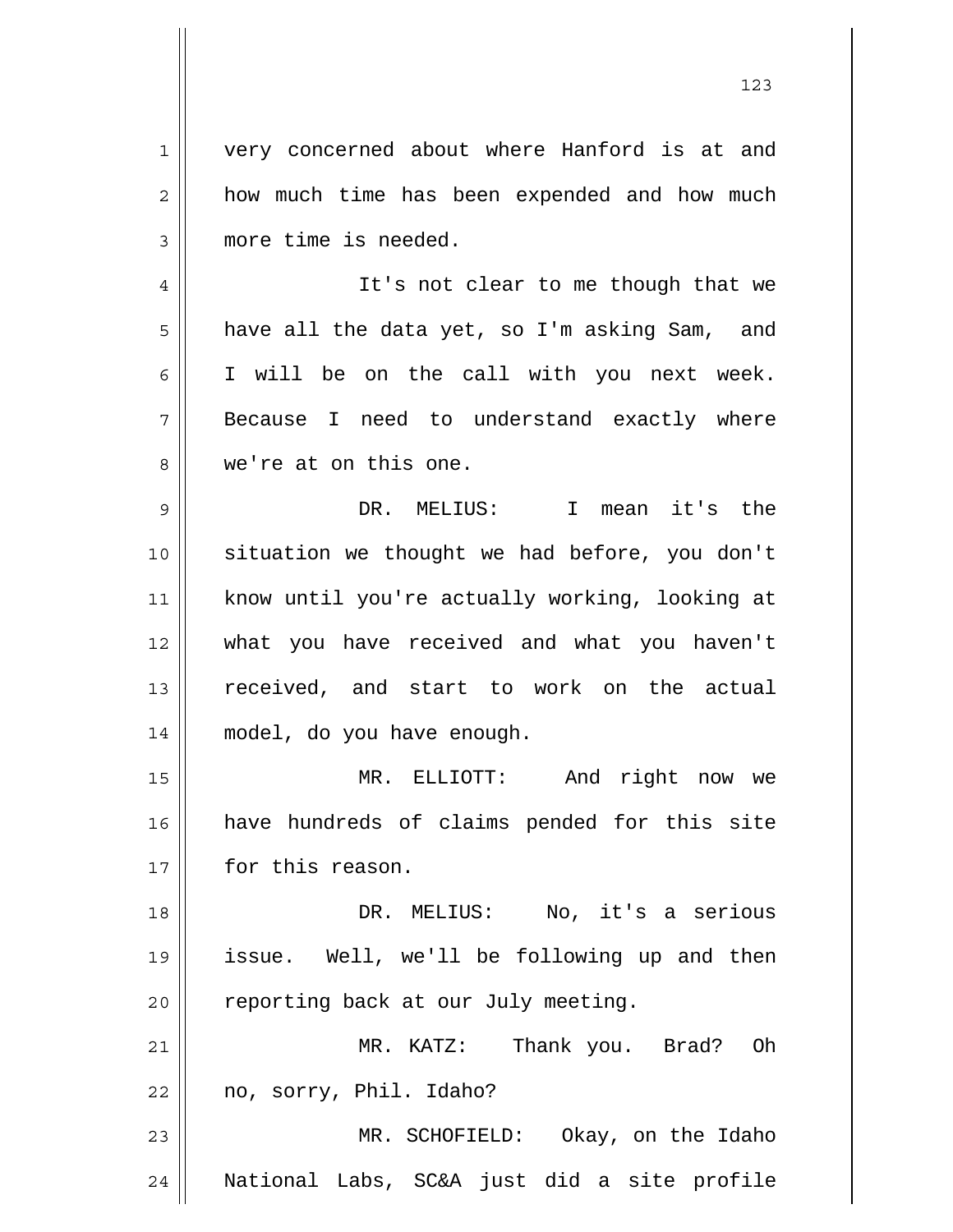1 2 3 4 5 6 7 8 9 10 11 12 13 14 15 16 17 18 19 20 21 22 review on it. We will be having a meeting on that on June 10th. And then I'll go ahead and do Pinellas at the same time. On the 11th we will be looking at the SEC for Pinellas. We have had a hold up there until we were able to meet with DOE about some security issues, about what we could discuss, and I think we are set to go forward. MR. KATZ: Any questions? Thanks Phil. Linde. DR. ROESSLER: The Linde work group along with NIOSH and SC&A has completed the evaluation of the site profile. We announced that at the last meeting. With regard to the SEC I'll remind you that class was added to the SEC status. This was the October 1st, 1942 to the October 31st, 1947 operating period. So what the Work Group is ready to address is the January 1st, 1954, through July 31st, 2006, the residual radiation period, which has qualified for evaluation.

23 24 We had hoped to get right at that and have a report by this meeting. But for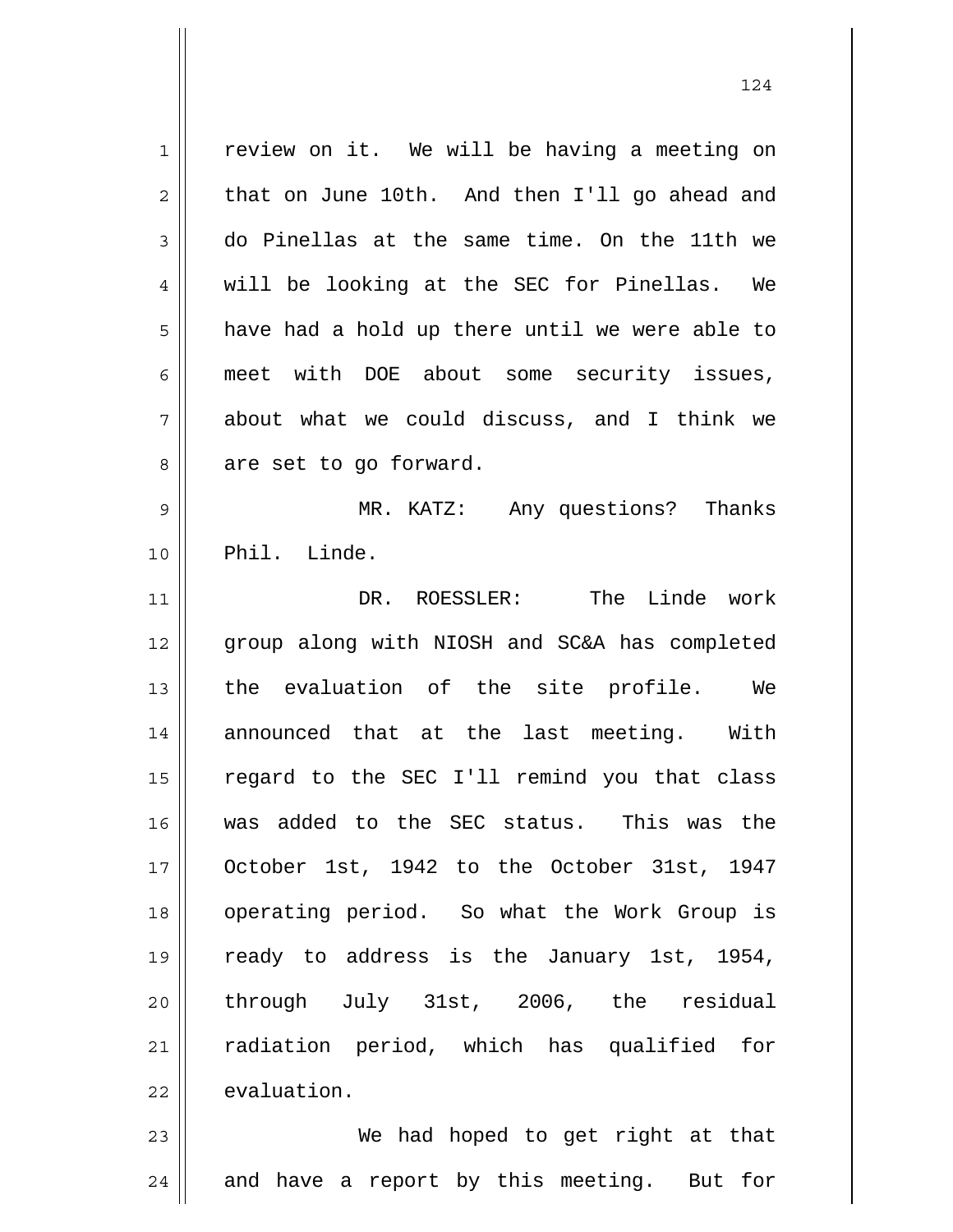| $\mathbf 1$      | two reasons we have been delayed. SC&A have    |
|------------------|------------------------------------------------|
| $\overline{2}$   | not completed the evaluation of the NIOSH      |
| $\mathfrak{Z}$   | report, and also the petitioner asked that we  |
| $\ensuremath{4}$ | delay so that the petitioner has time to       |
| 5                | review the document. So we are now hoping to   |
| 6                | give a report at the July meeting. We're       |
| 7                | hoping we can convene the Work Group soon.     |
| 8                | And we are waiting now for SC&A to tell us --  |
| $\mathsf 9$      | and John, it's looking like he's saying yes -- |
| 10               | to give us their evaluation of the NIOSH       |
| 11               | report, and then we'll get to work on that.    |
| 12               | DR. ZIEMER: While we are on the                |
| 13               | topic of Linde Ceramics, I think it would be   |
| 14               | appropriate for me now to mention the letter   |
| 15               | from Senator Schumer of New York, a copy of    |
| 16               | which was placed on your table and a copy of   |
| 17               | which was distributed electronically to the    |
| 18               | Board a little over a month ago. This letter   |
| 19               | came to us after our last meeting. Under the   |
| 20               | Board's rules replies to congressional members |
| 21               | have to be -- need to be approved by the       |
| 22               | Board. I have drafted a potential response     |
| 23               | which I would like to put before the group     |
| 24               | now.                                           |

<u>125</u>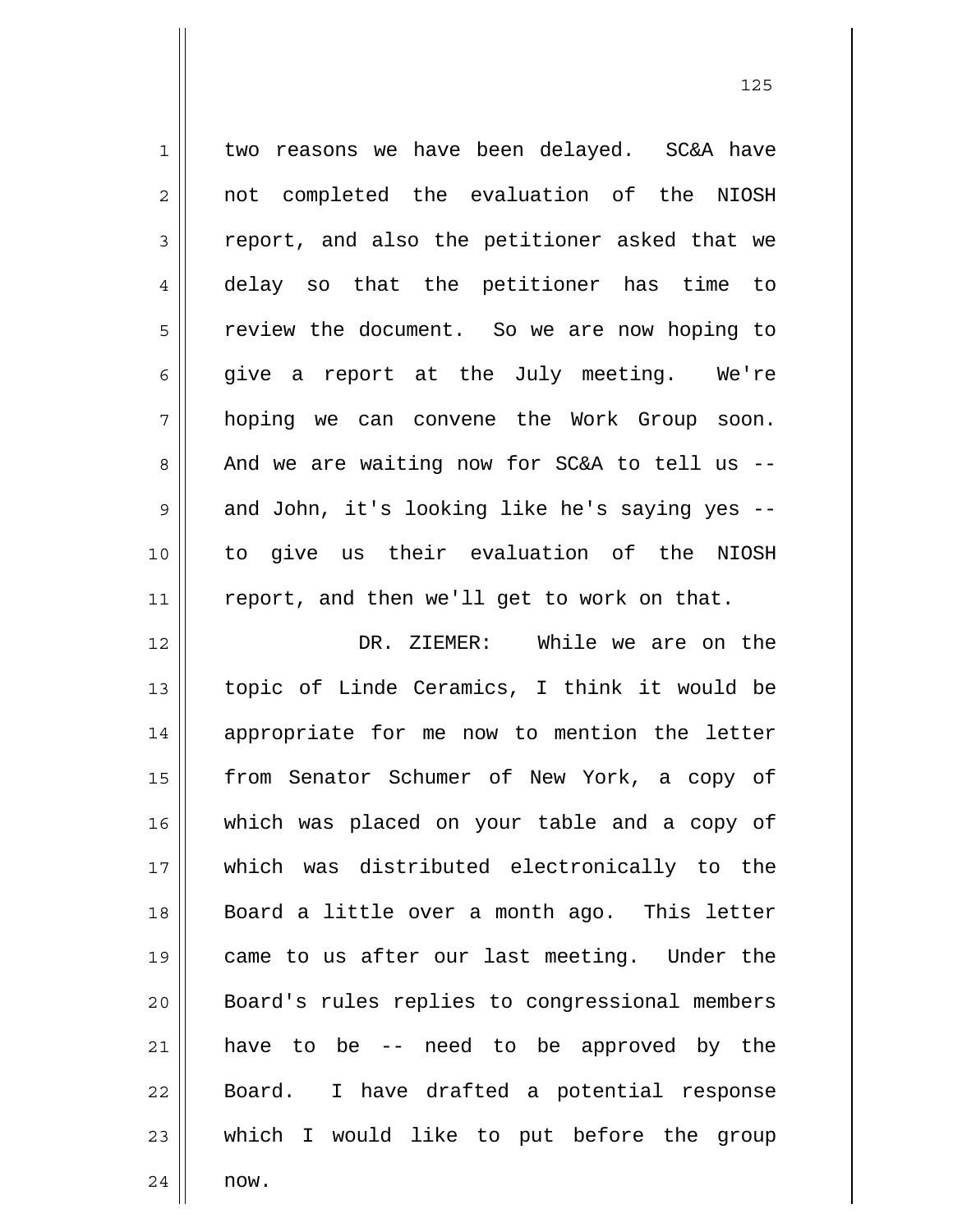| $\mathbf 1$    | Basically Senator Schumer's letter             |
|----------------|------------------------------------------------|
| $\overline{2}$ | as you look at it indicates that he supports   |
| 3              | an SEC class for the later time period which   |
| 4              | is currently under consideration. And he also  |
| 5              | mentions keeping the petitioner in the loop;   |
| 6              | that would be [Identifying information         |
| 7              | redacted]. And the response letter I put       |
| 8              | before you, it's a straw-man letter, basically |
| $\mathsf 9$    | it acknowledges in the first paragraph, it     |
| 10             | acknowledges receipt of his letter and also    |
| 11             | acknowledges his concerns about the SEC period |
| 12             | or potential SEC coverage for the period 1954  |
| 13             | to 2006. It also points out that we now have   |
| 14             | the Evaluation Report; it was received in      |
| 15             | November. It has not been formally presented   |
| 16             | by the way; it's the one that Jim just         |
| 17             | mentioned. But the Board has the Evaluation    |
| 18             | Report; that we have passed the contractor to  |
| 19             | review that, and that at the request of the    |
| 20             | petitioner we have delayed the discussion      |
| 21             | until the July meeting. So basically it says   |
| 22             | what you just told us, Jim.                    |
|                |                                                |

23 24 And then it indicates that we will indeed keep [Identifying information redacted]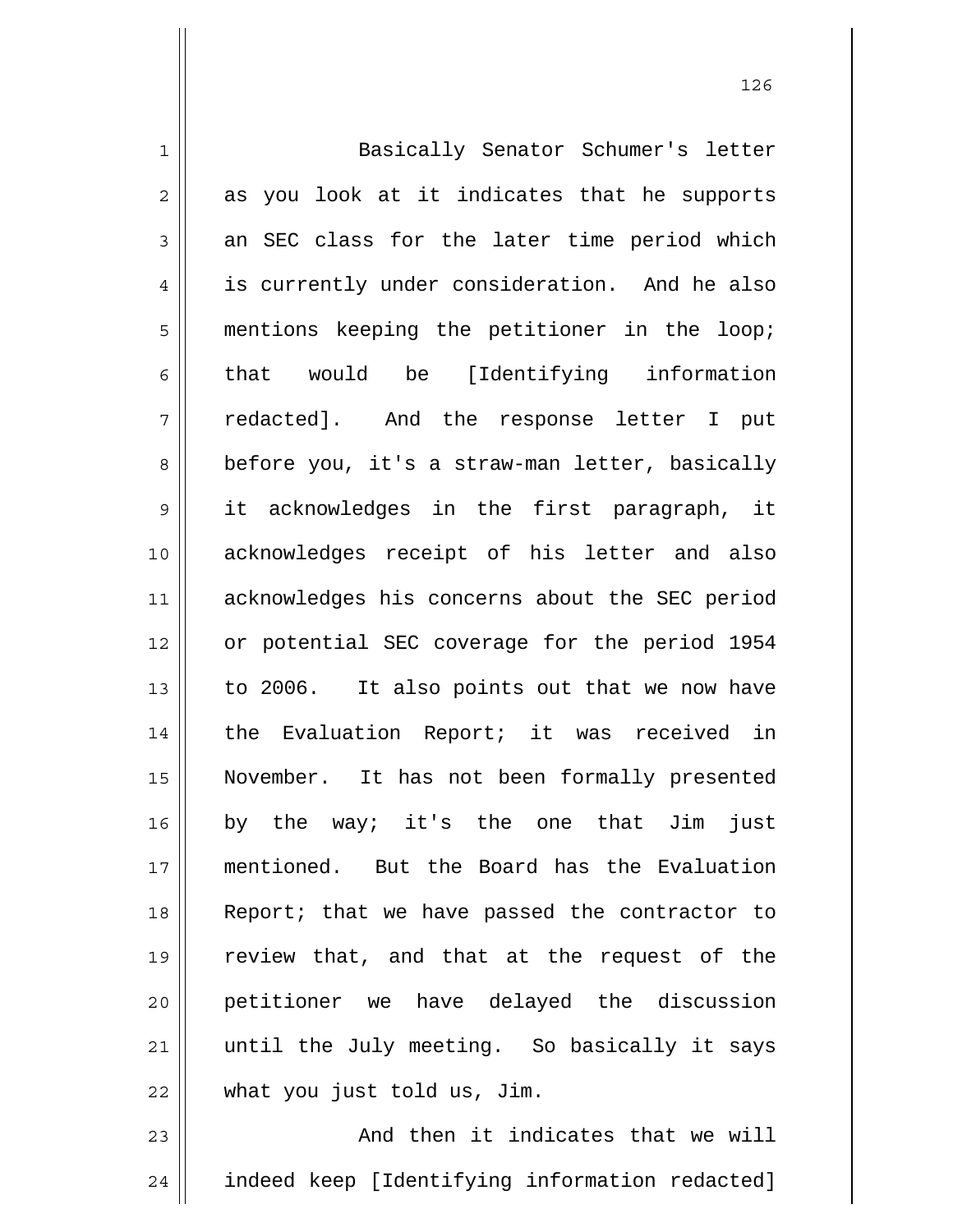1 2 3 4 5 6 7 8 9 10 11 12 13 14 15 16 17 18 19 20 21 22 23 24 apprised of progress and actions of the Work Group. So if it would be appropriate to have a motion to approve this letter or some version of it. DR. ROESSLER: Before we do that, I think it might be appropriate to bring up one sentence in his letter that I don't think you have addressed. In his third paragraph -- first he talks about agreeing to review the SEC petition for those who worked at Linde between 1954 and 2006. Then he continues, he says: I continue to urge you to qualify the SEC petition for those who worked at Linde between 1947 and 1953, and I don't think you addressed that. DR. ZIEMER: You are quite correct. That was an inadvertent omission. We can have a friendly amendment to the letter if it becomes a motion. Dr. Melius? DR. MELIUS: I was just going to ask for some clarification from NIOSH. Just the Linde petition issue.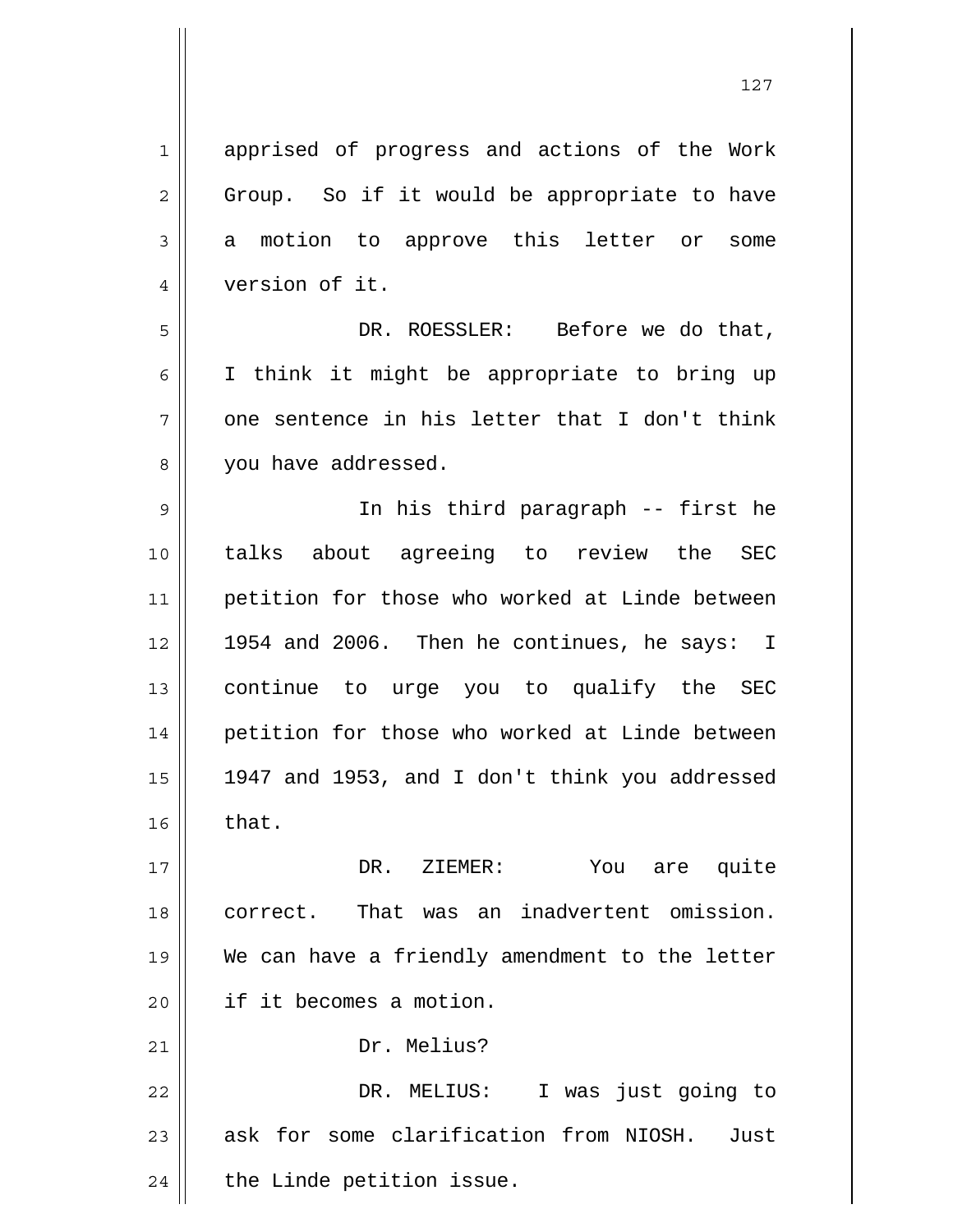| $\mathbf 1$    | MR. RUTHERFORD:<br>Okay, we had two            |
|----------------|------------------------------------------------|
| $\overline{2}$ | petitions, one for the residual period, and    |
| 3              | for the operational period.<br>The<br>one      |
| $\overline{4}$ | operational period we did not qualify because  |
| 5              | it indicated that there was no personal area   |
| 6              | monitoring. We had personal area monitoring    |
| 7              | We went back and forth a number of<br>data.    |
| 8              | times with petitioner trying to get that basis |
| 9              | to qualify it, and we couldn't get that.       |
| 10             | Ultimately we did not qualify the              |
| 11             | It went to the administrative<br>petition.     |
| 12             | review panel, and they concurred with our      |
| 13             | findings.                                      |
| 14             | And again, so we qualified the                 |
| 15             | residual period. The reason we qualified the   |
| 16             | residual period was because it was supported,  |
| 17             | the basis was supported, a lack of monitoring  |
| 18             | data for that period. But the operational      |
| 19             | period from '48 to '54, whatever it was, was   |
| 20             | not supported.                                 |
| 21             | DR. ZIEMER: Well, of course, this              |
| 22             | Board does not qualify the petition. To        |
| 23             | address that I need some additional sentences, |
| 24             | you are quite right. I actually overlooked     |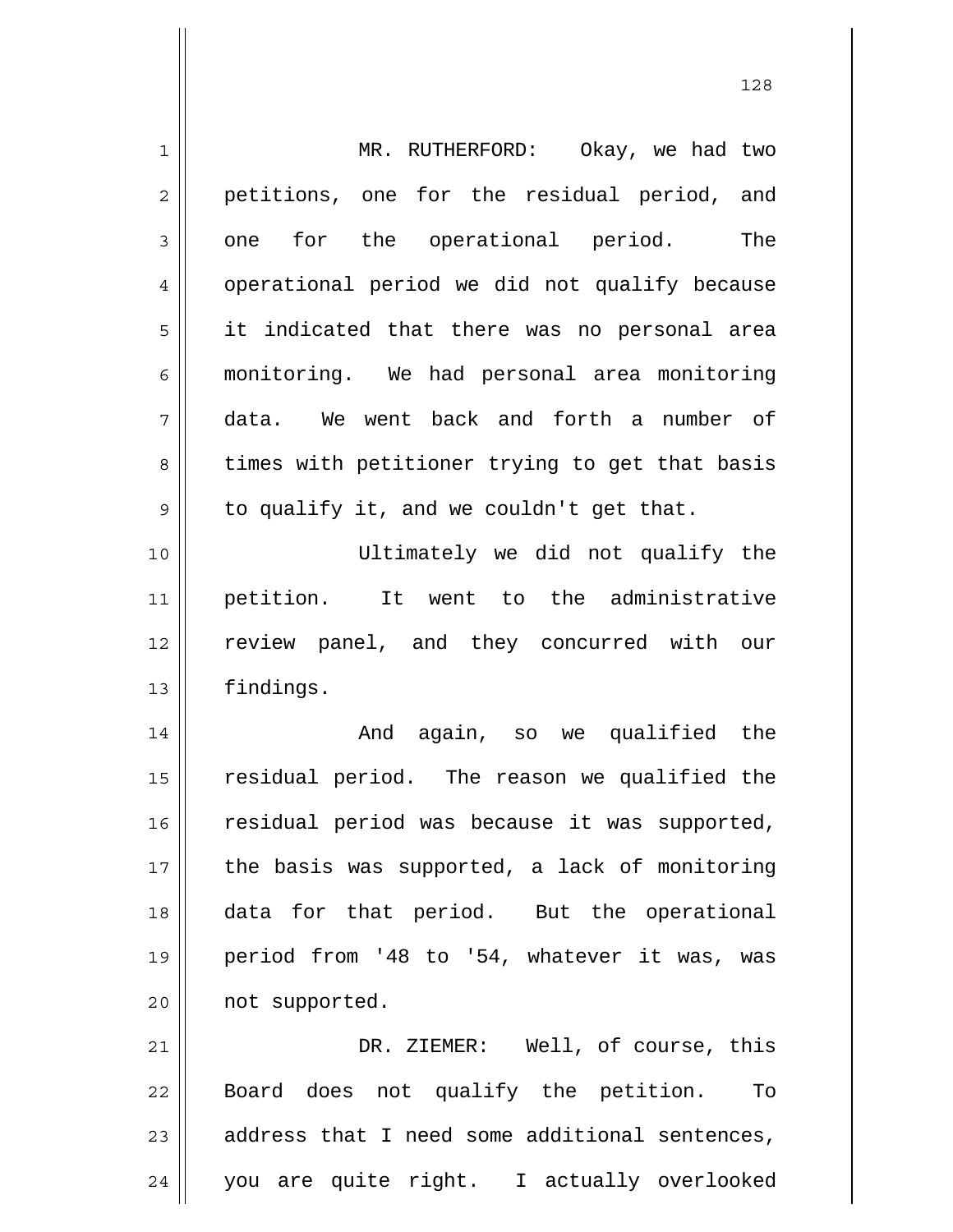1 2 3 4 5 6 7 8 9 10 11 12 13 14 15 16 17 18 19 20 21 that. But if we had a motion to put this on the floor we could certainly amend it in some appropriate way. But I feel like we do need to respond to the Senator's letter, so this would be a starting point. We can completely redo it, but at least you have a straw man to work from. MR. PRESLEY: So moved. DR. ROESSLER: Second. DR. ZIEMER: Okay, it's moved and seconded to consider this response. Now it would be appropriate for someone to move to amend. And if necessary actually perhaps in the interest of time we could defer action on the motion until after our lunch break, so we don't have to wordsmith here. I'm sorry, it was an oversight on my part, I simply missed that part. Is there any objection simply to defer action on the motion until we have a chance to allow someone to make an appropriate

23 24 There appears to be no objection. And that will also give you a little more time

22

amendment?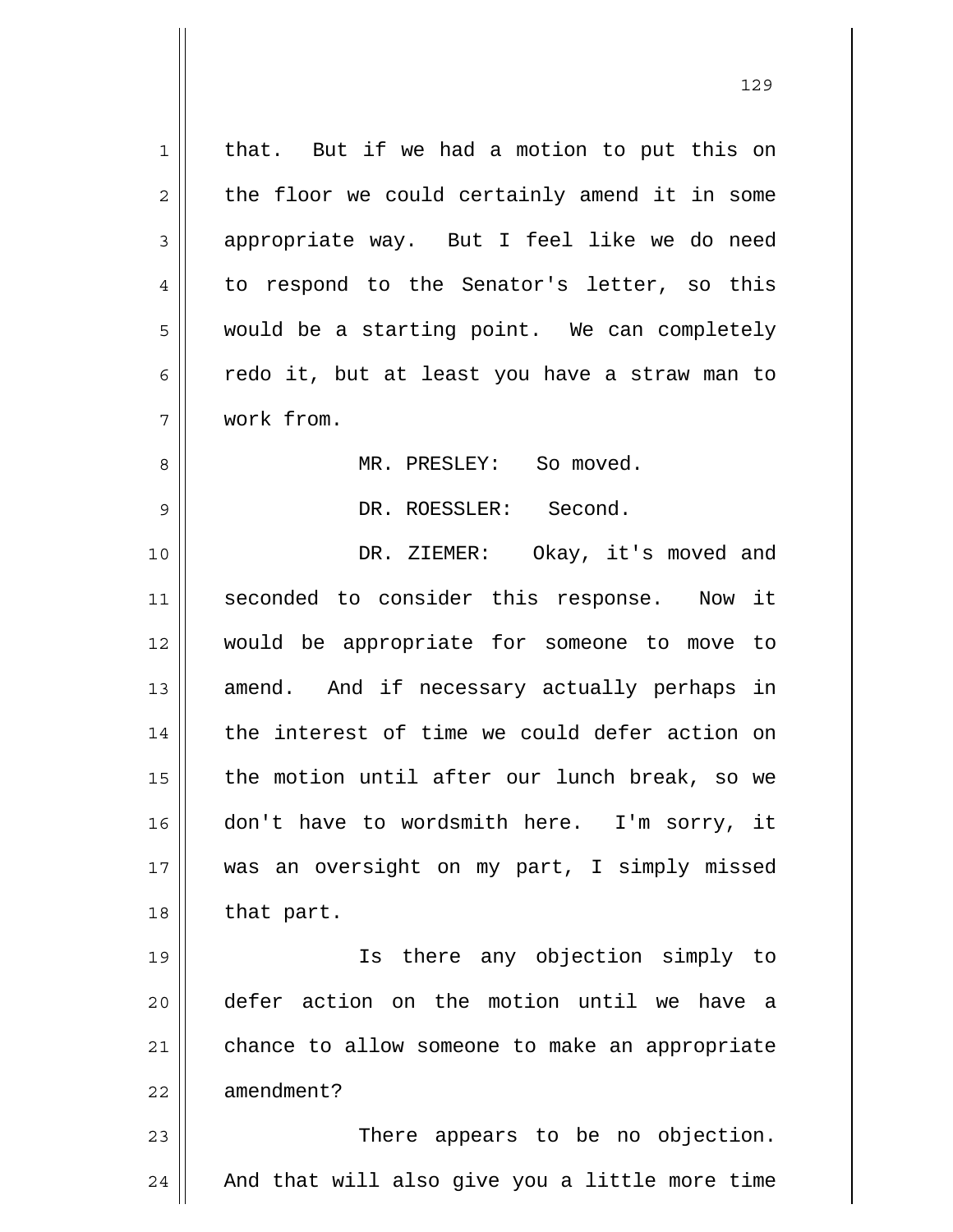| 1      | to digest the letter. But I did want to get    |
|--------|------------------------------------------------|
| 2      | it out so you could have a look at it.         |
| 3      | We will proceed.                               |
| 4      | MR. KATZ: Los Alamos.                          |
| 5      | MR. GRIFFON: Very very quick                   |
| 6      | update. The Los Alamos Evaluation Report was   |
| 7      | completed and NIOSH presented on it. And       |
| 8      | there are a couple of areas where they are     |
| 9      | continuing to either to try to get additional  |
| 10     | data or to supplement the report; I forget how |
| 11     | it was phrased.                                |
| 12     | In the meantime SC&A has<br>been               |
| 13     | tasked to look at the Evaluation Report, and   |
| 14     | I've talked to them. And they are getting      |
| 15     | underway with their Evaluation Report review,  |
| 16     | along with the -- their evaluation process for |
| 17     | any full review of an SEC Evaluation Report.   |
| 18     | That would include interviews and the things   |
| 19     | they do along with the actual written reports. |
| 20     | Of course, I guess, I cautioned                |
| $2\,1$ | SC&A that if there are these areas that are    |
| 22     | sort of held in ongoing research, I don't want |
| 23     | to get into this situation where SC&A is       |
| 24     | reviewing something that is being modified by  |
|        |                                                |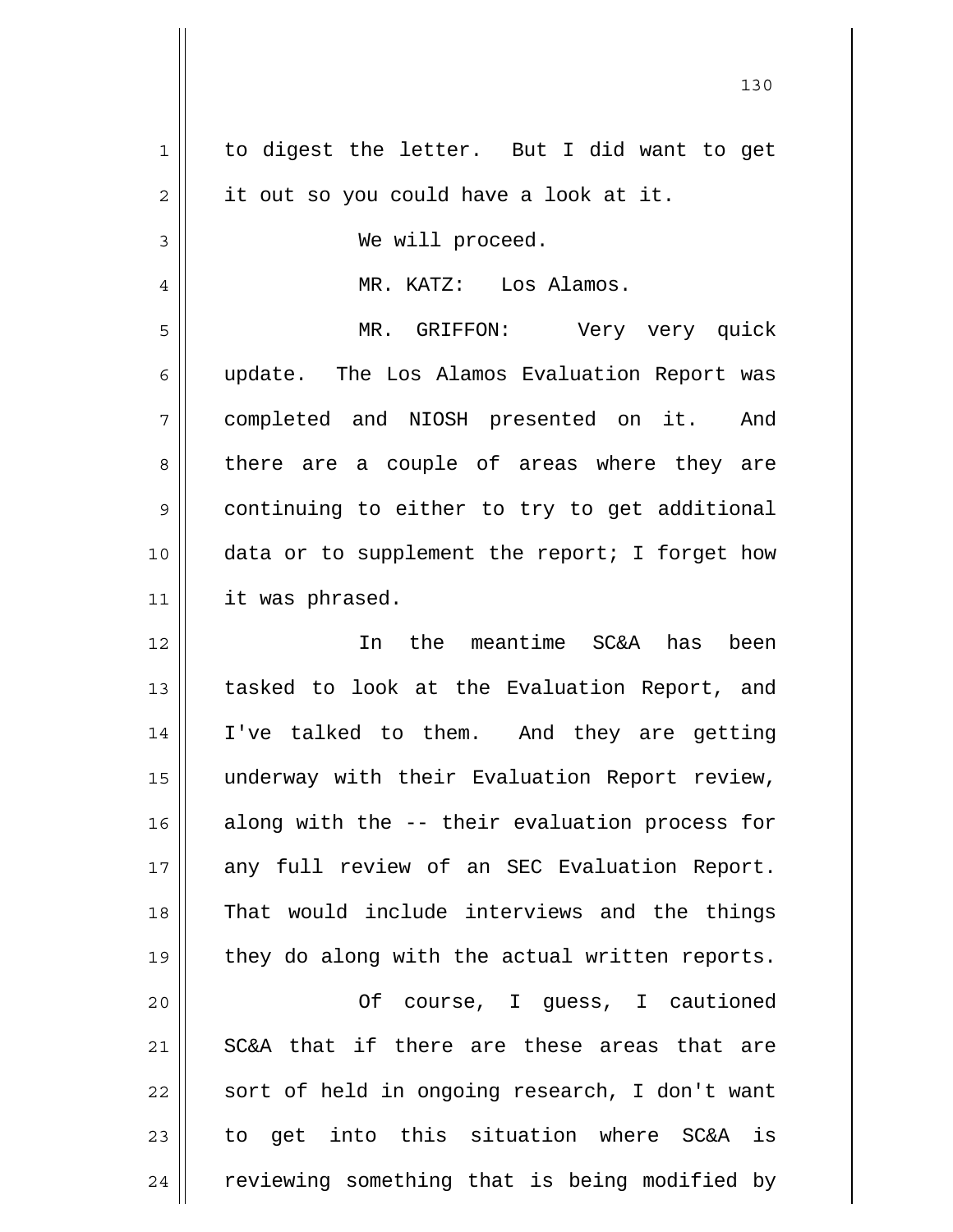| $\mathbf 1$    | NIOSH, so they are going to kind of put holds  |
|----------------|------------------------------------------------|
| $\mathbf 2$    | on those items that continued research is      |
| $\mathfrak{Z}$ | ongoing.                                       |
| $\overline{4}$ | Once I'll be in touch with NIOSH as            |
| 5              | well as SC&A, once we're at a point where we   |
| 6              | have enough to bring to a work group, I will   |
| 7              | schedule a work group meeting.                 |
| 8              | MR. KATZ: Any questions?                       |
| $\mathsf 9$    | Mound.                                         |
| 10             | MS. BEACH: At this time Mound has              |
| 11             | a work group scheduled for a two day meeting   |
| 12             | for May 27th and the 28th. We do have a        |
| 13             | number of topics to discuss in those two days. |
| 14             | It's looking like it's going to be a very      |
| 15             | full two day schedule at this point. We are    |
| 16             | going to cover White Papers from both SC&A and |
| 17             | NIOSH, some of those include neutron doses,    |
| 18             | high-fired Pu-238, radon, quite a list. I      |
| 19             | believe everybody got the one-page brief. And  |
| 20             | that is all I'll say at this point. Hopefully  |
| 21             | we will be able to close a couple of the items |
| 22             | during that work group meeting and get to the  |
| 23             | bottom of some of these during that timeframe. |
| 24             | Thank you.                                     |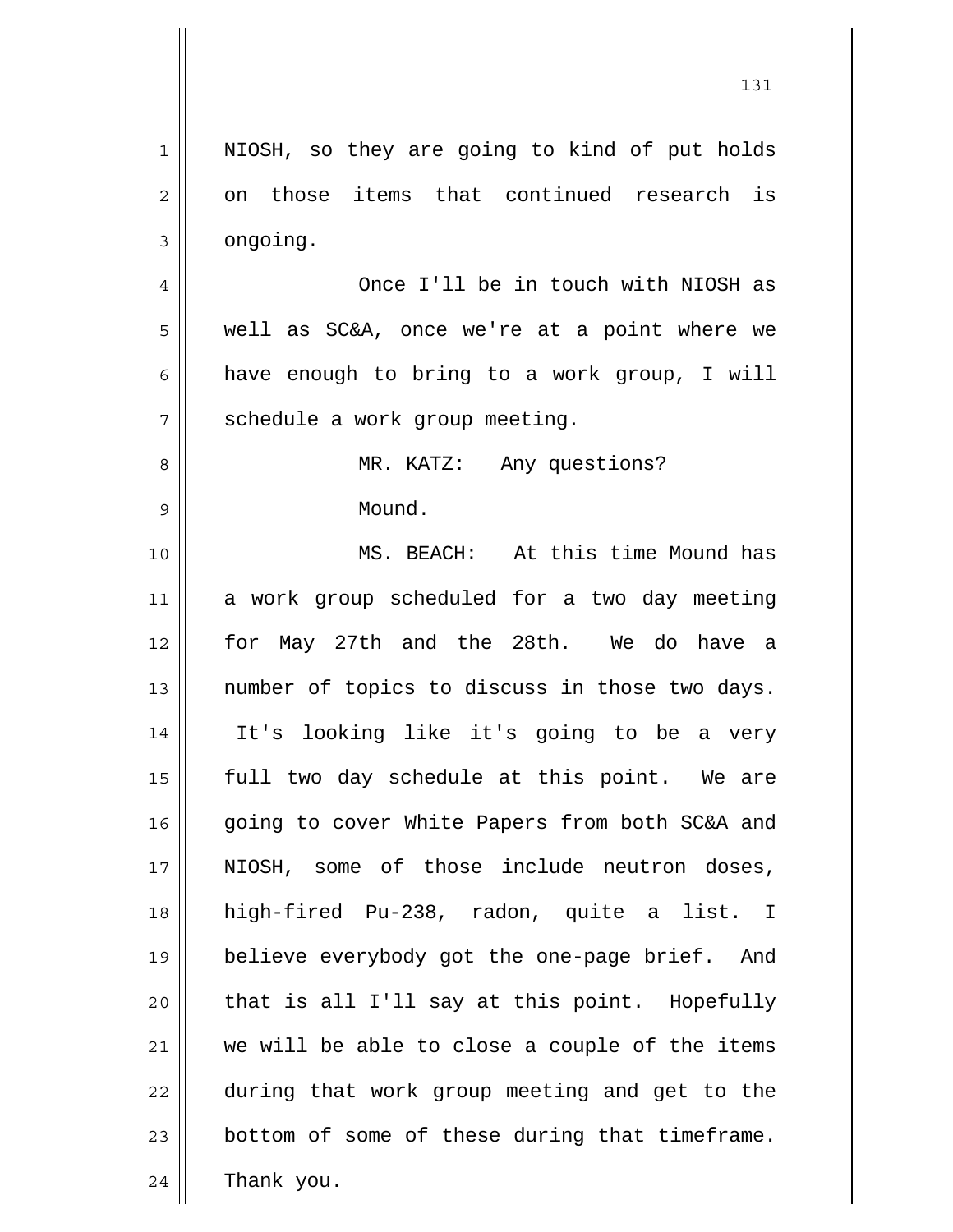| MR. KATZ: Any questions?                       |
|------------------------------------------------|
| Okay, and then NTS has discussed               |
| already, reported. And Pantex.                 |
| MR. CLAWSON: At this time the                  |
| Pantex work group has not met yet. We have     |
| been trying to do some security issues up      |
| front before we get into it. One of our big    |
| issues is how to be able to take care of this  |
| classified information in a public setting.    |
| We have made one trip to Amarillo              |
| where we did try to take care of some of these |
| issues, but due to things beyond our control   |
| we weren't able to do that. We were able to    |
| speak with petitioners and learn a little bit  |
| more information. We have tomorrow scheduled   |
| a security briefing with Pantex, and DOE       |
| headquarters personnel, to be able to deal     |
| with this. SC&A has issued their report. We    |
| are still waiting for a report back from NIOSH |
| on their SC&A report. At this time we don't    |
| have a work group scheduled yet.               |
| MR. KATZ: Questions?                           |
| DR.<br>MELIUS:<br>Just a quick                 |
| question, I think you've done this, but just   |
|                                                |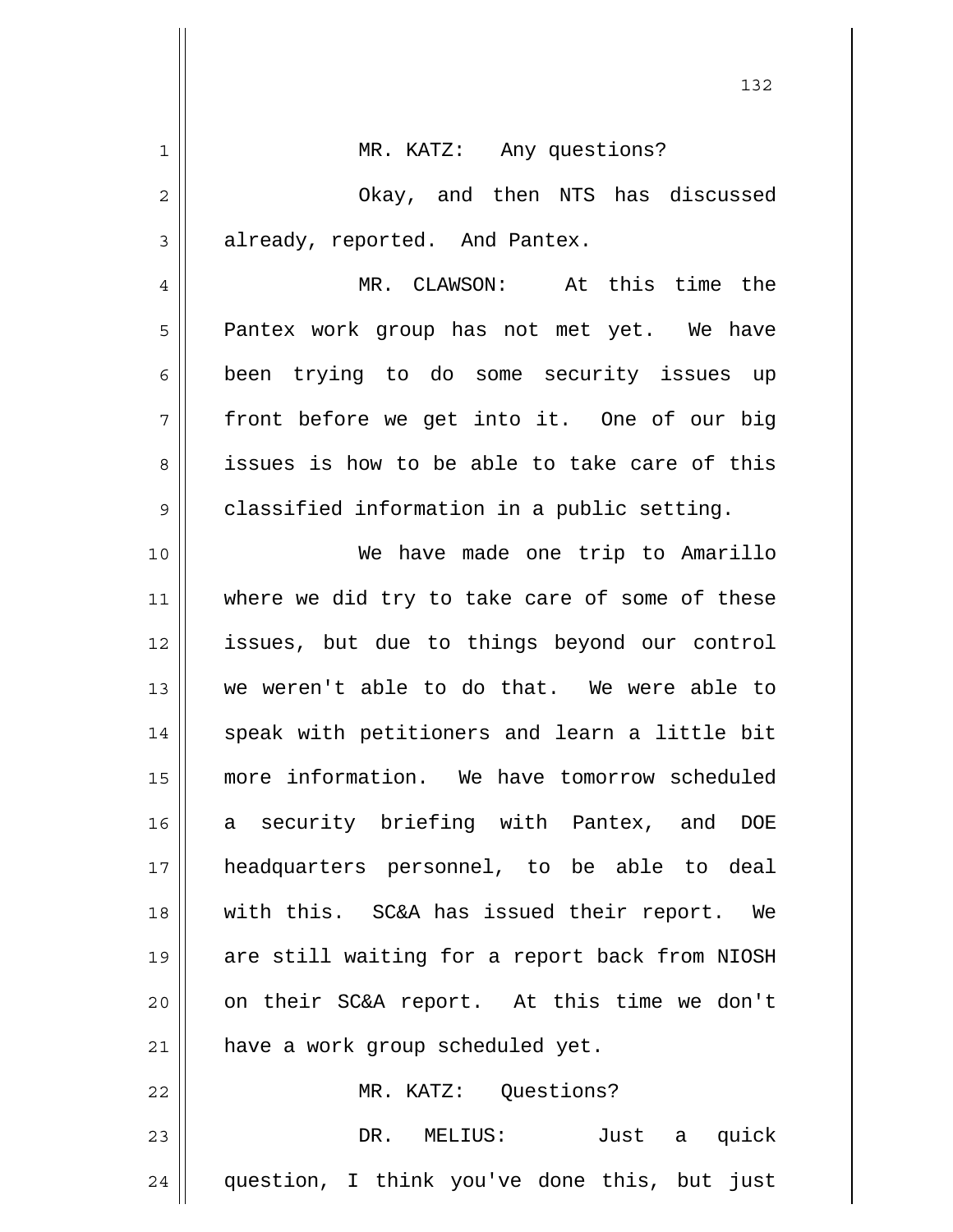1 2 3 4 5 6 7 8 9 10 11 12 13 14 15 16 17 18 19 20 21 22 23 24 for the record, there were some issues raised by the petitioners last night about communication and being unaware of activities of the Work Group and so forth. And I believe you have talked to them, but if you just want to update us. I just want to make sure that they are aware of what is going on and understand and will be going forward. MR. CLAWSON: One of the petitioners I was given her email, and so I let her know that I was the Work Group chair and this is what is a little bit troublesome to me is that no notification went out to them. So and I know that there are disconnects and so forth like that. And I just wanted to -- we will take that and go on from there. DR. ZIEMER: Larry. MR. ELLIOTT: I spoke with [Identifying information redacted] last night, and she had been contacted. She admitted that she had been contacted about the Redondo Beach meeting. She admitted that she had been contacted and consulted about the petition in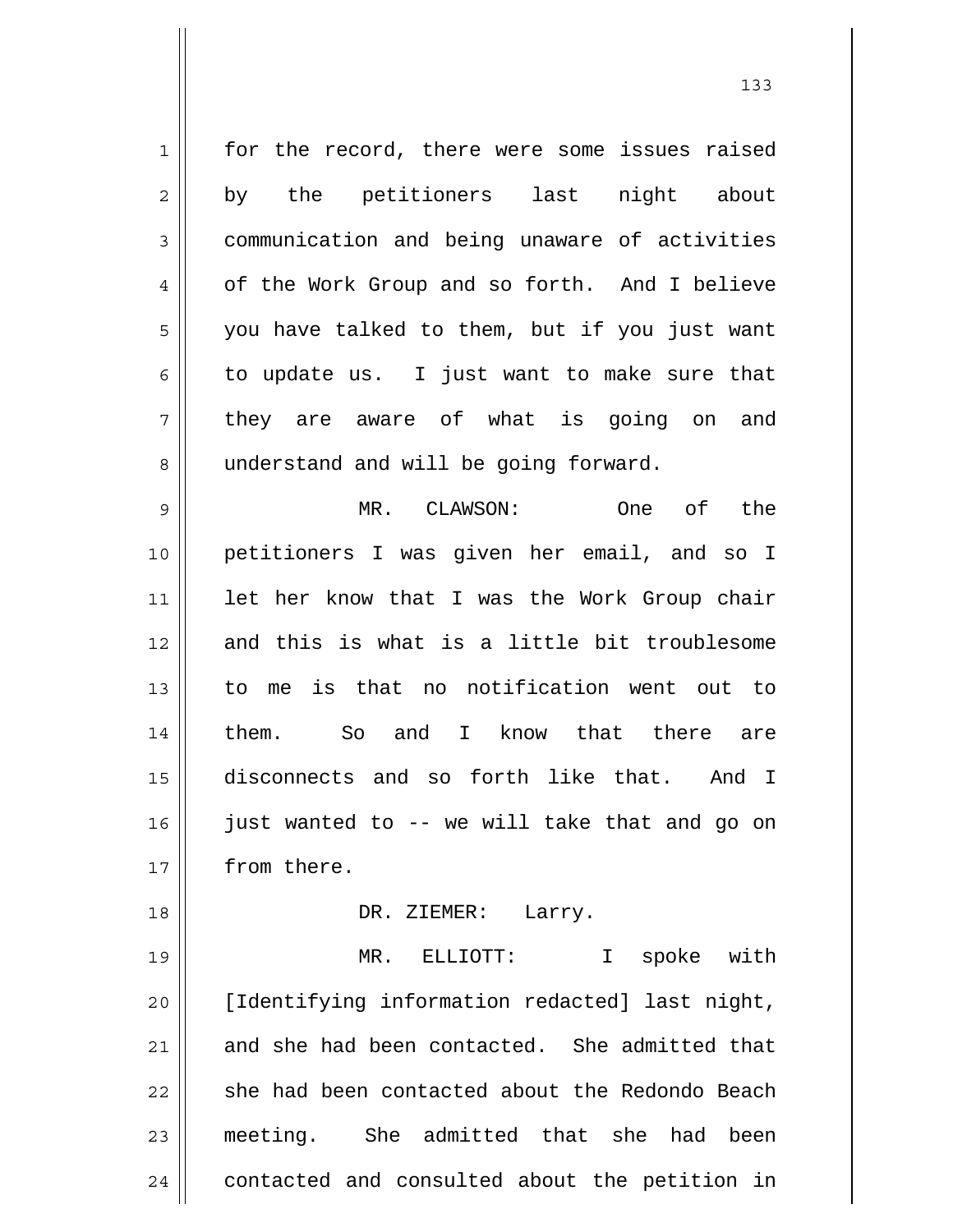the qualification process. But she failed to recognize that that is part of the interaction that we have with folks.

 It is our responsibility, I feel, to make sure that through our SEC counselor that we contact these petitioners and that they are notified as to when a work group meeting is going to be held. So that is on us, I feel, and we have been doing that.

10 11 12 13 14 15 16 17 18 19 20 21 22 23 And I took a little issue with [Identifying information redacted] last night about the fact that she articulated that she had not been contacted. But she has. And she told us she could not be available for the Redondo Beach meeting. She would prefer that the meeting was held here, of course. It was explained to her at the time that the Board set the agenda on where they hold their meetings, and that they can't hold meetings at every location where there is an SEC petition that is going to be discussed at that point in time. She understood that; she accepted that last night.

So I just wanted for the record, we

24

1

2

3

4

5

6

7

8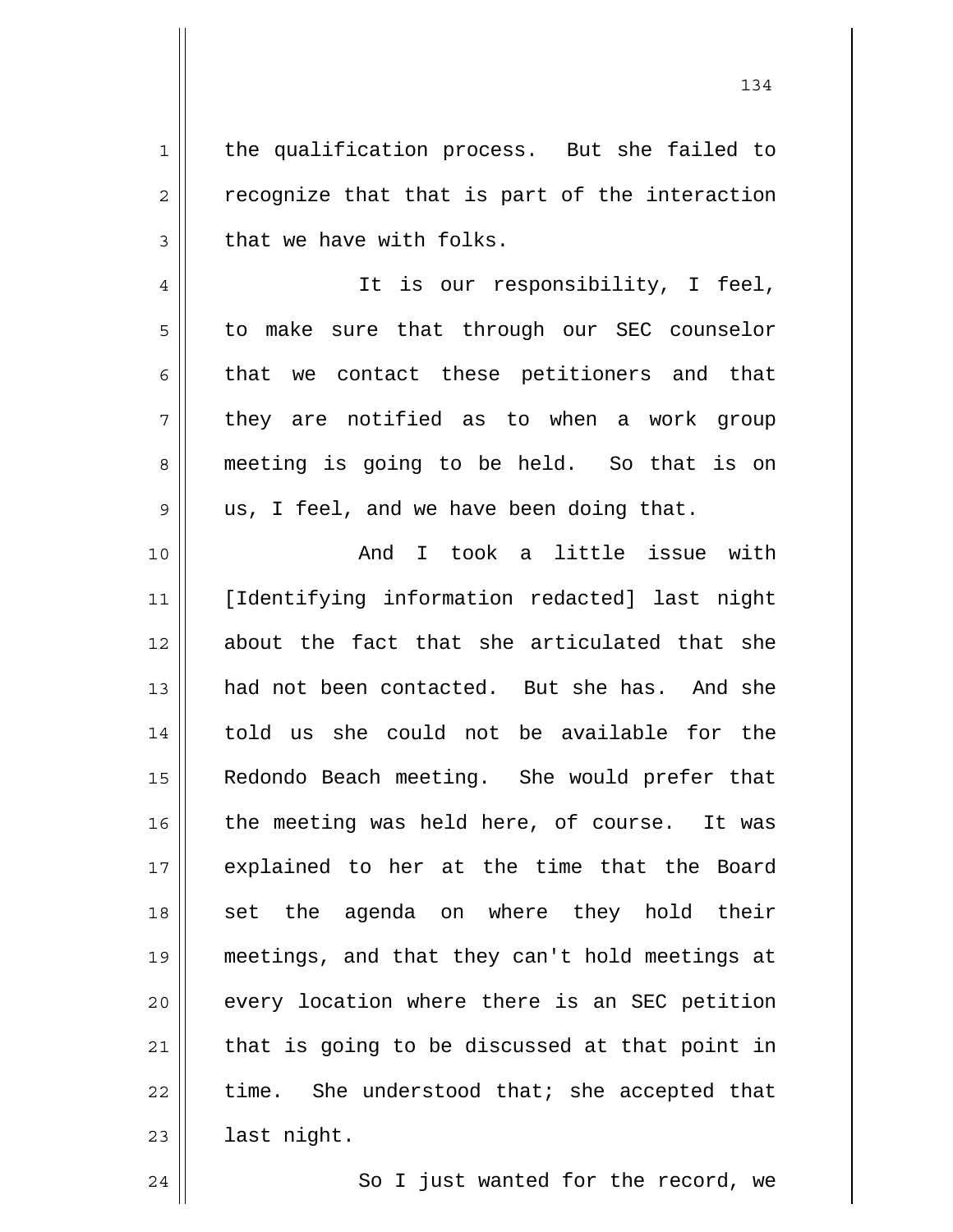1 2 3 4 5 6 7 think we have an obligation to talk to the petitioners, and we do. And we will make sure that the petitioners know about the Work Group meetings, when you schedule it. Mr. Wiley is interested in knowing when this work group meeting gets scheduled, and I'll make sure that he knows.

8 9 10 11 12 13 14 15 16 17 18 19 20 21 DR. CLAWSON: And Larry, that was one of the questions that I was kind of wondering about, whether it fell into worker outreach or what. It's like having this meeting here in Amarillo, many of the people last night were saying that the reason they found out about it was because it was on the news. And I thought -- and this may be my mistake -- but I thought that when we had petitioners like Pantex or so forth like that, be it they had been not compensated or whatever, that they were notified of the meetings and so forth like that in the area. MR. ELLIOTT: Let's be clear. We

22 23 24 do send letters to all active claimants. We told them about this meeting. They have a letter. We told them who to contact if they

<u>135</u>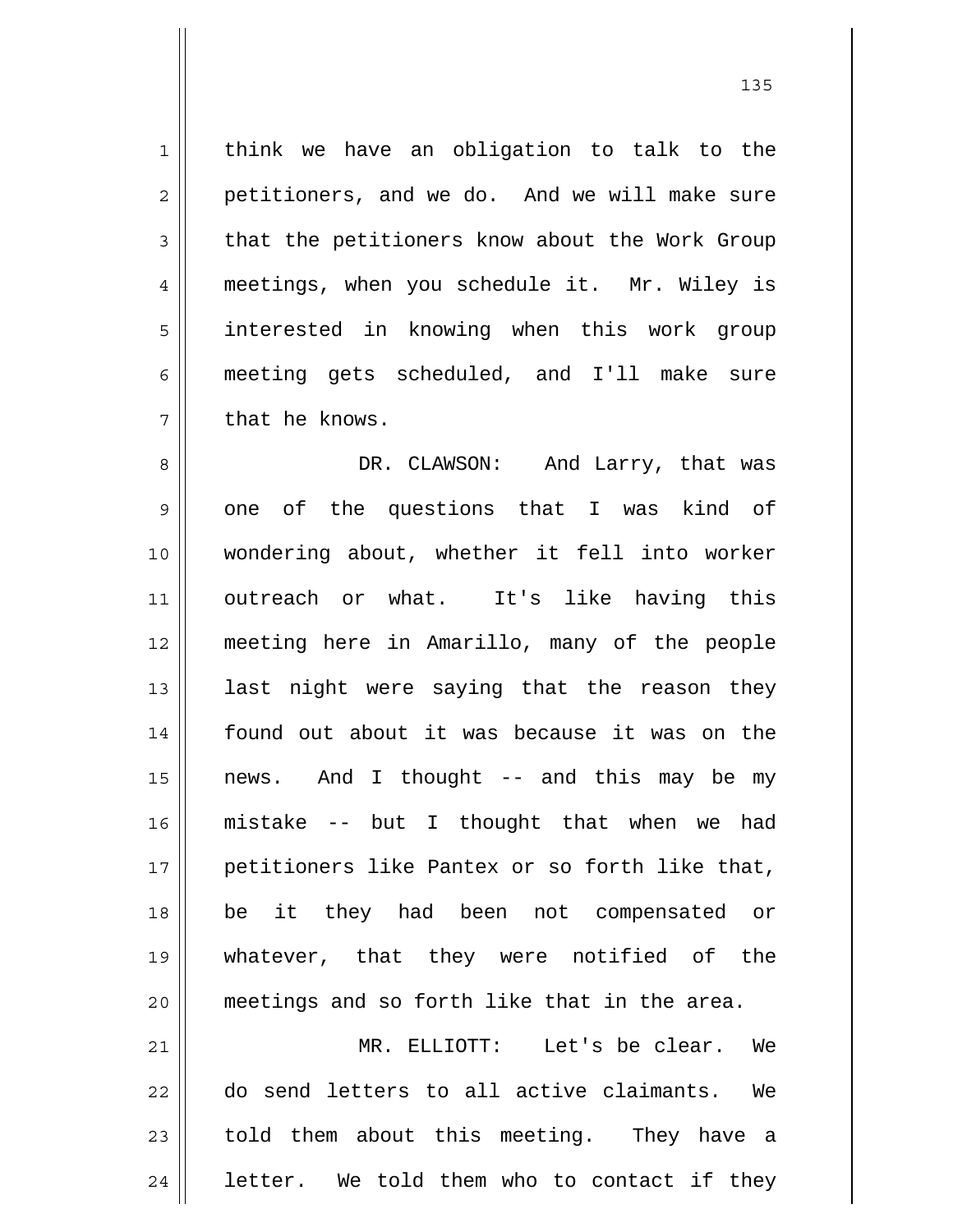1 2 3 4 5 6 7 8 9 10 11 12 13 14 15 16 17 18 19 20 21 22 23 wanted more information about the meeting. Laurie contacted the SEC petitioners that had a stake or interest in this meeting, and told them what was on the agenda. And since it's in Amarillo, she called and talked to [Identifying information redacted]. The Board chair wants to know which petitioner is going to be available for which session, and that's part of Laurie's job is to feed that information to the Board chair so he knows who is going to be available and when. And so we are making those things happen. I'm sorry if people on the outside feel that we need to do a better job, and we will try. But I don't know how much more I can do. DR. CLAWSON: And we understand that. It's just like anything, when anybody makes a comment about us we try to follow up. MR. ELLIOTT: As I do too, you see me pull them out and see if I can find out what the root cause is because I want to cure it. And in this instance all I can say is, we made the contact. We will continue to try to

improve and make more -- we sent out a media

24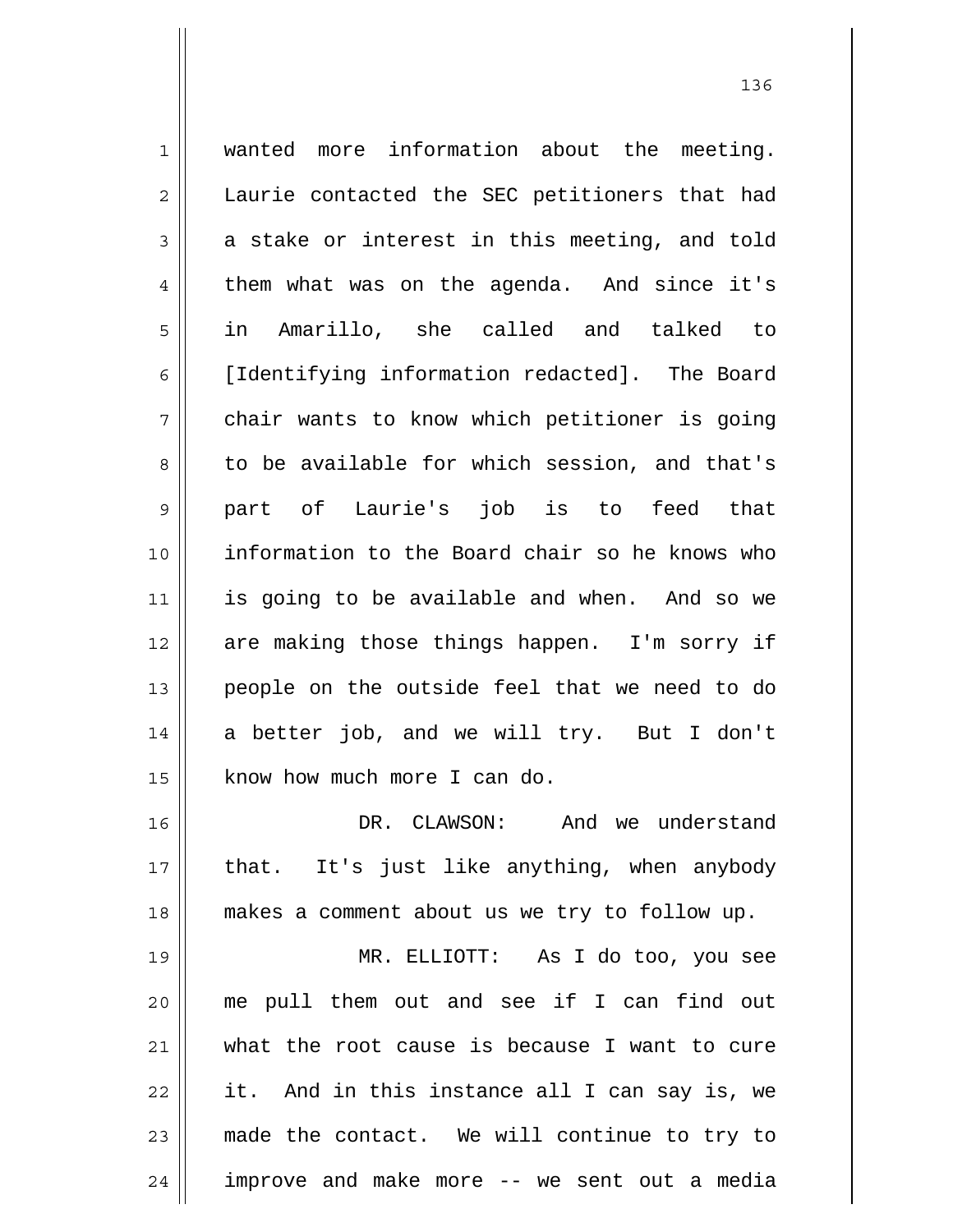1 2 3 4 5 6 7 8 9 10 11 12 13 14 15 16 17 18 19 20 21 22 23 announcement, we put it in what we thought, we were told, would be the right local media to present that in. We talked to reporters before we came down here. You saw me yesterday. I understand my face on the TV gets people in the room. I don't know why. Maybe they want to take a poke at me. But you know we are happy to do that, and we want to make sure folks know that you guys are meeting. So we are trying to do all of those things. If you have ideas or thoughts on where we can improve let me know. DR. ZIEMER: Thank you. Robert. MR. PRESLEY: It was in the newspaper. We were here a couple of days early, and we saw it in the newspaper. They had a big article in the newspaper about the meeting. DR. ZIEMER: We can proceed. MR. KATZ: Rocky Flats. MR. GRIFFON: The Rocky Flats work group hasn't met, and one item that is sort of outstanding on the Work Group's agenda is the

Ruttenber Database. Larry gave an update

24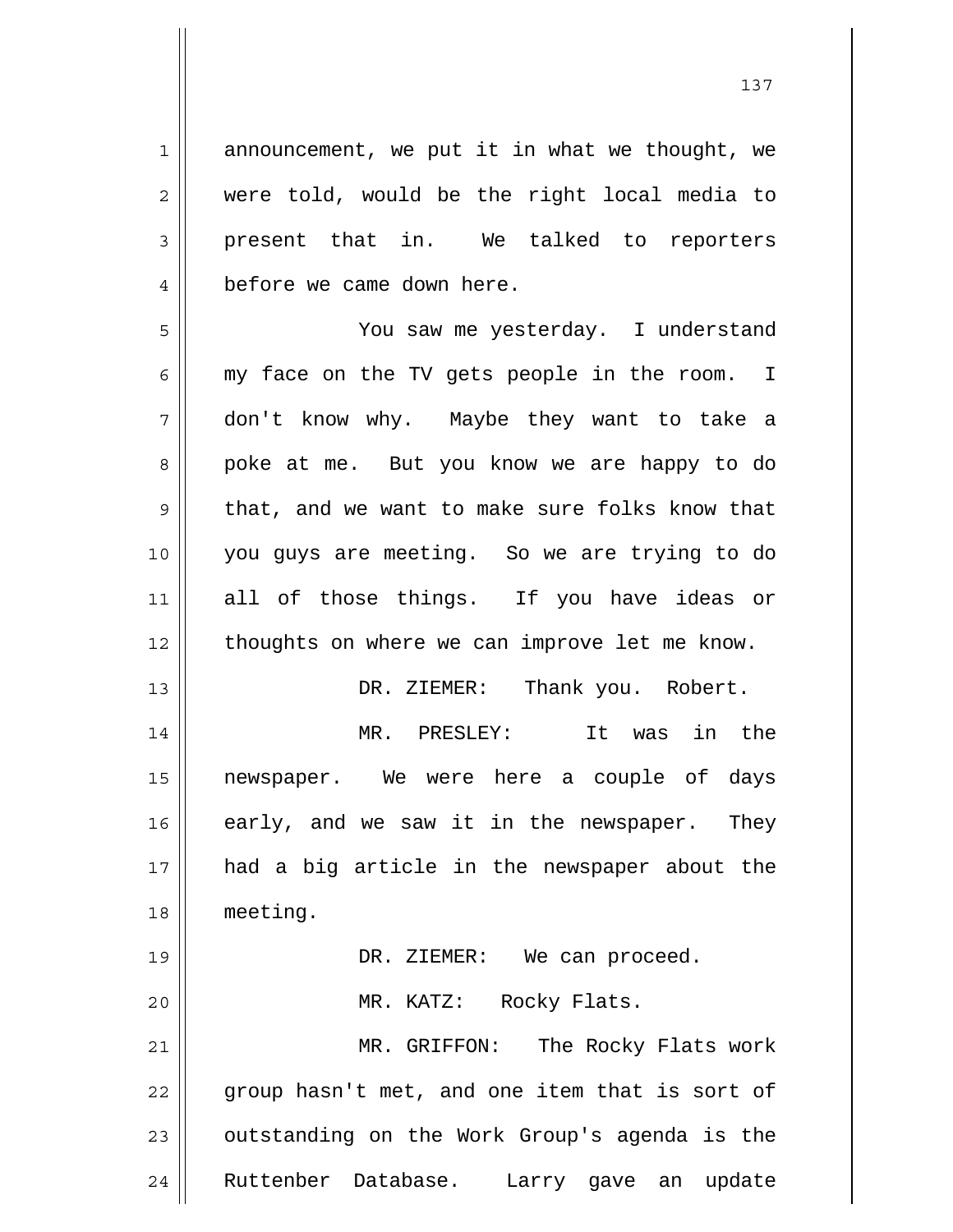1 2 3 4 5 6 7 8 9 10 11 12 13 14 15 16 yesterday on that. And all I would ask is that once the NIOSH report is finalized that they bring it to the Work Group. I did commit to the petitioners and congressional staffers that we would discuss it in the Work Group. So once that product is final we will call a work group meeting, either by phone or in person, and look at that, look at what's resolved there, and we may or may not have to go further than that. We haven't asked SC&A to look at that database yet, but it is on the O drive. I've tried to familiarize myself with it, but I haven't gone further than that. I might ask SC&A to do the same before our work group meeting certainly. We'd ask them to look at

21 22 23 24 DR. ZIEMER: Thank you. Larry? MR. ELLIOTT: Just to be clear on the process we intended to send the report to the whole board, and you guys in the Work

NIOSH's report, but that is down the line. So

I guess that is what we are waiting for that

product, and I understand it's pretty close to

17

18

19

20

being ready.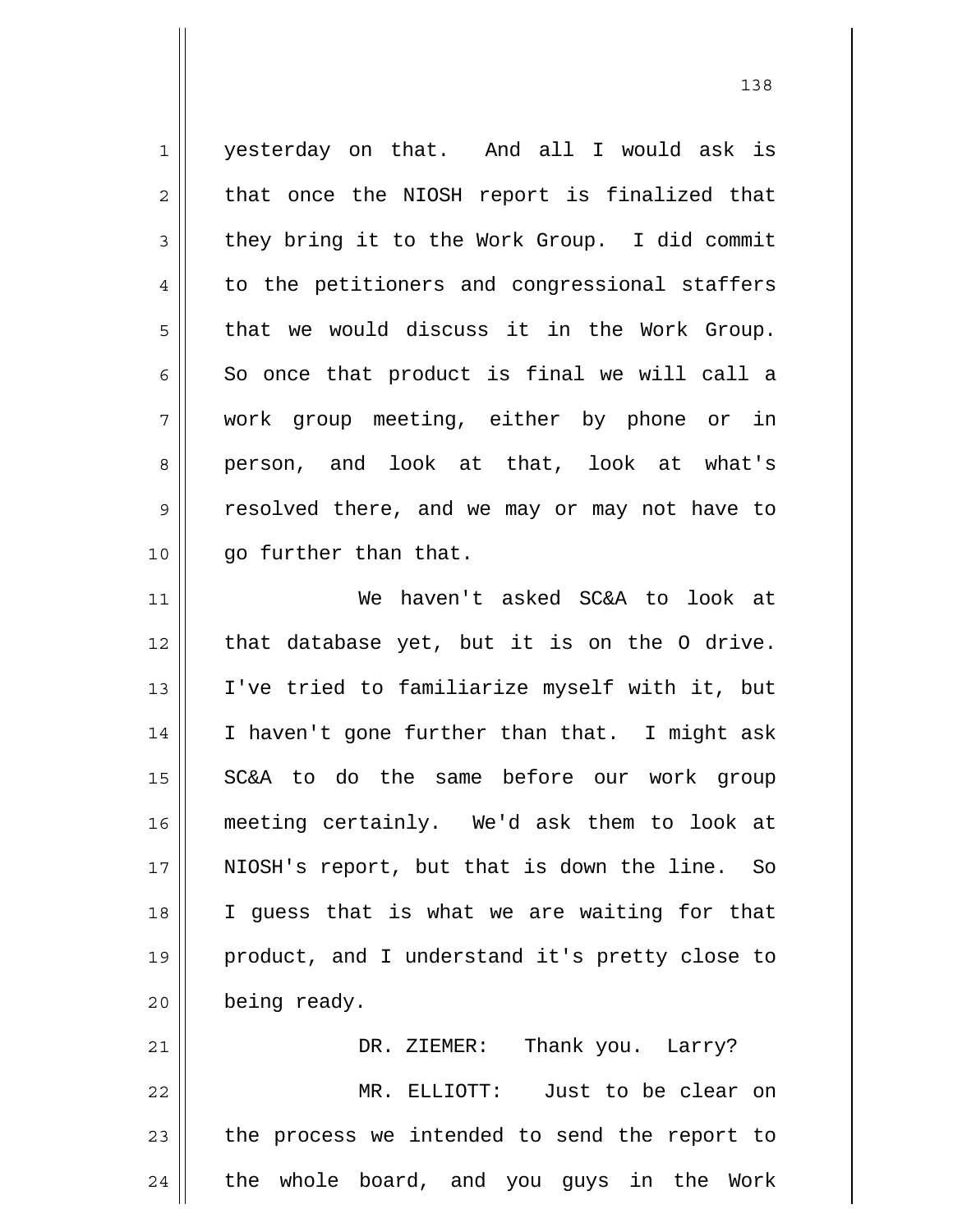1 2 3 4 5 6 7 8 9 10 11 12 13 14 15 16 17 18 19 20 21 22 23 24 Group decide what you are going to do with it. But we were going to give the whole board the chance to review the whole report. MR. GRIFFON: Yes, distribution is fine. Yes, send it to the whole Board, that is fine. I just wanted to honor my agreement to have a work group discussion of it. DR. ZIEMER: Thank you. We are going to go ahead and take our lunch recess at this point. We are past the appointed hour. I would like to encourage us to be back by the appointed time. That leaves us one hour and 15 minutes. Do we need that long? Okay, I guess we do. Okay, we will recess for lunch. Return promptly so we can start at 1:30. (Whereupon, the above-entitled matter went off the record at 12:17 p.m. and resumed at 1:30 p.m.) DR. ZIEMER: We are ready to resume our deliberations. Just for the record Dr. Lockey had to leave, so -- but of course we still have a quorum so we are able to proceed.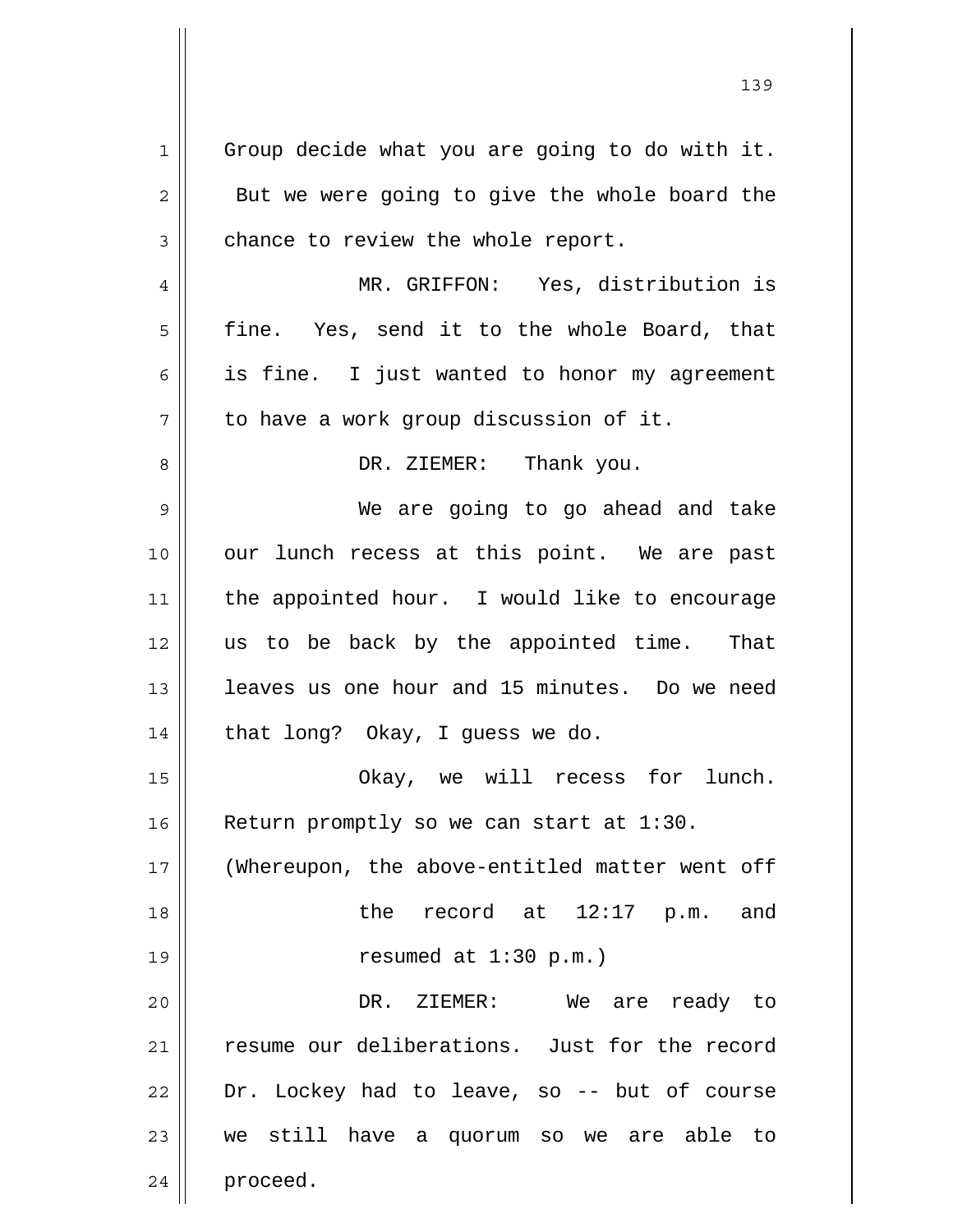1 2 3 4 5 6 7 8 9 10 11 12 13 14 15 16 17 18 19 20 21 22 23 24 We are going to finish up the Work Group reports; there's only a couple left to do. Then we will move immediately to discussion of the security issues that have been raised earlier by Dr. Melius, and we want to have those while we still have the DOE staff people with us this afternoon. So Ted, where are we on the Work Groups? MR. KATZ: Yes, we are up to Santa Susana. I don't know, Mike, if there is anything to add? I don't think so. Then Savannah River Site. MR. GRIFFON: Yes, Savannah River is in a similar situation as LANL that I reported earlier, that the Evaluation Report was presented by NIOSH. And there are a couple of areas that are sort of reserved for further research, specifically the issues of thorium especially in the early years; pre-1960, I believe. And then neutron dose reconstructions, how they are going to approach neutron dose reconstructions. I've asked -- and we have tasked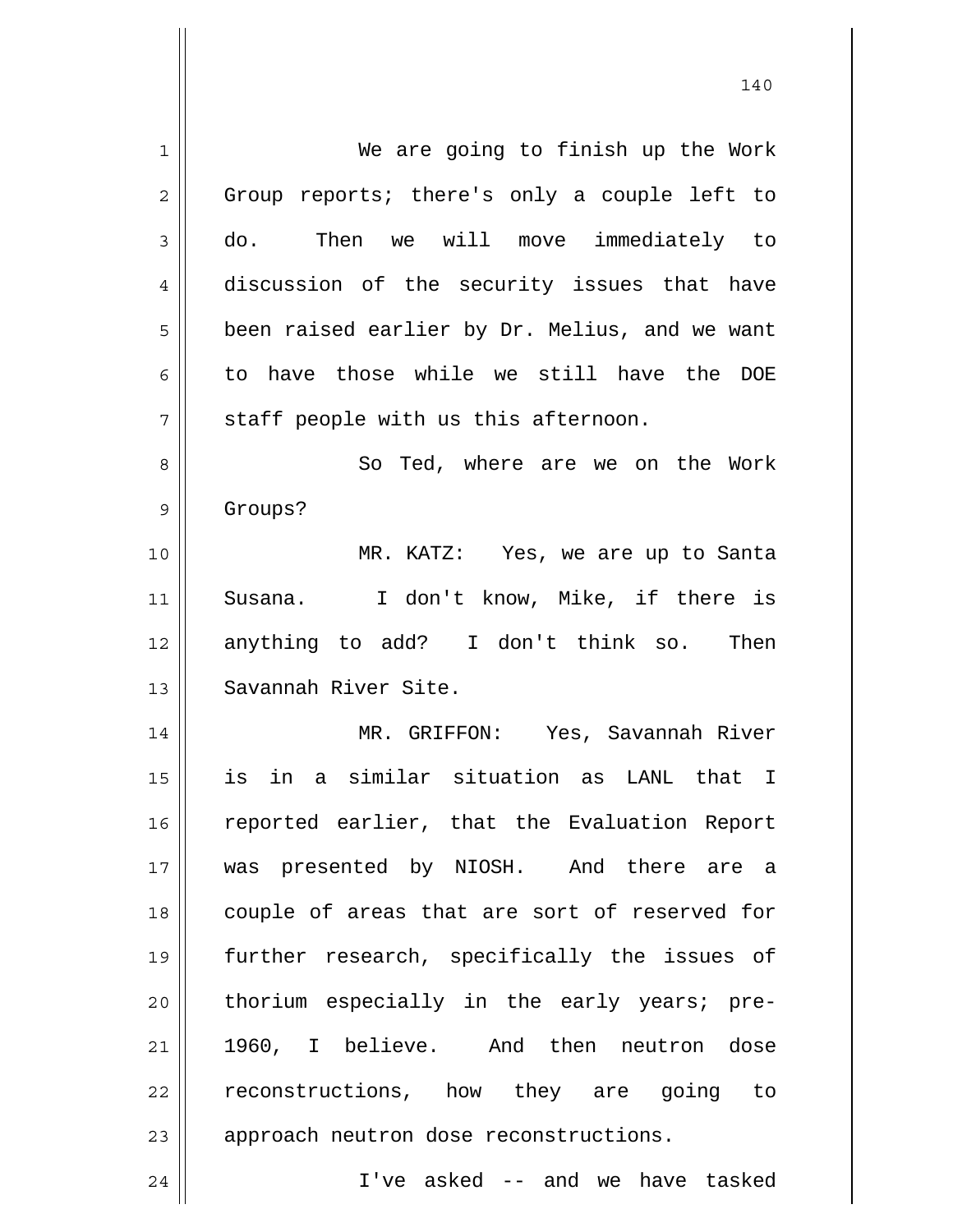1 2 3 4 5 6 7 8 SC&A with reviewing the Evaluation Report. Same sort of process as LANL, review the Evaluation Report, conduct interviews that you would normally do for the follow up for our evaluation process, but in these areas where NIOSH says they're still developing it doesn't make sense to -- for SC&A to spend resources in those areas obviously.

9 10 11 12 13 14 15 16 17 One concern I just wanted to raise, I got an update from Tim Taulbee on the status sort of in preparation for this meeting. And in his email he indicated to me that due to the quote perceived low priority of this Savannah River petition resources have been pulled. So he wasn't sure how quickly these coworker models and other things would be developed.

18 19 20 21 22 23 24 He also put in here that data access was a challenge. There was a slow down--and this might have been the site resource issue. So I don't know if NIOSH can speak to either one of these. I mean if it is perceived that it is a low priority from the Board, I don't think it's true. I haven't had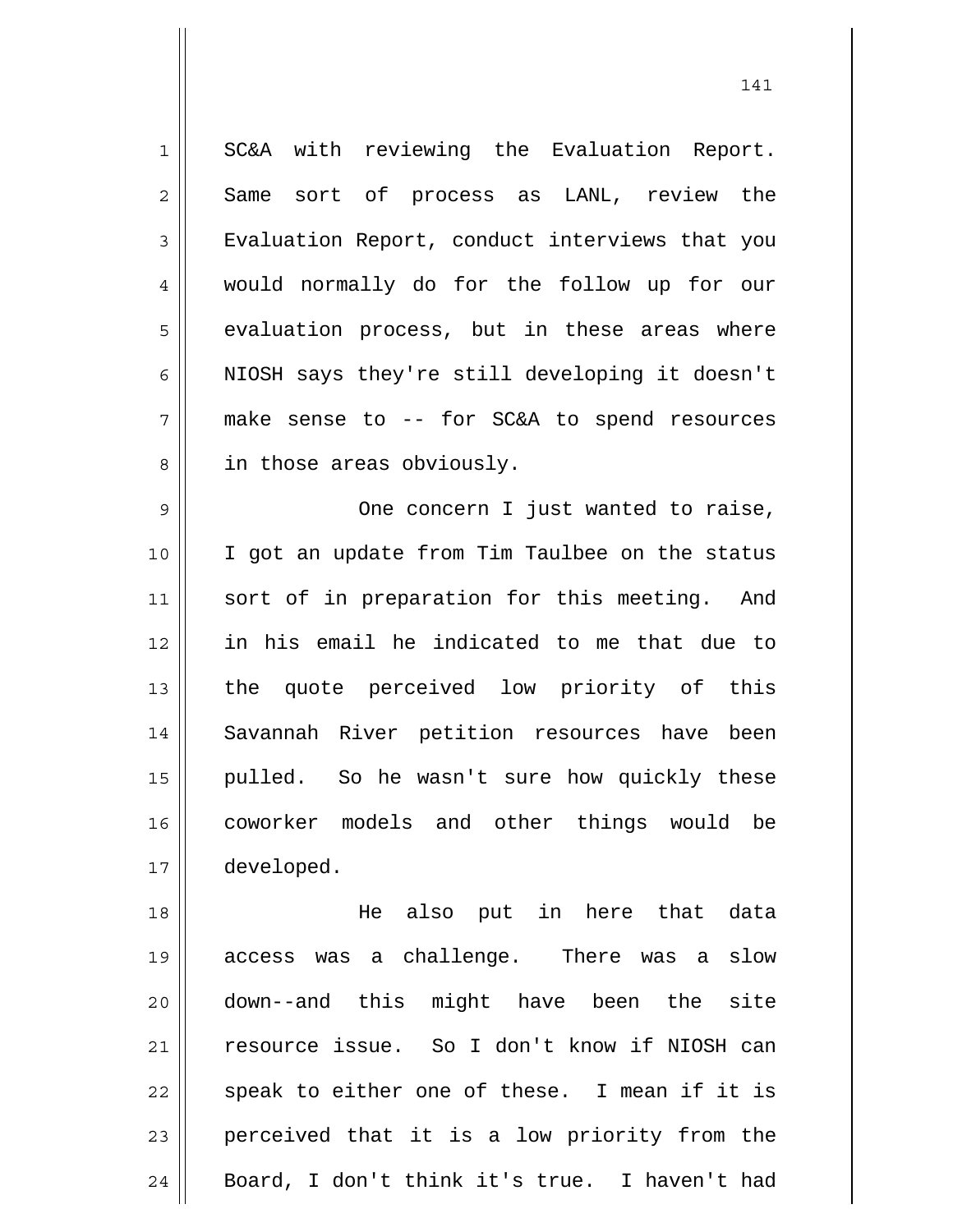1 2 3 4 5 6 7 8 9 10 a work group meeting, but it's only because we don't have these things completed. And I just wanted to make sure that the resources are being dedicated to this so we can finish up. DR. NETON: I think they are. I saw Tim's email as well, and have not had a chance to talk to him about it. I am not sure where that phrase is coming from, low priority of this project; I don't view it that way. MR. RUTHERFORD: Actually, Stu had

11 12 13 14 15 16 17 18 said he had talked to you, and this is -- I'm just relaying how the priorities kind of shifted a little bit. Stu had indicated that he had talked to you; that you weren't in a big hurry at the time because there were so many other things on the plate right now you weren't in a big hurry to convene that work group.

19 20 21 22 23 24 Now if that was misinterpreted, that's no problem. One of the things that we have done is, some of the resources that we are working on, the data capture and the data coding, had shifted to the Hanford to close out a couple of those issues, since Hanford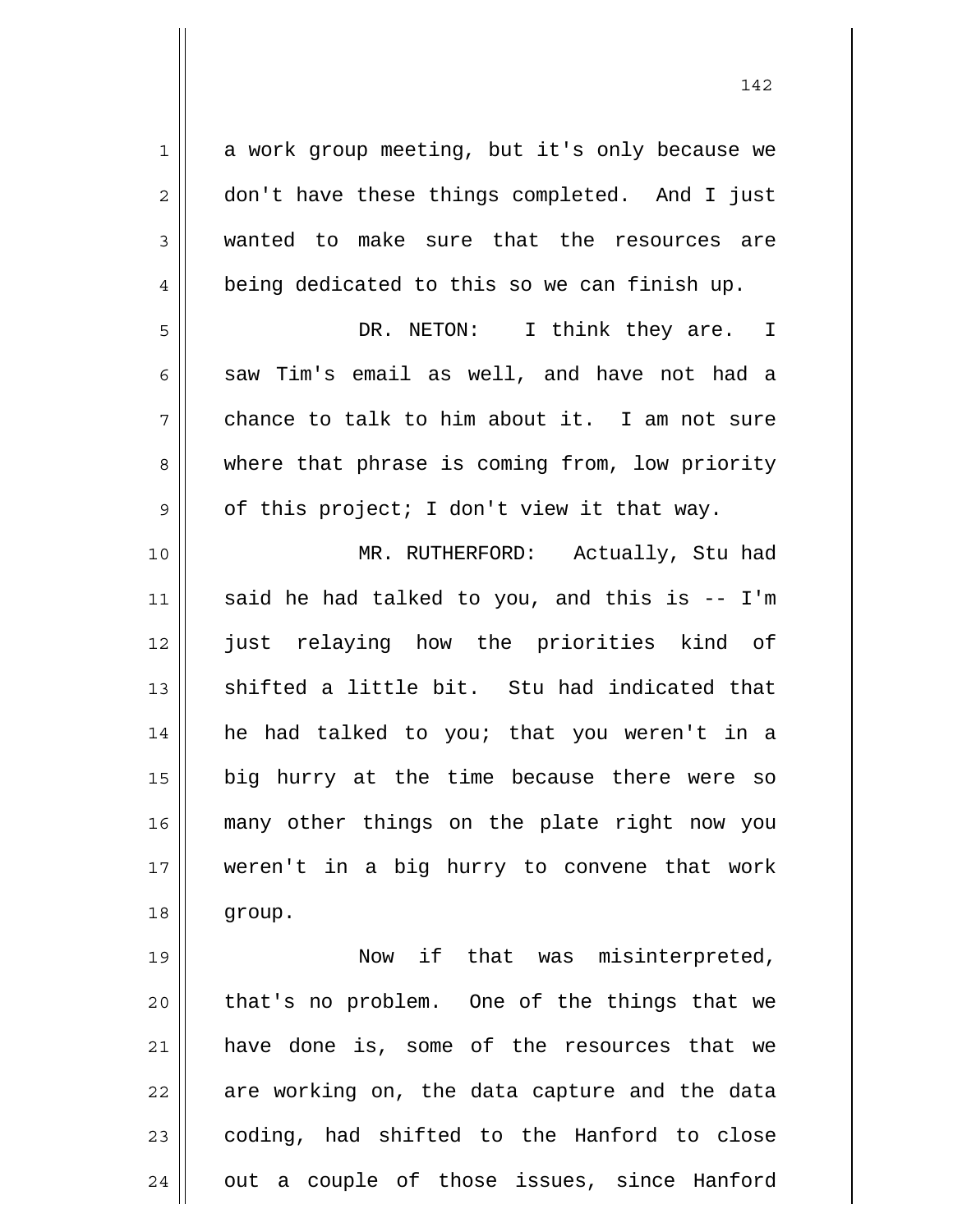has been on an out for quite some time. So we shifted those resources to lock down a couple of those things, and then that would only delay the work at Savannah River for a couple of weeks.

1

2

3

4

5

6 7 So I don't think there is a huge delay.

8 9 10 11 12 13 14 15 16 17 18 19 20 21 22 MR. GRIFFON: And it might have been. I mean I did talk to Stu; this was probably at a DR Subcommittee meeting or something. But I expressed the concern that from the Board's standpoint, that's where it's a little bit of a disconnect, but from the Board's standpoint I think I was talking about we need to prioritize, because I feel like we come back to work groups and we rehash issues that we have been to at the last meeting, because they are so far apart we have to sort of review. And I was just talking that maybe we should prioritize, Fernald and Mound and some other ones were probably furthest along and we should probably try to close them out.

23 24 But that wasn't any official board position, and I would hope it wouldn't in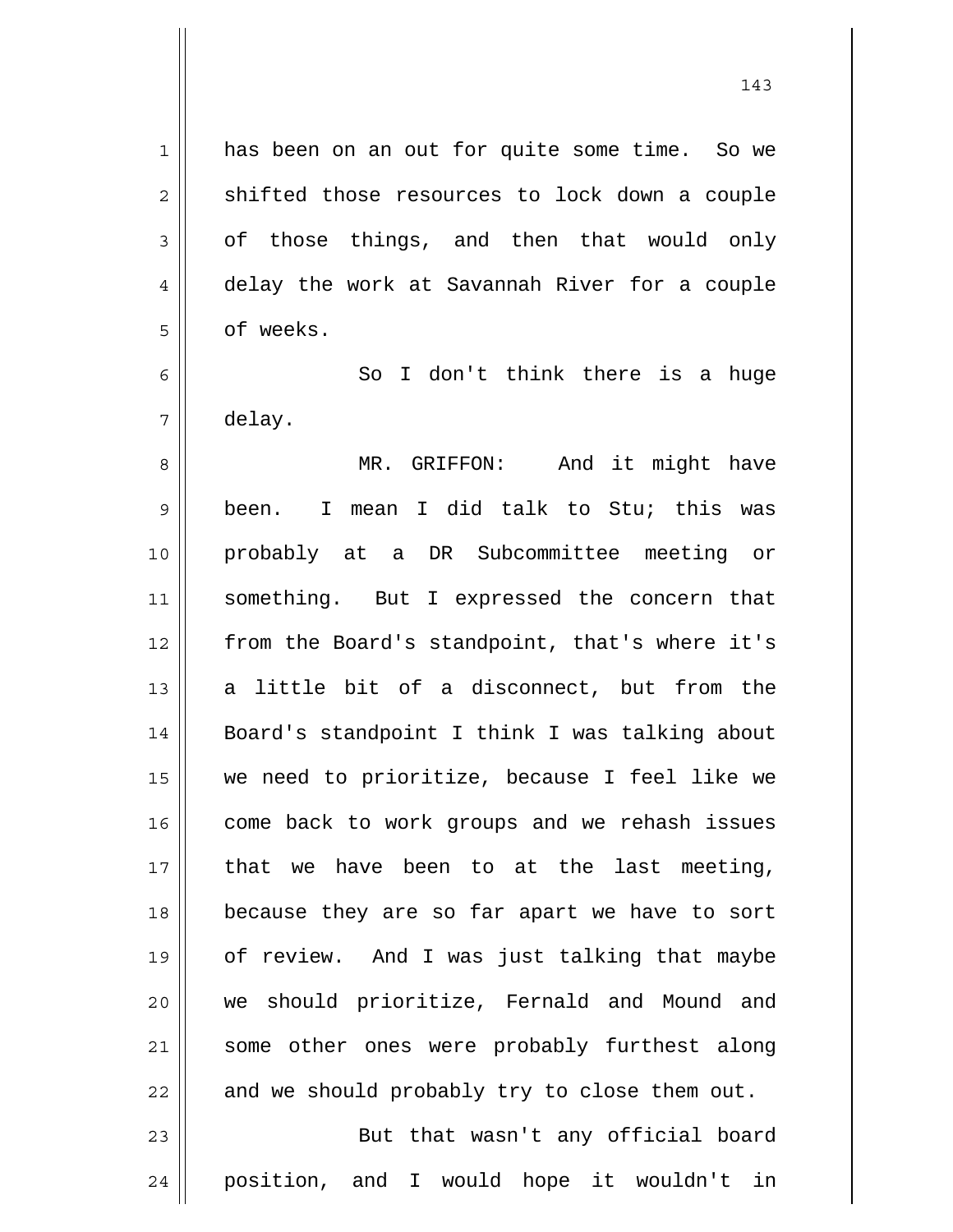1 2 anyway tell NIOSH to hold off on doing this work. So anyway.

3

MR. KATZ: SEC Work Group.

4 5 6 7 8 9 10 11 DR. MELIUS: Our Work Group has not met. We should be setting up a meeting shortly. SC&A just finished up a week or two ago on a response to NIOSH on the Dow site. Hopefully we are making progress on [Identifying information redacted] FOI requests and other information requests, and think it will be timely there.

12 13 14 15 16 We also at the same meeting would need to deal with the 250-day issue. We need to meet. But I think now with the - relatively shortly should be the time for that.

17 18 19 20 21 22 23 24 MR. KATZ: Okay, and I can just - on the question of the Dow, the FOIA, I know the last bits there were a couple of documents that DOE needed to review, because they had never been reviewed -- the DOE documents had never been reviewed under the current clearance process, and they have been reviewed just recently. So you should be getting the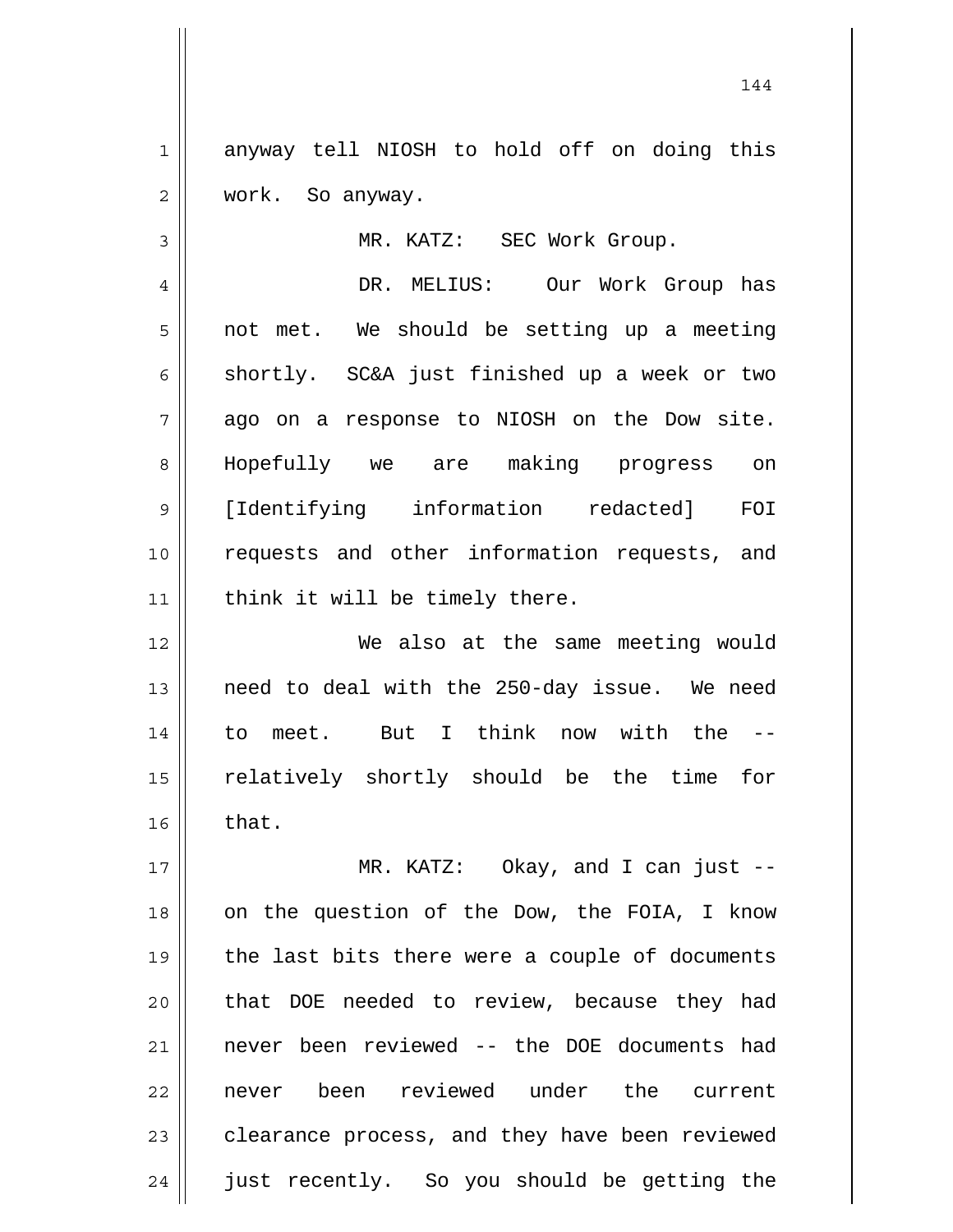| $\mathbf 1$    | last bit of that, which is great.              |
|----------------|------------------------------------------------|
| $\overline{2}$ | TBD 6000.                                      |
| 3              | The TBD 6000/6001<br>DR. ZIEMER:               |
| $\overline{4}$ | work group met on March 11th, and the main     |
| 5              | focus there is on Appendix BB, which is        |
| 6              | basically General Steel Industries.            |
| 7              | We are dealing with the Landauer               |
|                |                                                |
| 8              | film badge data. SC&A has provided some        |
| 9              | input, and we've had some input from           |
| 10             | [Identifying information redacted], and NIOSH  |
| 11             | is reviewing that data, and we still have some |
| 12             | issues to resolve. But many of the issues at   |
| 13             | General Steel revolved around the film badge   |
| 14             | data as well as exposure to unbadged people.   |
| 15             | So we are still dealing with those issues.     |
| 16             | We will be meeting again very soon.            |
| 17             | MR. KATZ: That concludes I think               |
| 18             | -- oh no, I'm sorry, Worker Outreach, Mike.    |
| 19             | MR. GIBSON: Oh, nothing new to                 |
| 20             | add other than we have a work group meeting    |
| 21             | scheduled June 16th in Cincinnati.             |
| 22             | MR. KATZ: Okay, and I left out --              |
| 23             | skipping here -- Surrogate Data, too, which is |
| 24             | also $--$                                      |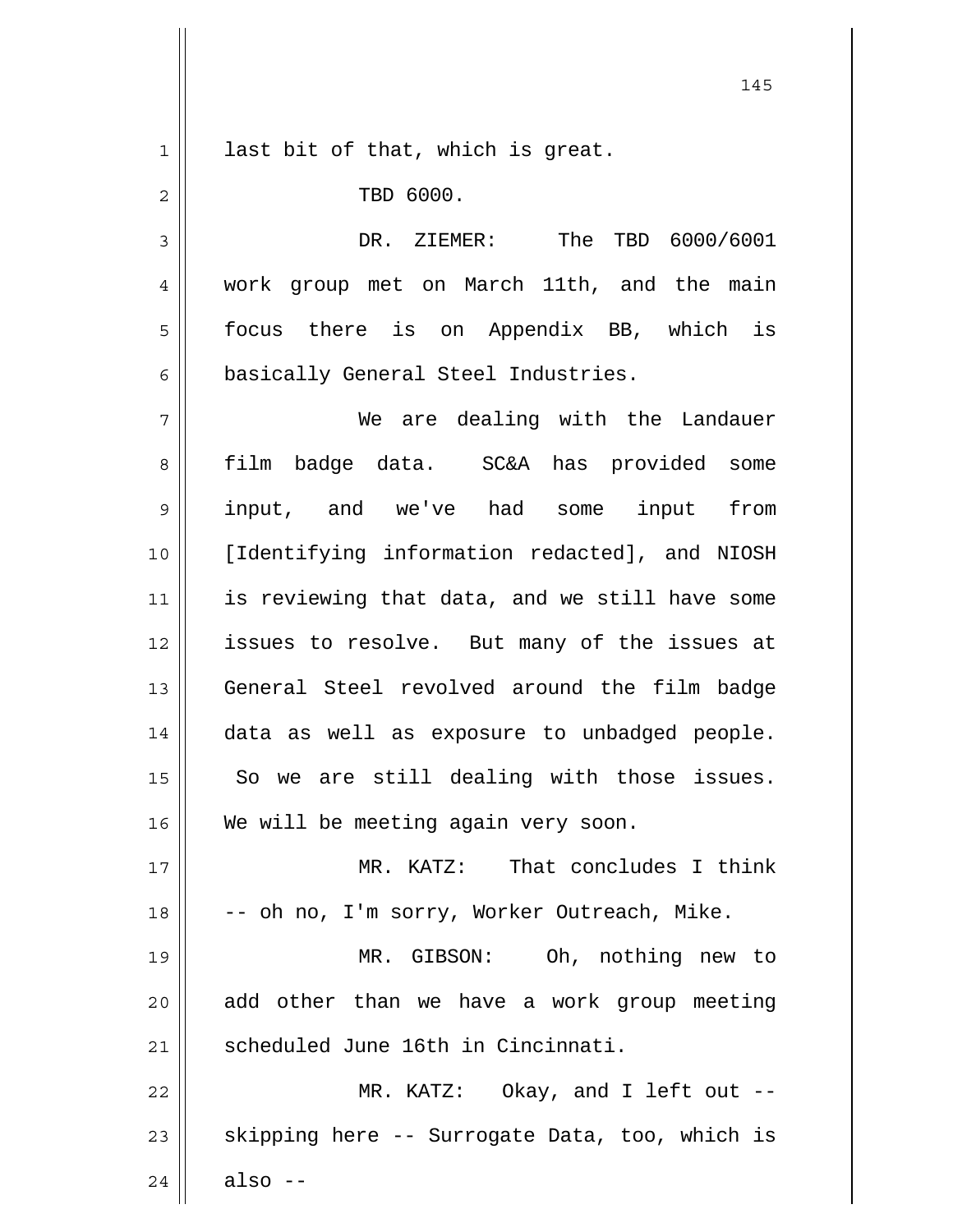1 2 3 4 5 6 7 8 9 10 11 12 13 14 15 16 17 18 19 20 21 22 23 24 DR. MELIUS: You would think that Surrogate Data would have no information - only to report from other committees. MR. GRIFFON: Can I just ask a question on the worker outreach before we go into surrogate data? On worker outreach, I asked this question of Mike during one of our breaks, but from what I understand, there used to be at least on the O drive a database with all the comments and stuff. Can someone give me an update on that? I don't seem to find the database on the O drive that has the collected comments from all these worker outreach meetings. I thought that existed, and then I heard there was an updated version of it or something. Has anybody -- maybe you can get an answer back to us or whatever. And sort of as a -- maybe -- MR. ELLIOTT: The whisper database doesn't exist anymore; it's gone. And it's been consumed in another ORAU software program. I don't know if it's on the O drive or not. The ATL outreach efforts that are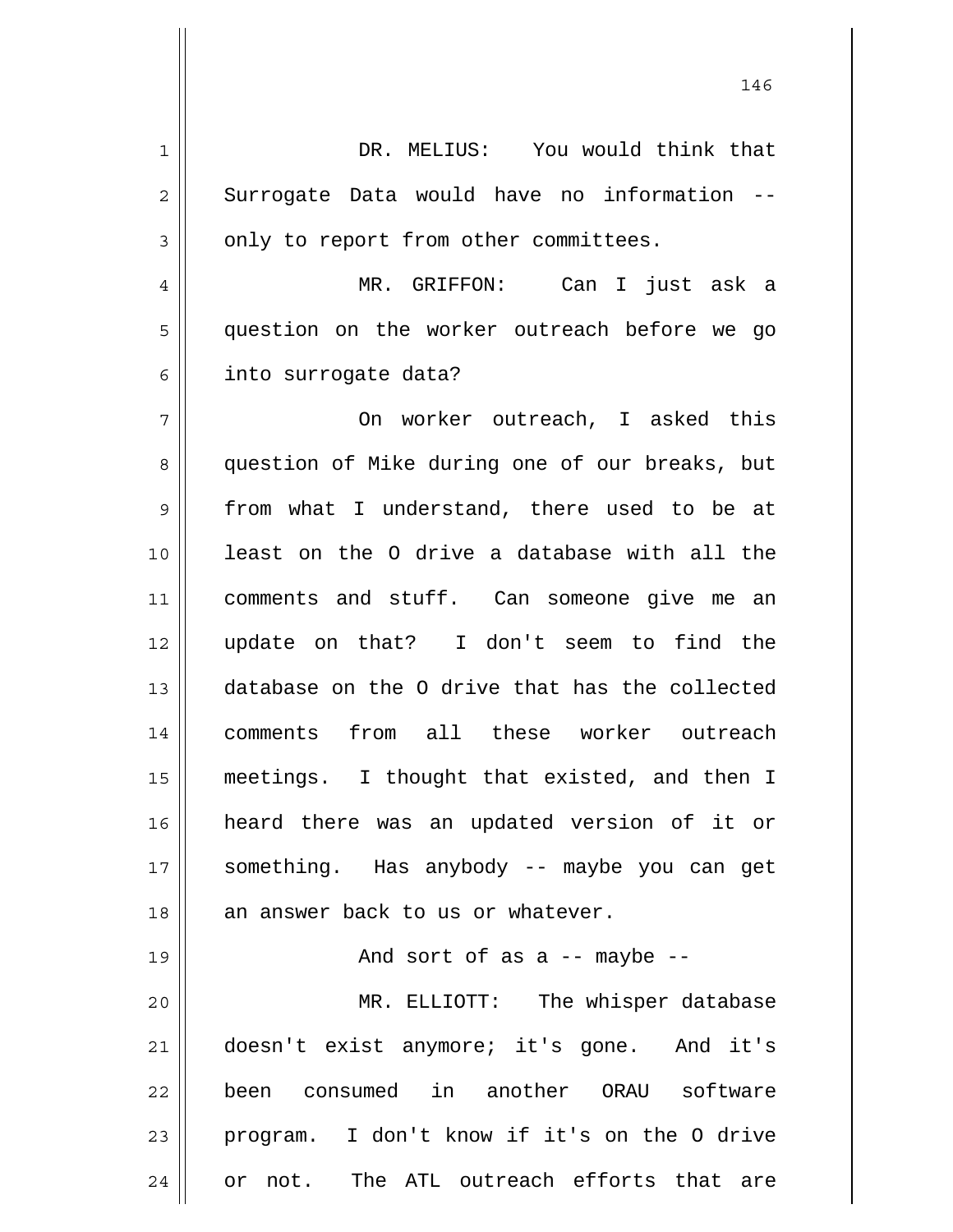1 2 3 4 5 6 7 8 9 10 11 12 13 14 15 16 17 18 19 20 21 22 23 24 summarized in summary minutes of those interactions are on the website. MR. GRIFFON: Well, that's all fine and good, but is there a database? That's what I'm asking. MR. ELLIOTT: There is. I don't know if it's on the O drive. I don't know where it's at. I'll have to get that info for you. MR. GRIFFON: Because part of the question is to have it in the database to see if there are similar comments, and also to see what happens with these comments. Those are some of the issues we have. So I was just wondering. MR. ELLIOTT: Well, there is a tracking system. That's what you want to see; that's what you're asking for. The tracking system, I'm sure you all have been given that, but we will reissue that to you. MR. GRIFFON: Maybe I just don't know where it is. It might be that I'm not finding it. DR. ZIEMER: Jim.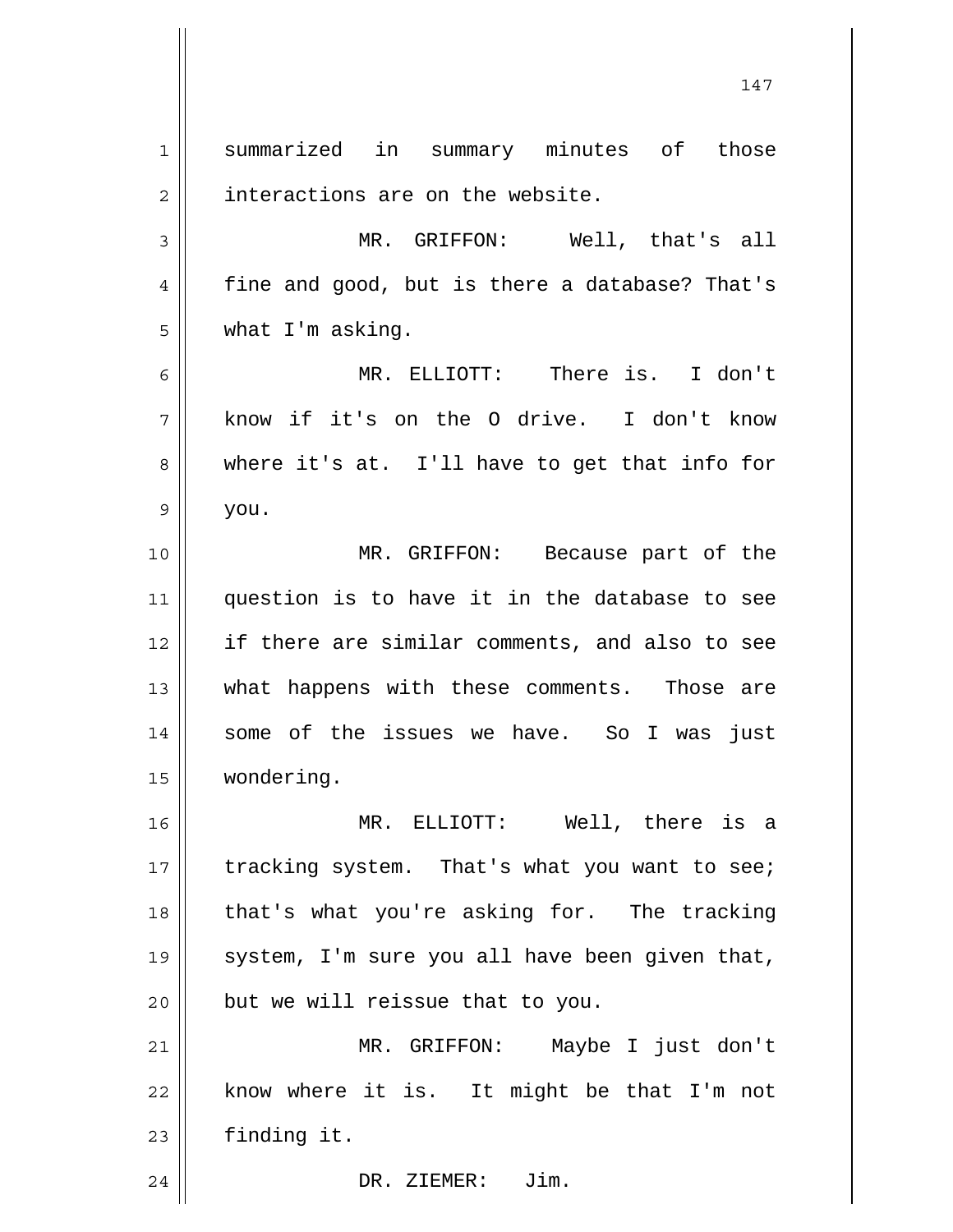1 2 3 4 5 6 DR. MELIUS: Does this database include comments that people submit in the public comment periods at the Board meetings? I thought at one point ORAU had been tasked to collect that information and provide some sort of record, possibly --

7 8 9 10 11 12 13 14 15 16 17 18 MR. ELLIOTT: No, ORAU had not been tasked to do that. ORAU was at one point in time, on their own initiative, they were tracking those kind of things for their own management of their other tasks. And that got generated into this whisper database that was just unsearchable and unusable. It was an application that we did not ask for. The government doesn't hire contractors to develop these applications; we want to give them an application. So we couldn't accept that application.

19 20 21 22 23 24 The Board public comment period is only kept in the transcript record at this time. There is no concerted effort to tease out from board public comments issues that need to be followed up on. We follow up on those, you see me do it here at the meetings.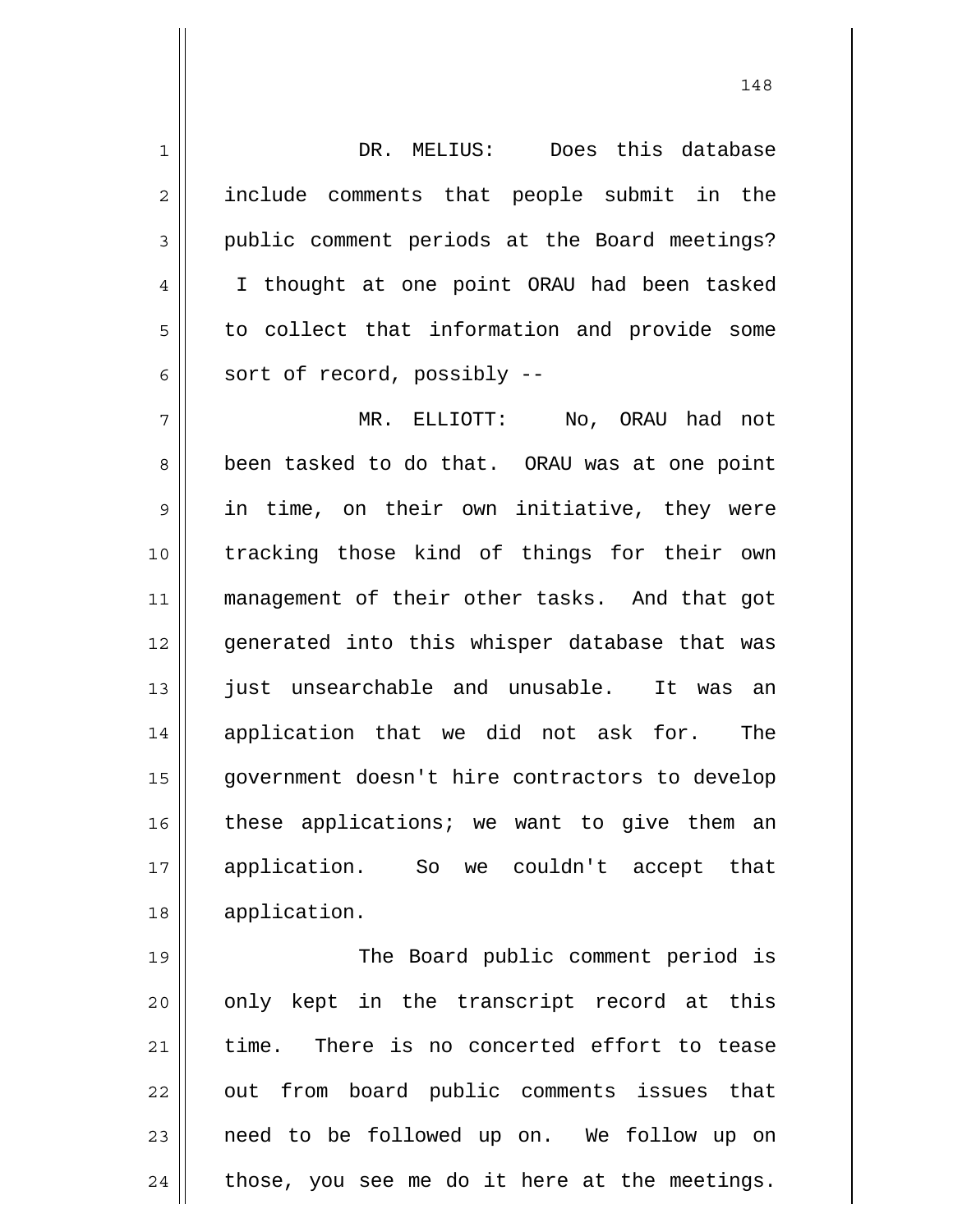| $\mathbf 1$    | It's not a formal documented process.          |
|----------------|------------------------------------------------|
| $\overline{2}$ | MR. GRIFFON: And just a related                |
| 3              | question, it's maybe a little off topic, but   |
| 4              | there also exists at least I understand there  |
| 5              | exists a questionnaire database that has all   |
| 6              | the CATI questionnaires in it. Is that on the  |
| 7              | O drive? I haven't been able to find that      |
| 8              | either. Maybe it doesn't exist?                |
| 9              | MR. ELLIOTT: CATIs are<br>kept                 |
| 10             | within the claim files. So each claim file     |
| 11             | a CATI for every claimant that is<br>has       |
| 12             | interviewed. There is no compilation of        |
| 13             | those, and I'm not going there because DOE     |
| 14             | wants to review every one of those, and I'm    |
| 15             | not going to let them, flat out. I'm just      |
| 16             | going to be that candid about it. No.<br>If    |
| 17             | they were in a compilation they would have     |
| 18             | access to them. If they are contained within   |
| 19             | the individual specific claim file, we've      |
| 20             | convinced them that they don't need a security |
| 21             | review.                                        |
| 22             | MR. GRIFFON: Oh, I see.                        |
| 23             | MR. ELLIOTT: Okay? This is one                 |
| 24             | of the things I fought hard for, and I'm not   |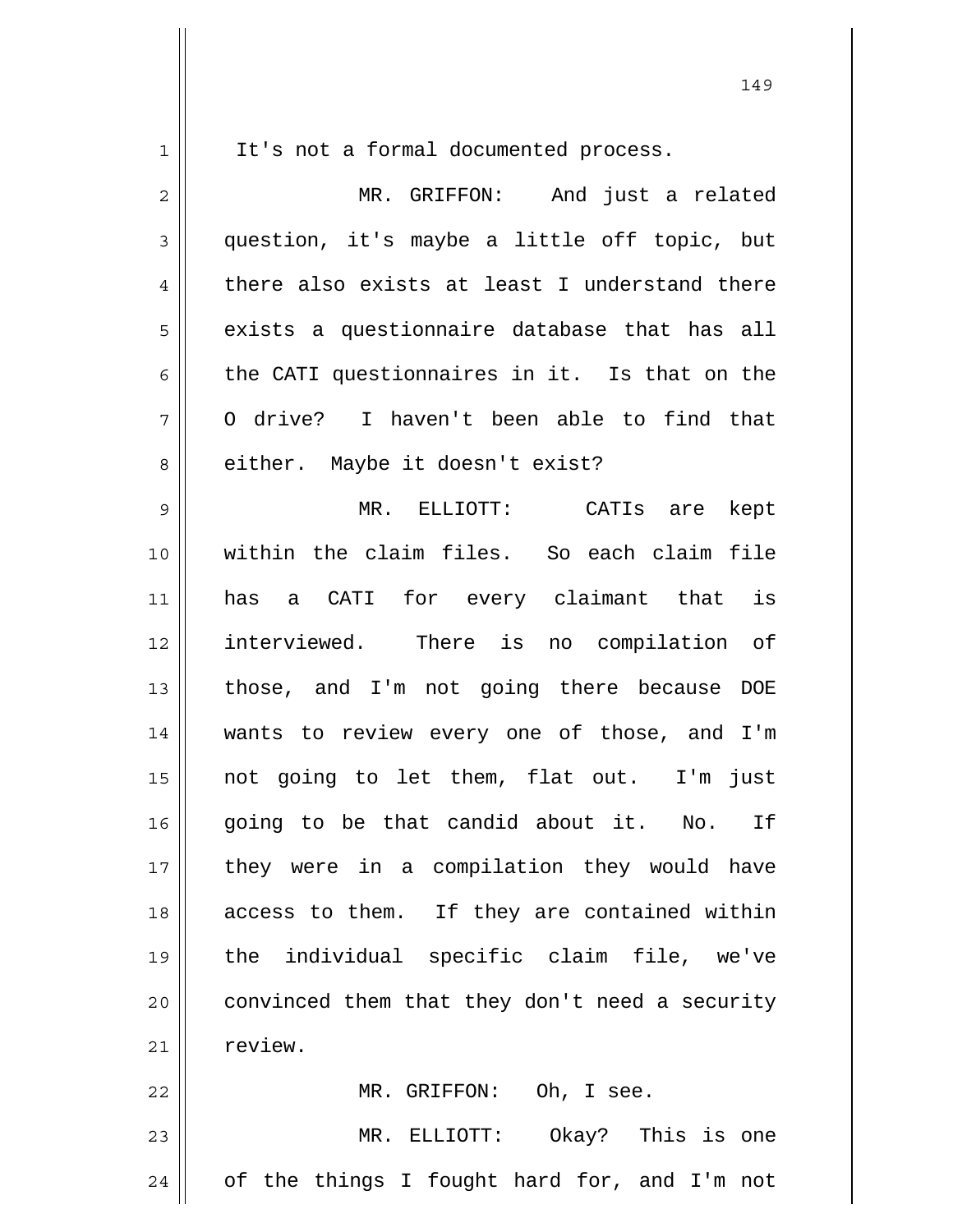1 2 3 4 5 6 7 8 9 10 11 12 13 14 15 16 17 18 19 20 21 22 23 willing to relinquish, and I think rightfully so for the claimants. MR. GRIFFON: I understood it existed, so I must have misunderstood that. MR. ELLIOTT: Unless I am speaking out of my hat. The CATIs are kept within the claim files. That's where you are going to find them. You won't find a compilation of those in a relational, searchable database. MR. KATZ: Okay then Surrogate. DR. MELIUS: At last. The Surrogate Data Work Group -- I'll remember this next time -- Surrogate Data Work Group did meet. We had a little difficulty organizing a meeting just because of everyone's calendar and other conflicts, and Dr. Lockey was out of the country for an extended period. So we postponed trying to deal with sort of the general criteria issues related to the use of surrogate data until we had a full work group meeting or at least a more complete work group meeting, more people definitely would going to be available.

We did spend time reviewing the

24

<u>150</u>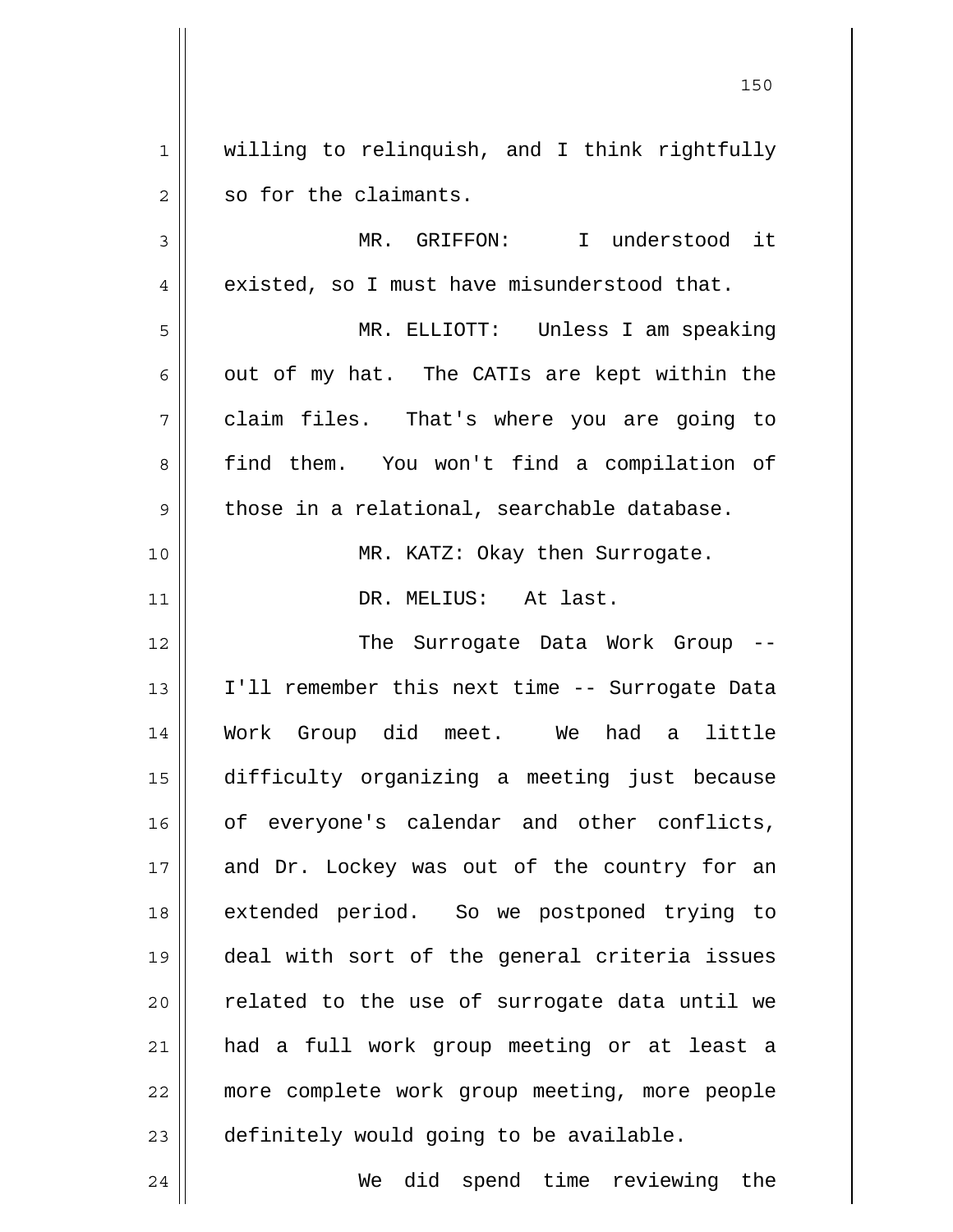1 2 3 4 5 Texas City Chemical's SEC because that is based on largely on surrogate data, and heard from the petitioners about any issues they raised; heard from both NIOSH and SC&A on the status of their review on it.

6 7 8 9 10 11 12 13 14 15 16 17 18 And my understanding, which has been somewhat confused by LaVon's report today. So I'll ask for an update. But there -- and then I can -- maybe after this we can talk more about where we go from here. But NIOSH has, after the Evaluation Report was received, had obtained some additional information from DOE about the site. And that has never been incorporated into an Evaluation Report, and would need to be because it could potentially change the current NIOSH evaluation and what would happen to the site significantly.

19 20 21 22 23 24 SC&A has never had the opportunity to review that information also, so it's not incorporated into SC&A's review of the Evaluation Report. The Evaluation Report was issued in December or January of '08 I believe. The SC&A report in July of '08. Now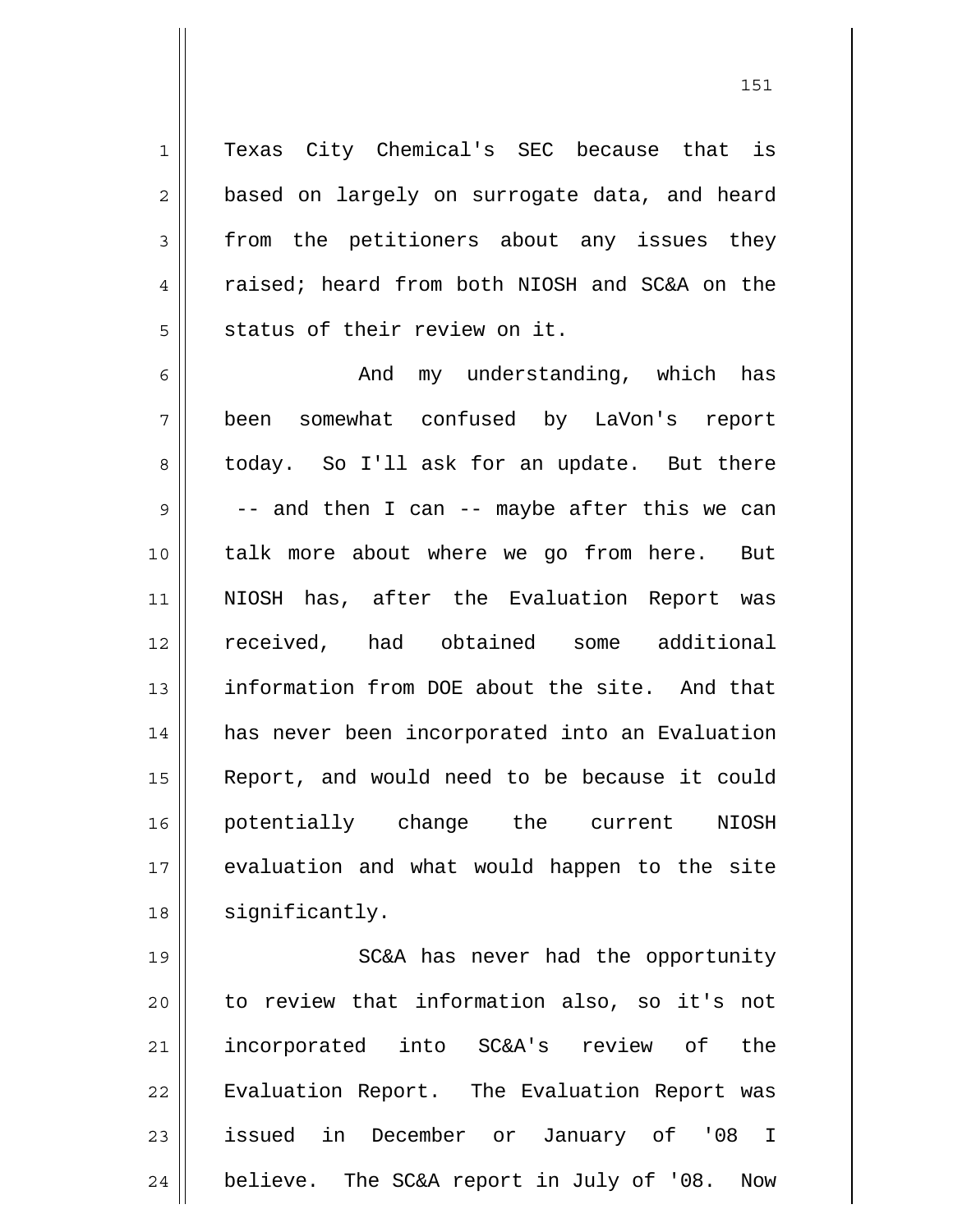| $\mathbf 1$    | what I'm a little confused on is where NIOSH              |
|----------------|-----------------------------------------------------------|
| $\overline{2}$ | is in terms of planning to do a revised                   |
| $\mathfrak{Z}$ | Evaluation Report. At the Work Group meeting              |
| $\overline{4}$ | we were told that they wanted to wait until               |
| 5              | after the Blockson issue was addressed,                   |
| 6              | because that is also an issue that would come             |
| 7              | up with Texas City. And then LaVon seemed to              |
| 8              | imply in his report that no, they were going              |
| 9              | to go ahead and do the revised Evaluation                 |
| 10             | Report.                                                   |
| 11             | Now maybe I misheard or whatever,                         |
| 12             | but if someone could just provide an update.              |
| 13             | MR. RUTHERFORD: I-- I don't know                          |
| 14             | how I came across it, but we are -- we all are            |
| 15             | waiting on the radon issue to be resolved as              |
| 16             | well. Now there is additional documentation               |
| 17             | that we have to update the Evaluation Report              |
| 18             | to include that documentation. But finalizing             |
| 19             | that radon model still is on the plate if I'm             |
| 20             | correct.                                                  |
| 21             | DR. MELIUS: Okay, because one of                          |
| 22             | the difficulties we've had here, and I'm not              |
| 23             | sure how it occurred, but the information that            |
| 24             | from DOE if<br>was received<br>$\mathbf{I}$<br>understand |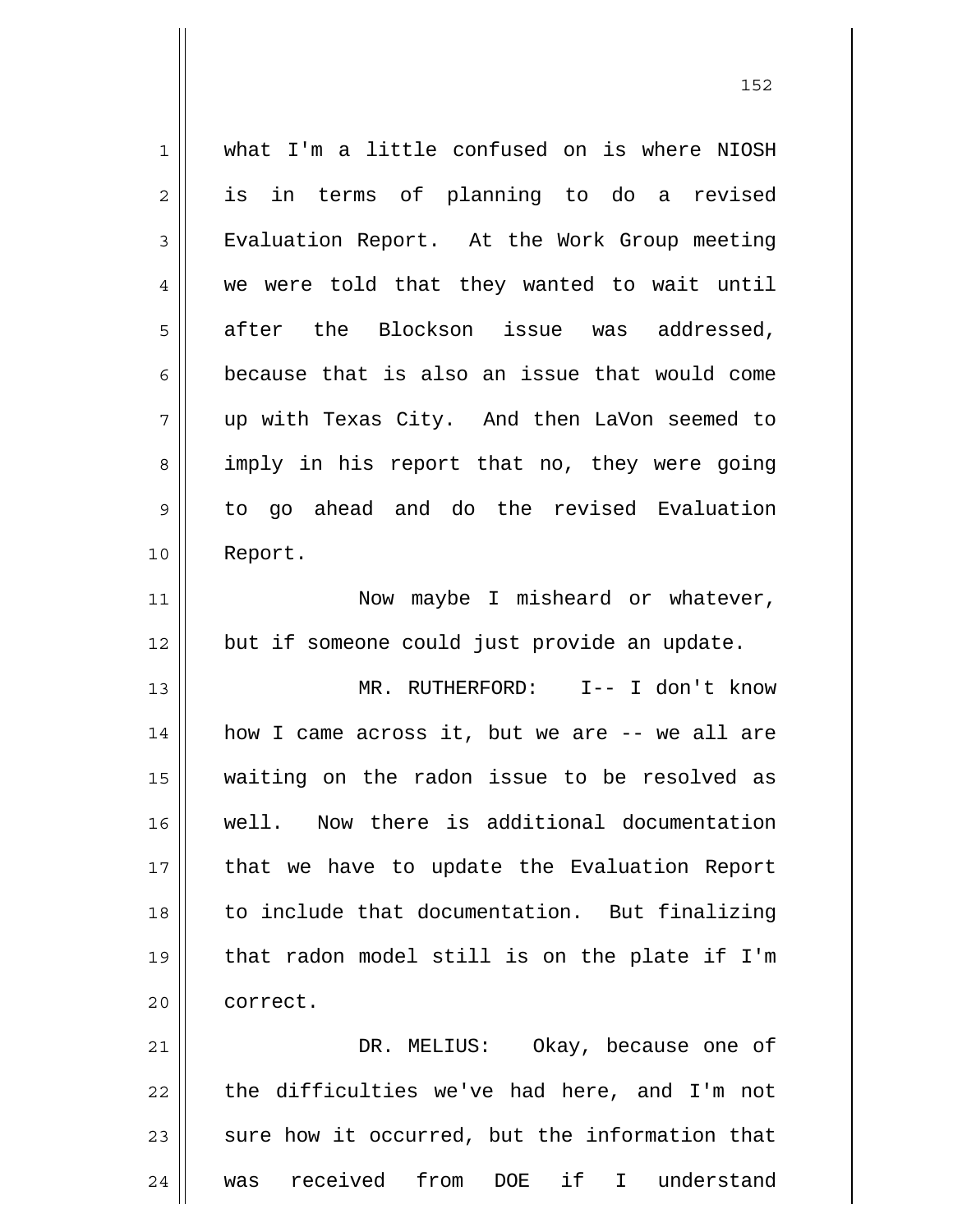1 2 3 4 5 6 7 8 9 10 11 12 13 14 15 16 17 18 19 20 21 22 23 24 correctly has only recently been made available to the Board. The letter, if I understand this right, was put on the O drive, but the actual information from DOE wasn't -- I'm not even sure it still has, so SC&A was not aware of it. It's even more confusing, Jim did mention -- Jim Neton did mention it in his I believe April 2008 presentation to the Board, though reviewing the transcript I became even more confused. DR. NETON: Yes, it's true. I mentioned the existence of those new data, the new references, during my presentation of the Evaluation Report in Tampa I believe is where that was. And it is true that we posted the letter from the Department of Energy, the transmittal letter which included the attachments which were those documents. And for some reason we only -- there was a mix-up within our office -- we only posted the letter and not the attachments that went along on the O drive. That has since been rectified, and all the documents are on the O drive, and I think an email went out to all the working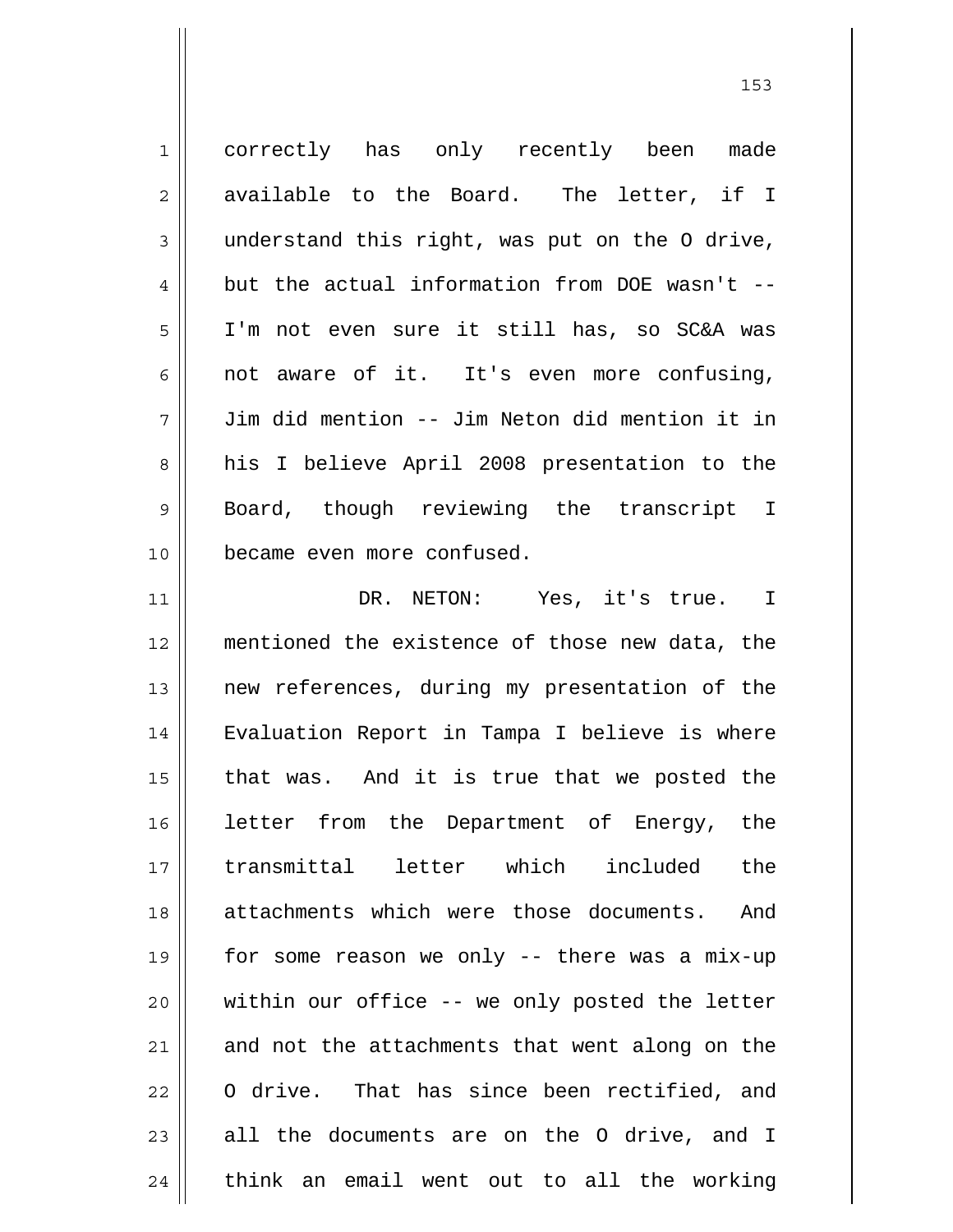group members at least indicating where they are located on the O drive, and SC&A was also copied on that email. So everything is out there now in the open, and we are starting to move forward with the revision of the ER based on that new information.

1

2

3

4

5

6

7 8 9 10 11 But as LaVon suggested, we do feel it's important for a complete document to have some approach for the radon reconstruction which would be not dissimilar to what we are proposing for Blockson Chemical.

12 13 14 15 16 17 18 19 20 21 22 23 24 DR. MELIUS: So a couple of things follow from this. One is, I think it would be -- and I haven't talked this over with other work group members -- but I think it would be helpful if SC&A reviewed the new information, at least became familiar with it, even though it's not in an Evaluation Report yet, I think it'd be helpful in our overall thinking about how to proceed. It's out there, and they actually commented on this issue in their report; it has something to do with how much information is available regarding production periods at this pilot facility.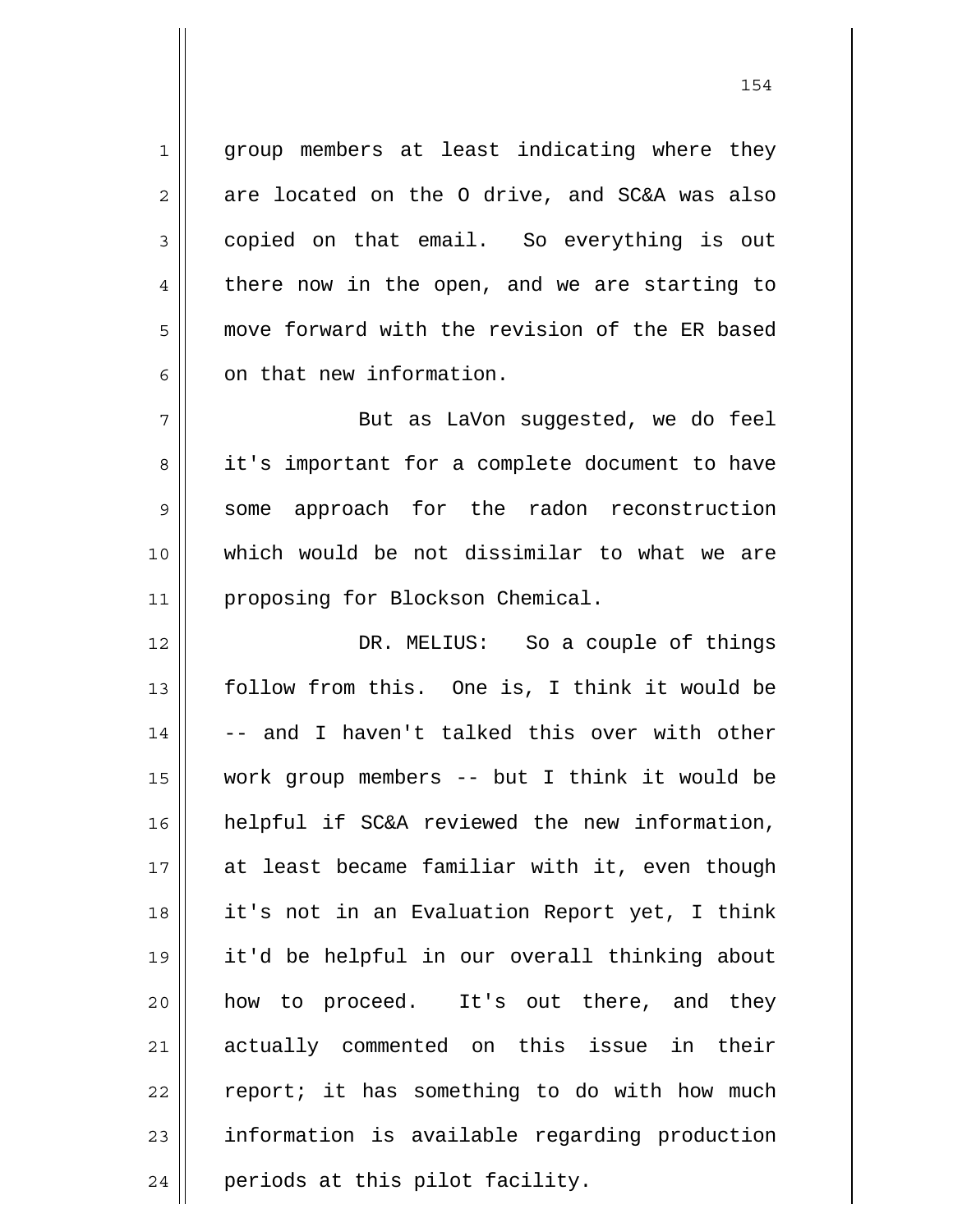So if the other members -- if that's okay with the other members of the Work Group I'd like to proceed with that. I don't think it's a big task, but it'd be worth doing.

1

2

3

4

5

6 7 8 9 10 11 12 13 14 15 16 Secondly I think it does sort of change how we've been approaching the overall surrogate data issue. We had been hoping to use some examples such as Texas City as one where -- as an example of surrogate data. I think the problem is to use the current Texas City Evaluation Report and look at that in terms of surrogate data doesn't make sense, because it's really not a complete report, until we get the new information that was added to it.

17 18 19 20 21 22 23 24 And I think a lot of the judgments that are made on the use of surrogate data depends on how much information is available on a site. And the less information, in some sense, the less -- the more justification one needs for using surrogate data, or how do you tie the surrogate data to the site is limited by that. So I don't think that makes sense

<u>155 میں اس کی استعمال کرتا ہے۔ اس کی اس کی اس کی اس کی اس کی اس کی اس کی اس کی اس کی اس کی اس کی اس کی اس کی</u>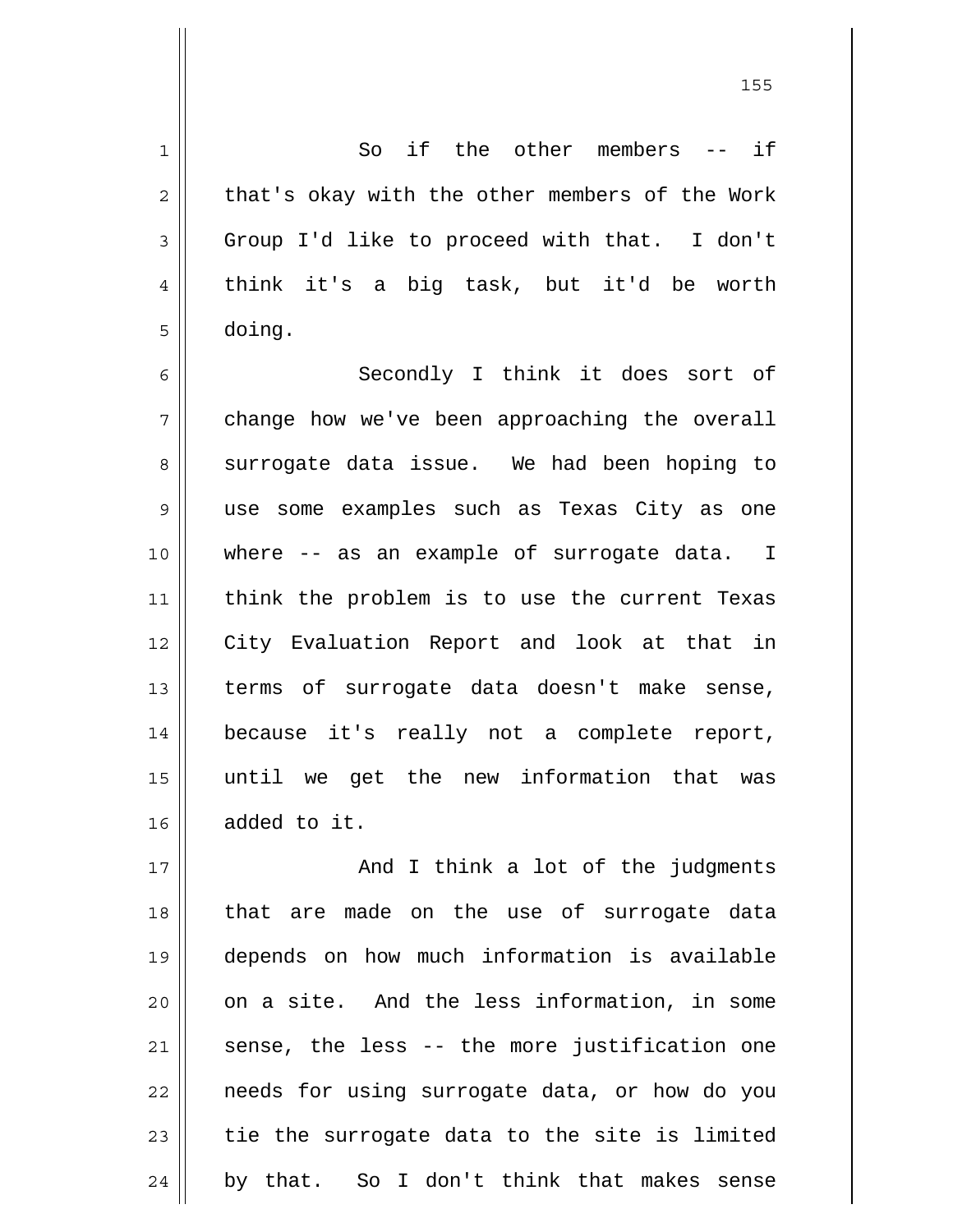1 going forward.

| $\overline{2}$ | one approach, I think the<br>So                |
|----------------|------------------------------------------------|
| 3              | surrogate data working group will need to meet |
| 4              | again. We need to talk about the general       |
| 5              | criteria, perhaps also think of some other     |
| 6              | approaches that we can use to come up with     |
| 7              | some examples. I'm reluctant to use Bethlehem  |
| 8              | given our long history with that, but at some  |
| $\mathsf 9$    | point we also need to deal with that site so I |
| 10             | don't want to put it off too long.             |
| 11             | But I think we first need a meeting            |
| 12             | to talk about the general criteria, and then   |
| 13             | we'll move from there.                         |
| 14             | DR. ZIEMER: Thank you. I'm not                 |
| 15             | sure whether we need formal tasking on what    |
| 16             | you suggested. It's not a great effort, but    |
| 17             | I'll ask Ted, do we need to task SC&A on that  |
| 18             | issue.                                         |
| 19             | I think they are so<br>MR. KATZ:               |
| 20             | tasked.                                        |
| 21             | DR. ZIEMER: Under the existing                 |
| 22             | task you are saying?                           |
| 23             | MR. KATZ: Yes.                                 |
| 24             | Okay, fine, I just<br>DR. ZIEMER:              |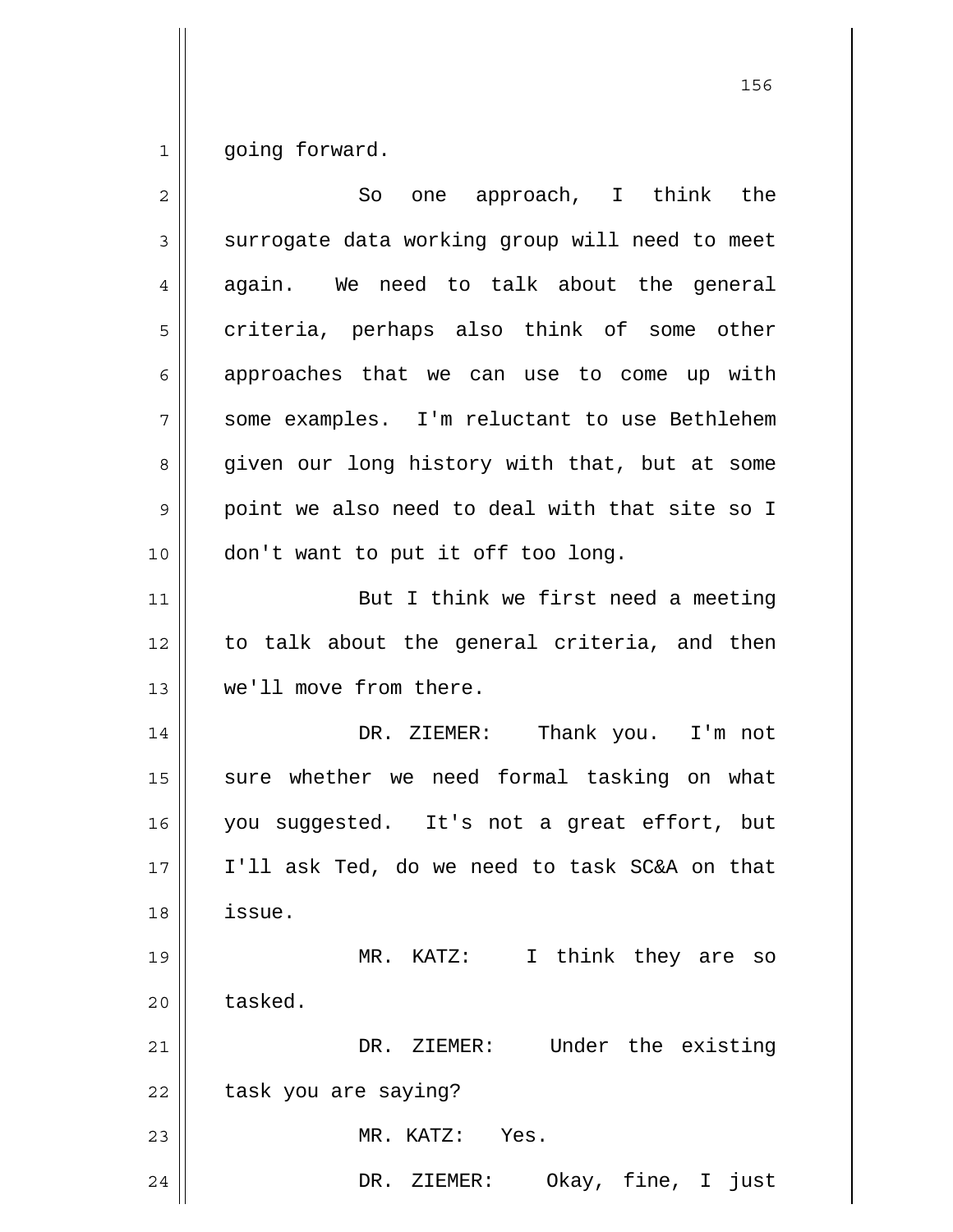1 2 3 4 5 6 7 8 9 10 11 12 13 14 15 16 17 18 19 20 21 22 23 24 wanted to make sure. I think that completes our work group reports. I'd like to have us move now to the -- DR. MELIUS: Can I make one other comment? DR. ZIEMER: Okay, you are eating into your security time. DR. MELIUS: I know, but this includes sort of self criticism also. But I think it also points out the need to do at least periodic communication between work group chairs, SC&A and NIOSH on where things stand. Because this went on -- everybody thinking it was on the O drive. Everybody at NIOSH thinking they had told people about it, et cetera. And I think if we had done what we are doing for example like at Hanford trying to do at least, even when there are delays, some periodic quick technical calls, whatever you want to call them, just to keep updated, I think it would have been better for all of us. And I'm not faulting anybody per se. All of us I think are equally guilty in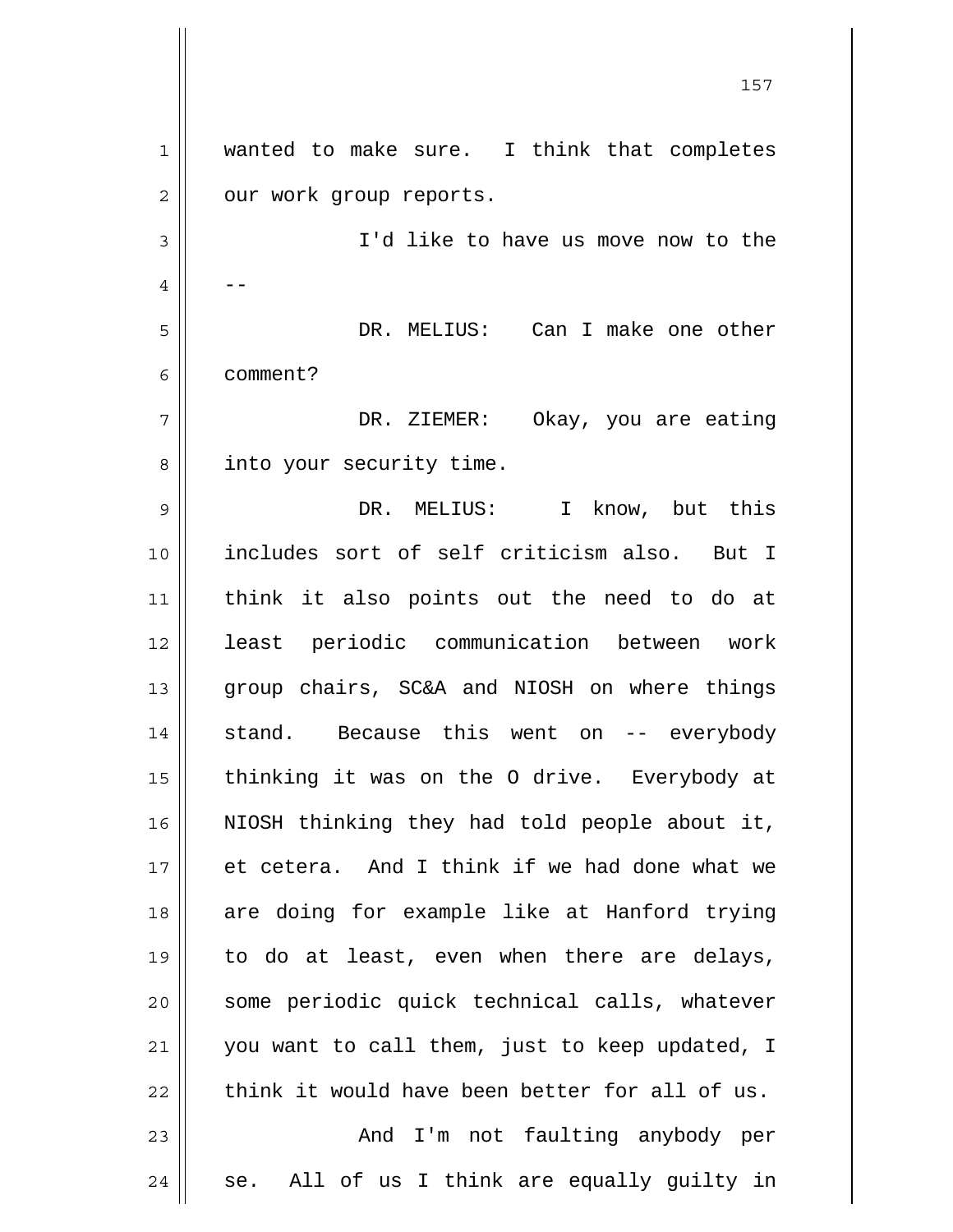1 2 3 4 5 this. But it's a difficult situation and I think we should try to avoid it in the future. When there are these things we sort of delay ourselves thinking we are waiting for something else to happen.

6 7 8 9 10 11 DR. ZIEMER: Right, and SC&A is before each meeting has been preparing a kind of summary of where we are on things. I don't know to what extent that would cover some of your concerns, but nonetheless it's a good suggestion.

12 13 14 15 16 17 18 19 20 21 22 MR. MAURO: A couple of observations. The ground rules we've been working on is, once we deliver a work product to the Board, we stop all work until the Work Group forms or until the Work Group gives us direction. For example this action item related to following up on Texas City, that would not be something we would automatically do until the Work Group told us. So for all intents and purpose, we have just been given that mission.

23 24 The second item you had mentioned - - I just lost my train of thought.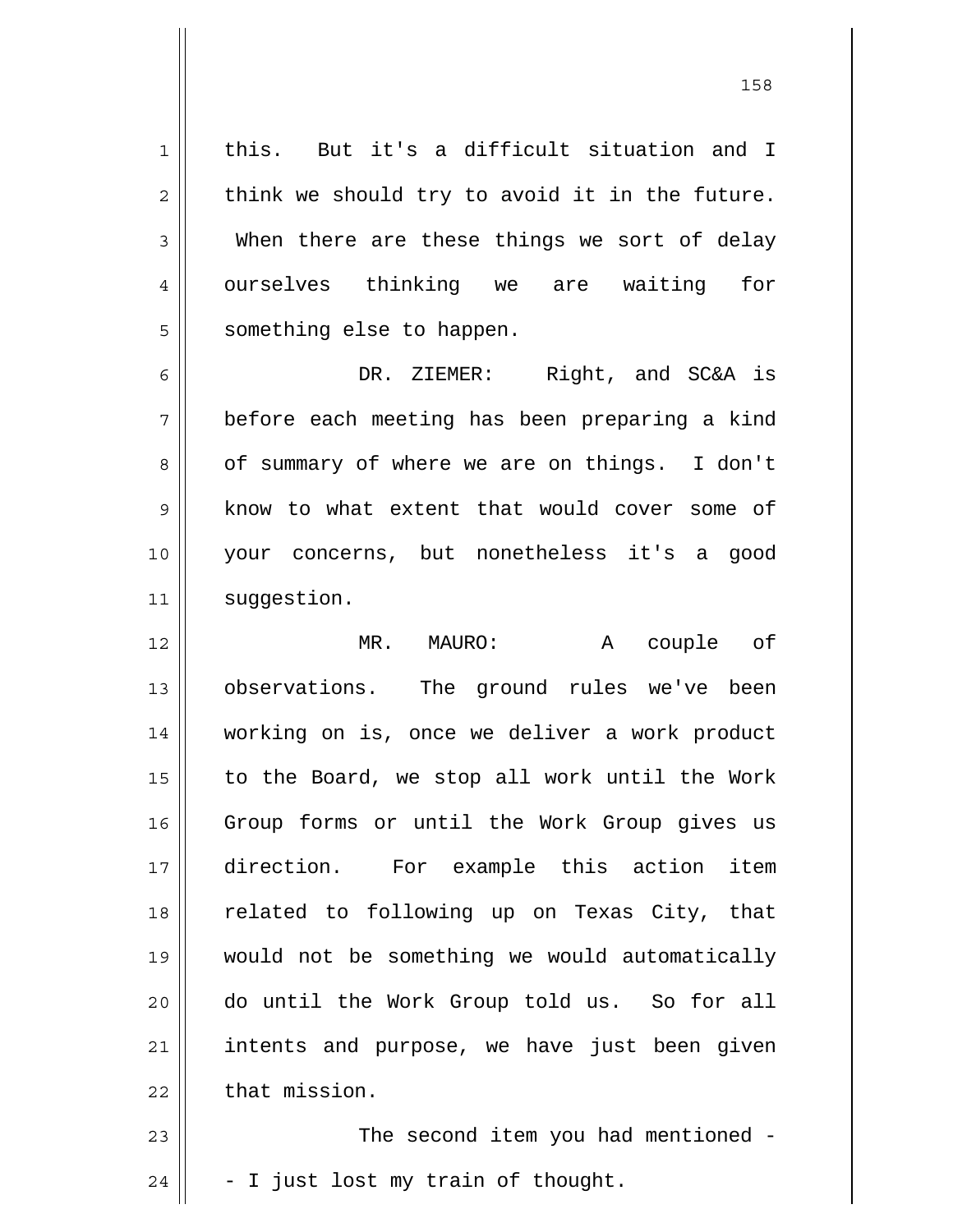|                | 159                                            |
|----------------|------------------------------------------------|
| $\mathbf 1$    | The summary?<br>DR. ZIEMER:                    |
| $\overline{2}$ | MR. MAURO:<br>The summary material.            |
| 3              | When I prepare the summary material, I         |
| $\overline{4}$ | usually limit my -- for example in this        |
| 5              | particular meeting I limited it to Mound,      |
| 6              | Fernald and NTS. It's basically a judgment     |
| 7              | call when there has been a lot of activity,    |
| 8              | lots of work group meetings, lots of White     |
| 9              | Papers going back and forth, lots of direction |
| 10             | given, I will submit a summary on that. I      |
| 11             | don't submit a summary on everything.          |
| 12             | And it's really right now a                    |
| 13             | judgment that I make. However if you feel      |
| 14             | that a summary of that nature is appropriate   |
| 15             | for all active work groups certainly we could  |
| 16             | do that also, probably a lot briefer than the  |
| 17             | ones I send.                                   |
| 18             | DR. ZIEMER: Well, I would say for              |
| 19             | now we will put the burden on the Work Group   |
| 20             | chairs to make sure the coordination is        |
| 21             | carried out. They can sort of monitor their    |
| 22             | own work groups. I don't see the need to task  |
| 23             | SC&A at this time with additional things. I    |
| 24             | think Jim has pointed out the potential        |

 $\mathbb{H}$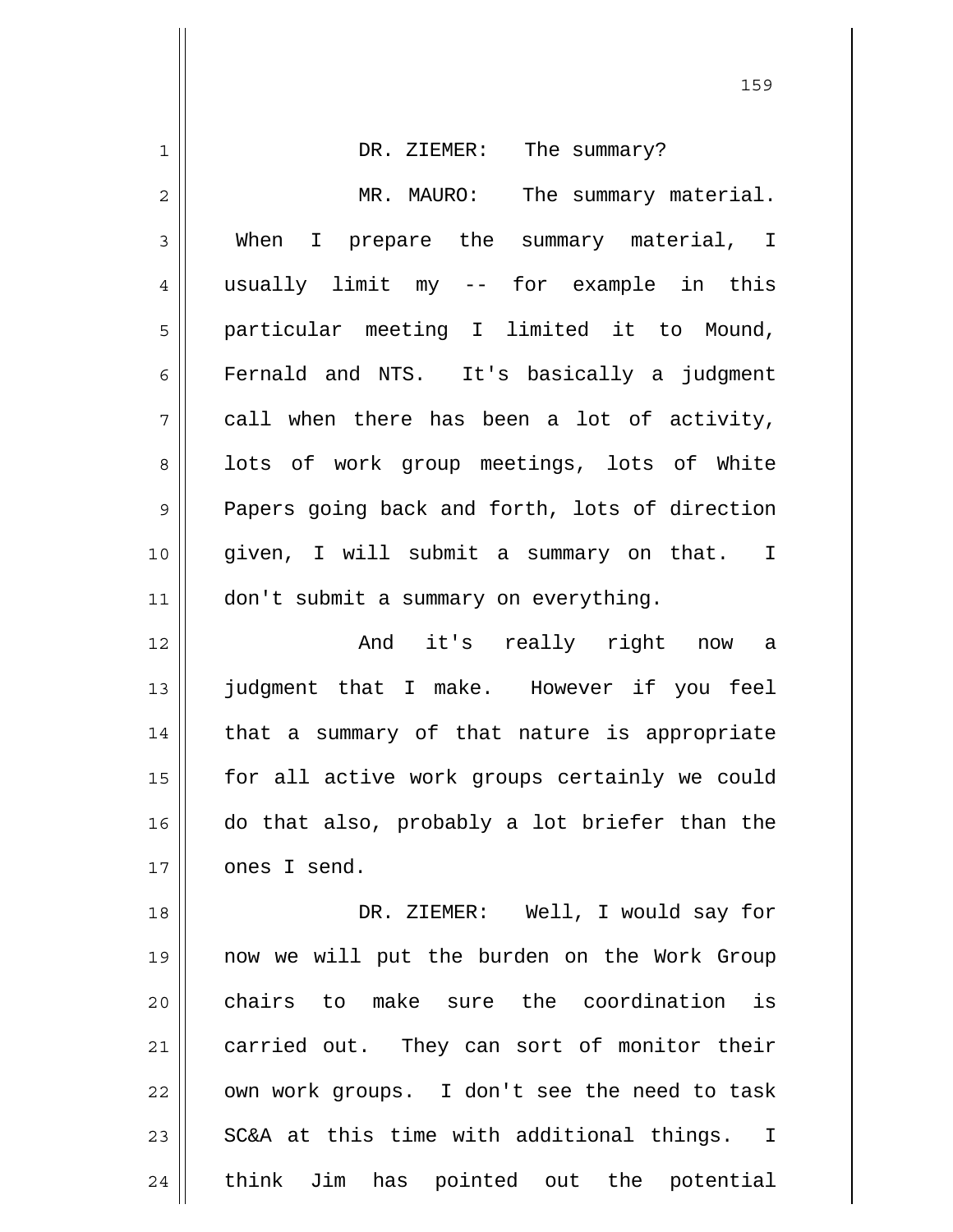1 2 3 4 5 6 7 8 9 10 11 12 13 14 15 16 17 18 19 20 21 22 23 24 problem we have of thinking that someone else is doing something. So I guess right now it would just behoove the chairs to continue to track with their contact, or both contacts, SC&A and the NIOSH contact, and make sure that things are on track. Thank you. MR. KATZ: And can I just add to that? And I'd encourage all the chairs to copy me when you are doing that, these communications, because then I can sort of help out in the tracking process. DR. ZIEMER: Now let's move to the issue of security, particularly with respect to the issues that Dr. Melius raised earlier in the meeting. DR. ZIEMER: As I've thought about this and others have probably thought about it too, it seemed to me that to get underway we need to identify the kinds of issues that would arise. And I think Jim, you sort of delineated some of them, somewhat broadly, but in certain cases with more specificity. And think about what kind of problems could arise with respect to the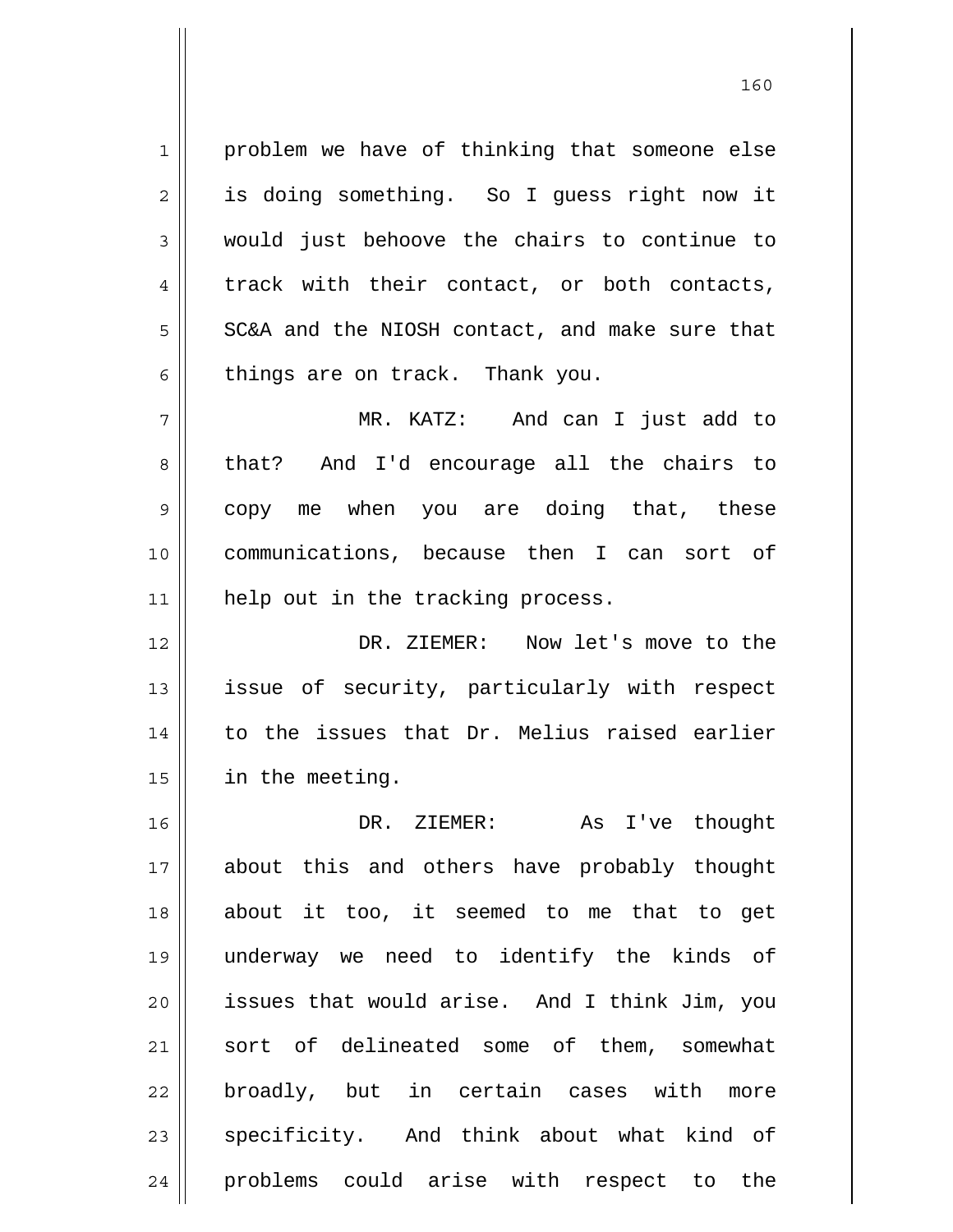1 2 3 4 5 6 7 8 9 10 11 12 13 14 15 16 17 18 19 handling of classified information. For example, to point out an example, how can the Work Group function if they are dealing with classified material? Or how does the Board function if there is classified material involved? How do we involve the petitioners which normally have free access to our work group meetings and so on? So one of the things we need to do is identify those potential problems. It may be that we don't have a full grasp of what kind of problems could arise until we actually get into it, but certainly the DOE folks here and others who have been dealing with the classified material can help us define that, and also I think I'd like to get a feeling for whether or not we are going to need to think about having a subset, a work group, look in greater detail than we might be able to get

23 24 Are there some policy things that need to be determined in terms of whether or

how one might deal with them.

into at this meeting or at a regular board

meeting in terms of what the issues are, and

20

21

22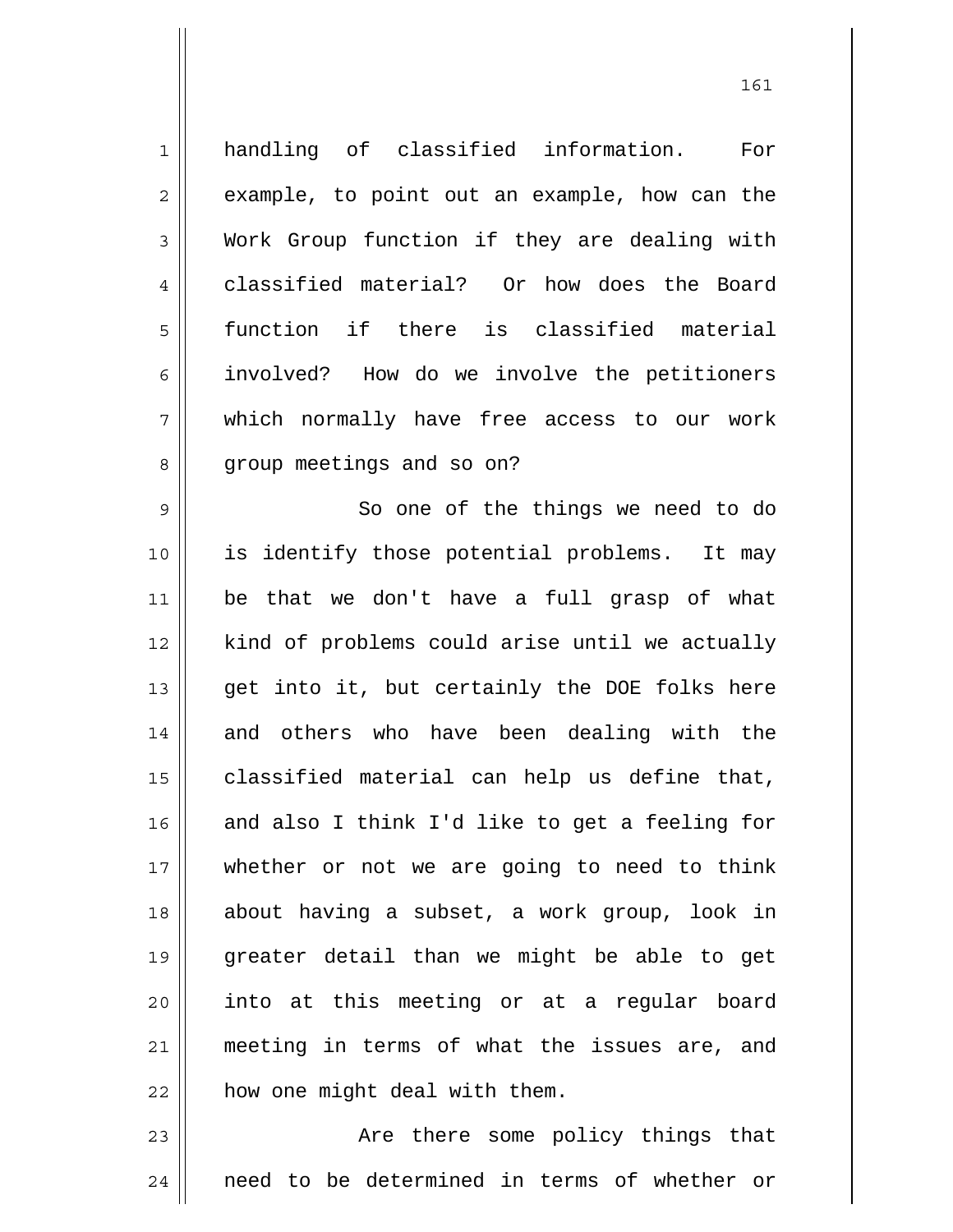| $\mathbf 1$    | not we will have to meet full disclosure of    |
|----------------|------------------------------------------------|
| $\overline{2}$ | information to the full board in order to make |
| 3              | decisions on, for example, SECs?               |
| $\overline{4}$ | So with those kinds of background              |
| 5              | comments, Ted, you have some additional ones,  |
| 6              | and then we'll get some others after that.     |
| 7              | MR. KATZ: Yes, just to preface                 |
| 8              | this discussion, let me just explain a little  |
| 9              | bit about at least what has come up to this    |
| 10             | point with my involvement. As has been         |
| 11             | mentioned there's been issues with Pantex,     |
| 12             | with Pinellas, with a few sites where we have  |
| 13             | sensitive information and concerns about this. |
| 14             | And what we have done so far, we               |
| 15             | have not -- we have not had working group      |
| 16             | meetings regarding those sites, regarding      |
| 17             | those issues. But what we have done is sent    |
| 18             | members of the Working Group as well as        |
| 19             | members of the SC&A staff and members of OCAS  |
| 20             | to meet with the security experts at DOE       |
| 21             | responsible for those facilities to<br>have    |
| 22             | serious discussions not<br>about<br>any        |
| 23             | deliberations with respect to the Board on the |
|                |                                                |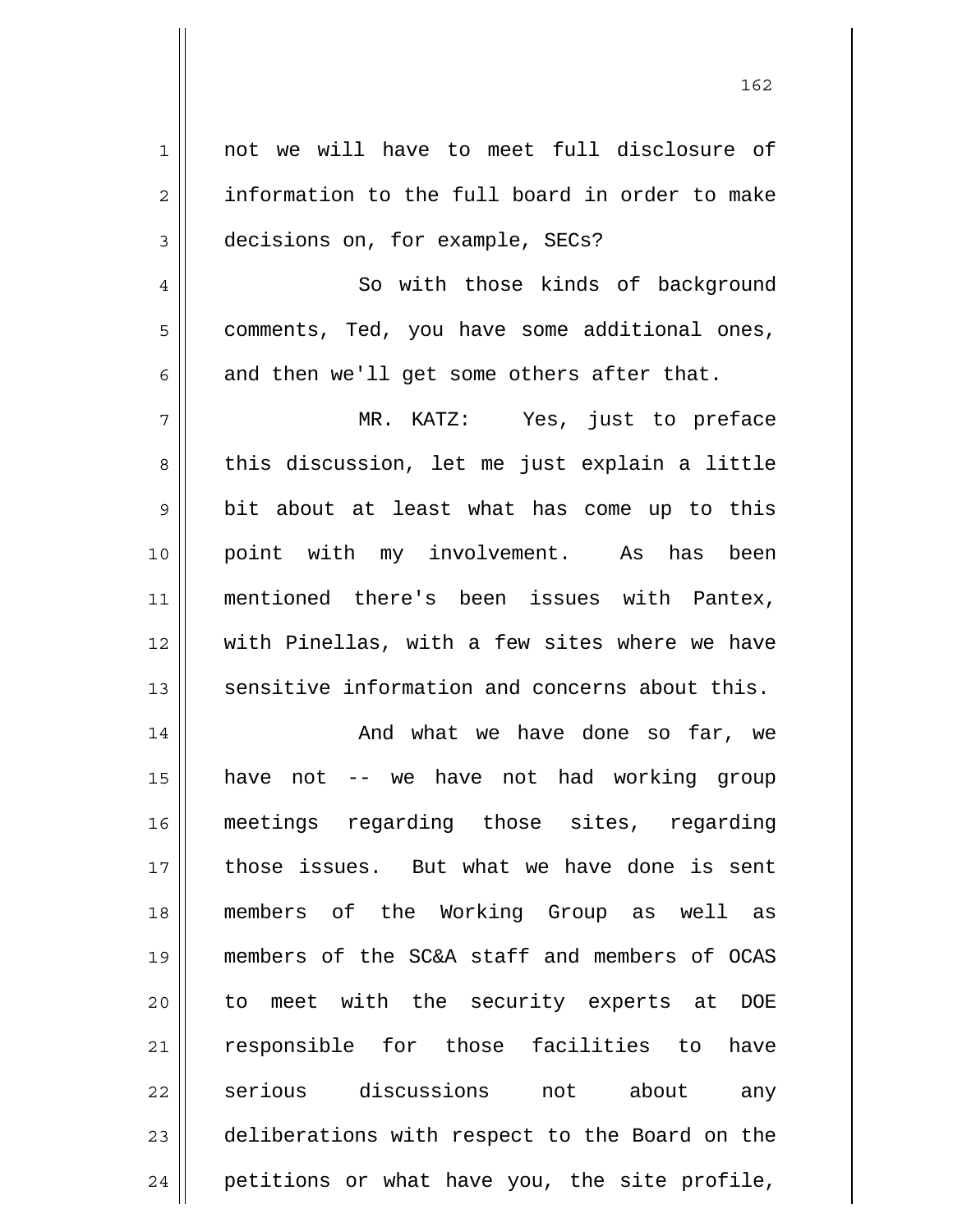1 2 3 4 5 6 7 8 9 10 11 12 13 14 15 16 17 18 19 20 21 22 23 24 what have you, per se, but only to have discussions about process in terms of how can we have the discussions that we need to have as a working group while maintaining protection of classified and sensitive information. And they have been -- so they've been sort of explaining to the DOE security people this is the nature of information that we really need to have debates about on the Board to be able to come to understanding about what our position is with respect to this petitioner site profile. And then giving it -- giving DOE with that understanding an ability to give them guidance as to how can you present this information without it posing security problems. And that -- so that has been the full nature of the interactions with DOE as I understand it, at least in terms of the guidance I've given them in terms of having these meetings with them, so that they could pave the way for having -- because the goal is certainly to have work group meetings and board meetings where everything that needs to be discussed is discussed in the open, not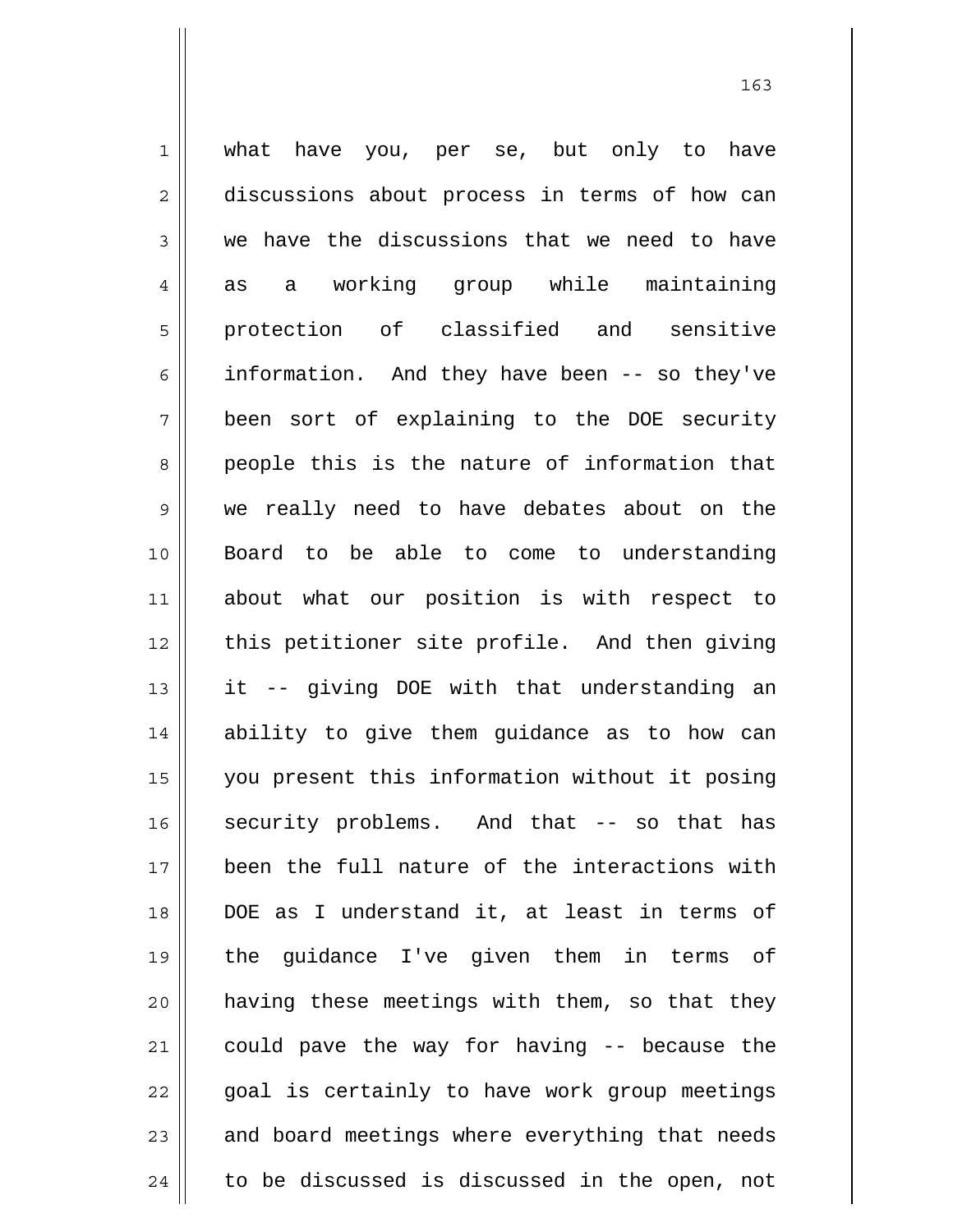1 2 3 4 5 6 7 a closed classified meeting which legally is possible, but that is not our aim on this board to have anything behind the curtain in effect that has to be debated and discussed to come to a conclusion. So that is where we are coming from at least, and that's what's happened to date.

164

8 9 DR. ZIEMER: Phil, did you have a comment at this point?

10 11 12 13 14 15 16 17 18 19 20 21 22 23 MR. SCHOFIELD: Yes. Joe Fitzgerald, who was along with Brad and Bob and Josie, attended the meeting in D.C. with the security people. And they gave us kind of general guidelines, what we can and cannot say and do. It is going to have an impact on several of the sites. Because there were several things, they gave us more leeway than we had before. But we still -- there are some things that we just will not be able to discuss except in very generic terms. But -- I don't know if everybody on the Board got his notes from that meeting which are pretty good. DR. ZIEMER: Okay, maybe we could

hear from NIOSH and also DOE if you have some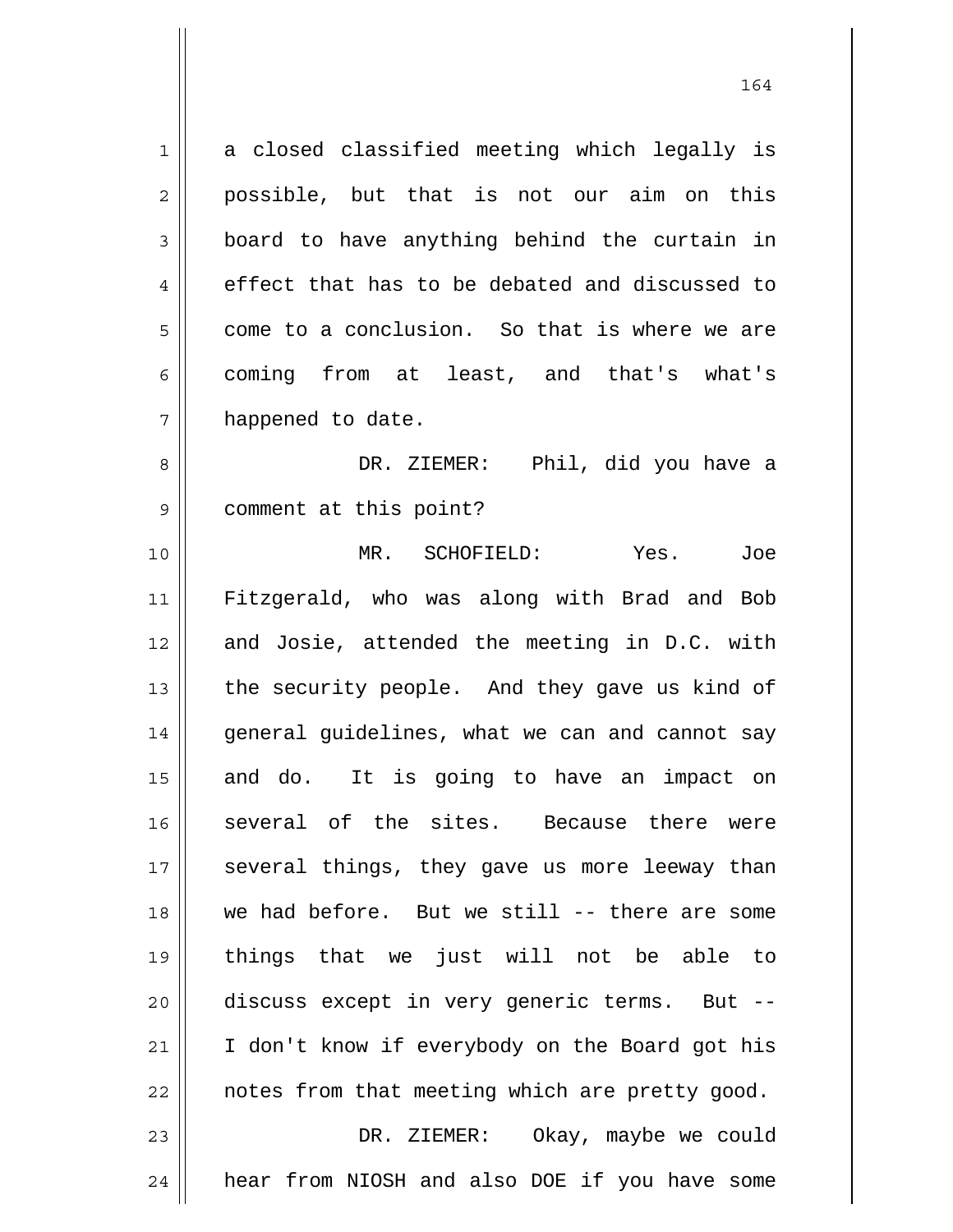1 2 comments for us at this point would be good also. Larry.

3 4 5 6 7 8 9 10 11 MR. ELLIOTT: It is important for the Board to be comfortable in understanding what information is behind the curtain. But I think we want you to understand that we see it starting with our work in researching whatever the issue is, developing the site profile, evaluating a petition and understanding what it is we can say about it, what we can't say about it.

12 13 14 15 16 17 18 19 20 So when we bring something to the table, our goal is that it -- unlike I think we learned out lesson in the Iowa experience. We are not going to come to this board with a proposal on how we are going to handle something that we can't talk about in public. I can't say it any clearer than that. We are going to bring something that we can talk about in public.

21 22 23 24 That doesn't mean that there might be information that is behind that that the Board wants to become familiar with and understand. But our goal is to bring

<u>165</u>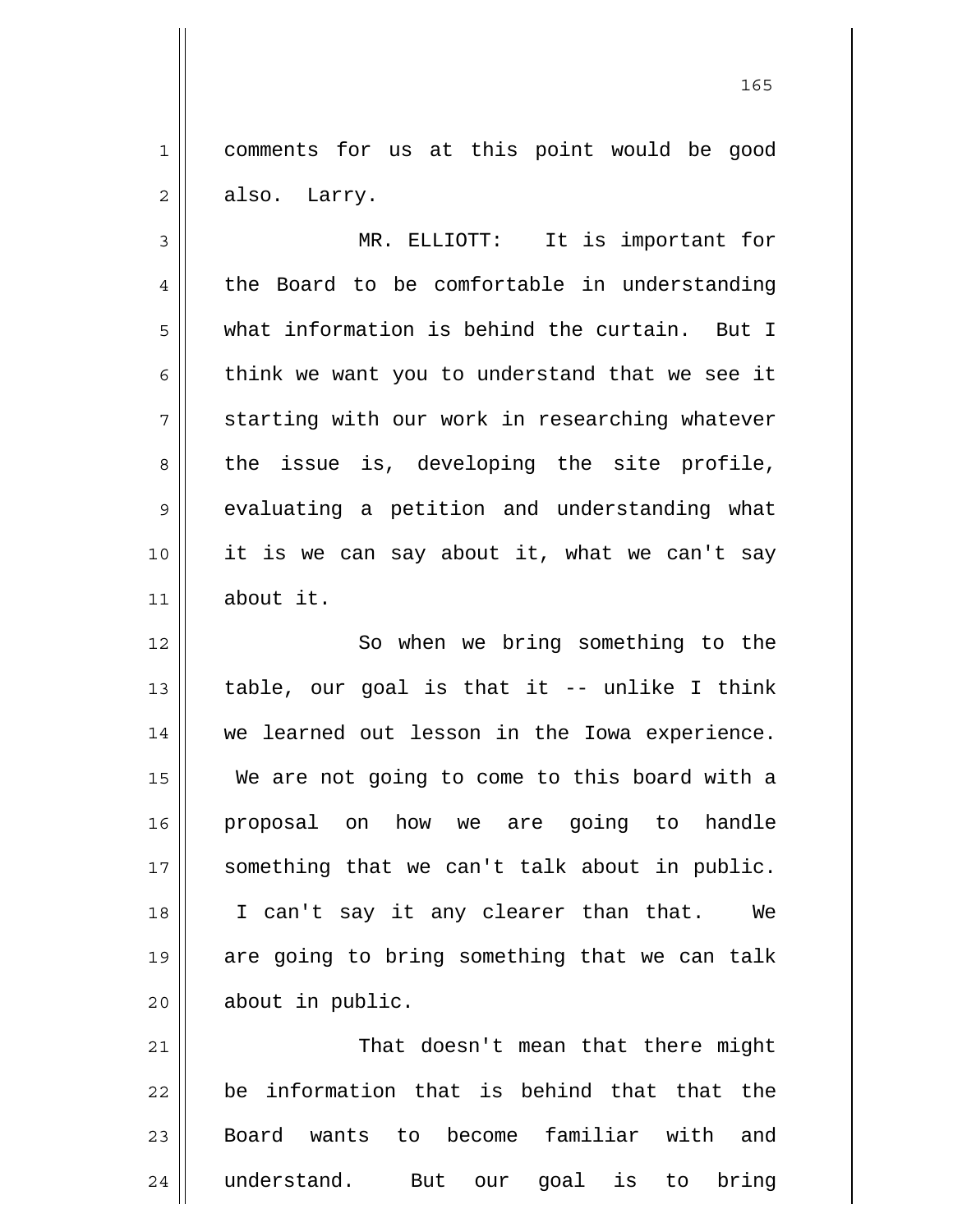something to the table that has not been classified, not in any way sensitive information.

1

2

3

21

4 5 6 7 8 9 10 11 12 13 14 In our discussion in Germantown we talked about, I talked about the fact that some of the information that was of concern for that day was not necessarily an SEC issue in our mind but really an implementation issue of within a site profile, and how we implement that, and the Board would need to see that, and we would perhaps say how we were going to do X differently at different sites, because of the constraints in classification at different sites.

15 16 17 18 19 20 But it is still our goal not to bring anything to the Board that can't be discussed in public. But I understand and I appreciate the Board's interest to be comfortable in knowing what is behind that. DR. ZIEMER: Greg or Gina, do you

have any comments at this point?

22 23 24 DR. ZIEMER: Greg. MR. LEWIS: Sure, thank you, Paul. I would say we have general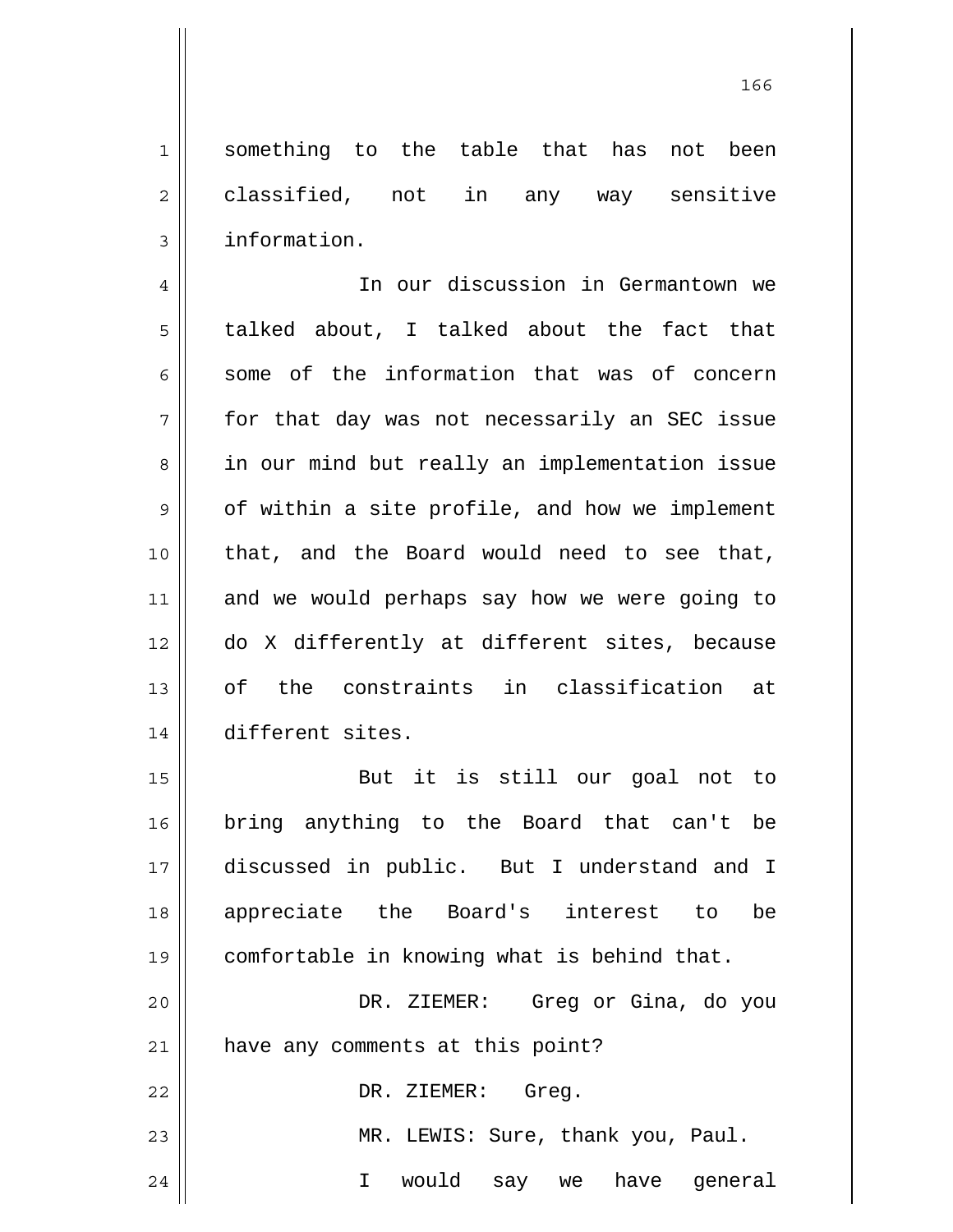1 2 3 4 5 6 7 8 9 10 11 12 13 14 15 16 17 comments. We agree with what Larry said as far as the history and what we have done to get here. And we have the same goal. We want to allow you to discuss the things that you need to discuss to be able to make your decisions and we'd like to be able to discuss it without getting into territory that can't be aired in public, and there are a number of tools that we can provide to do that, both these briefings that give you some guidelines about what to say. We also review documents, if there are ever statements you'd like to prepare we can review that, specifically language-wise to get a very detailed specific statement that you can read in front of the public. So there are a number of different

18 19 20 21 tools that we are prepared to provide, and we are willing to work with you to get the information you need in the manner that you can use it.

22 23 24 DR. ZIEMER: Larry, additional comment? MR. ELLIOTT: I think it is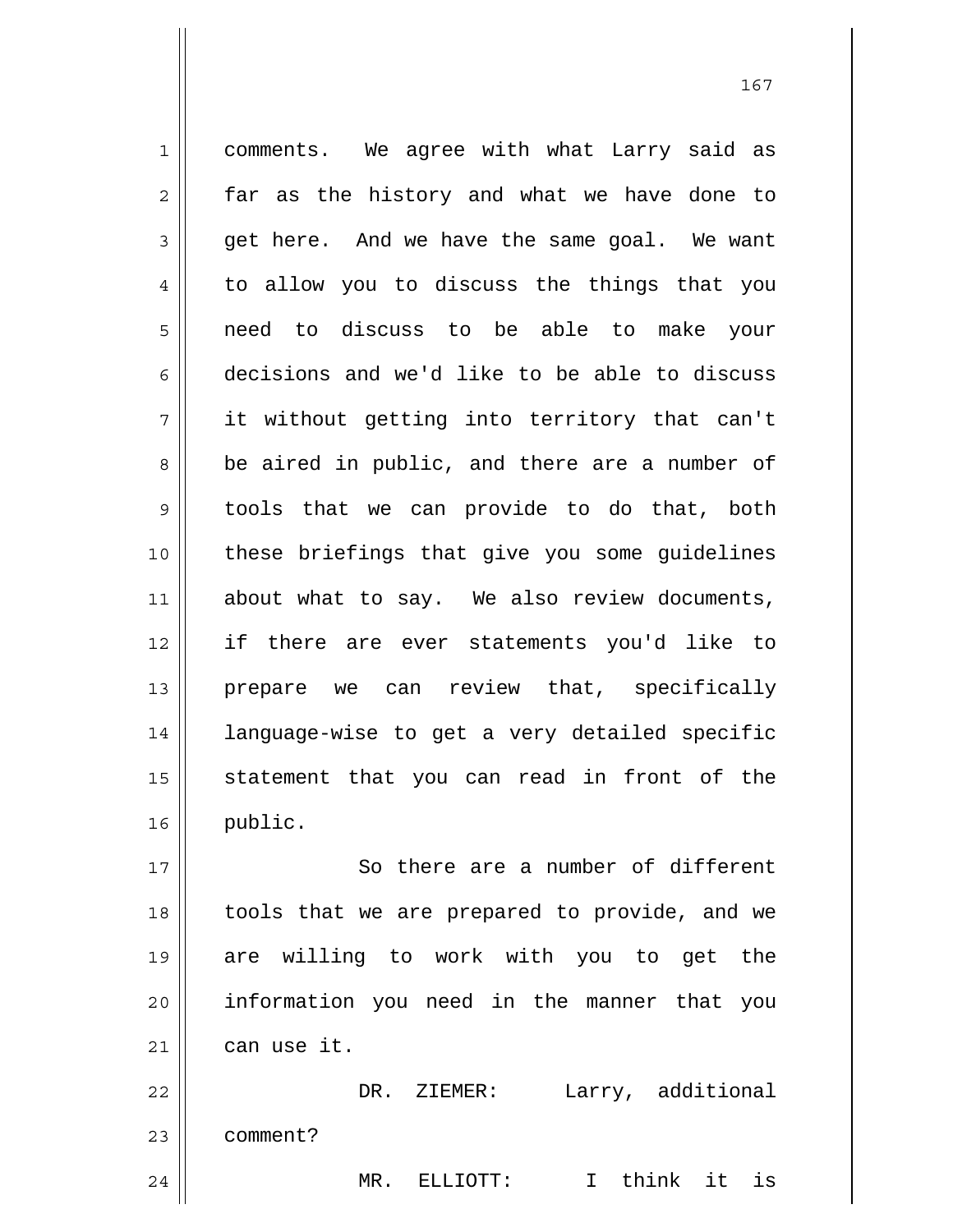1 2 3 4 5 6 7 8 9 10 11 12 13 14 15 16 17 18 19 20 21 22 important to note for the record that the Board and SC&A have more Q-cleared people than ORAU and NIOSH/OCAS have. And I just think that is important to put on the record so that folks in the audience and folks in the public understand that you are taking this serious. We understand how serious you are taking it. But there are more cleared people on this Board and in SC&A than there are at OCAS and ORAU collectively. DR. ZIEMER: The issue is not going to be access to the information, it's going to be how we are able to deal with it in a public forum in a manner that provides the proper protection yet is sufficiently transparent so that all Board members and all members of the public have some level of confidence in how the material is handled and how decisions are made. DR. ZIEMER: Wanda Munn, then Dr. Melius. MS. MUNN: Doesn't our concern

24 any of these sites have such inadequate

here really at the base become whether or not

23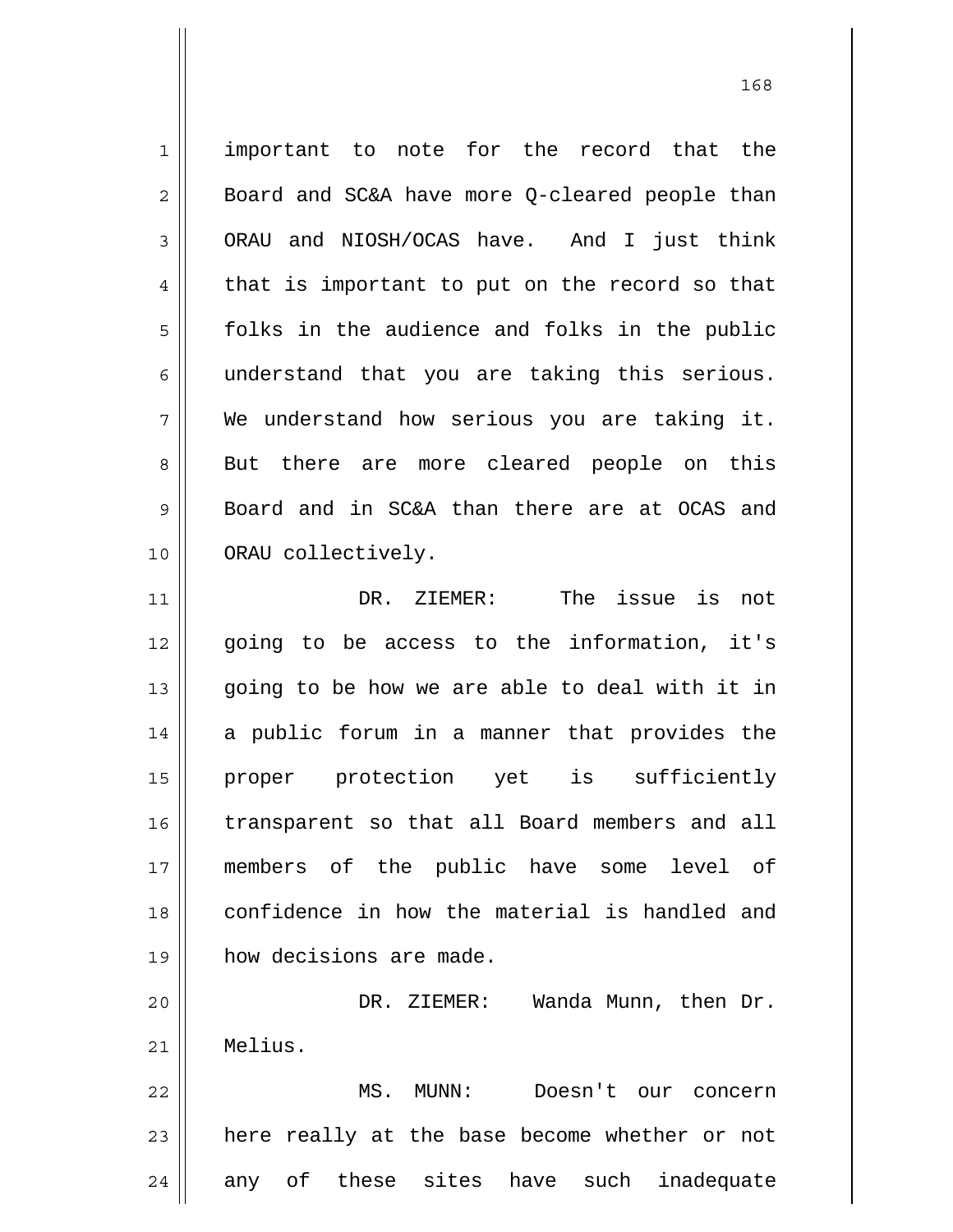bioassay and dosimetry data that we have to use extraordinary methods of dose reconstruction? At base isn't the question whether we have adequate personnel records for these?

1

2

3

4

5

6 7 8 9 10 DR. ZIEMER: I guess you are asking do we need to go to process and source term information that might jeopardize the classification issues. I don't know the answer to that. Is that the question?

11 12 13 14 15 16 17 18 19 MS. MUNN: Well, that's almost the question but not quite. The real question is, are we certain to begin with that the sites we are concerned with do not have adequate personnel data for us to make the dose reconstructions? Because if the records exist then the number of secure meetings or secure documents that we might have to see might be very small.

20 21 22 23 24 DR. ZIEMER: I don't know that we know the answer to that. But in almost every case, even where there is a plethora of dosimetry data there seems to always be a subset where some sort of cohort or coworker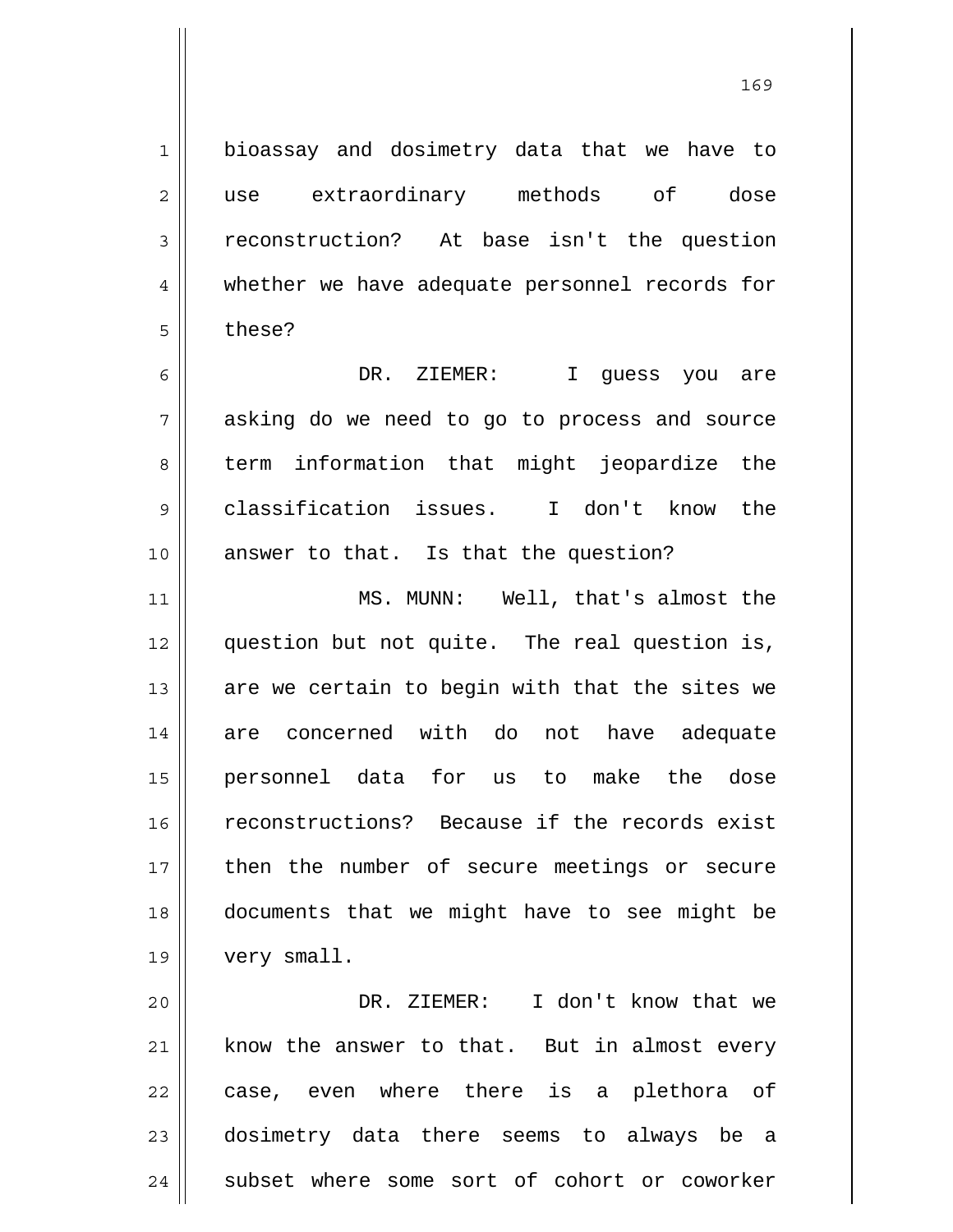1 2 dataset or other estimating methods have to be used.

3 4 5 6 7 8 9 10 11 12 13 14 Larry. MR. ELLIOTT: I think the answer -- I would frame it as a slightly different question. It does go back to the touchstone for an SEC situation: can we effectively bound dose. Or more precisely estimate dose. And so when we get into that for an SEC question, are there things that weren't monitored or aspects of the process that yielded exposure or dose that can't be accounted for in the monitoring process? And if we've got to speak about

15 16 17 18 19 20 21 22 23 24 that in a classified setting, I'm telling you we are not going to come to the table with that. To me, I'm going to say that's an 83.14, we're just done. We can't talk about it in public; we're just done. Okay? But that doesn't cure your problem, because there are situations, we can come to the Board and we can say, we can effectively bound the dose for this site, for that issue. And we'll be using words that we have been able and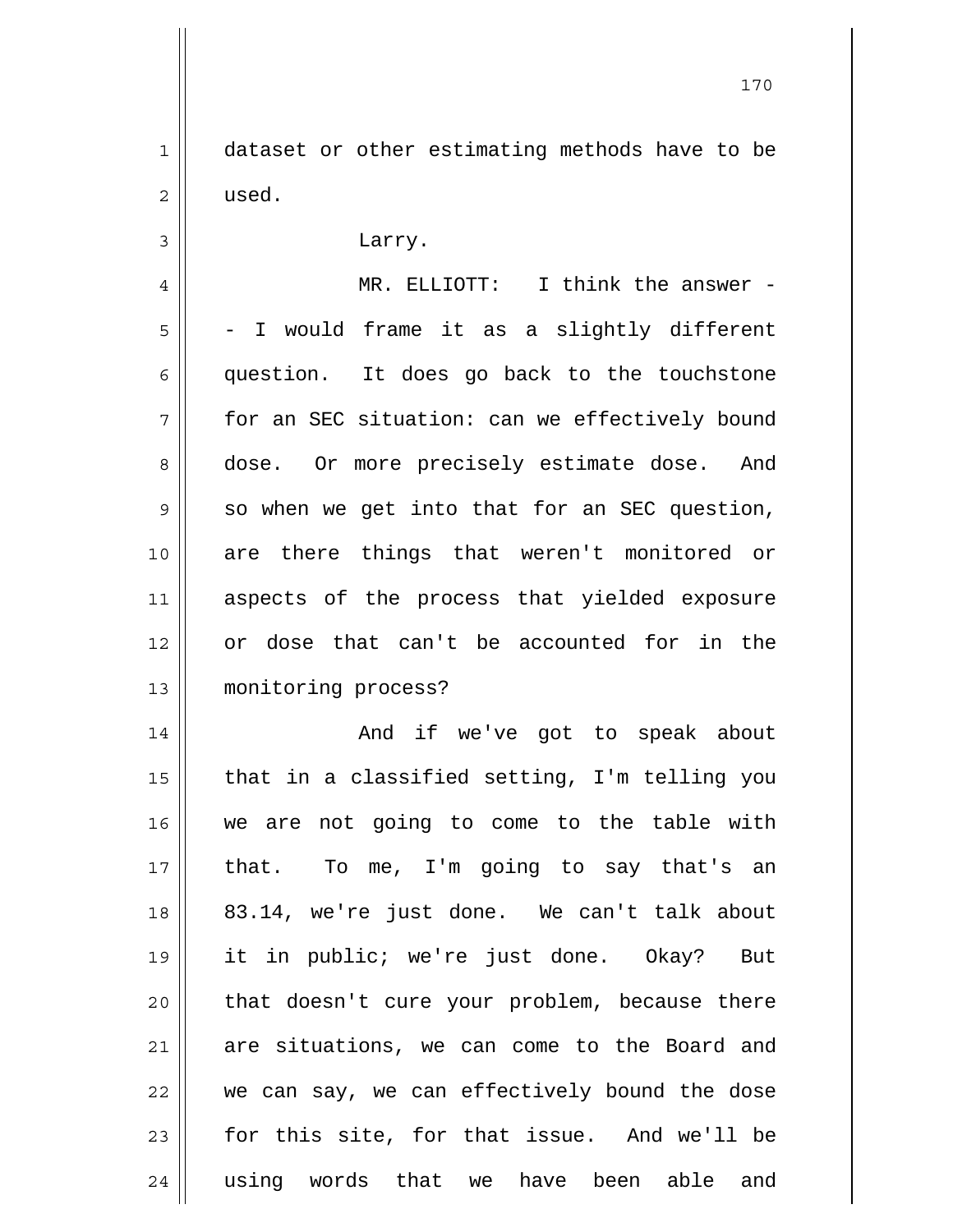approved to use that won't violate national security, but there will be information behind that that you may want to see, individual board members may want to see.

1

2

3

4

17

5 6 7 8 9 10 11 12 13 14 15 16 Does that help? Yes, it does. The touchstone here is, can we effectively bound dose. Can we sufficiently reconstruct dose? And if we get into situations like we attempted to do at Iowa, which was not a well designed or a well envisioned modeling effort, I'll give you that. We missed the boat there. We don't want to come to this table and say, here's the way we have modeled that dose, but we can't tell you what the parameters are because they are classified. We are not going to do that.

DR. ZIEMER: Jim.

18 19 20 21 22 23 24 DR. MELIUS: I actually agree with both Wanda and Larry, and I think the issue is not going to come up if we just simply accept what NIOSH has proposed. But when we have questions about it, and -- or when the claimants or petitioners have questions about it.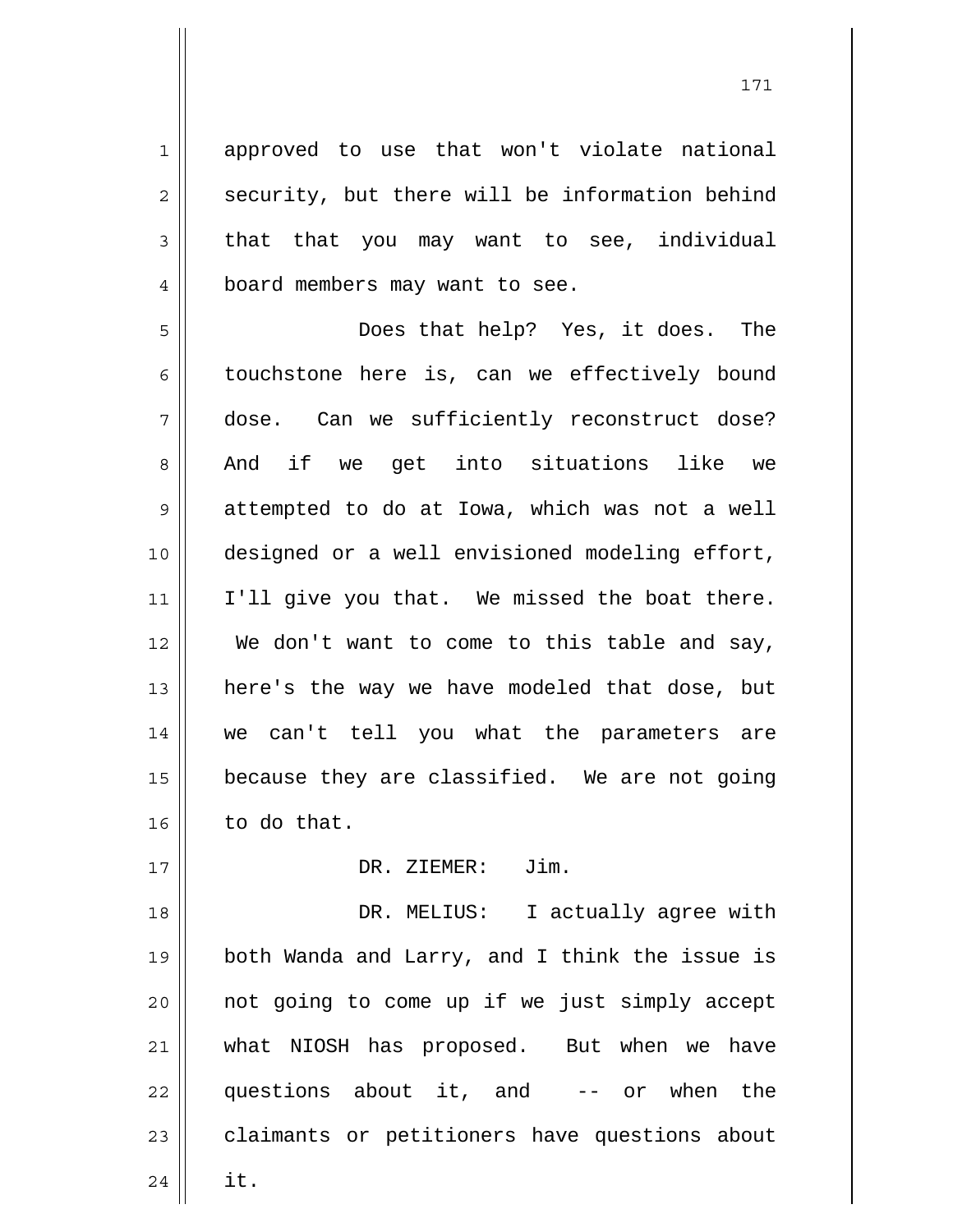1 2 3 4 5 6 7 8 9 10 11 12 13 14 15 16 17 18 19 20 21 22 And I think, thinking back to last night, I think we heard lots of issues that were process and procedural issues, and so forth, at Pantex, that the claimants and petitioners were concerned about and that they raised. And I question whether we are going to be able to handle those in the same manner that we handle them now. Again it's all well intended, and I think it is necessary to do to try to see what we can talk about and so forth. But not everybody on the Board is Qcleared, not everybody in the public petitioners are Q-cleared, and we have not operated in a Q-cleared setting for the actions and activities of the Board. And that would be a major change in the Board and how the Board's activities were perceived, because people, petitioners and so forth, are very skeptical of this program, and very concerned about it, as we heard at length last night. And I just don't see a very good

23 24 way of doing this. And I see us very quickly on Pantex or one of these other sites running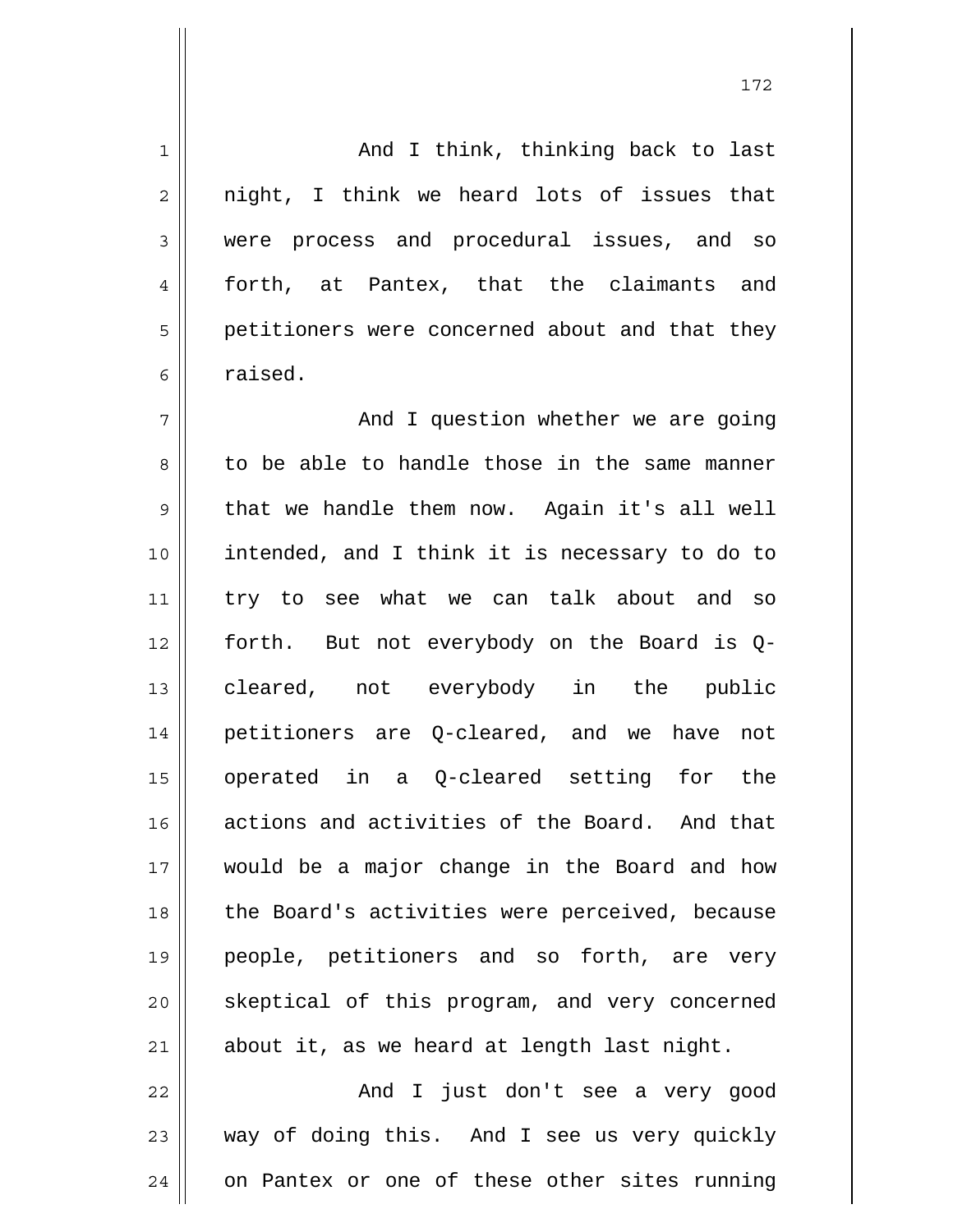1 2 3 4 5 6 7 8 9 10 11 12 13 14 15 16 17 18 19 20 21 22 23 24 into a situation here I ask a question or somebody else on the Board asks a question saying, okay, show me, why is this? Or why are you proposing this way? Or what about this? Or trying to link something that a petitioner or a claimant said to understand it in the context of what's being proposed. And that is going to raise a security issue. Then what are we going to do? And am I going to feel comfortable -- you say, I'm sorry, we can't talk about that. Or two or three of us have to go off in a closed room and talk about that and come back and say whatever. I think that -- certainly it's a major change in the program, and I think we have to decide how far we want to go one doing that, and also what level of resources we are going to spend in doing that. Because we could spend an awful lot of time trying to figure this out and still might not get a resolution. We already have enough problems resolving issues on SEC evaluations without adding another problem to that list, and to that. At one point we also, and I think I hear Larry talking differently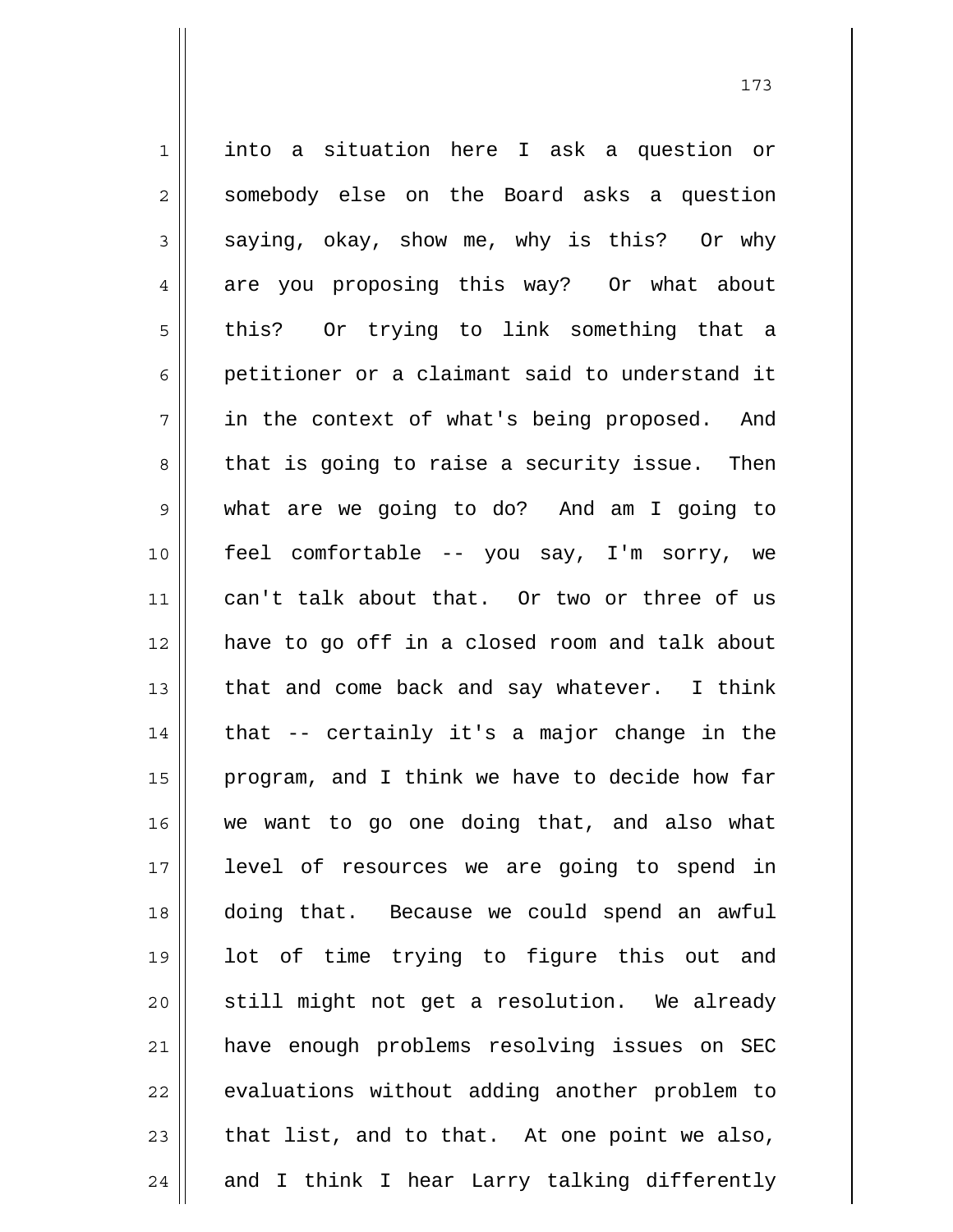1 2 3 4 5 6 7 8 9 10 11 12 13 14 15 16 17 18 19 20 21 22 now on behalf of NIOSH, but at one point we were told that security could not be the basis for making something an SEC. That was sort of a mysterious legal opinion that we never could get much follow up on. But I think that is still relevant, basically relevant to how we should have to decide how to proceed here and so forth. But I just am very skeptical that we are going to be able to move forward on a site like Pantex or some of these other sites where it seems the security issue is also the key issue related to the Special Exposure Cohort for that evaluation. And it's a problem. DR. ZIEMER: Thank you. Other comments? Ted? MR. KATZ: I would just suggest, I appreciate fully what you said, Jim. I guess I would just propose that we give this -- now that there are several work groups that are sort of on the brink of this, of sort of trying to go forward this way, that we give it

174

24 actually bang our nose up against the wall if

a run for its money, and if we -- when we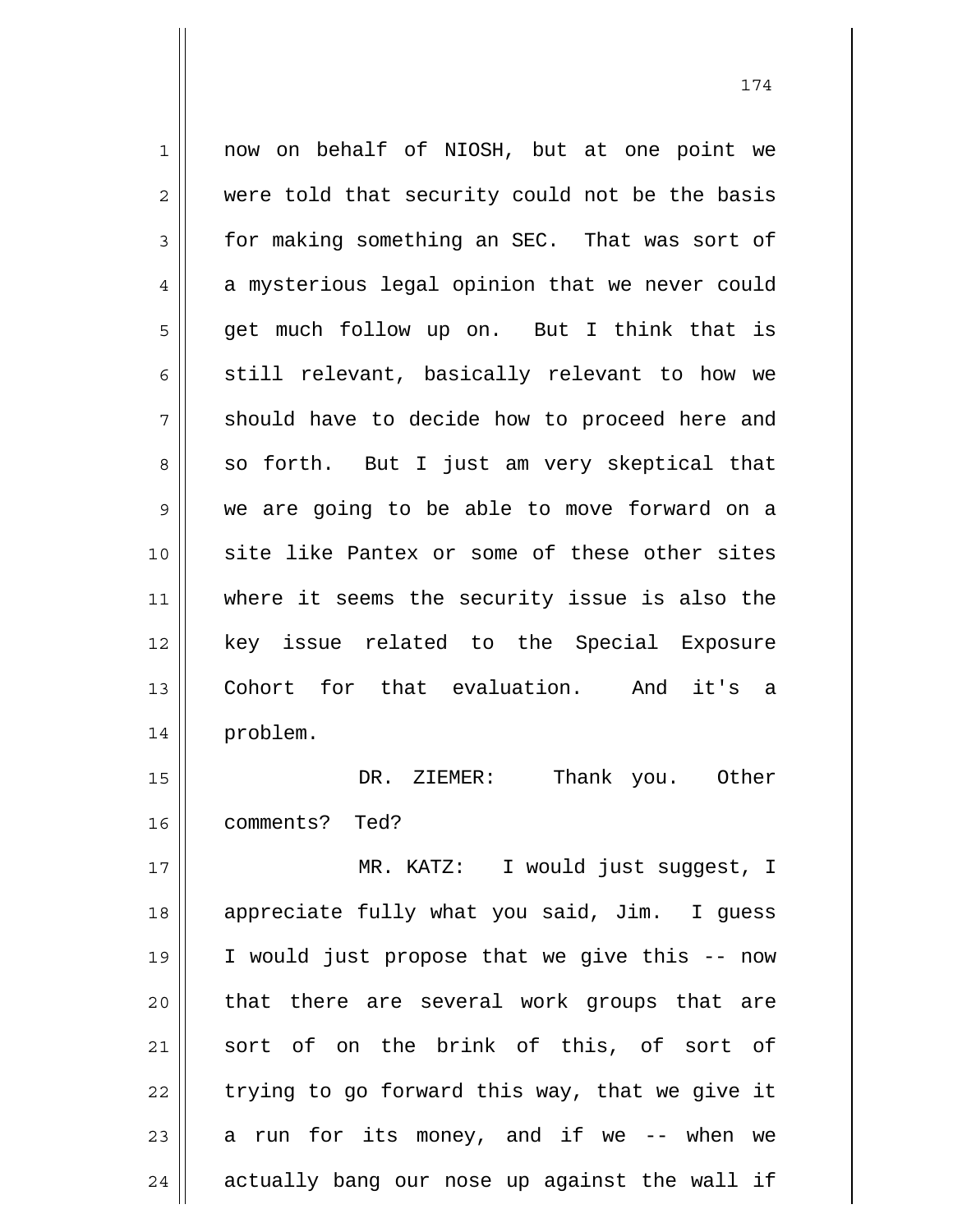1 2 we do, we can then evaluate how do we deal with this.

3 4 5 6 7 8 9 But I think it's hard to deal with it in the abstract, not actually knowing exactly whether these problems can actually be mechanically fixed a piece at a time as they occur, or whether we do really run into a situation where we can't operate with transparency the way we want to.

10 11 12 DR. MELIUS: And I think we already have an example, which is Pantex, which is already causing problems.

13 14 15 16 17 18 19 20 21 22 23 24 MR. ELLIOTT: I think it's appropriate for the Board to call attention to this, but it's not a change. This is not a change. We have been operating like this; you just didn't realize it. We have not brought anything to the table that you had brought question on that resulted in going behind the screen. So we have done effectively what I have been relating to you as our goal. But you are right, Dr. Melius, in the example of Pantex, we are dealing with a whole other kettle of fish. And it could go awry, and so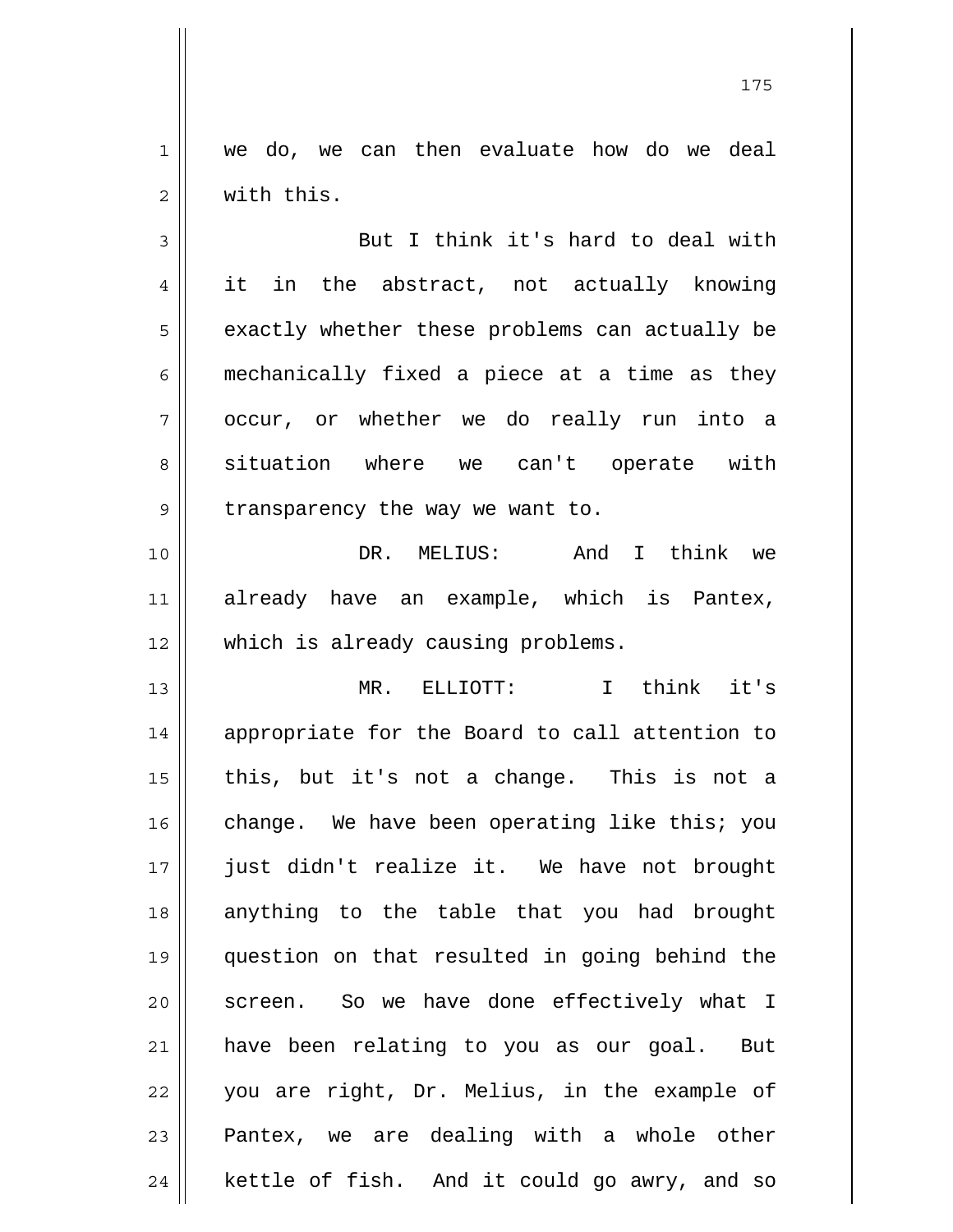1 2 3 4 5 6 7 8 9 10 11 12 13 14 15 16 17 18 19 20 21 22 23 I think it's good to call attention to it. But I just want you to understand, there is no change. We have been -- at NIOSH we have been operating this way to bring to the table a nonsensitive but sensible--I hope--approach on how we are going to handle the issue. If we can't do that, then we are going to add a class. I am not going to bring something to the table that I can't talk about in public. DR. ZIEMER: Additional comments? You would have to wait until the public comment period, sir, sorry. Ted has suggested that -- sort of pragmatically, that we face the issue or issues as they come with eyes wide open I guess or something like that. I'm struggling in my own mind as to whether or not we could effectively develop any kind of policy in the abstract, not knowing exactly the nature of the hurdles that we would come to. Larry, I guess what you are saying, and you have said that Pantex is a new kettle

of fish and perhaps the security issues will

24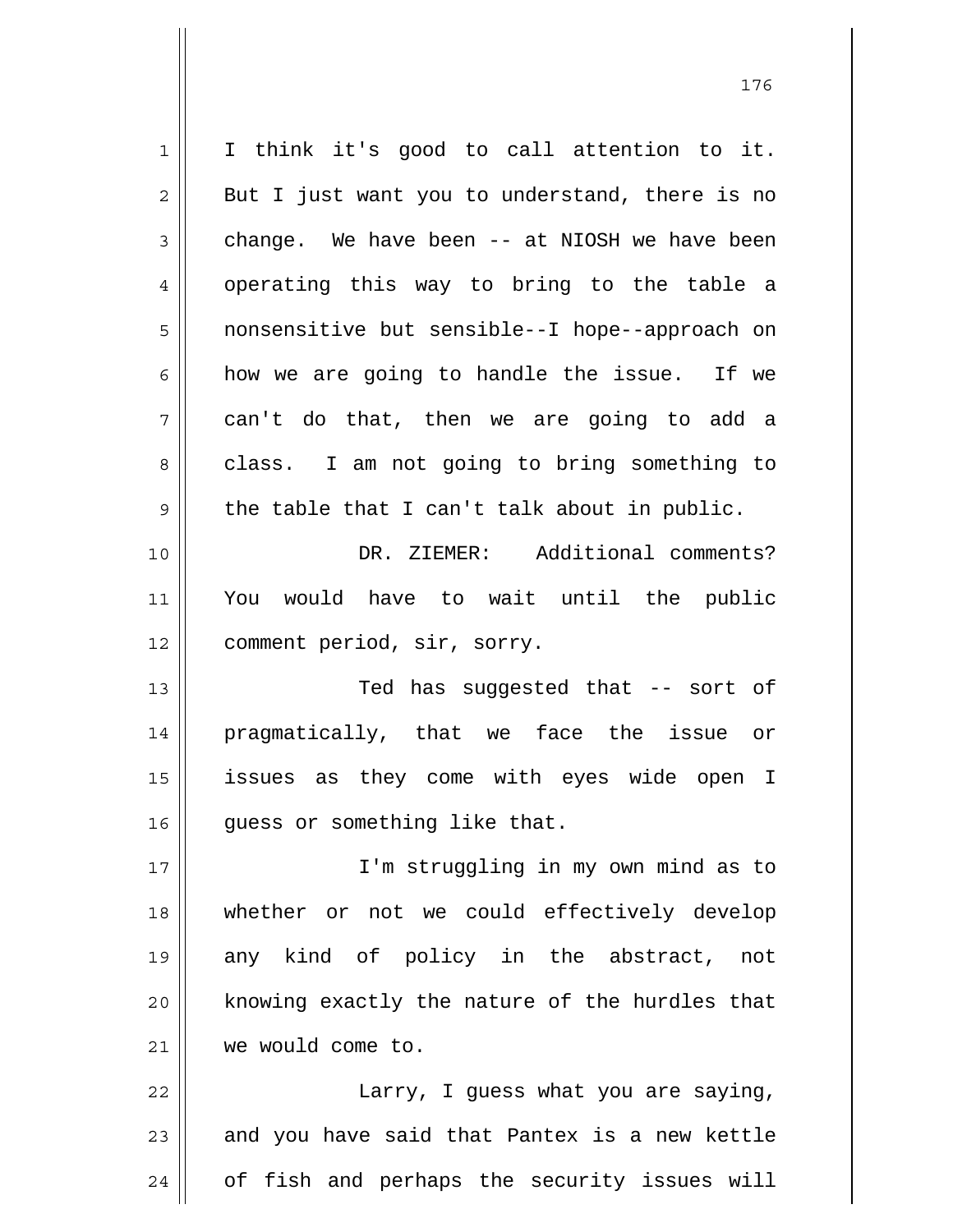1 2 3 4 5 6 7 8 9 10 11 12 13 14 15 16 be more salient here than they were in other places, or more impinging on what we do that would I guess remain to be seen. But if at some point, even though one could discuss in open meeting how general approaches, if in fact board members, or members of the public could not gain information on how, for example, the coworker model would be either developed or applied or some sort of important parameter of dose reconstruction, are you telling us then that NIOSH would default to a position of saying that because we cannot disclose the needed information we would have to then defer to an 83.14? MR. ELLIOTT: Well, I think that is the worst case scenario. I am not saying that is going to be the rule. I think

17 18 19 20 21 22 23 24 actually that will probably be the exception. But it is an option. It's an option that is based not necessarily on the fact that there is something behind the screen that we can't talk about. In my opinion it's an option that is based on, well, are we going to have to develop some modeling approach that we really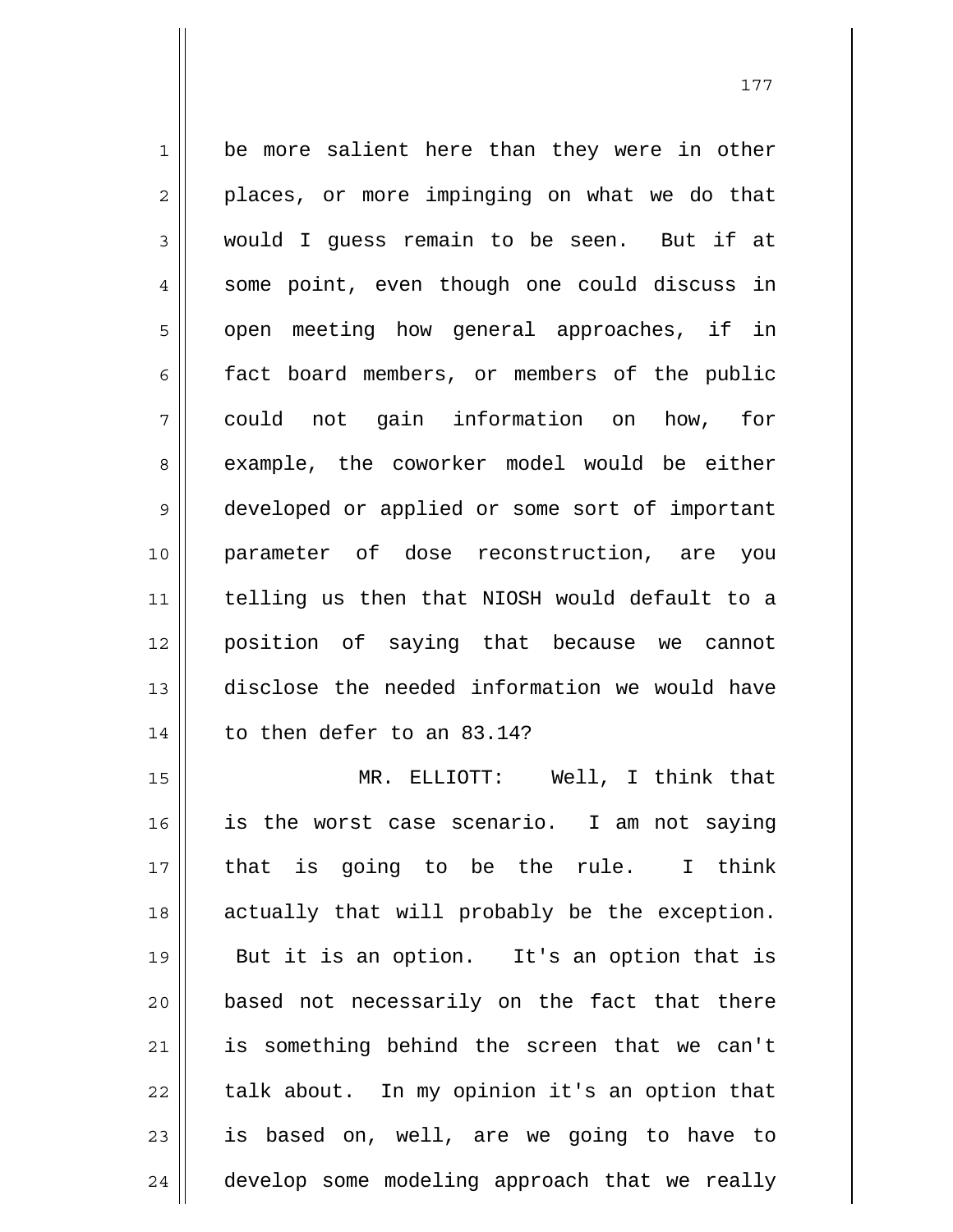1 2 3 4 5 6 7 8 9 10 11 12 13 14 15 16 17 18 19 20 21 22 23 24 can explain in public to account for that kind of dose. And if that is the case I'm going to say no. I don't want to do that. I don't think that's right. If we scientifically can't explain how we're modeling this because there are parameters that we can't speak about, we're not going to do that. That's in 83.14 in my opinion. DR. ZIEMER: Let me just -- well, let me ask actually counsel to come to the mic to speak to this since there are legal implications here. MS. HOWELL: With all due respect that is not a legal basis for moving for an 83.14. DR. ZIEMER: Which is what we bumped into in Iowa I believe. MS. HOWELL: Right. I mean just because it can't be publicly discussed does not mean it can't be scientifically done by persons with the correct clearance. So I think that this is a little bit more of a thorny issue both legally and policy-wise, and it can be discussed further. We can look into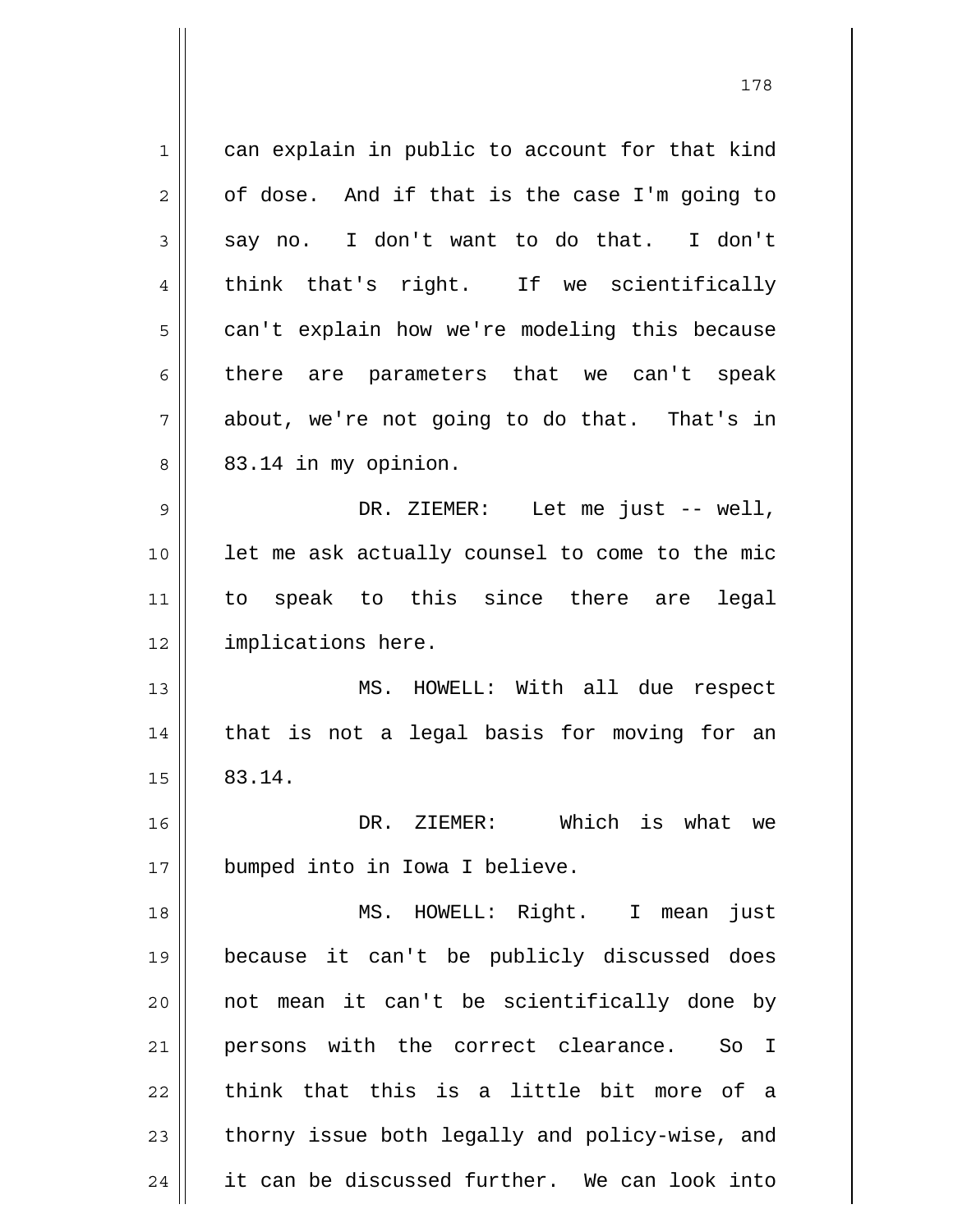1 2 some things further. But I would hesitate to agree with what Larry has said.

3 4 5 6 7 8 9 10 MR. ELLIOTT: And I appreciate that legal counsel. But I'm telling you, I'm not going to put something up here that's going to be something we can't defend publicly. So the lawyers can do what they want, and they can talk to the Secretary, but I'm not bringing that stuff forward. To me, that's where we're at.

11 12 13 14 15 DR. ZIEMER: It looks like there are probably two levels of this, one of which is a legal level, and that would have to be solved at the Agency level I presume. The other will be a practical -- yes.

16 17 18 19 20 MR. ELLIOTT: -- on 8313(b) and (c). And if we've got to go to extra extremes to try to research something and model it, I got a time element I can call. And that's what I'll do.

21 22 DR. ZIEMER: Okay, thank you. Josie.

23 24 MS. BEACH: I personally would like to see maybe further exploration of this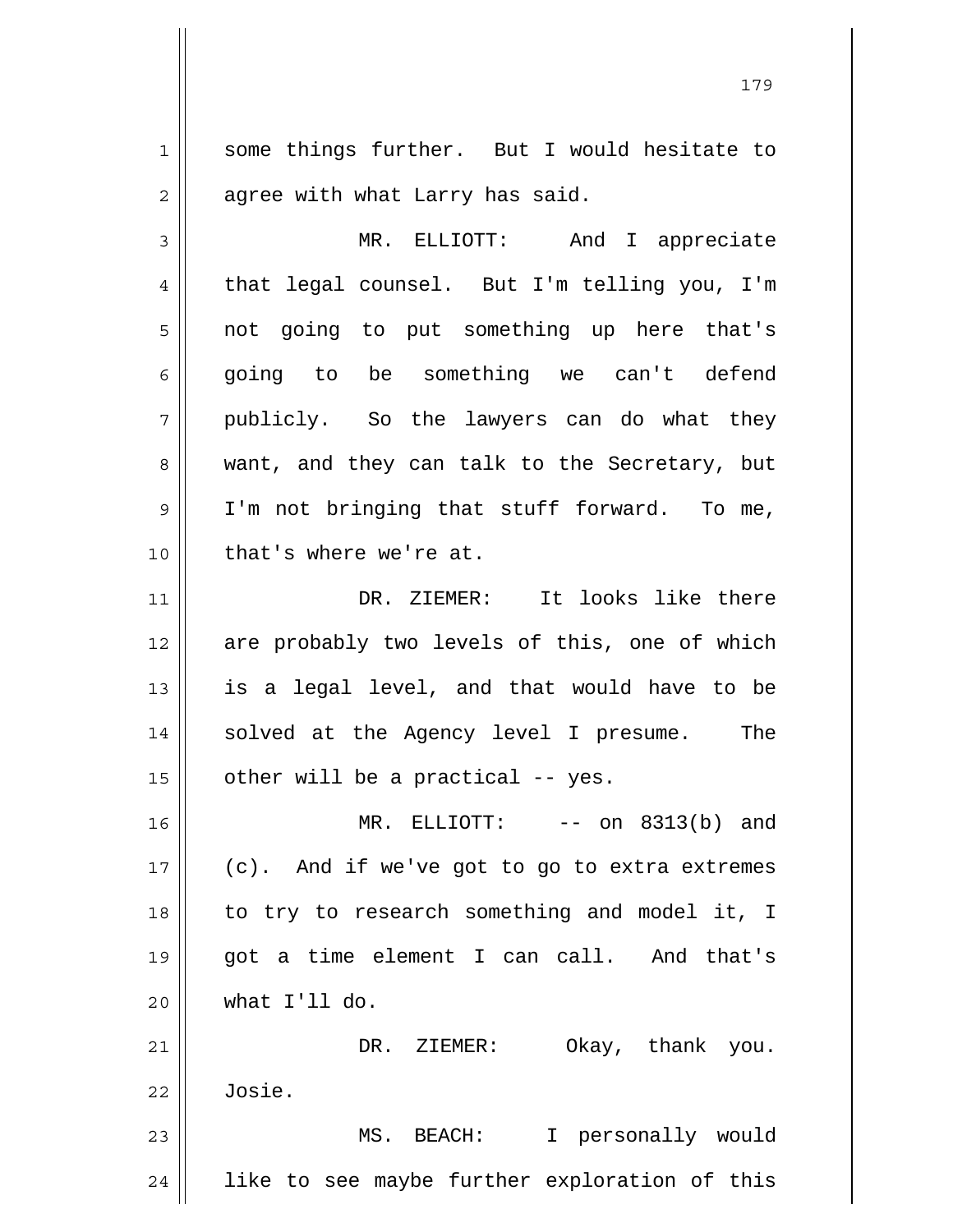1 2 3 4 5 6 7 8 9 10 11 12 13 14 15 16 17 18 19 20 21 22 23 in a work group possibly. Because waiting until it hits us I don't think is a good method. I've already come across it with Mound, and I don't really have any clear direction on the one item we have to deal with how we are going to discuss it. So I would like to propose that maybe we get a work group together. DR. ZIEMER: We need more work groups, right? Brad, do you have a comment and then Phil. MR. CLAWSON: I understand what Josie is talking about, because we are both stubbing our noses right now. And this has been the concern from the beginning. I have no problem with proceeding forward. But I have a problem with when do we get to that wall and how far do we push it and so forth like that. And this is a very complex question. How do I come back to the Board and say, we've addressed this, we've addressed

this, and then certain questions come into it

24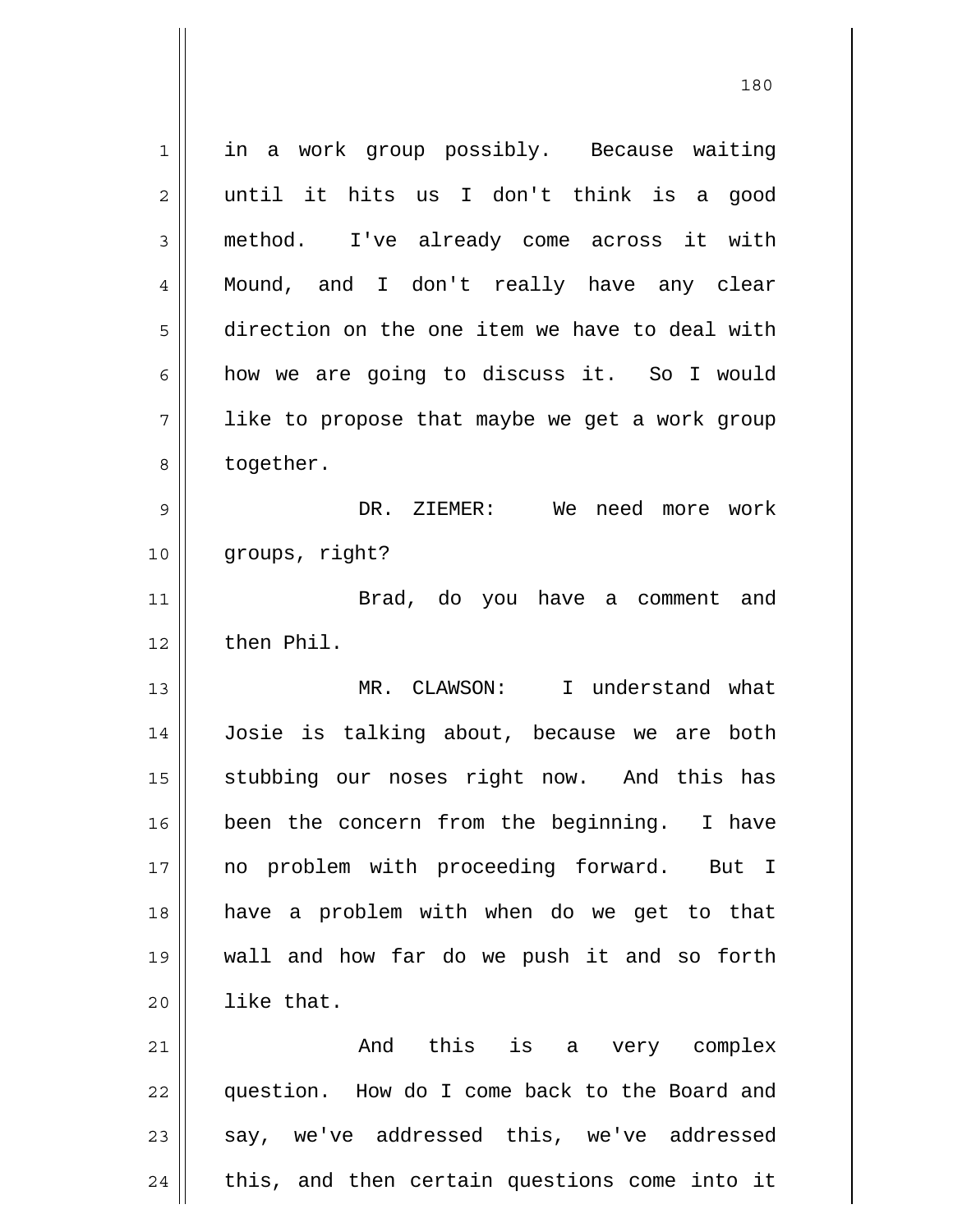1 2 3 4 5 6 7 8 9 10 11 12 13 14 15 16 17 18 19 20 21 22 23 24 that I can't. DR. ZIEMER: Phil? MR. SCHOFIELD: Some of these questions that we're going to run into are the key to a lot of these sites. Pinellas is one that if we can't deal with these in some generic way, we're sunk. DR. ZIEMER: Robert. MR. PRESLEY: Get Wanda. DR. ZIEMER: Wanda. MS. MUNN: Again I have to point out, if we are dealing with a black box situation where we cannot publicly discuss what's inside the black box, if the employees who were inside that black box have adequate bioassay and monitoring data for reasonable dose reconstructions to begin, then it should not be necessary for anyone to explain what went on in the black box as long as we have the data. If we don't have the data, then that's an entirely different question. But I'm hearing the assertion if not the basic assumption that that kind of data is not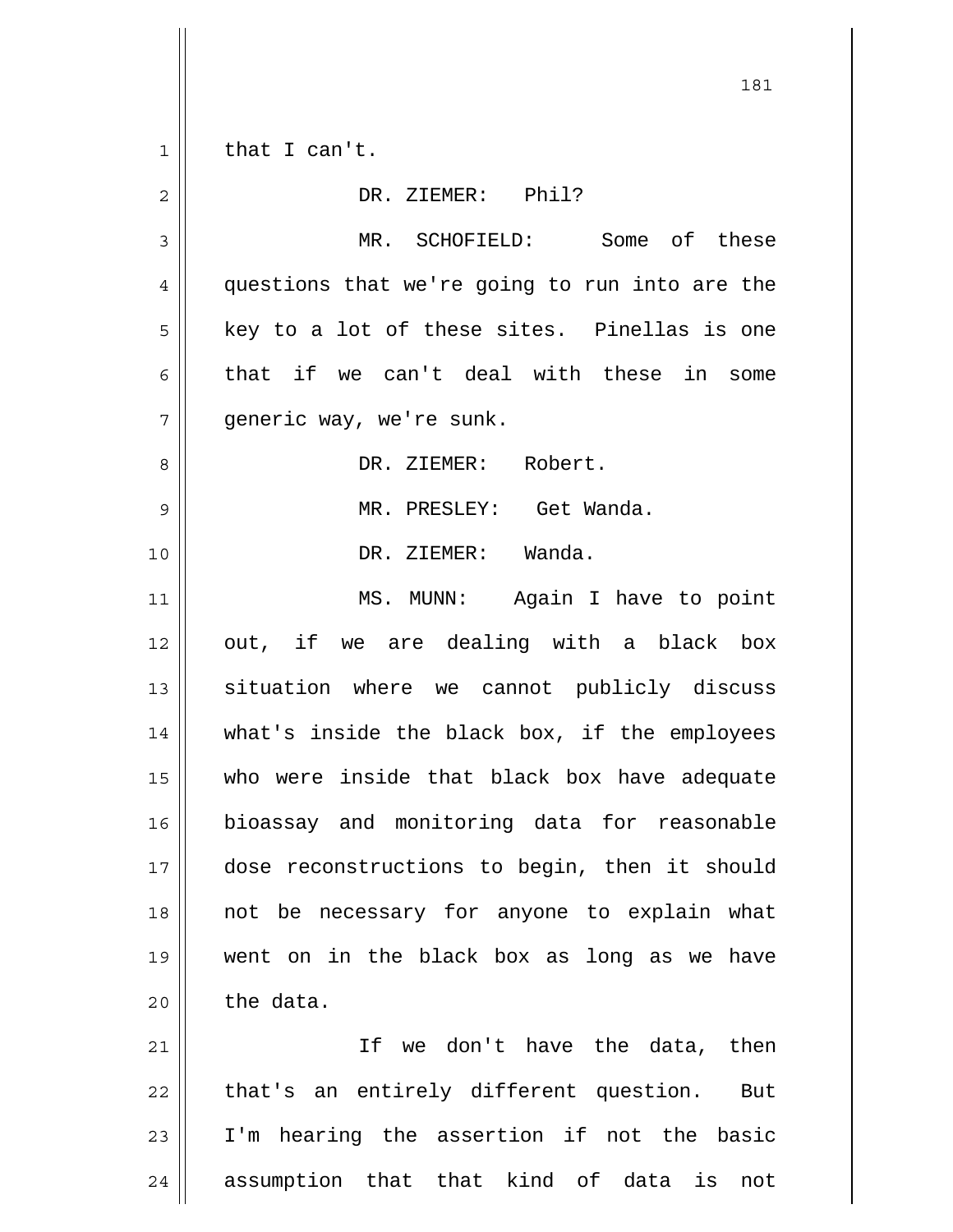| $\mathbf 1$ | likely to exist inside these very sensitive    |
|-------------|------------------------------------------------|
| 2           | areas. And I don't know that we have a basis   |
| 3           | for making that assumption.                    |
| 4           | DR. ZIEMER: Robert.                            |
| 5           | MR. PRESLEY: Well, I've kept my                |
| 6           | mouth shut. This is what I do for a living.    |
| 7           | One thing that I think this Board              |
| 8           | ought to understand is, we have people on this |
| 9           | Board that are competent. We have working      |
| 10          | group leads that are competent on these areas  |
| 11          | where we are going to have classification      |
| 12          | problems.                                      |
| 13          | Now if these working groups and the            |
| 14          | people cannot get together to have a Q-        |
| 15          | clearance and come up with a recommendation    |
| 16          | back to the Board, that is unclassified, then  |
| 17          | we really have a problem. The Board ought to   |
| 18          | be able to accept a decision of the people     |
| 19          | that are on these working groups that have the |
| 20          | classification and the knowledge to make a     |
| 21          | decision on this stuff.                        |
| 22          | The other thing is, every site that            |
| 23          | we are going to go to has a classification     |
|             |                                                |

24 office. When you get to an area and need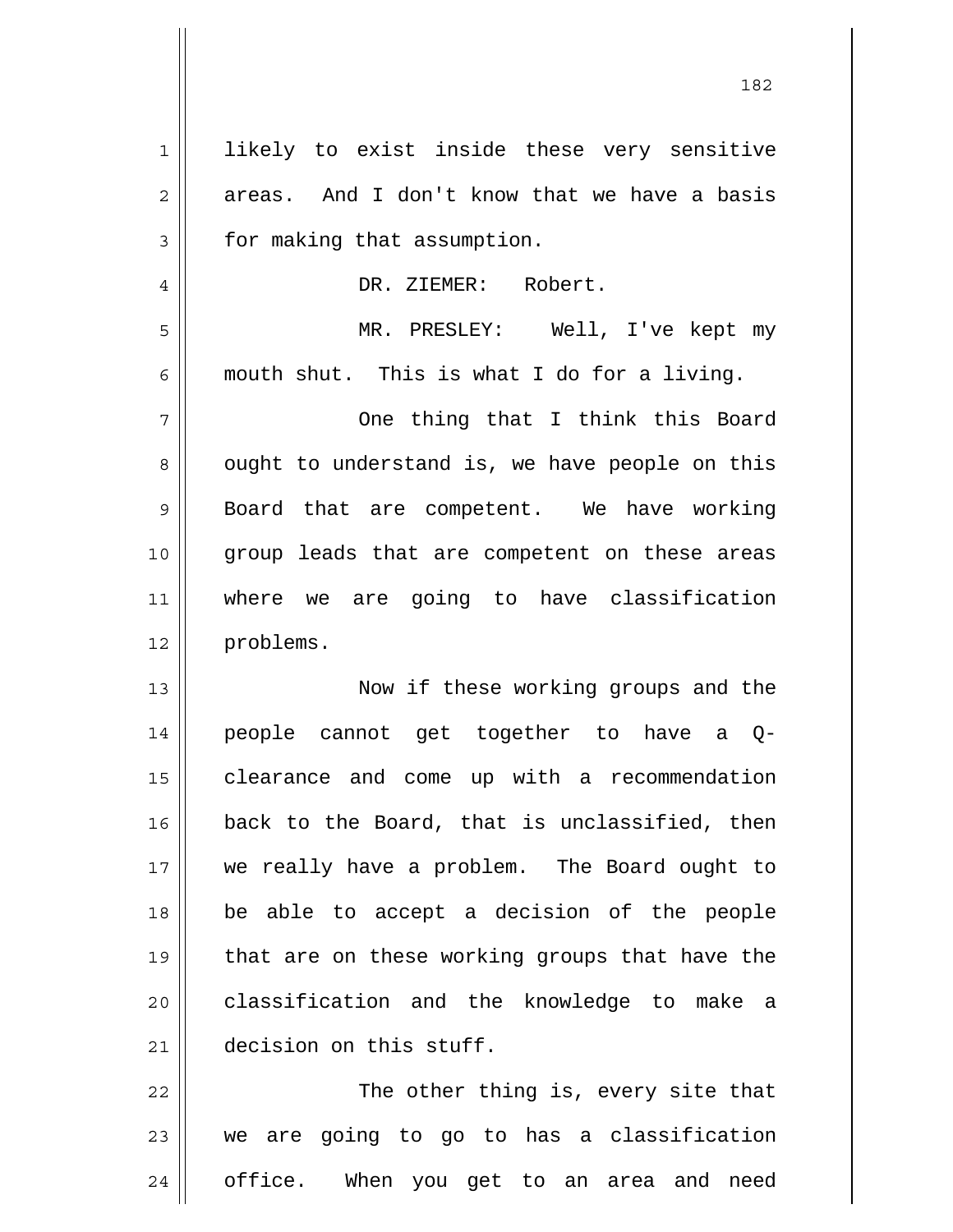1 2 3 4 5 6 7 something that is more than, say, a urinalysis report or something like this, or there's a document that mentions a material that is unmentionable, then those documents can be redacted hopefully to a point where the Board can get them, and if they would be unclassified.

8 9 10 I can see very, very, very few instances where things could not be redacted down to a Board level.

11 12 13 14 15 16 17 18 19 20 21 Now it may take awhile to do that, and it's going to end up having to go through headquarters in Washington to be done, but it can be done. People don't realize that the areas we are getting into today are national security, still national security. So we are going to have to work with it -- you don't work around it, you are going to have to work with it. But there are ways that it can be done. DR. ZIEMER: Thank you. Brad,

22 additional comment?

23 24 MR. CLAWSON: And I agree with that to a point. But back to what Wanda was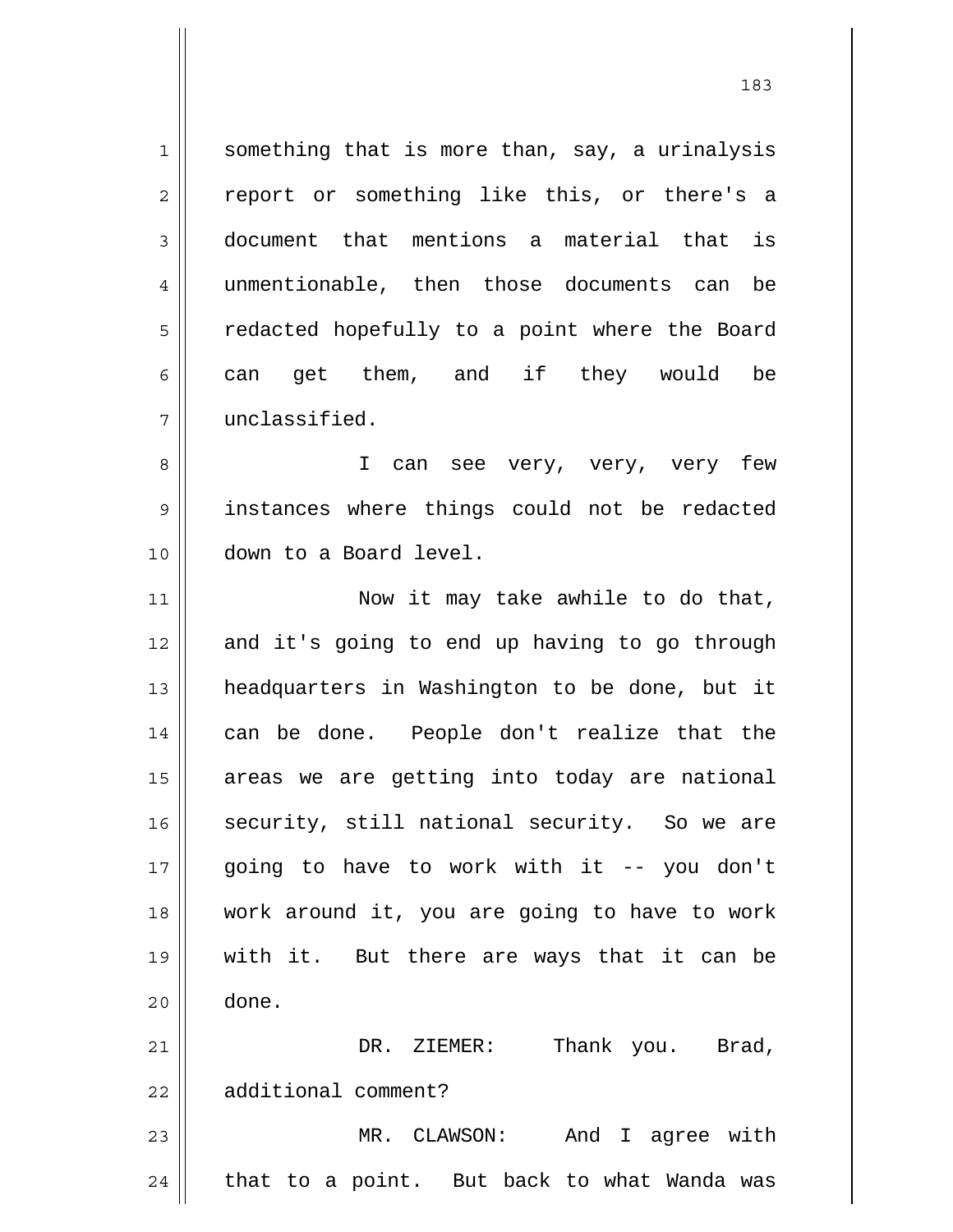1 2 3 4 5 6 7 8 9 10 11 12 13 14 15 16 17 18 19 20 21 saying about the black box, as we've got into every one of these sites there is partial information, which is subsidized with other information, and a lot of times one information isn't classified, the other isn't, but when you put them together, they become that. And that's -- the urinalysis and so forth like that, there's holes just like any other site, and I'm speaking of Pantex and with Mound. But part of what a work group chair that we are getting into -- and don't let me speak for Josie -- but we've still got issues that we are trying to have certain meetings to talk about stuff, and we can't really hold it as a work group, because we want to hold the transparency of what the Work Groups are, but talk about tritium, it's one that we've got to get out of the way and stuff, and we can't really meet at a work group. And this is why it's getting kind of frustrating as a work group chair.

22 23 24 MR. ELLIOTT: Let me give an example based on what Brad just brought up, tritium. Highly soluble in tritium, highly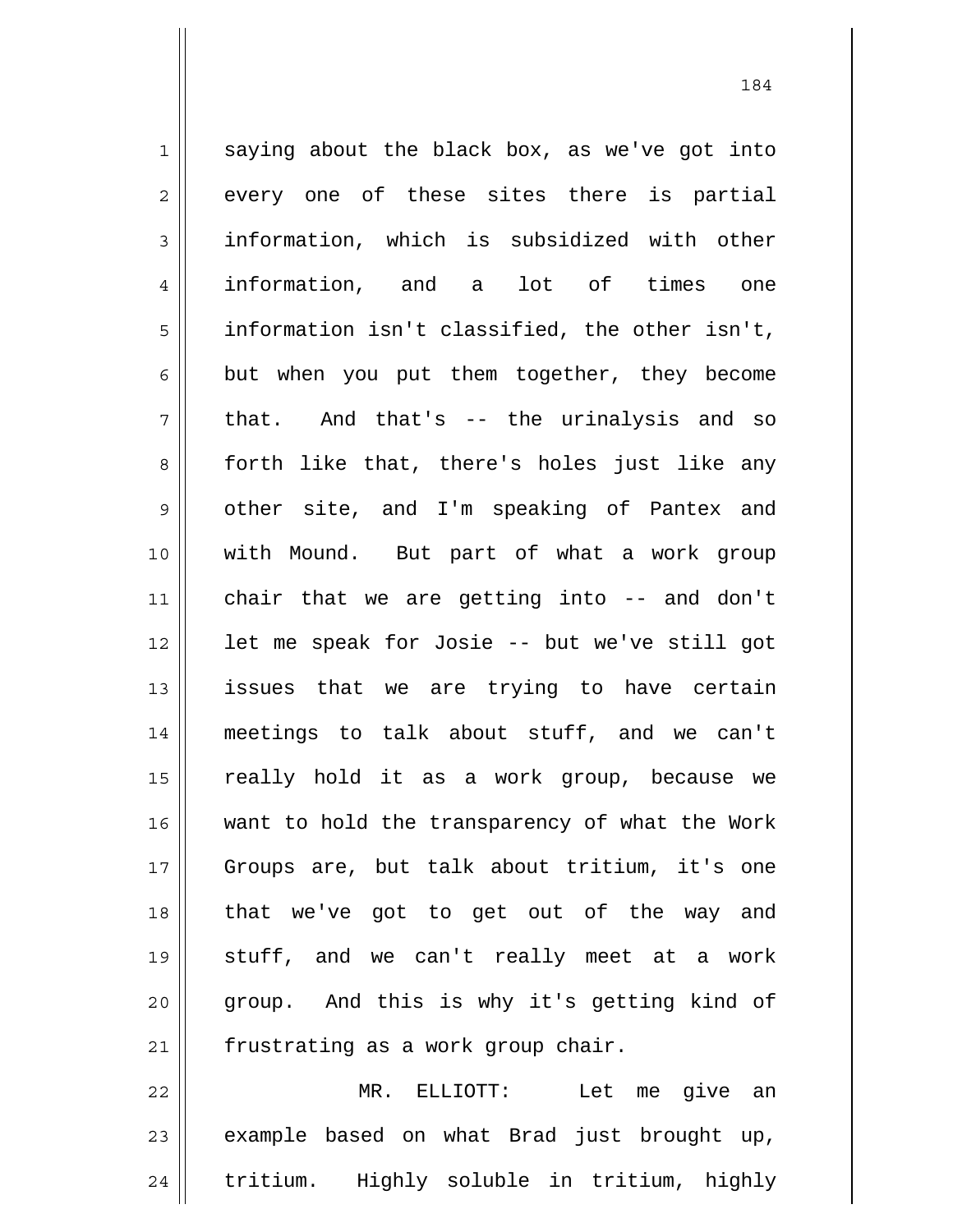| $\mathbf{1}$   | insoluble tritium compounds. I can say that.   |
|----------------|------------------------------------------------|
| $\overline{2}$ | But there are other things I can't say.        |
| 3              | I can say that at Pinellas it's not            |
| $\overline{4}$ | a big issue. We heard that from DOE. That's    |
| 5              | what we heard; that's not what the public has  |
| 6              | heard yet. That's why the Board's process is   |
| 7              | so valuable and the transparency, so that the  |
| 8              | public can understand that the Board has been  |
| $\mathsf 9$    | engaged in this and has heard what they needed |
| 10             | to hear.                                       |
| 11             | So at Pinellas, highly insoluble               |
| 12             | tritium compounds are not an issue per se from |
| 13             | a dose. Also highly insoluble tritium          |
| 14             | compounds we must recognize have a primary     |
| 15             | effect on respiratory tract, not the rest of   |
| 16             | the cancers -- lung and respiratory tract. So  |
| 17             | we've got to keep that in mind.                |
| 18             | And with that we've got to look,               |
| 19             | okay, given that side of Pinellas, it may not  |
| 20             | be a big issue; but at Mound it's a different  |
| 21             | story. Savannah River is different than        |
| 22             | Pantex is different than Savannah<br>Mound.    |
| 23             | River and Mound. At Mound we may be able to    |
| 24             | say -- this all goes back to TIB-66, how are   |

<u>185</u>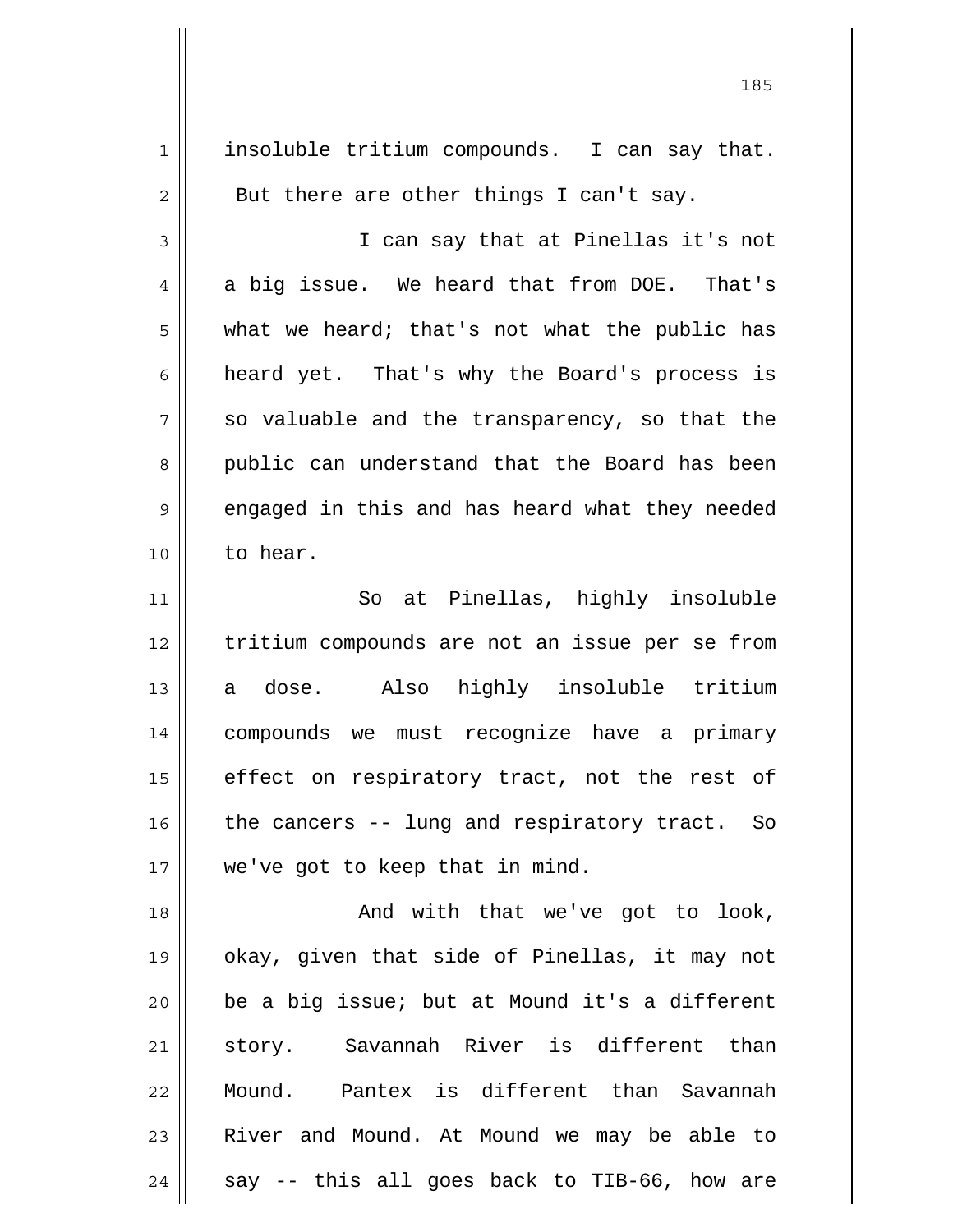1 2 we going to implement highly insoluble tritium compounds at different sites.

3 4 5 6 7 8 9 10 I say that's a site profile issue; it's not an SEC issue. We say we can bound that dose. And we're not bounding it based upon a model that has parameters that we can't talk about in public, and we are not implementing it at a given site unless we can talk about how we are implementing it and use the right words.

11 12 13 14 15 16 17 18 19 20 21 I don't know if that helps, but I hope it helps the public understand what we are talking about here. This is a critical example because it cuts across by my count five sites. And each site is different. Mound is probably on one end of the spectrum the biggest, baddest actor, and we have to be very careful about what we say and how we dose these compounds. Pinellas is at the other end of the spectrum. And then we got the three sites in the middle.

22 23 24 So that's an example, and we plan to come forward and tell the Board and the public and the petitioners, this is how we are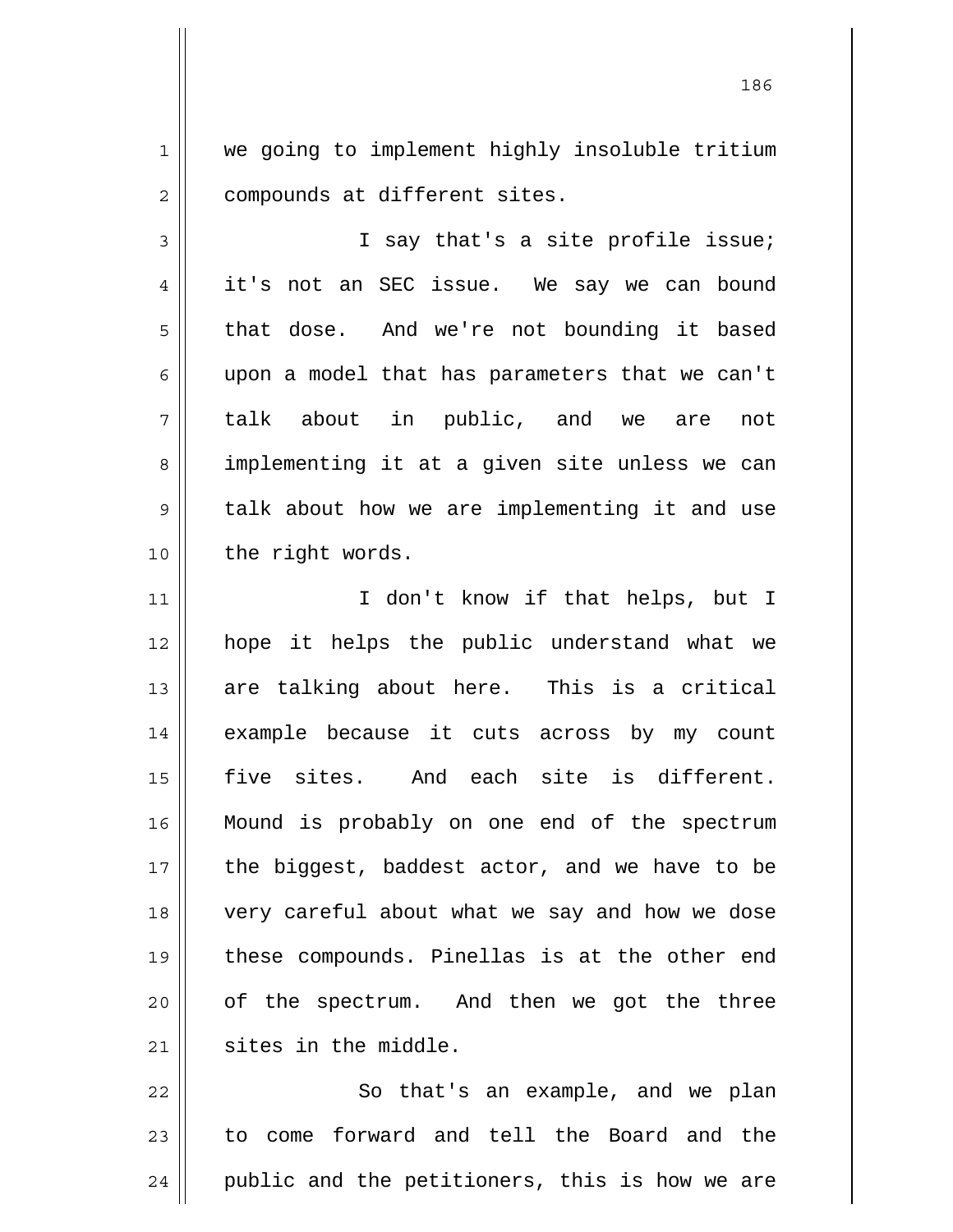1 2 3 4 5 6 7 8 9 10 11 12 13 14 15 16 17 18 19 working at Pinellas. This is how we are implementing TIB-66 at Pinellas. And the site profile, this is what it's going to say. Mound is going to be an entirely different situation. We will tell the Board something entirely different than what we are doing at Pinellas. But it's going to be something we can say in public. MR. KATZ: Can I just add a thought that Larry raised in my mind that may make a difference in this situation too is that I think that between the SC&A Q-cleared staff and the OCAS Q-cleared staff and Board members who are particularly versed in dose reconstruction, those individuals -- I mean I think there will be a difference in -- I understand Brad and Phil's concerns because they are just looking at all the information that can't be spoken.

20 21 22 23 24 But only certain of the information is necessarily going to be germane for how to do dose reconstructions, I think. And that's why I think practically going forward I think a lot will be learned from the SC&A staff and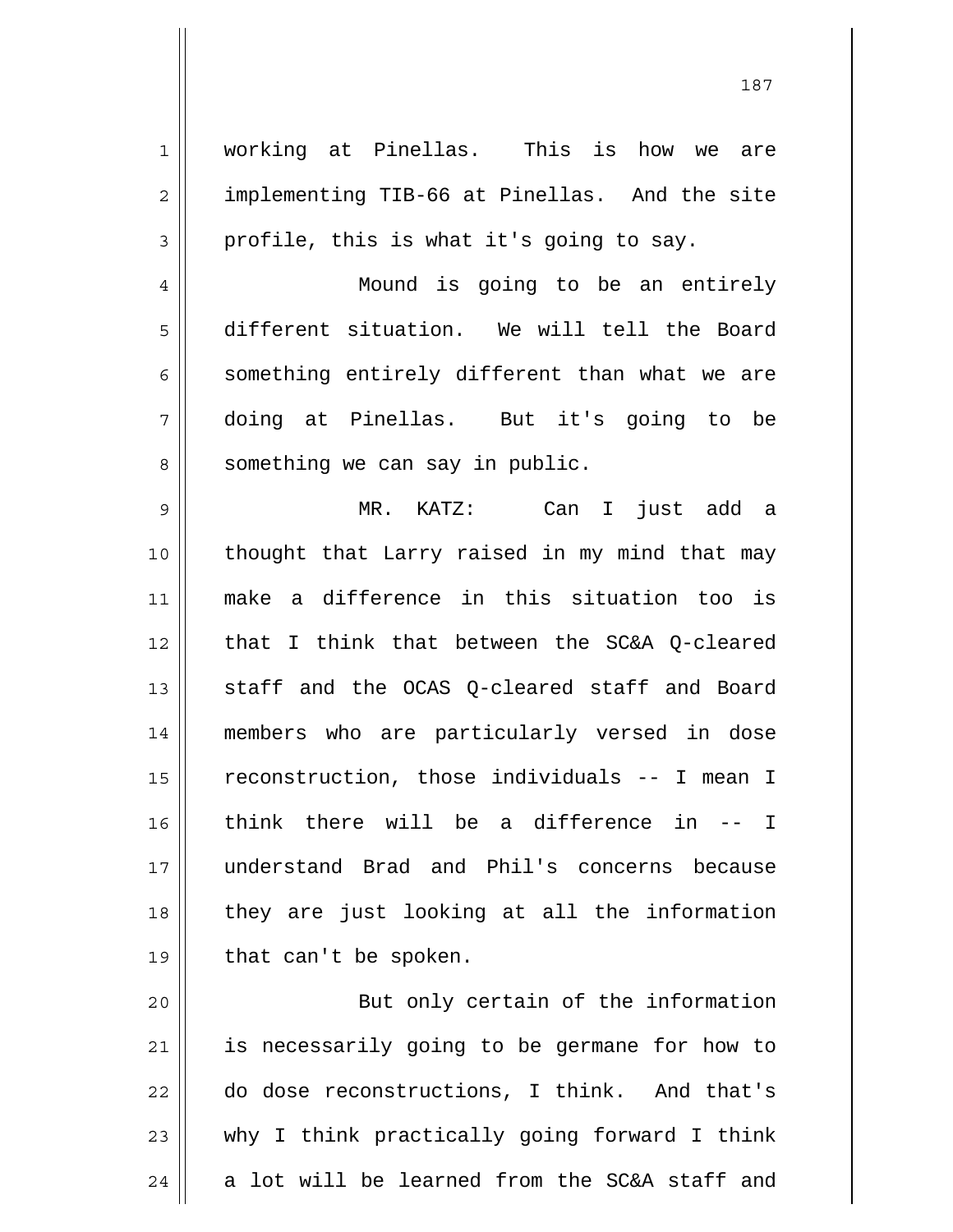| 1           | the OCAS staff and the Board members who are   |
|-------------|------------------------------------------------|
| 2           | health physics trained in terms of really what |
| 3           | information is absolutely necessary to be      |
| 4           | discussed in the public forum, versus the      |
| 5           | larger scope of information, and clearly a lot |
| 6           | of that will never come out from behind the    |
| 7           | curtain and shouldn't. But if it needn't,      |
| 8           | then it won't necessarily be an issue.         |
| $\mathsf 9$ | So I can see that it's sort of an              |
| 10          | imposing -- it looks like a high hill for now, |
| 11          | but I do think that some experience with this  |
| 12          | will be very illuminating in what the real     |
|             |                                                |
| 13          | problems are.                                  |
| 14          | DR. ZIEMER: Greg.                              |
| 15          | just wanted to<br>MR. LEWIS: I                 |
| 16          | reiterate there are a number of tools that we  |
| 17          | are willing and able to provide that will      |
| 18          | allow you to talk about these in terms of the  |
| 19          | briefings so you can discuss in public; also   |
| 20          | reviewing any documents or statements you'd    |
| 21          | like to prepare and read to the public, as     |
| 22          | well as setting up secure space to do work.    |
| 23          | So if somebody would like to prepare some      |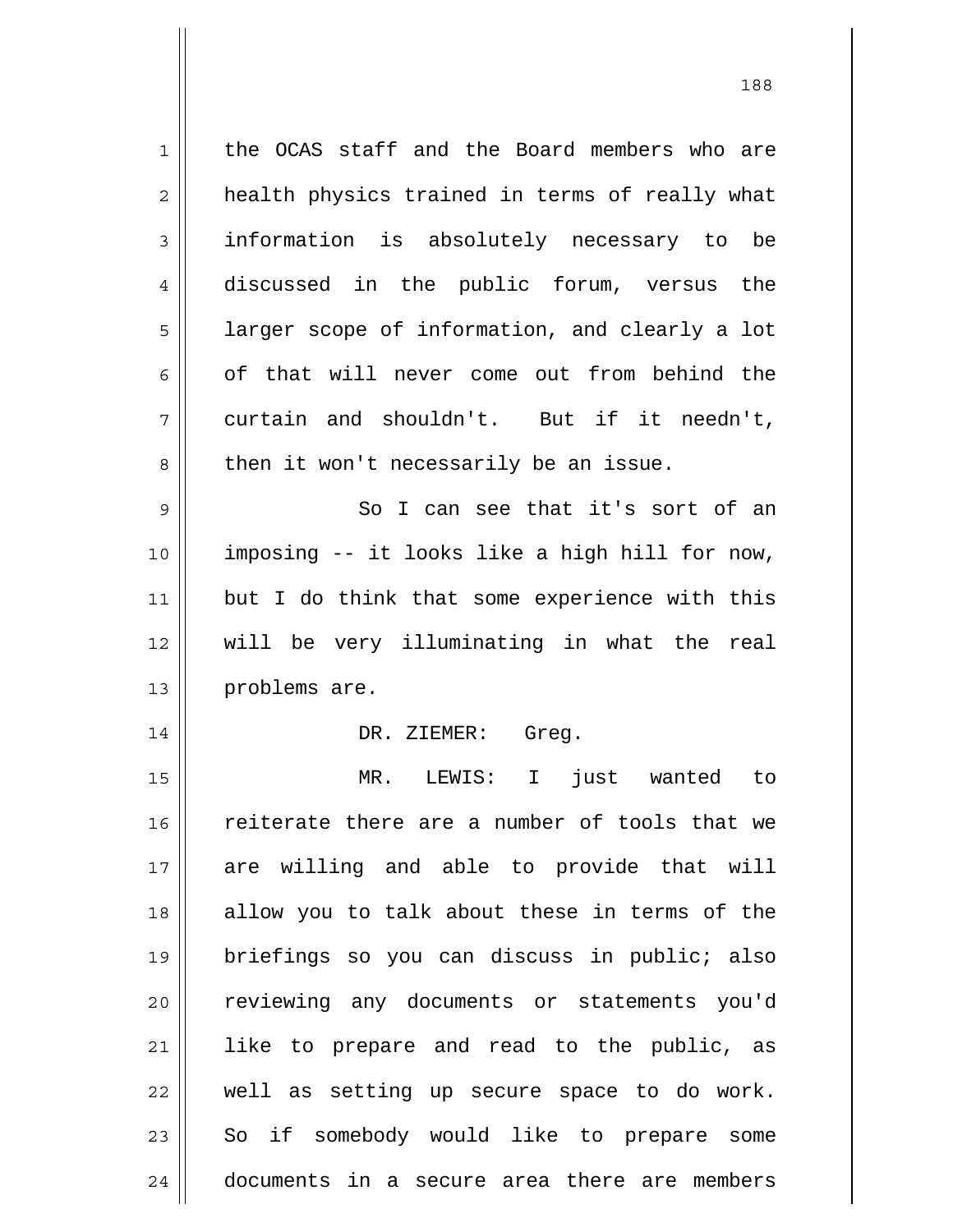1 2 3 4 5 6 7 8 9 10 11 12 13 14 15 16 17 18 19 20 21 22 23 24 of the Board, SC&A, NIOSH, OCAS, that all have access to a secure area so they can prepare certain statements and documents that we will then review and determine exactly what you are and aren't able to say, hopefully leaving in the information that you feel is important while keeping out the things that we need to keep out of the public domain. So I just want to reemphasize that. DR. ZIEMER: Jim. DR. NETON: We want to make this practical, then, with what was just suggested, does that mean that I would submit a question in writing, I would hear a presentation, I would submit the question in writing. Because the answer would need to be reviewed. And either they would -- DOE would either have somebody on site here at the Board meetings to review that which I am skeptical of or that they would be sent and we would then wait 2- 1/2 months to the next board meeting and I would get an answer, and then I would ask the follow up question, and then the follow up question would go on. That is my first issue.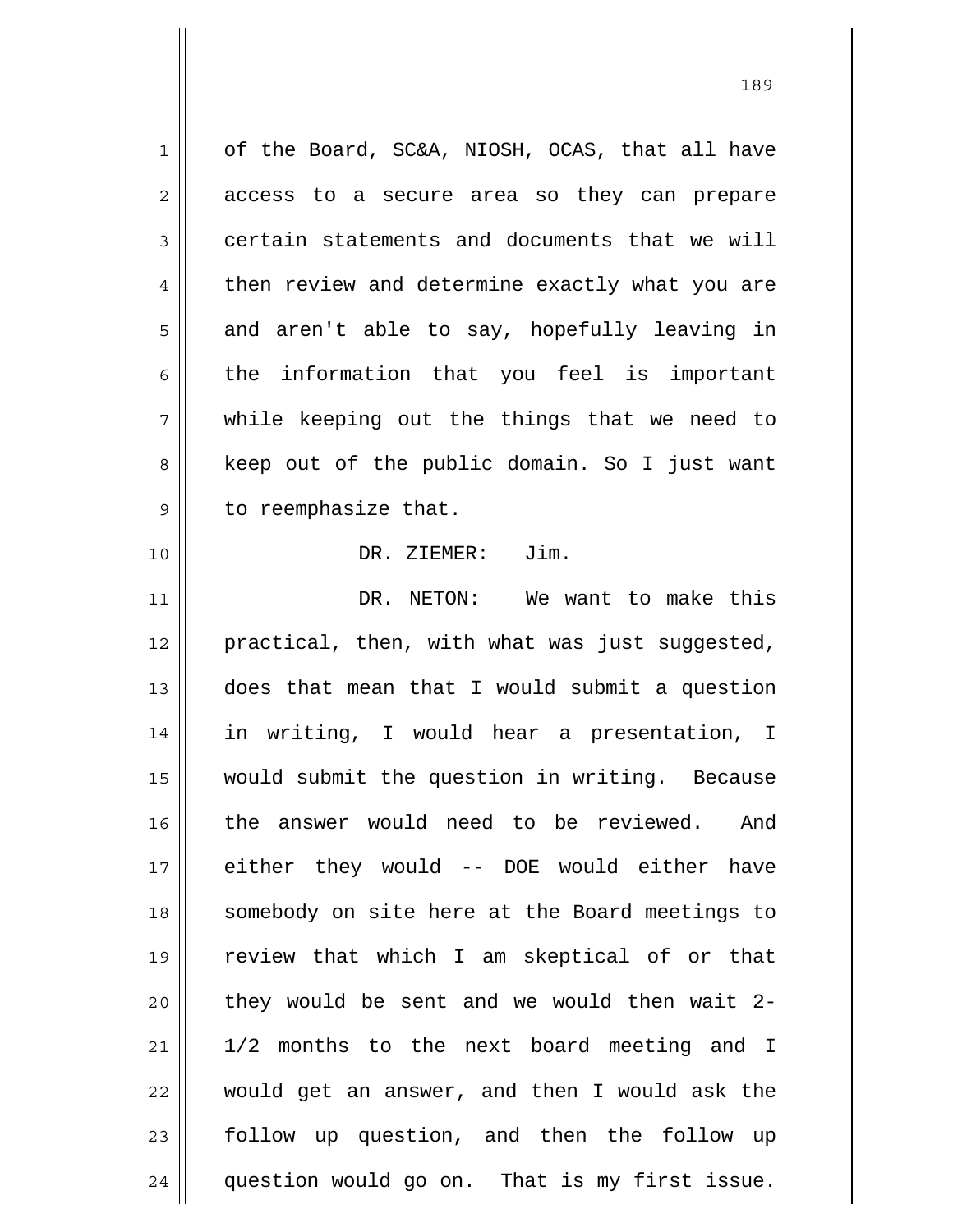| $\mathbf 1$    | My second practical issue is when              |
|----------------|------------------------------------------------|
| $\overline{c}$ | are we going to have a work group meeting on   |
| 3              | Pantex, and how is that going to operate?      |
| 4              | MR. KATZ: So can I just respond a              |
| 5              | little bit to this?                            |
| 6              | on the first point the folks<br>So             |
| 7              | that are involved on the Board and SC&A and    |
| 8              | OCAS are getting guidance about parameters --  |
| $\mathsf 9$    | general guidance too, not just specific to the |
| 10             | issue that they may have at hand, but so that  |
| 11             | when they come to a public forum and are       |
| 12             | having a discussion they have a decent         |
| 13             | understanding of their working parameters.     |
| 14             | So I imagine some of the questions             |
| 15             | you might raise they will already be prepared, |
| 16             | what can I say, what can't I say. You may      |
| 17             | raise a question that they are not prepared    |
| 18             | for or that they feel like they're on the edge |
| 19             | with that, in which case I'm sure they would   |
| 20             | refrain. And you may be in exactly that        |
| 21             | situation where there needs to be feedback     |
| 22             | from DOE before they can go forward.           |
| 23             | But at least to some extent I think            |
| 24             | there will be work done to try to anticipate   |

<u>190</u>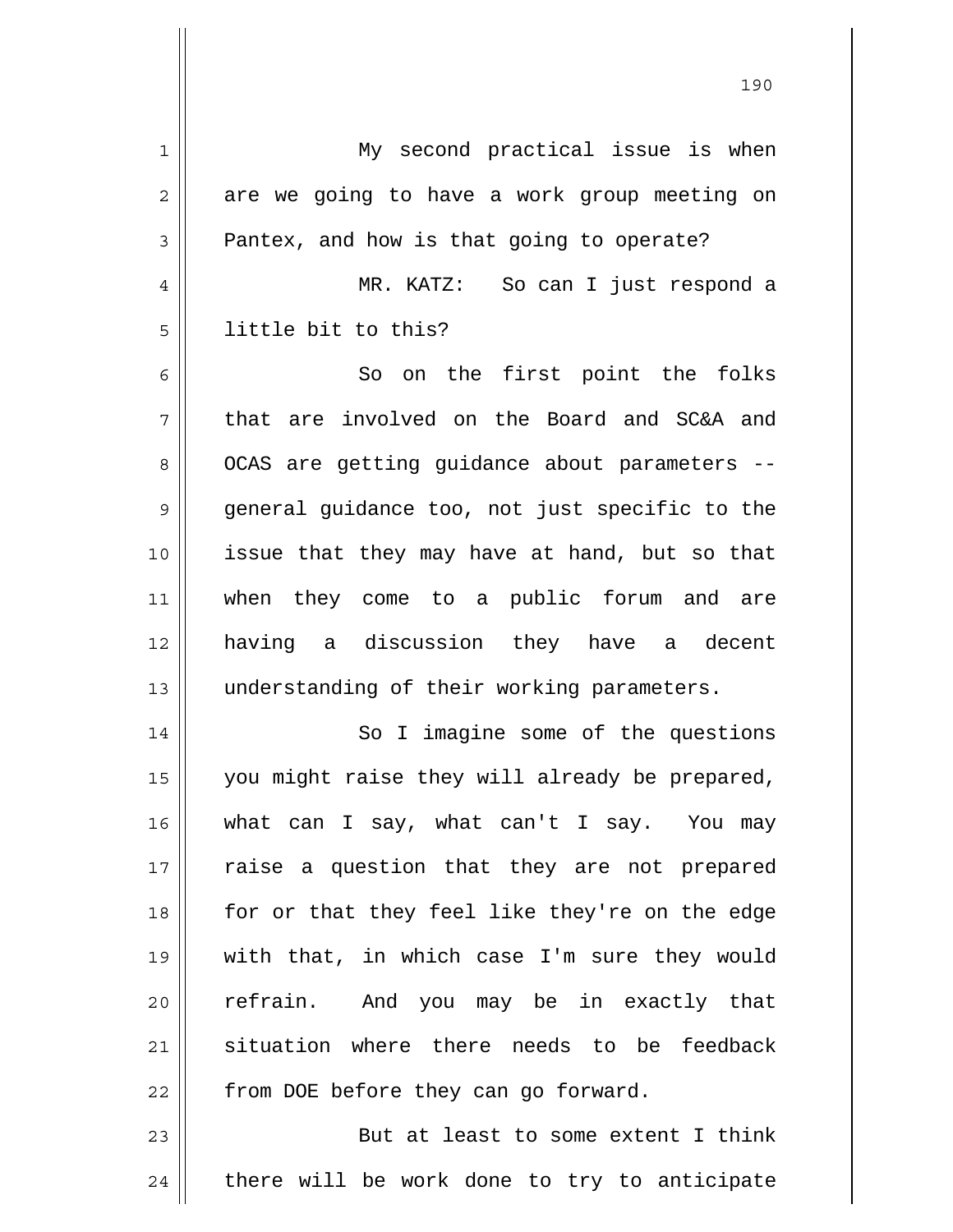what are the questions that might be raised and how can I deal with this in a public forum, or at least that's the hope.

1

2

3

4 5 6 7 8 9 10 11 12 13 14 15 16 17 18 19 20 21 The second question was Pantex, when will it get going. And again as far as preparations to date there are a number of board members who are going to be visiting Pantex for just this kind of briefing tomorrow, and SC&A staff and OCAS staff for exactly this, to get this guidance so that they can get this -- go forward with this. They had hoped to go forward earlier. They had -- as Brad mentioned -- they had gone to Pantex, a number of these individuals earlier. There was a misfortunate with the scheduling with other things going on in Pantex; they couldn't do all of what they wanted to do. But presuming that this meeting is effective tomorrow, then there will be coming a time when they can schedule a work group meeting and get going.

22 23 24 DR. MELIUS: So that work group - is that a public work group meeting? MR. KATZ: Yes, that is a public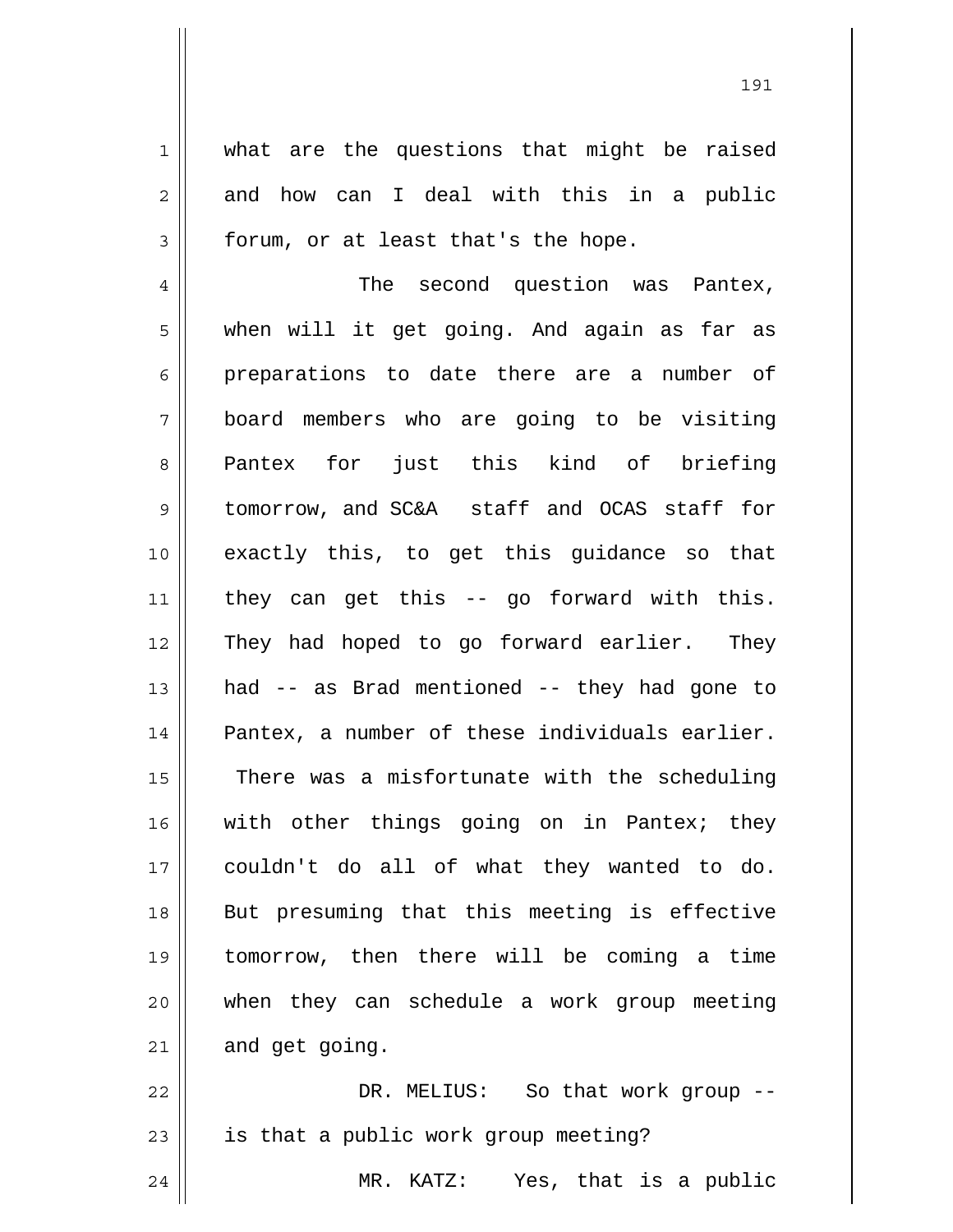1 2 3 4 5 6 7 8 9 10 11 12 13 14 15 16 17 18 19 20 21 22 23 24 work group meeting, absolutely. That is the whole idea. DR. MELIUS: With a public transcript? MR. KATZ: With a public transcript, absolutely. DR. ZIEMER: Josie and Brad, and I think Phil had expressed a felt need to have a work group deal with some of these things in more detail. One thought I had, Brad, would be to simply keep the Security Work Group in place for a time, and if you felt the need to discuss and develop both concerns and resolutions on some of these, perhaps that could be handled. I'm somewhat reluctant to set up a new work group because in my mind, although we've discussed a lot of things, the parameters are still pretty fuzzy in terms of exactly what will or will not take place. We do need to gain some experience; perhaps this week's experience at Pantex, because I think Pantex and Pinellas have exemplified this and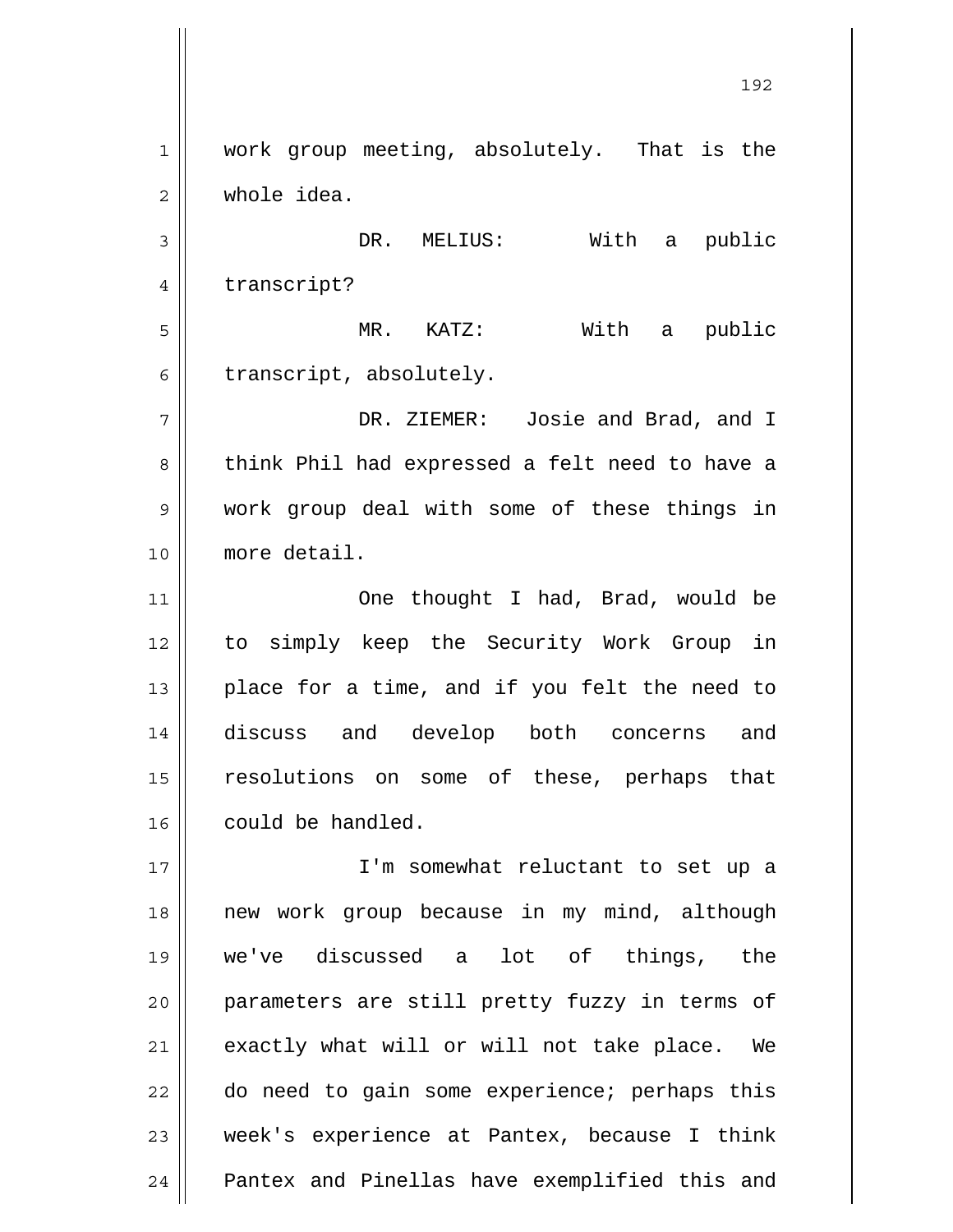Mound and Fernald to some extent as well. But as we gain a little experience that might delineate in more detail exactly where the glitches will be if there are to be any, or whether or not we will see a clear path.

1

2

3

4

5

6 7 8 9 10 11 12 And I'm just wondering if that wouldn't be a way just to keep the Work Group in place and give you the prerogative to, as you see some of these issues emerging, to call the group together and deal with it in more detail, and perhaps develop recommendations for the Board if you deem it necessary.

13 14 15 MR. CLAWSON: I think that's a good suggestion, actually. Because it'd be the same people if we made another work group.

16 17 18 19 20 21 22 DR. ZIEMER: But you are the folks who are the present time are dealing with the security issues on behalf of the Board. Most of the folks involved I think all have clearances and have dealt with the issues, so you certainly have a better feel for it if there are going to be problems.

23 24 You also understand what NIOSH is doing in terms of minimizing the impact of the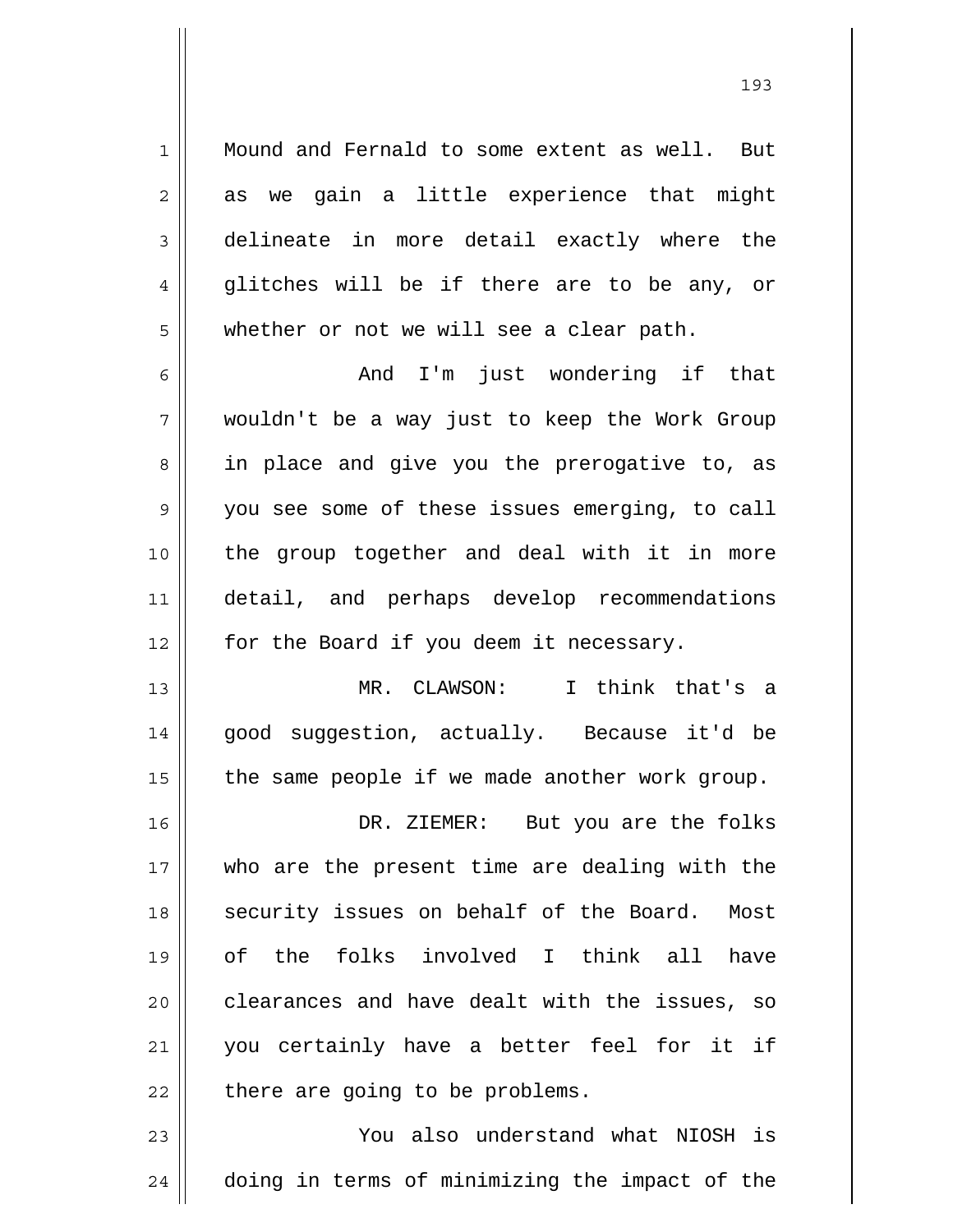| $\mathbf 1$ | security issues on our ability to<br>have      |
|-------------|------------------------------------------------|
| 2           | transparent meetings. So I think we'd be in a  |
| 3           | position to at least evaluate and recommend if |
| 4           | necessary to the Board.                        |
| 5           | John, do you have some wise words              |
| 6           | for us?                                        |
| 7           | I don't know about<br>MR. MAURO:               |
| 8           | wise, but a few words.                         |
| 9           | SC&A is an interesting microcosm of            |
| 10          | the problem you are discussing on a higher     |
| 11          | I don't have a Q clearance. I am<br>level.     |
| 12          | responsible for the technical quality of all   |
| 13          | our deliverables. Before our work products     |
| 14          | leave our house, I read everything -- usually  |
| 15          | a team of people read everything. And I have   |
| 16          | to understand that what we are delivering to   |
| 17          | you makes sense to me. And if it doesn't make  |
| 18          | sense to me I'm not happy.                     |
| 19          | Now I'm going to know, because this            |
| 20          | happened in Iowa, I'm going to know when the   |
| 21          | piece of information we are about to deliver   |
| 22          | has in it -- trust me, I can't tell you about  |
| 23          | it but this is okay. I'm going to be almost    |
|             |                                                |

24 like the first line of defense from SC&A's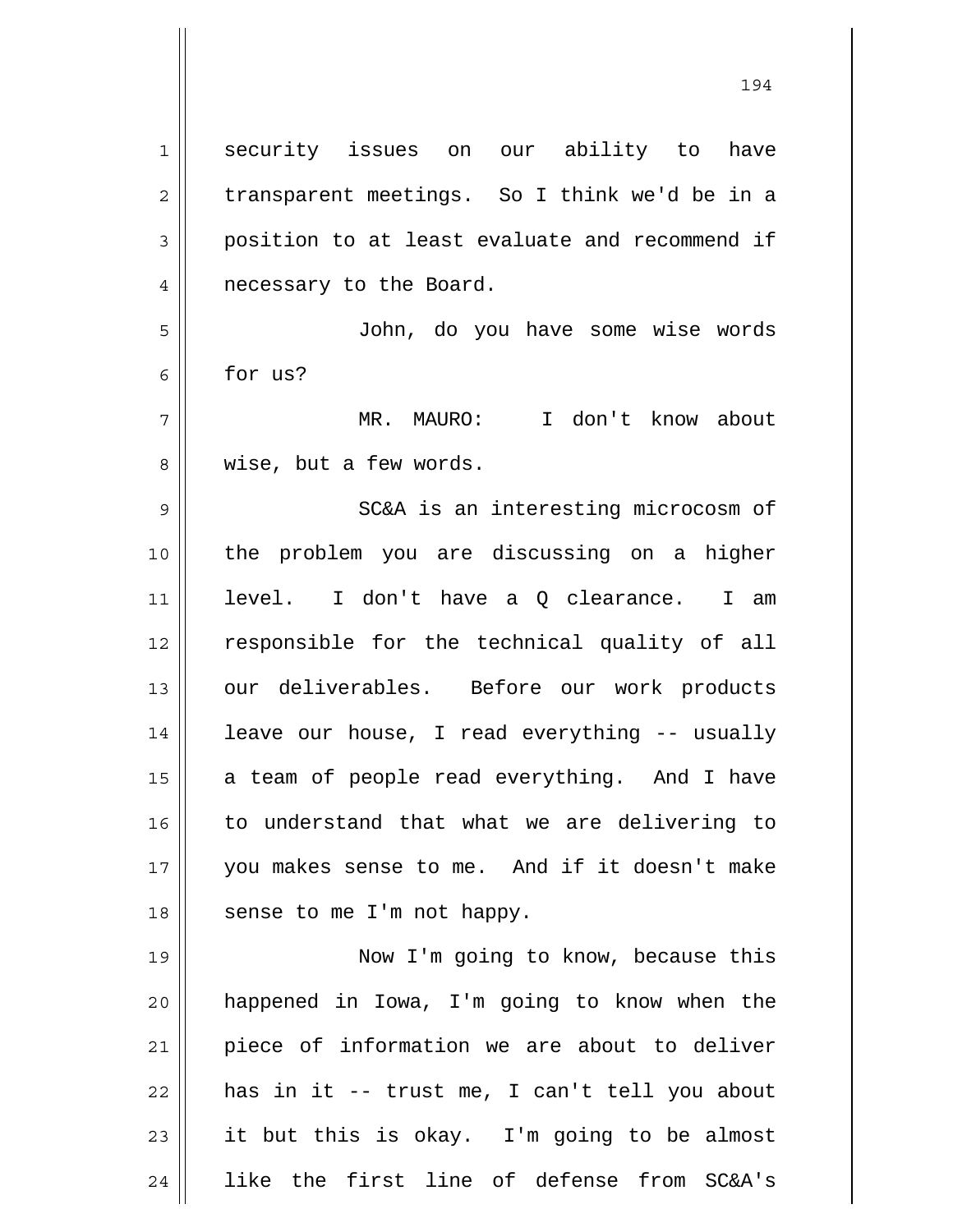| $\mathbf{1}$   | perspective, you can think of it that way.      |
|----------------|-------------------------------------------------|
| $\overline{2}$ | That is, any work product that SC&A is working  |
| 3              | on in any capacity eventually comes out as a    |
| $\overline{4}$ | White Paper or an official report regarding an  |
| 5              | issue. And I'm sort of like the first barrier   |
| 6              | to that. And I -- if it's any help I'm the      |
| 7              | first place where that is going to be tested;   |
| 8              | that is, are we delivering a product that I     |
| $\mathsf 9$    | don't understand the reason, the rationale      |
| 10             | behind it, because there is some information    |
| 11             | in it that cannot be explained to me.           |
| 12             | I just wanted to leave you with                 |
| 13             | that thought, because there are I guess         |
| 14             | filters, and I'm one of the filters.            |
| 15             | DR. ZIEMER: Well, and that is                   |
| 16             | quite analogous to the situation I think Mr.    |
| 17             | Presley described to some extent, that if you   |
| 18             | have that you have a set of folks who are       |
| 19             | cleared and a set of uncleared, and you get to  |
| 20             | a point where you say how comfortable are the   |
| 21             | uncleared folks in simply saying, yes, we will  |
| 22             | agree to this even though we don't know what    |
| 23             | it is. Sometimes we are comfortable doing       |
| 24             | that, and other times<br>not<br>we<br>are<br>SO |

<u>195</u>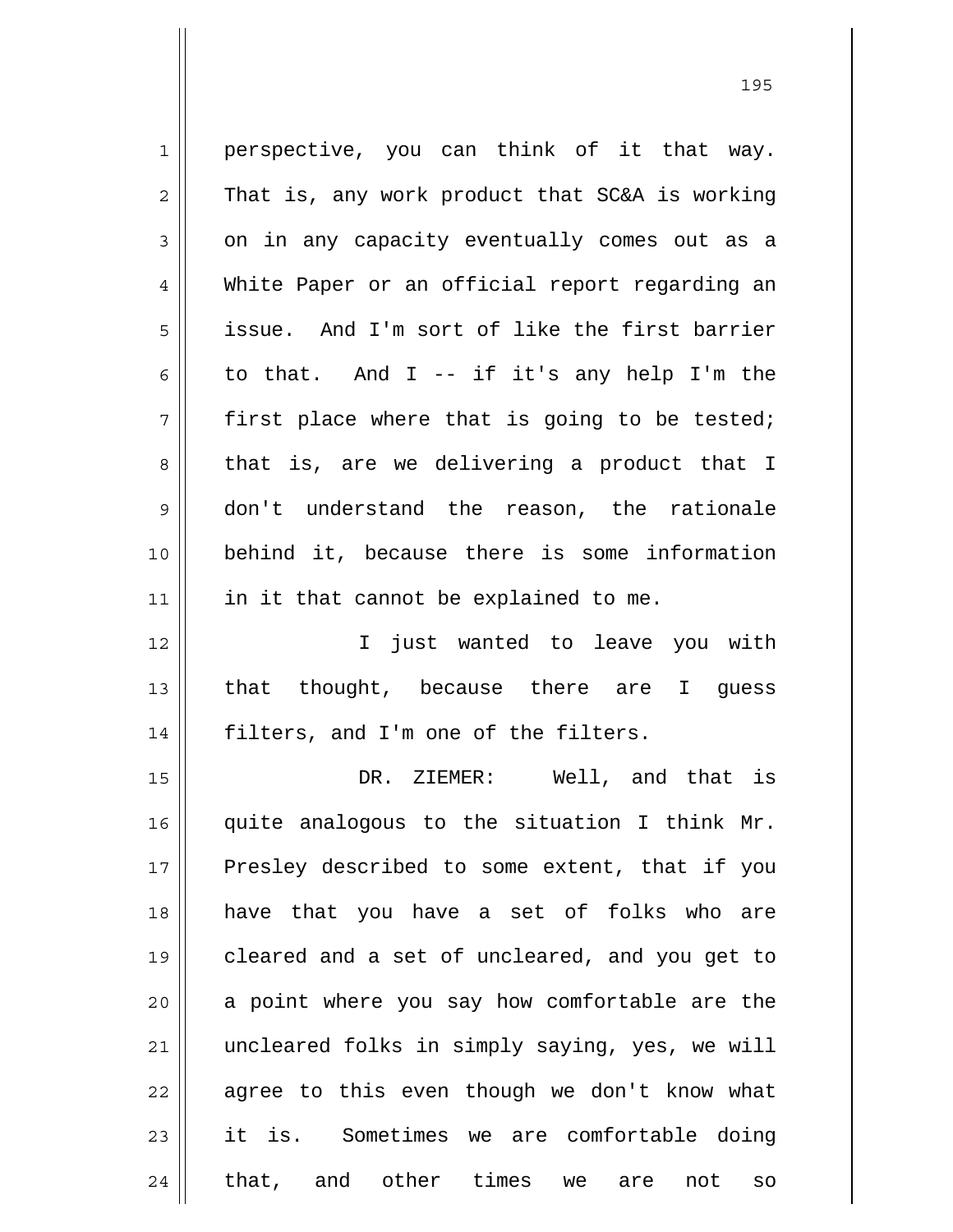1 2 3 4 5 6 7 8 9 10 11 12 13 14 15 16 17 18 19 20 21 22 23 24 comfortable. So that is part of the dilemma. And certainly if we are not comfortable, you can figure what the general public is going to - they're going to be mighty uncomfortable. They are not so comfortable with it to start with. Mike has got a comment here, and then  $--$  MR. GIBSON: That is just what I was going to say. What about the plants sitting out there, who have basically this process through administering instructions, it will take due process, and they are just going to be left holding the bag if we're saying, trust you. DR. ZIEMER: Well, and I think Larry has expressed to us the desire on the part of NIOSH to try to avoid that having to be the case, that everything that they -- that they would need to know about how things are done is transparent. In the event it isn't then we certainly have a problem. Phil. MR. SCHOFIELD: First I would like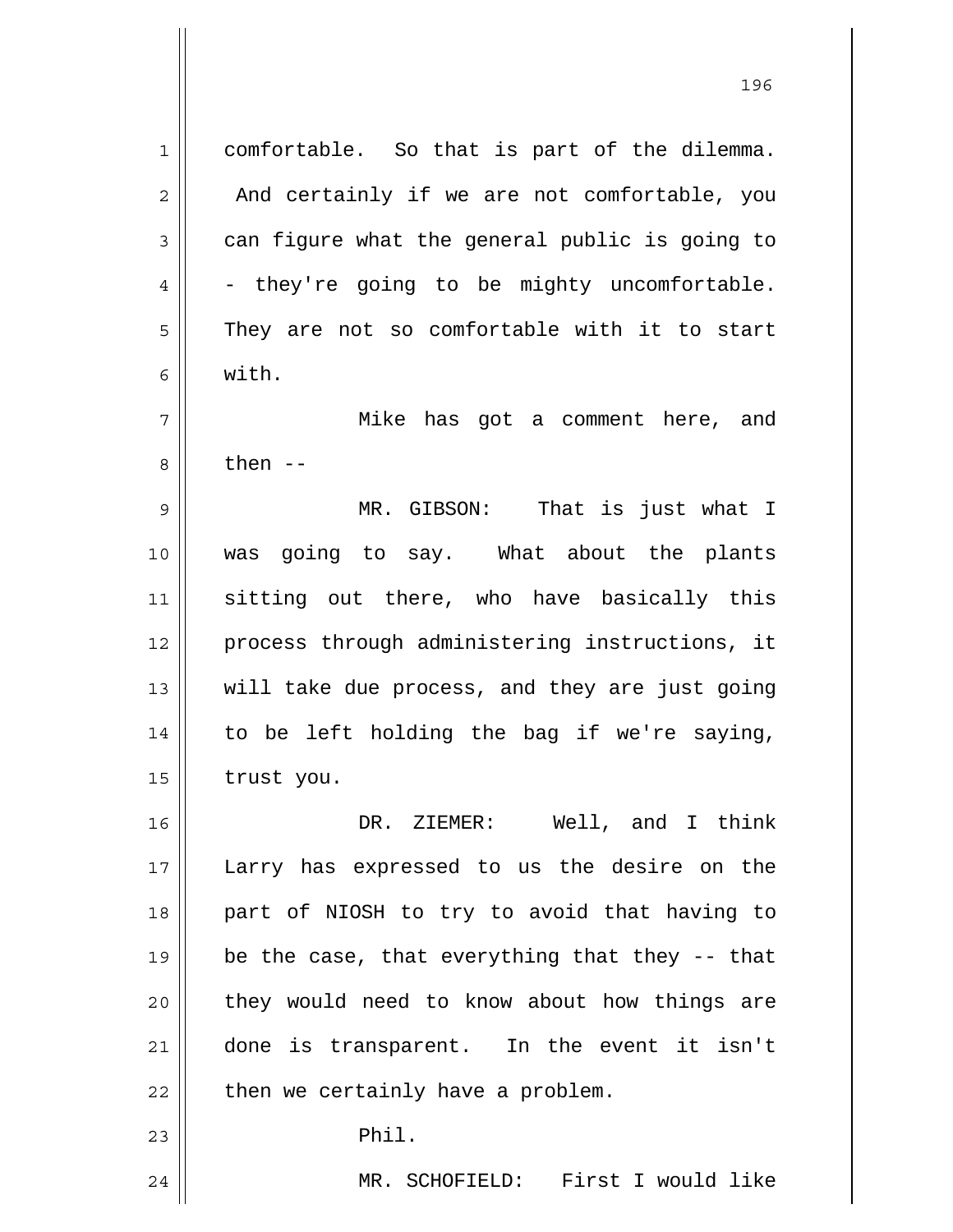to let Greg Lewis know that we really appreciate all the work he's done on this issue for us in helping us get things done.

1

2

3

4 5 6 7 8 9 10 11 12 13 14 15 16 17 18 At the meetings in Germantown they gave us a lot more leeway than we used to have; they moved a lot of barriers. But I've already seen some questions that are very specific, and this is because some of the workers, this is what they did everyday. So a lot of things are going to have to be -- some of the things are going to wind up being answered in a more generic sense or terminology, but we can still deal with those issues. We just have to be aware of what we say. We can't control what they say, but in some of Larry's comments, and a lot of comments I agreed with him. It is an issue that we need to be aware of as a board.

19 20 21 22 23 24 DR. ZIEMER: I'm going to suggest as a path forward if it's agreeable that we do give our Security Work Group the flexibility to continue to look at this issue, to report back to us at the next Board meeting, particularly as you look at the outcome of the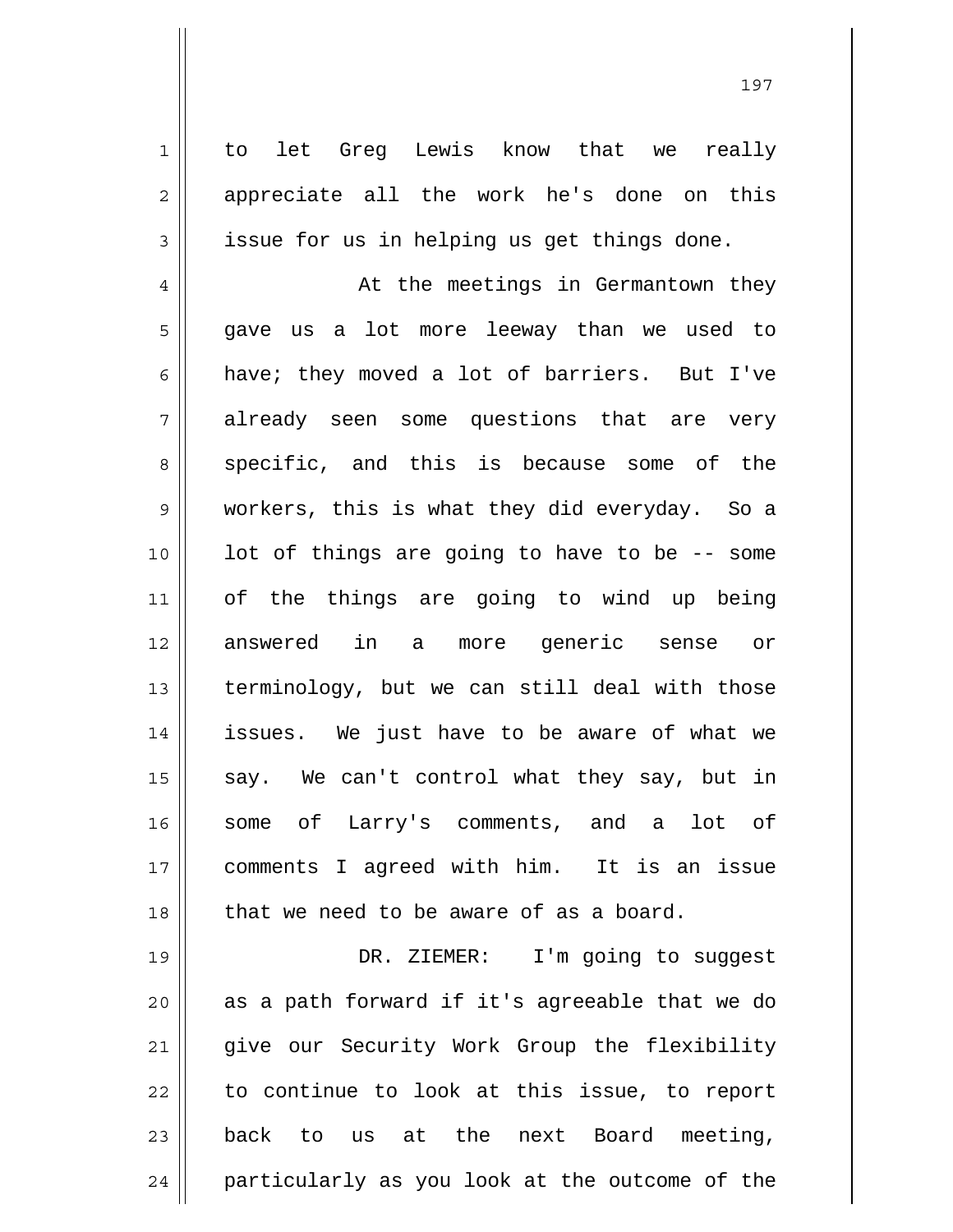1 2 3 4 5 6 7 8 9 10 11 12 13 14 15 16 17 18 19 20 21 22 23 24 Pantex review that occurs this week and any follow ups as well as your own work groups, report back to the Board if you have either particular concerns or particular issues that you have identified. I think we need to be monitoring this. I don't feel that we're in a position today to come up with either policies or directives as to how we will proceed. I think the problem has been identified; we thank Dr. Melius for raising the issue. And I think we have people who can now monitor this and keep us apprised of how we should proceed. Mike, do you have an additional comment on this? No? Would that be agreeable as a path forward so that we continue to look at this issue? MR. CLAWSON: I just have one question as the Work Group chair for the Security Group. Are we just going to be monitoring this? Or are there issues that we have to handle or look into for these? I guess this is my issue. I guess I'm wondering what we are tasked with. Because we have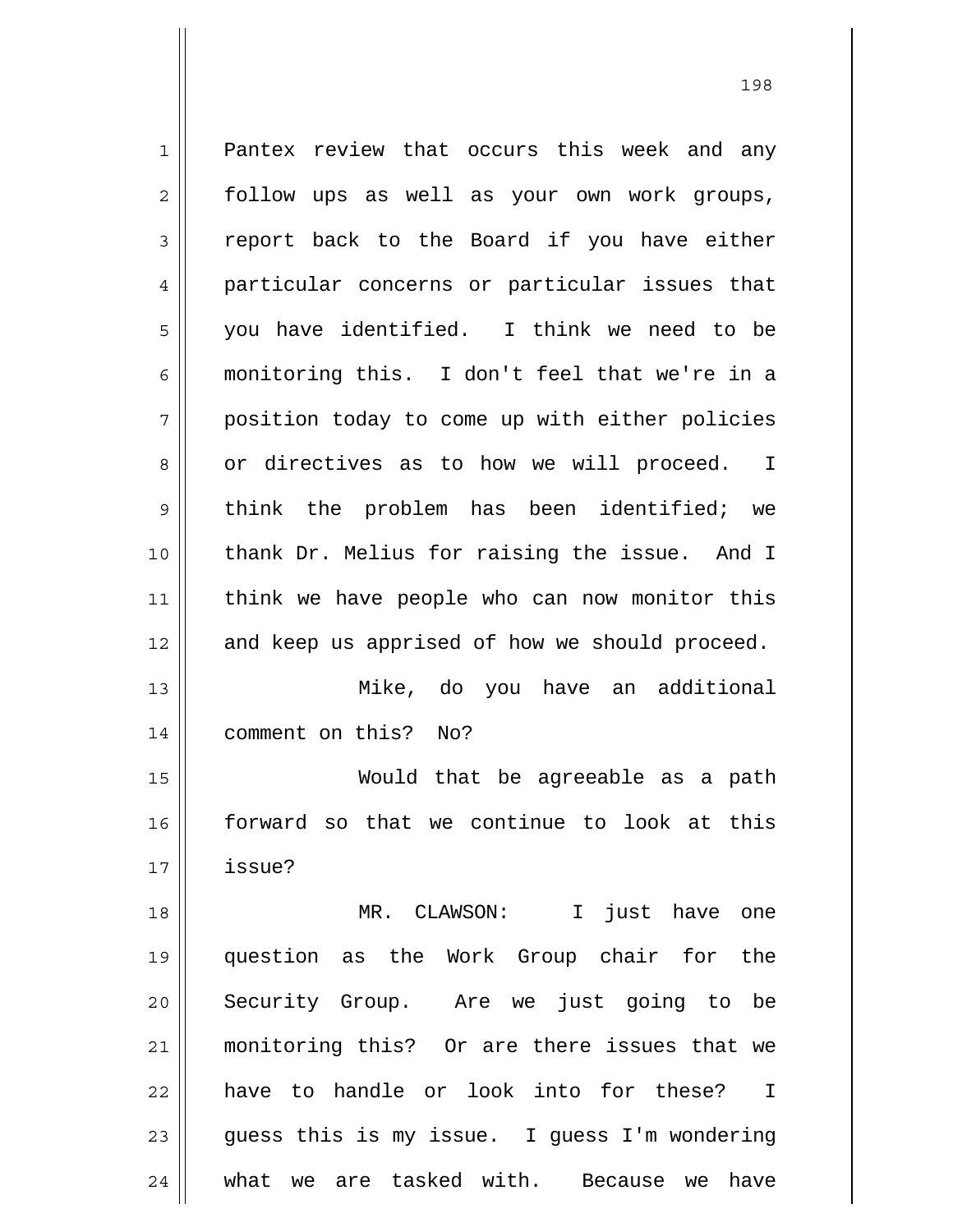already been told that we cannot hold a work group that is not open to the public, and being the Security Work Group if it's a classification issue then we would need to handle it --

1

2

3

4

5

6 7 8 9 10 11 12 13 14 15 16 17 18 19 20 DR. ZIEMER: As I see it right now you would be discussing conceptually the kinds of problems you are running into; you would not be discussing particular data at particular sites, other than to say, at Pantex we have this kind of problem. You understand what -- what I think I'm saying. I don't think I even have a good enough feel for this to know more precisely how to task this, other than to ask the group to monitor it and as you identify concerns that you raise those to the Board. And if in relation to those concerns you have suggested solutions, you raise those to the Board. This again is kind of top of the

21 22 hat. I'm certainly open to those more experienced to help us. Robert.

23 24 MR. PRESLEY: I see items coming up in the future where a security work group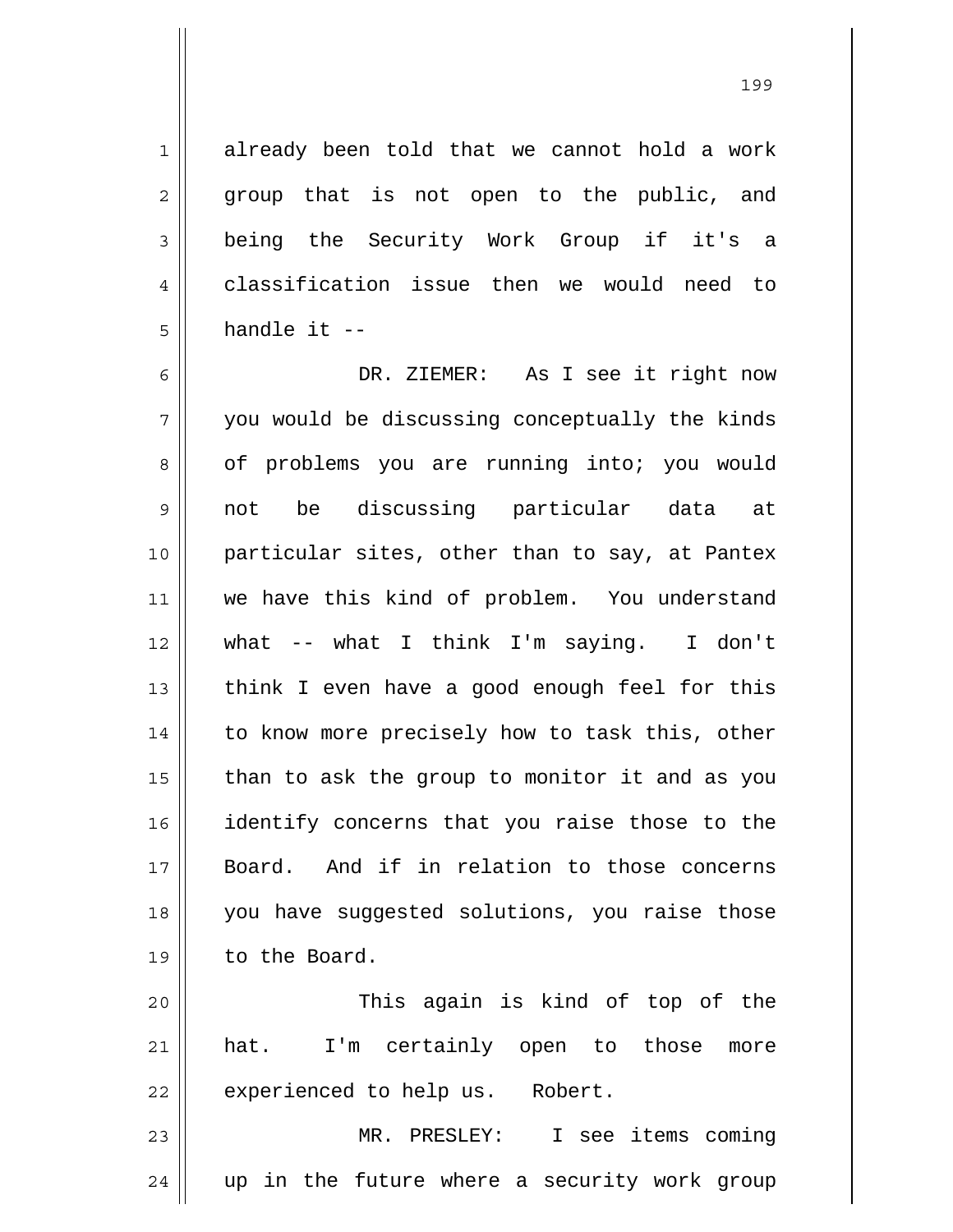1 2 3 4 5 6 7 8 9 10 11 would look at a given piece of paper and say yes, this piece of paper we do need for dose reconstruction. Then they would then ask whatever site they're at to have their people look at that to see if it can be redacted down to where it can be let out unclassified. And then if it can't, if they say no we can't do that, then we are going to have to go back and look again and say, do we really need to do this, or is there some other way we can get around this?

12 13 14 15 16 17 18 19 20 21 Like I said a minute ago, I don't see many many cases where we cannot have something redacted down that could be used for dose reconstruction. And that's what I -- I see this work group running into items, reports, procedures, papers, things like that where they would have to look at it and make the decision on, yes, this is needed, or this is not needed for dose reconstruction. DR. ZIEMER: And that indeed might

22 23 be part of the responsibility down the line. It's probably not there yet.

24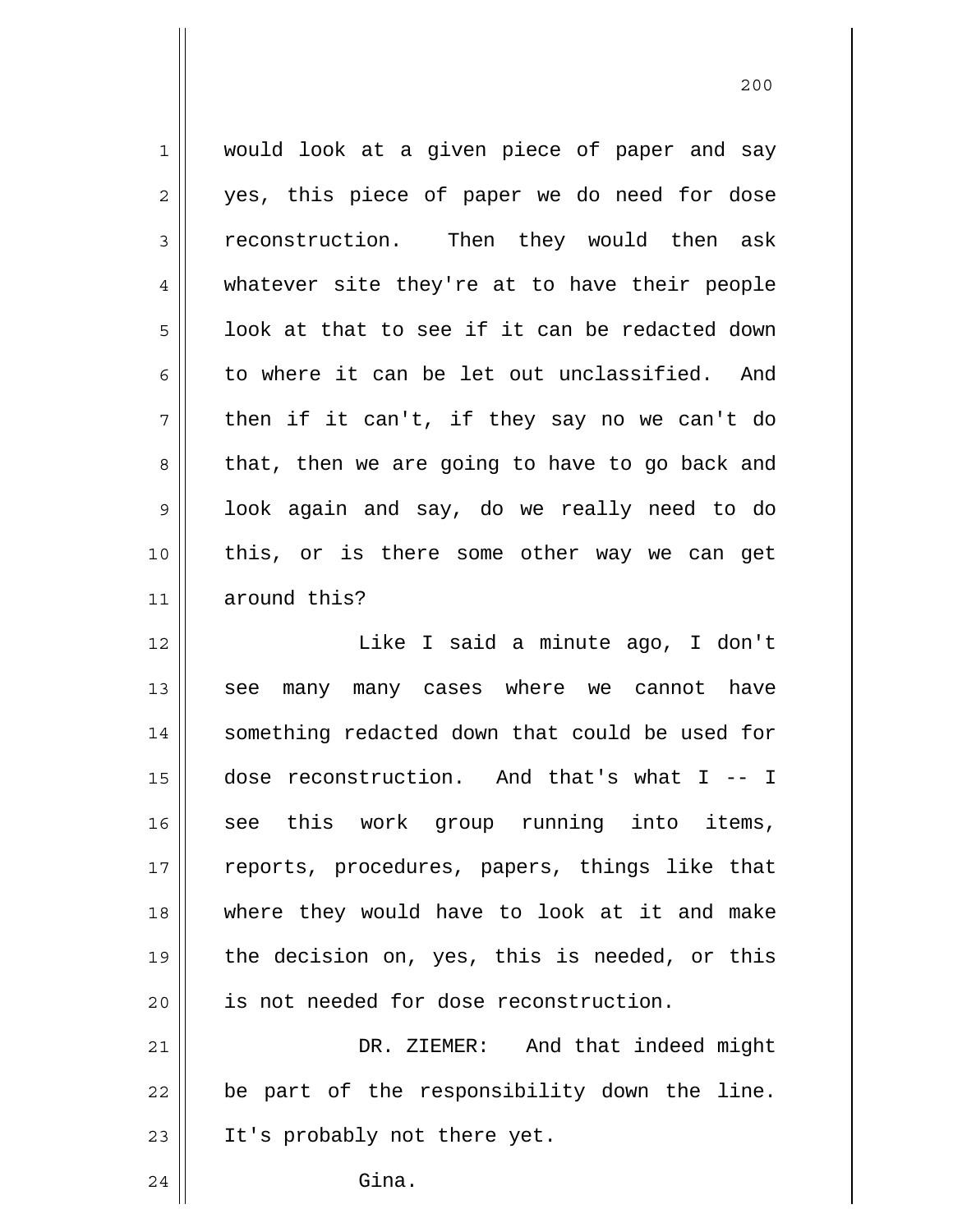1 2 3 4 5 6 7 8 9 10 11 12 13 14 15 16 17 18 19 20 21 22 23 24 MS. CANO: Dr. Ziemer, sorry, I just wanted to make an official statement. DOE is committed to work with the Board. We have been working with the Board, I think we have made some progress I guess in the past couple of years in regards to providing the necessary information. We don't want to withhold information, and there have been many instances where we have actually recommended alternate wording for reports. So our classification officers will work with the Board, or those that are Q cleared, to make sure that you are saying what you need to say but in an unclassified manner. So our classification officers are taking this seriously, and they know that this is an important program, and they are committed to assist you. DR. ZIEMER: Thank you, and we certainly do recognize that commitment and we have seen it at work in the last two years as your crew has been aboard, and we do appreciate that, and that will be very helpful as we move forward.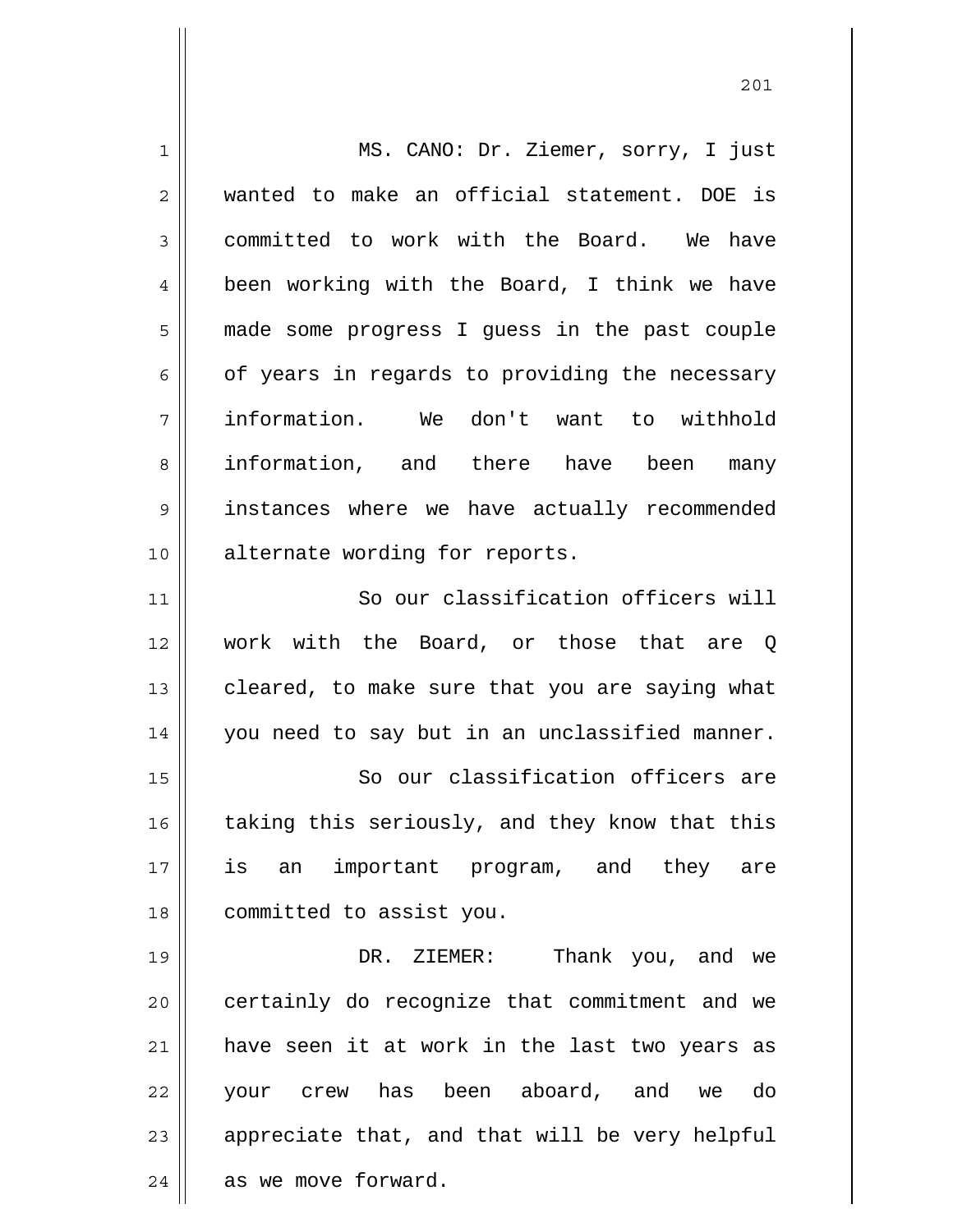| $\mathbf 1$    | Brad.                                          |
|----------------|------------------------------------------------|
| $\overline{2}$ | MR. CLAWSON: And I wanted -- in                |
| $\mathsf 3$    | no way, shape or form I wanted to give the     |
| $\overline{4}$ | impression that DOE had not been working with  |
| 5              | us. Because DOE, I want to thank Greg or       |
| 6              | Gina, Pat, everybody, because they have gone   |
| 7              | to great lengths, and they don't know how much |
| 8              | it has helped us like with Germantown, with    |
| 9              | the headquarter declassifiers and so forth,    |
| 10             | that they have also offered to be able to, if  |
| 11             | there are issues at certain sites that we can  |
| 12             | contact them and they can help us through      |
| 13             | this, they are making great leaps and bounds   |
| 14             | to be able to do this. I wanted to tell them   |
| 15             | thanks personally.                             |
| 16             | DR. ZIEMER:<br>Larry.                          |
| 17             | MR. ELLIOTT: If I could be so                  |
| 18             | bold to suggest that I think it's a good idea  |
| 19             | to have the Security Working Group at the      |
| 20             | ready. I think it's beneficial because those   |
| 21             | members of that security working group, are    |
| 22             | they work group chairs for the sites that have |
| 23             | the most imminent issues? And so as those      |
| 24             | chairs of those respective work groups deal    |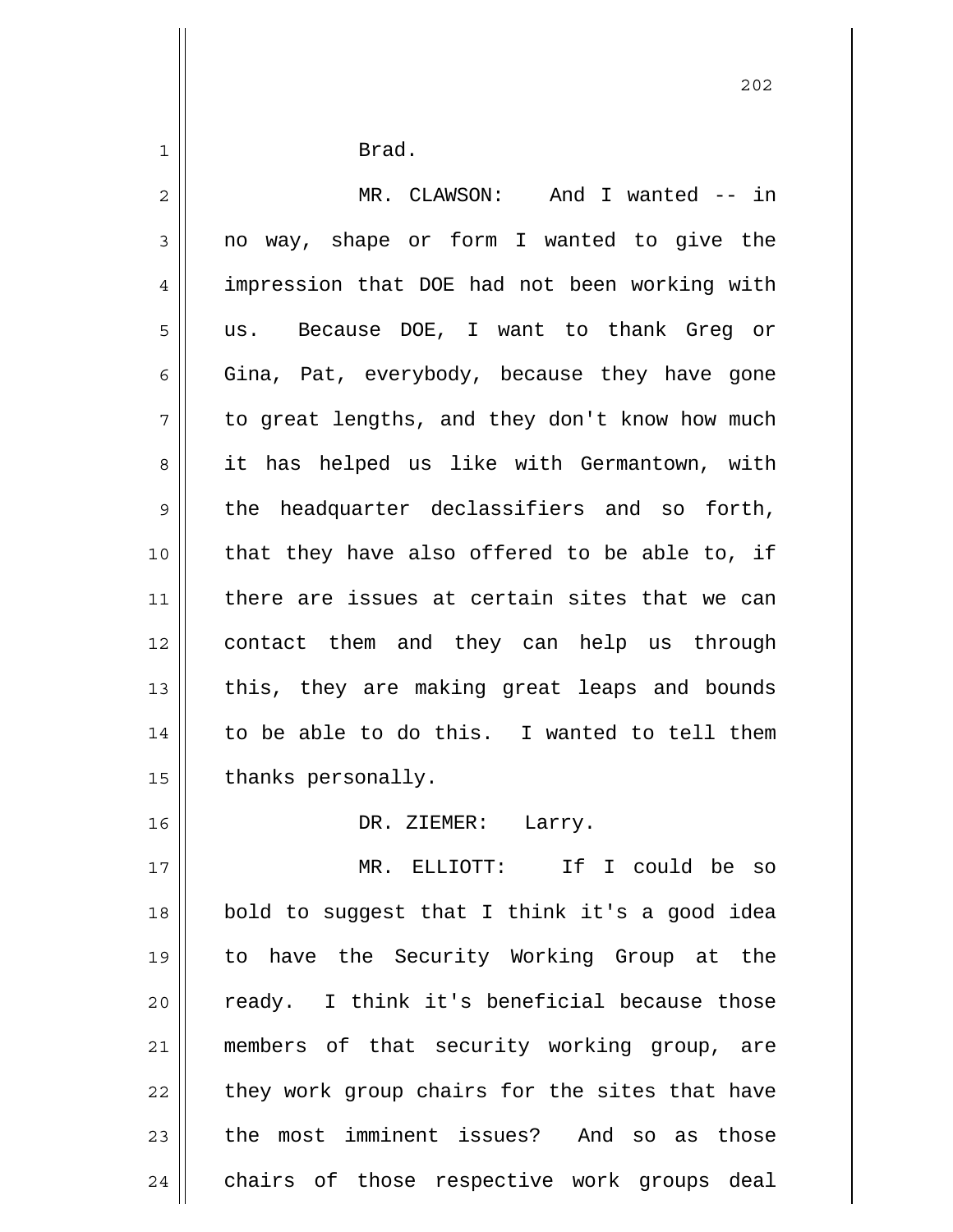1 2 3 4 5 6 7 8 9 10 11 12 13 14 15 16 17 18 19 20 21 22 23 24 with those issues, I would envision that in certain instances they are going to want to share across to the other chairs if not to the Security Work Group and say, at this site this is how -- or we are seeing that issue dealt with. And we know that NIOSH is dealing with it differently at that site. And I think that kind of coordination will help if you have that group in place. So I just applaud that. DR. ZIEMER: Very good. Thank you for that. If there is no objection we will proceed on that basis, and appreciate the Security Work Group being willing to take that responsibility and help guide the Board as we move forward in that area. I'd like to return to an item that we postponed from before lunch, and that is the letter to Senator Schumer. DR. ZIEMER: We didn't table the motion. The chair simply deferred action by concurrence with everyone. So I simply declare that the motion is now before us, and the motion was to approve the draft letter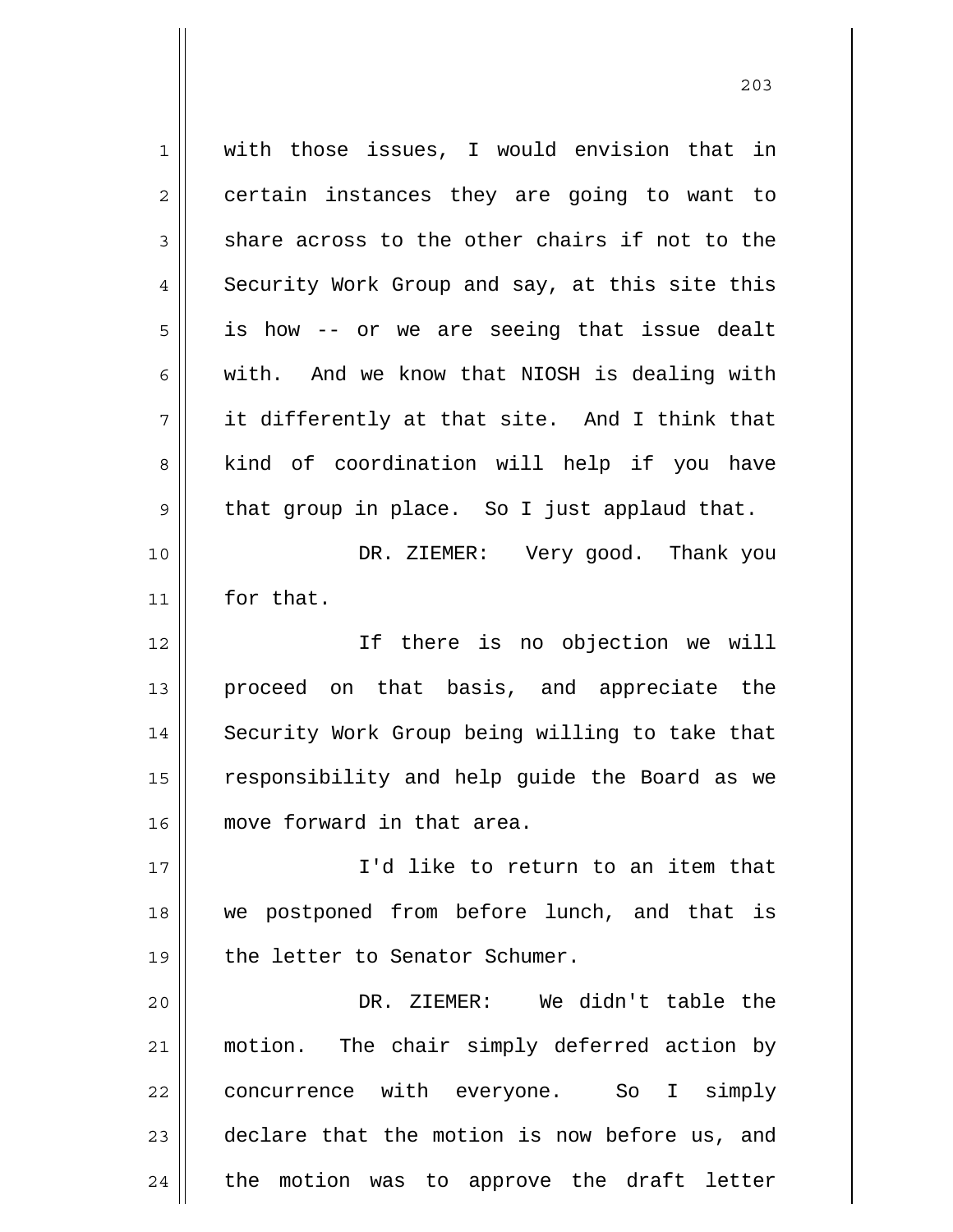1 2 3 4 5 6 7 8 9 10 11 12 13 14 15 16 17 18 19 20 that the chair had prepared as a response to Senator Schumer. And also we recognize that there was a need to address some information regarding the earlier period for which a petition was not qualified, and so it would be in order to have a motion to amend. And the chair recognizes Jen Roessler. Oh, I recognize you. DR. ROESSLER: I move to amend the motion that we made earlier with regard to the letter to Senator Schumer about the Linde petition, particularly addressing some changes in the letter. Perhaps the best way would be to read the letter with the changes in it. DR. ZIEMER: Okay, and I think we have prepared copies. Zaida was going to provide us copies of your amendment. DR. ROESSLER: So as soon as we get it, this will then address -- DR. ZIEMER: And this is a markup

21 22 23 copy that has the original letter with the inserted changes which address the issue of the unqualified years.

DR. ROESSLER: So Board members

24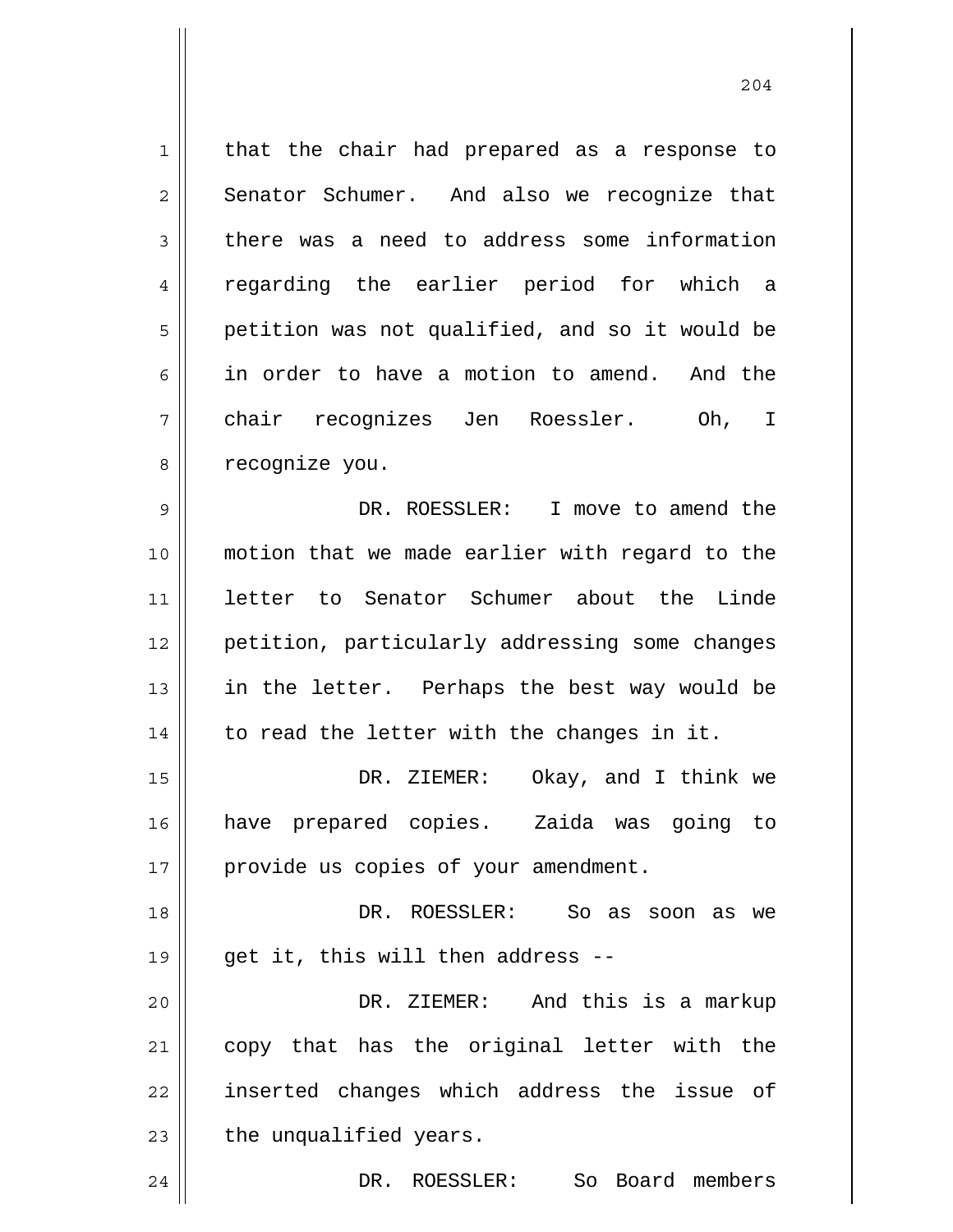| 1  | are getting copies and then we will read it    |
|----|------------------------------------------------|
| 2  | into the record.                               |
| 3  | (Pause)                                        |
| 4  | I'll start reading:                            |
| 5  | "Dear Senator Schumer, this will               |
| 6  | acknowledge receipt of your letter of March    |
| 7  | 23rd, 2009, concerning a Linde Ceramics SEC    |
| 8  | petition.                                      |
| 9  | In particular you expressed your               |
| 10 | support for SEC coverage of Linde workers for  |
| 11 | the period from 1954 to 2006, and concern that |
| 12 | the petition for the 1947 to 1954 period       |
| 13 | failed to qualify for review."                 |
| 14 | DR. ZIEMER: Well, what has                     |
| 15 | happened here in this next one is just that    |
| 16 | for some reason the spacing changed. It's all  |
| 17 | one paragraph.                                 |
| 18 | DR. ROESSLER: Oh, I got it.                    |
| 19 | "With respect to the 1954 to 2006 period the   |
| 20 | Advisory Board on Radiation and Worker Health  |
| 21 | received the Evaluation Report (ER) from NIOSH |
| 22 | concerning the Linde Ceramics petition in      |
| 23 | November, 2008. And in February, 2009 the ER   |
| 24 | was assigned to the Board's Linde Ceramics     |

<u>205</u>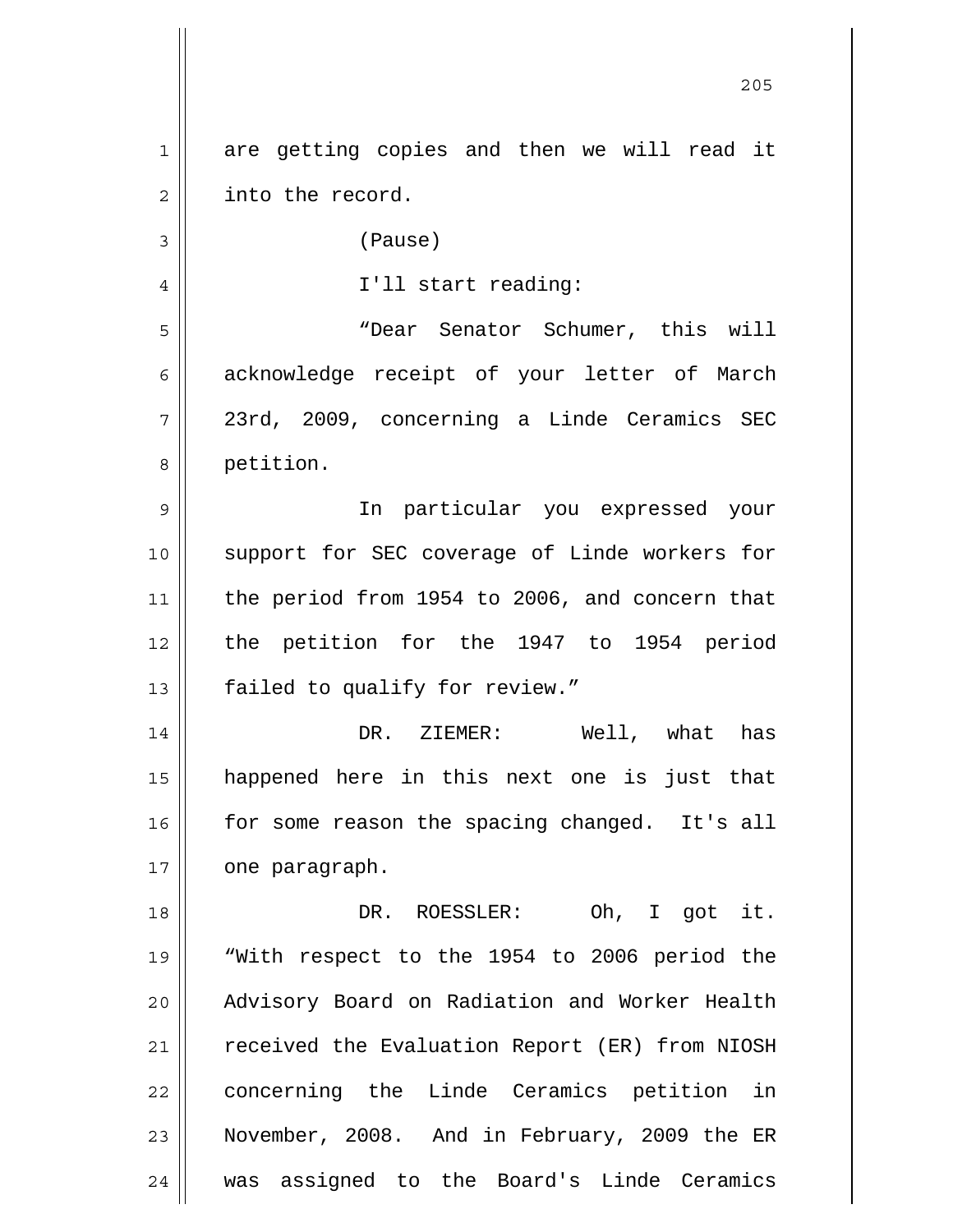$\begin{array}{c|c} 1 & \text{ } \end{array}$ work group for review.

| $\overline{2}$ | "The Board also tasked the Board's             |
|----------------|------------------------------------------------|
| 3              | contractor, SC&A, to assist the Work Group in  |
| $\overline{4}$ | their review of the ER.                        |
| 5              | "At the request of the petitioner              |
| 6              | the Board has deferred the formal presentation |
| 7              | of the NIOSH Evaluation Report and the related |
| 8              | recommendations of the Work Group to the July  |
| $\mathsf 9$    | 2009, Board meeting.                           |
| 10             | "At that time the Board expects to             |
| 11             | have more detailed deliberations on the Linde  |
| 12             | Ceramics petition, the Evaluation Report and   |
| 13             | the SC&A review.                               |
| 14             | "Regarding the 1947 to 1954 period,            |
| 15             | the Advisory Board does not have the legal     |
| 16             | authority or responsibility to qualify         |
| 17             | petitions. That responsibility rests with      |
| 18             | Thus the Board is unable to take<br>NIOSH.     |
| 19             | specific action on qualifying the earlier      |
| 20             | period.                                        |
| 21             | "As you suggested we will continue             |
| 22             | to keep [Identifying information redacted]     |
| 23             | appraised of the schedule of work group        |
| 24             | activities and board progress concerning the   |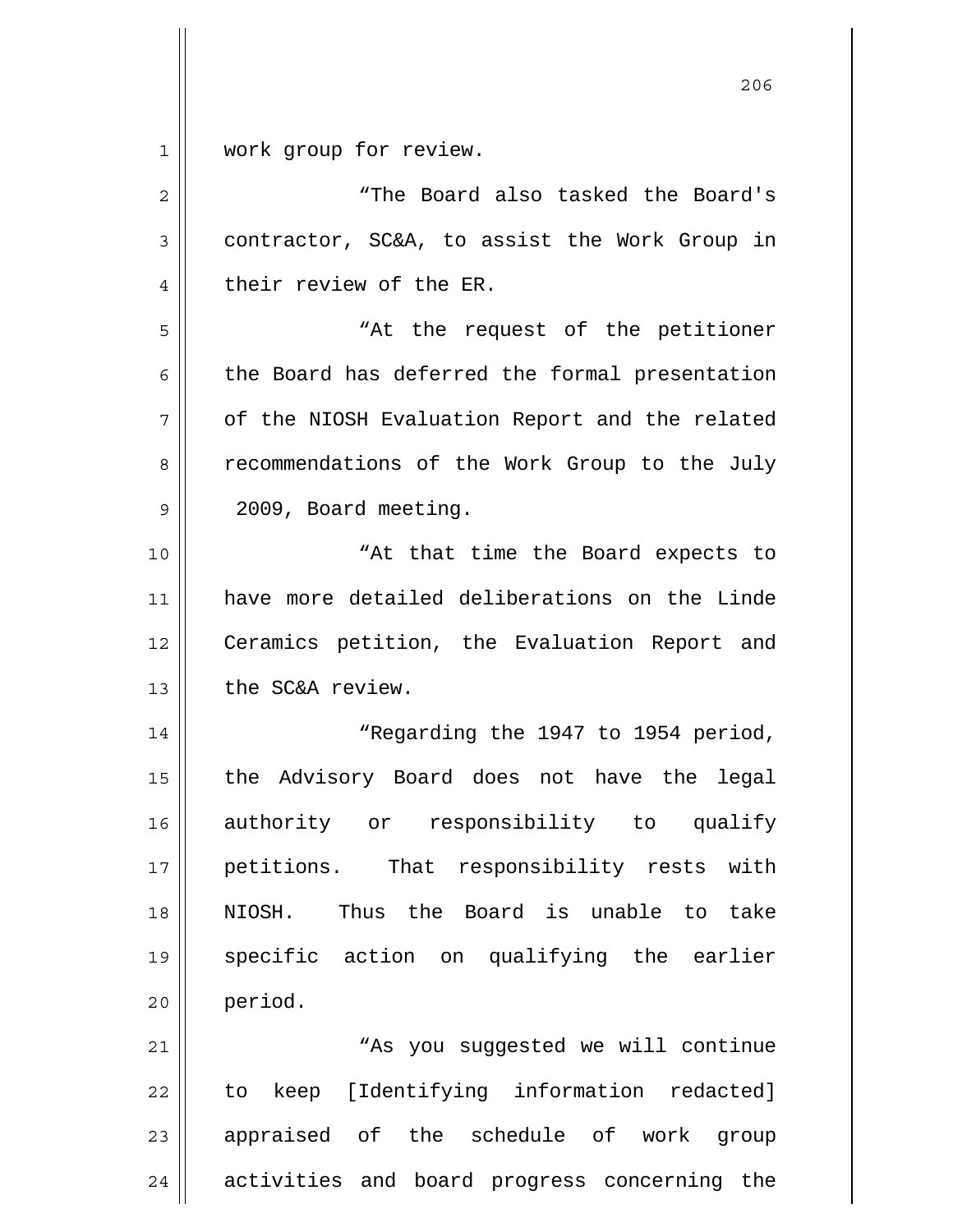1 2 3 4 5 6 7 8 9 10 11 12 13 14 15 16 17 18 19 20 21 22 23 24 Linde Ceramics petition. "Thank you for providing your comments and concern regarding the Linde Ceramics workers." DR. ZIEMER: So that is the motion to amend. Is there a second? MS. MUNN: Second. DR. ZIEMER: So we have before us the amended letter. DR. MELIUS: Can I raise a question? DR. ZIEMER: You certainly may. DR. MELIUS: Okay, this is for counsel. The new paragraph on the qualifying petitions, I thought I recalled that in the Act the Board could -- did have the right to review or to qualify petitions. We had put in the regulations that we were not involved with it, at one point in the drafting of the initial regulations -- it was before your time working with us -- we were considering whether the Board should be involved in the initial review of incoming petitions and the qualification form. And I think it has the

<u>207</u>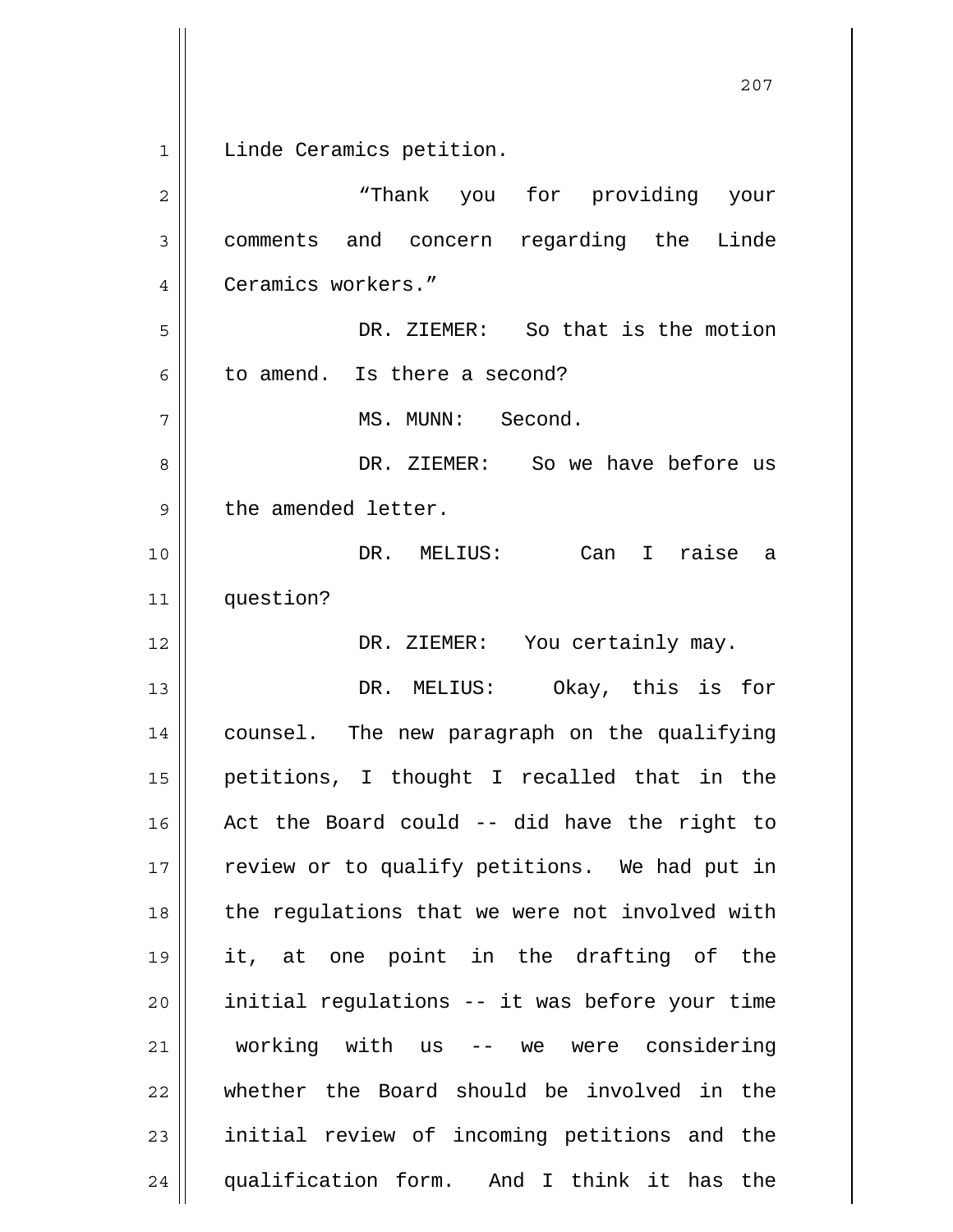1 2 3 4 5 6 7 8 9 10 11 12 13 14 15 16 17 18 19 20 21 22 23 24 same effect, but I just wanted to make sure that, since Senator Schumer is on the Judiciary Committee, that we be correct legally. Because I think that under the Act he may be able to -- the Board may be able to, could have reviewed petitions. We decided we didn't want to be involved in that. DR. ZIEMER: I don't honestly recall that. And are you suggesting that we modify this for example leave out the word, legal, and simply say we don't have the authority or responsibility? DR. MELIUS: Yes, I would say the authority to qualify or review petitions. MR. KATZ: If I could suggest, you could certainly say that under the regulations, you don't have a role, and that way sort of skirt this trouble. DR. MELIUS: Yes. DR. ZIEMER: So then, does not have legal authority or responsibility to qualify petitions under the existing regulations? DR. MELIUS: Yes. DR. ZIEMER: I will take that.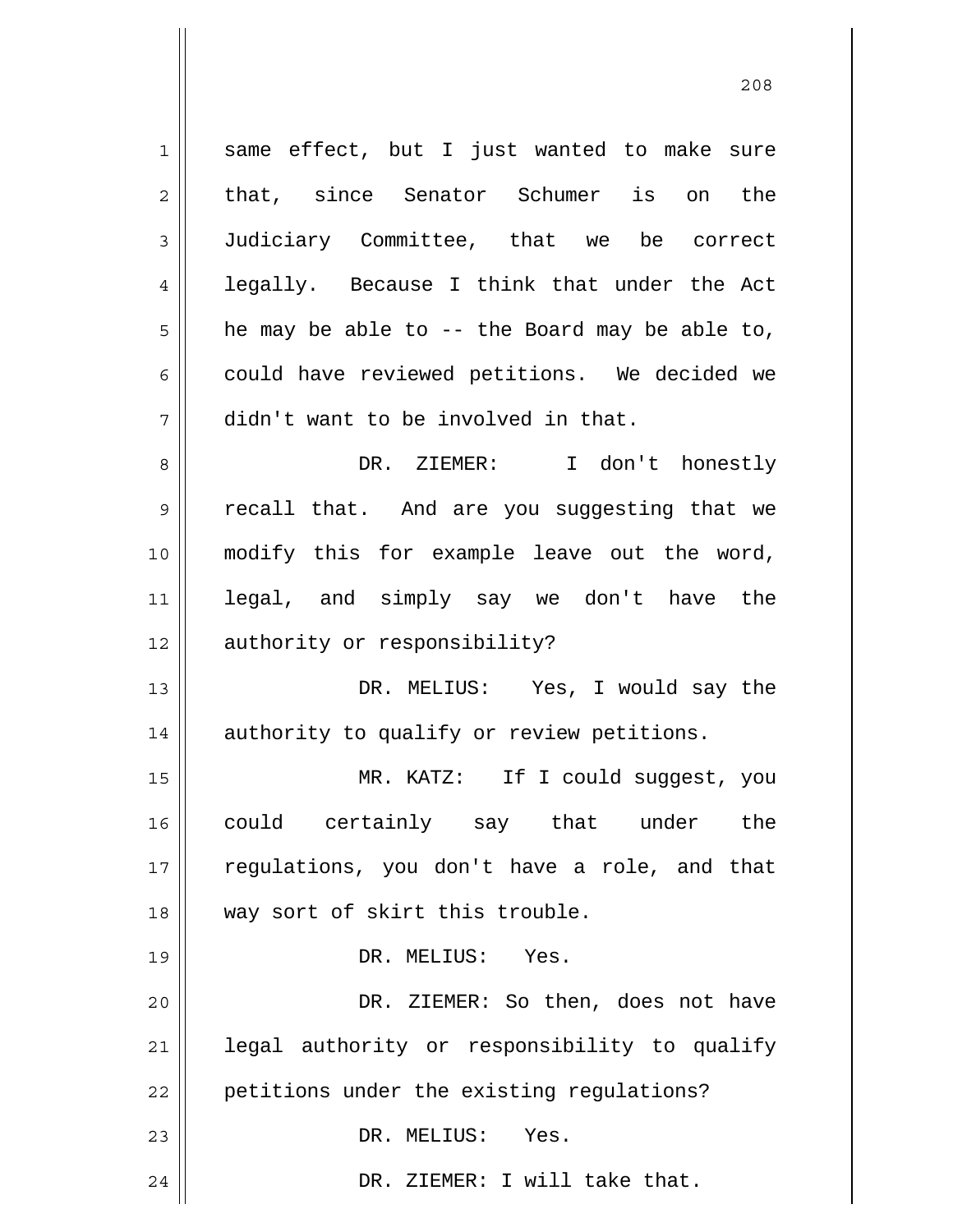1 2 3 4 5 6 7 8 9 10 11 12 13 14 15 16 17 18 19 20 21 22 23 24 DR. ROESSLER: What about the word, responsibility? Does that stay in? DR. ZIEMER: The typographical "concerning" would be just changed to "concern" in the last paragraph. Any other comments or suggested amendments? If not, we'll just take a voice vote on this. If the motion to amend passes, the amended letter becomes the letter. If it fails we return to the original version. We are voting on the motion to amend the letter, and if that motion carries it becomes the letter. Are you ready to vote? Okay, all in favor of the motion to amend say aye. (Chorus of ayes) DR. ZIEMER: And the opposed, no? (No audible response) DR. ZIEMER: Any abstentions? The motion carries. Thank you very much. We also have as a carry forward

<u>209</u>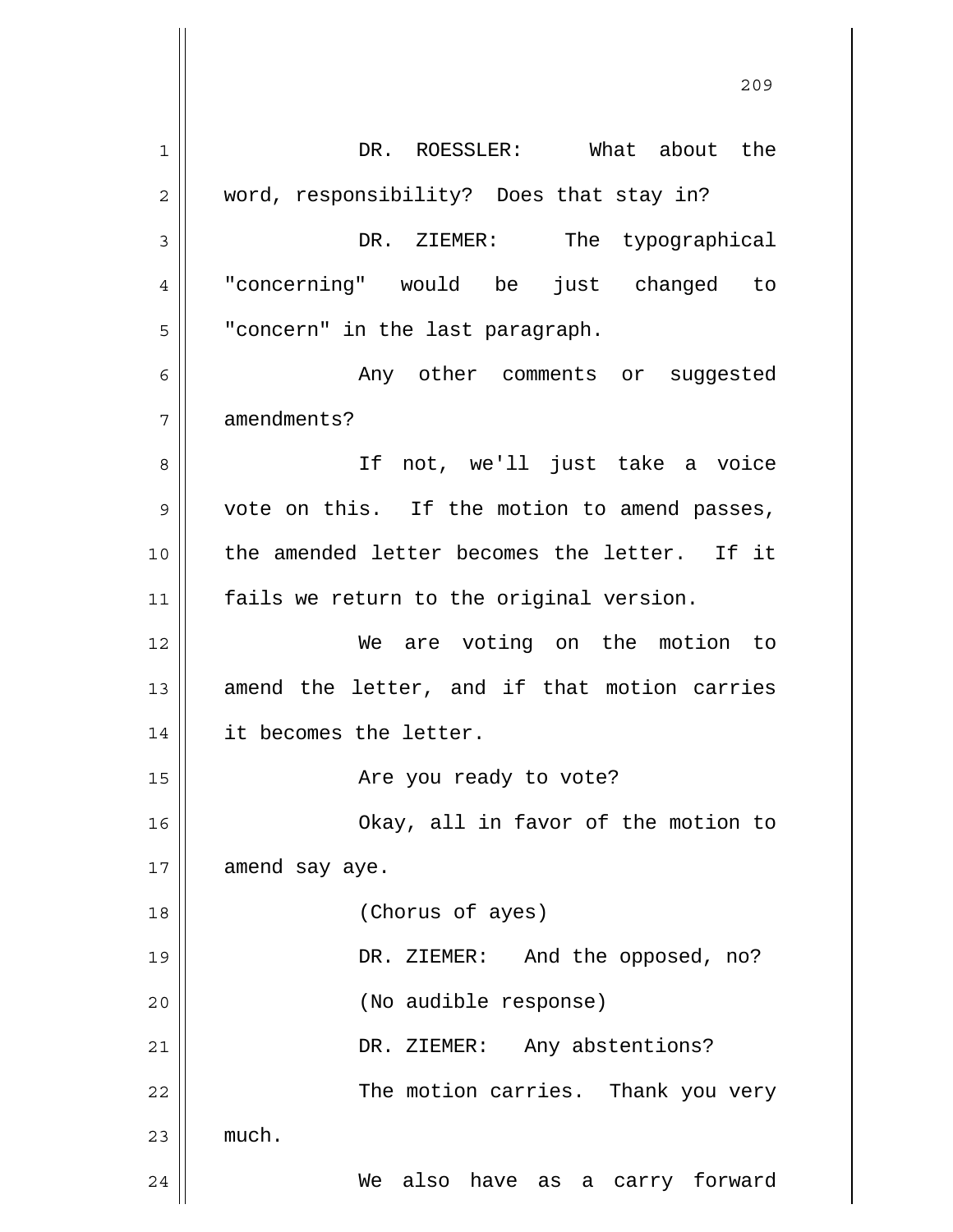1 2 3 4 5 6 7 8 9 10 11 12 13 14 15 16 17 18 19 20 21 22 23 24 from yesterday we had approved the wording of the Santa Susana Petition, but we did not have the final wording on the Standard Oil development company petition; is that correct? DR. MELIUS: Vice versa. DR. ZIEMER: I'm sorry, just the other way around. Okay. I had a 50-50 chance of getting it right. MR. KATZ: Can I -- I don't know which order this needs to go in, but also I think counsel just needs to give us some edits on the motions themselves. I think there was some discrepancy that needs to be corrected. MS. HOWELL: For both Santa Susana and the Standard Oil SEC the language of the Class definition in what the Board -- in the Board write-ups is not the same as the SEC Evaluation Report from NIOSH and the language needs to track. And part of that was because one of the presentations, the slide had different language than is in the actual Evaluation Report. But if they could both be changed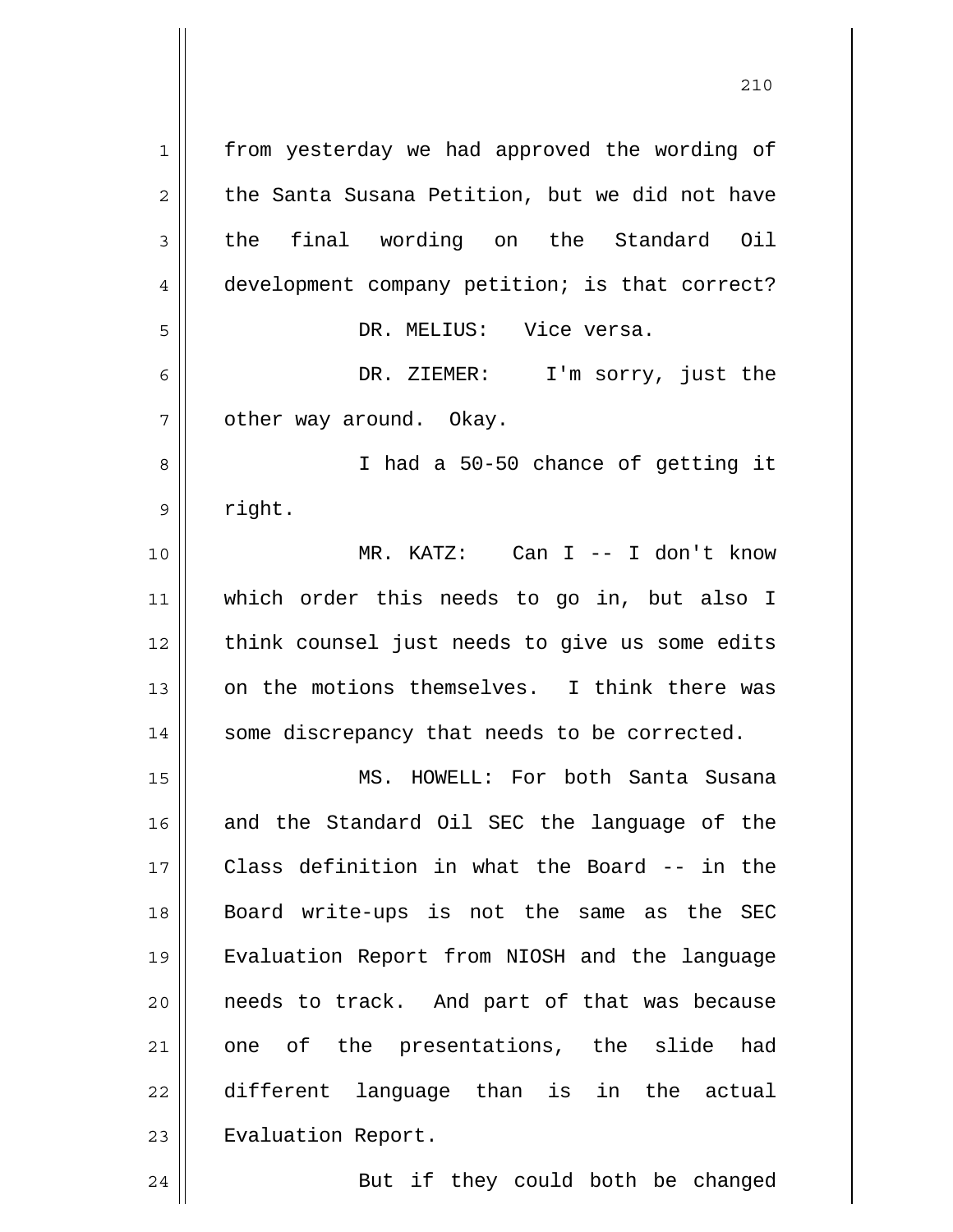1 2 3 4 5 6 7 8 9 10 11 12 13 14 15 16 17 18 19 20 21 22 23 24 to reflect what's actually in the NIOSH Evaluation Report. DR. ZIEMER: Can you give us - let's take the one that we had already approved, which was Standard Oil. MS. HOWELL: Okay. DR. ZIEMER: It's the definition of the Class itself which is in the second paragraph? MS. HOWELL: Yes, and I also had a couple of other grammatical -- DR. ZIEMER: Could you read for us the correct definition? MS. HOWELL: Sure. The Advisory Board on Radiation and Worker Health -- this is the language prior to the definition; there were two grammar changes -- the Advisory Board on Radiation and Worker Health (the Board) has evaluated SEC petition dash 00129 concerning workers at the Standard Oil Development Company in Linden, insert a comma, New Jersey, under the statutory requirement established by EEOICPA and incorporated into 42 CFR Section 8313 -- there's an extra period there.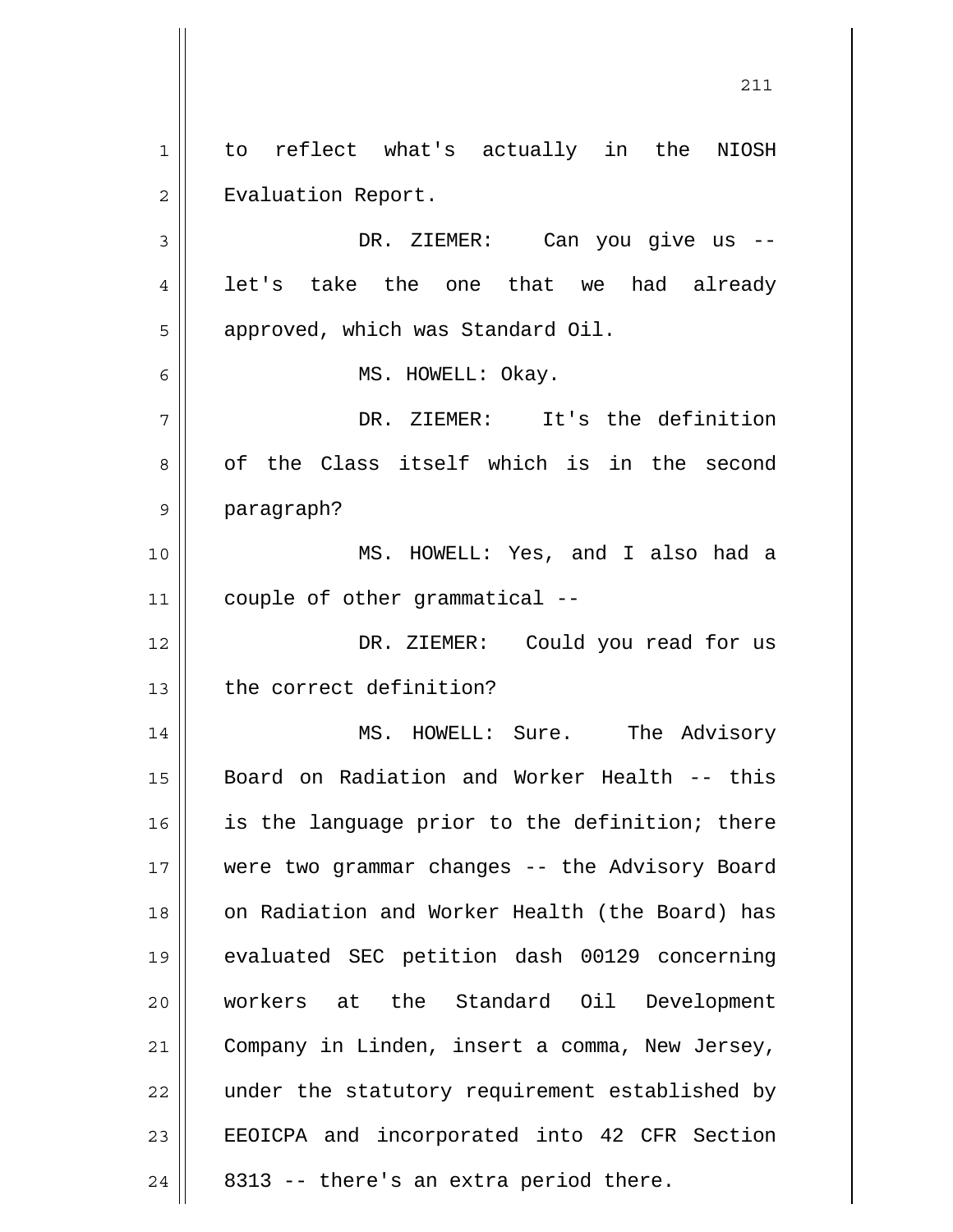1 2 3 4 5 6 7 8 9 10 11 12 13 14 15 16 17 18 19 20 21 22 23 24 And then this next sentence is the actual class definition. "The Board respectfully recommends a Special Exposure Cohort SEC status be afforded to all atomic weapons employer (AWE) employees" and the NIOSH Evaluation Report -- someone could be looking at it while I'm saying this to make sure I've got all of it -- the language "who worked at" is not in the NIOSH definition. It says, all atomic weapons employer (AWE) employees of the Standard Oil Development Company. So take out the words, "who worked at", and insert "of", "The Standard Oil Development Company in Linden," insert comma, "New Jersey." Then insert the words, during the period before "from." And I think that will correct everything. DR. ZIEMER: Let me ask, though, so under this revision a person could have been an employee of Standard Oil but never have been at the plant, never have worked at the plant but been on their payroll? MS. HOWELL: That's right. Does

<u>212</u>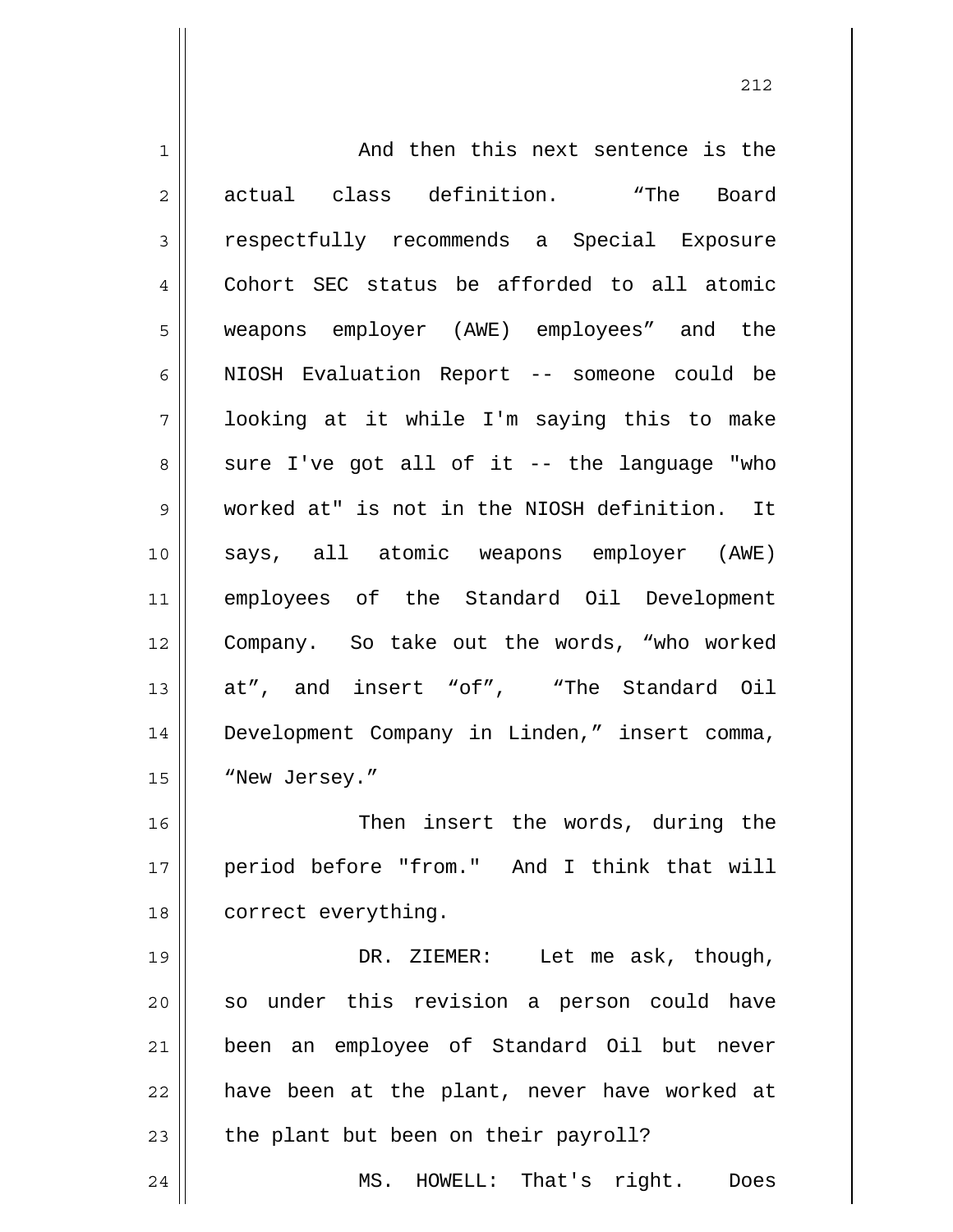| 1  | that create a problem for DOL? Because the               |
|----|----------------------------------------------------------|
| 2  | other thing would be for you guys to keep your           |
| 3  | language and for NIOSH to revise their report.           |
| 4  | $(Off-mic comment.)$                                     |
| 5  | DR. ZIEMER: You have to come to                          |
| 6  | the mike. You will need to be at the mike.               |
| 7  | Maybe this would not be an issue.                        |
| 8  | But as I hear what Emily read to us, it seems            |
| 9  | to me it's possible to have someone employed             |
| 10 | by them who doesn't physically work at the               |
| 11 | plant. I mean many plants have this.                     |
| 12 | MR. KOTSCH: Yes, one thing is, I                         |
| 13 | can't recall what definition we saw when we --           |
| 14 | you know, when the department approved --                |
| 15 | basically said that is<br>acceptable<br>an               |
| 16 | definition for both of these things.                     |
| 17 | DR. ZIEMER: Okay, I guess though                         |
| 18 | we will need to have the language parallel               |
| 19 | what was in the Evaluation Report, which is              |
| 20 | what Emily read to us, and you will have to              |
| 21 | determine whether you can administer it.<br>$\mathbf{I}$ |
| 22 |                                                          |
|    | think probably what they are saying is if a              |
| 23 | person was employed by Standard Oil you have             |
| 24 | no way of guaranteeing that they never were at           |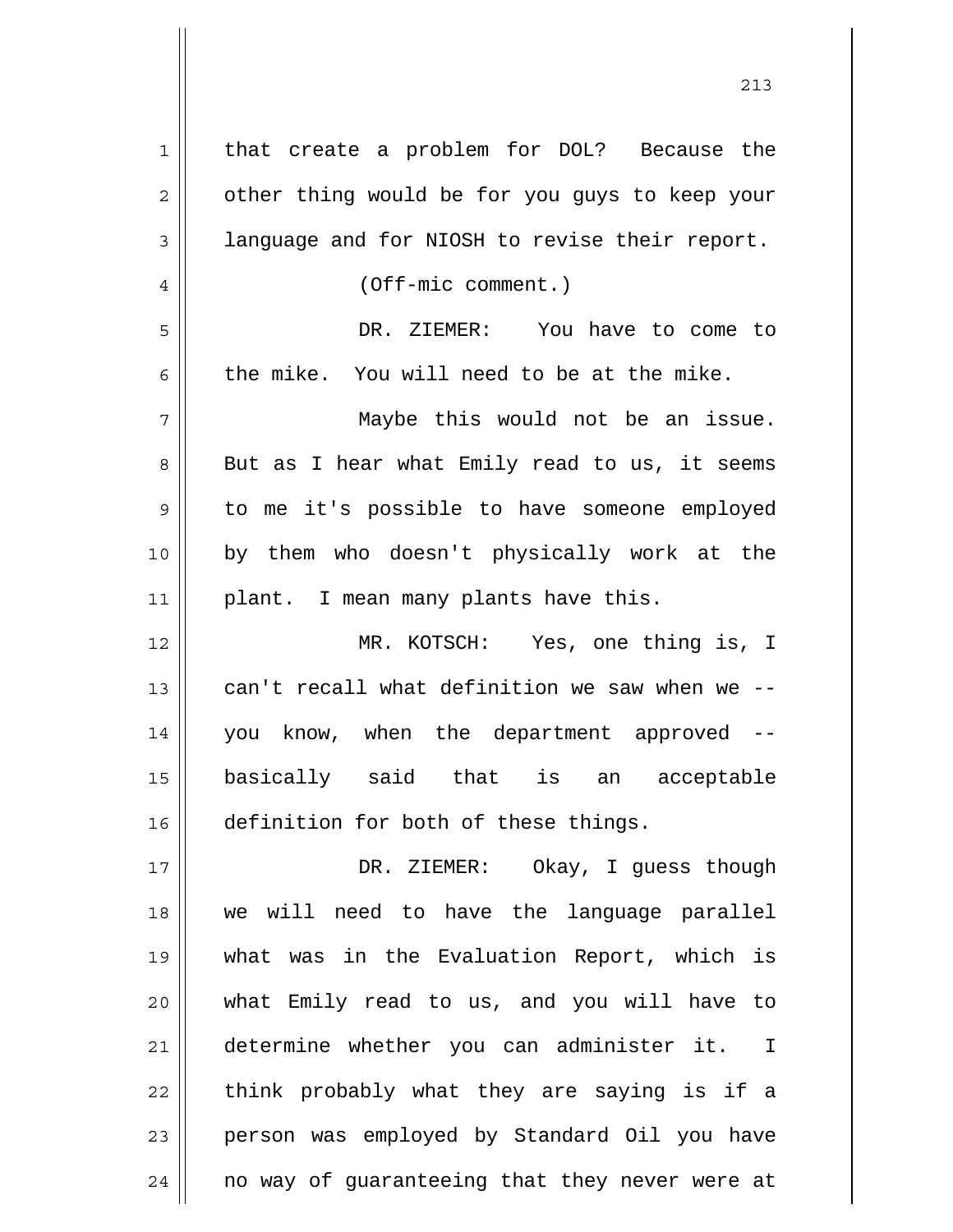1 2 3 4 5 6 7 8 9 10 11 12 13 14 15 16 17 18 19 20 21 22 23 24 that plant, so therefore they would be covered. It just struck me as a little strange. Mike. MR. GIBSON: It could also be read that if the vendor worked at the site, even though he wasn't a DOE employee -- or AWE employee -- would be covered. DR. ZIEMER: It says atomic weapons employees. So I think that eliminates the Coke guy. MS. HOWELL: I mean you can leave them different where NIOSH may determine that it needs to change theirs. But if you are more comfortable with this language, that's fine. It's something that we wind up having to make note of. DR. ZIEMER: I don't think it was a comfort level. I think it was what was on the slide, and we need to track your report. This may be a red herring. I'm just concerned that -- in reality, you want to cover the people who work there, regardless of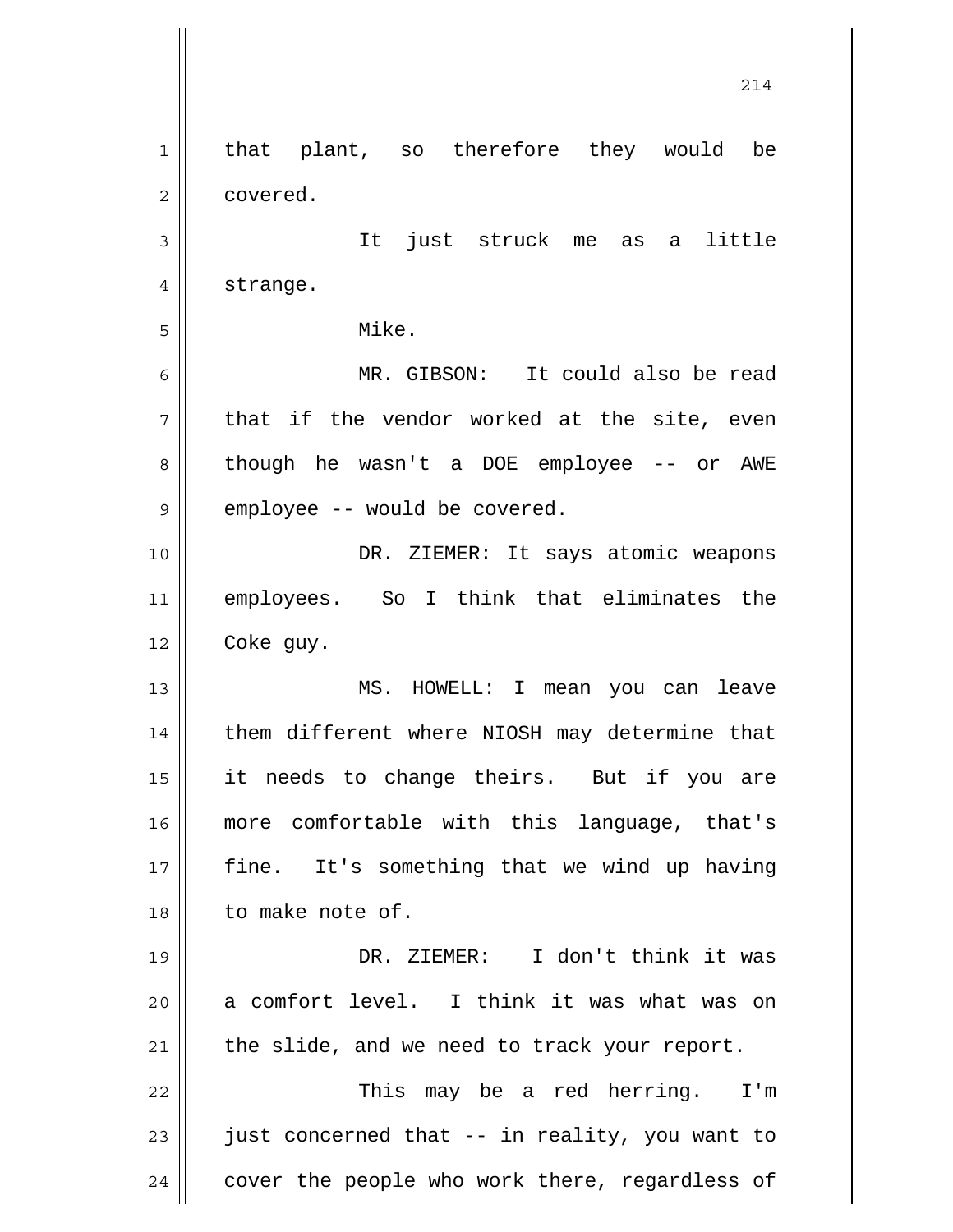who  $--$ 

1

| $\overline{c}$ | DR. MELIUS: Would it be proper,                |
|----------------|------------------------------------------------|
| $\mathfrak{Z}$ | can we designate our chair to deal with this   |
| $\overline{4}$ | issue when he submits the final, after         |
| 5              | consultation with -- because we<br>have        |
| 6              | essentially approved both versions. I think    |
| 7              | we just need to clarify with DOL, and it's not |
| 8              | fair to Jeff.                                  |
| $\mathsf 9$    | DR. ZIEMER: Okay. We have the                  |
| 10             | two editorial changes, and then we will go     |
| 11             | with whichever version you say we should.      |
| 12             | MR. KOTSCH: I don't think it's an              |
| 13             | amendment to our ER. I think we can -- you     |
| 14             | propose what you want to propose in your       |
| 15             | language. I don't see it as that<br>much       |
| 16             | different, DOL saying they can administer      |
| 17             | either language, and we would take care of the |
| 18             | designation package to the Secretary           |
| 19             | explaining why the words may not match up      |
| 20             | exactly.                                       |
| 21             | DR. ZIEMER: Well, okay. I mean I               |
| 22             | don't see an ER amendment change on two words. |
| 23             | We'll be okay. So any other changes?           |
| 24             | MS. HOWELL: To the Santa Susana, if            |

<u>215</u>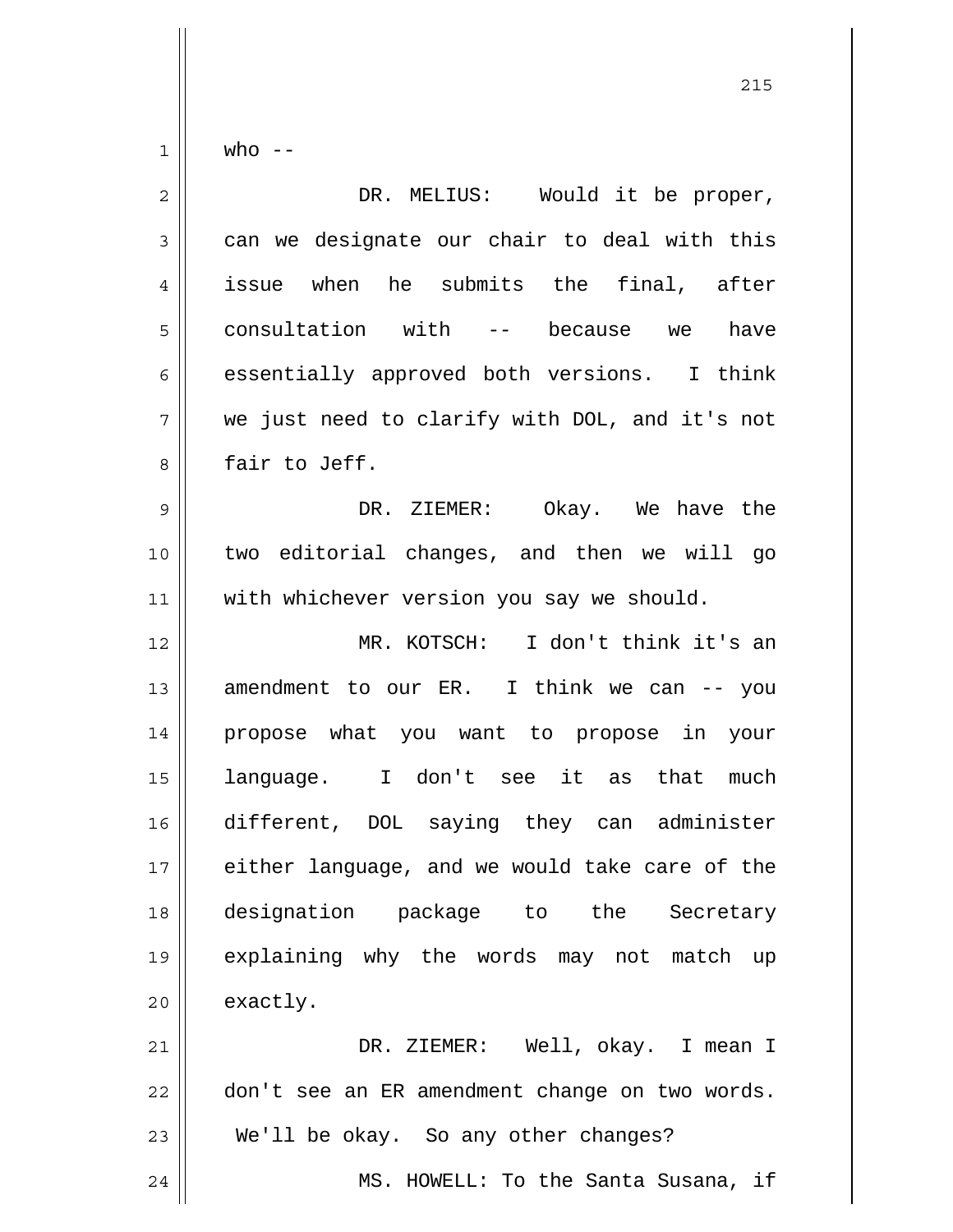1 2 3 4 5 6 7 8 9 10 11 12 13 14 15 16 17 18 19 20 21 I can switch over to that for a second, in this one I do think is a little different than the Standard Oil one. The only distinction between your class definition and the NIOSH Evaluation Report, the word, or, that you guys used between DOE contractors "or" subcontractors who worked in any area of Area 4, the Evaluation Report says "and." And I'm not as worried about that, but you also insert the location of Ventura County, California for Santa Susana, and that does not appear in the NIOSH Evaluation Report. And I checked with LaVon and he was uncertain as to whether there might be any portion of Area 4 that is in a different county. And I would just suggest that in order to avoid any potential problems that you eliminate that language since it doesn't appear in the Evaluation Report. DR. MELIUS: Well, excuse me, but on page 18, top sentence, consists of 2,850 acres and is located in the Simi hills of

22 23 24 Ventura County, California; the first sentence. That's where I took it from. I mean you can still leave it out; it's not a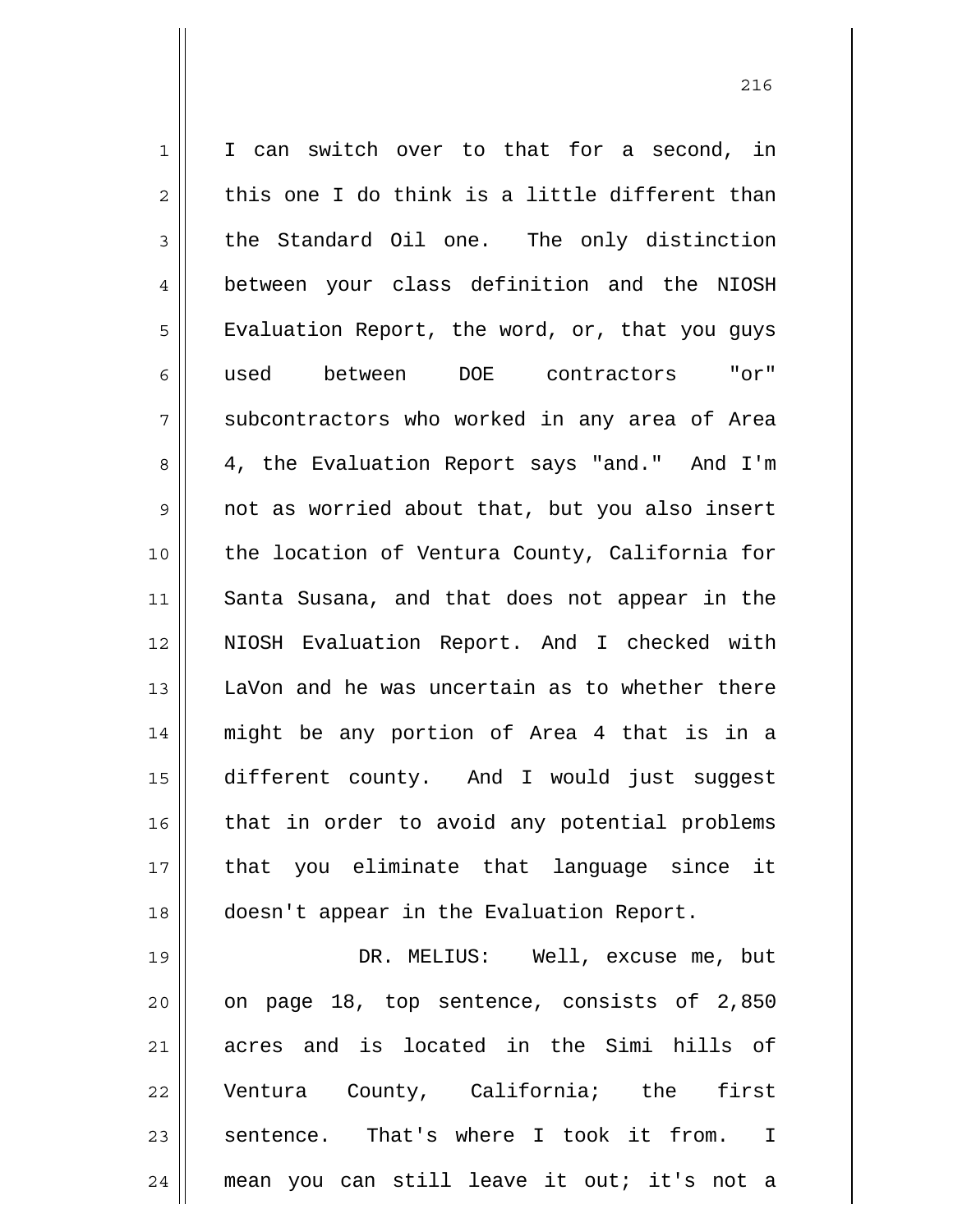|    | 217                                            |
|----|------------------------------------------------|
| 1  | big deal.                                      |
| 2  | MS. HOWELL: The issue is, it's not             |
| 3  | in the Class definition itself. So it may be   |
| 4  | nitpicking.                                    |
| 5  | DR. ZIEMER: Okay, but in the                   |
| 6  | official definition as you gave it, the "in"   |
| 7  | Ventura County, California is left out.        |
| 8  | MS. HOWELL: Yes.                               |
| 9  | DR. ZIEMER: And I see no reason                |
| 10 | not to -- so let's just exclude that.          |
| 11 | And what was the other one?                    |
| 12 | MS. HOWELL: The actual definition              |
| 13 | has "and" DOE contractors "and" subcontractors |
| 14 | as opposed to "or."                            |
| 15 | That's an editorial<br>DR. ZIEMER:             |
| 16 | that is easily handled.                        |
| 17 | I don't know that we officially                |
| 18 | read this one into the record yesterday, this  |
| 19 | motion. We only did the Standard Oil, right?   |
| 20 | Jim, are you willing to read this              |
| 21 | into the record?                               |
| 22 | Like anyone's going<br>DR. MELIUS:             |
| 23 | to listen to it.                               |
| 24 | DR.<br>ZIEMER:<br>We<br>won't guarantee        |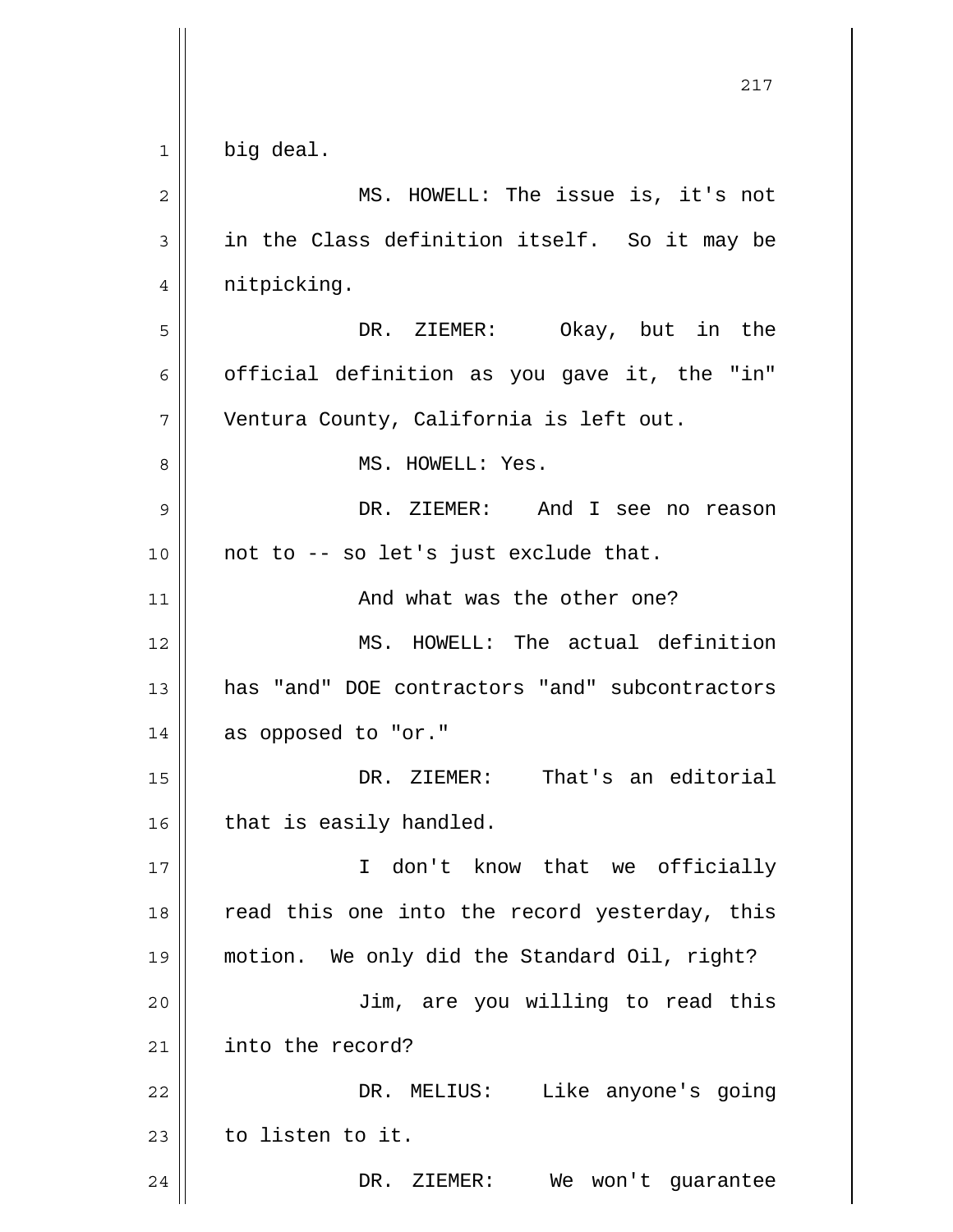1 2 3 4 5 6 7 8 9 10 11 12 13 14 15 16 17 18 19 20 21 22 you we will listen. We're just asking you - the court reporter will listen. DR. MELIUS: Let me take out Ventura County. By the way the "and" is in the first page of the Evaluation Report, or NIOSH proposed classes to be added to the SEC which is where I copied that part from. (Off-mic comment.) DR. MELIUS: Okay, the Board recommends that the following letter be transmitted to the Secretary of Health and Human Services within 21 days. Should the chair become aware of any issue that in his judgment would preclude the transmittal of this letter within the time period, the Board requests that he promptly informs the Board of the delay and of the reasons for this delay, and that he immediately works with NIOSH to schedule an emergency meeting of the Board to discuss this issue. "The Advisory Board on radiation

23 24 and Worker Health (the Board)has evaluated SEC petition 00093 concerning workers at the Santa

<u>218</u>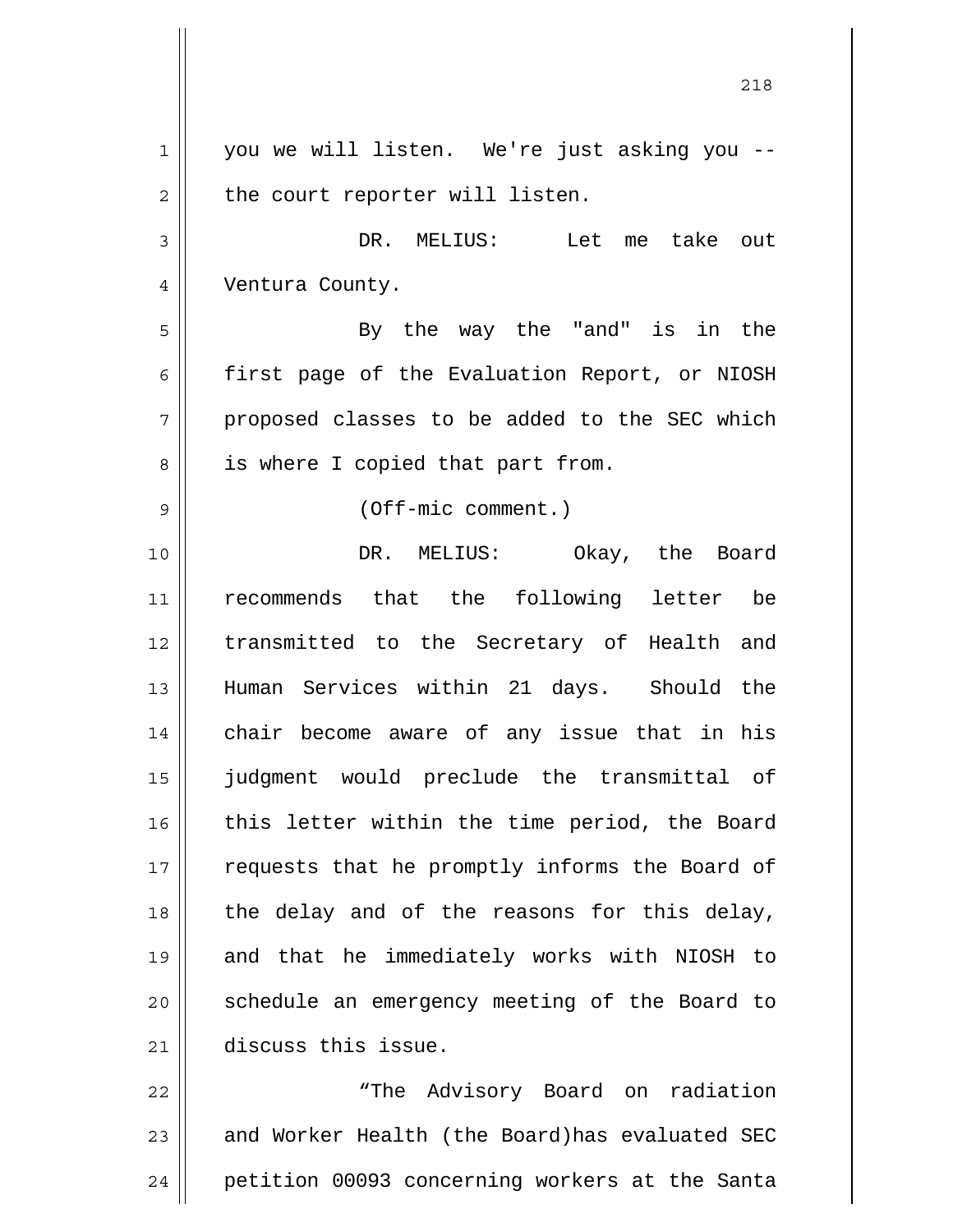1 2 3 Susana Field Laboratory Area 4 under the statutory requirements established by EEOICPA incorporating 42 CFR Section 8313.

4 5 6 7 8 9 10 11 12 13 14 15 "The Board respectfully recommends Special Exposure Cohort (SEC) status be afforded all employees of the Department of Energy, its predecessor agencies, and DOE contractors and subcontractors who work in any area of Area 4 of the Santa Susana Field Laboratory for a number of work days aggregating at least 250 work days from January 1st, 1955 through December 31st, 1958, for in combination with work days within the parameters established for one or more other classes of employees in the SEC.

16 17 18 19 20 "This recommendation is based on the following factors. Number one, the Santa Susana Area 4 facility was involved in the development and testing of nuclear reactors and related research.

21 22 23 24 "Two, NIOSH found that there was insufficient monitoring data or information on radiological operations of these laboratories in order to be able to complete accurate

<u>219</u>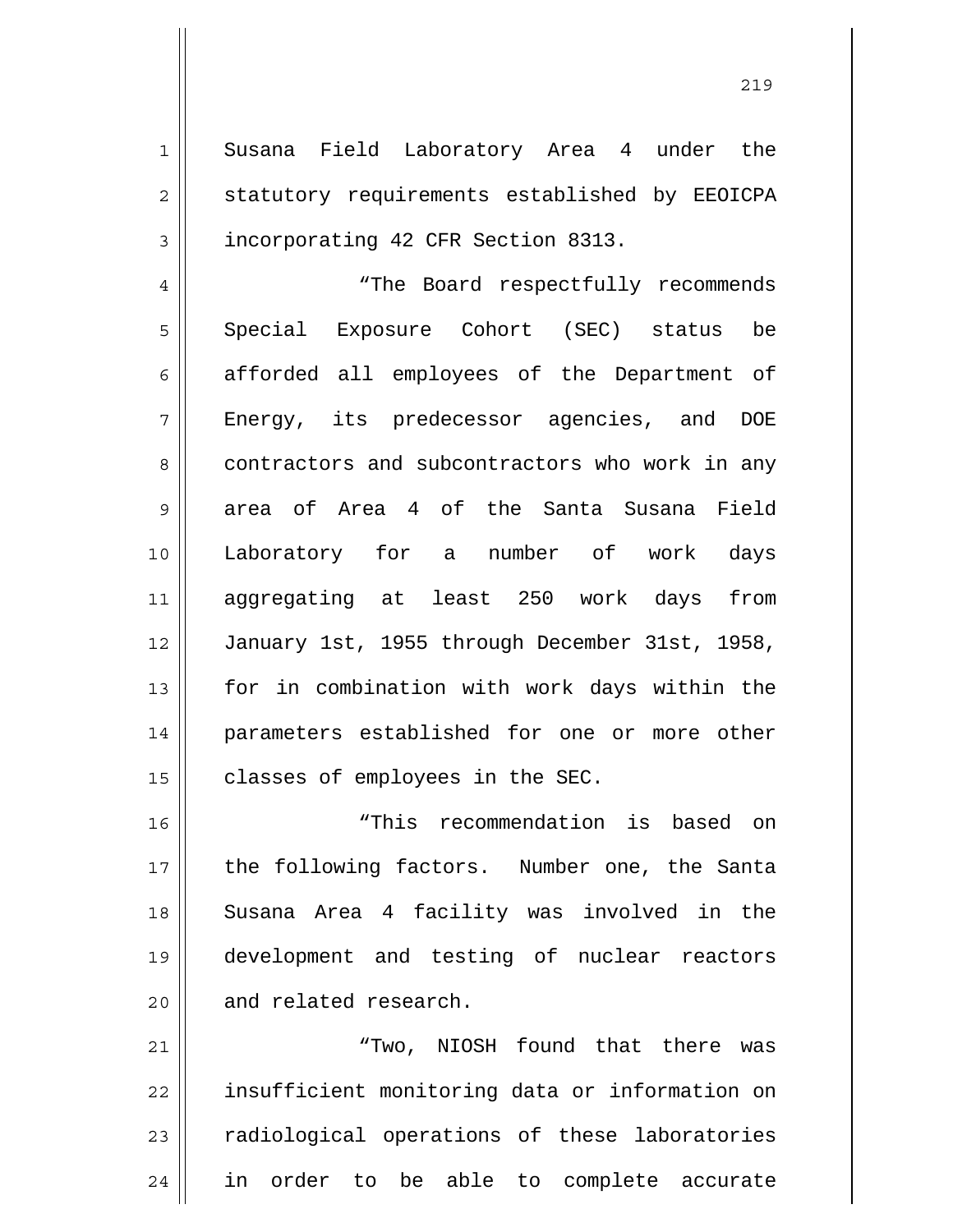individual dose reconstructions involving internal and external radiation exposures for Area 4 workers during the time period in question. The Board concurs with this conclusion.

1

2

3

4

5

6 7 8 9 10 "Number three, NIOSH determined that health may have been endangered for workers exposed to radiation in Area 4 during the time period in question. The Board concurs with this determination.

11 12 13 14 15 16 17 18 19 20 "Based on these considerations, the discussions held at our May 12th and 13th 2009, Advisory Board meeting in Amarillo, Texas, the Board recommends that a special exposure corps petition be granted. The Board notes that NIOSH is continuing to evaluate information on exposures at this facility during later time periods, and will make a recommendation regarding this -- these time periods sometime in the future.

21 22 23 24 "Enclosed is the documentation from the Board of meetings where this Special Exposure Cohort class was discussed. The documentation includes transcripts of the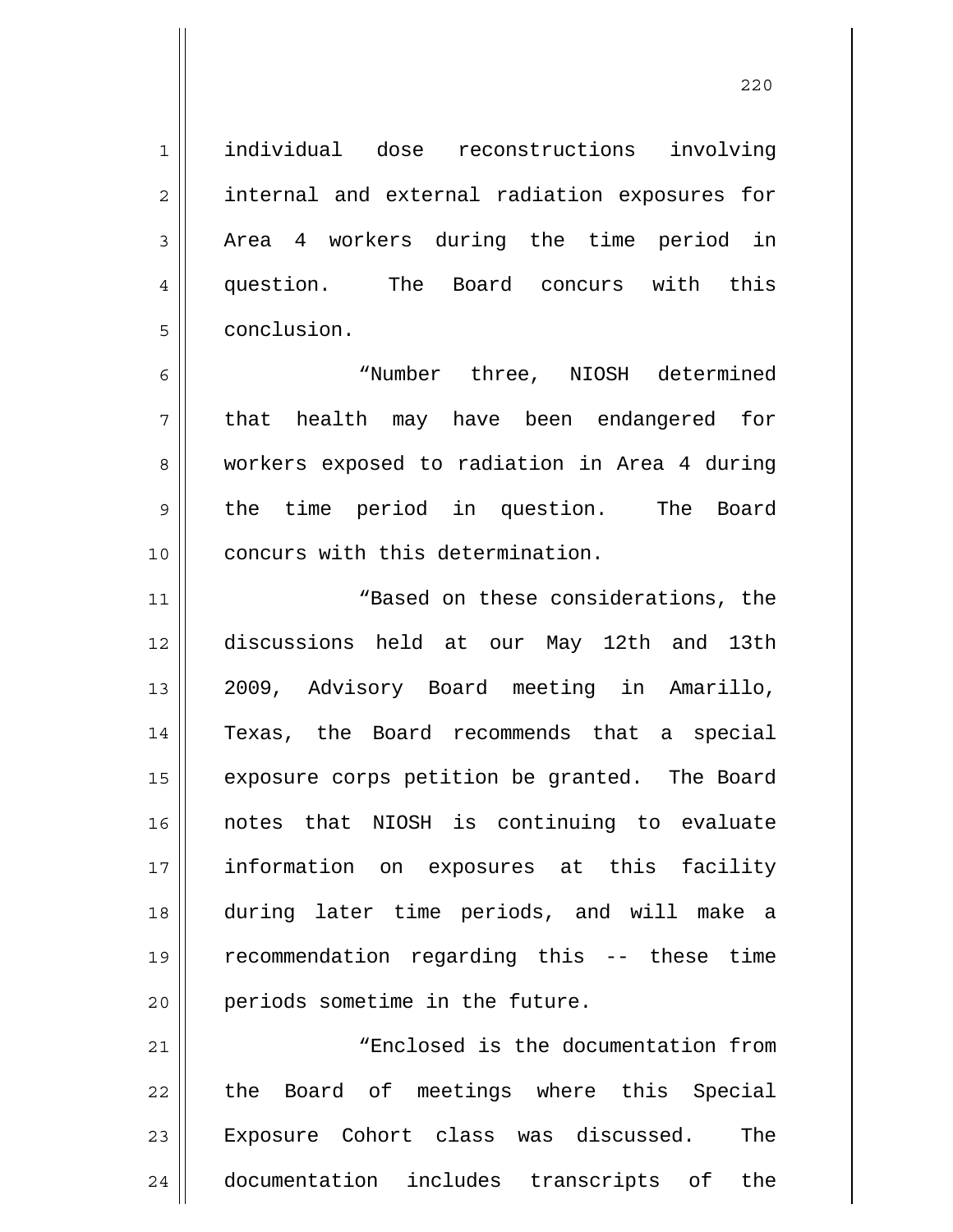1 2 3 4 5 6 7 8 9 10 11 12 13 14 15 16 17 18 19 20 21 22 23 24 deliberations, copies of the petition, the NIOSH review thereof, and related materials. If any of these items are unavailable at this time they will follow shortly." Just one other editorial note. I believe we had discussed this in earlier meetings, the CDC website was down when I was writing this so I couldn't get access to the website to check it out. But hadn't we talked about this and then reported it back? I couldn't remember. Maybe I'm wrong, but -- DR. ZIEMER: No, there was the discussion and agreement that the later years -- but that doesn't need to be part of this letter per se. I did have a question between what I'm seeing and what you read, in the second to last paragraph on the front page, the last sentence, will make a recommendation regarding this time period or these time periods? DR. MELIUS: These time periods. During later time periods. It reads wrong. I was going to give you the correction. DR. ZIEMER: Regarding --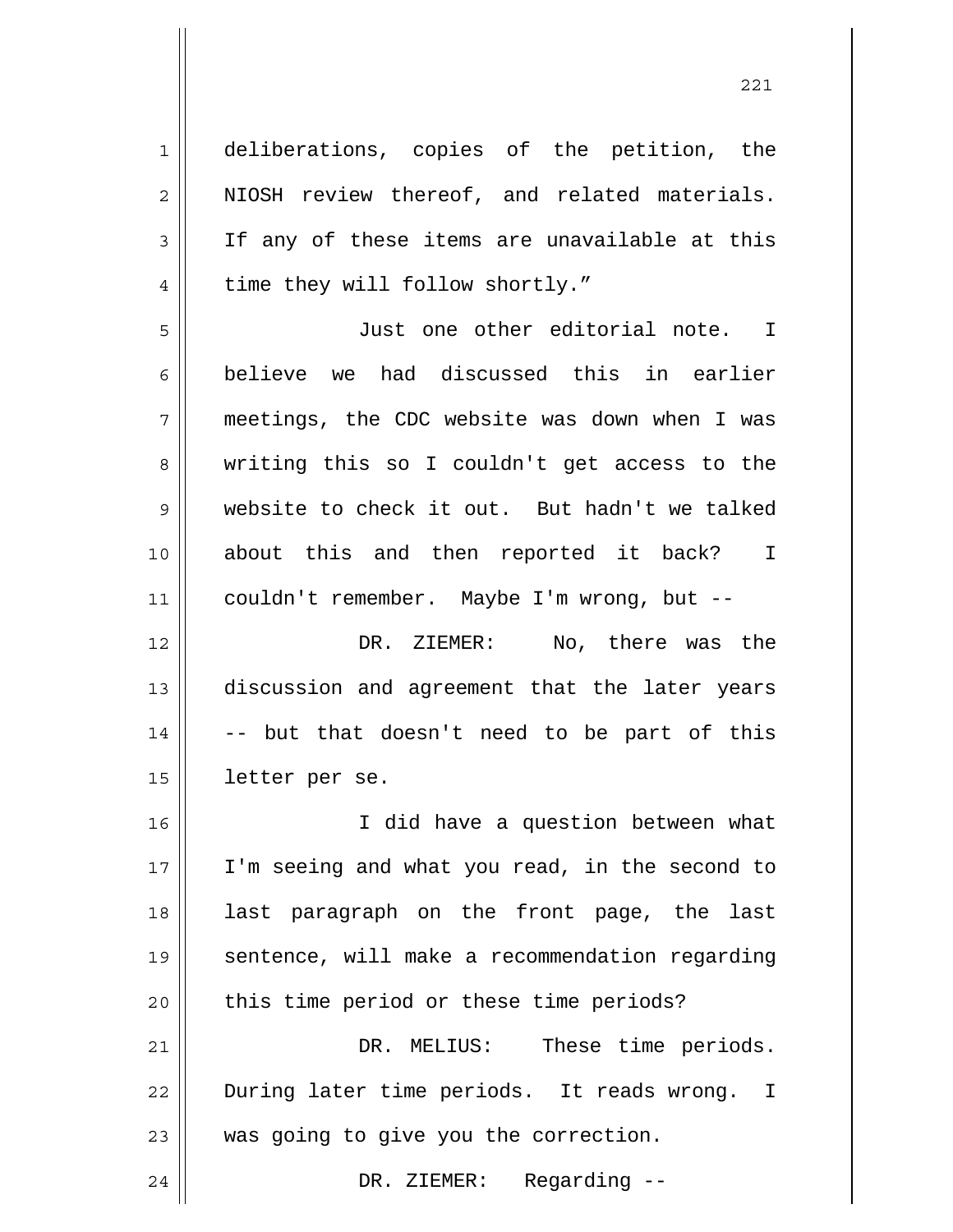<u>222</u> 1 2 3 4 5 6 7 8 9 10 11 12 13 14 15 16 17 18 19 20 21 22 23 24 DR. MELIUS: -- at this facility during later time periods. DR. ZIEMER: Later time periods. DR. MELIUS: And will make a recommendation regarding these time periods sometime in the future. If you want to be also grammatically correct, I believe the second bullet down is, there was insufficient -- it really should be, there were insufficient -- DR. ZIEMER: Data were; yes. MS. BEACH: If you want a couple more, in the first bullet there is an extra period, and there is an extra space between Susana and Area 4. MR. CLAWSON: I would like to tell you all, I apologize for my emails. (Laughter) MR. CLAWSON: And future emails. DR. ZIEMER: Nancy Adams will be assisting us in getting the formal copies out, so we need to make sure that she has an electronic version. Nancy, is Nancy here? DR. MELIUS: She's in the hallway?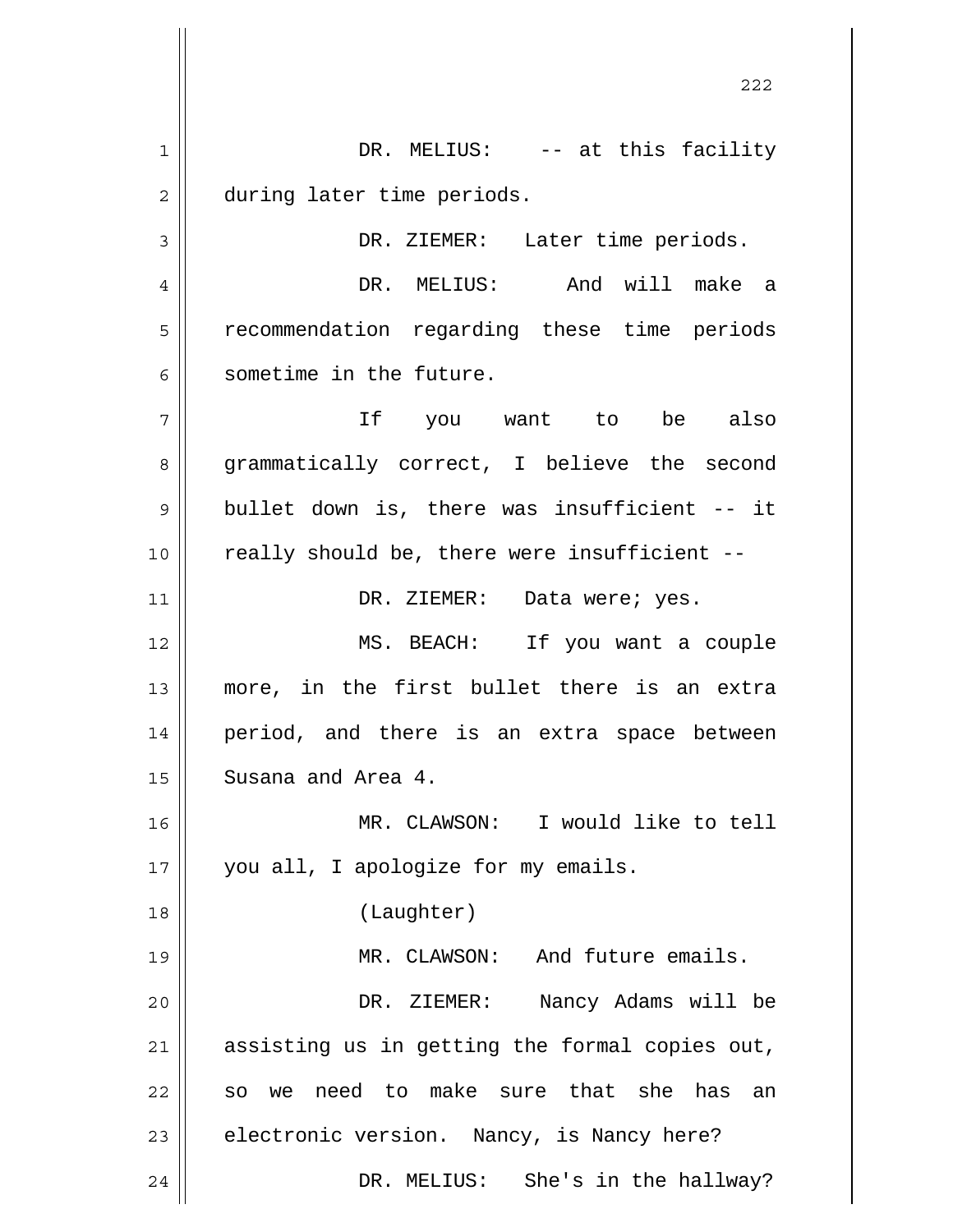|             | 223                                           |
|-------------|-----------------------------------------------|
| $\mathbf 1$ | Okay, I will touch<br>DR. ZIEMER:             |
| 2           | base with her.                                |
| 3           | DR. MELIUS: It is also my claim               |
| 4           | to find another DOE facility some place else  |
| 5           | and rename it Santa Susana Laboratory Area 4, |
| 6           | so then it will automatically be eligible,    |
| 7           | since location doesn't appear to matter.      |
| 8           | DR. ZIEMER:<br>Okay, some other               |
| 9           | county.                                       |
| 10          | We have another issue regarding our           |
| 11          | calendar --                                   |
| 12          | MR. POSTON: Mr. Chairman, could we            |
| 13          | take a time out?                              |
| 14          | DR. ZIEMER: Time out? Yes.                    |
| 15          | MR. POSTON: It's 10 after 3:00.               |
| 16          | DR. ZIEMER: You mean a break time             |
| 17          | out? Okay, while you are taking a break, why  |
| 18          | don't you look at your calendar for July, and |
| 19          | see whether or not you can --                 |
| 20          | Is this our<br>DR. MELIUS:<br>last            |
| 21          | item?                                         |
| 22          | This is our last<br>DR. ZIEMER:               |
| 23          | item.                                         |
| 24          | DR. ROESSLER: What about Biloxi?              |

 $\overline{\phantom{a}}$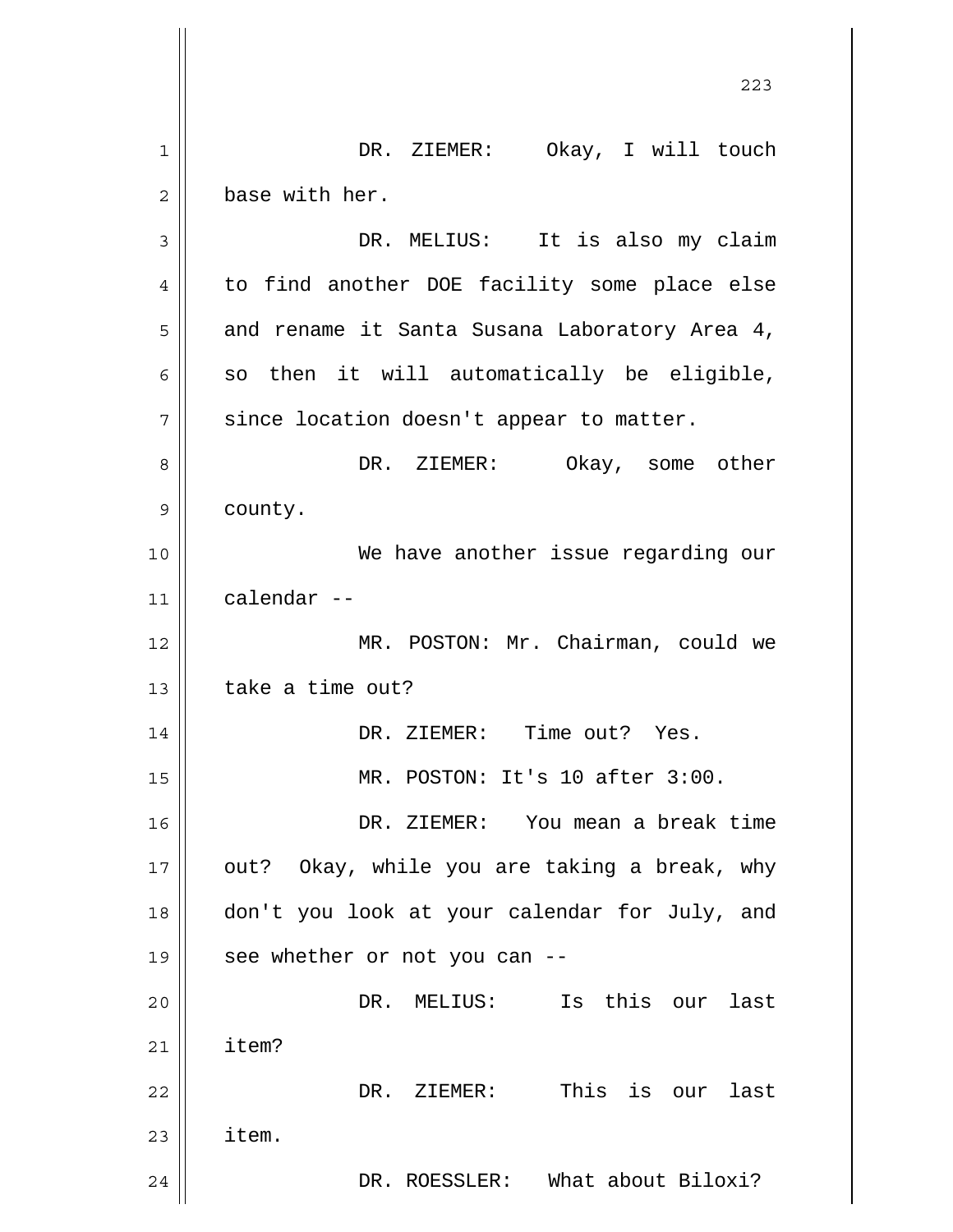|              | 224                                            |
|--------------|------------------------------------------------|
| $\mathbf 1$  | DR. ZIEMER: I thought we were                  |
| $\mathbf{2}$ | done with Biloxi.                              |
| 3            | MR. POSTON: Well, then, let's                  |
| 4            | proceed.                                       |
| 5            | DR. ZIEMER: Ted has a comment.                 |
| 6            | MR. KATZ: Yes, so for scheduling.              |
| 7            | So right now we are scheduled for July 27th    |
| 8            | through 29th, which is a Monday through        |
| 9            | Wednesday. You can tell from this meeting      |
| 10           | that there is a lot on the agenda, which means |
| 11           | it's going to be three very full days. And     |
| 12           | someone may have had a conflict at one point,  |
| 13           | but everyone I've asked doesn't seem to. We    |
| 14           | could shift from the 27th to the 29th of July  |
| 15           | over to 28th to 30th July, that would mean no  |
| 16           | one would have to travel on Sunday, which      |
| 17           | would be a good thing, unless someone has a    |
| 18           | conflict with that.                            |
| 19           | I have<br>family<br>MS.<br>$MUNN$ :            |
| 20           | commitments on the evening of the 30th. So do  |
| 21           | whatever you want.                             |
| 22           | DR. ZIEMER: You would have to                  |
| 23           | leave early?                                   |
| 24           | MS. MUNN: I would have to leave                |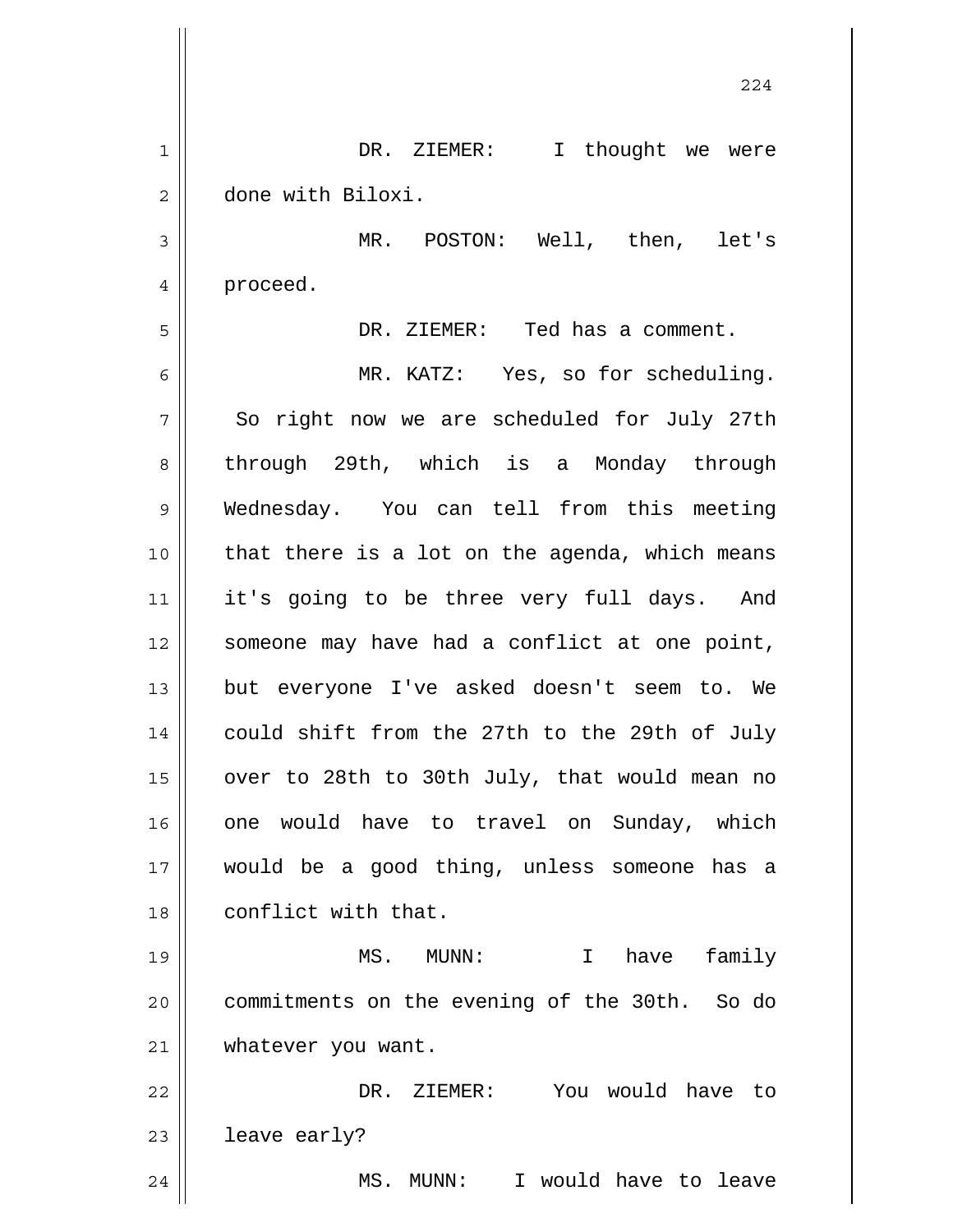1 2 3 4 5 6 7 8 9 10 11 12 13 14 15 16 17 18 19 20 21 22 23 24 early on Thursday. I made that commitment based on our calendar here in July. DR. ZIEMER: Are we certain we have a full three days' worth of stuff? MR. KATZ: It sounds like we do, but I wouldn't shift it and lose a board member doing that. DR. ZIEMER: Okay. I believe that's all of the items that need to come before us today. We will have a break, and then we have a public comment period at 4:00 p.m. Thank you. (Whereupon, the above-entitled matter went off the record at 3:53 p.m. and resumed at 4:02 p.m.) DR. ZIEMER: We are ready to begin our public comment session of our advisory board meeting. The public comment session, I'll provide just a couple of guidelines here. Number one, we ask that you limit your remarks to no more than 10 minutes. Also there are some policies related to both

<u>225</u>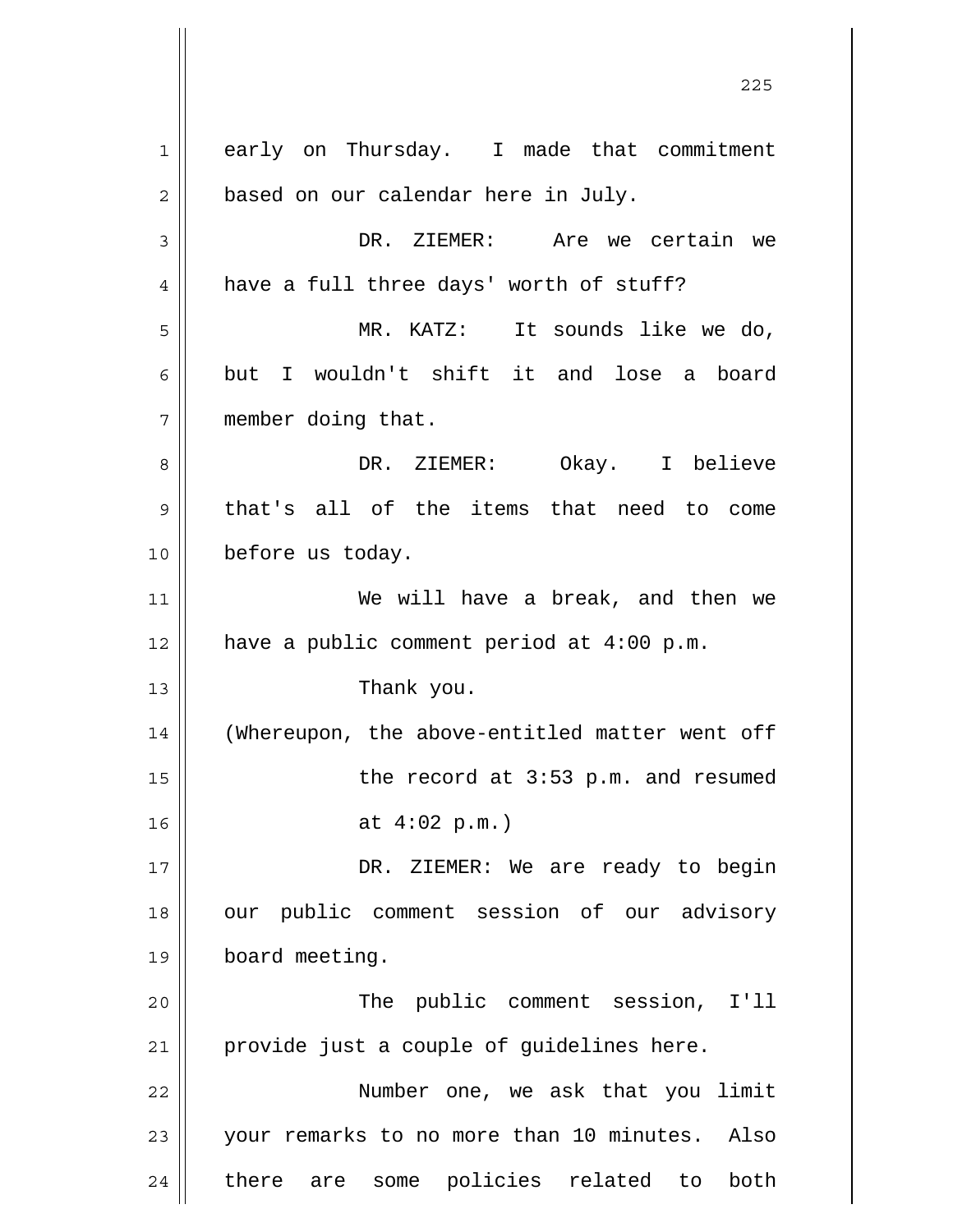1 2 3 4 5 6 7 8 9 10 11 12 13 14 15 16 17 18 19 20 21 22 23 freedom of information and Privacy Act issues, and Mr. Katz, our Designated Federal Official, will go over those rules with us here briefly. MR. KATZ: Welcome, first of all, to anyone who is new, who has just come for this public comment session. And I just want you to understand, we have a transcript being made of this public comment session, a verbatim transcript, so everything that you say, if you come up and want to give comments, will be recorded, it will end up in a transcript that will be put on the Internet, on the web, on the NIOSH website so that other people can read and see what people had to say here. So if you give your name, for example, you don't have to, but if you give your name, that will appear in the transcript. A couple of things will -- some things will be redacted though. Any personal information you give about yourself will be included. If you give medical information about yourself that will be included, and so on.

24 But if you discuss other people,

<u>226</u>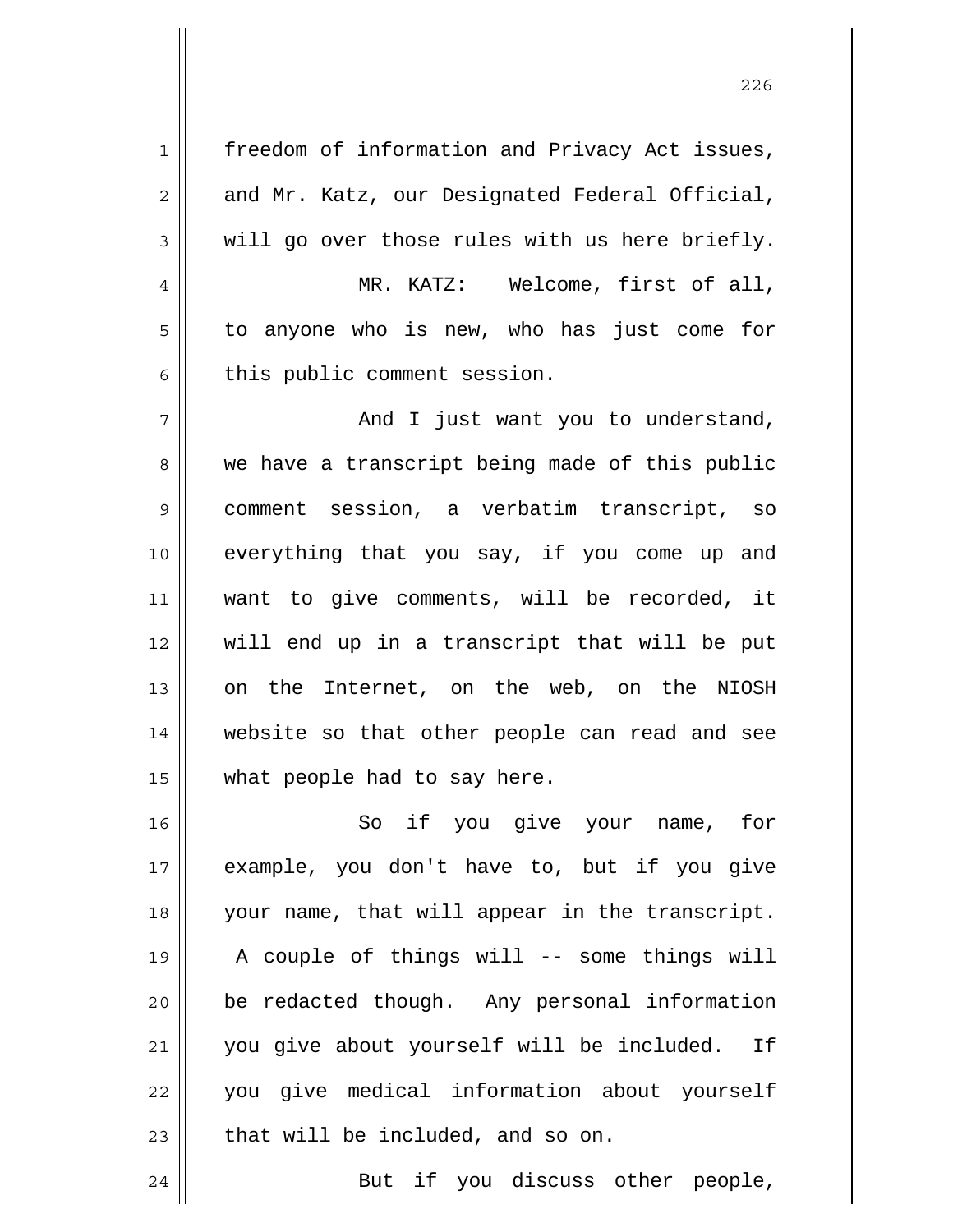1 2 3 third parties, then their names and identifying information about those individuals will be redacted.

4 5 6 7 8 9 10 11 So when you see the transcript ultimately on the NIOSH website, it normally takes about 45 days or so for the transcript to appear. But their names will be blacked out or any other truly identifying information will be blacked out. But the statement you make about them generally otherwise will still be in there.

12 13 14 15 16 17 18 So you need to understand that. If you want more detailed accounting of these rules there is out on the table there is a sheet, a Redaction Policy that explains this in detail. And that is also in detail on the Internet, on the NIOSH web page, OCAS web page.

That's it, thanks.

19

20 21 22 23 24 DR. ZIEMER: Thank you very much. We have several individuals here this afternoon that wish to address the assembly. Also we may have folks on the phone lines, as soon as we hear from the folks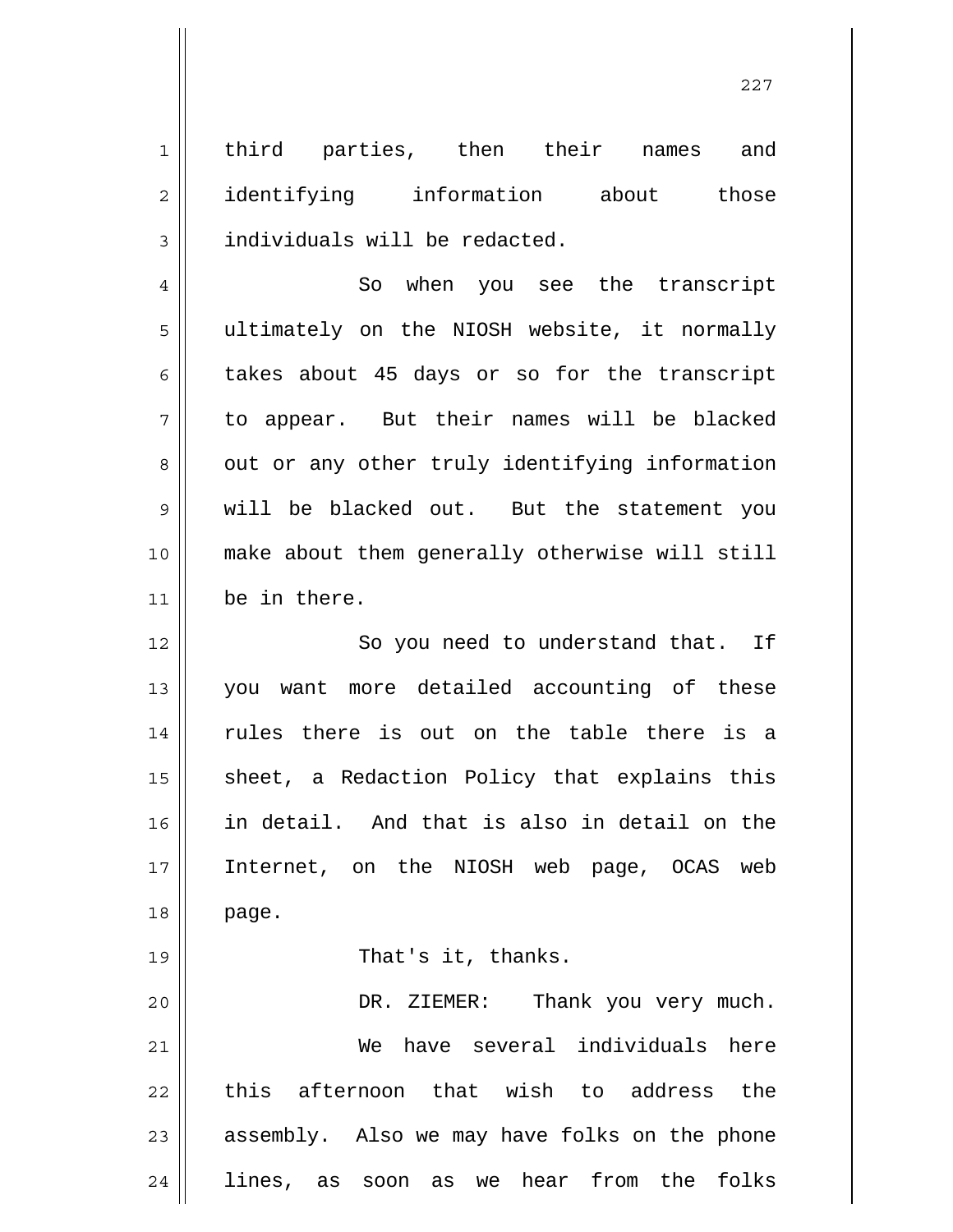1 2 3 4 5 6 7 8 9 10 11 12 13 14 15 16 17 18 19 20 21 22 23 assembled here we will open the opportunity to those of you on the phone who wish to comment as well. I'm going to just proceed with the names here in the order in which you signed up for public comment beginning with Paul Teichmann. Paul, you may proceed. MR. TEICHMANN: Good afternoon, gentlemen. To introduce myself I am Paul Teichmann. I have been a worker at Pantex for over 35 years. I claimed thymus cancer sometime back, and as far as I know my claim has been denied. Anyway I do have a statement, and I will give the Board a copy of the statement along with some attachments. Now one of these attachments may have some sensitive information so you can protect that as well. It won't be read here for the comments. First of all I wanted to thank the Board, especially for coming to Amarillo. I

know you have worked hard, and we appreciate

24

<u>228</u>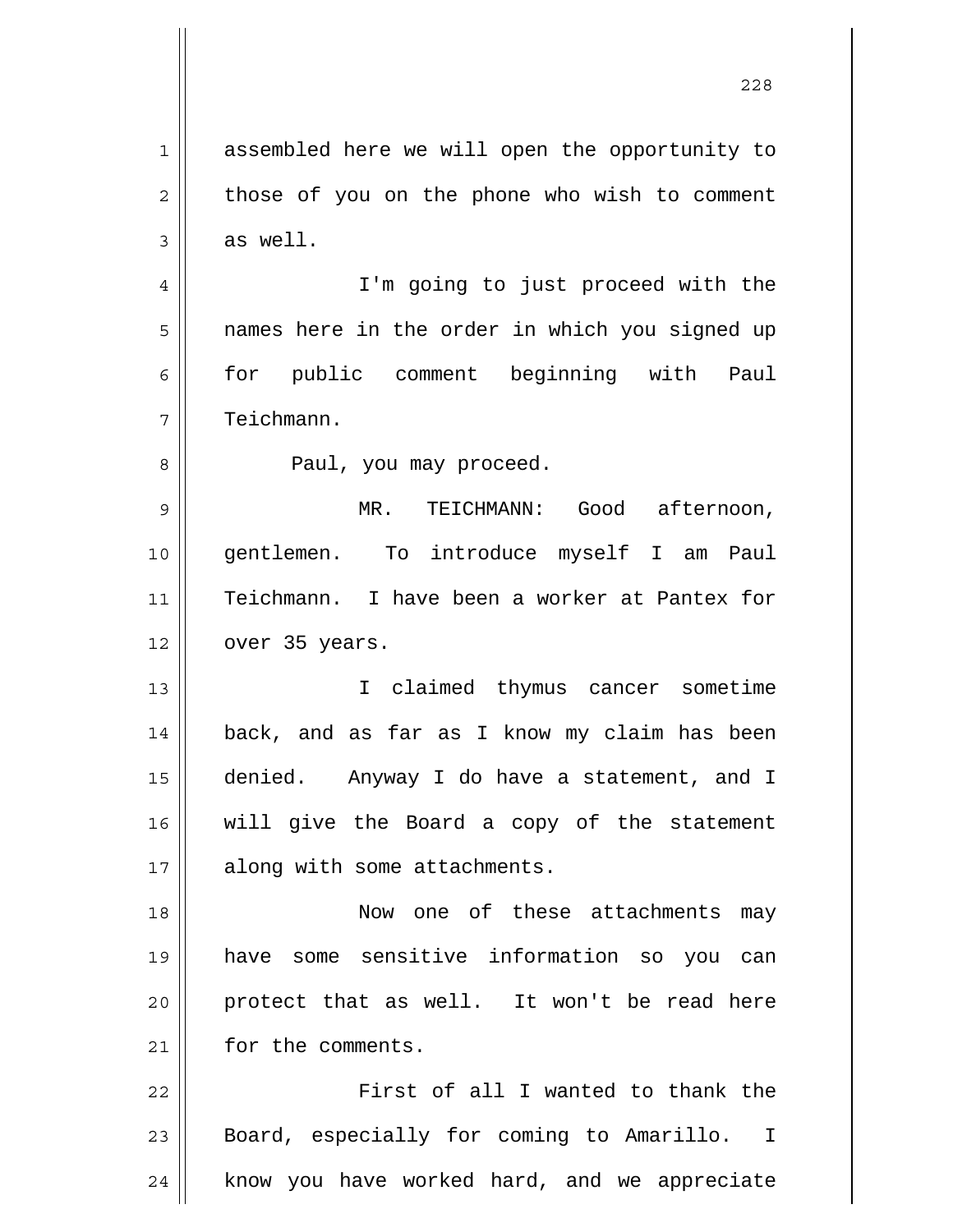1 2 3 4 5 6 7 8 9 10 11 12 13 14 15 16 17 18 19 20 21 22 23 the economy of those that y'all brought to the site. Also I want to thank the DOL and NIOSH for their work. Any comments I make I hope the people at NIOSH won't take negatively or personally. I do know that they have been given a job. In fact my notes here say the reconstruction is a monumental task if not impossible. And I say that because of the armchair quarterback approach that they have taken. They cannot get to the truth or what I understand is the truth of some of the problems that I have noted at the site. Practices are much looser since- or excuse me, practices prior to the Tiger Team findings at Pantex were much looser, as was the reporting, the event reporting. So since the Tiger Team things have tightened up considerably. And my contention is that possible exposure to whatever at Pantex could have been

greatly exaggerated prior to Tiger Team

24

<u>229</u>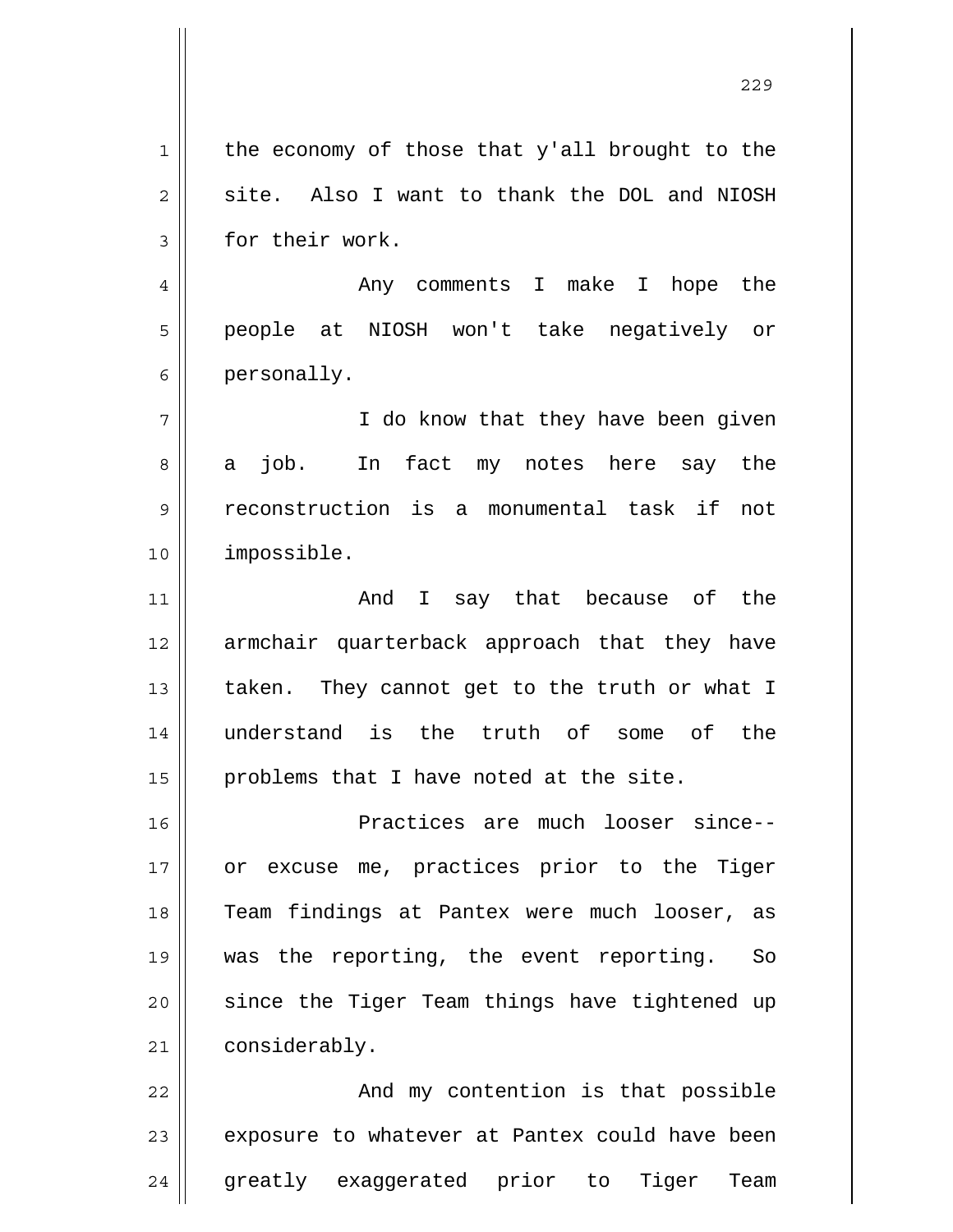| $\overline{2}$ | My interview with NIOSH went very              |
|----------------|------------------------------------------------|
| 3              | well except for the fact that the interviewer  |
| $\overline{4}$ | did not understand an air-handling unit.       |
| 5              | Now all the buildings at Pantex                |
| 6              | have environmental control, and all that air   |
| 7              | is passed through an air handling unit where   |
| 8              | it is processed for heating, cooling,          |
| 9              | dehumidification and primarily air filtration. |
| 10             | My contention is that any                      |
| 11             | contaminants in that facility would be         |
| 12             | concentrated on the air filtration system.     |
| 13             | Now we got into a long discussion about some   |
| 14             | of the constituents may or may not be. But --  |
| 15             | okay, maybe those constituents were plated out |
| 16             | or had an affinity for the water on the air    |
| 17             | conditioning coil. So I think that was a       |
| 18             | gaffe in the NIOSH reconstruction area.        |
| 19             | Uncle Sam dangled this carrot in               |
| 20             | front of us, yet it is our responsibility as   |
| 21             | workers to prove to NIOSH and to whomsoever,   |
| 22             | at least my experience has been, that our      |
| 23             | illnesses are work related. Amarillo is kind   |

24 of a small town. And the doctors here depend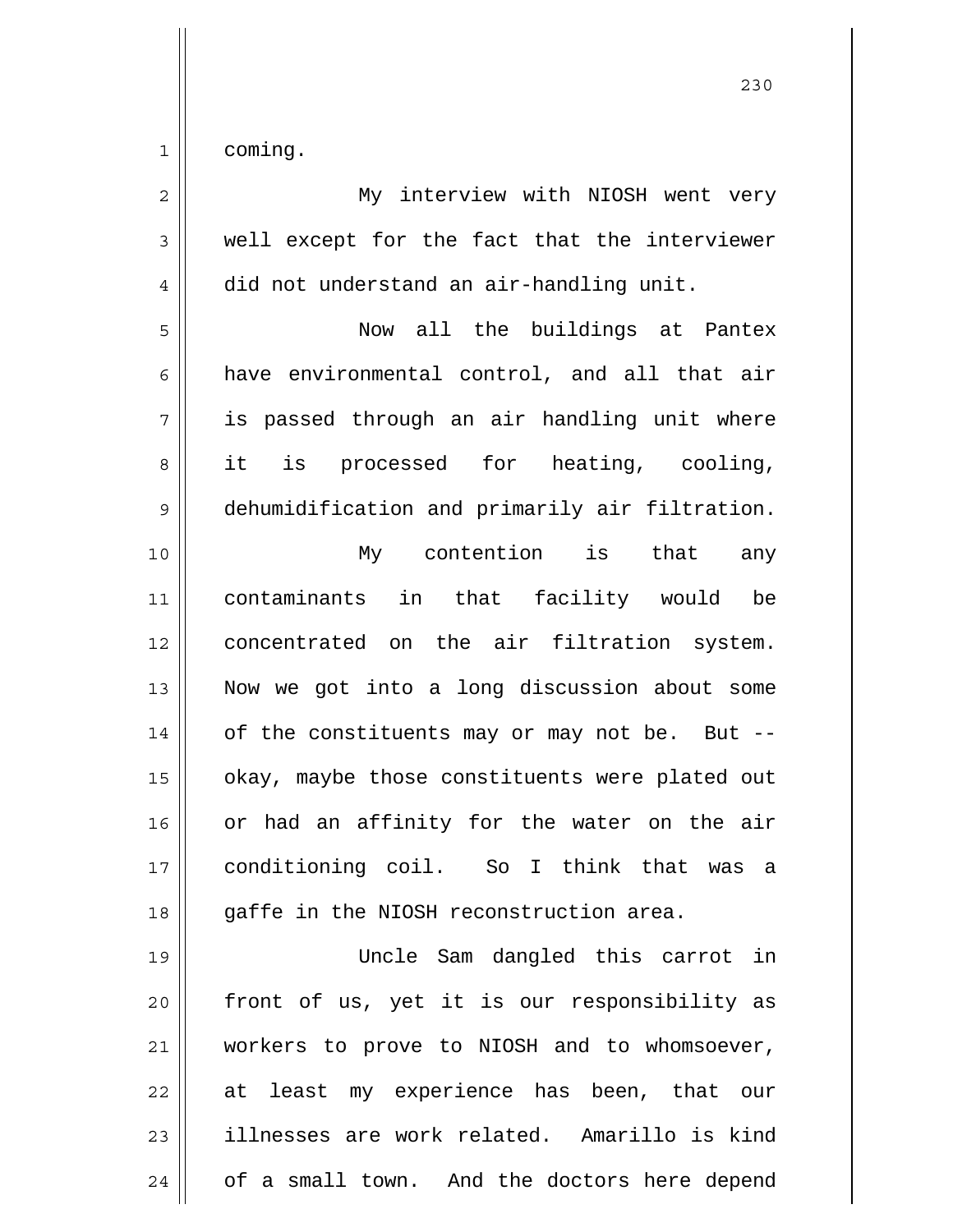very much on the workers at Pantex for their business, and Pantex as an employer with their fine insurance for their cases. And it's difficult for one to crawl out on a limb and say, yes, that particular problem was caused by that particular exposure at that site.

1

2

3

4

5

6

7

8

9

10

11

14

 Now it may not have that problem in large cities where only a few clientele of the medical community comes from the general public, or wherever.

12 13 The process of application is easy, but the burden of responsibility falls squarely on the applicant, if there is any questions at all.

15 16 17 18 19 20 In keeping up those to correspond with has been a problem, at least for me, and I do have noted here, mystery. I quit reporting my skin cancers for that very reason; I'm not sure who to send the information to next.

21 22 23 24 There are four times I've been discouraged by my government. First of all was when the USS Pueblo was captured. Secondly the treatment of the returning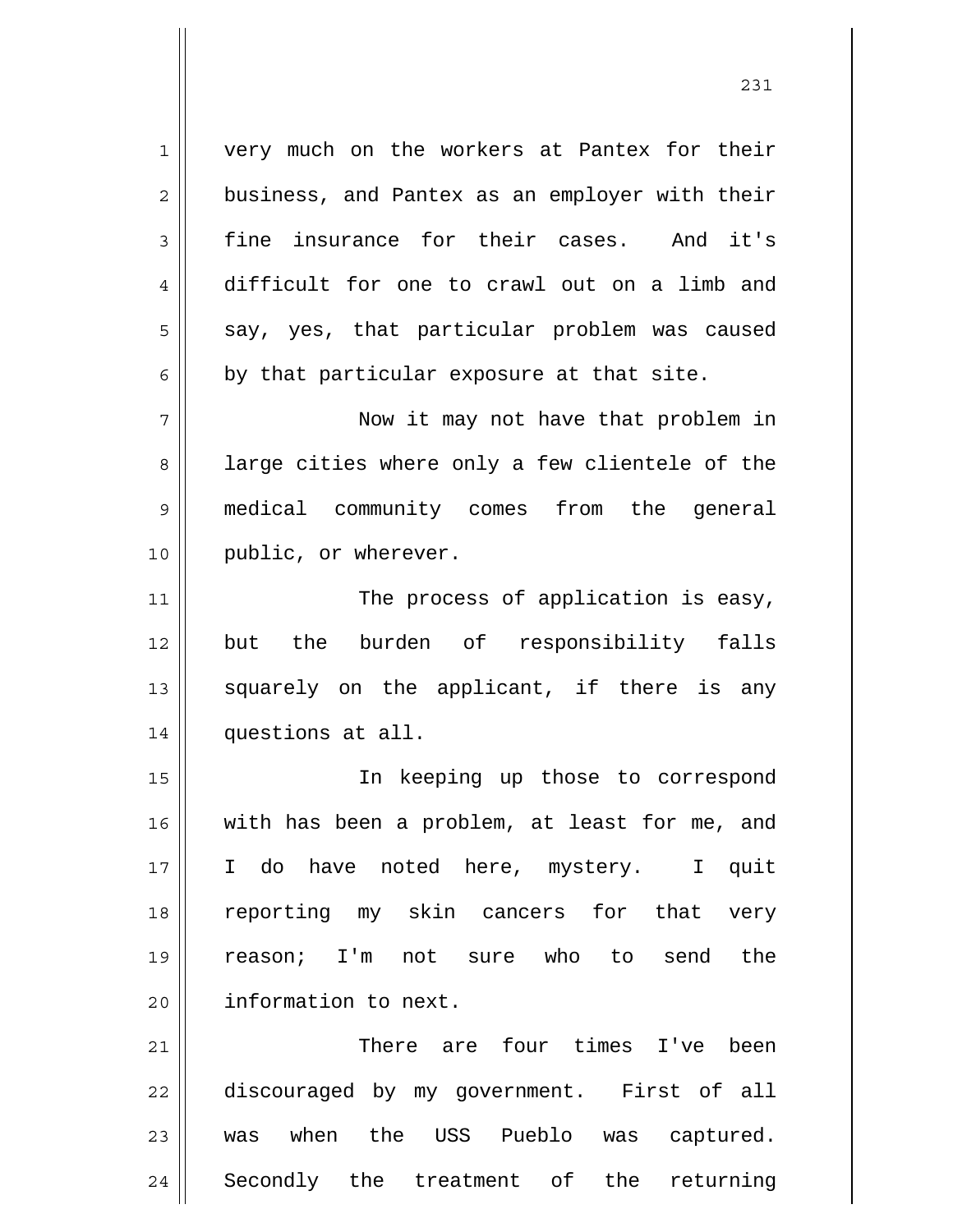1 2 3 4 5 6 7 8 9 10 11 12 13 14 15 16 17 18 19 20 21 22 23 Vietnam vets. Thirdly, the treatment of the Cold War workers. And I'm not going into number four. Without such investigation alluded to above, I would suggest that the taxpayer money be shifted from paying to theoretical possibilities, to aiding the Cold War workers who are suffering. If you want to call it a Stimulus Package, call it a Stimulus Package. There was a recent article in the paper about a shipment that went to New Mexico, and it was found to be contaminated. And the paper also said that no one at the origin of the shipment was contaminated. Hm. Was that container damaged in shipment? The -- now I know better than to believe everything in the newspaper -- but how was contamination determined at the receiving end but not at the shipping end unless it was damaged in shipment? It looks like someone's monitoring needs to be questioned. I have attached in my handout, and

24

<u>232</u>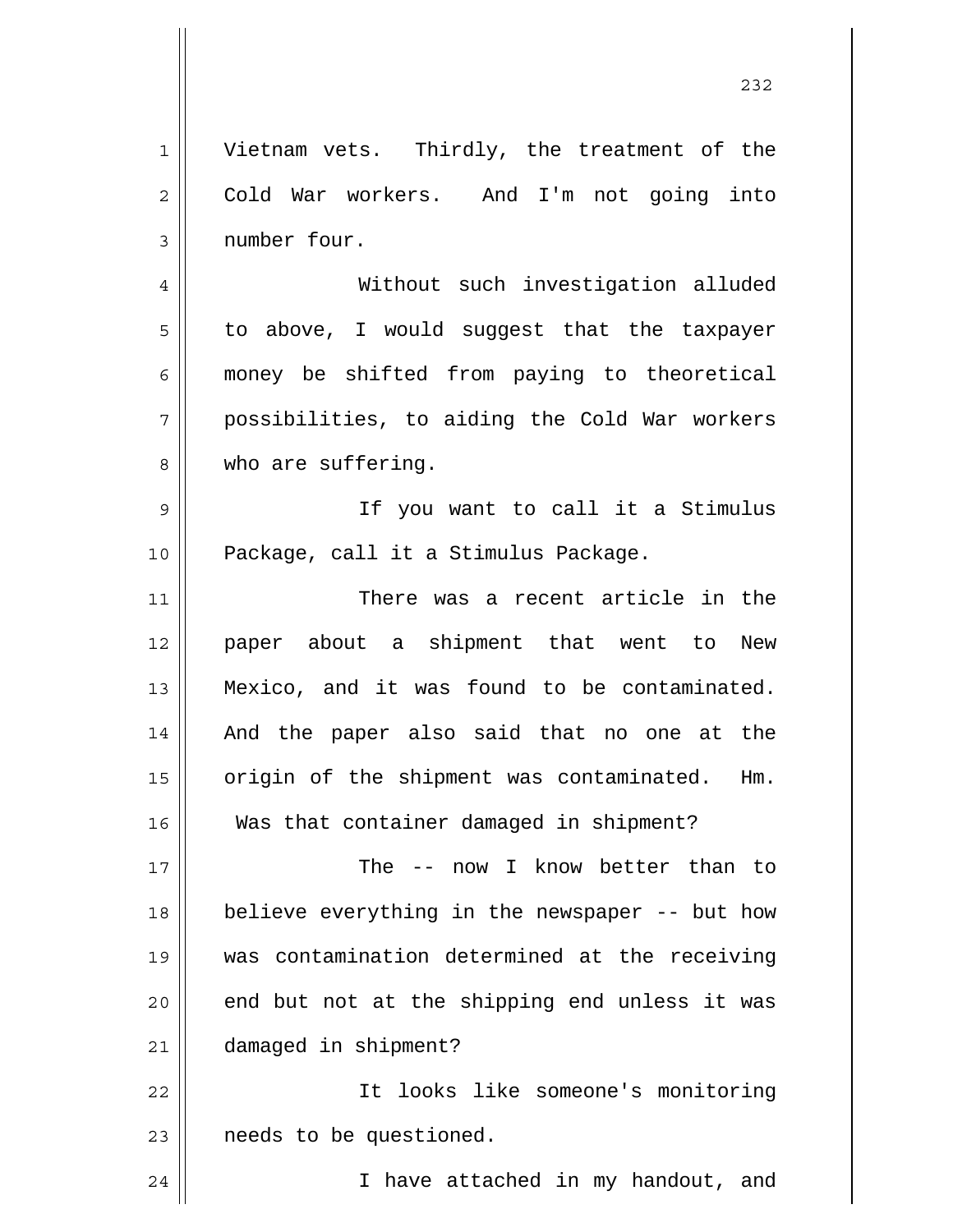| $\mathbf 1$    | if you will tell me who to give it to at the   |
|----------------|------------------------------------------------|
| $\sqrt{2}$     | end of the presentation I'll do that, five     |
| $\mathfrak{Z}$ | different attachments. One is called "Horror   |
| $\overline{4}$ | Stories". Now these horror stories I have no   |
| 5              | proof of. All I know is, whenever I was        |
| 6              | investigating or talking about my situation    |
| 7              | with other employees, I heard stories, stories |
| 8              | that did not set right. And my personal        |
| $\mathsf 9$    | experience with whistle blower program made me |
| 10             | very nervous. And I can easily see why people  |
| 11             | that I spoke with wanted to remain anonymous.  |
| 12             | So there are very few names mentioned in my    |
| 13             | notes here, but those with the exception of    |
| 14             | one has agreed to respond to any questions.    |
| 15             | My second attachment has to do with            |
| 16             | a narrative of radiation exposure. And while   |
| 17             | I was writing this up a few minutes ago I      |
| 18             | didn't see a particular interest of mine.      |
| 19             | When they tore down the old boiler house at    |
| 20             | Pantex, a facility I spent quite a bit of time |
| 21             | in, they kept the boiler tubes for -- to be    |
| 22             | shipped off to a waste site. And my knee jerk  |
| 23             | reaction was, why did they cap those tubes?    |
| 24             | If it was a water tube boiler, and I assumed   |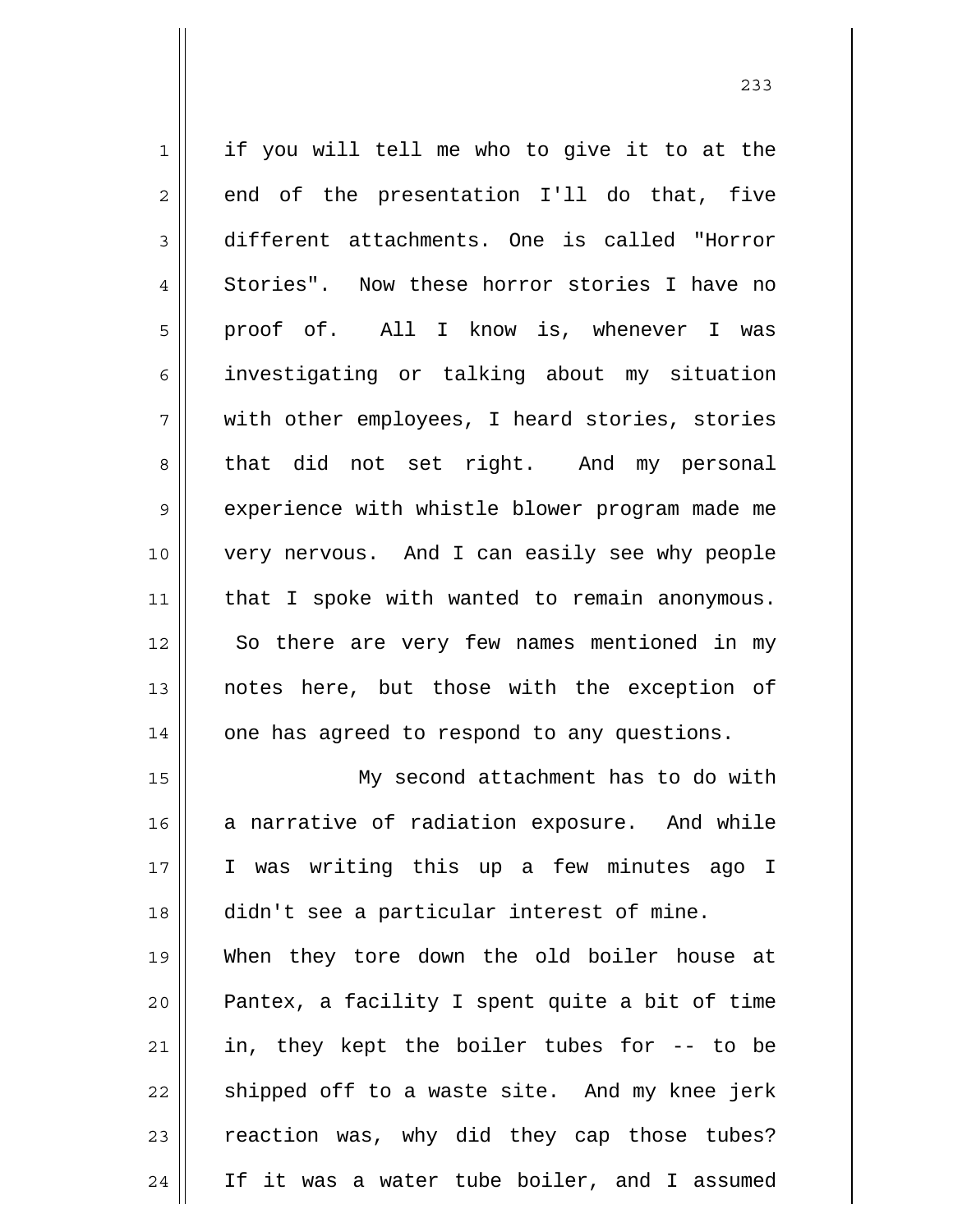1 2 3 4 5 6 7 8 9 10 11 12 13 14 15 16 that contamination was from the natural gas and on the outside of the tubes. Now maybe some radiological people may know the affinity of water and such contaminants, and the fact that it may have been indeed in the water tubes and that's why they capped them. The -- my type cancer is thymus cancer. And how many of you have heard of thymus cancer? It's apparently pretty rare; is that what you understand? At the time I looked at the registry at the Harrington Cancer Center, and I was the first case; since there has been one other. The cause of thymus cancer on the

17 18 19 20 21 22 23 24 first brochure I got from the American Cancer Society was unknown; possibly exposure to radiation. Very weasel words there; possibly. The first question Dr. Perryman asked me at the Cancer Center was, where were you exposed to radiation? I told him where I worked; the subject was never broached again. And I think that I've said probably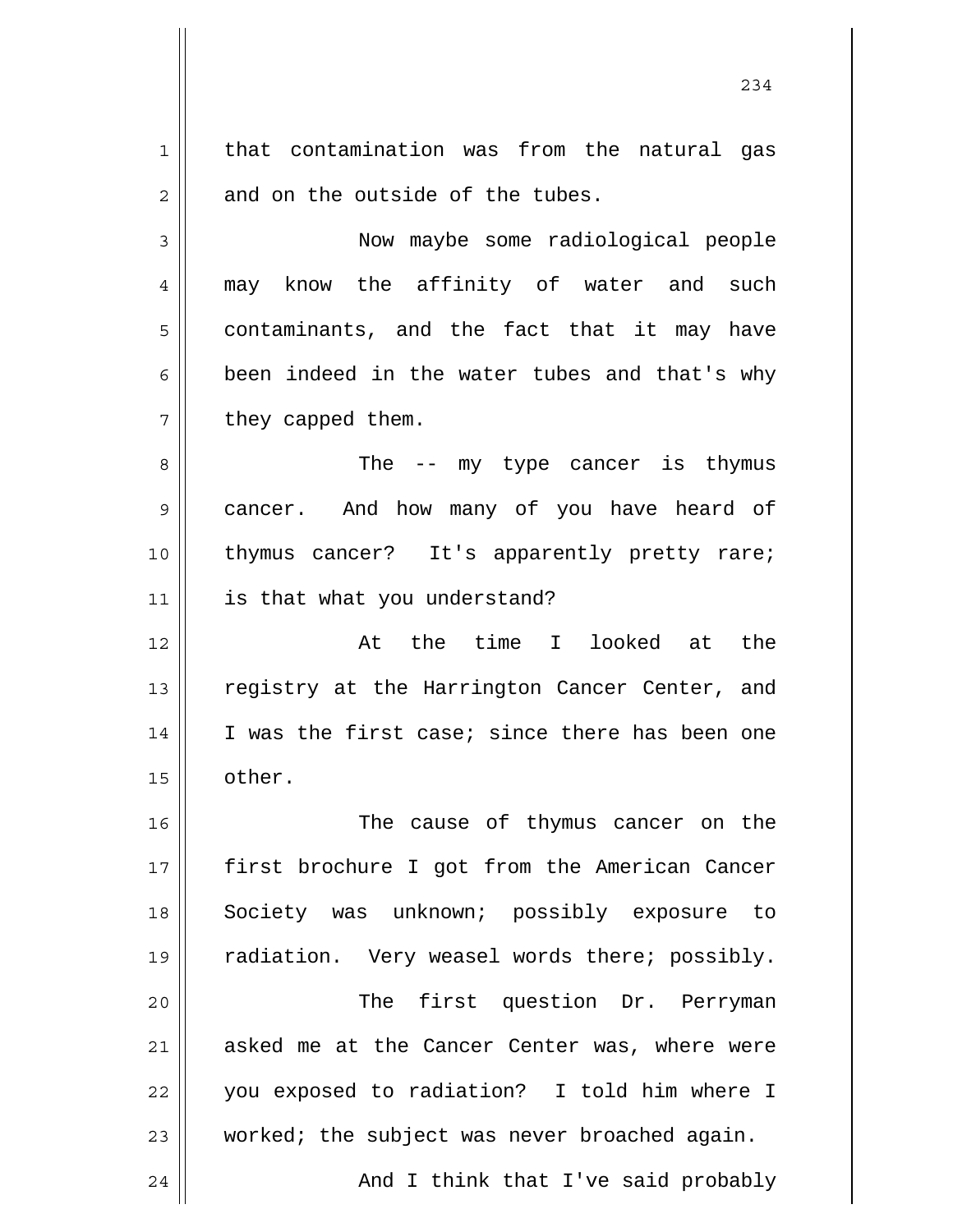1 2 3 4 5 6 7 8 9 10 11 12 13 14 15 16 17 18 19 20 21 22 enough, and who would I present this to? DR. ZIEMER: Mr. Katz, thank you sir. The next person we will hear from is Brenda Britten. MS. BRITTEN: I was going to tell you about some incidents that I was in at Pantex. I was working on the swing shift. I think it was about 1989, but y'all can verify this with the Tiger Team reports. I was working at 1226 on the swing shift. I was working in a bay with one other person, [Identifying information redacted]. They had open bays, and the bay next to us had a tritium alarm that went off. And we shut the operation down and stepped out in the hall like we were supposed to -- out of the bay like we were supposed to with everyone else with their bays. And a supervisor came down on a bicycle, and he said, hey, y'all go back to work, that was a false alarm. So we went back in the bay, and we

23 24 were running units that were really, really loud with high hoists, so unbeknownst to us it

<u>235</u>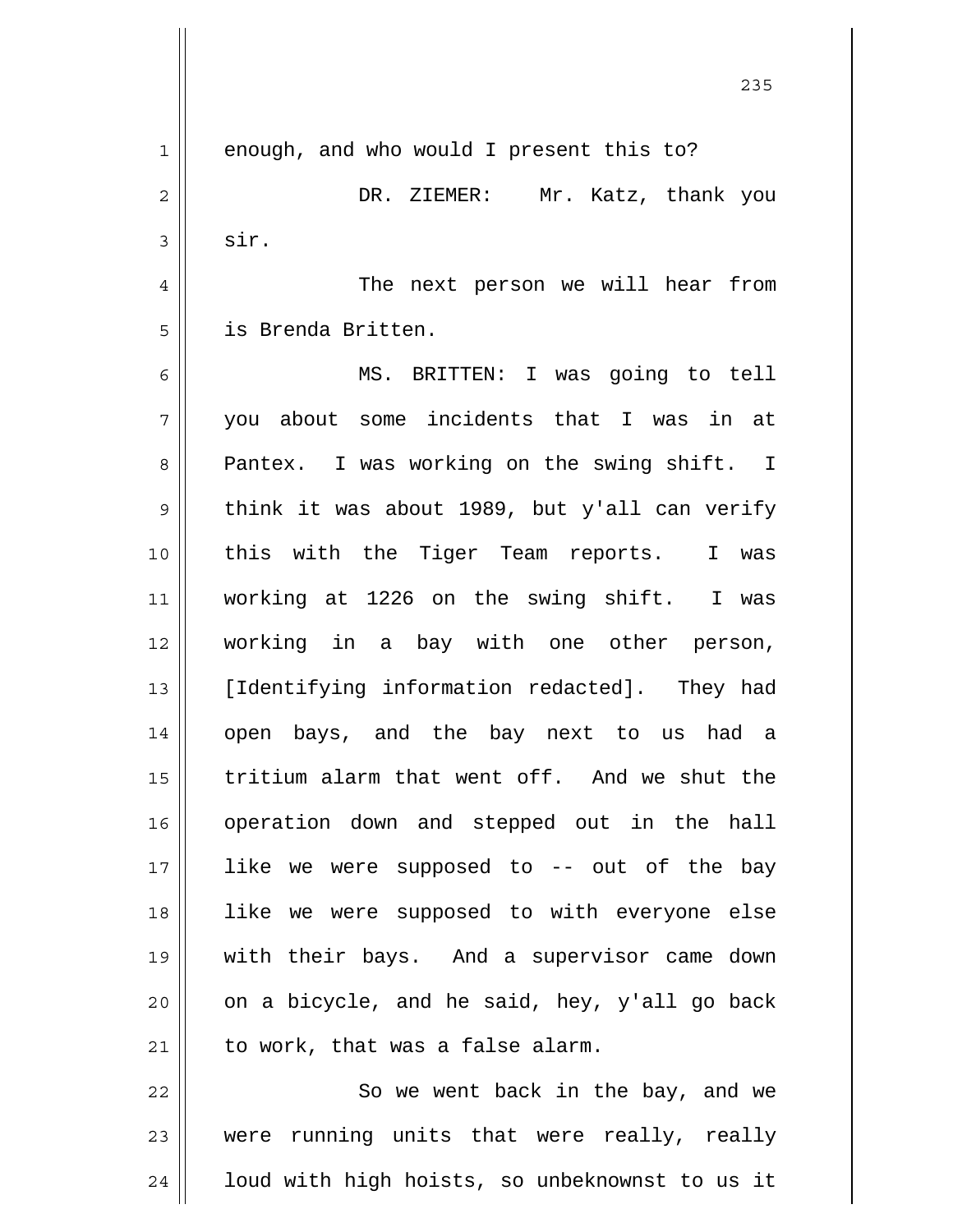1 2 was a real alarm and they evacuated the building.

3 4 5 6 7 8 9 10 So [Identifying information redacted] and I were working. About an hour and a half later, some doors opened at the end of the building, and some guards came in on bicycles and when they opened the doors and saw us, they just froze. And they said, what are y'all doing in here? And we said, we're running 83s. What's the problem?

11 12 13 14 15 16 17 18 19 20 21 22 23 24 And they said the building has been shut down for about an hour and a half; two hours. It's been airing to the outside. It's a tritium alarm. And we were locked in the building. So we were escorted to medical where we discovered that all the other people had been over there being monitored and being watched, in medical, on swing shift, they only had one nurse. He had not been trained on what to do with a tritium accident. He did not know what to do. He was frantically calling the doctors in town who were telling him what to do. Engineers had to come from town; they were so ticked off that they had to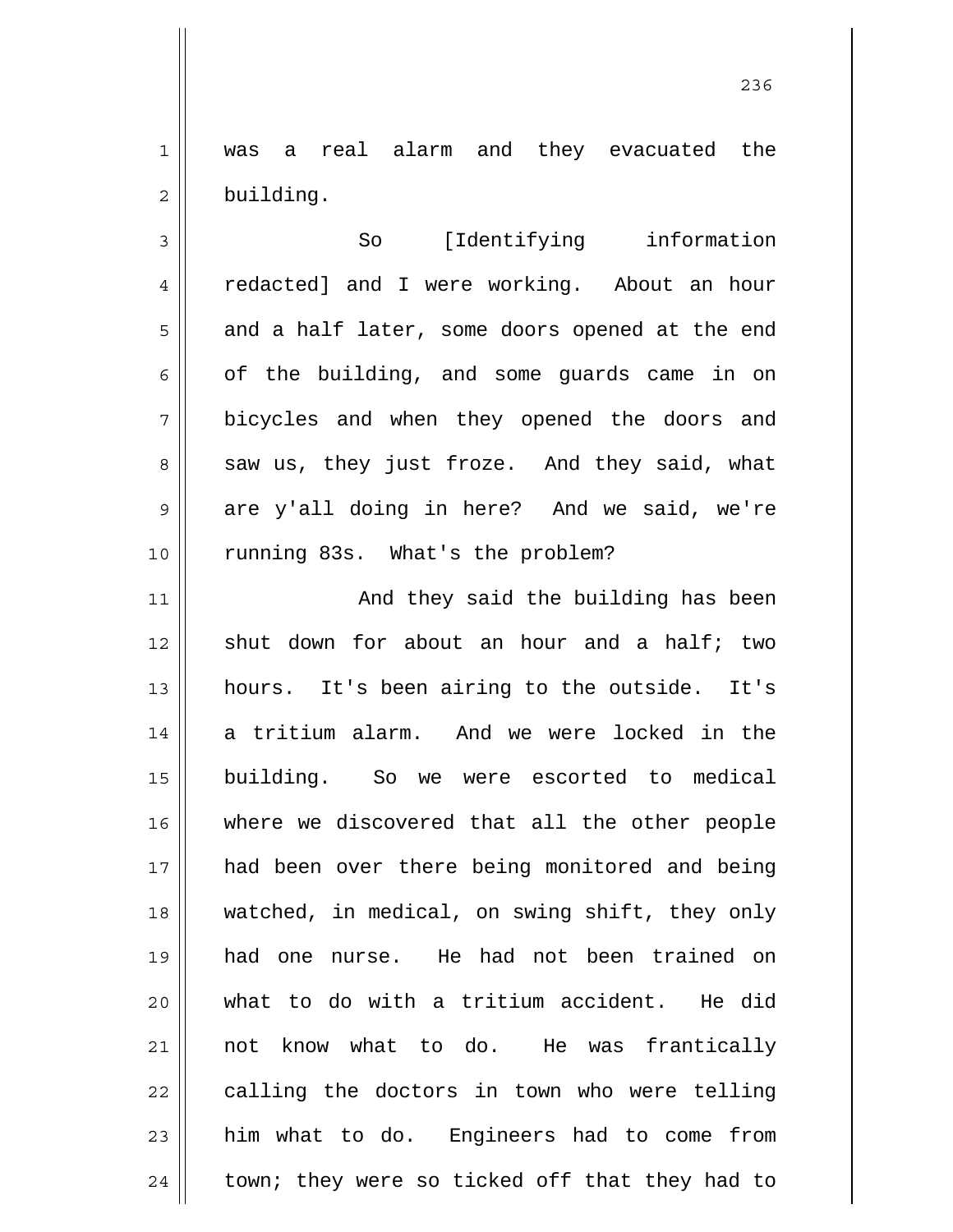1 2 3 4 5 come out there at 10:00 or 11:00 o'clock at night. They were angry at us. So after the evening evolved they just told all of us they need urine samples and told us that none of us were exposed to

6

anything.

7 8 9 10 11 12 13 14 15 16 17 18 19 And the year the Tiger Team came - like I said, I can't remember the exact year they came -- I called to make a report. It was the very last day they were there. And we were so -- most of us were so afraid to call and make a report. Everybody was terrified; it was the first time anyone had come in like that to make a report and follow up on things that had been called into Washington about problems. And people were afraid to make a report, and they were angry that anyone else that made a report for fear that they might lose their jobs.

20 21 22 23 24 So on the very last day they were there, I went to another area outside my work area on my break and made a call because I was so afraid that my peers would hear me make a call and there would be retaliation against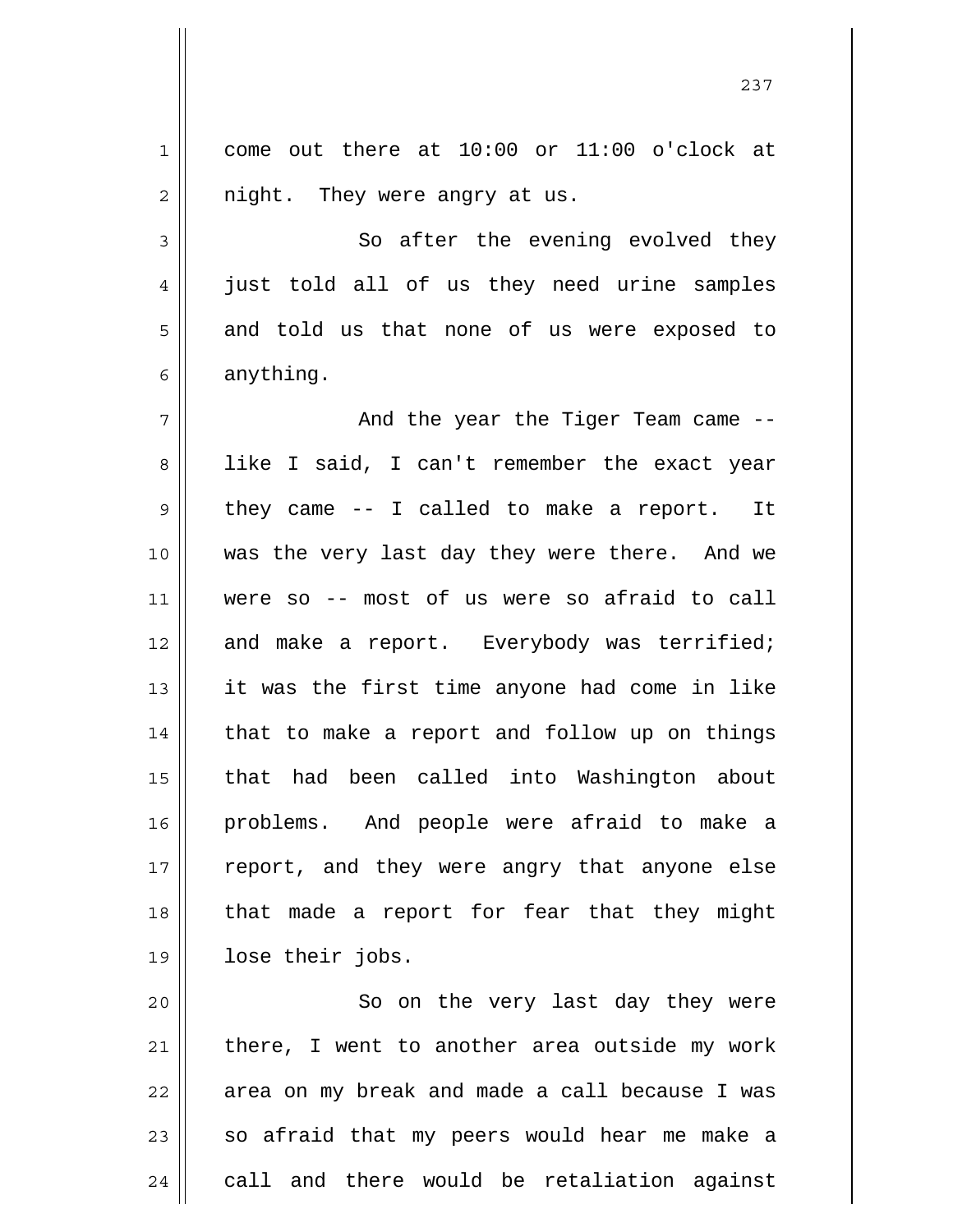me.

1

| 2  | And a man thanked me for calling;              |
|----|------------------------------------------------|
| 3  | he took my information. And I talked to him    |
| 4  | on the phone from home several other times.    |
| 5  | And he said other people had made -- coworkers |
| 6  | had made reports on that. And he told me that  |
| 7  | when they went to medical and checked on the   |
| 8  | accident that [Identifying information         |
| 9  | redacted] and I were in on that night, there   |
| 10 | were no medical records on it; there were no   |
| 11 | records anywhere in that plant on the fact     |
| 12 | that [Identifying information redacted] and I  |
| 13 | were left in that building and totally         |
| 14 | exposed. There were no records in medical;     |
| 15 | there were no records in our personal files.   |
| 16 | And he said that was one of the things that    |
| 17 | they really talked to the medical director     |
| 18 | about, was how they pulled files, people's     |
| 19 | medical records and data that looked bad for   |
| 20 | them.                                          |
| 21 | I think it was about a year and a              |

22 23 24 half later that [Identifying information redacted] started showing up with cancer, and he suffered terribly. He had bladder cancer

<u>238</u>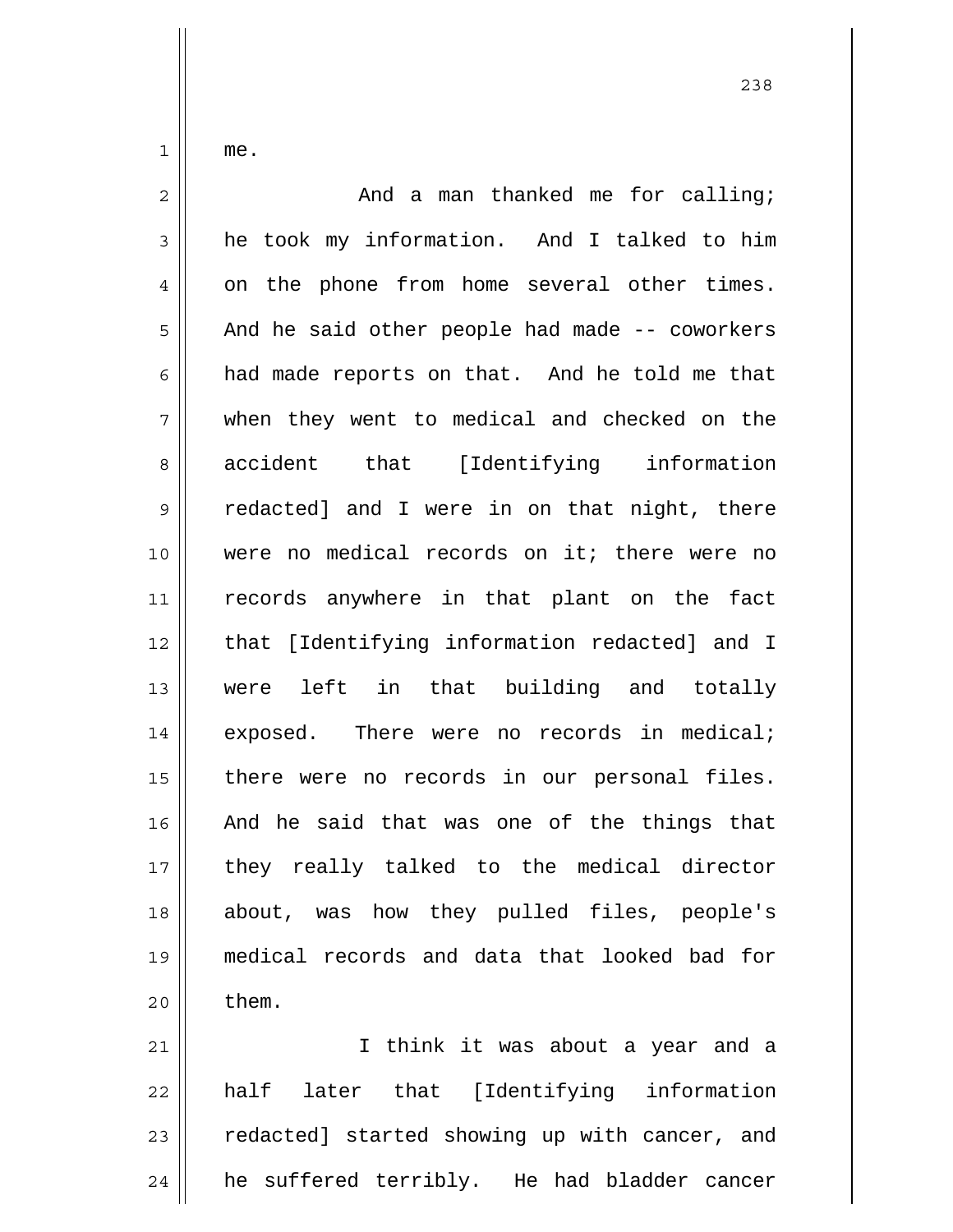and colon cancer and bone cancer. And he never told his family anything about what happened. He was an old military retired guy that just toughed out everything, and never accused anyone.

1

2

3

4

5

6 7 8 9 10 11 12 13 14 15 16 17 18 19 20 21 22 23 24 I believe that was in '89, and by '90 I was in -- I was becoming increasingly ill. And by September of '90 I was in Houston, Texas, at Baylor Medical Center with a doctor, Dr. Bernard Patton, who was a tenured professor there. And he worked with me for a week doing testing. And he was pretty sure that I had ALS. All the tests came back negative, and he was puzzled. So he tested me again and again, and he tested me for MS and all the other neurological - myasthenia gravis. And he was very puzzled. And so he kept me there a second week, and he began doing more complex tasks. And he did a lot of horrendous testing, one of which was - they did muscle biopsies to the bone with my laying there awake, they gave me no medicine, no pain killer, not even a Valium, because they didn't want to disrupt the values they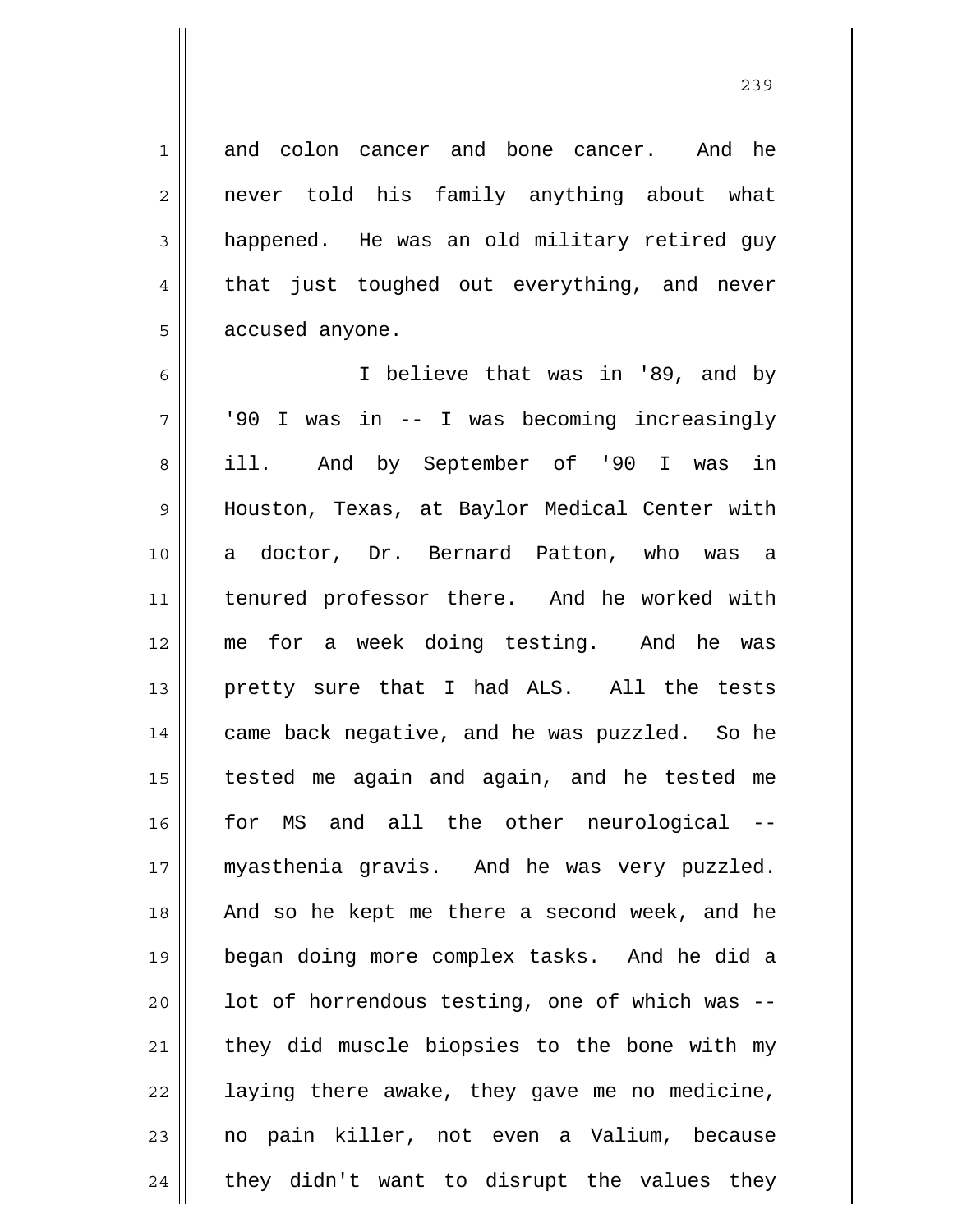1 2 3 4 5 6 7 8 were going to find in the biopsy. They did a nerve biopsy on my ankle where they cut it and pulled a nerve, and at that point three medical guys that were there, students, lay their body across me that way, and three lay their body across me that way, while they jerked a nerve out with no anesthesia. I tell you it was pretty horrendous.

9 10 11 12 13 14 15 16 17 18 19 20 And from that data he could see antibodies attacking the nerves, the muscles, the fascia in the vascular system throughout my body. And he said, he had no explanation except for where I worked. And of course I couldn't talk about it. And he said, but I can look -- I can study what Pantex is and what they do. And he said the government has never admitted what they expose y'all to. And he said, it's what you work with. He said be careful when you go back to work because they will be trying to fire you.

21 22 23 24 So I thought that was strange, but I went on back with my medical records, and I had taken two weeks vacation by the way, because I was so terrified of what medical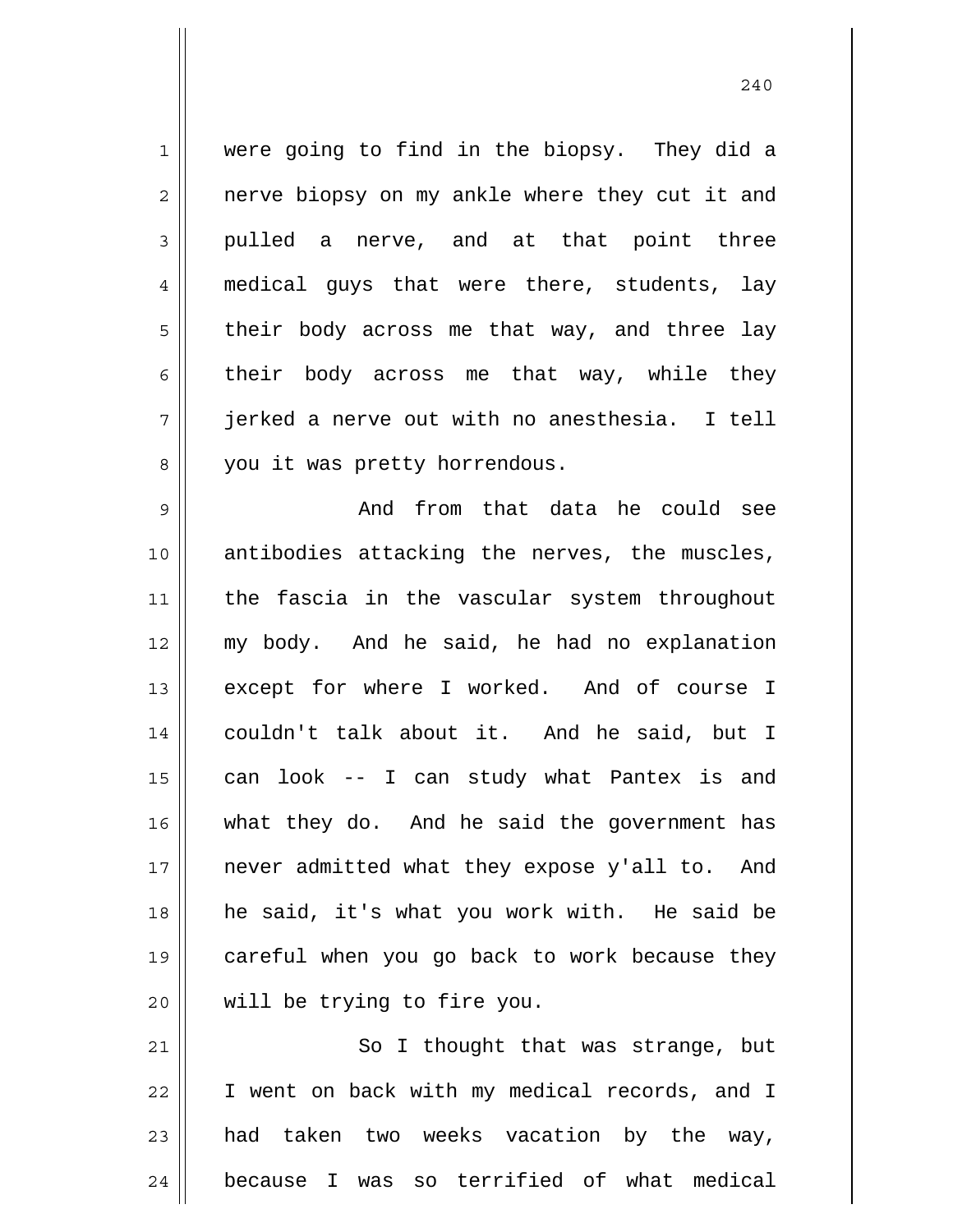would do with me when they saw where I had been outside the community to different doctors.

1

2

3

4 5 6 7 8 9 10 11 12 13 14 15 16 17 18 19 20 Anyway when I got back, medical pulled me from the line, pulled me from working on the line. They gave me written restrictions that I could no longer work with toxic chemicals, MOCA or HE. They pulled me off the line, had me working away from any of those chemicals. And after about two years they called me into medical one Friday afternoon just about 3:00 o'clock, kind of a strange situation, called me over there, and the medical director said, what are your restrictions? And I said, I can't work around any toxic chemicals, MOCA or HE, and I wear brown coveralls because I'm allergic to the blue dye in the blue ones. And he said, no, you can't wear the blue coveralls, but you have no other restrictions.

21 22 23 24 And I said, oh yes I do, and he said, no, that never happened. And I said, excuse me. He said that never happened. And so after about 30 minutes of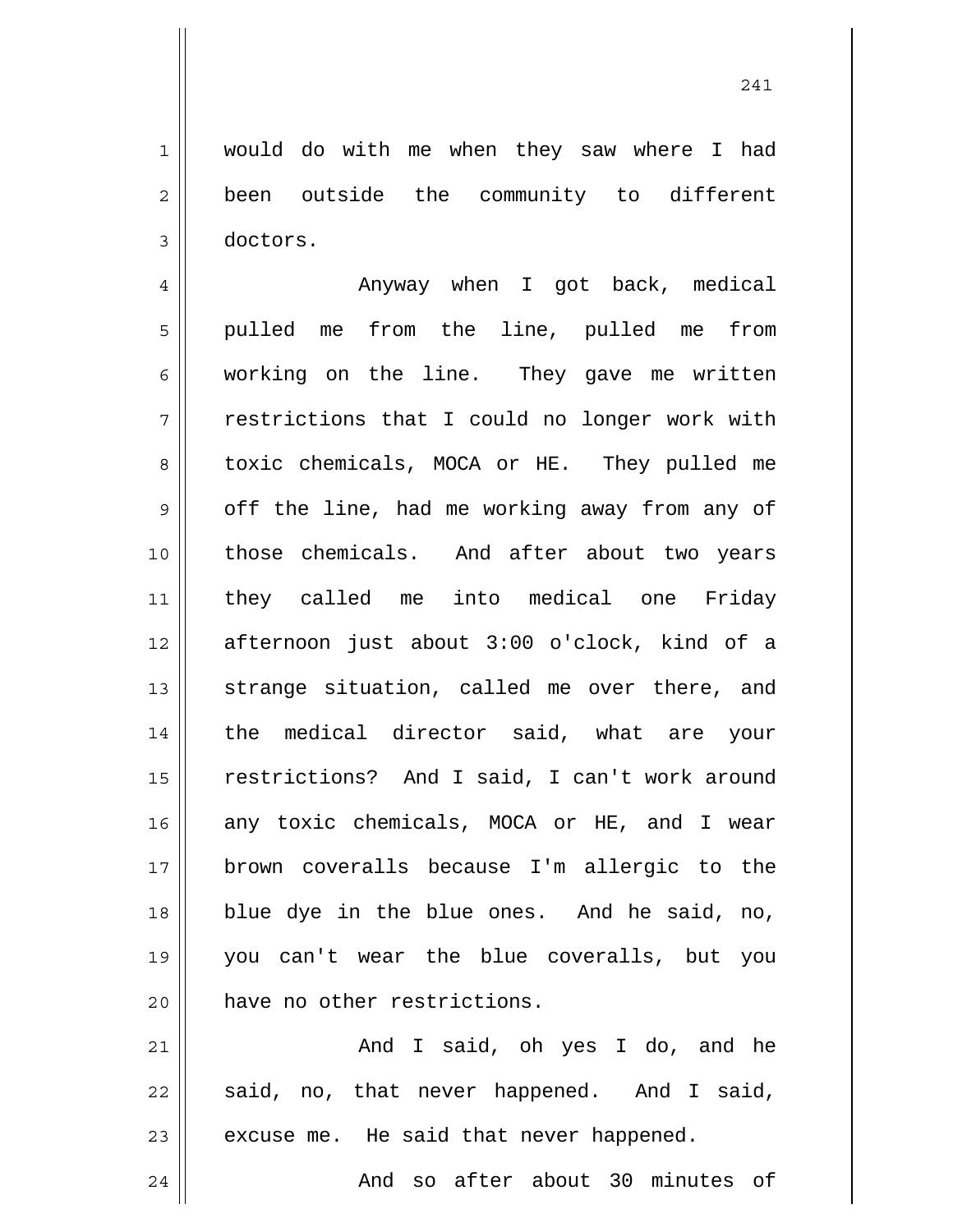1 2 3 4 5 6 7 8 9 10 11 12 him telling me that that never happened, I had to go back to my work place, because it was about time to close up. So I saw my supervisor, and I said, [Identifying information redacted], what are my restrictions? And he said, oh you have no restrictions except wearing brown coveralls. And he said, by the way, we are moving you back to the line next week. And all those documents disappeared from all files, personnel files, medical files. They said it never happened.

13 14 15 16 17 18 19 20 So that's just another situation of how documents could disappear, just on a whim or whatever they decided. Like I said, even my supervisor said, oh you've never had any restrictions. That never happened. And that was just another situation where a supervisor would look me straight in the eye and lie about something he said the day before.

21 22 23 24 I'm not the only one that experienced things like that. I found from the time -- especially from the time I was diagnosed in Houston, I found my experiences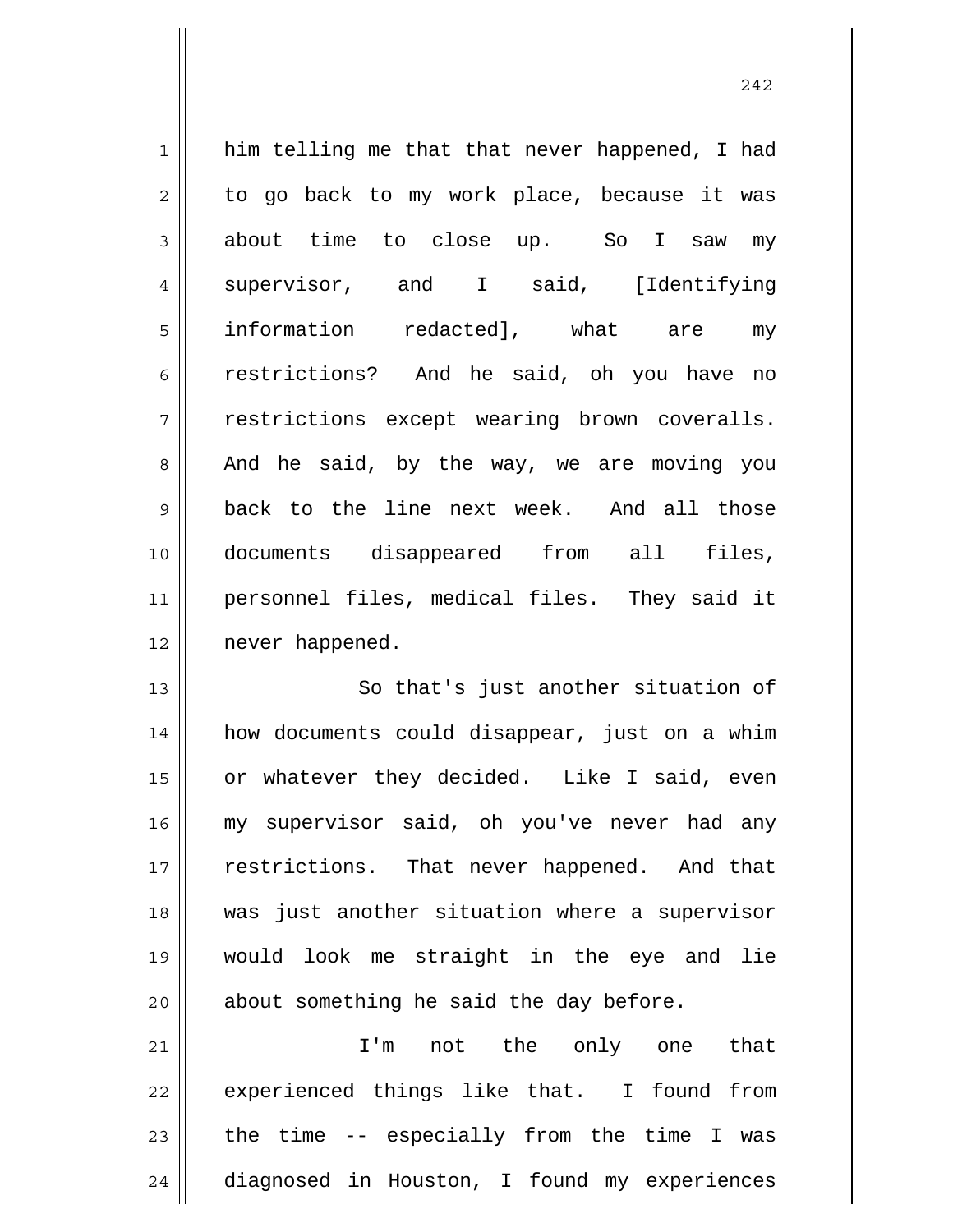1 2 3 4 5 6 7 8 9 10 11 12 13 14 15 16 17 18 19 20 21 22 23 24 at Pantex to be a delicate dance because I never knew what was going to be the truth from day to day, which supervisor was going to change an attitude or a rule or a regulation, including written documents. Thank you for listening. DR. ZIEMER: Thank you very much. Then Floyd Wiley. MR. WILEY: Gentlemen, I've enjoyed being here today, and glad to see all of you, because I've seen all your names on the Internet and I read all your reports that you write. I appreciate you letting me sit in here today because I realize now how much you're working, how hard you are doing, what you do, and how much you would like to help us but you are handicapped considerably. As you know this security business came up today and it made me feel like it wouldn't have happened if I wouldn't have been here, and I was the only one here; nobody else here. Well, tonight, there's nobody here, but there is certainly some people that are sick.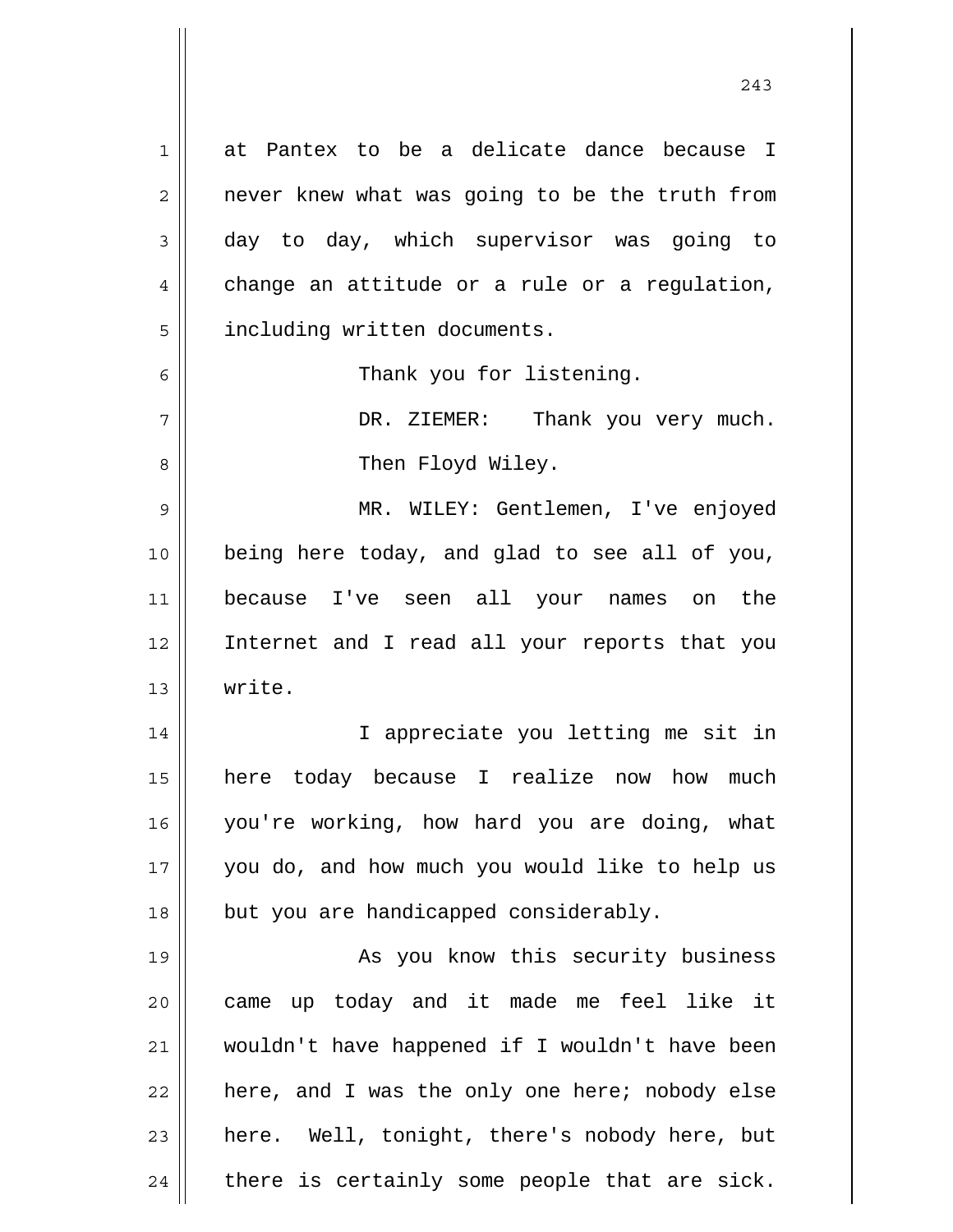| $\mathbf 1$    | There certainly some people that haven't been  |
|----------------|------------------------------------------------|
| $\mathbf{2}$   | claimed. There certainly dozens of them that   |
| 3              | have been turned down on data that's<br>not    |
| $\overline{4}$ | valid. The site profile looks like it was made |
| 5              | I don't know who in the world went<br>up.      |
| 6              | through there, but they didn't know much about |
| 7              | the assembly bays. They probably were given a  |
| 8              | dog-and-pony show just exactly like I gave the |
| $\mathsf 9$    | congressmen when they come down. We'd give     |
| 10             | them a dog-and-pony show and show them what we |
| 11             | wanted them to see and took them out of there. |
| 12             | If they kicked up a fuss, well, you            |
| 13             | don't have any need to go in here. You're not  |
| 14             | even cleared. You're lucky we showed you this  |
| 15             | business. And you know I disagree with the     |
| 16             | records, the dose reconstructions records. The |
| 17             | primary reason that I disagree with them is    |
| 18             | because no one that I have talked to other     |
| 19             | than the few people who went down on the audit |
| 20             | understands that each bay is an entity in      |
| 21             | itself, and it could have no units in it, it   |
| 22             | could have one unit it, and it could have      |
| 23             | units that overcome the limits that's allowed, |
| 24             | provided that the foreman wasn't watching. As  |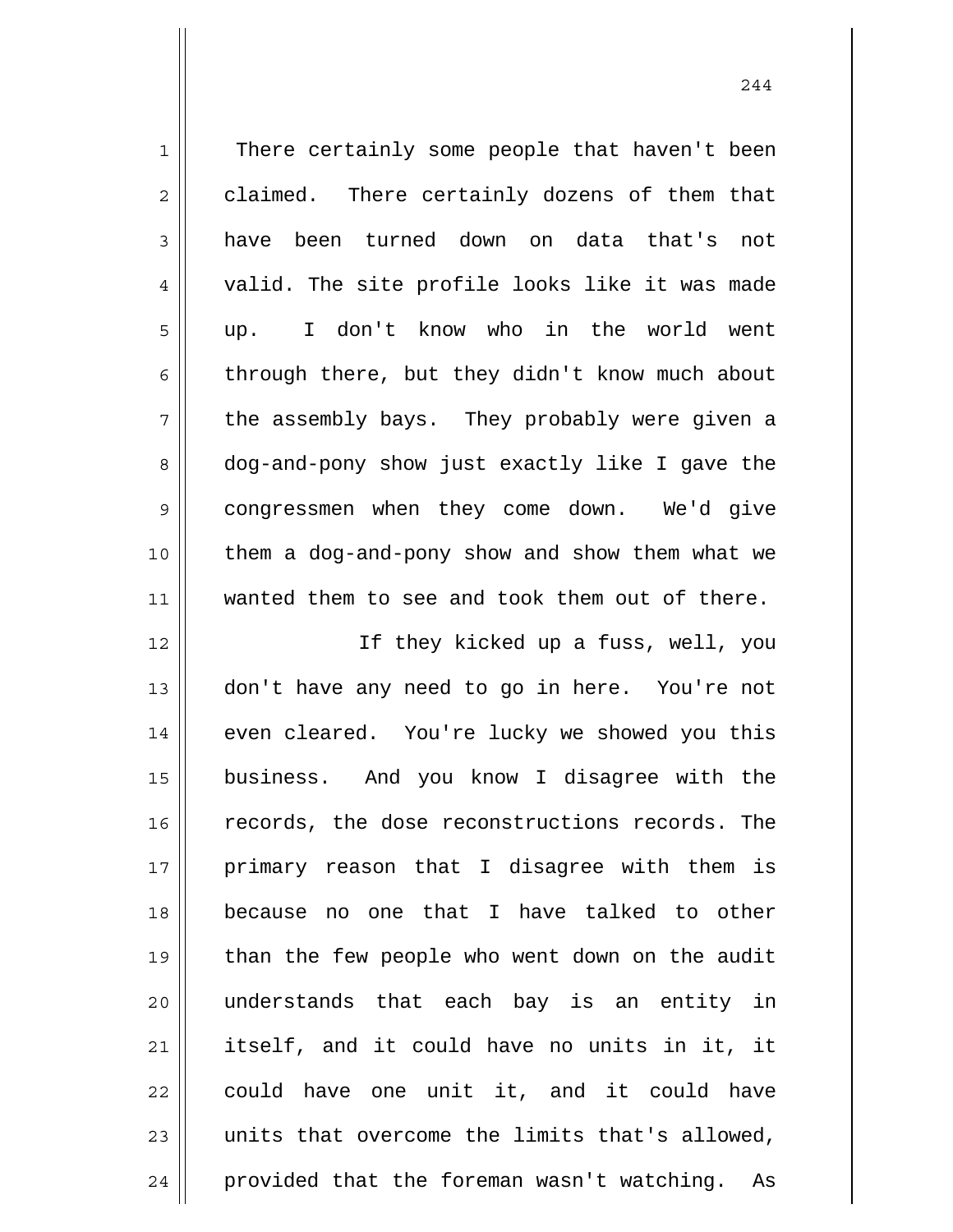1 2 a foreman I followed the rules. I made my people follow the rules.

3 4 5 6 7 8 9 10 11 12 13 14 15 16 17 18 19 There's one of my boys here right now, and he will tell you that I never once told him to violate a rule; never. And -- but you know they took my dose reconstruction, took the first one and gave me a 43 percent probability. They took the second one, same data, data ain't any good. I can show you - or I could; I put it back in my car -- I can show you what data that they used. It don't have my name, my badge number on it, no dosimeter badge number on it. It's made up data. Because we didn't wear dosimeters until somewhere in the late '60s and then it was film badges, and there wasn't a true dosimeter in Pantex until somewhere in the mid-'70s, I don't know when because that kind of stuff didn't register up here.

20 21 22 23 24 But my job, and building bombs, that registered with me, and we built a lot of them; you don't even have a clue. But the newspaper published that they had authority to have 20,000 pits out there in storage right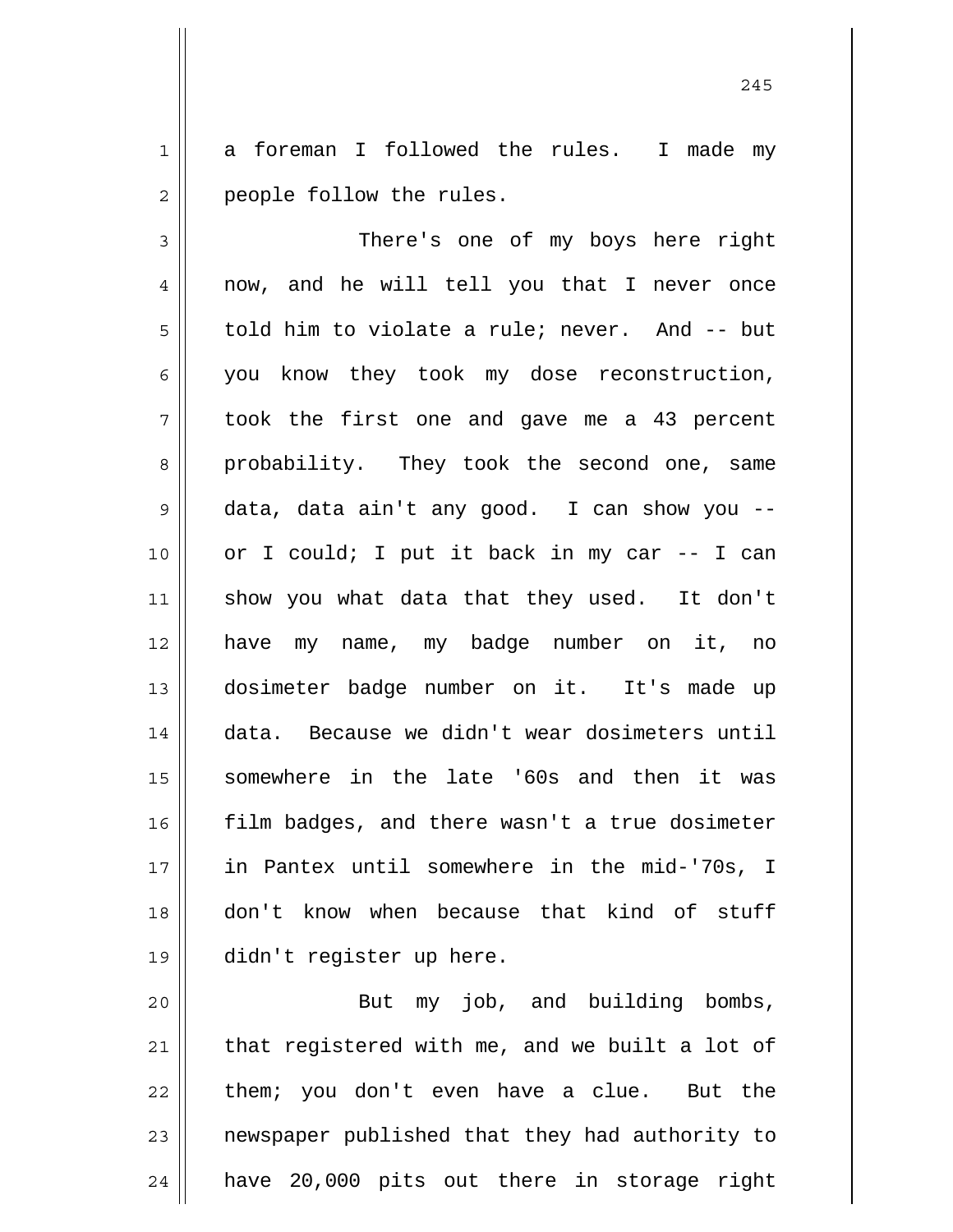1 2 3 4 5 6 7 8 9 10 11 12 13 14 15 16 17 18 19 20 21 22 23 24 now, and they were going to have to up that. They are going to build a new facility, \$175 million underground. What have we been doing with those 20,000 pits all this time? We build them right there in the base. Of course there weren't all 20,000 there at once, but there were a size and amount of them that you don't even have a clue. See, I can't even tell you how many kilograms of plutonium was allowed in a bay. I'm afraid to. Nothing secret about that. You know how many kilograms of plutonium is liable to go critical. You know that if you put so much plutonium here side by side it'll go critical. And the closer you get it together the higher the radiation hits. If you got one pit in there, you're not getting much radiation. You got five pits in there you're getting more radiation. If you got 20 pits in there it'll run off the scale; it might even go critical, I don't know. We did have records, but when I first went to work out there, there was no such thing as a KG requirement posted on the wall. Didn't exist. I didn't know what a KG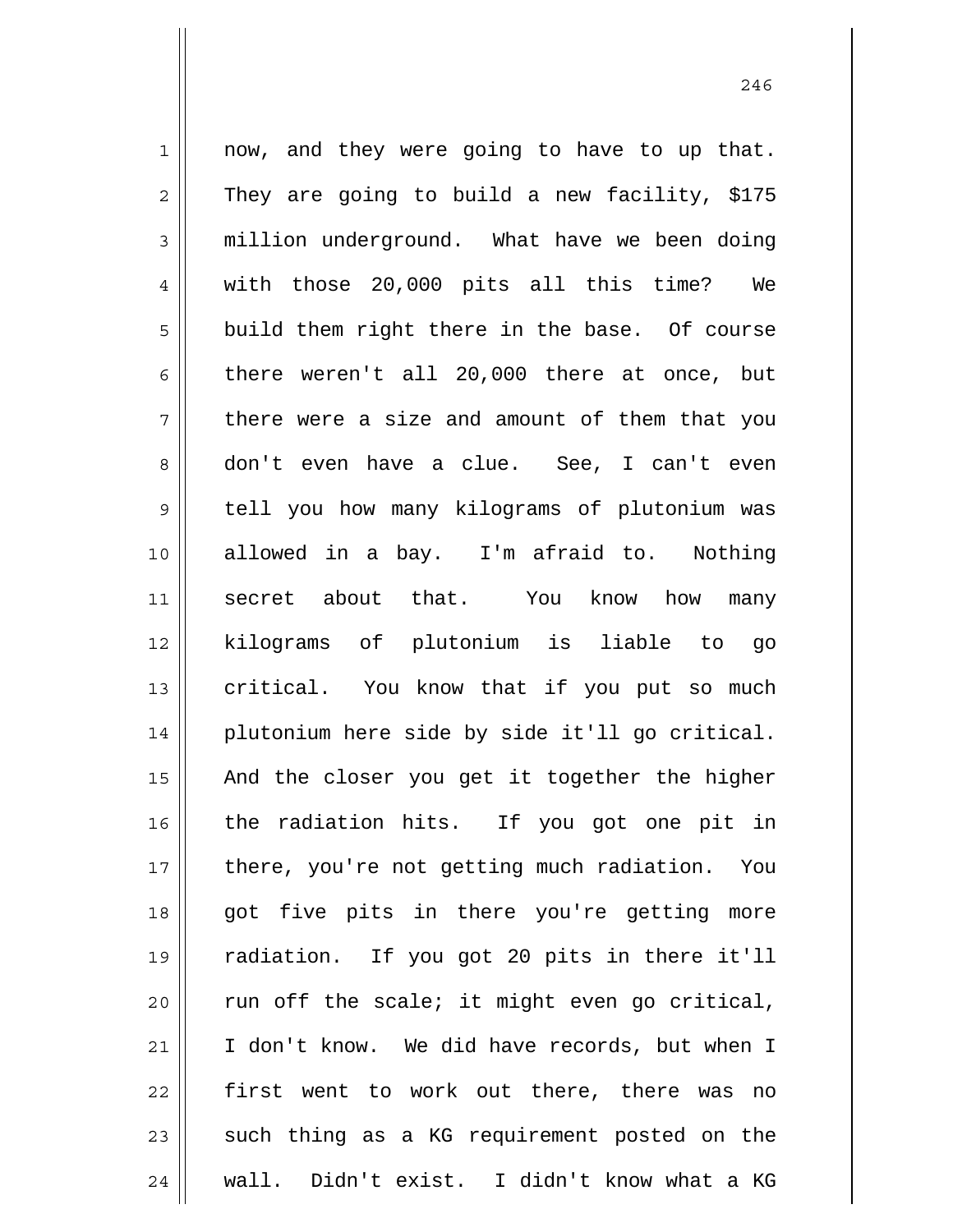1 2 3 4 5 6 7 8 9 10 11 12 13 14 15 16 17 18 19 20 21 22 23 24 was. Nobody ever told me what a KG was. They didn't even tell me what plutonium was; wasn't allowed to. Because I was just an operator. I had a clearance, but I didn't have a Q clearance. But when I was a supervisor then I got a Q clearance. Well, then I could find out anything from anyone that I worked with. And I learned plenty because I worked five years developing the 68 with [Identifying information redacted] who has already been compensated because he has beryllium -- I mean he tested positive for beryllium. He's healthier than I am, but that is neither here nor there. I worked with him on the 57. Started the 57 from day one. We built every one of them. This boy here helped me; he worked for me. And we were only working on them for a year, and Burlington took them, because we had more work here than we could take care of. We had the 58 program coming, and several other programs coming, and we didn't have but six cells and 36 bays in 26, and 1241, what we called the snake pit where we inserted squashes. Squash used to be a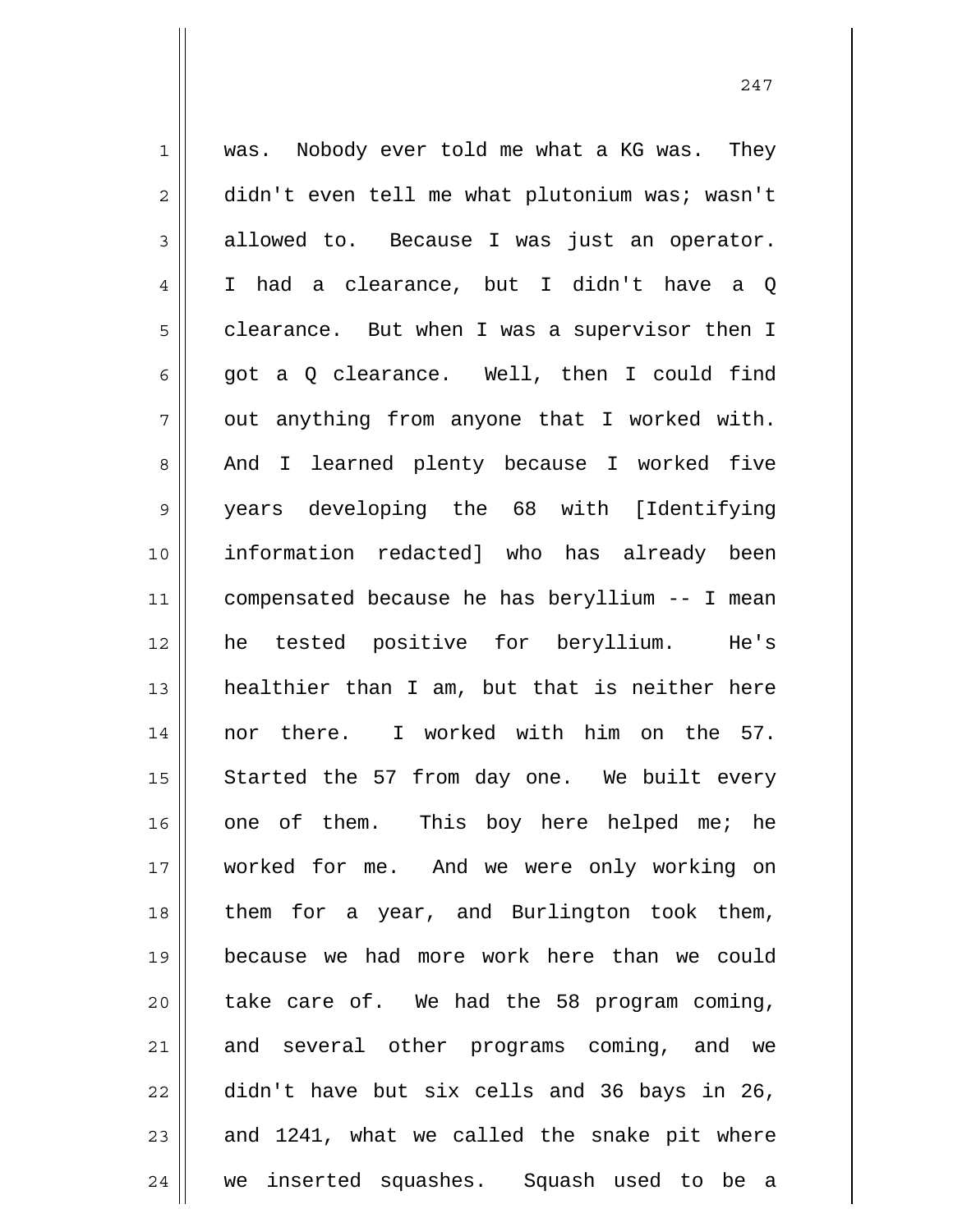classified word; I don't know why, because you eat squash all the time. But anyway, if you call the FBI on that, that was a little slip. But you know, that's damn foolish of me, I lost my train of thought, as I'm 83 years old, I'm lucky to be alive.

1

2

3

4

5

6

7 8 9 10 11 12 13 14 15 16 17 18 19 20 21 22 23 24 But what I'm trying to get at is that you can't take one shoe, it don't fit all any more than these one-size-fits-all socks. You can go buy them, but they are not as comfortable as if you buy a pair that fits you. Same way with underwear or anything else. One size don't fit all, and one foreman might stay in one cell, which one of them did. He's dead now, one of my very best friends. As a matter of fact he worked for me before he was promoted. He was promoted and worked on the program on handling the nuclear components of the 68 and I was handling the mechanical build of it, mechanical and packaging. He worked in there 18 years in that one cell; had two or three people. I worked 20 or 30 units all over the building. See, you're going to measure his, compare his radiation to mine.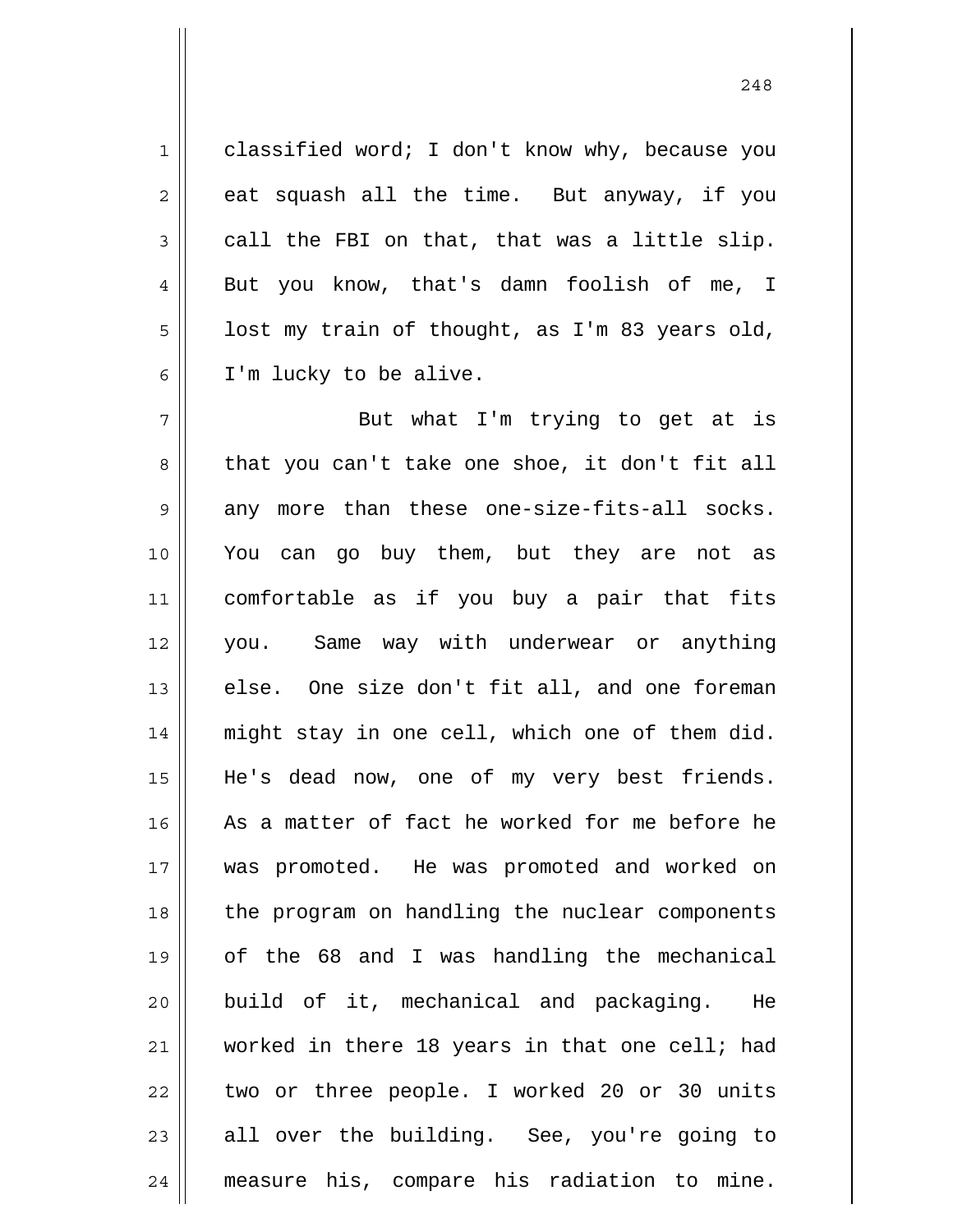1 2 3 4 5 6 7 8 9 10 11 12 13 14 15 16 17 18 19 20 21 22 23 24 You are going to compare mine to him? Well, he got probably 100 times more than I did because he was in there with the bear pits day after day after day doing his thing without any problems. He was one of the men who was in the cell five or cell six. Everybody is telling me it was cell six, but I remember it was cell five; but it doesn't matter, when they had the plutonium spill, he was in there. Well, he's dead now. I don't know why he died. His wife wouldn't even call me. She's afraid to even talk to me. And there's dozens of others like that. Very few of them would ever call me, because they don't trust me. They think that foreman there, he don't care about us. He just worked the whey out of us. Badgered us every minute of every day to get one more unit, and build five, and then you ought to build six. But you do it by following the rules. But in the early days we didn't have standards. There was no such thing as an overnight standard, and we learned to build them in our heads. One boy taught the next one, and if you couldn't learn to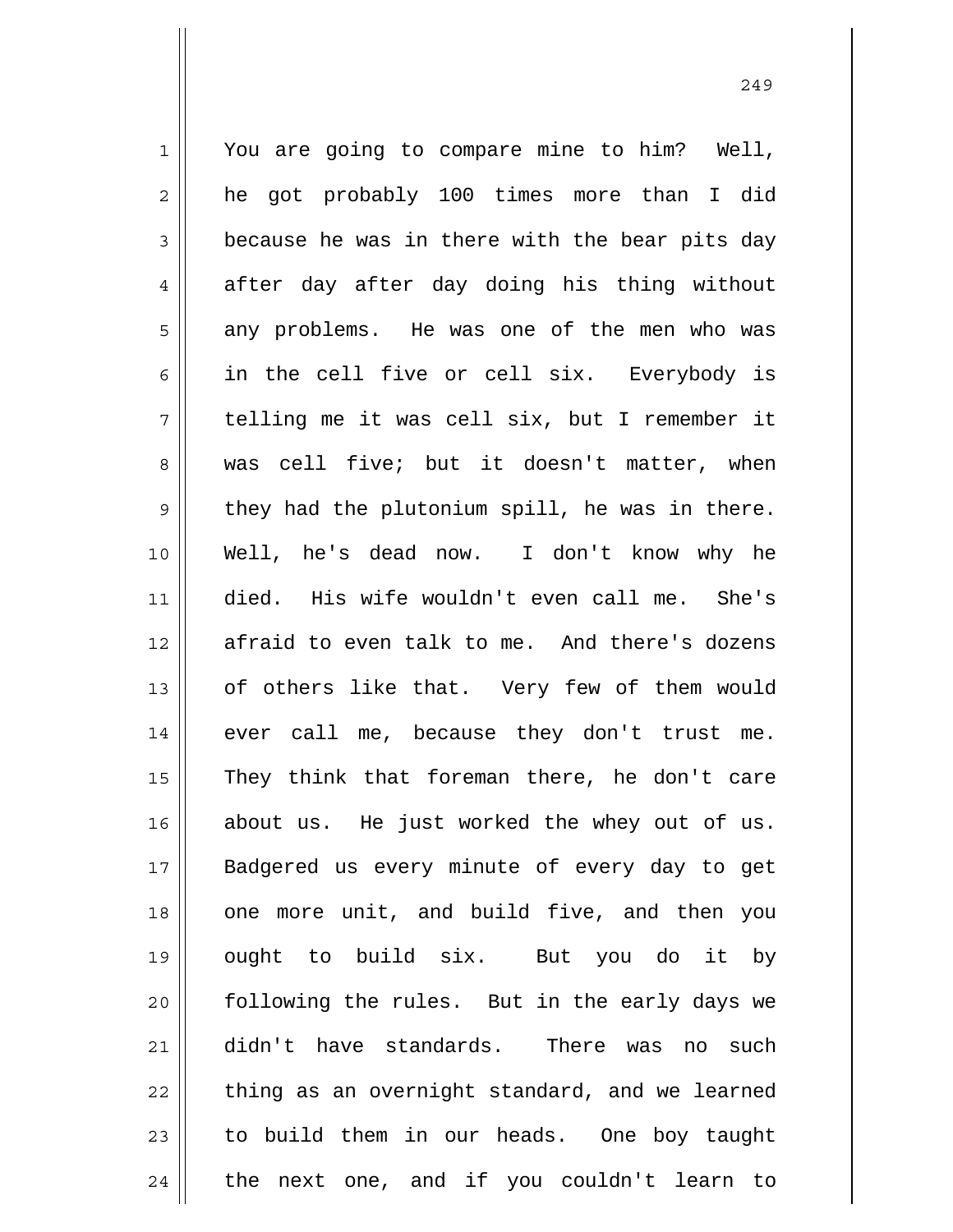1 2 build one of them, why, you went somewhere else.

3 4 5 6 7 8 9 10 11 12 13 We had secret documents, but we couldn't put a secret document up on the wall. Somebody walk in that doesn't have access to see it. You see, you have to be cleared to see some documents. There are a lot of them that lay around there that are classified, and in later years we let classified materials lay out all the time because the buildings were secured. But in the early days you couldn't leave OUO laying out; you'd get a security infraction.

14 15 16 17 18 19 20 And I worked out there 34 years, and handled millions of classified parts, secret parts, and never lost but one, and we found it at the Nevada Test Site because an engineer carried it out in his suitcase, instead of putting it -- letting my boys put it on the unit.

21 22 23 24 And I got one security infraction because I left one door open that could be unlocked from the outside in a building that is secure with alarms on it. It had something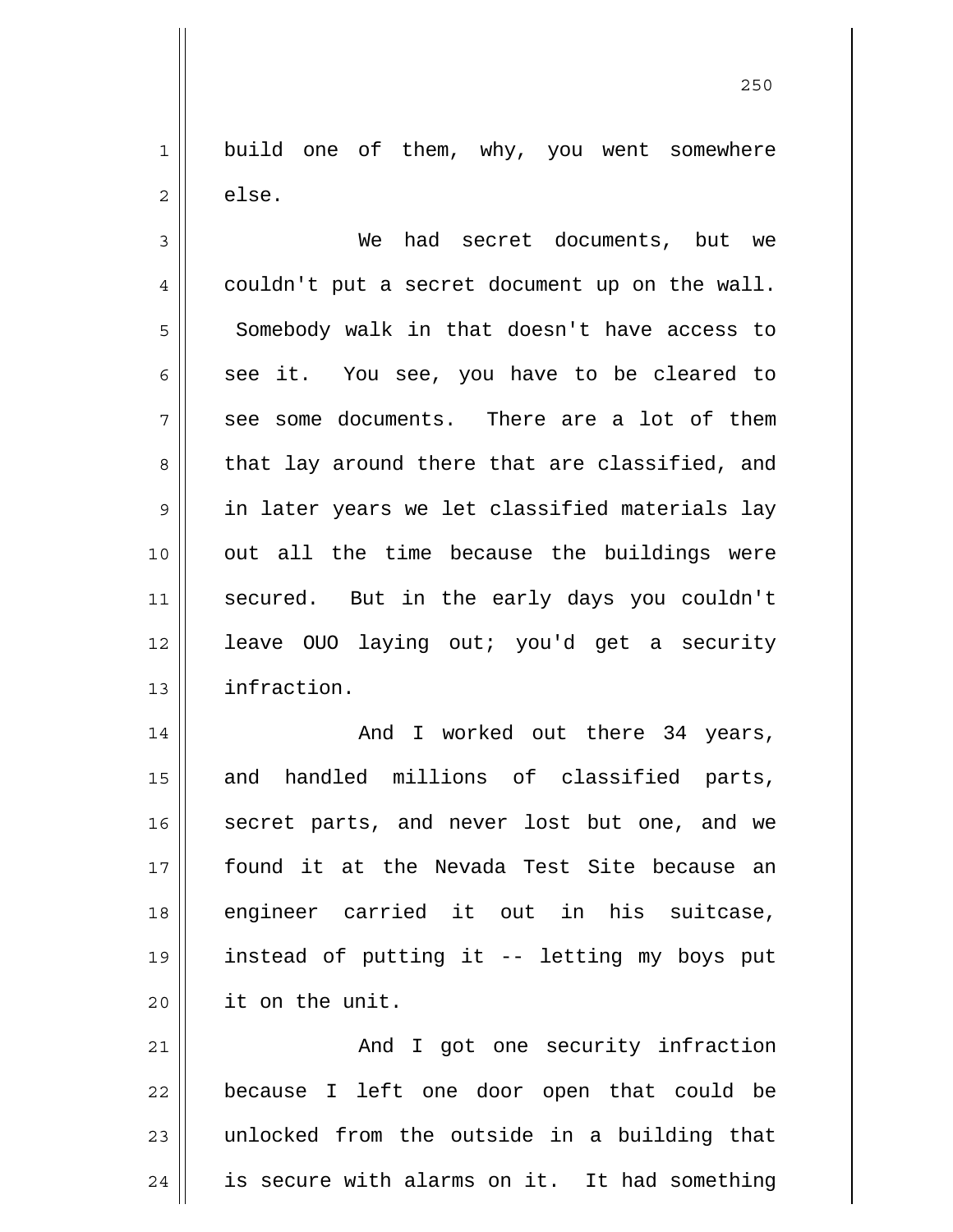1 2 3 4 5 6 7 8 like 90 or 100 doors in it, and we had to check them, every one, every night, and sign a slip that we checked them and call security and say, "Set the alarm". Well, the alarm set up fine, but the guard came along about midnight and said he found that door open. And he gave me a security infraction, the only one that I got in 34 years.

9 10 11 12 13 14 15 16 17 18 19 20 21 22 23 24 And I really thank this security thing we you people is classification -- I don't see how you can make any kind of a judgment as to how much radiation one man gets when you don't even know what he worked on, how many units he had in the bay. I mean every time you bring a unit in, the radiation goes up; you know that. In the 48 program you had to put one of them over in this corner, one over in that corner, and one in that corner, and one in this corner; and you could have two out in the middle to work on, and that was all you could do. And three of them had to be in the refrigerator all the time. We have one of the highest radiation units that was built out there. Whenever they had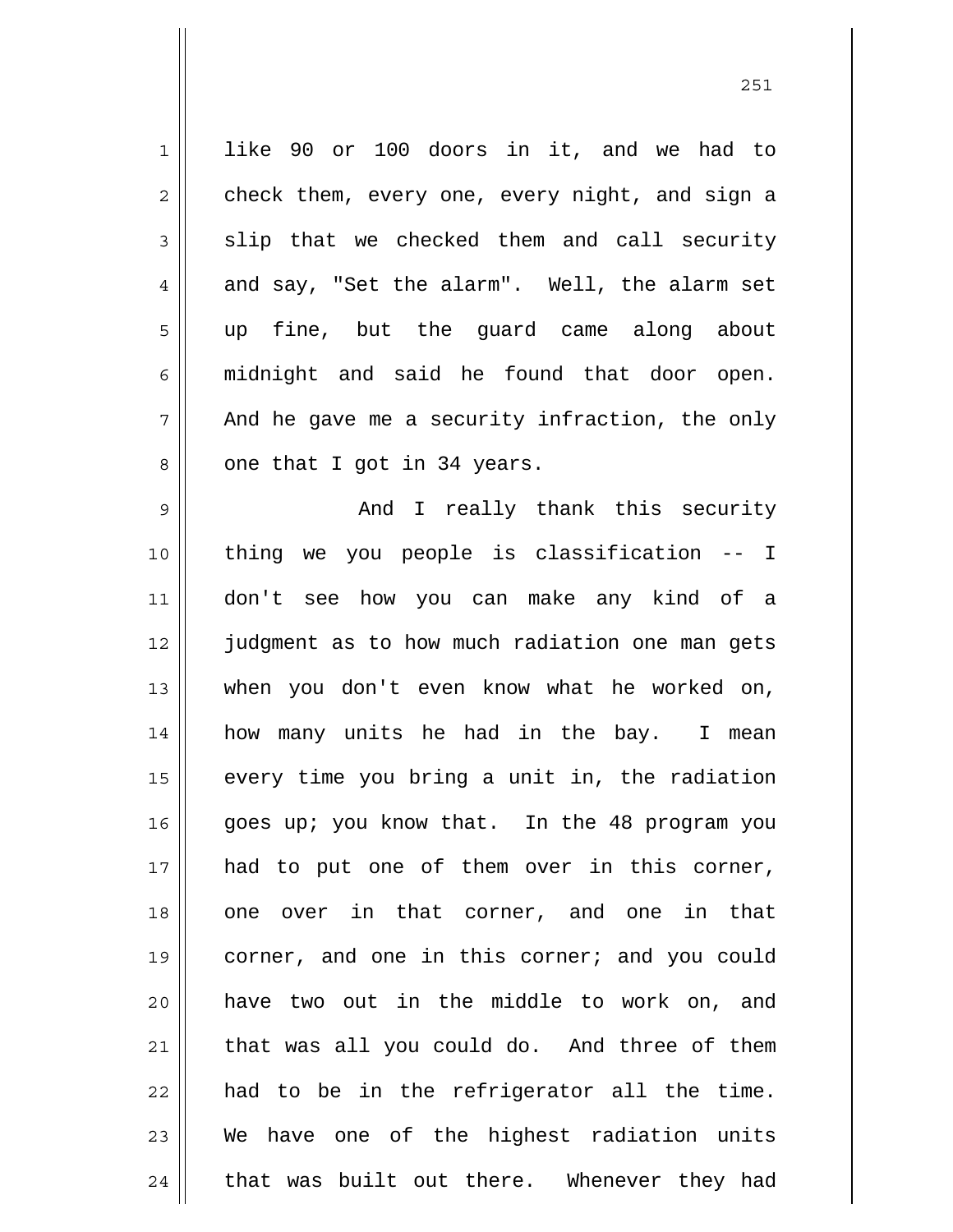1 2 3 4 5 6 7 8 9 10 11 12 13 14 15 16 17 18 19 20 to rework them, they started trying to rework them, couldn't it under the rules, so they done them in Germany; sent a team to Germany to rework them, and foreman who went over there, he'd do anything in the world to get one of them fixed as quick as he could. He's the one -- I'm not going to name any names because he is still alive. But he is the one that I came into the work bay one night and all the boxes that holds the tritium balls were full, and had to be carried on a special cart, and the cart was gone home, so I had to call the man out to come get the bottles out of there before I could go to work. We had to open them to see the bottles in there. And we opened one container, and it had three of them in there, and it had melted the foam. Now there was a guy that told me, you're lying. Those tritium bottles don't get hot. Well anybody that has ever worked one of

22

23

up.

21

We kept them on the same plane in

them will tell you, put two of them close

together and it gets so hot you can't pick it

<u>252</u>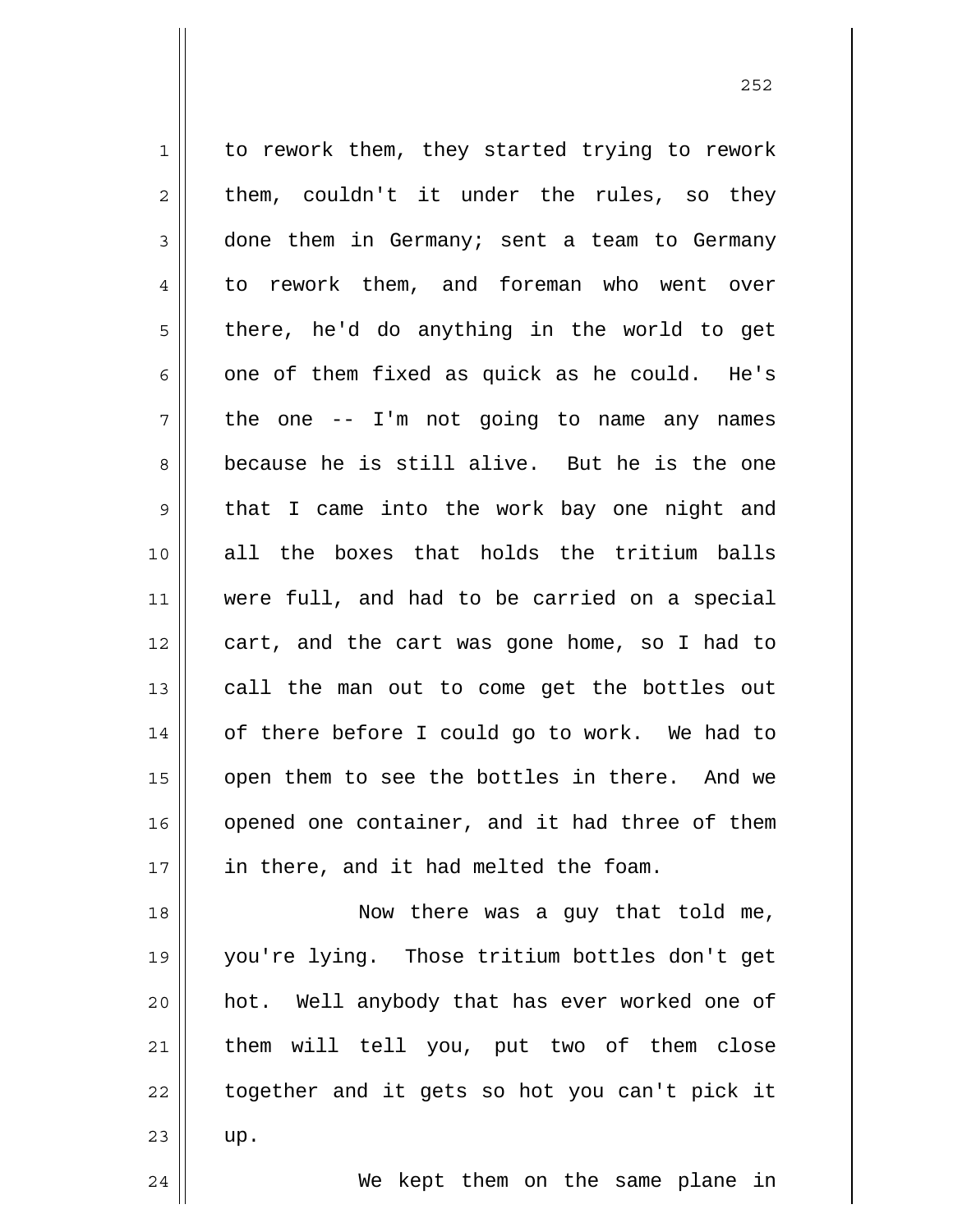1 2 3 4 5 6 7 8 9 10 11 12 13 14 15 16 17 18 19 20 21 22 23 24 the cell; we kept them on the same plane; we kept them scattered out. And Ms. Britten, she worked for me, or rather I supervised her a time or two. She'd be working the swing; a good operator. She's not going to lie to you about that tritium spill. I didn't know anything about that tritium spill, but I'll bet you \$50 it happened, because she wouldn't lie about it. But we had T289S, and they would alarm just all the time. When they alarmed my people would evacuate as quick as they could. We called safety. Safety come down there with an old T1-90, a hand-held tritium monitor, and me and him would put on safety masks and go in there, and he'd sit the old T1-90s doing knobs on it, I don't know what he was doing, and walk in there and say, there ain't no tritium in here. Let's get back in here boys and go to work. Set the old monitor down on the floor and call maintenance to come and check the tritium monitor. This would happen time and time again. The old T289s would cost me a million hours in production time, because they

<u>253</u>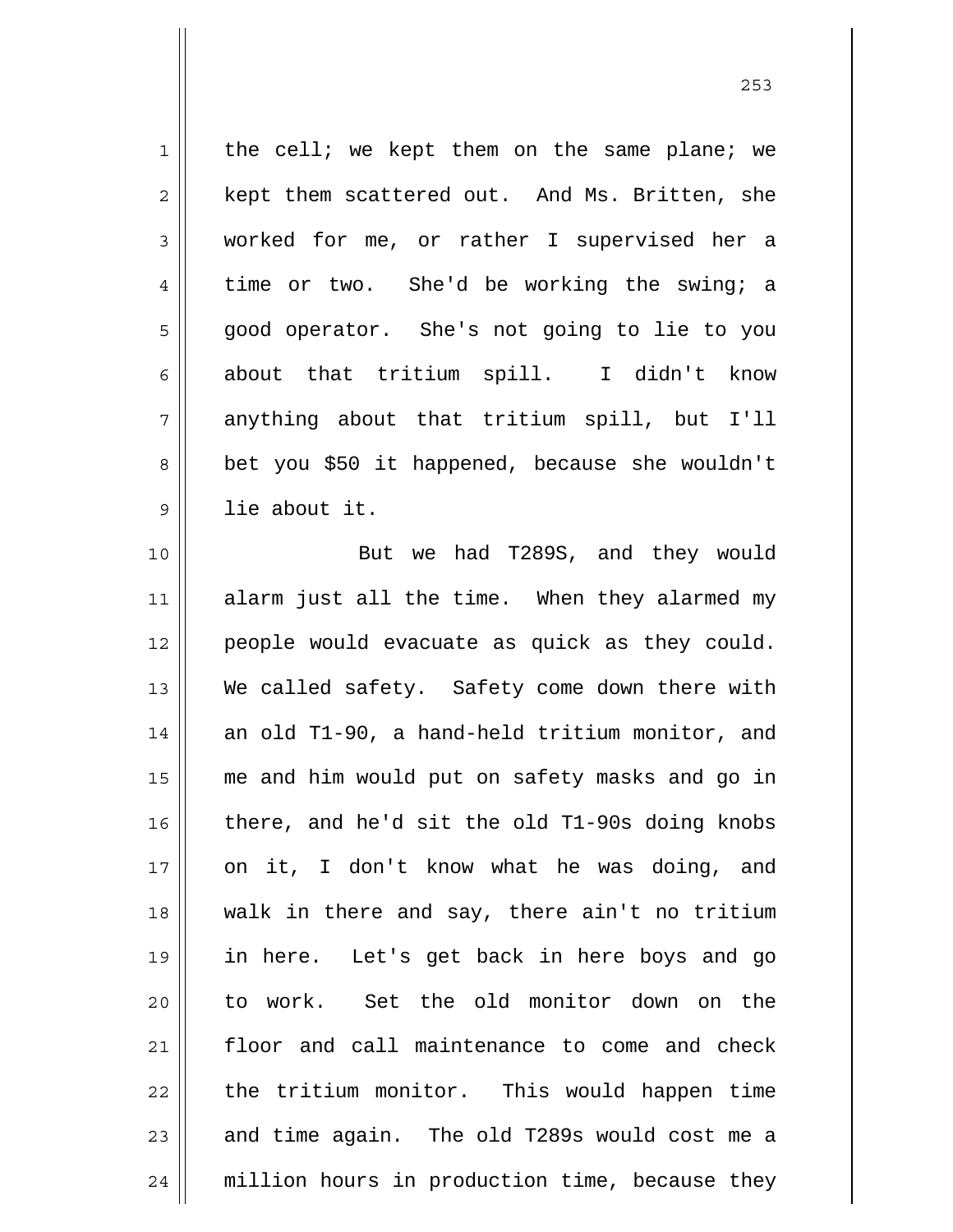1 were undependable.

2 3 4 5 6 7 8 9 10 11 12 13 14 15 16 17 18 They started the Mark 58, this is the hottest program we ever worked on, and when I say hot I mean high radiation. It didn't have as much radiation as the 48, but it was a high one, and we could only work in there, we could only keep a man in there three weeks, and then we had to rotate him out for that quarter. We could put him in there for three weeks in a quarter. And I'm trying to meet a production schedule and rotate people every three weeks. Some of them didn't even know what the program was. Usually we'd train people on a program and they stayed on it, you know, until everybody worked through and they all got trained. But we couldn't do that on the 58 because we had to work everybody in the plant three weeks at a time.

19 20 21 22 23 24 And Pete Looney is dead now. He got a year's radiation which at that time was 2-1/2 rem -- well, actually in the early days we worked under five rem per year; that was the rules was five rem per year. He got 2-1/2 rem in three weeks. They pulled him out of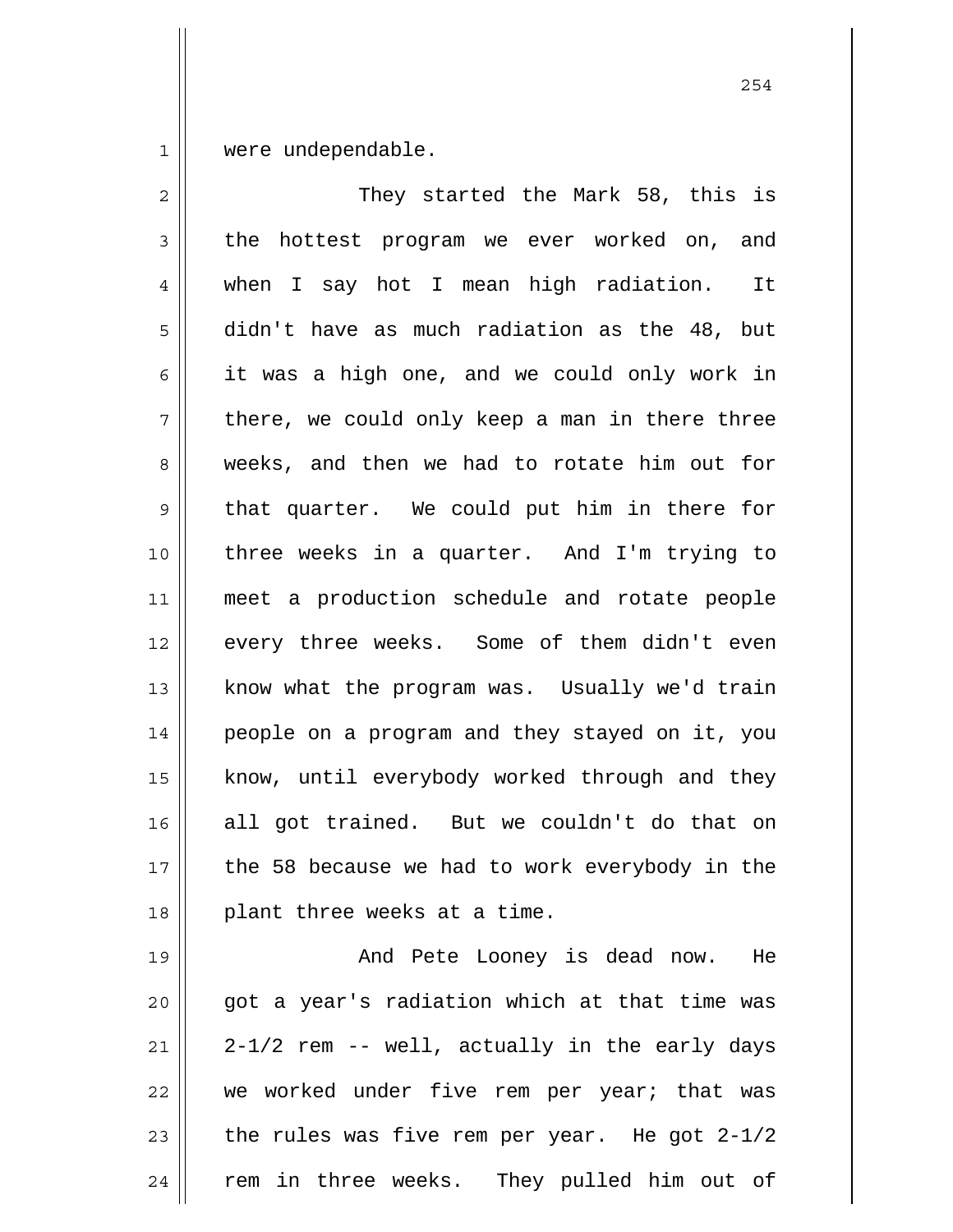1 2 3 4 5 6 7 8 9 10 11 12 13 14 15 16 17 18 19 20 21 22 23 24 there for a year. He started losing weight, and he was a great big old boy, he began to lose weight. He got down, it looked like he'd lost about 100 pounds and I thought I'd killed him. But it turned out he was going through a divorce, and he wasn't eating very much. He did get fat again. DR. ZIEMER: Floyd, I need to have you wind it up if you could. You've gone considerably over your time here. MR. WILEY: All right, I'm sorry, and I do appreciate y'all -- I understand what you are going through, and I certainly understand what Larry was talking about when he was telling you that he was saying he wasn't going to approve something he couldn't stand behind. I'll be just like him. Thank you much. DR. ZIEMER: Thank you very much. I wanted to check with people on the line here. Do we have any folks on the telephone that wish to make public comments? MR. FUNK: Dr. Ziemer, this is John Funk. I've got a couple of things I missed

<u>255</u>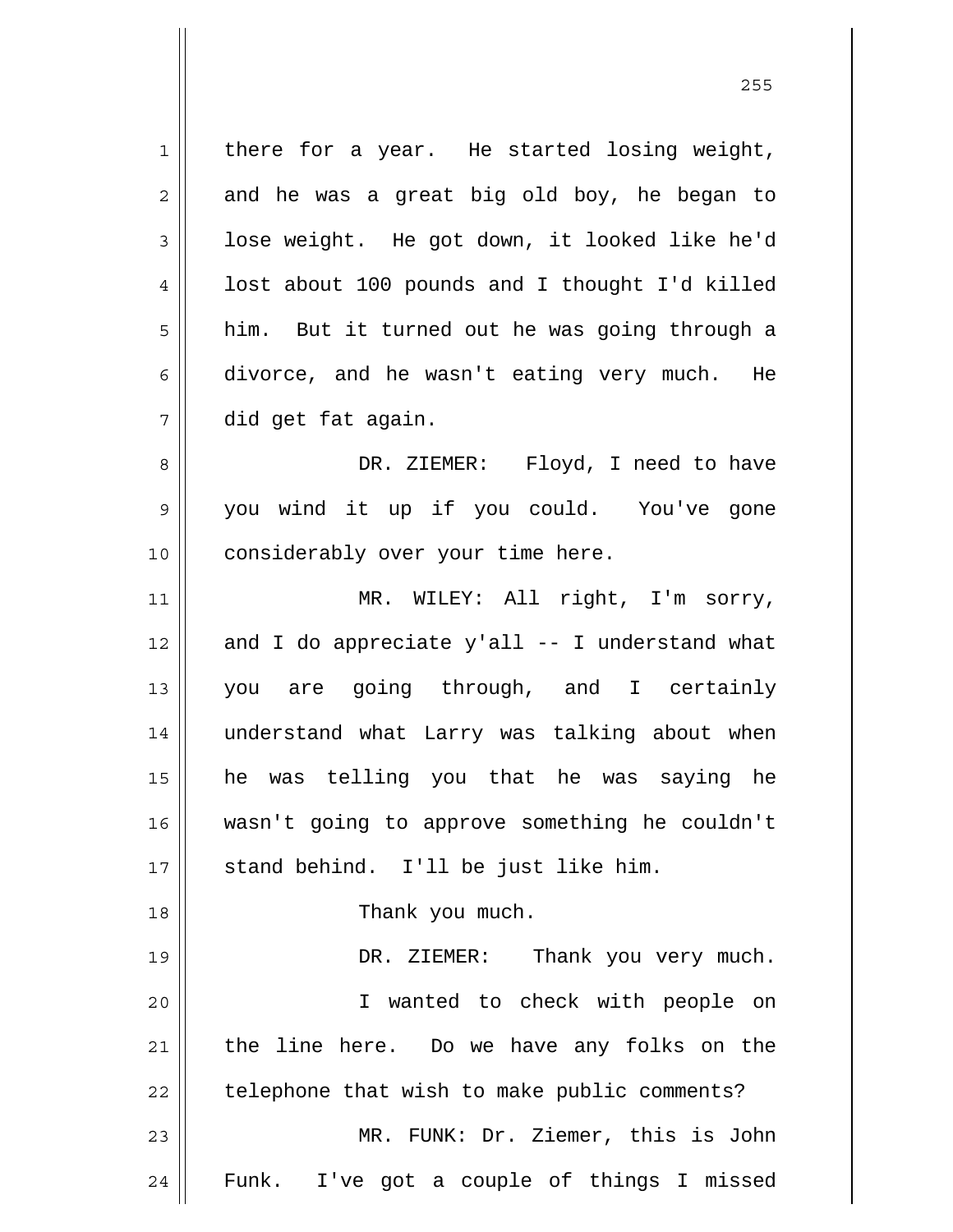1 2 3 4 5 6 7 8 9 10 11 12 13 14 15 16 17 18 19 20 21 22 23 24 this morning. I have a few phone calls. You could save me a spot at the end of the session. MS. KLEA: This is Bonnie Klea. I'll wait until the people there in your audience are done. DR. ZIEMER: Okay. And anyone else? Okay, I've got two more folks here that we want to hear from. Sue Morgan. MS. MORGAN: My name is Sue Morgan, and I left Pantex in 1986 because I was ill. None of the doctors in Amarillo would even approached the subject of my exposures, and so I spent several years with health food stores, home remedies et cetera, trying to detox myself from radiation. My time on the line began over in research and development, one day my partner and I were packaging high explosives which were in talc form with no protective equipment. We had to stop and go up to the division manager's office, and he was giving a talk about carcinogens, known carcinogens.

<u>256 میں اس کا 17 مئی میں اس کا 17 مئی میں اس کا 17 مئی میں اس کا 17 مئی میں اس کا 17 مئی میں اس کا 256 مئی می</u>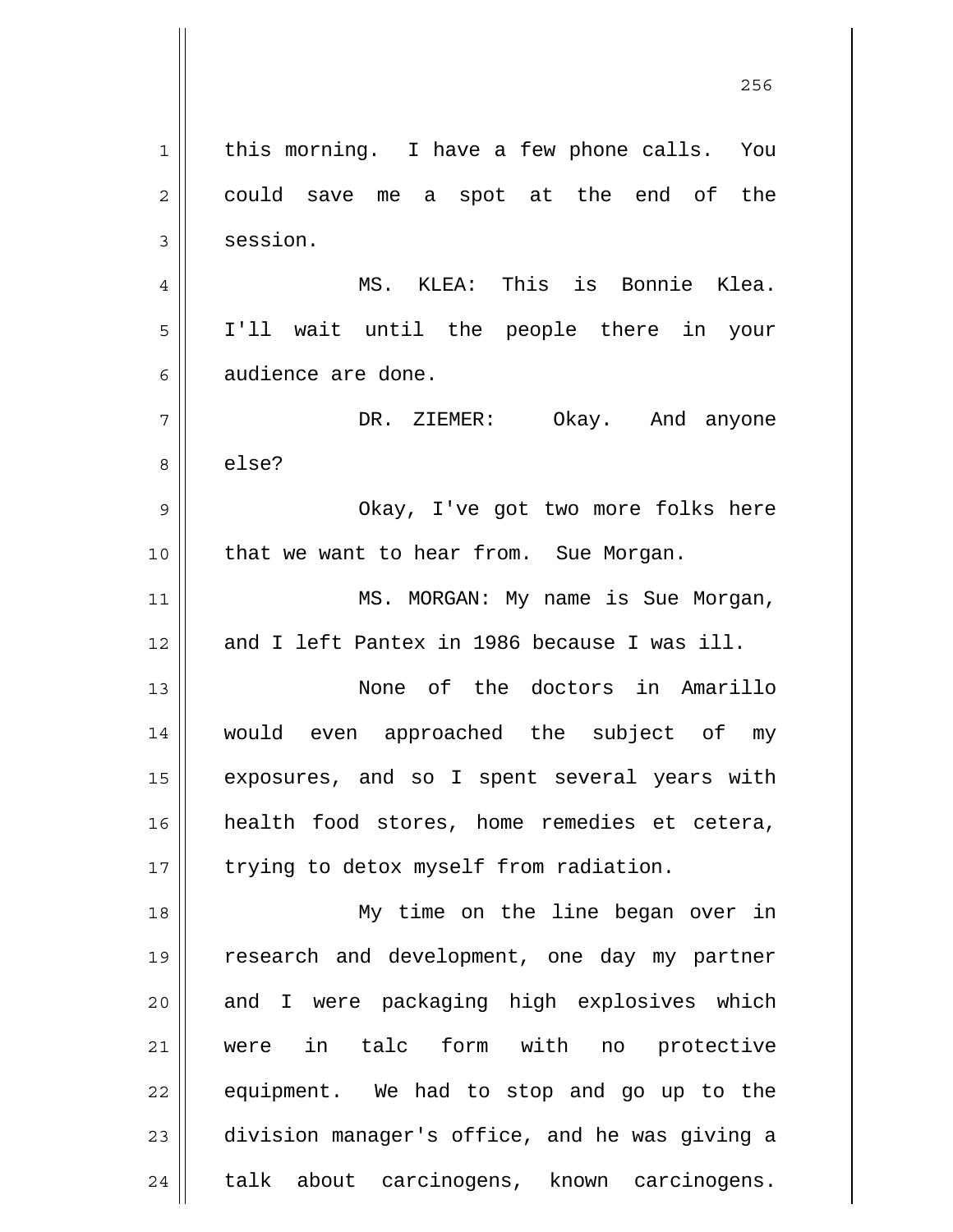| $1\,$          | And he mentioned the explosives<br>we<br>were |
|----------------|-----------------------------------------------|
| $\overline{2}$ | working with right at that moment.            |
| 3              | My partner and I had that talc all            |
| $\overline{4}$ | over us -- in our hair, in our coveralls, et  |
| 5              | cetera. And he said that we were not to work  |
| 6              | on those explosives without protective        |
| 7              | equipment, and that included respirators.     |
| 8              | So when we went back to work we               |
| $\mathsf 9$    | requested protective equipment and            |
| 10             | respirators. We were given white paper suits  |
| 11             | and a pollen mask. I transferred over later   |
| 12             | to -- well, I was an inspector, and I worked  |
| 13             | mostly in building 64, and 23, which was on   |
| 14             | the 68 program.                               |
| 15             | And<br>was exposed to various<br>$\mathbf{I}$ |
| 16             | chemicals, toluene -- I never have been able  |
| 17             | to pronounce it -- and beryllium.             |
| 18             | Now today -- well, years ago I                |
| 19             | checked out to being beryllium sensitive. The |
| 20             | first time I went to Denver to the hospital   |
| 21             | for a checkup, the doctor tore the lining in  |
| 22             | my lung, my right lung, so he couldn't get an |
| 23             | accurate count of the beryllium, so there was |
| 24             | no sediment.                                  |

<u>257 and 257</u>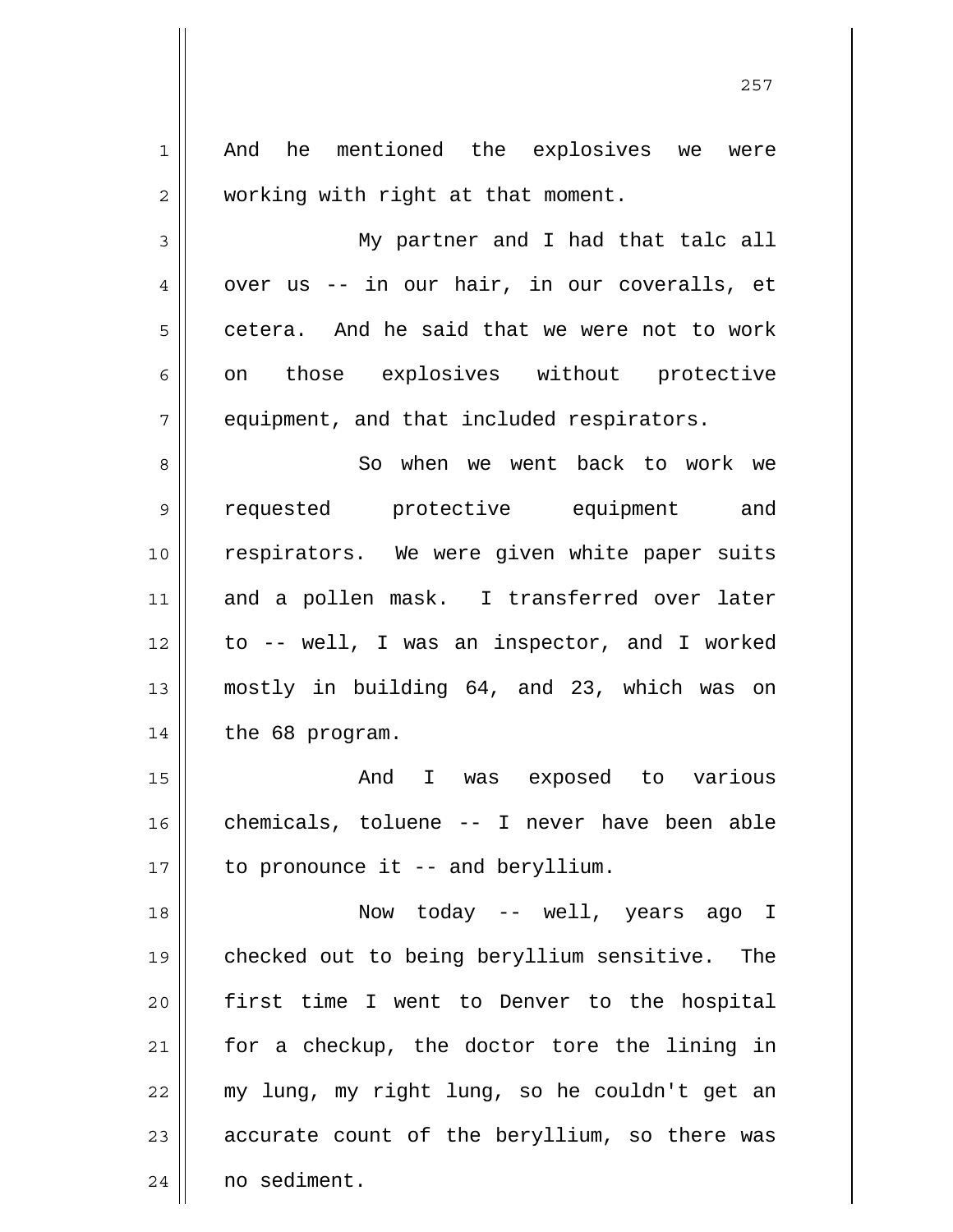1 2 3 4 5 6 7 8 9 10 11 12 13 14 15 16 17 18 19 20 21 22 23 24 Since then I have been several times and they have refused to do one biopsy; still no settlement. I now have emphysema. I have never smoked; never will smoke. But I have emphysema, and I am very sensitive to beryllium, according to the test. The doctors, I have made the comment more than once, the doctors have the attitude that they are working for the company and not for the court, which I don't like. It's the wrong attitude in my opinion. I went to my -- my doctor sent me to a specialist for -- I guess unknown diseases. He was a high powered rheumatologist, and he ran all these tests, and he came back and told me, he said the only thing I can tell you is that all -- everything you have today, all of your conditions can be attributed to your exposures. And we don't have any help for it. You are going to have to treat symptoms, and you are going to have to live with it. Today I am supposedly in my golden years. Because I left Pantex early, I didn't

<u>258</u>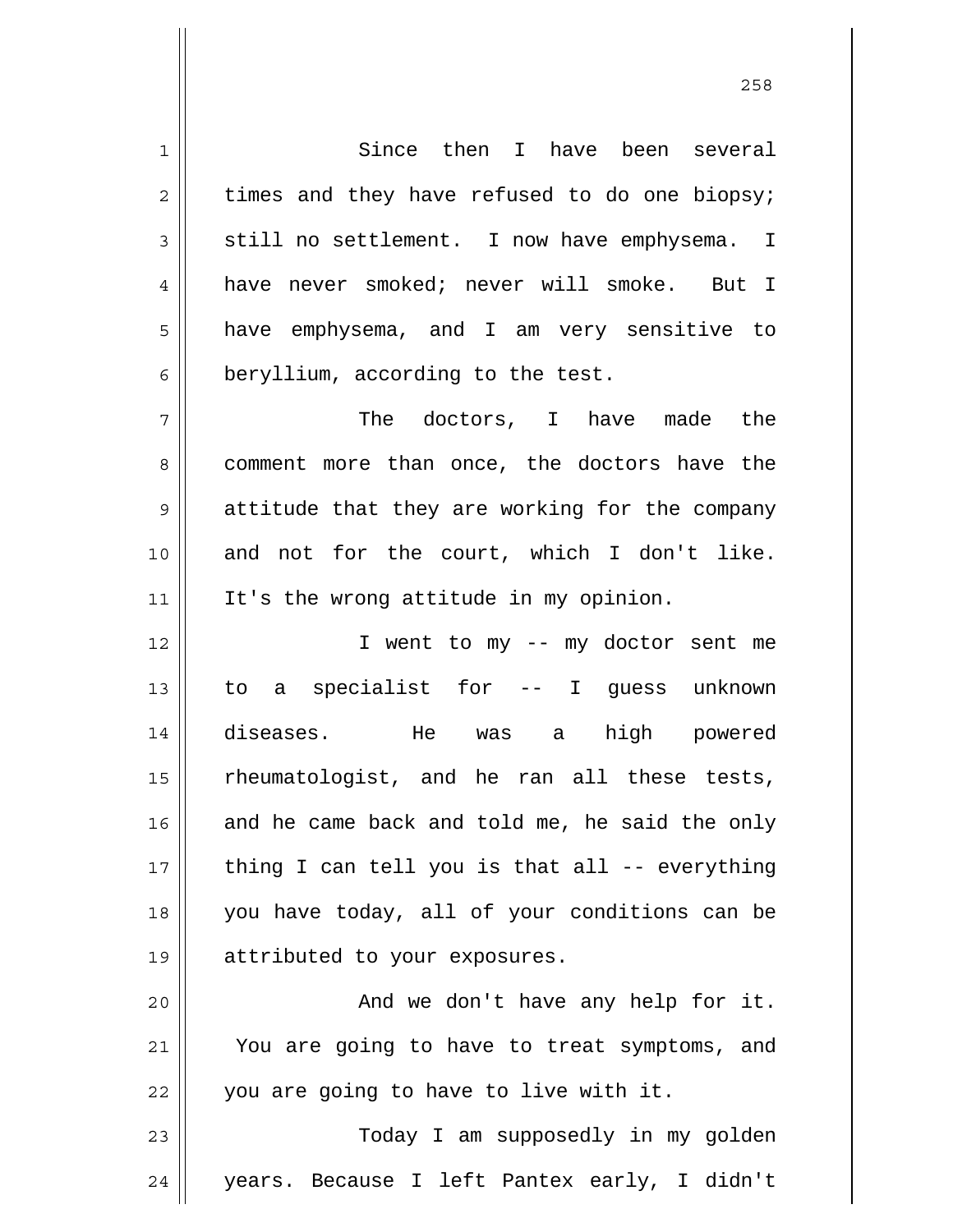1 2 3 4 5 6 7 8 9 10 11 12 13 14 15 16 17 18 19 20 21 get a retirement. I am running out of money, and I am ill. I spent the last 2-1/2 years pretty much in bed; I'm a semi-invalid. And the doctors did admit -- the ones here that will admit -- the ones in Houston out and out say, you know, you have this and this and this, and you just have to live with it; there is no help for it. So my wonderful golden years that I worked 50 years for are controlled by the conditions of my health, and those conditions are painful; they are not pleasant. And I resent it, because I have been a good hard working member of society, and here I am now 68 years old, running out of money, with no settlement to which I am entitled. So far there has been no cancer, nothing that I can directly necessarily attribute to radiation. That came out several years ago that daily ongoing doses of low level radiation are more dangerous than one high exposure.

22 23 24 At the time I was working there, if you are on the last day of the month, if your dosimeter indicated the limit you could have

<u>259 میں اس کا اعتبار اور اس کا اعتبار اور اس کا اعتبار اور اس کا اعتبار اور اس کا اعتبار اور اس کا اعتبار اور ا</u>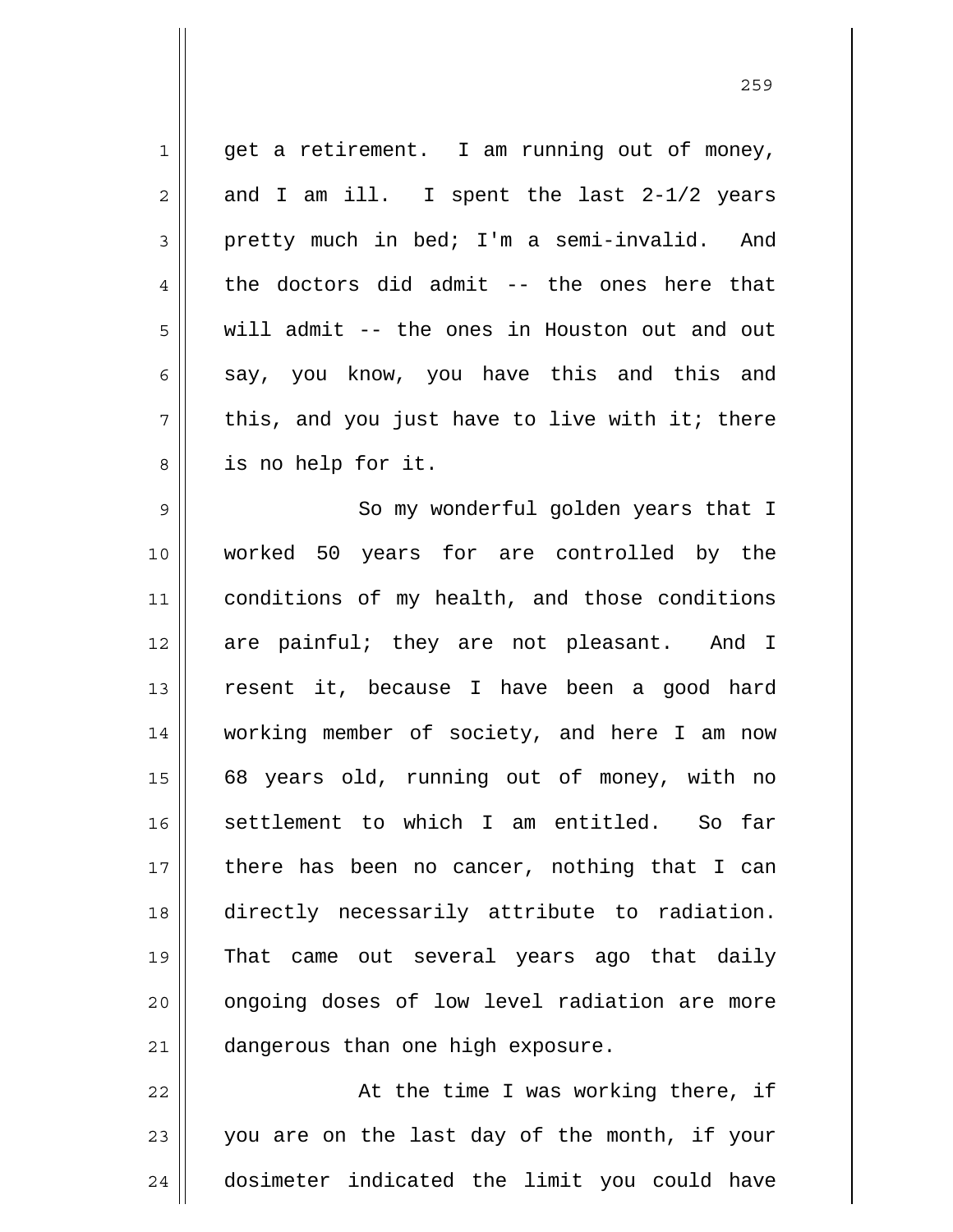1 2 3 4 5 6 7 8 9 10 11 12 13 14 15 16 17 18 19 20 21 22 23 24 so many REM per month, if it indicated the limit, and the next day was the first, then that just rolled over and you went right back in the cell and went right back to work, and that did happen to me. I read -- I don't know how true it is, but I kind of think it's true -- that when all of this started, and the lawsuits with the unions started, that they found 80 boxes of medical records which were buried at Pantex, and my record was one of them, and that person that told me that was in a position to know. Thank you for your time. DR. ZIEMER: And thank you for coming today. Next we will hear from David McCampbell. David, it looks like we'll have to raise the microphone. MR. McCAMPBELL: Looks that way. My name is David McCampbell. I am speaking on behalf of my father, Elvin McCampbell. And he would love to be here, but he died in 2002 of renal cancer which was attributed by the surgeons and the doctors in

<u>260</u>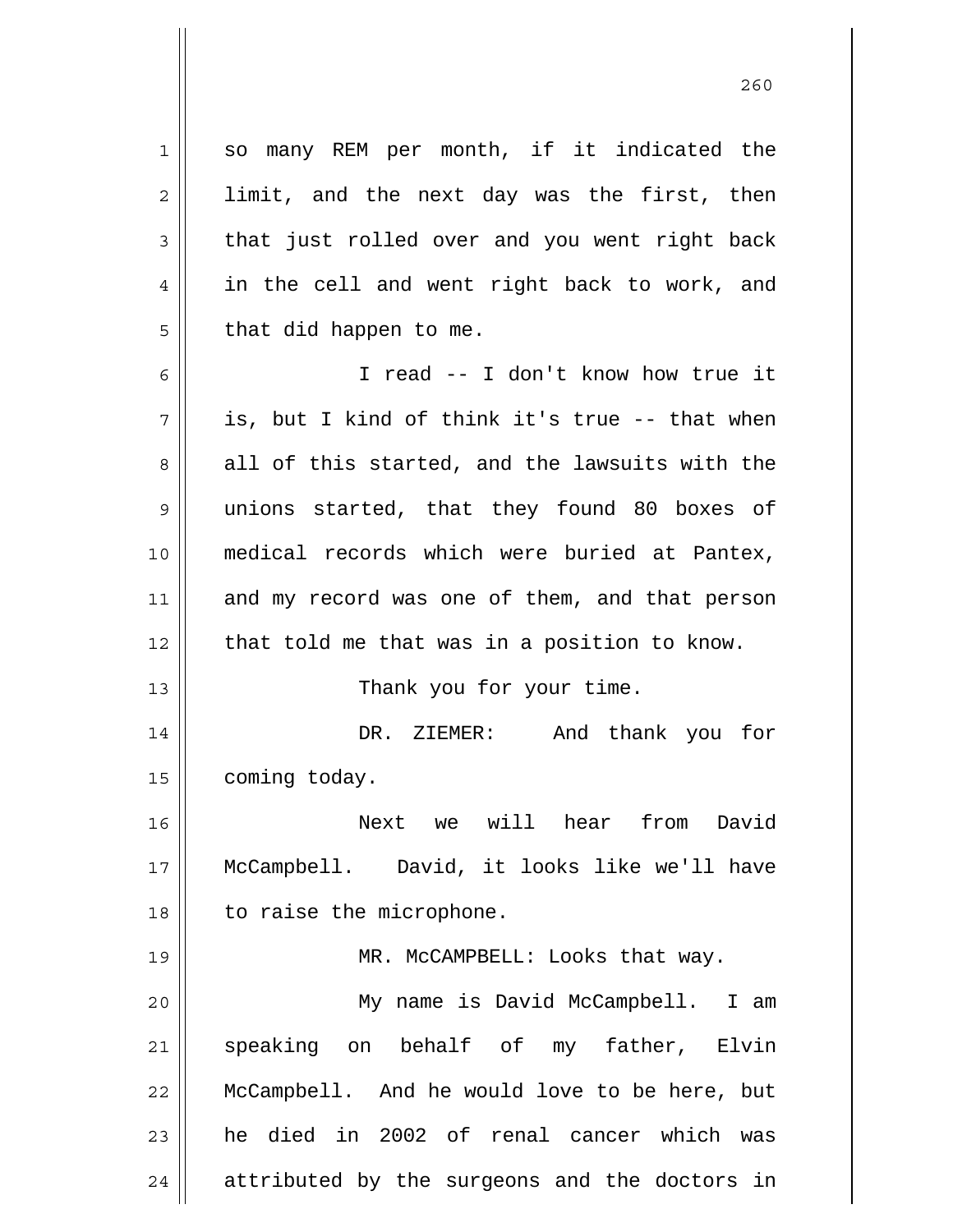| $\mathbf 1$    | Wichita Falls, after all their tests, that it   |
|----------------|-------------------------------------------------|
| $\overline{2}$ | was probably related to radiation exposure.     |
| $\mathfrak{Z}$ | They had heard of Pantex, and they knew all of  |
| 4              | these stories. So Dad can't be here.            |
| 5              | But he worked out there form '70 to             |
| 6              | He filed all the paperwork in about<br>'84.     |
| 7              | He was denied in 2002. The reasons for<br>1999. |
| 8              | which only a physicist or a biochemist or an    |
| $\mathsf 9$    | industrial hygienist or somebody of that        |
| 10             | nature would understand all the paperwork that  |
| 11             | was included.                                   |
| 12             | As I said he died in 2002 of renal              |
| 13             | cancer. Since that time, on behalf of my        |
| 14             | mother, I have continued to work to try to get  |
| 15             | a resolvement out of this situation, primarily  |
| 16             | because I worked out at Pantex from 1969 to     |
| 17             | 1974, as a training specialist in 1215, a lot   |
| 18             | of the stories these people are telling you, I  |
| 19             | personally during that period of time know      |
| 20             | what they are talking about, because we would   |
| 21             | bring people up to the line, I mean to 1215,    |
| 22             | we would have the engineers come in and the     |
| 23             | quality people, and we would sit and write      |
| 24             | standards. The assembly workers would learn     |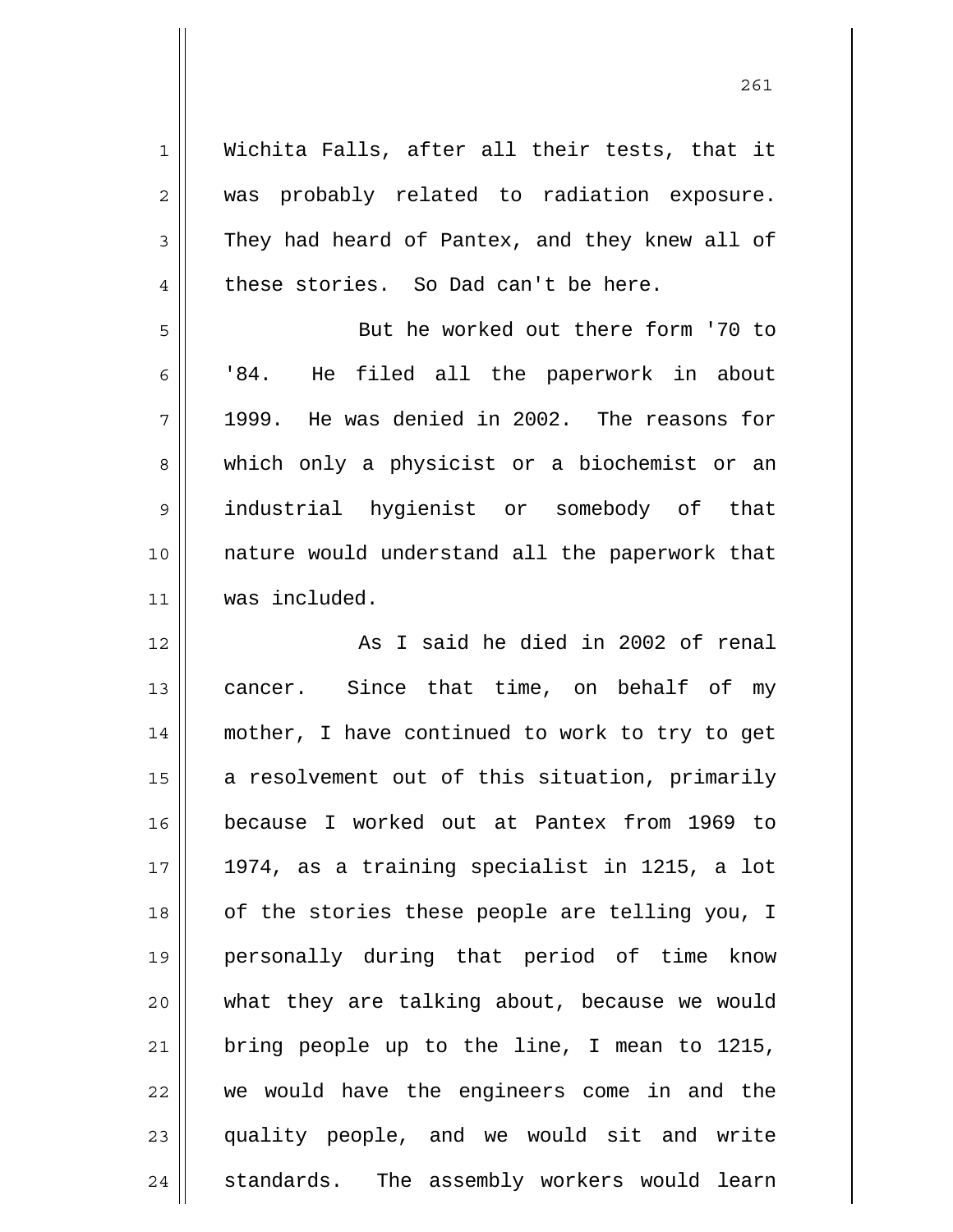1 to do the assemblies, then we would shift every thing down on the line. I worked on about seven programs during that particular period of time.

2

3

4

5 6 7 8 9 10 11 12 13 14 15 16 17 18 19 20 The thing that bothers me most is -- and this is just an anecdote I thought up while the person was mentioning the tritium -my boss in the training center was a man by the name of [Identifying information redacted], who had been with Pantex or Mason & Hanger forever, because he transferred from Medina, he had a badge number like [Identifying information redacted], or something like that. And we were talking numerous times about what do we do, or how do we train people for when a tube breaks. And he said, well, the ongoing story is that you take duct seal and you put it over the tube, and then you go home and you drink eight or 10 beers and flush it out of your system.

21 22 23 24 This was kind of the mentality that existed at Pantex during that particular period of time whenever there were really no definitions given or -- about the dangers or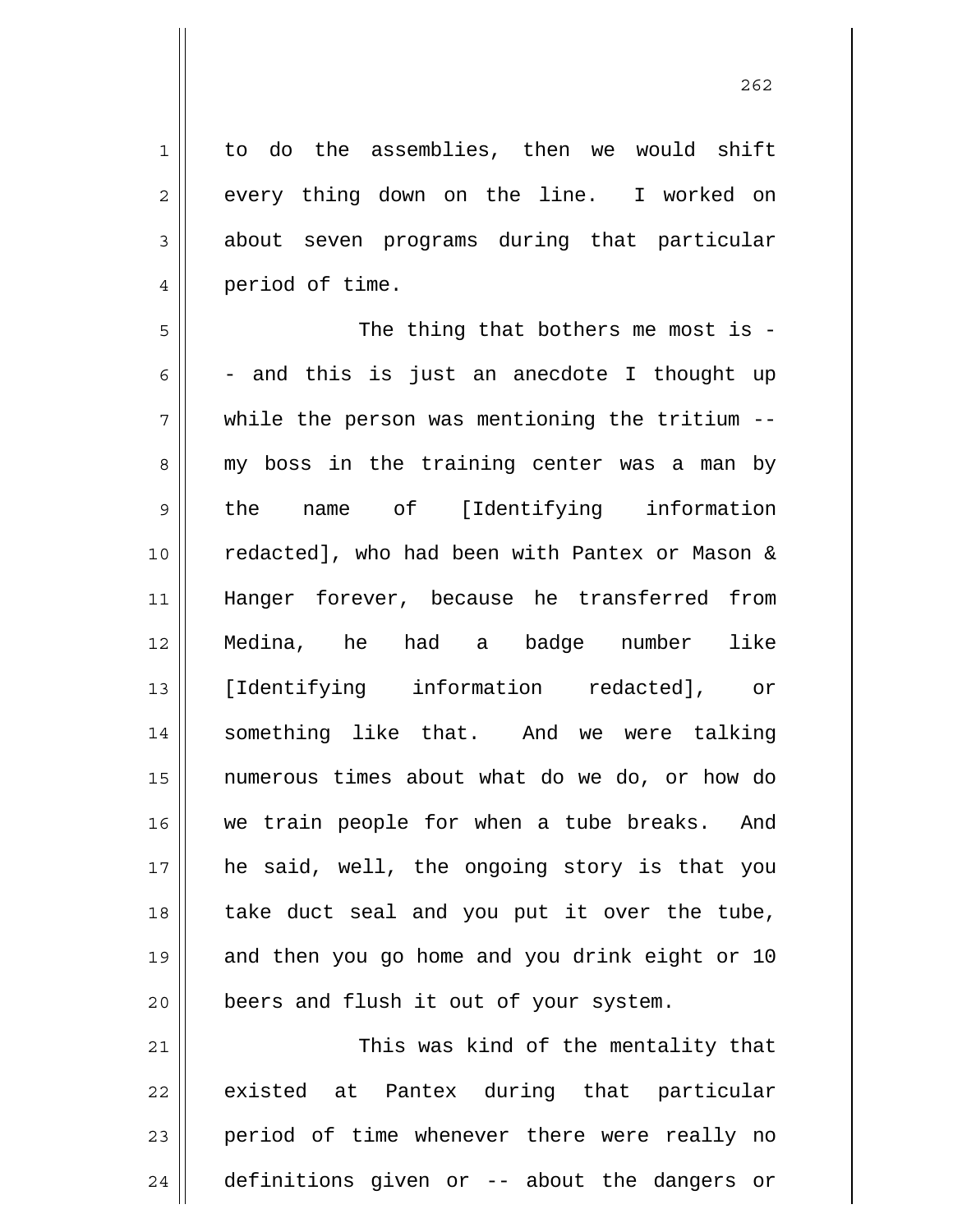| $\mathbf{1}$ | the true hazards. The first one I know about   |
|--------------|------------------------------------------------|
| 2            | was '73, something like that. I was asked to   |
| 3            | develop a series of programs called Atomic     |
| 4            | Weapons Familiarization. And in that by that   |
| 5            | time the cloak had fallen to some degree, and  |
| 6            | we brought all of the operators up and put     |
| 7            | them through that program, talking about how   |
| 8            | an atomic bomb worked, what the components     |
| $\mathsf 9$  | were, what chemicals were, what explosives     |
| 10           | were made up of, how it all went together, how |
| 11           | it detonated, and everything else.             |
| 12           | And at that time I remember very               |
| 13           | clearly a lot of guys coming up and saying,    |
| 14           | you know I've worked here for 10 or 15 years.  |
| 15           | Nobody has ever -- nobody ever put this kind   |
| 16           | of a presentation to us. That program was cut  |
| 17           | out about a year later because people in       |
| 18           | management decided we were telling too much.   |
| 19           | So it gives you some idea again                |
| 20           | about the state of mind at Pantex.             |
| 21           | My dad, according to the<br>last               |
| 22           | denial by NIOSH or whoever has got these       |
| 23           | forms, said that he had a 37.61 percent chance |
| 24           | of developing cancer based on his film badge,  |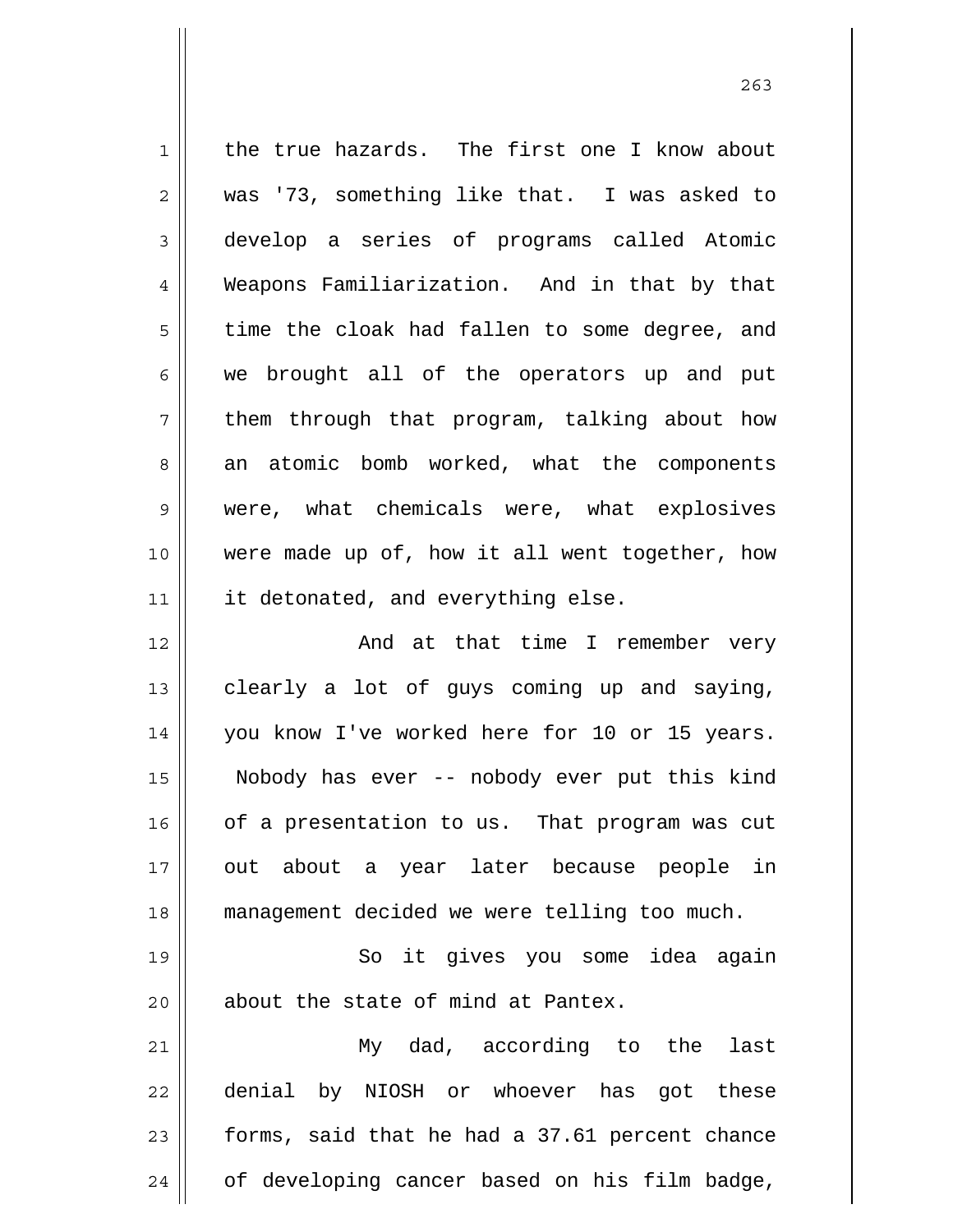and again it was a film badge, it was not a dosimeter or anything else.

1

2

3 4 5 6 7 8 9 10 The point simply is this: how many of you in your present jobs would accept that job if you knew you had a 37.61 percent chance of getting renal cancer? The point being these things are hidden, and that's what these folks are hurting about. That's what my mother is hurting about because she lost her husband.

11 12 13 14 15 16 17 18 19 20 21 22 Now I have been involved in discussions with the U.S. Department of Labor, filled out all their forms. I have talked to the Energy Employee Compensation Resource Center. I think -- I don't know when that was -- maybe a year ago; they came in, gave me a new set, because my dad was turned down under the radiation portion because he was only 37.61 percent. But toxic side they decided, and we got a letter shortly after, that they were reconsidering his case and had sent it all to NIOSH.

23 24 Now I have also worked with people over in Albuquerque. They know me. It's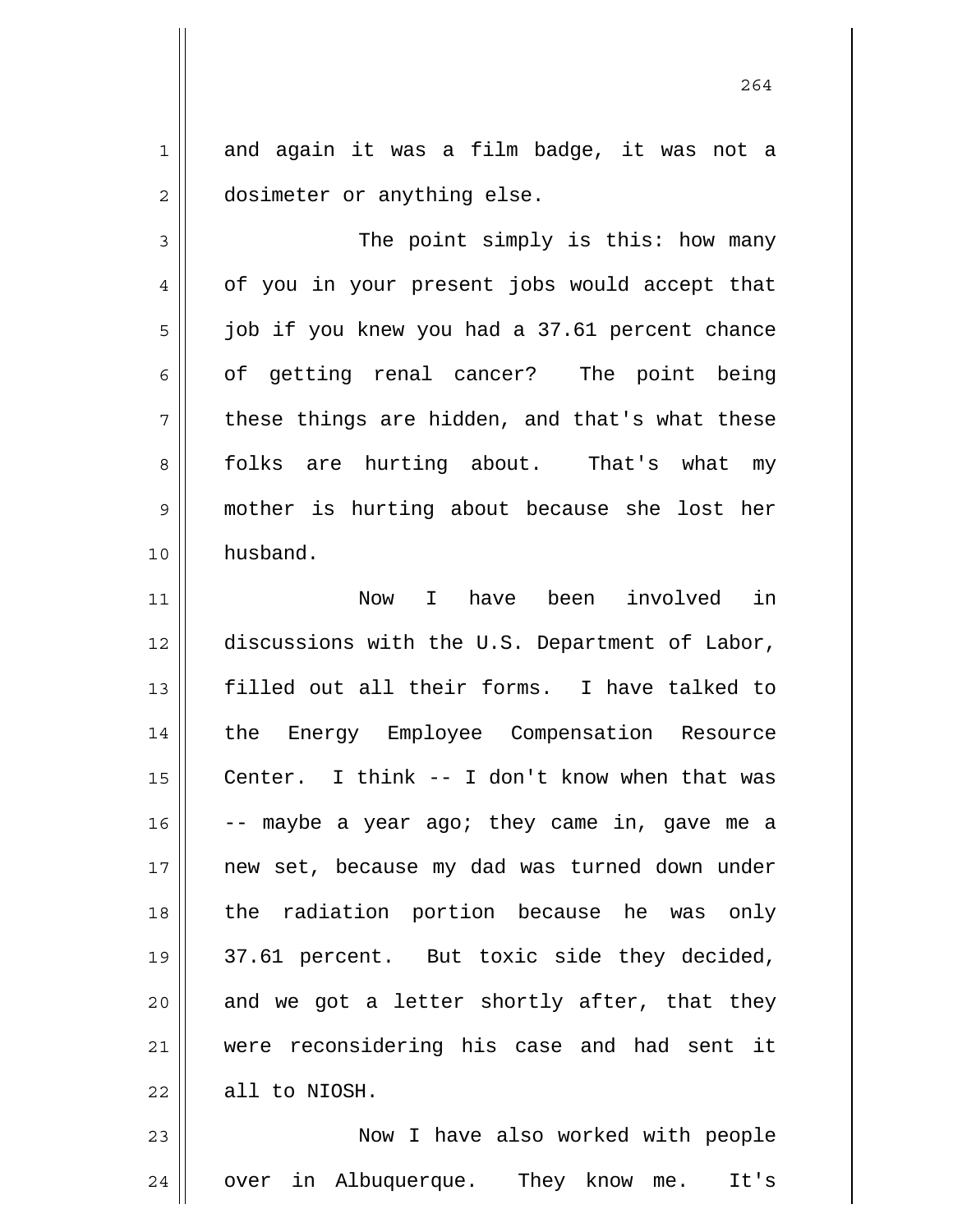1 2 3 4 5 6 7 8 9 10 11 12 13 14 15 16 17 18 19 gotten to the point where the first thing they tell me is, I'm sorry we understand your case. We hear it from others. And they keep -- I keep calling and say you told me -- this was around Christmas -- you told me I would have information within three or four months, and it'd been six months, and she said, I'll check. She called back, said, I talked to the people in Colorado. You will have -- his file was in on somebody's desk and they moved it to the top. That was at the first of the year. I called again last month. I don't know where the file is, but anyway, supposedly it has all been sent to NIOSH, because now they have decided that he may be eligible because he was exposed to toxic chemicals. Now I know for a fact that he was exposed to toxic chemicals because I trained

20 21 22 23 24 him in the training bays. The methyl ethyl ketones, right now I can't even recall all the chemicals. We just kept them all in a big cabinet. We had no idea, or any toxicity reports or anything else about any of these,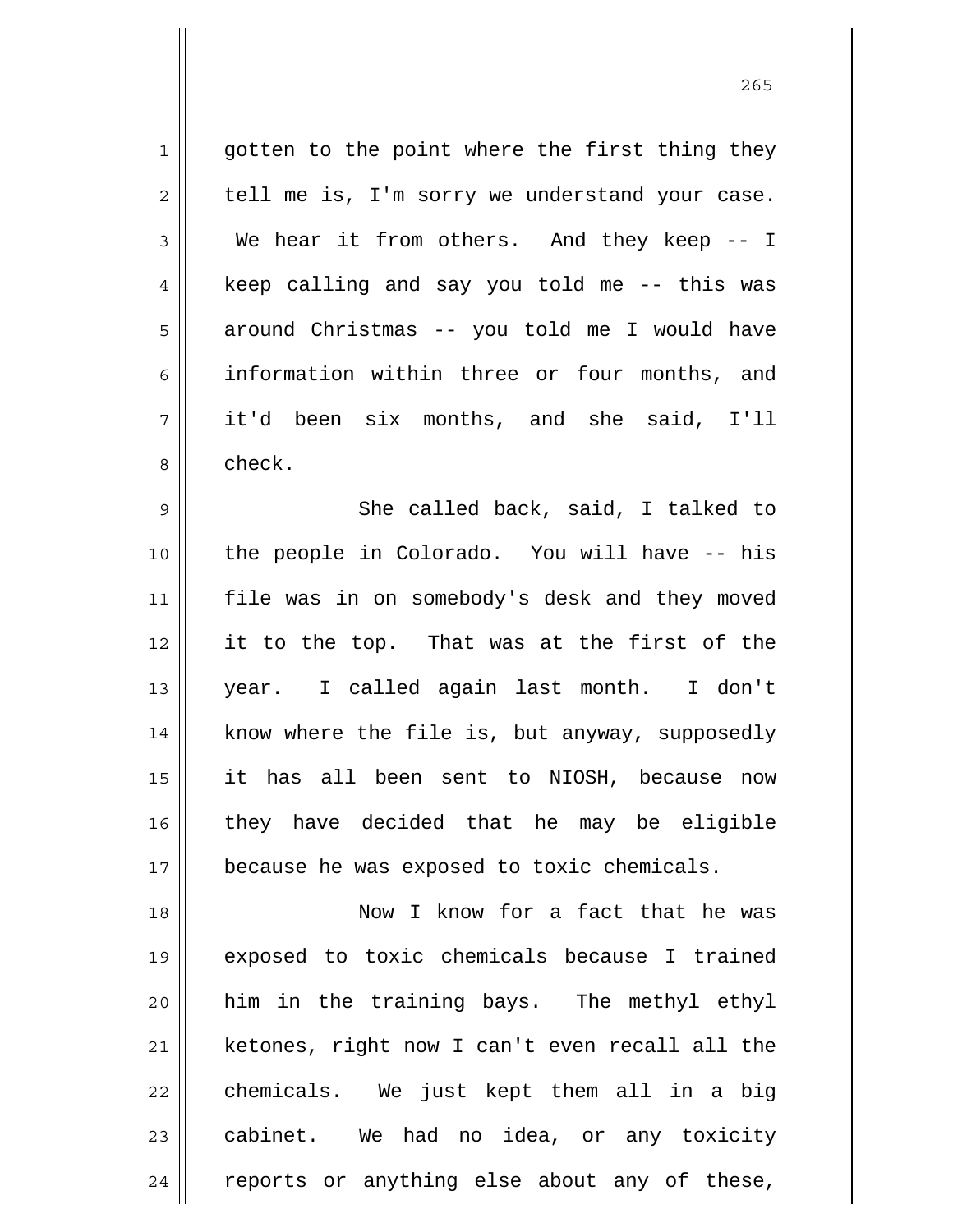1 2 3 4 5 6 and we trained in using the actual materials that they would be using down on the line. So I know for a fact that his time out there, his hands, sometimes they wore rubber gloves, sometimes they didn't. They didn't wear respirators; they didn't wear masks.

7 8 9 So I know that his exposure, he was exposed heavily, and I put that in the letter I sent this last time, last summer I guess.

10 11 12 13 14 15 The point again, I appreciate your time. But I would really like to say that nine years that this has been going on without a definite answer or without something legitimate understandable conclusion is very frustrating.

16 17 18 19 20 21 22 23 My mother is [Identifying information redacted] years old. She is on Social Security. I have to help her when I can money-wise. I don't expect anything. I figure it will probably be denied, because that is the way everything has gone. And these people, they all tell you the same thing.

24

But that is not right. Like I said

проставляют производите в 266 году в 266 году в 266 году в 266 году в 266 году в 266 году в 266 году в 266 год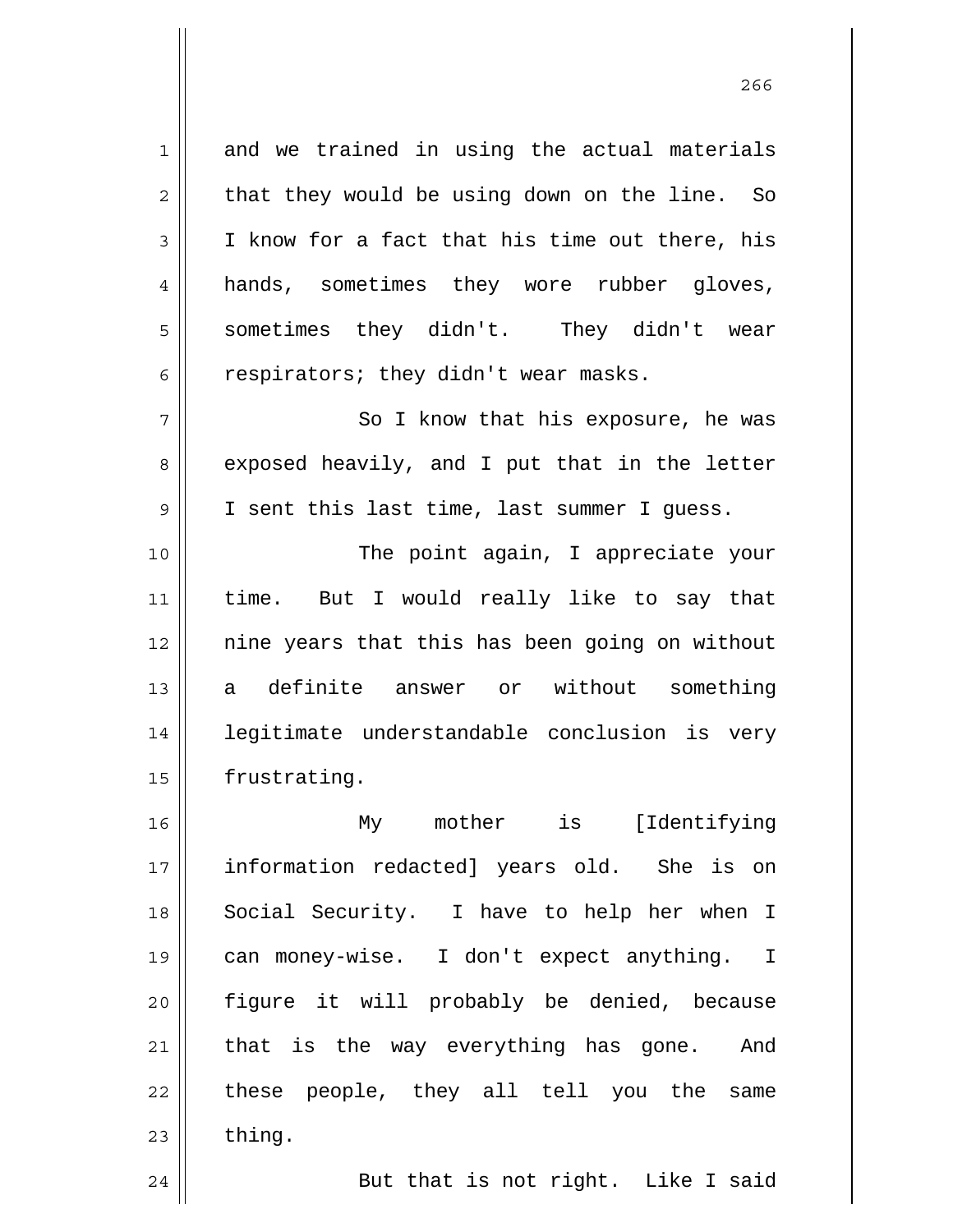1 2 3 4 5 6 7 my five years out there were fascinating; I enjoyed it. But it didn't take me long to figure out I had to get out of there, because I watched people die. Now I'm not a doctor, but it doesn't take one when you start looking at the mortality rate. So anyway, I did have a Q

8 9 10 11 clearance. Anything they talked about, I wrote standards, I worked on standards. Believe me, they were not the safety issues addressed that needed to be addressed.

12 13 I do appreciate your time. Thank you very much.

14 15 DR. ZIEMER: Okay, thank you David.

16 17 18 19 We are going to go to the phone lines now. Let's see, [Identifying information redacted], I believe you were first on the line.

20 21 MR. FUNK: Yes, Dr. Ziemer. If you will give me a second I will get my paperwork.

22 23 24 MR. FUNK: I believe a statement was made this morning that the Nevada Test Site was a low exposure area. I'd like to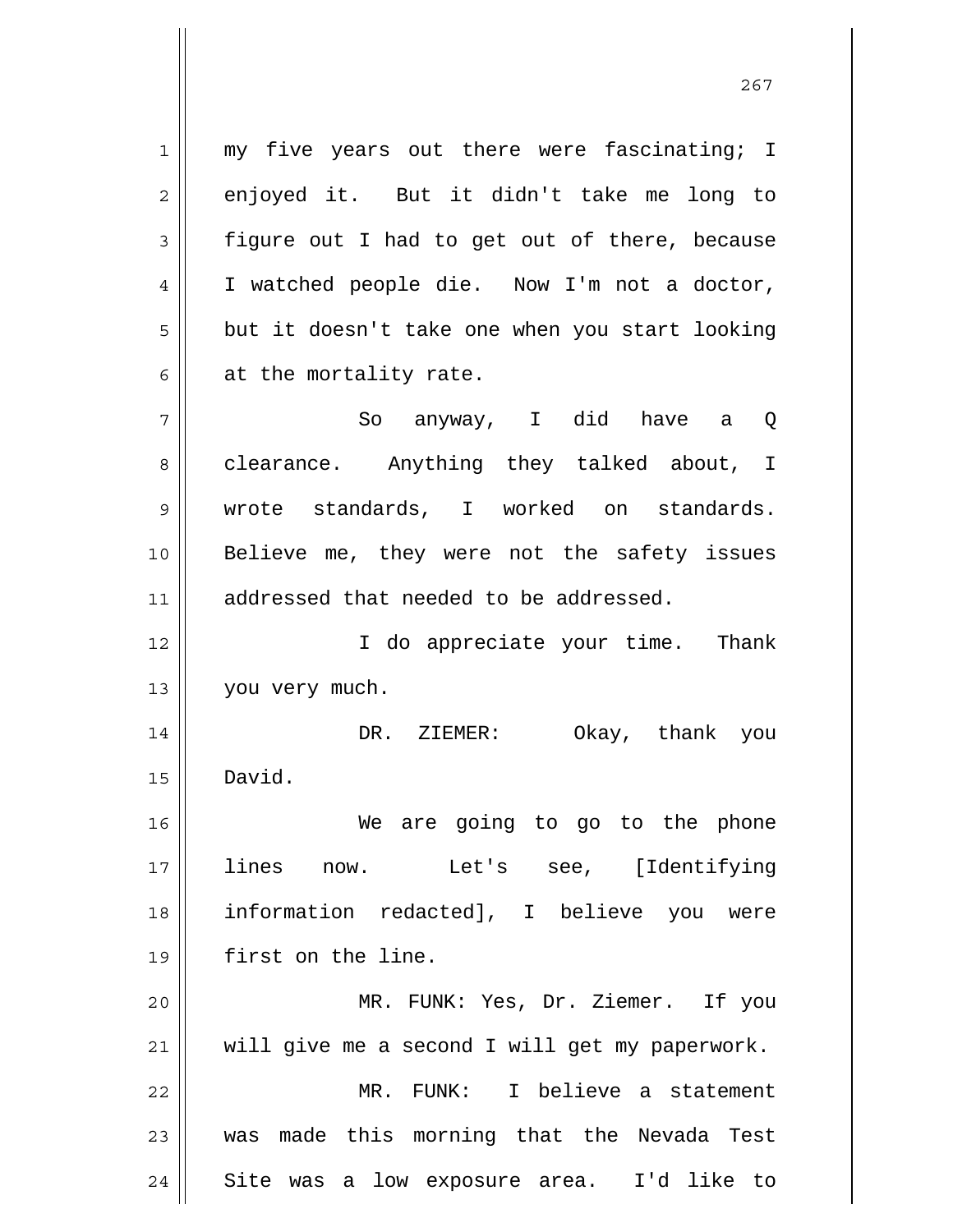1 2 3 4 5 6 7 8 9 10 11 12 13 14 15 16 17 18 19 20 21 bring it to the attention of the Board that millions of dollars were spent out there plowing under the entire testing area. And to date about 60 percent of that site is fenced, and no access is granted. This is hardly a place where you would call low exposure. Now later on after the comment period, a couple of the people who were in the know were also claimants, and they brought it to my attention that Mr. Rolfes had said there was a database with the highest exposures on the test site. Now if there is such a database I'd sure like to see it, because I've been asking for it. I've been told that there is a database for exposures period. There is no database for highest exposures, lowest exposure, for medium exposure. This was an incorrect remark made by Mark Rolfes that said that there was a database of highest exposure,

22 because there isn't any such thing.

23 24 And I'd like to get into something else. Last working board meeting I thought we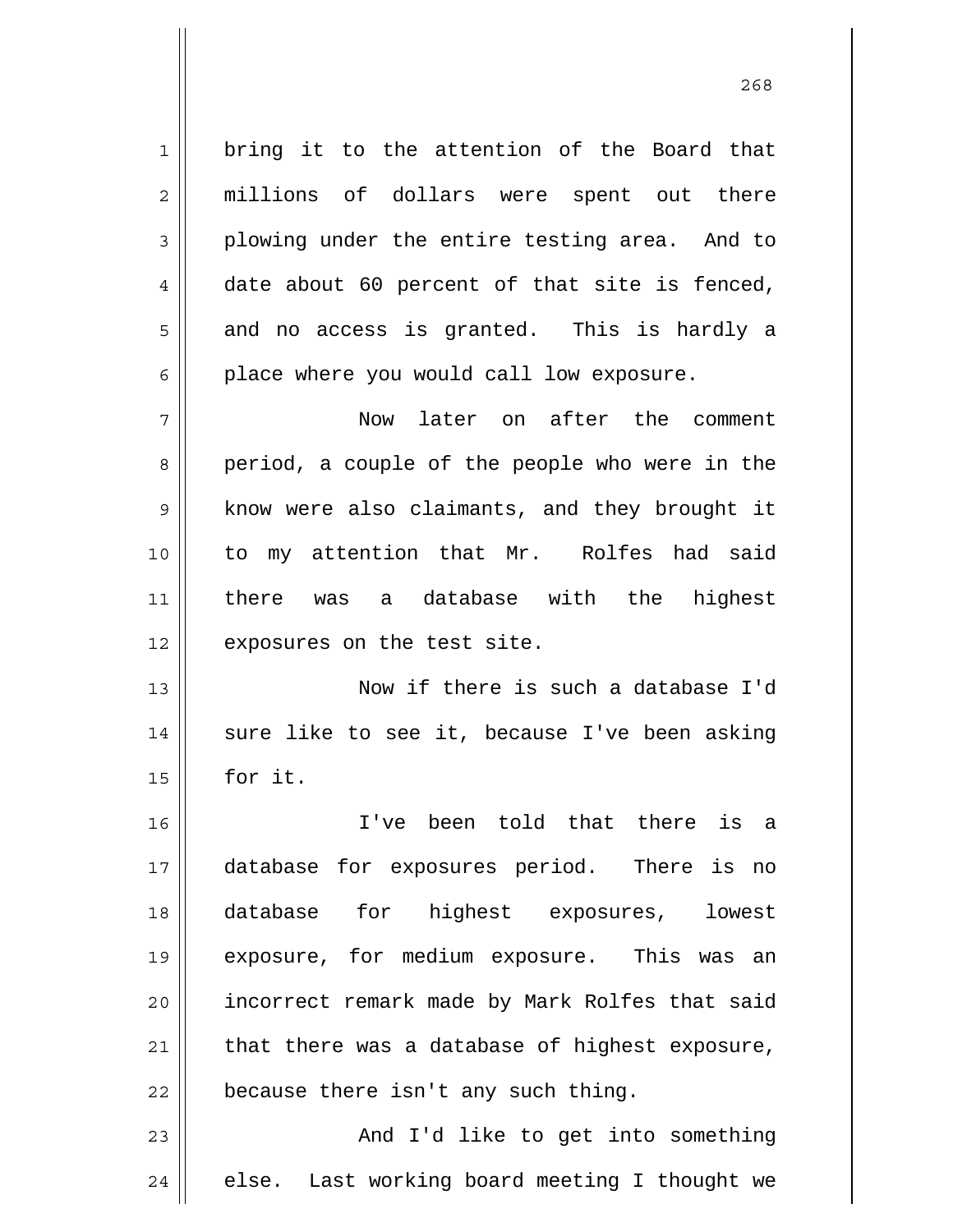1 2 3 4 5 6 7 8 were in agreement that I was supposed to help NIOSH by supplying them a list of name for flats workers who they were going to pull their film badge records and their records and see if any of them had bioassays or PIC readings or full body scans, and if they didn't have then they agreed that they were going to move on in a different direction.

9 10 11 12 13 14 15 16 Now it seems like we went right back to the 100 selected random workers. Now they're saying they are the highest exposed. Now I challenge that thinking because there is no comparison. How can you say this is the highest, that the tunnels were higher than the flats, when there is no information on the flats to compare it with?

17 18 19 20 21 22 23 24 If you don't have the information you can't compare. And I'd like to take this time to address all the Board. I think you've done a very good job, and I apologize for some of my caustic attitude toward you in the past. I don't mean that personally. It's a very hard thing for the job that we have to do. We don't have the access at NIOSH. We've got

<u>269</u>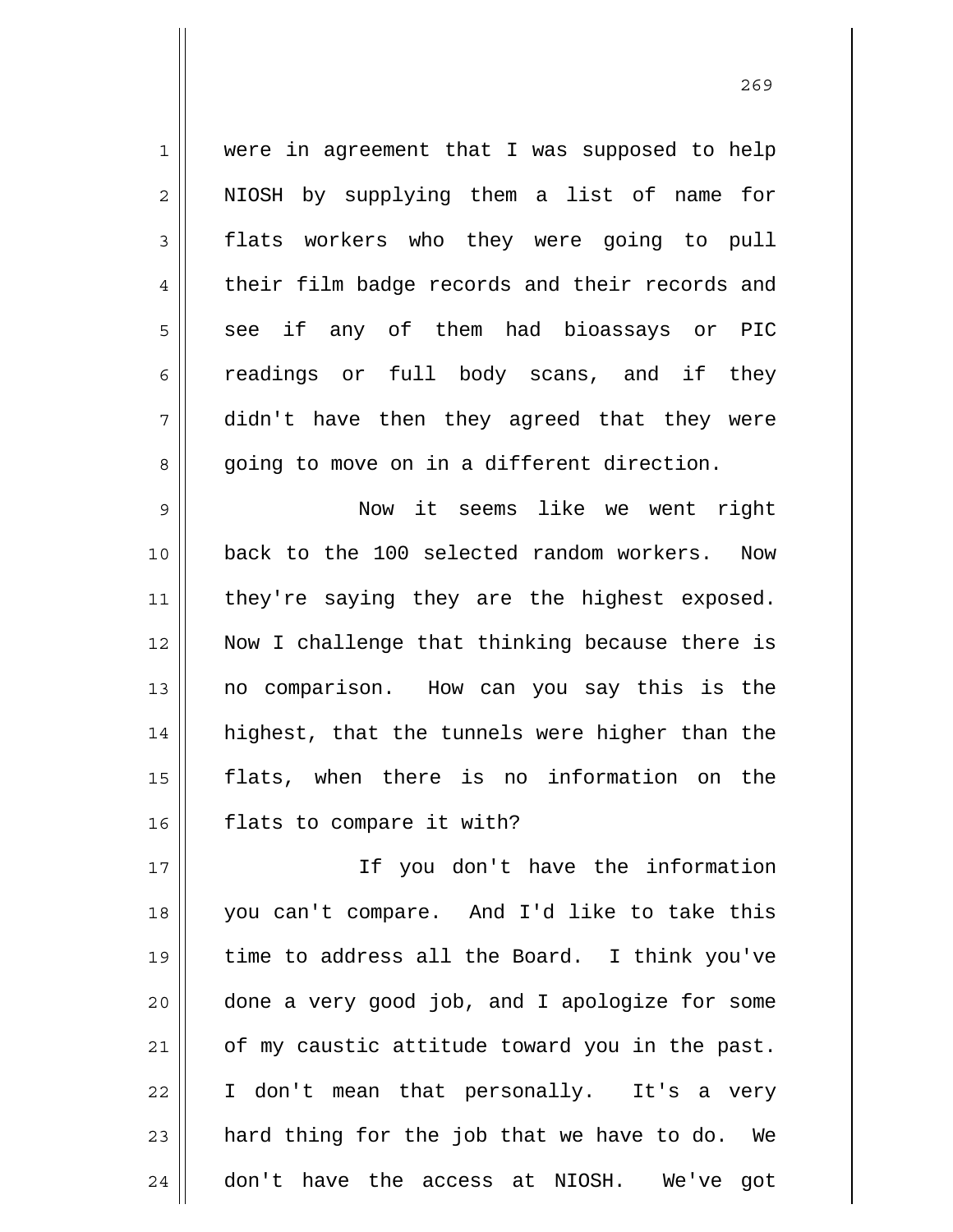sometimes very frustrating, and I would like to say that this board has done a very good job, especially a few of you, you all know who you are, you've been very good to me. And I appreciate everything Mr. Katz has done as well, too.

1

2

3

4

5

6

7 8 9 10 11 12 13 14 15 16 I would like to also point out that before we go anywhere on the site profile and everything, some of the supporting documents are still inaccurate. There is still no discrimination between a drill shaft and a mine shaft, and this does relate to exposure, to site profile, the SEC and everything else, because it relates to the people, the different types of people who did the different types of work.

17 18 19 And I think that we are a long way from closure on coming up with a program on the Nevada Test Site.

20 21 22 23 24 Dr. Ziemer, you and one -- at a few of the meetings in the past you asked for other sites that had not been mentioned. I'd like to point out that there is auxiliary test sites in Nevada. There is Double Tracks,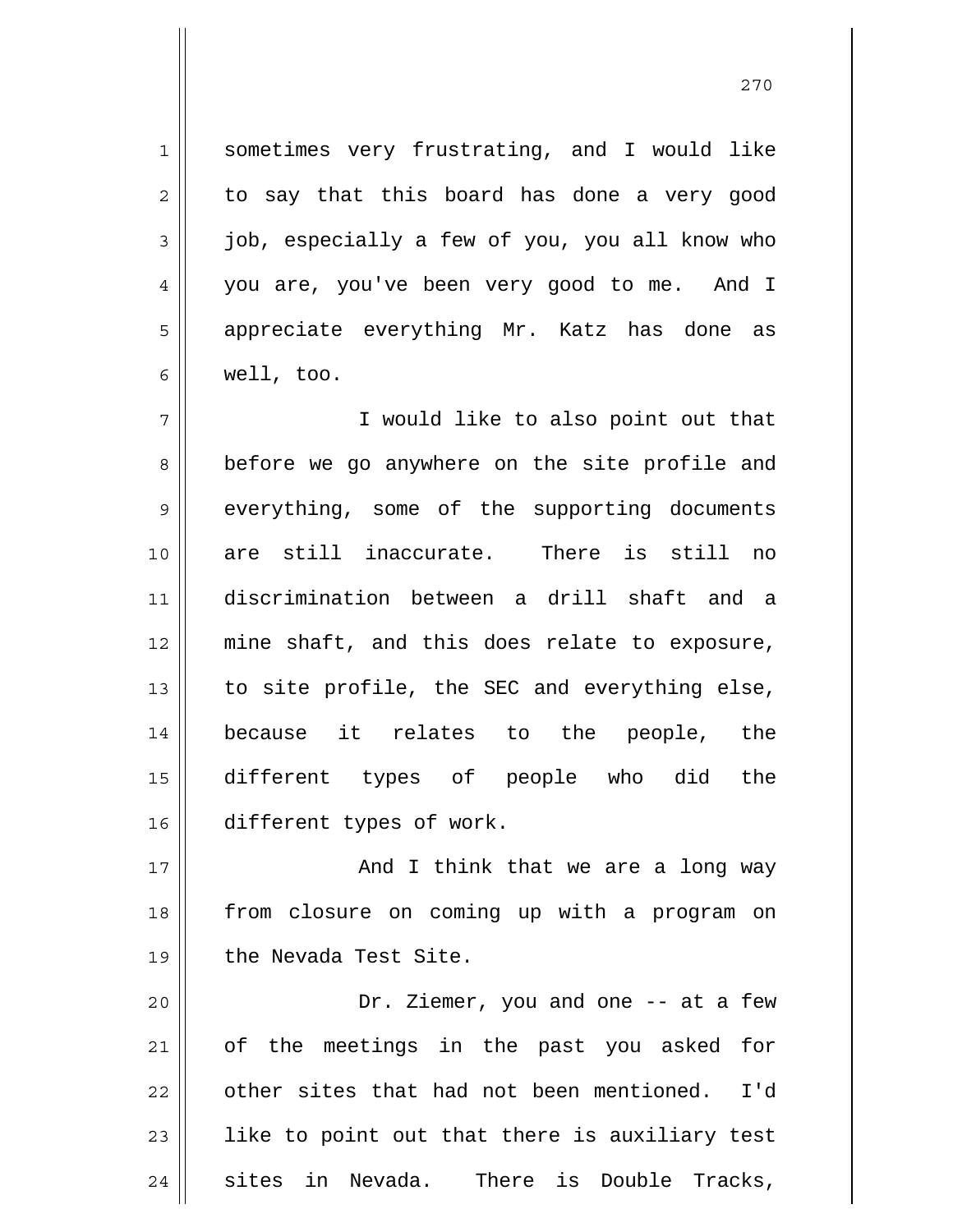1 2 3 4 5 6 7 8 9 10 11 12 13 14 15 16 17 18 19 20 21 22 23 24 there is Clean Slate and there is FAULTLESS, and some of them people have come to me wanting to file claims. I found out that there was no film badges issued to some of these people; there wasn't even a badge period for access. Some of these places were so remote that everybody knew everybody that they didn't even bother with security or a RadSafe monitoring for that matter. And there was one more site I wanted to bring to your attention. It's not the Nevada Test Site. It's in Salt Lake City. It's on 59th and State Street. It was a uranium processing plant was not mentioned yet, so I'd like to see what they could do about getting that one designated as a site too. And I'm not real happy with this film badge investigation. I think it needs a bit more looking into. A lot of the interoffice memos were not addressed. Just to show you how bad information was out there I want to give you one quick example from the Glenn Clayton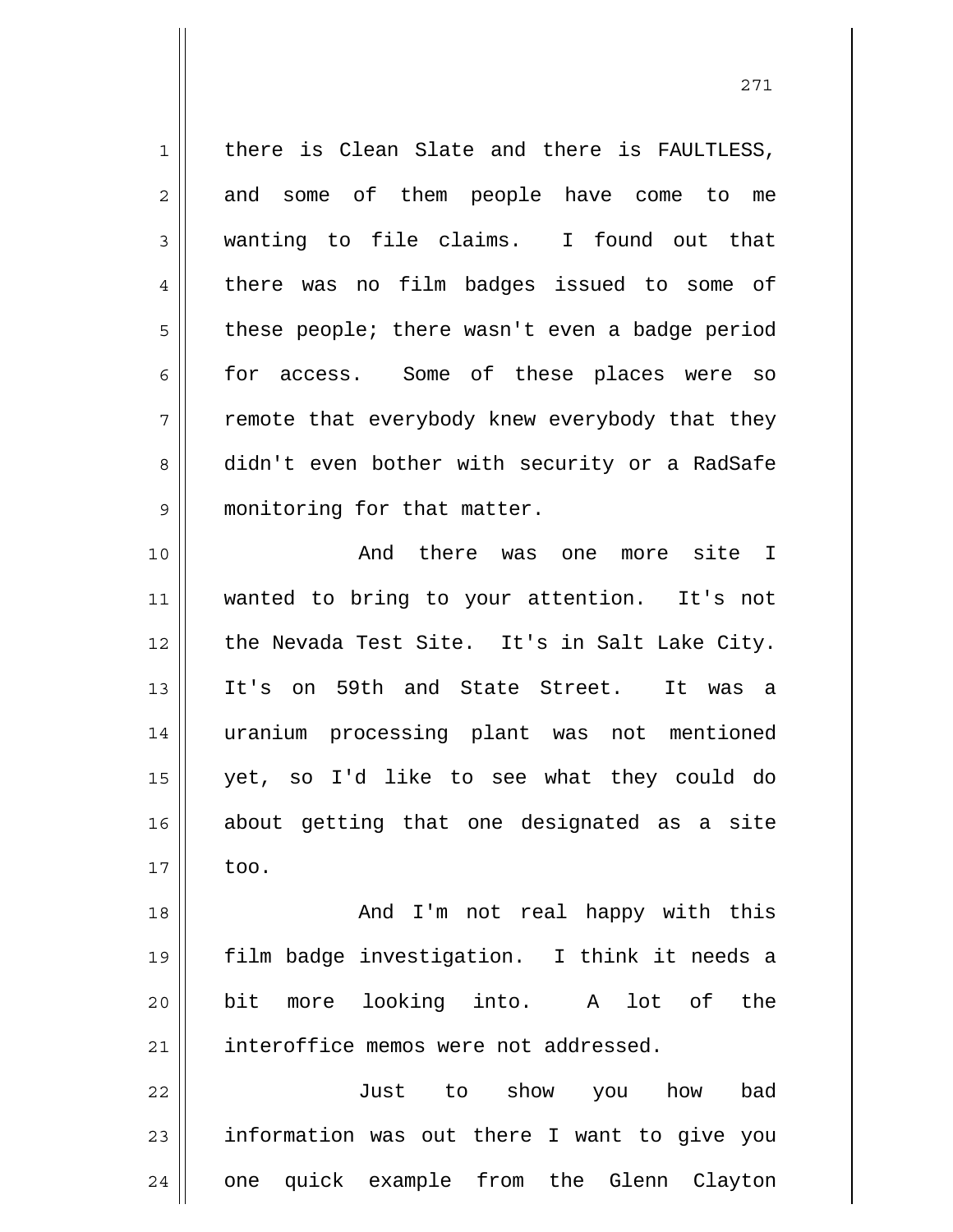1 2 3 4 5 6 7 8 9 10 11 12 13 14 15 16 17 18 19 20 21 22 23 24 report. I know this may not relate to film badges or exposures, but it just goes to show you how the left hand didn't know what the right hand was doing. There was an incident up there, a test, where they had a slug of gold inside of a lead shield that was fastened to a cable. And it was described to the miners during the reentry to look for a four-inch cable with a 40-pound lead cast with an eight-pound gold slug in it. Turned out it was a three-quarter inch cable. It had a 200-pound lead cask, with 40 pounds of gold in it. So this goes to show you that the information that is out there is really -- I don't know how you can get that far off, especially with that much gold. And once again I'd like to say, I don't see how anyone can say the tunnels were the highest exposure, because as I mentioned time and time again the tunnels and all the mine shafts only constituted one percent of all the tests on the Nevada Test Site, and I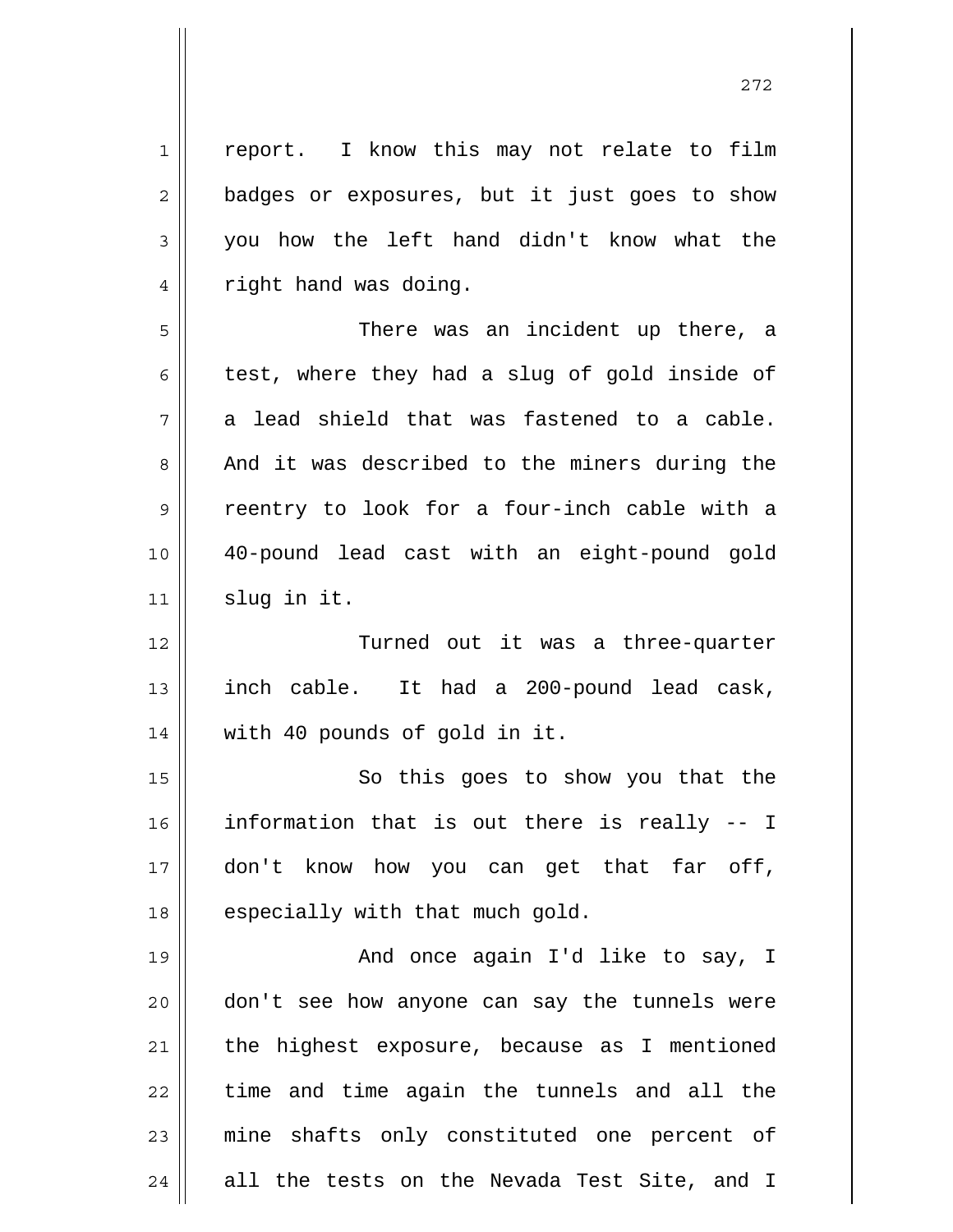1 2 3 4 5 6 7 8 9 10 11 12 13 14 15 16 17 18 19 20 21 22 23 could hardly see how you could take one percent and extrapolate back to the other 99 percent. That's all, thank you very much. DR. ZIEMER: Okay, and for the record that was John Funk representing the Nevada Test Site. I had thought initially that it was [Identifying information redacted] from the General Steel Industries that was on the phone, but that was John Funk. Thank you, John. And Mr. Presley, the chair of that work group, has heard your comments as well, as did the other work group members. Then I think we had another person on the line as well that wanted to comment. Bonnie, are you still there? MS. KLEA: Yes, I am. Thank you very much. And I'd just like to thank the Board for all the work you've done so far on the Santa Susana Field Laboratory. And for those who don't know that laboratory was in California, and we had 10 experimental nuclear

reactors with one large failure in 1959;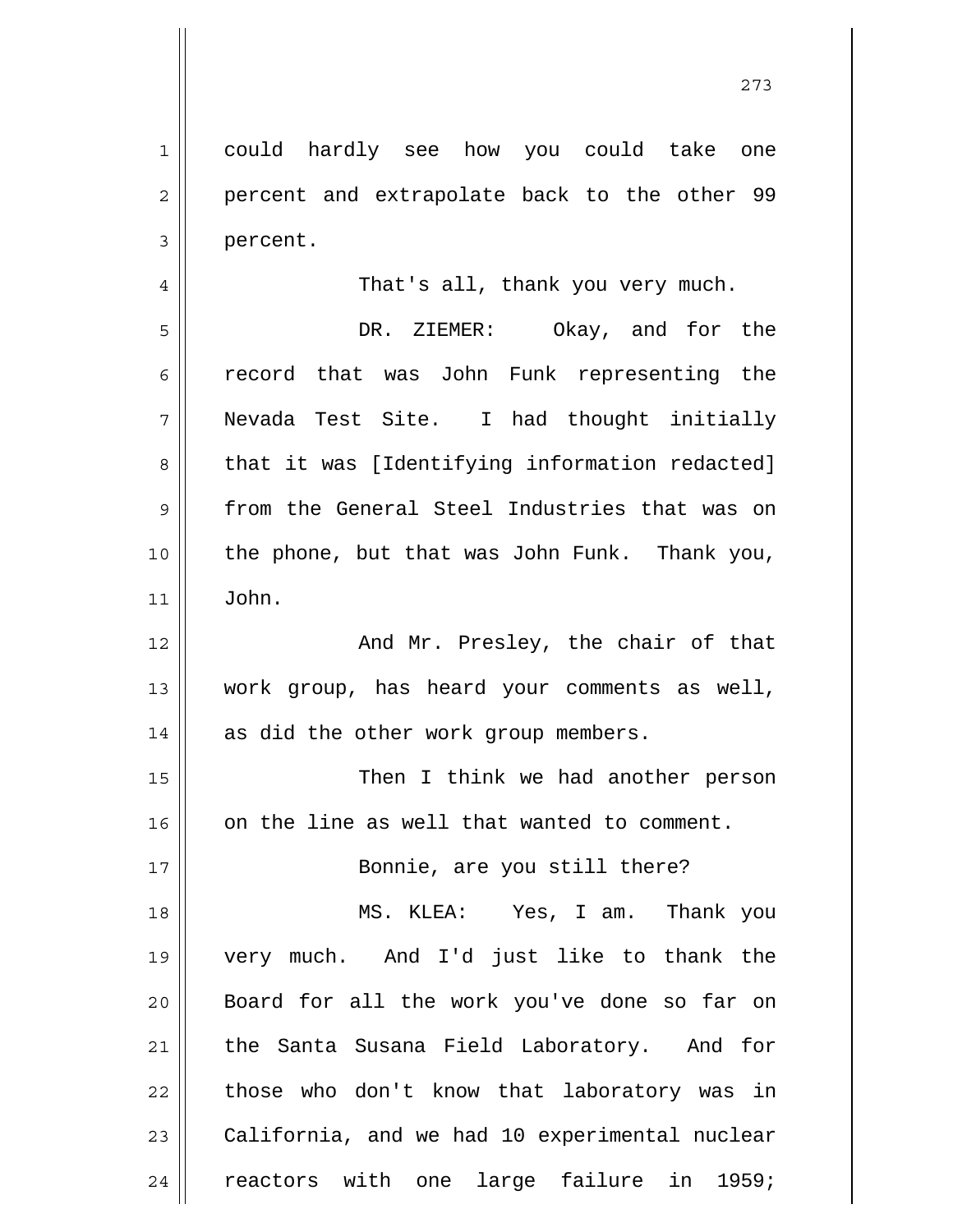1 2 3 4 5 6 7 8 9 10 11 12 13 14 15 16 17 18 19 20 21 22 23 24 actually they all failed because they were experiments, and they were powering them to see how high they could go before they failed. But anyway I have a question and a comment about the tritium. I've heard it mentioned that people have seen only the widows getting paid. Now I think I've heard from NIOSH that you are giving priority to paying the widows over the workers. Is this true? DR. ZIEMER: Your question was, is NIOSH -- MS. KLEA: Do you have a policy of compensating the widows before you would compensate the workers? DR. ZIEMER: I'm certainly not aware of such a policy. I'll ask Mr. Katz is he can address that? MR. KATZ: Well, just for clarification, NIOSH doesn't compensate or decide compensation for anybody. They do dose reconstructions. But there is no priority given to one group over another in terms of whose dose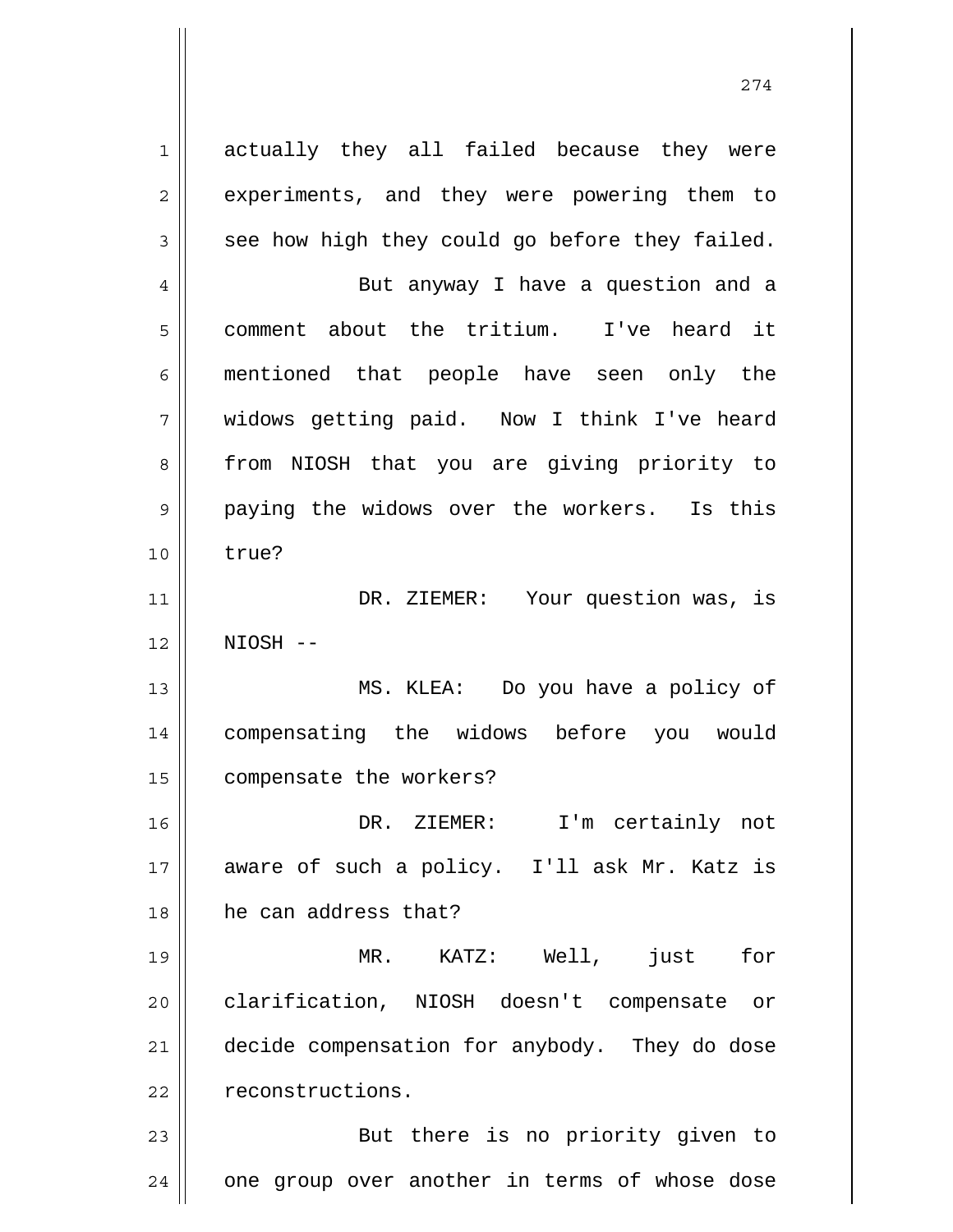1 2 3 reconstructions get done first according to whether you are a survivor or an energy employee.

4 5 6 7 MS. KLEA: Okay, because I thought at one of the meetings where the Department of Labor and NIOSH were in California that I heard that mentioned.

8 9 10 11 DR. ZIEMER: We are not aware of such a policy. And compensation decisions are actually not made by NIOSH. They are made by the Department of Labor.

12 13 14 15 16 17 18 MS. KLEA: Okay, also I'm very intrigued by the mention of the tritium. As you know we have a very large groundwater tritium plume at Santa Susana. And throughout the years Rockwell was asked if they had ever tested for tritium releases, and they said oh no, there is no need to.

19 20 21 22 23 24 Well, when EPA in 1999 took some samples themselves they found tritium everywhere. And even today we have -- I think it's measured at 119,000 picocuries per liter, and it's been estimated that had this happened in the '60s there would have been 199 million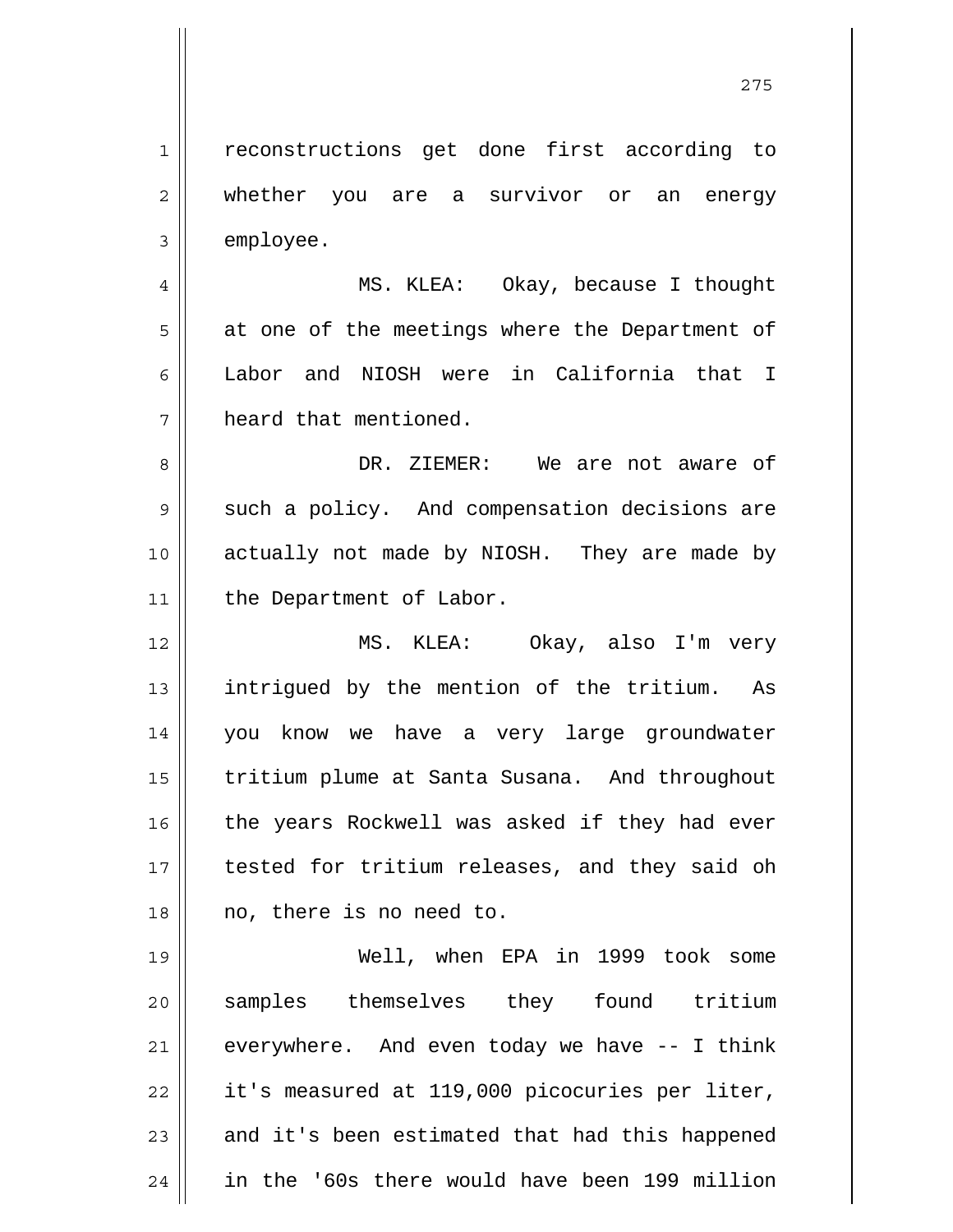1 2 -- I think it's picocuries per liter, or is it parts per billion, I don't know.

3 4 5 6 7 8 9 10 11 12 13 14 15 16 But anyway you mentioned highly insoluble compounds. So this will be something I'll be exploring with my own work group. I have data from former workers who are deceased on tritium and tritium alarm systems, and I found that all the buildings, all the work at Santa Susana with tritium releases, they had tritium leak into the ground from broken pipes, then it was saturated in the foundations. And they also released it through the cold traps, ventilated it, and the cold traps were only 15 percent effective. So that will be an issue I'll want to go into with my own work group.

17 18 And thank you again for all your work.

19 20 21 DR. ZIEMER: Okay, thank you. And Mr. Gibson has made a note of your comments. He's the Work Group chair for Santa Susana.

MS. KLEA: Right.

22

23 24 DR. ZIEMER: Were there others on the phone lines that wished to make comments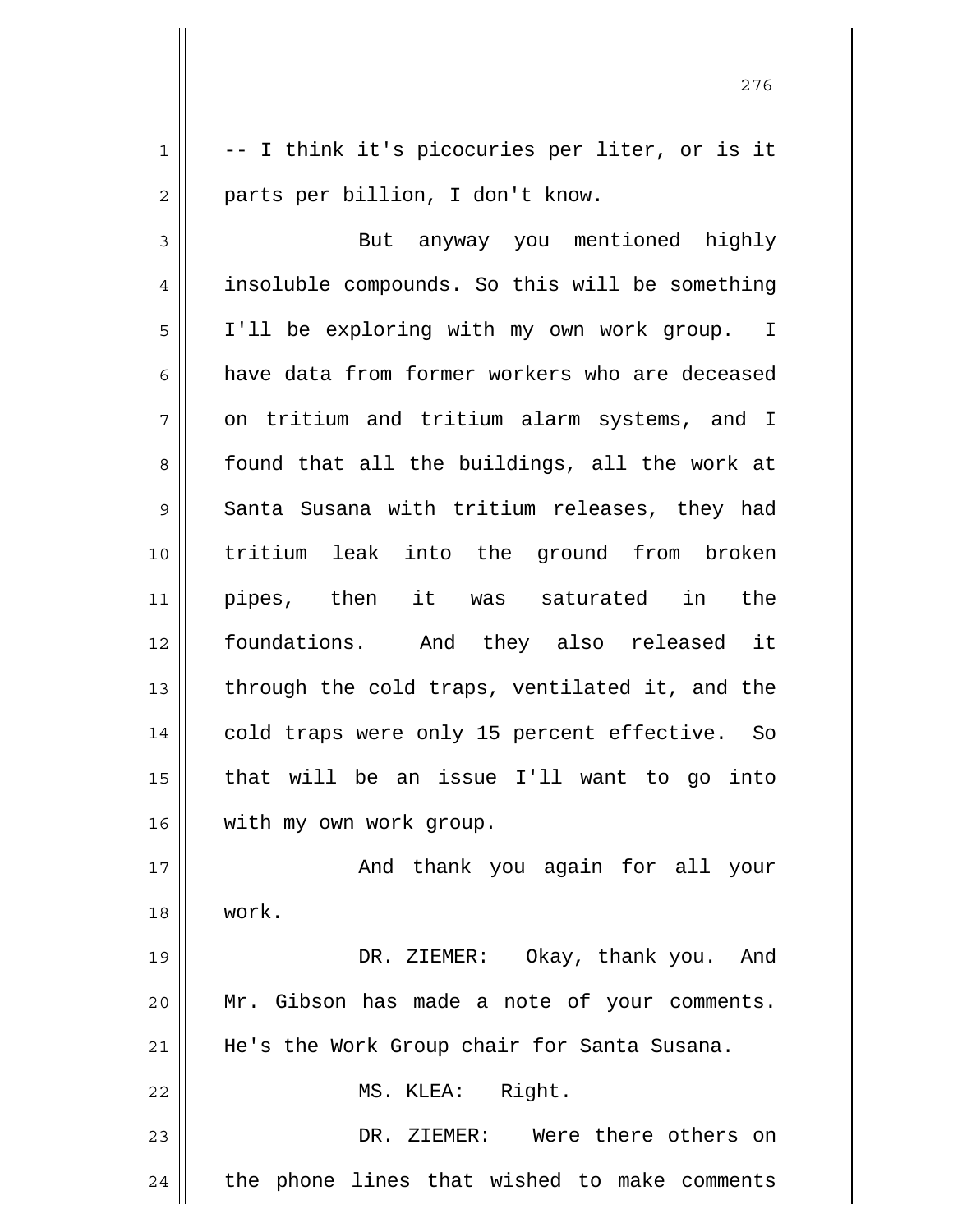1 2 3 4 5 6 7 8 9 10 11 12 13 14 15 16 17 18 19 20 21 22 23 this evening? (No response) DR. ZIEMER: Let me ask if there is anyone else here that didn't get a chance to sign up that wishes to make a comment, please approach the microphone and give us your name for the record. MR. VAUGHN: My name is Glenn Vaughn. I'm one of Floyd's boys as he calls me. But I'd just like to say that I agreed with what everyone has said, that I don't see how they can accurately go back and reconstruct the records from times that you didn't wear badges, and being out there 43 years, and like Floyd said, first 15, 20 years we didn't wear badges; if we did it was just the film badges. And also the cell five incident that Floyd mentioned, I would like to know if there is any record of this incident, and if there is and where you can find out the information about it. I was in on the cleanup. One of my

24 best friends was in the cell when it happened,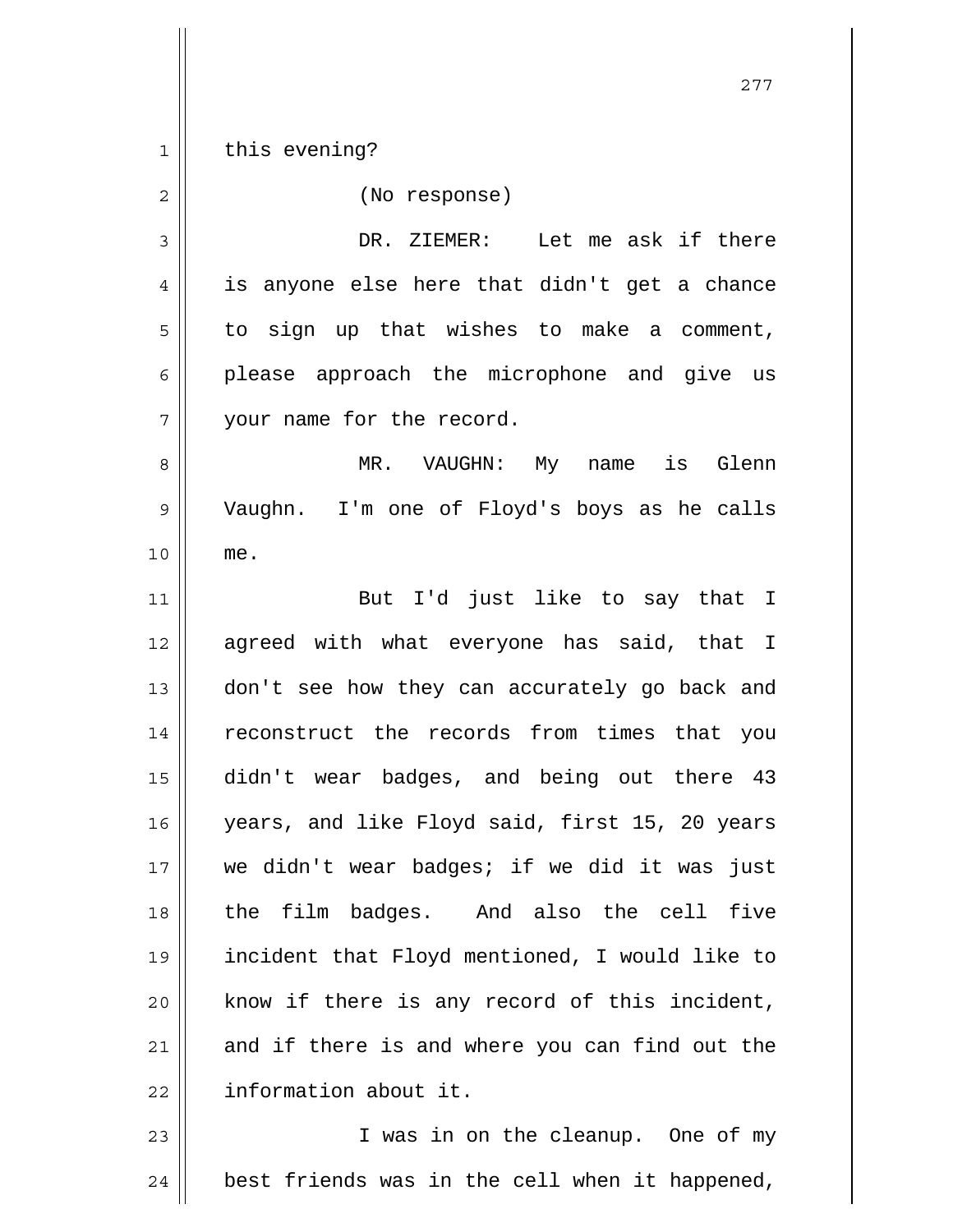1 2 3 and he's not longer with us. And I feel sure that was it, because he got the full dose right in the face.

4

5

6

7

8

9

 And I'm sure that all this has been advertised -- information put out on it, but we were watching the news last night, and that's the reason we are here today. And I would like to have come and participated more, or listened more to what's going on.

10 11 12 13 14 15 16 17 18 19 Another thing, I don't know if this is strictly radiation, but I feel like the chemicals is as much a problem there as the radiation. You make up concoctions of formaldehyde and acetone and toluene, in the early years we'd take that toluene, throw it out of the floor and scrape the floors and reseal the floors. It helped to open the doors, or you'd get so high that your head would just swim.

20 21 22 23 24 And I feel like my wife came out to a retirement party, she said, does everyone in your department shake? And as you know, maybe it's age, but I've been old quite awhile if that's what it is, but now I have to use two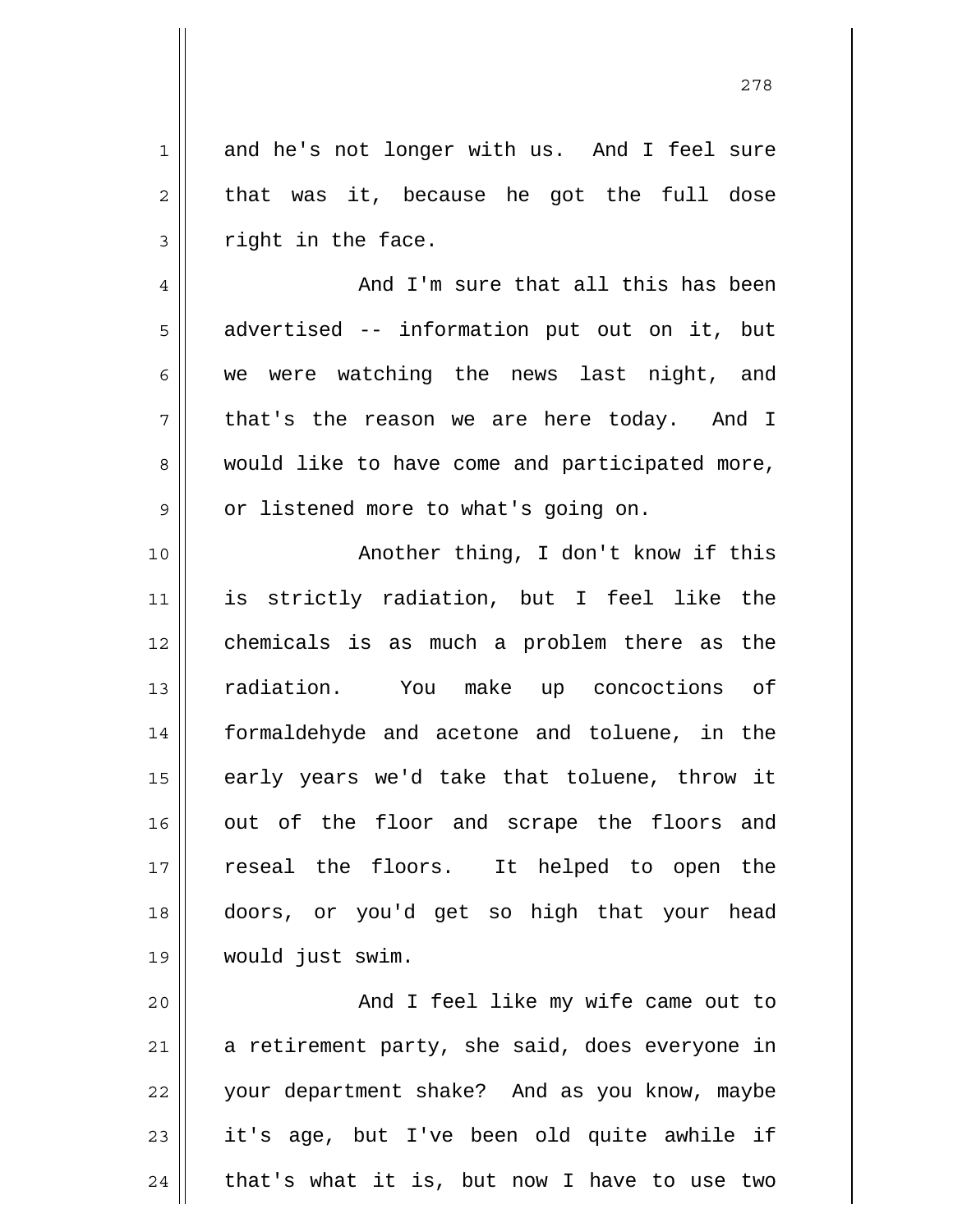| 1            | hands, most of the time, to write my name.     |
|--------------|------------------------------------------------|
| $\mathbf{2}$ | And I do appreciate the opportunity            |
| 3            | to talk, and appreciate what y'all are doing.  |
| 4            | Thank you again.                               |
| 5            | DR. ZIEMER: Thank you very, very               |
| 6            | much.                                          |
| 7            | Let me ask, do we need to have him             |
| 8            | spell his name, or did you catch it? Could     |
| 9            | you spell your name for the court reporter?    |
| 10           | DR. ZIEMER: Your last name is                  |
| 11           | spelled? V? V-a-u-g-h-n? Thank you.            |
| 12           | Are there any others that wish to              |
| 13           | make comment now?                              |
| 14           | If not, we thank you all very much.            |
| 15           | This actually concludes the Board's meeting    |
| 16           | here in Amarillo.                              |
| 17           | We certainly appreciate<br>the                 |
| 18           | hospitality that has been shown to the Board   |
| 19           | by the local folks here as well as<br>the      |
| 20           | participation of many of you in our sessions   |
| 21           | both yesterday and today.                      |
| 22           | Thank you all very much.                       |
| 23           | (Whereupon at 5:16<br>the<br>p.m.              |
| 24           | proceeding in the above-entitled matter<br>was |